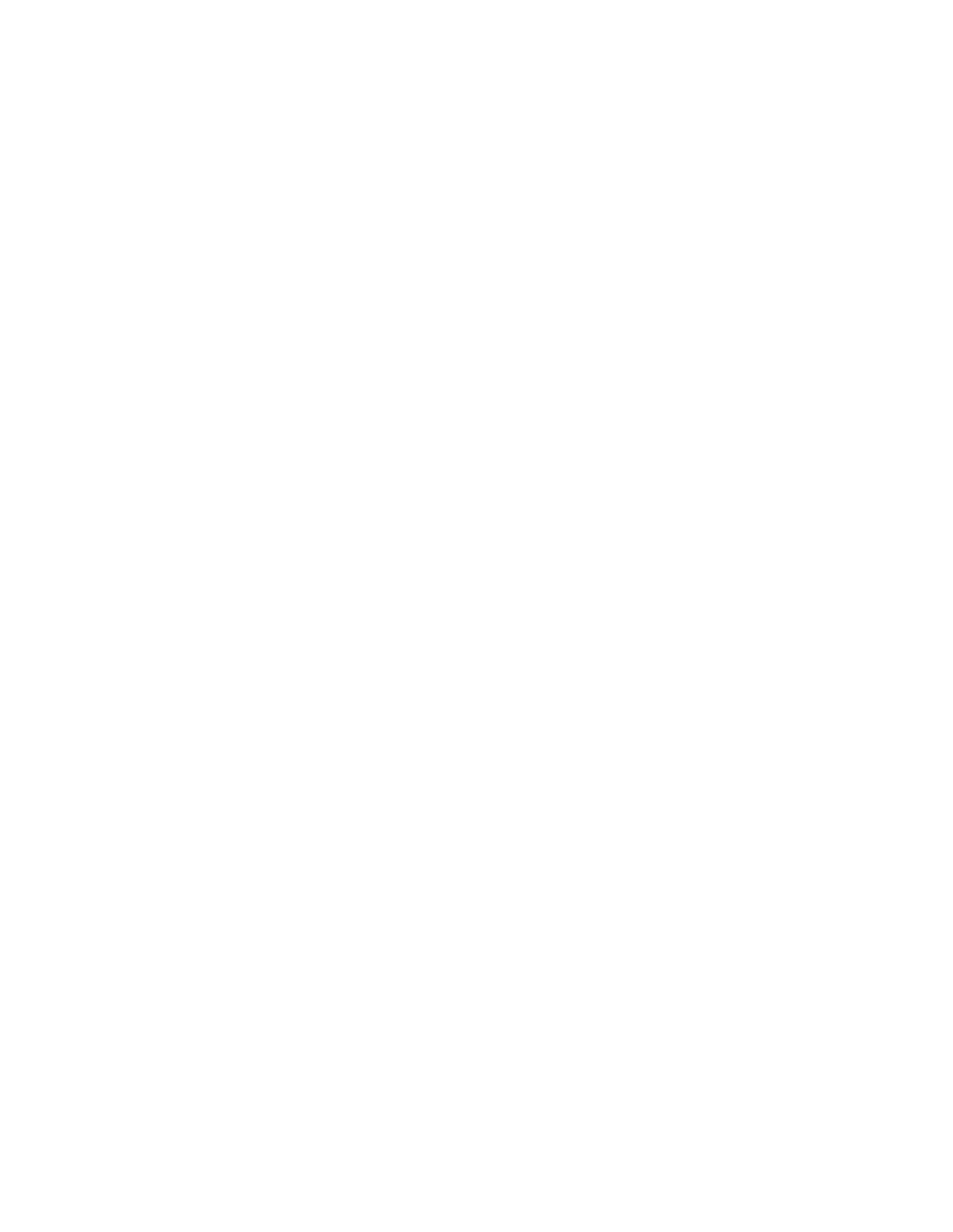A Knight in Time (An "Aresian Saga" Insert)

By

Debbie Roche

Doctor Who (Aresian Saga) / Robin Hood BBC (Second Chances) / Spooks Crossover

2013/14 Please read "The Aresian Saga (Doctor Who)" and "Second Chances (Robin Hood)"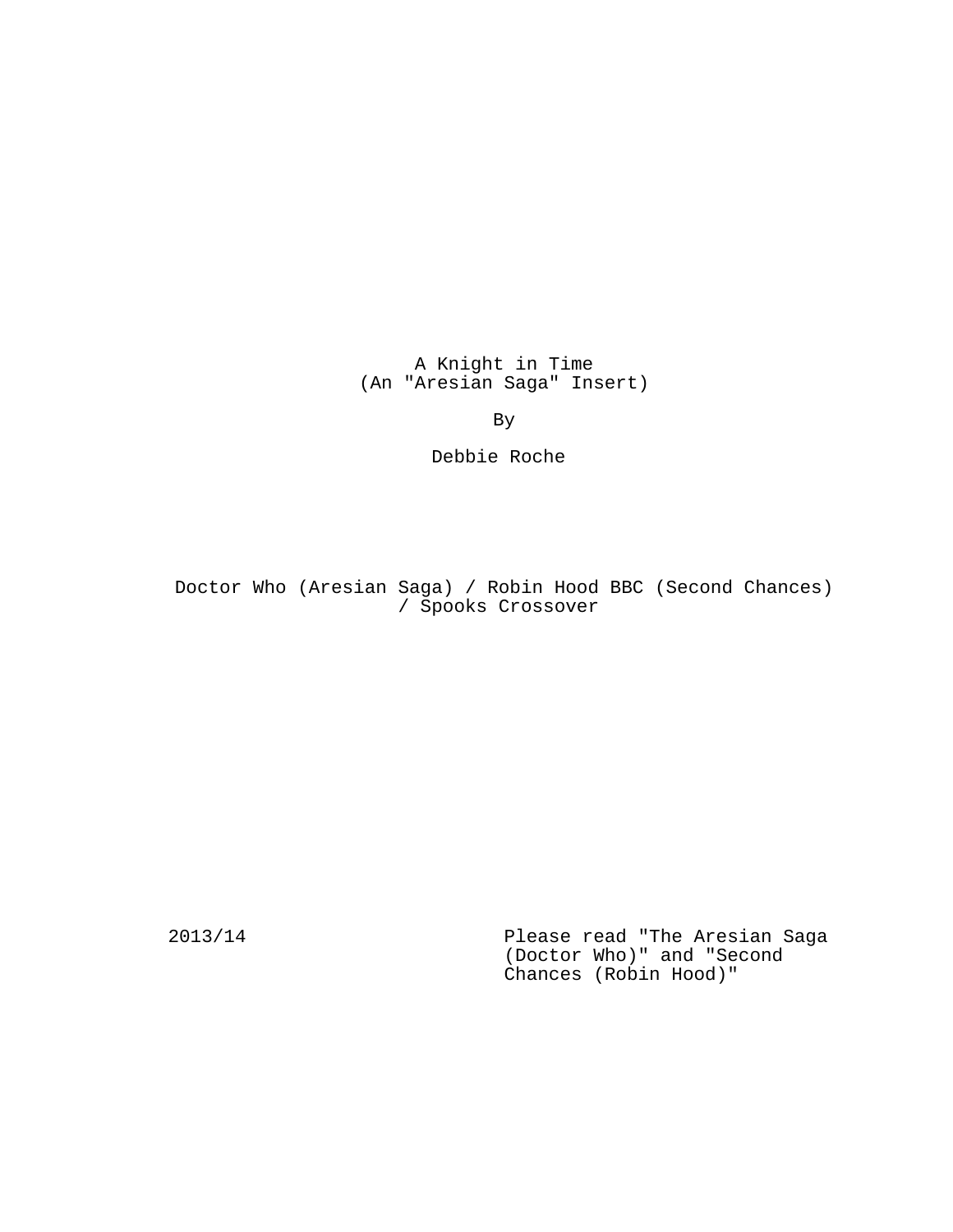#### **STORY NOTES**

.

.

.

.

.

.

.

.

.

.

.

.

.

.

.

.

Doctor Who: This story takes place between scenes 686 and 687 of my Doctor Who story "The Aresian Saga". When this story opens, Desariella has been traveling with the Doctor for 5 years, "TARDIS Time". For Jack, back on Earth, only a few months have passed since he last saw them.

Robin Hood BBC: This story opens with a variation of scene 501 of my Robin Hood story "Second Chances"

Torchwood: "Children of Earth" takes place in Sept 2009, and "Miracle Day" takes place March 2011. Jack's appearance here is set in 2010 which is between the two.

Spooks: Series 8 is set in 2009 and Series 9 is set in 2010.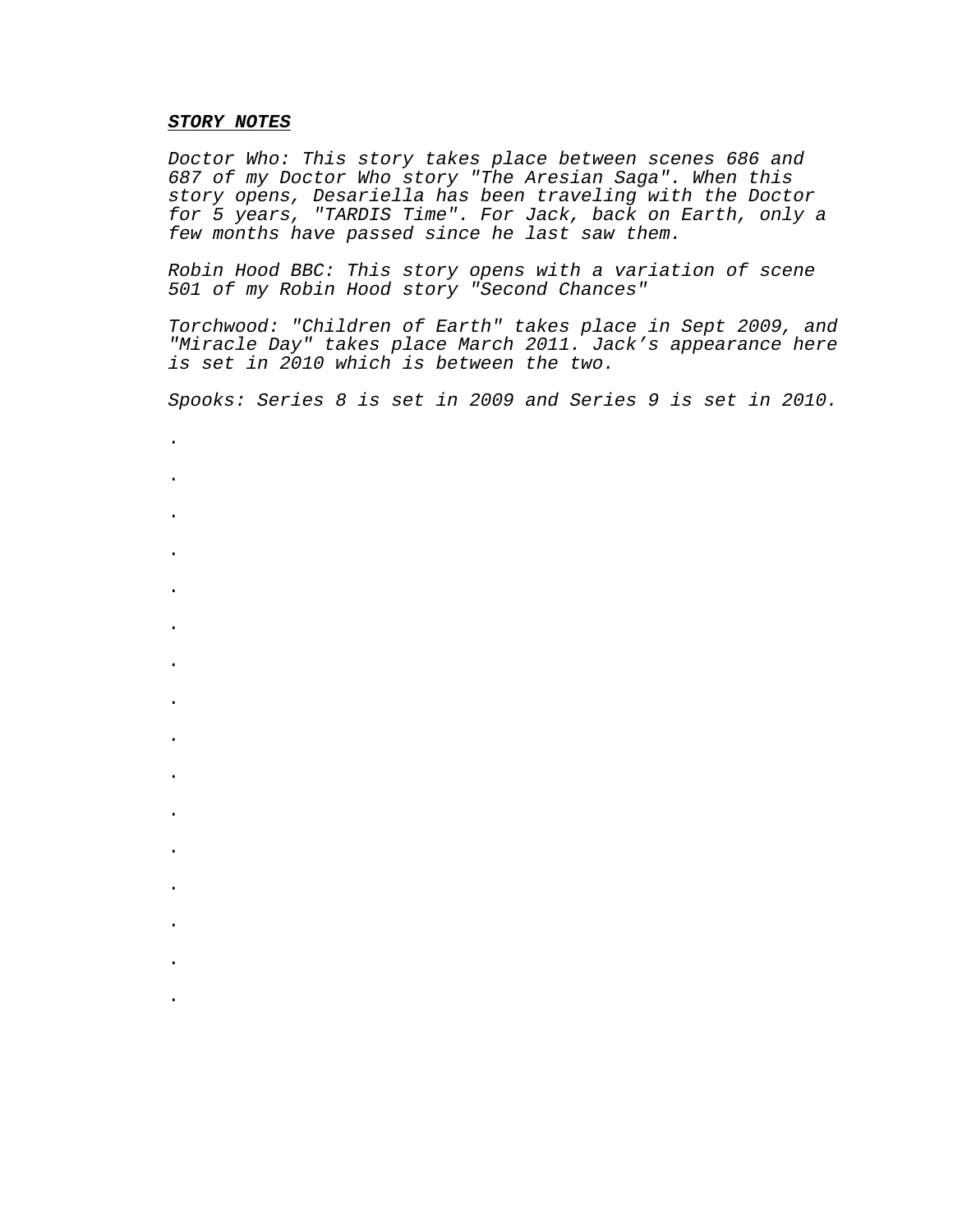LITTLE JOHN and MUCH man the closed doors of the Great Hall on the balcony. LITTLE JOHN opens the door, throws something out, then spits and closes the door again. Meanwhile, MUCH yells down to TUCK. DESARIELLA and the DOCTOR are in the background with some peasants.

> MUCH Tuck, get up here! We can't hold them!

TUCK pours from a large pitcher.

TUCK Just a little bit longer!

ARCHER comes out of the tunnel. He glaces over at DESARIELLA. DESARIELLA looks at him. They share a look. ARCHER's mind is flooding with information. DESARIELLA, reading his mind can tell what has just happened. She gasps. the DOCTOR looks at her. He is about to say something when ARCHER yells to all.

> ARCHER Leave the door! Everyone is to follow me! Robin's orders!

ARCHER picks up a boy to carry him.

ARCHER (cont'd) With me! To the cellars!

ARCHER leads the peasants out. Those who can walk help those who can't. DESARIELLA and the DOCTOR don't move. ROBIN enters and leans wearily on a barrel next to TUCK. DESARIELLA heads to ROBIN.

> DOCTOR (T) D, what are you...

The DOCTOR stops his thought as DESARIELLA walks off.

ROBIN Are we ready?

TUCK Yeah, we're done, we're done.

TUCK looks at ROBIN with concern.

2.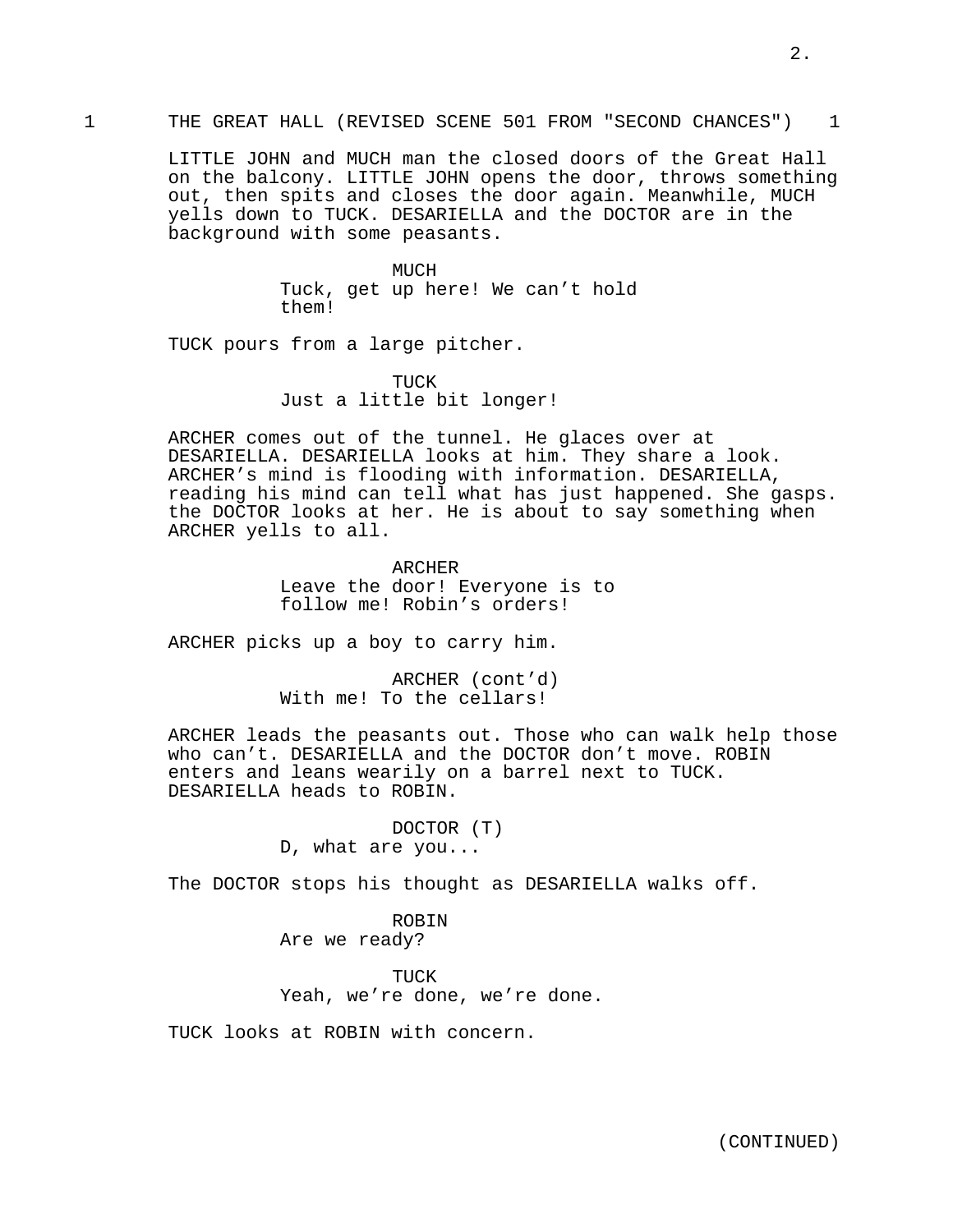TUCK (cont'd)

Guy?

ROBIN shakes his head solemnly.

ROBIN (mouth)

No.

ROBIN grimaces with the first twinge of the poison's effects. TUCK nods, understanding GISBORNE is dead, but he also suspects something more with ROBIN.

```
ROBIN (cont'd)
     (shout impatiently)
Get these people out!
```
TUCK

Come on!

MUCH and LITTLE JOHN herd those still guarding the doors out. DESARIELLA reaches ROBIN. She places a hand on his shoulder. She realizes he is dying but doesn't want him to know she knows.

> DESARIELLA (VA) Are you okay? You look...

ROBIN I'll be fine, Des.

ROBIN places his hand on DESARIELLA's hand and looks at her.

DESARIELLA (VA)

You sure?

ROBIN

Yeah. (beat) Besides you still owe me that date.

ROBIN smiles. DESARIELLA smiles back at him. She can tell he is trying not to let his pain show.

> DESARIELLA (VA) Can't wait.

She removes her hand, brushing it against the cut on his neck. ROBIN walks off. DESARIELLA looks down at her hand and sees ROBIN's blood. DESARIELLA looks at a door leading into the castle, and heads for it. The DOCTOR sees her heading into the castle instead of going to the secret passage.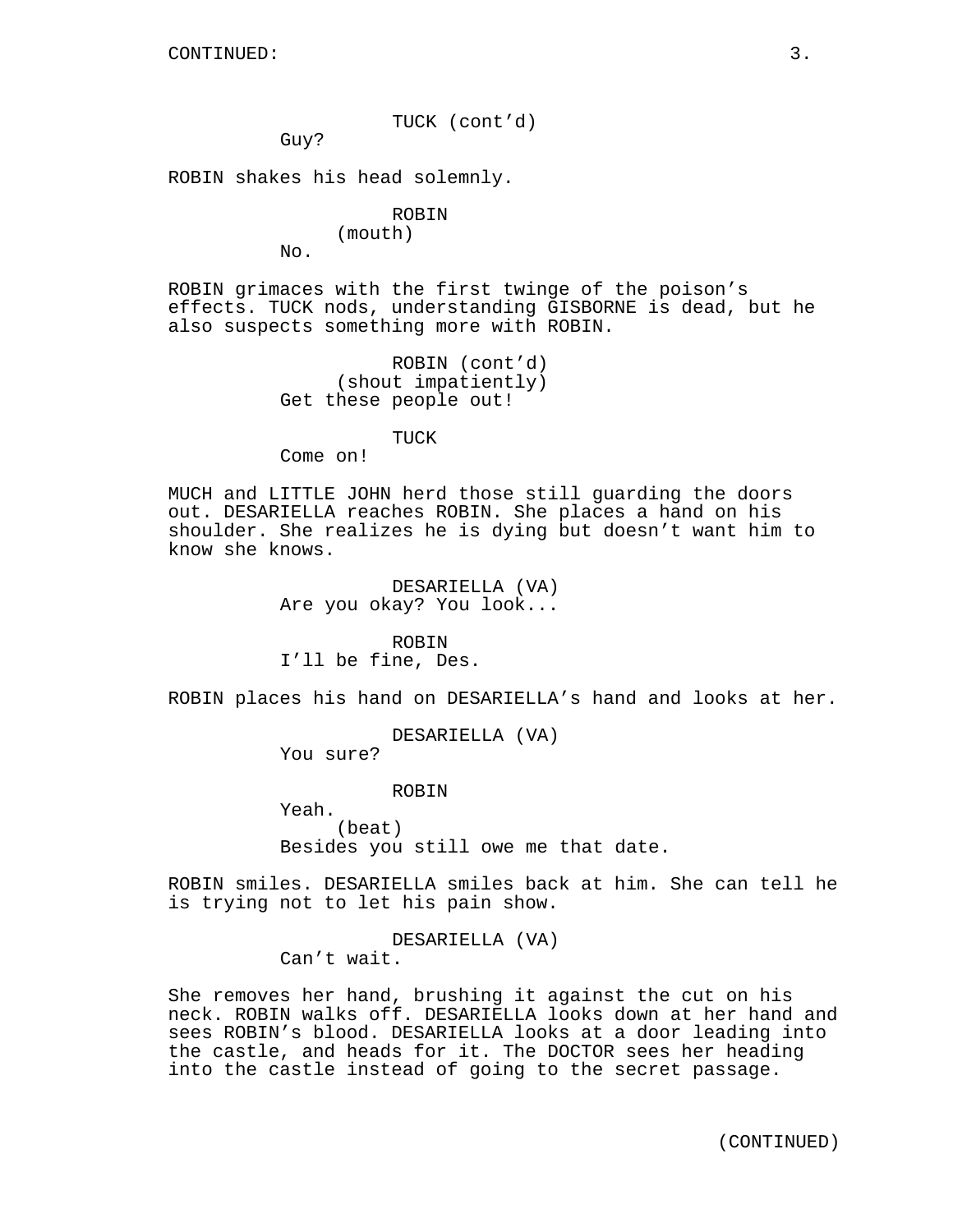DOCTOR (quietly) Where is she...

The DOCTOR heads to the door she went through. As he reaches the door, he hears the TARDIS materializing.

> DOCTOR (cont'd) (mutter) No. She wouldn't.

He runs to the door and opens it.

CONTINUE TO:

2 CORRIDOR OUTSIDE THE GREAT HALL 2

The TARDIS is materializing around DESARIELLA.

The DOCTOR runs to the TARDIS. He waits for the TARDIS to fully materialize, then opens the door.

CONTINUE TO:

3 TARDIS - CONSOLE ROOM 3

DESARIELLA is entering information into one of the consoles. The doors open. The DOCTOR enters, closes the door, and heads to her. She ignores him. She has to get the timing right. He says line on way to her.

> DOCTOR You can't do this. We can't do this.

DESARIELLA (VA) I have to.

He leans on the console, staring at her.

DOCTOR You can't change history, D.

DESARIELLA (VA) I'm not planning to.

The DOCTOR looks at her confused. She looks up at him.

DESARIELLA (VA) (cont'd) He died in that tunnel.

On the word "out" she points to the door.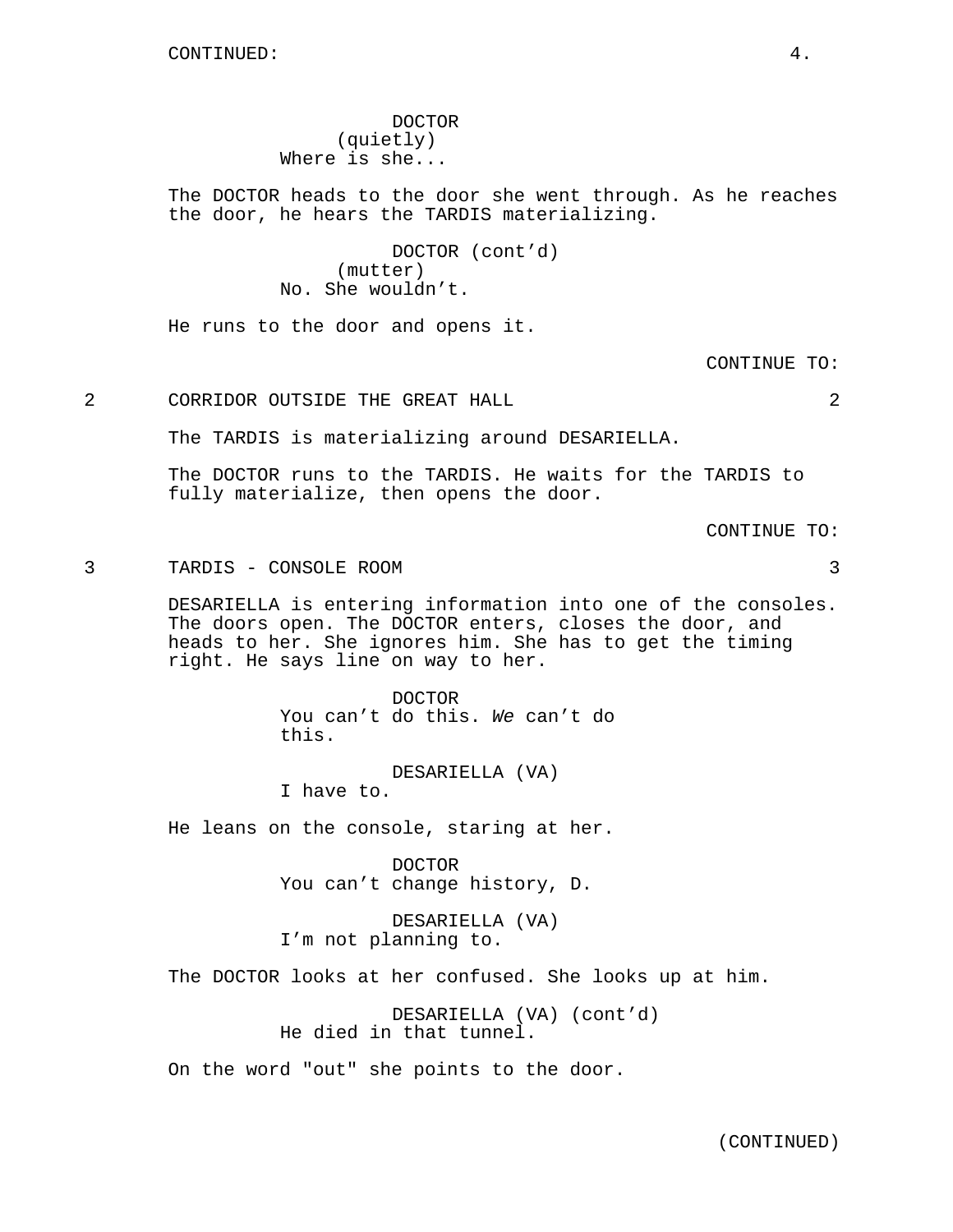DESARIELLA (VA) (cont'd) Everyone out there knows that. Saving him and bringing him back won't change that.

DOCTOR What? How can you even...

DESARIELLA (VA) He can stay here. With us. No one would...

DOCTOR D, you can't save him.

DESARIELLA (VA) Before I left the Great Hall, I managed to get a sample of Robin's blood. I entered it into the TARDIS. She knows what poison was used. She can...

DOCTOR You can't save Robin. He...

DESARIELLA (VA)

I'm not.

The DOCTOR looks at her confused. He was sure she was planning on saving ROBIN. Everything seemed to indicate that she was. If she wasn't, then what is she up to?

DOCTOR

What?

DESARIELLA (VA) I'm not saving Robin. I'm saving Sir...

DOCTOR What? Why?

DESARIELLA (VA) He deserves a second chance, Doc. (beat) Please. I've never asked you for anything.

The DOCTOR thinks. DESARIELLA looks at him with the look he has never been able to say no to.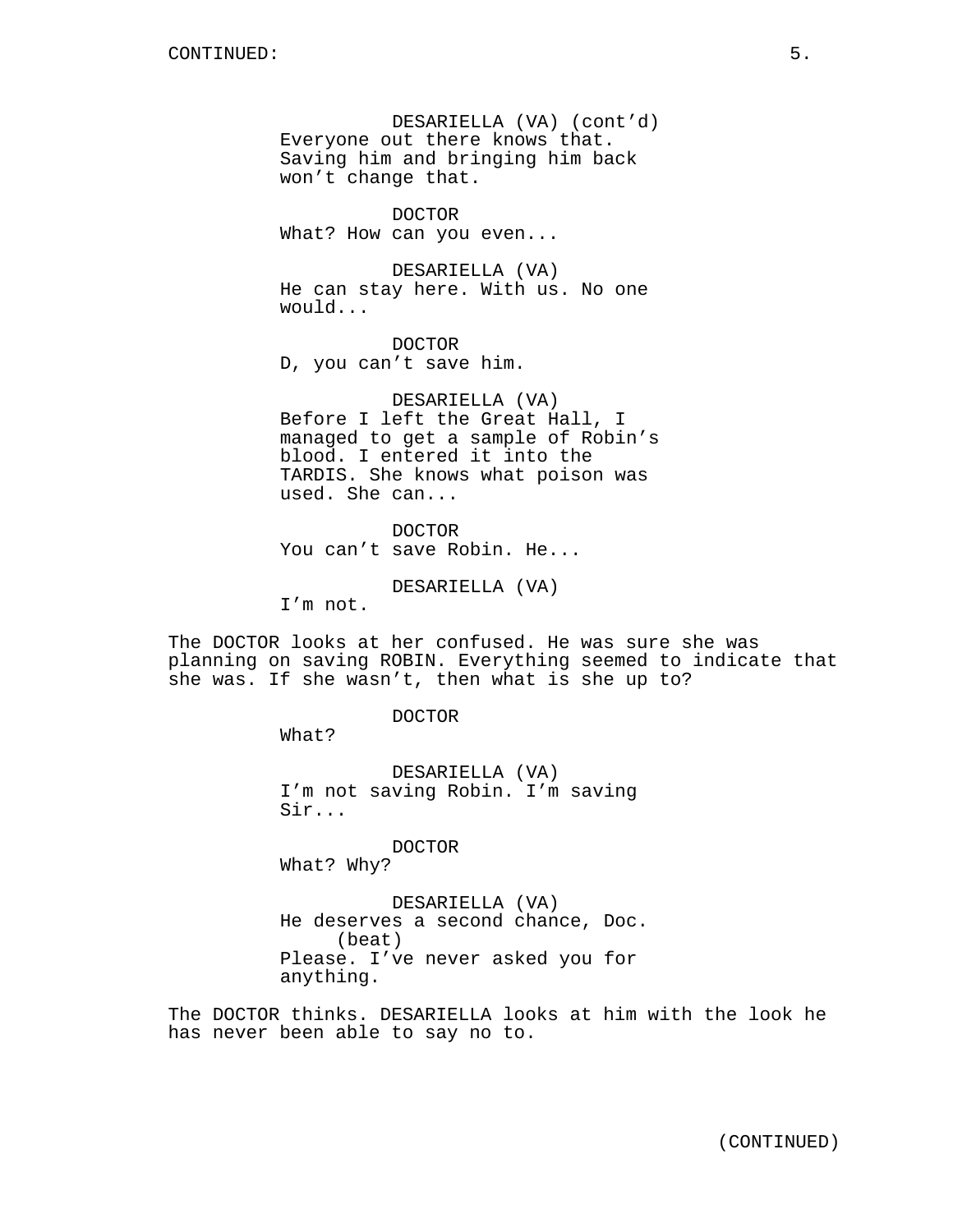## DESARIELLA (VA) (cont'd)

Please.

He knows there are a million reasons that this is a bad idea. A million reasons he should say no. But he can't. And she knows he can't. He gives in.

### DOCTOR

Okay.

DESARIELLA smiles and flips a switch.

CONTINUE TO:

4 TUNNEL UNDER THE CASTLE 4

(Note: The TARDIS returns to the point in time where ROBIN has just left. GISBORNE is not 100% dead yet.)

The TARDIS materializes around GISBORNE and then dematerializes.

CUT TO:

5 TARDIS - DESARIELLA'S ROOM - BEDROOM 5

GISBORNE is laying in the bed. DESARIELLA is standing beside him. She is running a medical scanning device over his body healing the stab wounds.

> DESARIELLA (VA) Wounds are healed.

She puts the scanner down and picks up a hypospray that contains the antidote to the poison.

> DESARIELLA (VA) (cont'd) I hope I got to you in time.

She sits on the side of the bed. She looks at the hypo, and then at GISBORNE.

> DESARIELLA (VA) (cont'd) This better work. Please let this work.

DESARIELLA presses the hypo against his neck and releases the antidote. She removes the hypo and looks at him. She picks up the scanner and scans him. Nothing.

> DESARIELLA (VA) (cont'd) No. You can't be dead. Not after...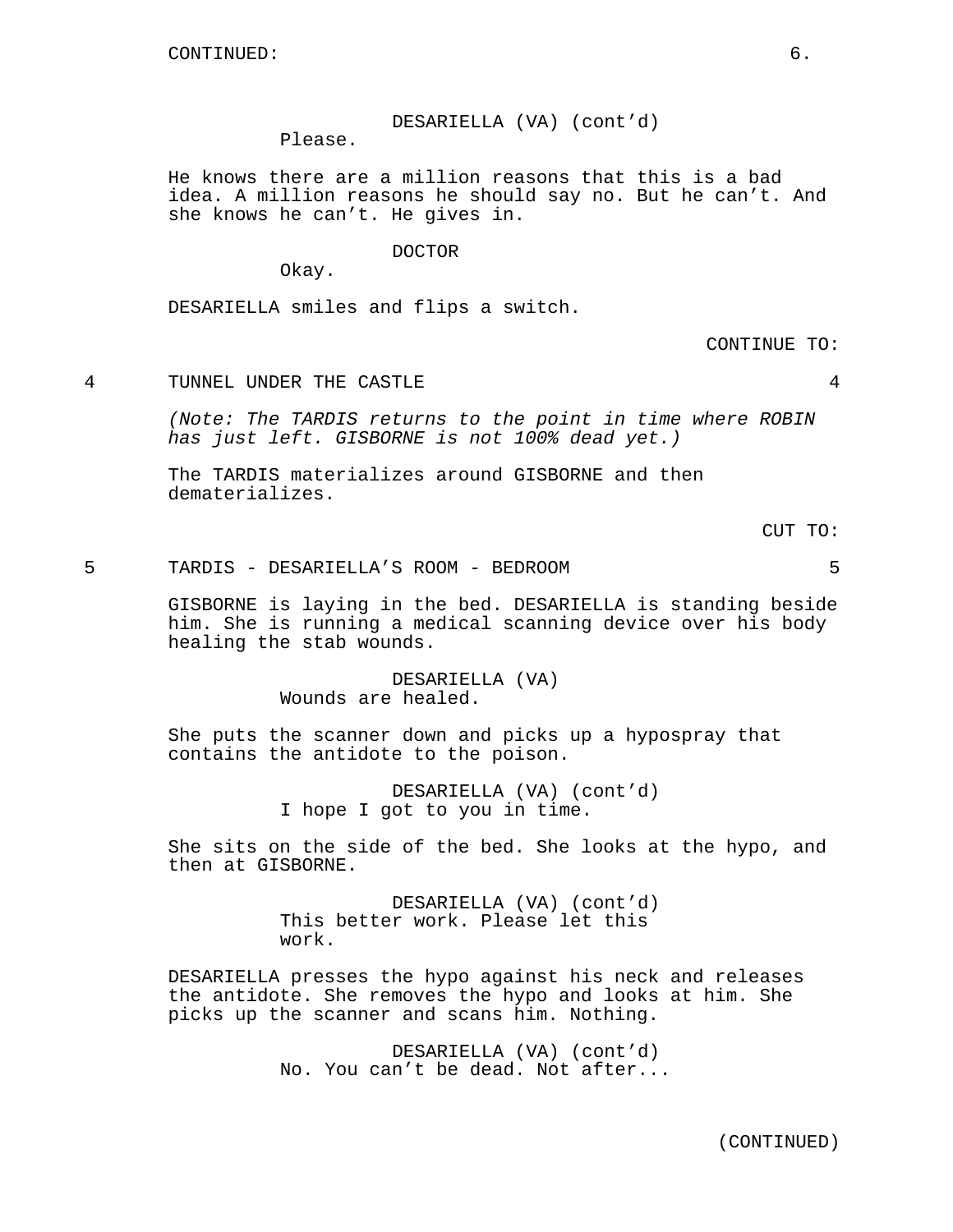She senses something and runs the scan again. It shows a very faint heartbeat. She looks at GISBORNE.

> DESARIELLA (VA) (cont'd) Guy, come back. I know you can do it. I...

The scanner beeps. She looks at it. It indicates the heart beat is getting stronger. She looks back at GISBORNE.

> DESARIELLA (VA) (cont'd) You have to wake up. You have to.

She brings her left hand towards his face to stroke it, but stops as she notices the ring on her finger. She stares at the ring. It was a present from Doc 10 and she has worn it every day since he gave it her. She's never taken it off.

> DESARIELLA (VA) (cont'd) It's time.

She removes ring from her left hand and places it on her right, on the same finger as the adaptive ring that Doc 5 gave her. She looks at the adaptive ring for a moment.

> DESARIELLA (VA) (cont'd) Never did figure out what the Master was implying about this ring.

She looks at GISBORNE.

DESARIELLA (VA) (cont'd) You must wake up.

She places her hands alongside of his face, in the "meld" positions. She closes her eyes.

> DESARIELLA (VA) (cont'd) Guy. If you can hear me. I need you to come back. Come back. (beat) Please. I...

DESARIELLA senses GISBORNE move. She removes her hands and opens her eyes. She looks at him.

DESARIELLA (VA) (cont'd)

Guy?

GISBORNE slowly opens his eyes. DESARIELLA smiles.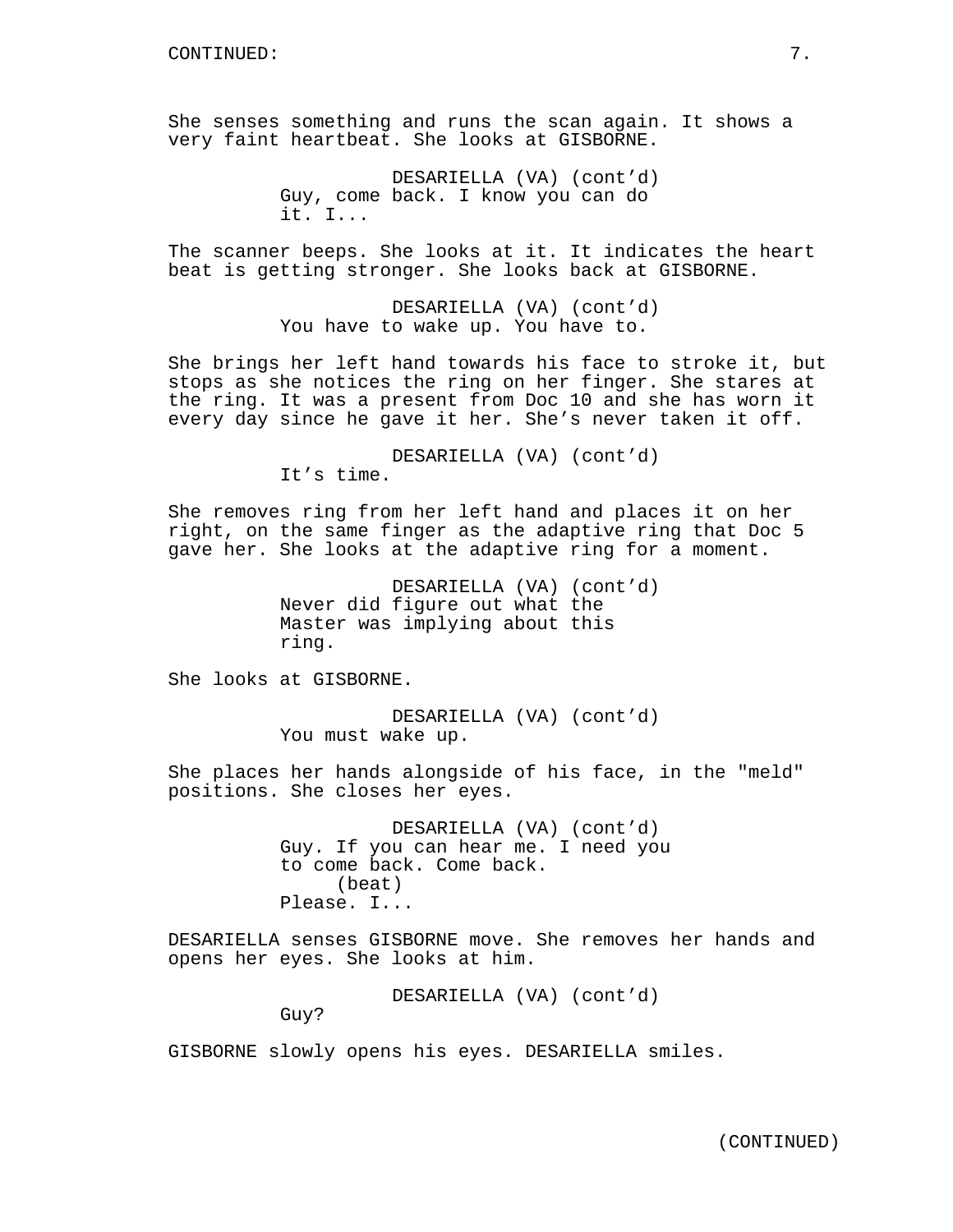### DESARIELLA (VA) (cont'd)

Guy.

He starts to try and move. She places her hands on his shoulders.

> DESARIELLA (VA) (cont'd) Easy. Easy.

GISBORNE Where am I? What...

GISBORNE sees her. She kinda looks familiar. She removes her hands.

> GISBORNE (cont'd) You? I... I know you.

> > DESARIELLA (VA)

Sorta.

GISBORNE is still a little out of it. He doesn't realize she is speaking without moving her lips. He says his line faintly and questioningly.

> GISBORNE You were at castle.

He tries to sit up but feels a little dizzy. She places a hand on his shoulder pushing him back down.

GISBORNE (cont'd)

You...

DESARIELLA (VA) You shouldn't try to move. You're...

GISBORNE What happened? I...

DESARIELLA (VA) Long story.

GISBORNE Where's Robin? Archer? What...

DESARIELLA (VA) All will be explained soon. I...

GISBORNE Tell me now. I need to...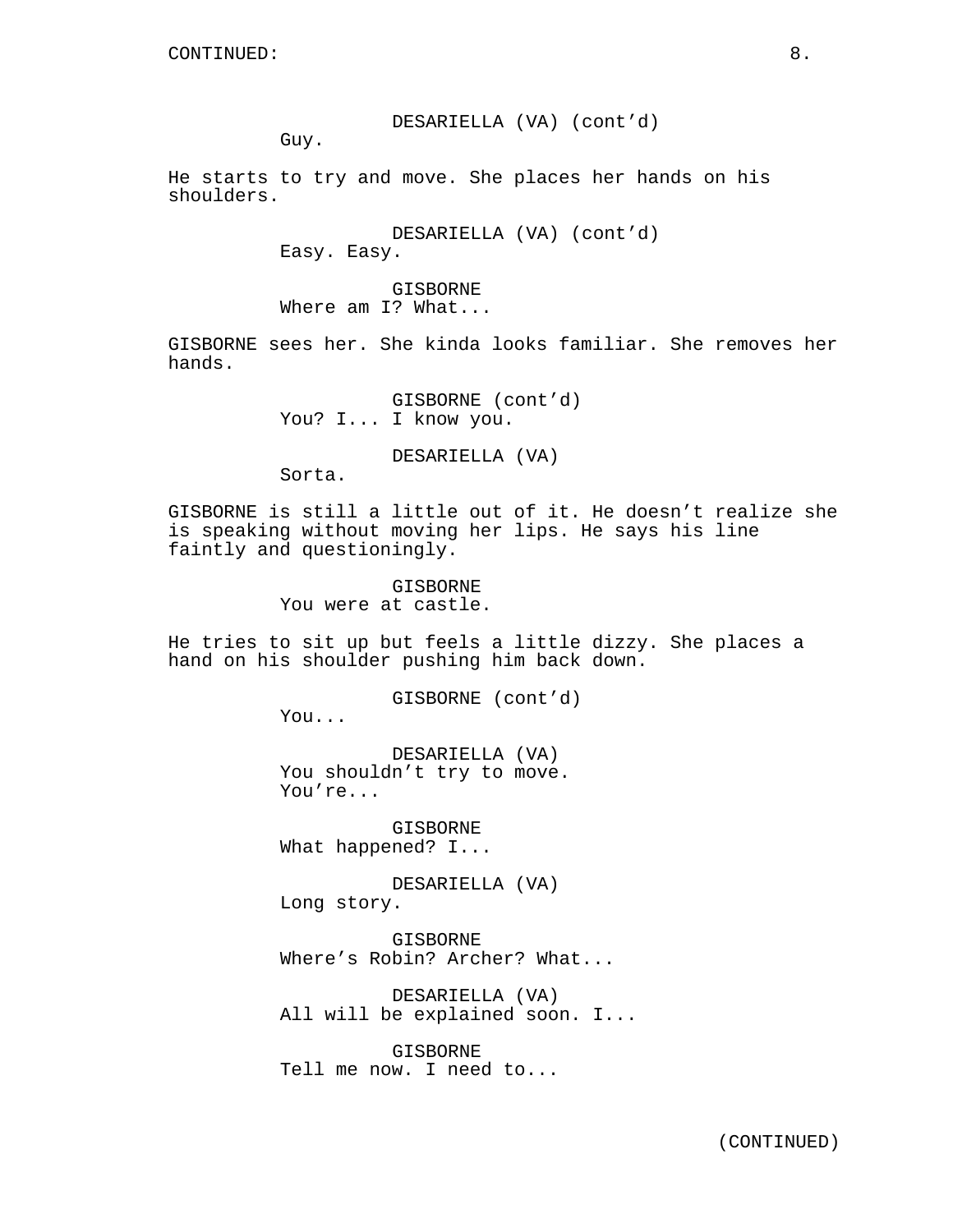DESARIELLA (VA) No. You don't.

GISBORNE

What?

DESARIELLA looks at him. How does she tell him? What is the best way to tell him?

> GISBORNE (cont'd) Look, I need to get...

DESARIELLA (VA) You can't.

GISBORNE

What?

DESARIELLA (VA) Sir Guy of Gisborne died in that tunnel a long time ago.

GISBORNE looks at her with raised eyebrows.

```
DESARIELLA (VA) (cont'd)
Robin of Locksley died a short
while later.
```
GISBORNE

I'm dead?

DESARIELLA (VA) Yes. And no.

GISBORNE (confused) Explain.

DESARIELLA (VA) You died. I saved you.

GISBORNE Then you can save Robin.

DESARIELLA (VA)

No.

GISBORNE

Why not?

The DOCTOR enters the room, and leans in the doorway.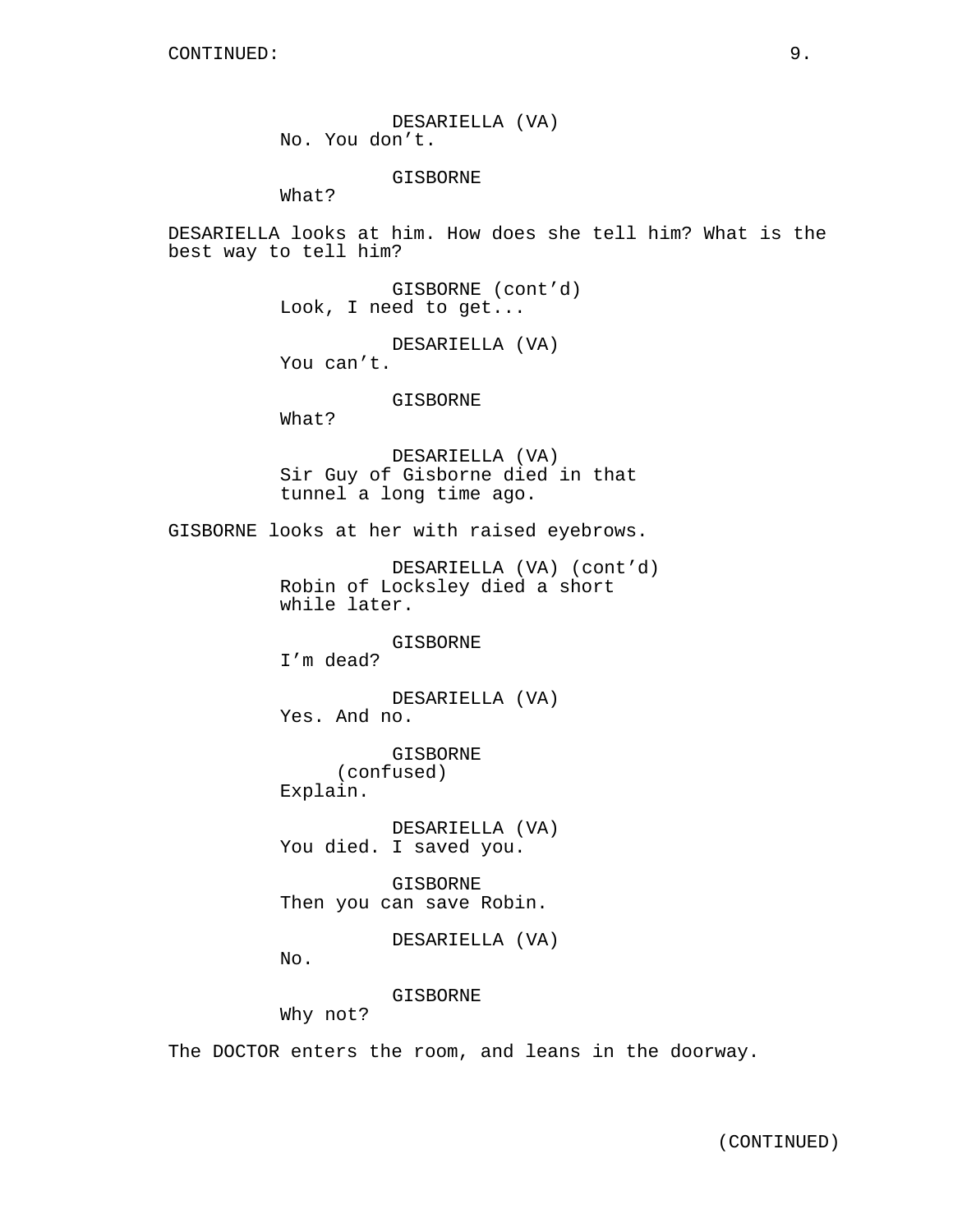DOCTOR I won't let her.

GISBORNE looks at the DOCTOR. He too looks familiar.

GISBORNE

Let her? What...

DOCTOR Saving Robin would change the course of history. We cannot do that.

GISBORNE

History?

DOCTOR We're time travelers. We...

GISBORNE laughs.

GISBORNE What? You expect me to...

DESARIELLA looks at the DOCTOR.

DESARIELLA (VA) Can you leave us alone, Doc?

The DOCTOR looks at DESARIELLA.

DESARIELLA (VA) (cont'd)

Please?

The DOCTOR nods and leaves. DESARIELLA looks back at GISBORNE. GISBORNE is staring at her.

> GISBORNE Who are you?

DESARIELLA (VA) My name is Desariella. The man that just left is called The Doctor.

GISBORNE Desariella. Unusual name.

DESARIELLA smiles.

GISBORNE (cont'd) Why am I here?

DESARIELLA looks at him.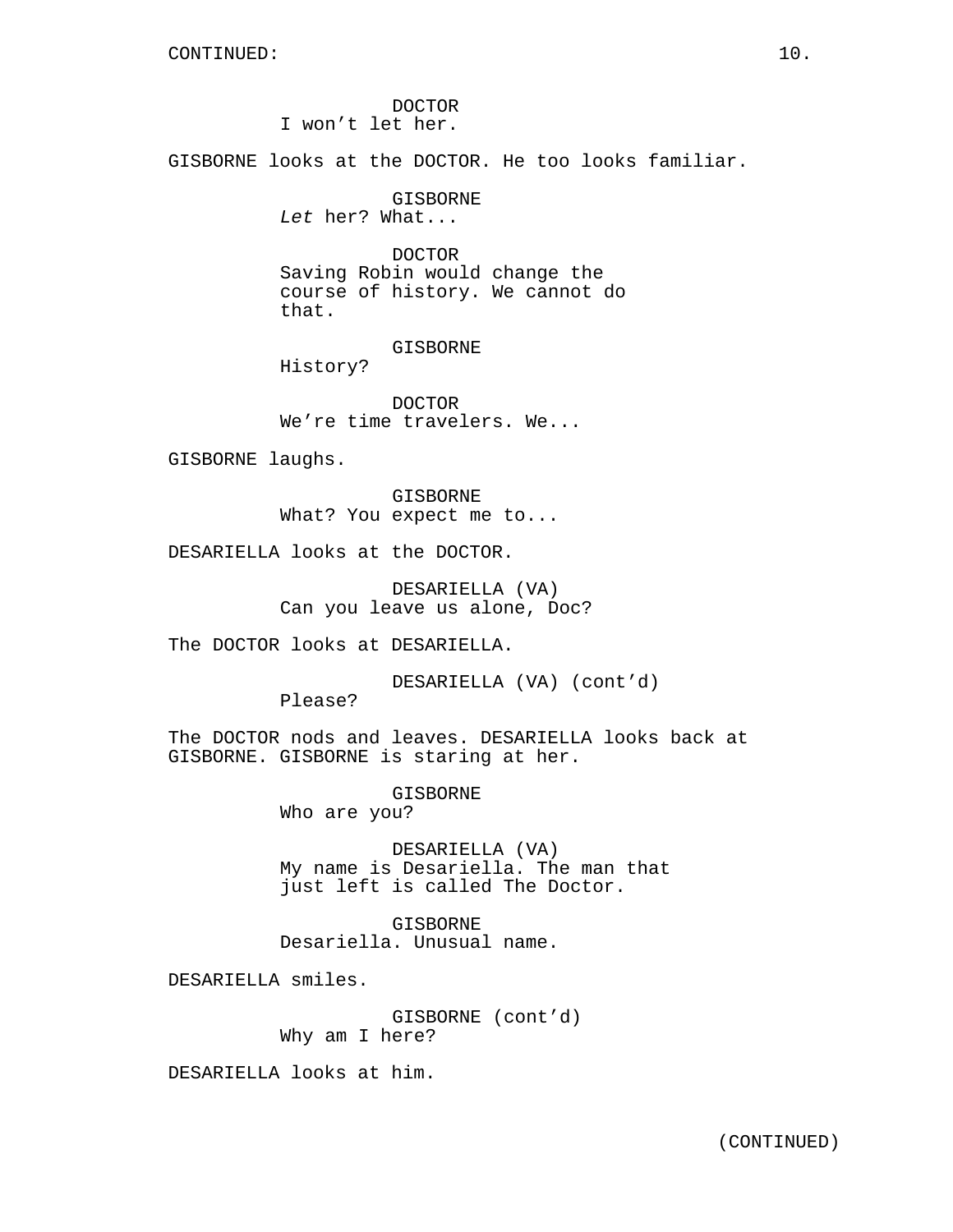DESARIELLA (VA) Because I felt you deserved a second chance.

GISBORNE

What?

DESARIELLA (VA) It all started 6 months ago. At least, 6 months ago for me.

GISBORNE gives her a look.

FADE INTO A FLASHBACK:

### **6 months ago**

6 CONSOLE ROOM 6

The DOCTOR is at the console. DESARIELLA walks down the stairs and heads over to him, talking on the way.

> DESARIELLA (VA) Have you ever heard of a man called Robin Hood?

The DOCTOR looks up.

DOCTOR (questioningly) Sherwood Forest, Sheriff of Nottingham, Robin Hood?

DESARIELLA nods.

DOCTOR (cont'd) Who hasn't? The man is a legend.

DESARIELLA (VA) Ever meet him?

DESARIELLA reaches him and leans on the console. The DOCTOR thinks.

> DOCTOR No. I don't think I ever have.

> > DESARIELLA (VA)

Want to?

DOCTOR

What?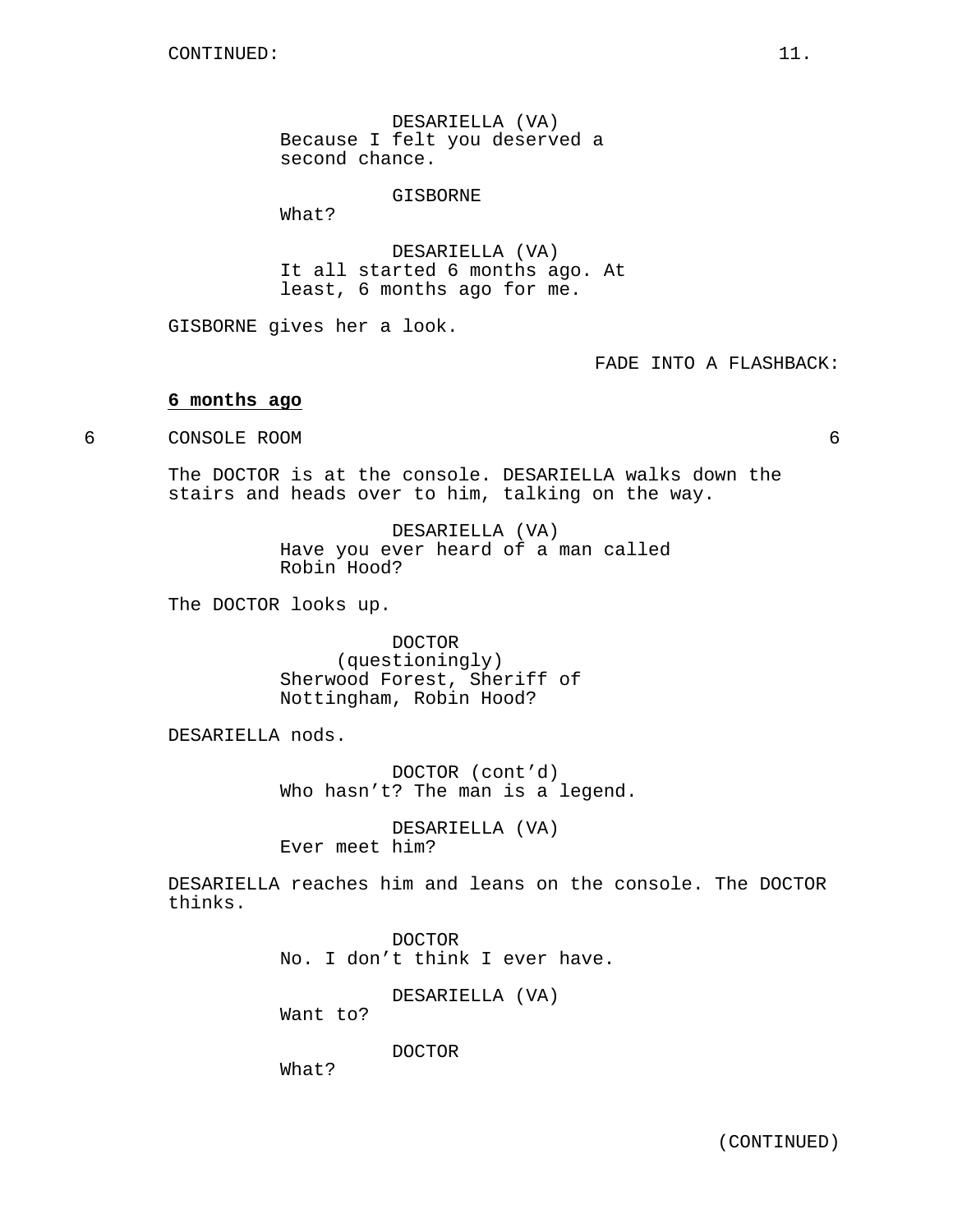DESARIELLA (VA) I had a weird dream last night.

The DOCTOR raises an eyebrow wondering what a weird dream has to do with Robin Hood.

DOCTOR

Oh? What...

DESARIELLA (VA) I can't remember much. (beat) Just a bunch of flashes.

Momentary pause.

DESARIELLA (VA) (cont'd) There was this man. Dressed in black leather. On a white horse. (beat) Then there was another man. An archer. (beat) There was a castle. (beat) The dream ended with a group of people chanting one name over and over.

DOCTOR Which was?

DESARIELLA (VA) Robin Hood.

The DOCTOR stares at DESARIELLA. She looks at him.

DESARIELLA (VA) (cont'd) I just came from the library. (beat) This Robin Hood seems like an interesting character.

DOCTOR Don't believe everything you read.

DESARIELLA (VA) I don't. Which is why... (beat x2) ...I'd like to see for myself.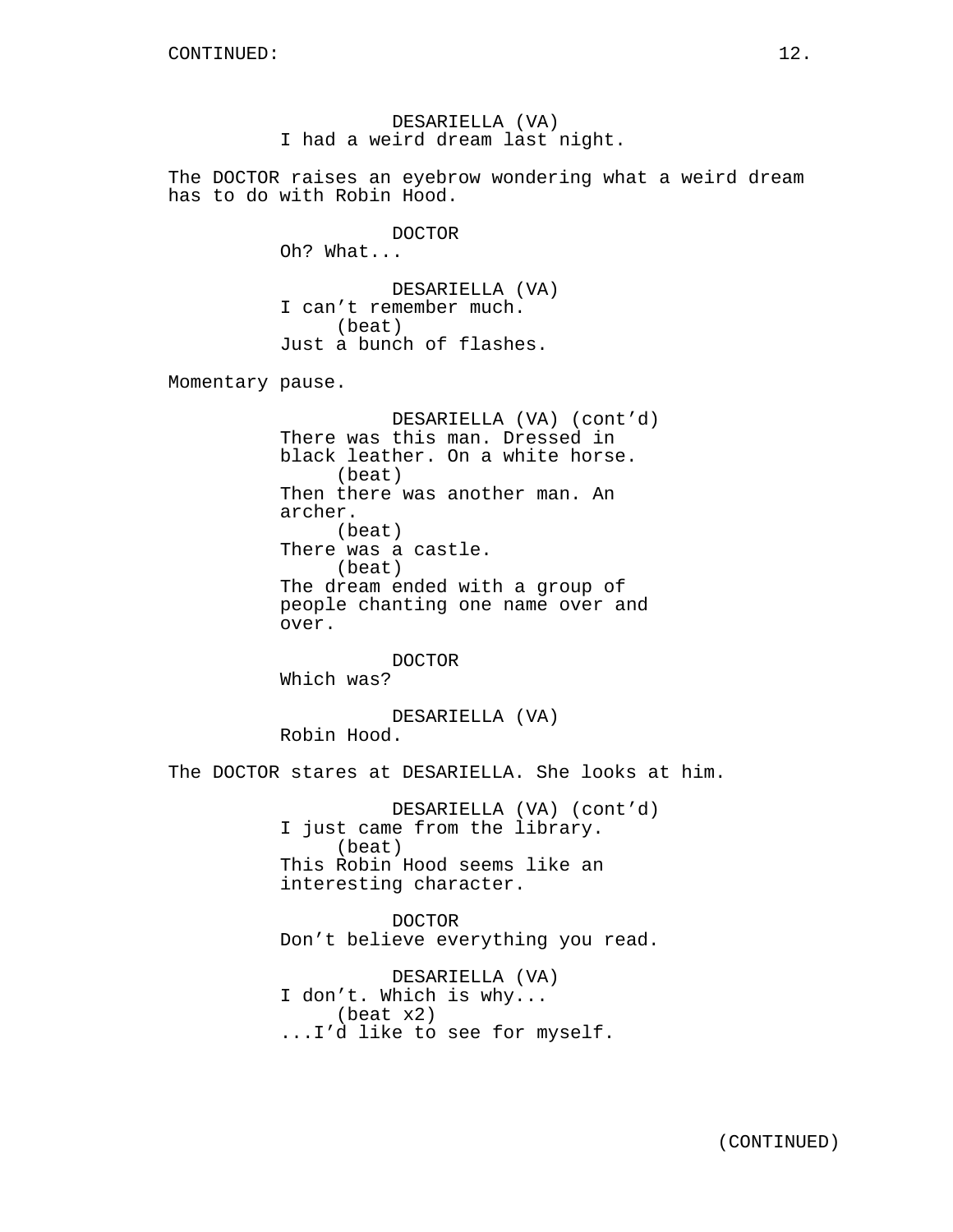DOCTOR You want to meet Robin Hood?

DESARIELLA (VA)

Yes.

Momentary pause.

DESARIELLA (VA) (cont'd) That's not a problem is it?

DOCTOR

No. But...

DESARIELLA (VA)

But?

DOCTOR Robin Hood is a legend. An icon. People still fight in his name. (beat) If we go back, we'd have to be very careful. We...

DESARIELLA (VA) We can watch them from afar. Blend in. No one'll even know we're there.

The DOCTOR thinks. Then after a few moments smiles.

DOCTOR

Okay.

The DOCTOR fiddles with some dials.

DOCTOR (cont'd) Nottingham. 1192. Here we come.

The DOCTOR pulls the lever. The TARDIS jerks and they are off.

FADE OUT OF FLASHBACK:

## 7 DESARIELLA'S ROOM - BEDROOM 7

GISBORNE is now sitting in the bed. DESARIELLA is still sitting beside him.

> GISBORNE If you wanted to meet Robin, why save me? You could have...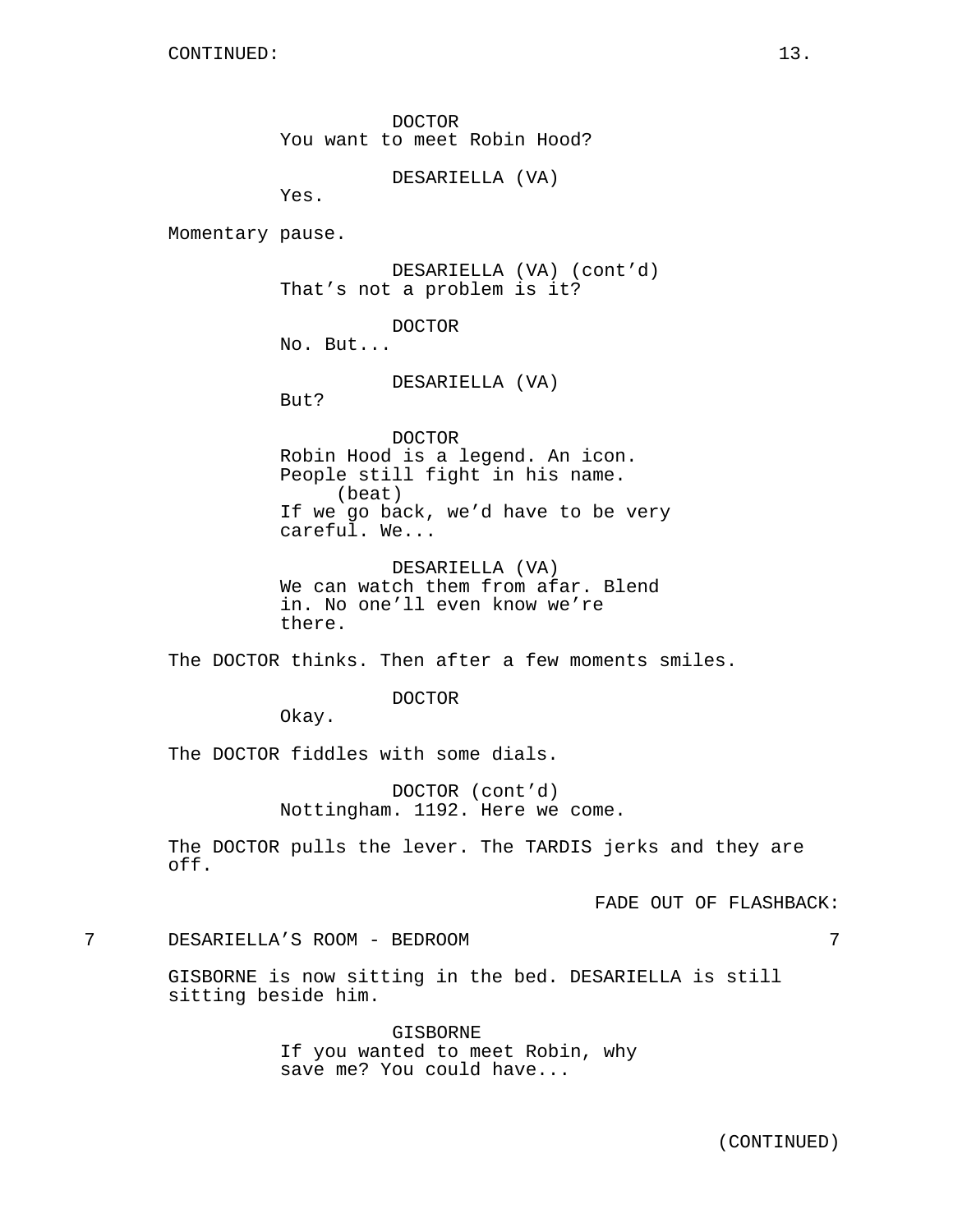DESARIELLA (VA) (smile) Things changed.

GISBORNE looks at her, still confused.

DESARIELLA (VA) (cont'd) I'll admit, I wanted to meet the man behind the legend. The name Robin Hood still sounds today. He may have died, but the legend never did. People still fight in his name.

GISBORNE looks thoughtful. DESARIELLA looks at him.

DESARIELLA (VA) (cont'd) But, things changed once we arrived.

GISBORNE

How so?

DESARIELLA (VA) (smile) I ran into you.

GISBORNE looks at her.

DESARIELLA (VA) (cont'd) Literally. Doc and I turned a corner and I ran into you.

DESARIELLA remembers the day they met.

FADE INTO FLASHBACK:

# 8 NOTTINGHAM 8

The DOCTOR and DESARIELLA are walking through town. They are dressed accordingly, trying to blend in. The DOCTOR points ahead.

> DOCTOR The castle is that way.

They walk for a few more moments then turn a corner. DESARIELLA collides with GISBORNE who seems to be in hurry. DESARIELLA can tell he is someone important.

> DESARIELLA (VA) Sorry, Sir. I...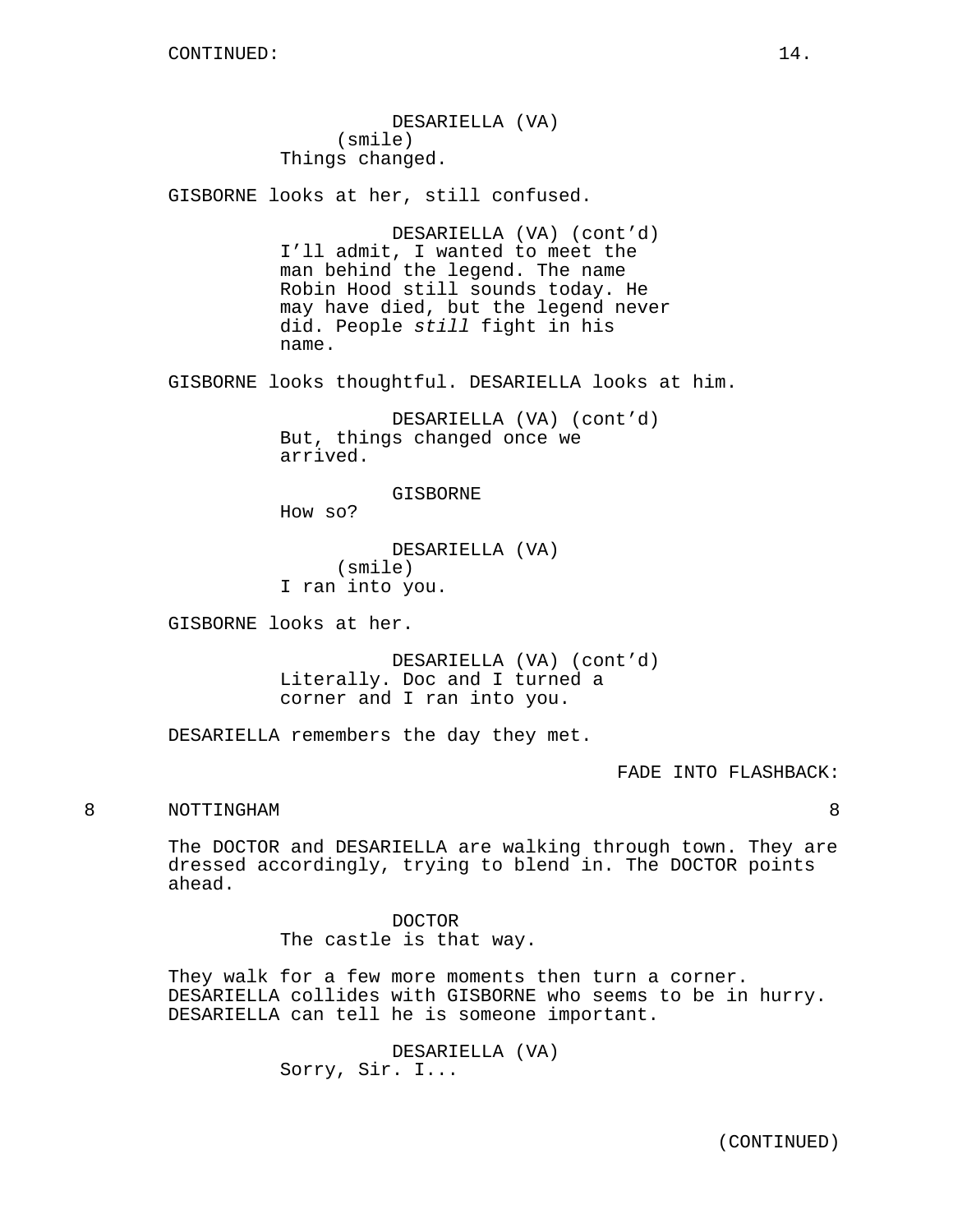GISBORNE Watch where you're going.

GISBORNE continues on his way. DESARIELLA watches him go. She gets the feeling that he somehow looks familiar but she is not sure how.

> DESARIELLA (VA) (admiringly) Who was that?

DOCTOR Not sure. I...

DESARIELLA (VA) Who ever he is, he's one troubled man.

DOCTOR What do you...

DESARIELLA (VA) His mind is racing with information.

DOCTOR Like what?

DESARIELLA (VA) Something about getting to Locksley before he returns.

DOCTOR

Before who...

At that moment, a voice bellows from behind them.

SHERIFF (VO) GISBORNE!!!!!!

DESARIELLA can see the man she just collided with tense up and stop.

> SHERIFF (VO) Where are you?

GISBORNE turns around and looks back towards the castle. DESARIELLA and the DOCTOR turn and follow GISBORNE's glare. They notice a man standing on the steps of the castle.

SHERIFF

Gisborne!!!!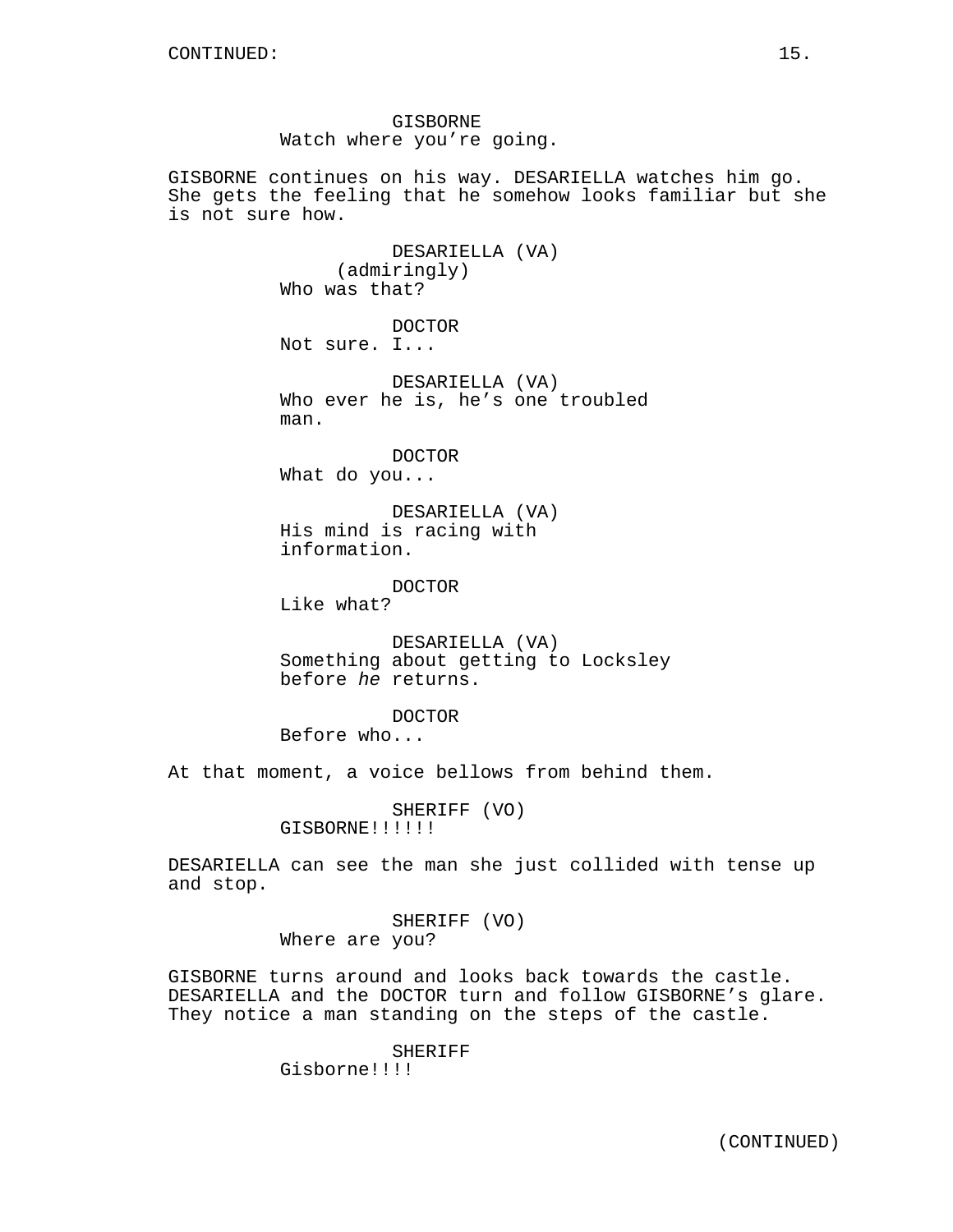GISBORNE walks past DESARIELLA and the DOCTOR and heads back to the castle. DESARIELLA reads him as he walks past.

> GISBORNE (T) This better be good. Robin will be back any day. If he...

The SHERIFF sees him.

SHERIFF Come on! We haven't got all day.

DESARIELLA watches GISBORNE head to the castle.

DESARIELLA (VA) Gisborne. Sir Guy of Gisborne. That was...

She realizes why he seemed sorta familiar.

DESARIELLA (VA) (cont'd) My dream. He was the man from my dream.

DOCTOR

Really?

DESARIELLA (VA)

Hmm.

DOCTOR

What?

DESARIELLA is still staring at GISBORNE.

DESARIELLA (VA) I wasn't sure who the man in the dream was, but I never thought it would be Sir Guy of Gisborne! (beat) He's not what I pictured when I thought of the Sheriff's right hand.

The DOCTOR gives DESARIELLA a look. He notices the way she is looking at GISBORNE and is not quite sure how to take it.

RETURN TO PRESENT: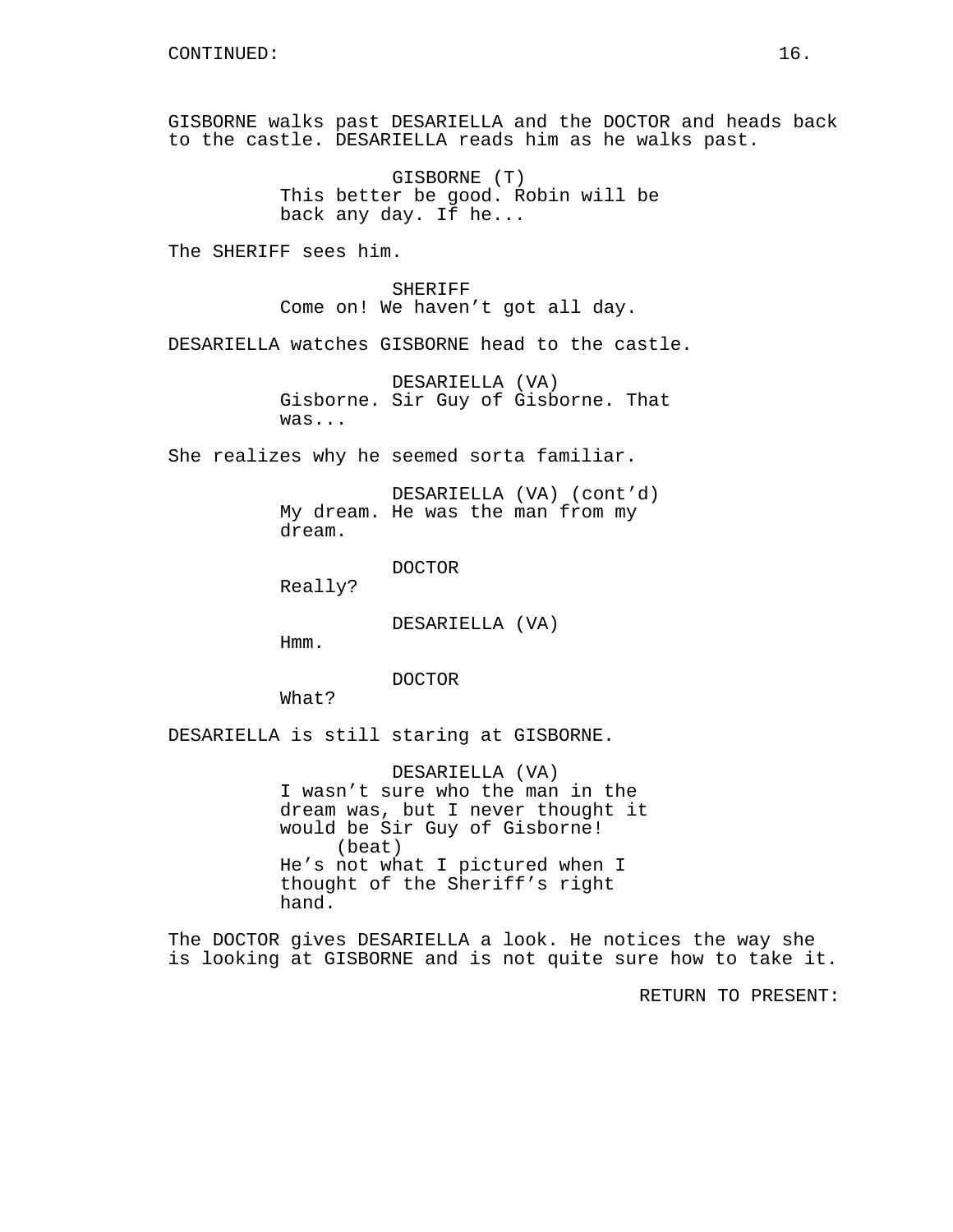GISBORNE and DESARIELLA are in the same positions as they were before.

> DESARIELLA (VA) You made quite the impression. I...

GISBORNE finally notices that her lips aren't moving.

GISBORNE How are you doing that?

DESARIELLA (VA) Doing what?

GISBORNE Talking without moving your lips.

DESARIELLA laughs.

DESARIELLA (VA) Thought projection.

GISBORNE

What?

No.

DESARIELLA (VA) I'm a telepath. This pendant... (indicate pendant) ...converts my thoughts to sound.

GISBORNE Witchcraft.

DESARIELLA (VA)

Trust you?

GISBORNE Sounds like witchcraft.

DESARIELLA (VA) Trust me. It isn't witchcraft.

GISBORNE

(beat) I still don't know why you brought me here, or how you managed to save me. There's no antidote for the poison that Isabella used. (mutter) I'd made sure of that when...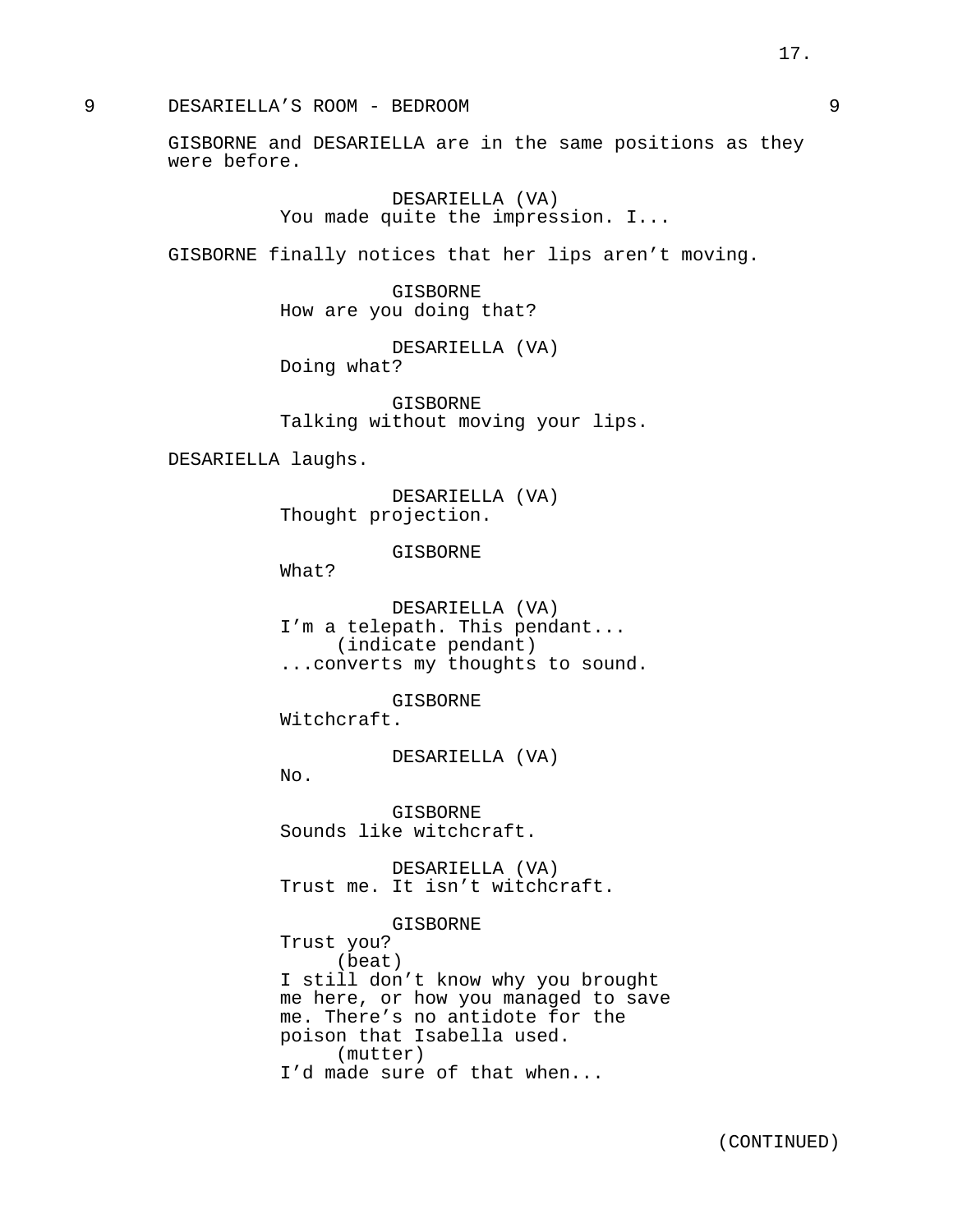DESARIELLA (VA) There wasn't one in 1194. But the TARDIS was able to create one. As for why you are here, I...

Momentary pause.

GISBORNE

What? (beat) Tell me.

DESARIELLA (VA) I originally wanted to go to 1192 just to meet Robin Hood. But... (beat) ...after meeting you, I wanted to hang around for a while.

GISBORNE

Why?

DESARIELLA (VA) I wasn't sure at first. But as time went on, it started to become obvious.

DESARIELLA looks at him.

DESARIELLA (VA) (cont'd) I spent months watching you. Most of the time you never knew I was there. I...

GISBORNE

Months?

DESARIELLA (VA) Well for me it was months. For you it was more like...

She wonders just how long it really was? Was it two years? or three?

> DESARIELLA (VA) (cont'd) ...well it was longer.

GISBORNE How could more time have passed for me then for you?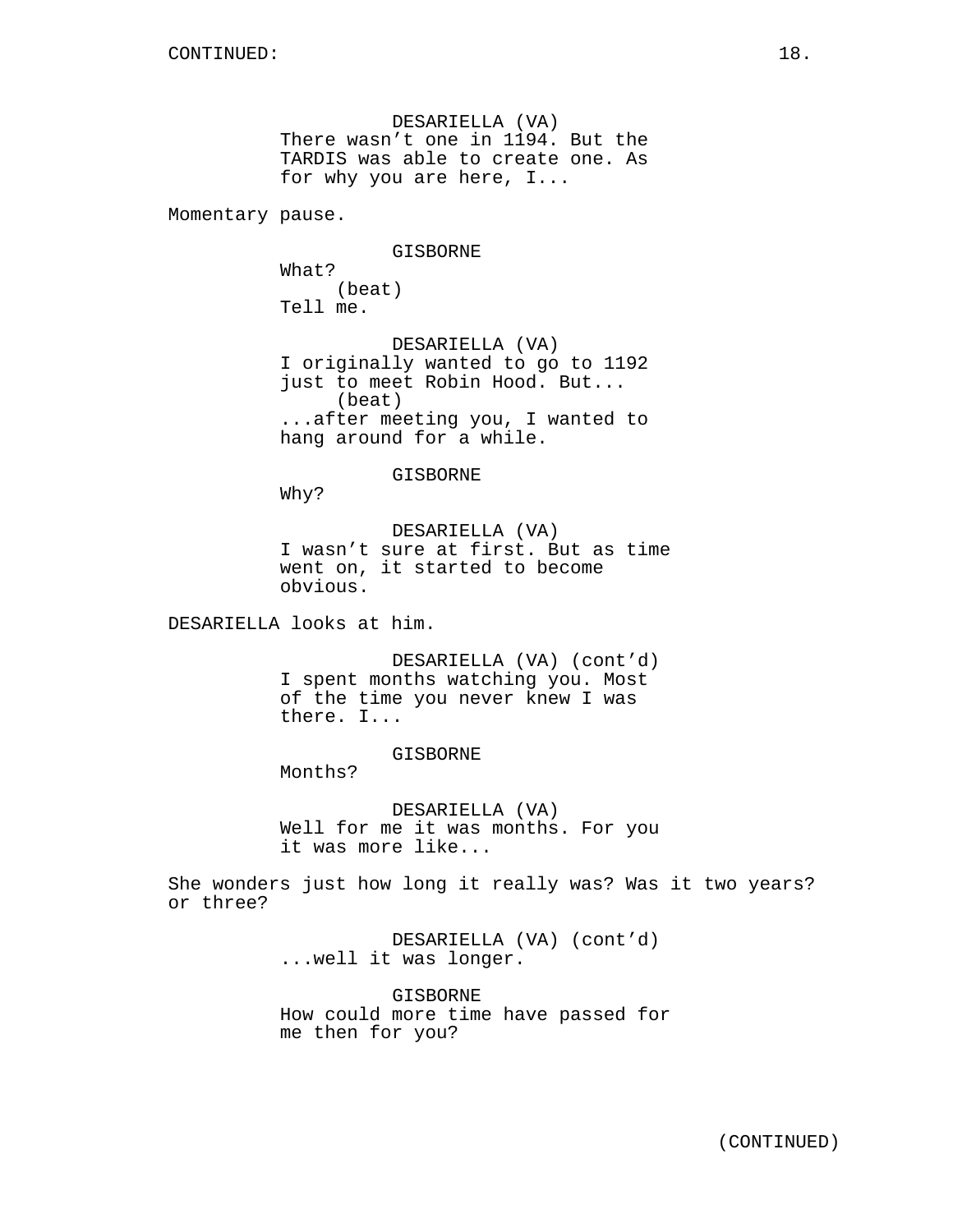DESARIELLA (VA) Time travel, remember? (beat) I can jump to any event in time I want. Time for me can pass differently.

GISBORNE looks at her confused.

DESARIELLA (VA) (cont'd) I used the TARDIS' memory banks to fast forward through the events of your life. Whenever I found one I wished to observe first hand, I would bring the TARDIS to that point in time. I could then observe the event unfold, and when I wanted to, return to the TARDIS and move to the next point.

GISBORNE How many "events" did you...

DESARIELLA (VA) Would you like to know which ones?

GISBORNE thinks. He knows he's seen her before. He just can't place where. He's not sure if he wants to know what "events" she witnessed.

> GISBORNE I don't think so. I... Why did you save me?

DESARIELLA (VA) I saved you because I... (beat) I...

GISBORNE

You what?

DESARIELLA leans in and kisses him. After a few moments she breaks the kiss.

> DESARIELLA (VA) I've wanted to do that since the day I meet you.

GISBORNE Really? What stopped you?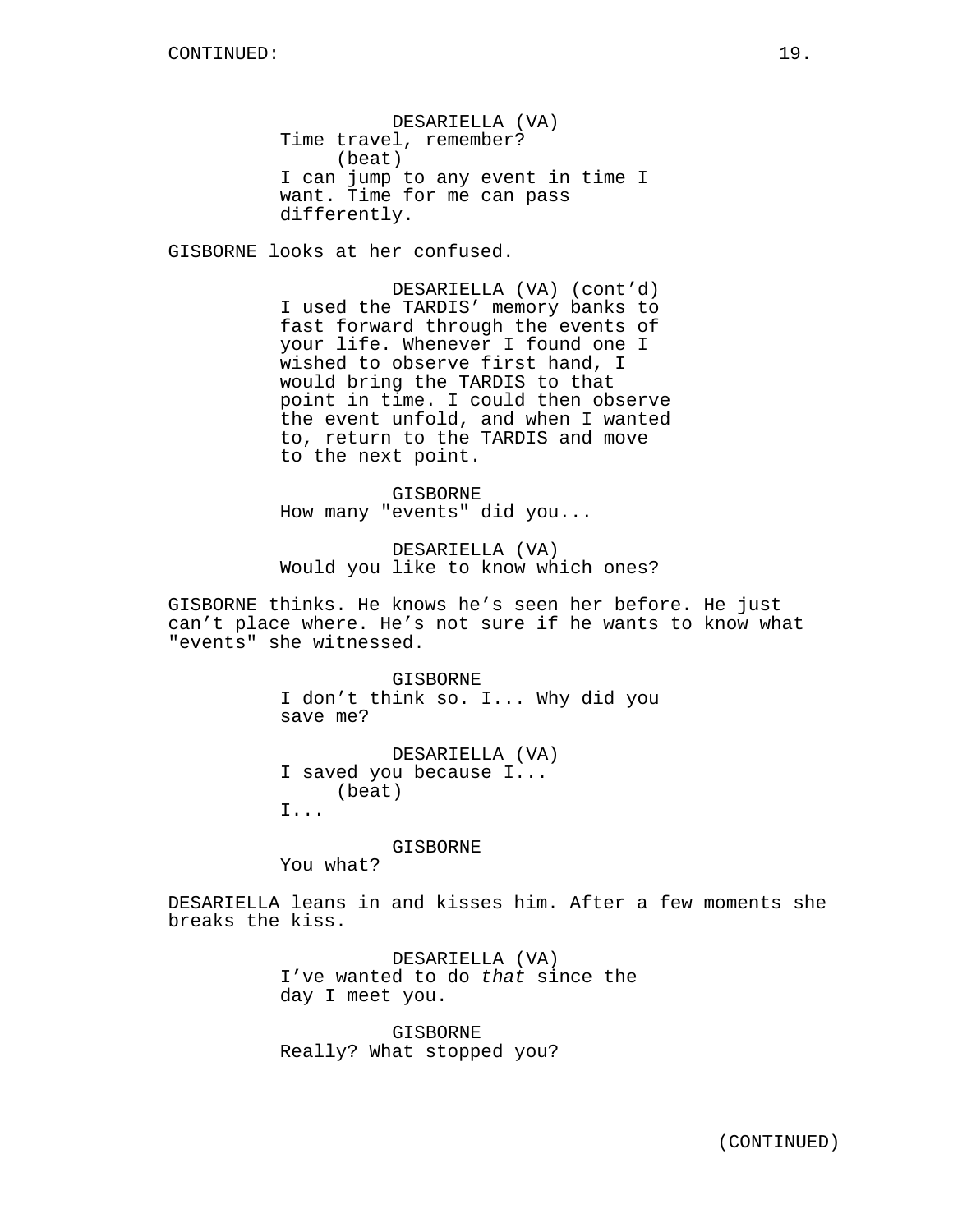DESARIELLA is about to say "time lines" and the whole "not interfering in established events" but instead she goes with something simpler.

> DESARIELLA (VA) A million things. But... But now none of them matter. You are here. You...

GISBORNE kisses her. She is surprised. She kisses him back.

JUMP TO:

#### **2 hours later**

10 DESARIELLA'S ROOM - LIVING ROOM 10

GISBORNE is sitting on the couch. DESARIELLA is walking over. She speaks as she sits. GISBORNE looks at her when she says his name.

> DESARIELLA (VA) Guy, before we leave this room, I need to show you something.

> > GISBORNE

Oh?

DESARIELLA (VA) The TARDIS is unlike anything you've ever seen.

GISBORNE

Tardis?

DESARIELLA (VA) Yes. I need to prepare you for what is outside that door.

DESARIELLA points to the main door. GISBORNE raises an eyebrow in curiosity.

> DESARIELLA (VA) (cont'd) Trust me. I won't hurt you.

GISBORNE There's no reason why I should, but... (beat) I do. I trust you.

DESARIELLA smiles and puts out her hands.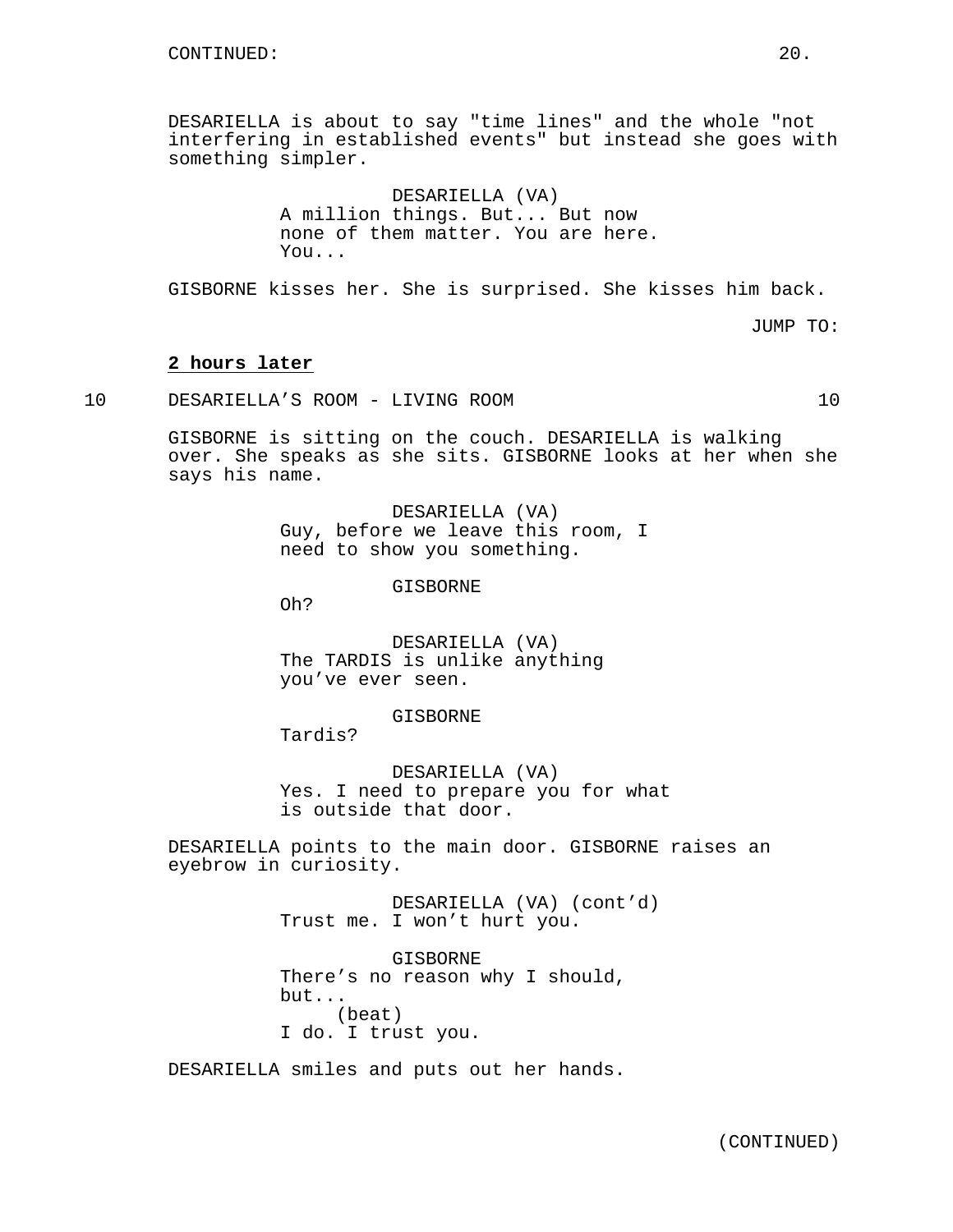## DESARIELLA (VA) Give me your hands.

GISBORNE places his hands in hers. She places them on her face in the "mind meld" positions. He is curious.

#### GISBORNE

What are...

### DESARIELLA (VA)

Sh.

She places her hands on his face in the "mind meld" positions and looks into his eyes.

> DESARIELLA (VA) (cont'd) Close your eyes.

He does so. She closes her eyes. She takes a deep breath, and flashes an image from her mind to his. He is momentarily startled.

> DESARIELLA (VA) (cont'd) Can you see that?

> > GISBORNE

Yes.

DESARIELLA flashes an image of the day they first met, when they "ran" into each other.

> GISBORNE (cont'd) That's Nottingham. The castle.

DESARIELLA (VA) Yes. The day I met you.

Next she flashes an image of the TARDIS from the outside. She is walking to it. She opens the door and the image changes to the inside.

> DESARIELLA (VA) (cont'd) This is the TARDIS. T-A-R-D-I-S. Time And Relative Dimension In Space.

GISBORNE It's... bigger on the inside.

DESARIELLA (VA) Yes. She is.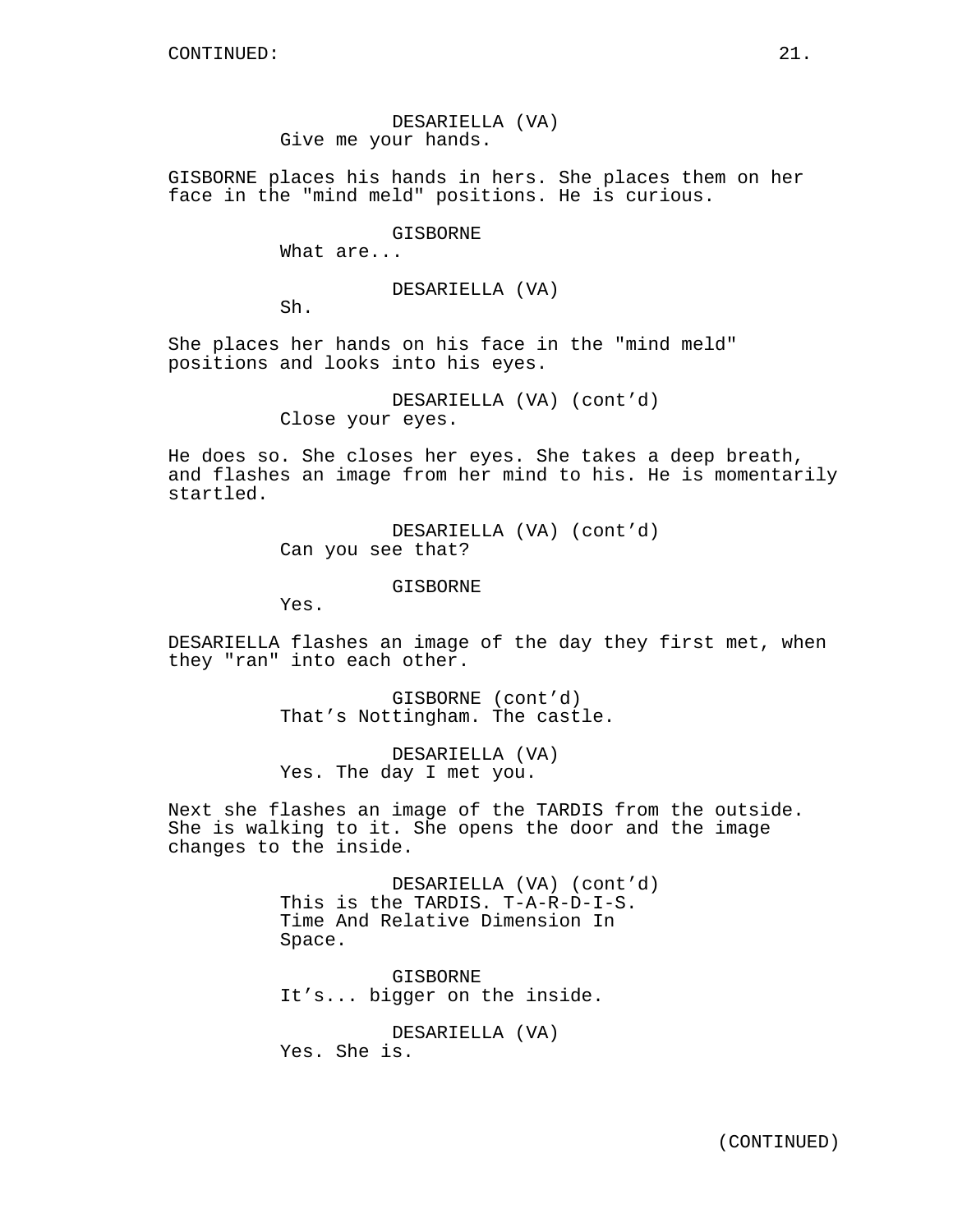How is... DESARIELLA (VA) It's hard to explain. But you'll get used to it. (beat) She can go anywhere in time or space. The past, the future, another planet.

GISBORNE

GISBORNE Impossible. One cannot...

DESARIELLA flashes an image of the Doctor.

DESARIELLA (VA) This is the Doctor. He is a Time Lord from the planet Gallifrey.

DESARIELLA flashes an image of Gallifrey.

DESARIELLA (VA) (cont'd) He has the ability to regenerate. Change his appearance.

DESARIELLA flashes images of Doctors 1 to 11.

DESARIELLA (VA) (cont'd) My name is Desariella. I'm from the planet Aresia. The Doctor found me when I was an infant.

DESARIELLA flashes an image of Doctor 4 finding her.

DESARIELLA (VA) (cont'd) He knew his life was not the sort of life for a child, so he found a young couple on Aresia to raise me.

DESARIELLA flashes a image of her adoptive parents Jareth and Karah.

> DESARIELLA (VA) (cont'd) Five years ago, my planet was destroyed.

DESARIELLA flashes an image of her and Doctor 11 watching Aresia blowing up on a TARDIS monitor.

> DESARIELLA (VA) (cont'd) The Doctor asked me to stay with him and I did.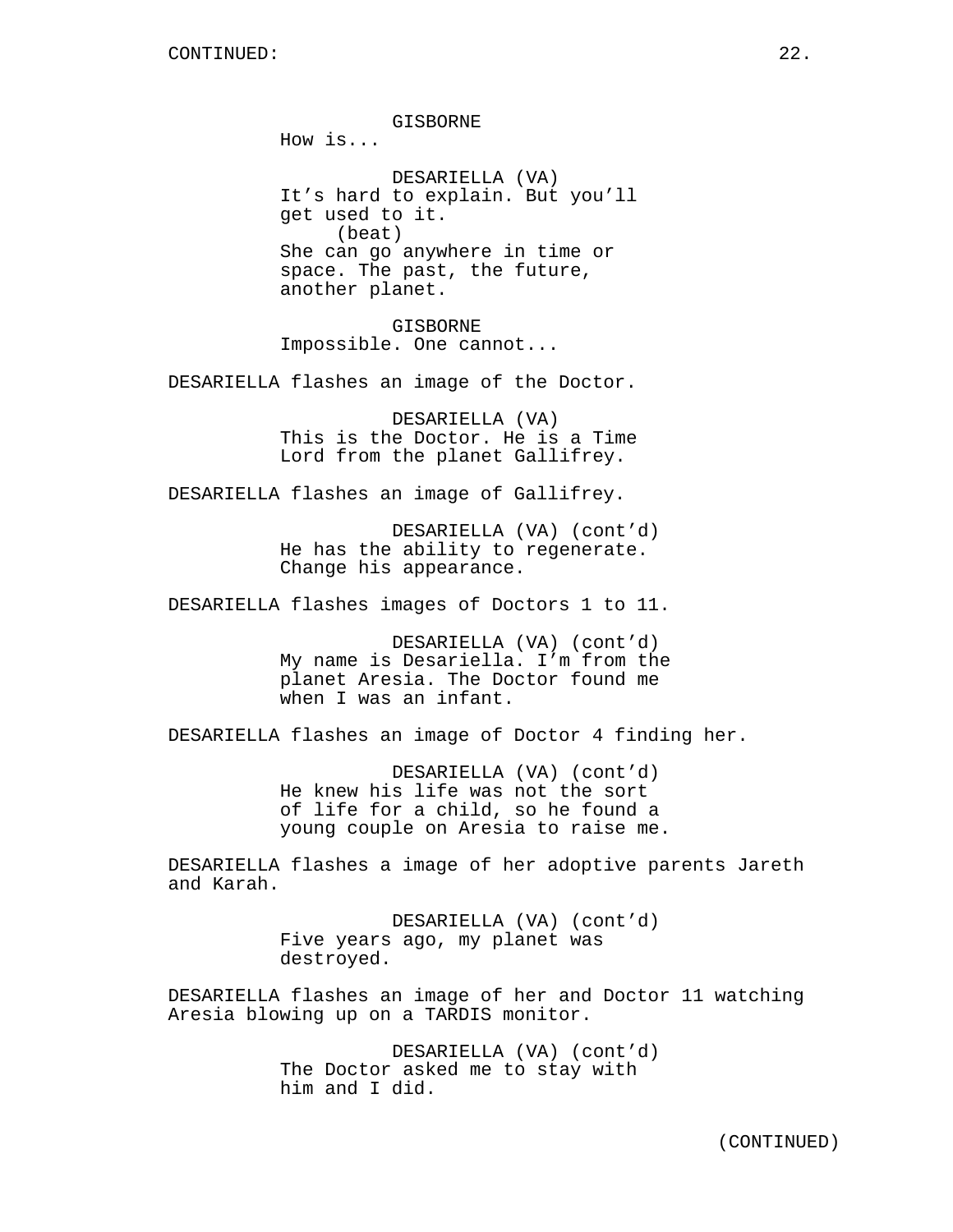(beat) And now I'm asking you to come with me.

GISBORNE opens his eyes breaking the meld. DESARIELLA opens her eyes. They drop their hands.

GISBORNE

Why?

DESARIELLA (VA) Isn't it obvious?

GISBORNE looks at her. She raises a hand to the side of his face.

> DESARIELLA (VA) (cont'd) The first day I met you, I felt it. (beat) Sir Guy of Gisborne, I love you.

She kisses him. He kisses her back.

JUMP TO:

### **2 hours later**

11 CONSOLE ROOM 11

The DOCTOR is sitting in a chair, thinking. The CAMERA zooms in on one of the control panels. There is a red light blinking, and a message flashing on a screen.

> MESSAGE Time distortion detected.

The DOCTOR doesn't notice.

JUMP TO:

## **1 hour later**

12 HOLOROOM 12

### **HORSE-RIDING PATH**

DESARIELLA and GISBORNE are riding horses along a path. We stay with them for a few minutes, then we...

JUMP TO: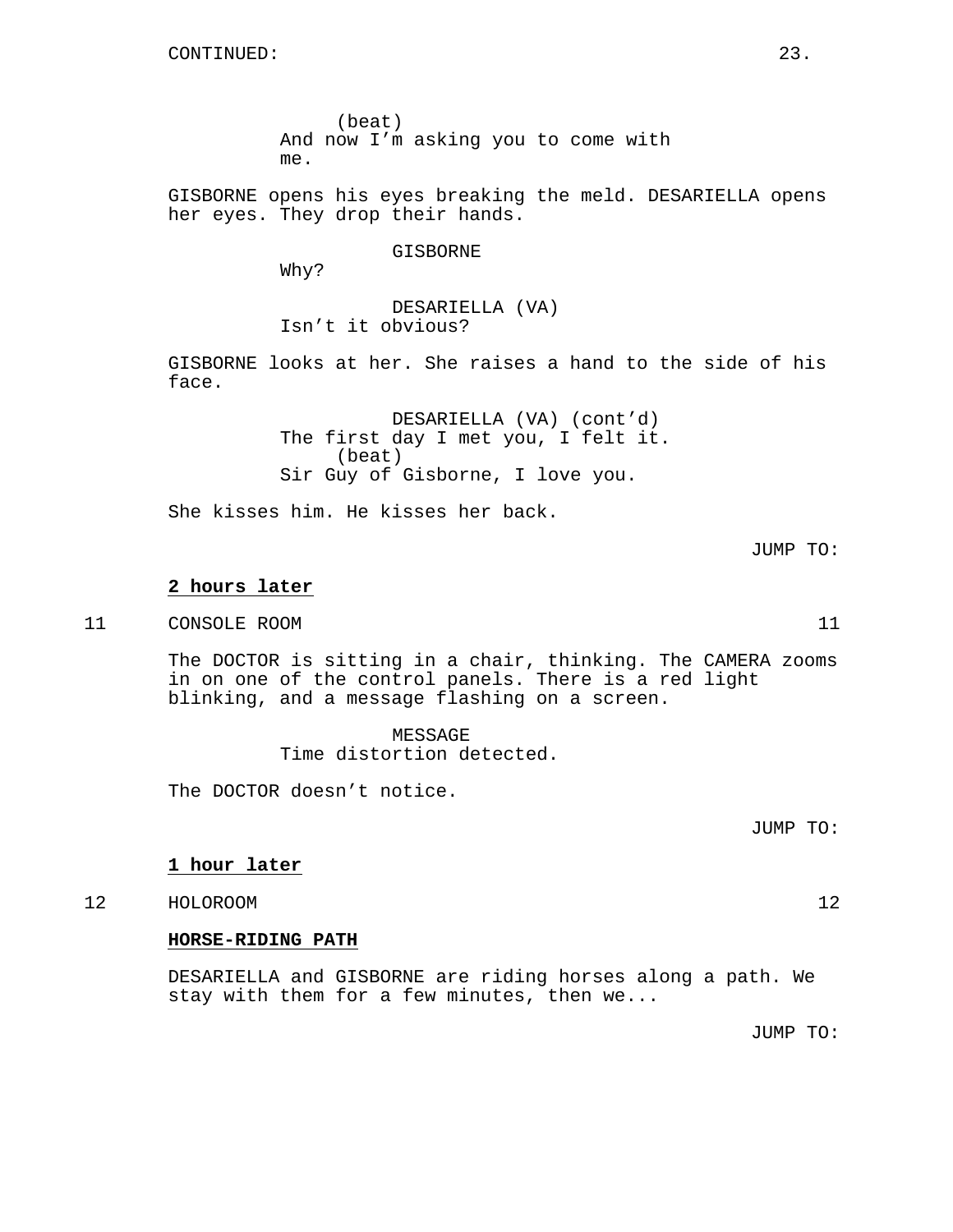The DOCTOR finally notices the flashing red light and goes over to it. He sees the message on the screen.

### DOCTOR

#### What? Where?

The DOCTOR types a command into the console. An internal map appears. The distortion surrounds the area on the map where the Holoroom is. The DOCTOR types a few more commands. A new message appears.

> MESSAGE Quarantine initiated.

A big red square appears on the map surrounding the Holoroom and a few adjacent rooms.

#### DOCTOR

I wonder what could be causing that?

The DOCTOR thinks.

DOCTOR (cont'd) (curious) A time distortion? (beat) What could...

The DOCTOR thinks of something.

DOCTOR (cont'd) Gisborne.

The DOCTOR races up the stairs.

JUMP TO:

14 HOLOROOM 14

2 hours have passed for DESARIELLA and GISBORNE.

The horses start to act spooked. DESARIELLA and GISBORNE stop the horses. DESARIELLA addresses her horse.

> DESARIELLA (VA) What is it? What's...

Then she feels it, or should I say senses it.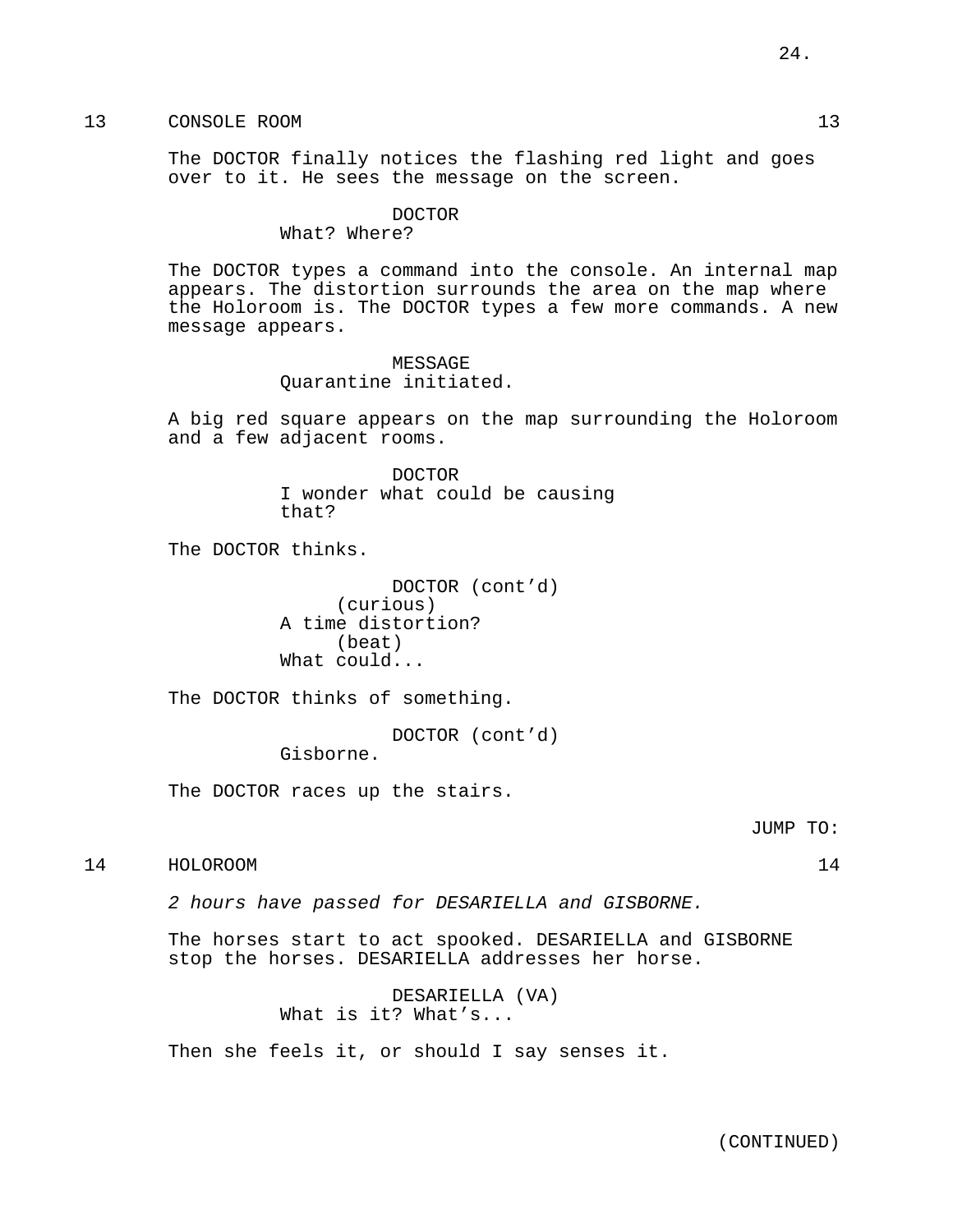DESARIELLA (VA) (cont'd) Something's wrong.

### GISBORNE

What?

DESARIELLA dismounts her horse and touches the ground. She closes her eyes. GISBORNE watches, not sure what she is doing. DESARIELLA "speaks" to the TARDIS.

> DESARIELLA (VA) (quietly) What is it girl? What's...?

Momentary silence. GISBORNE dismounts his horse and goes over to her.

> DESARIELLA (VA) (cont'd) No. It can't be!

> > GISBORNE

What?

DESARIELLA (VA) The TARDIS has detected a Time Distortion. The Doctor just quarantined this section.

GISBORNE What does that mean?

DESARIELLA (VA) It means, we are stuck in here til he fixes the problem and lifts the quarantine.

GISBORNE How long will that be?

DESARIELLA (VA) For him? (beat) Probably a few hours. For us...

Momentary pause. GISBORNE looks at her.

DESARIELLA (VA) (cont'd) It's a Time Distortion. That means that time outside the distortion and time inside the distortion will pass at different speeds.

GISBORNE still looks confused.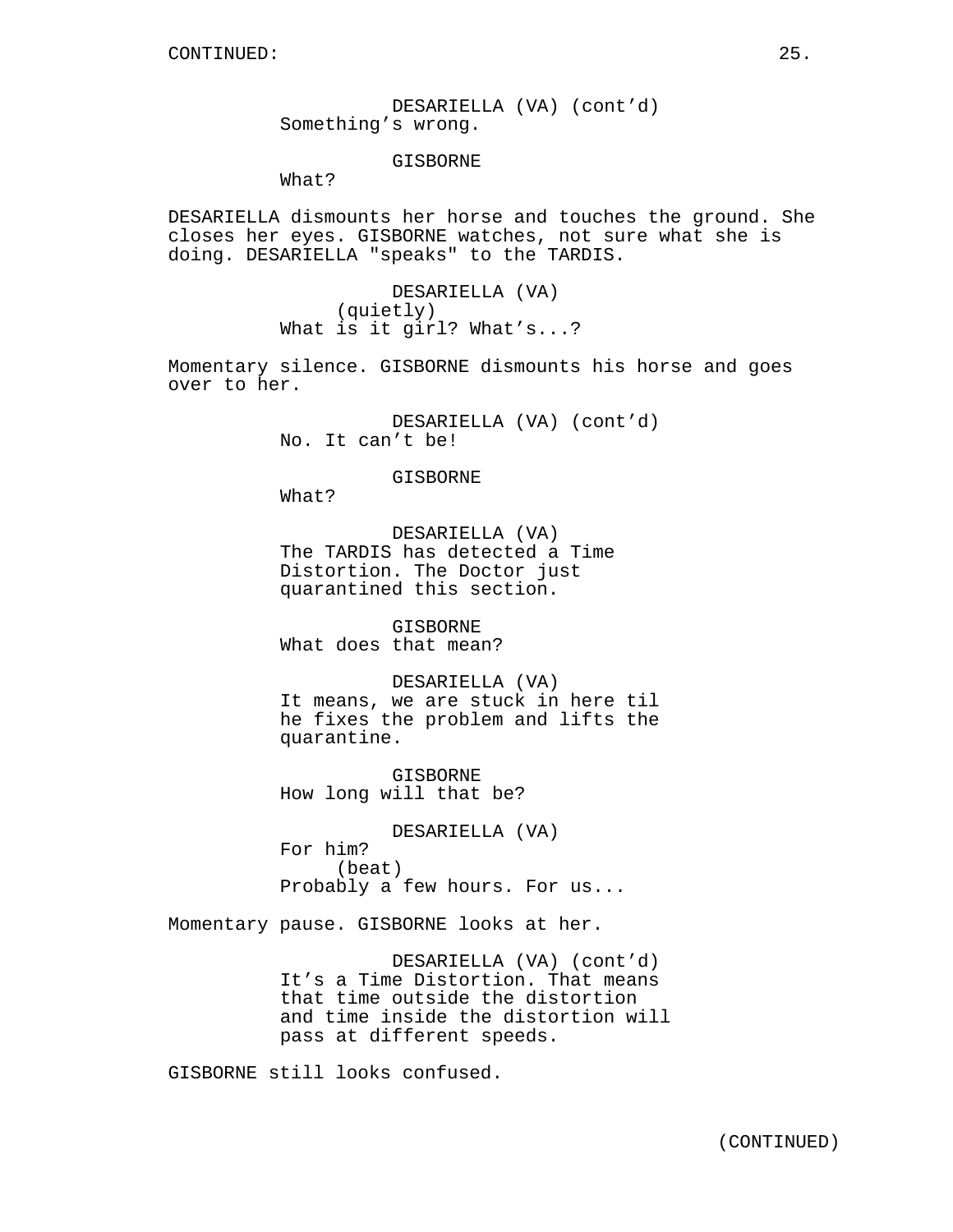DESARIELLA (VA) (cont'd) 1 hour for him, could be 1 minute for us. GISBORNE Oh. DESARIELLA (VA) Or... GISBORNE raises an eyebrow. DESARIELLA (VA) (cont'd) 1 hour for him could be days for us. Or weeks. Or years.

> GISBORNE So we are trapped here for a while.

DESARIELLA (VA) Yeah. Looks like it. I...

GISBORNE brings his hand to the side of her face and kisses her.

15 OUTSIDE DOOR TO DESARIELLA'S ROOM 15

10 minutes have passed since the DOCTOR left the console room.

The DOCTOR runs down the hall and stops at the door.

DOCTOR

D?

The DOCTOR opens the door.

CONTINUE TO:

16 INSIDE 16

The DOCTOR heads for the bedroom as he is saying line.

DOCTOR We've got a prob...

The DOCTOR reaches the bedroom door and notices the room is empty.

(CONTINUED)

JUMP TO: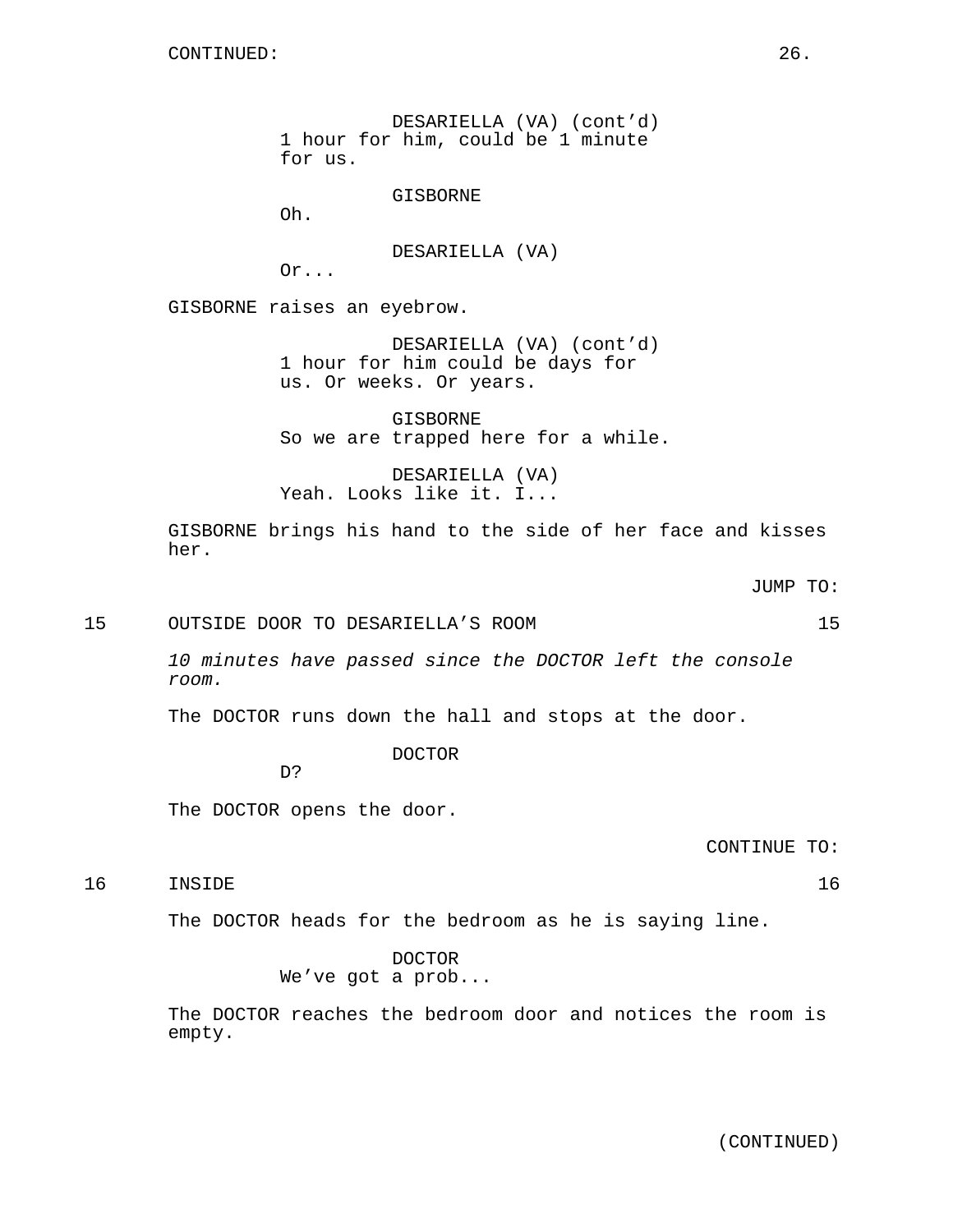DOCTOR (cont'd)

D?

The DOCTOR starts searching the room/cabin.

#### JUMP TO:

# 17 HOLOROOM 17

5 hours have passed for DESARIELLA and GISBORNE.

### **MEADOW**

They are sitting under a tree in a meadow.

DESARIELLA (VA) I guess time is moving slower outside.

GISBORNE How big is this room?

DESARIELLA (VA) Infinite.

GISBORNE looks at her.

GISBORNE

What?

DESARIELLA (VA) The room goes on forever. In every direction.

GISBORNE That's not possible.

DESARIELLA (VA) It is also programmable.

GISBORNE looks at her confused.

DESARIELLA (VA) (cont'd) We can change the surroundings.

GISBORNE raises an eyebrow.

GISBORNE

How?

DESARIELLA places her hand on the ground, closes her eyes, and thinks. GISBORNE looks at her.

The surroundings change.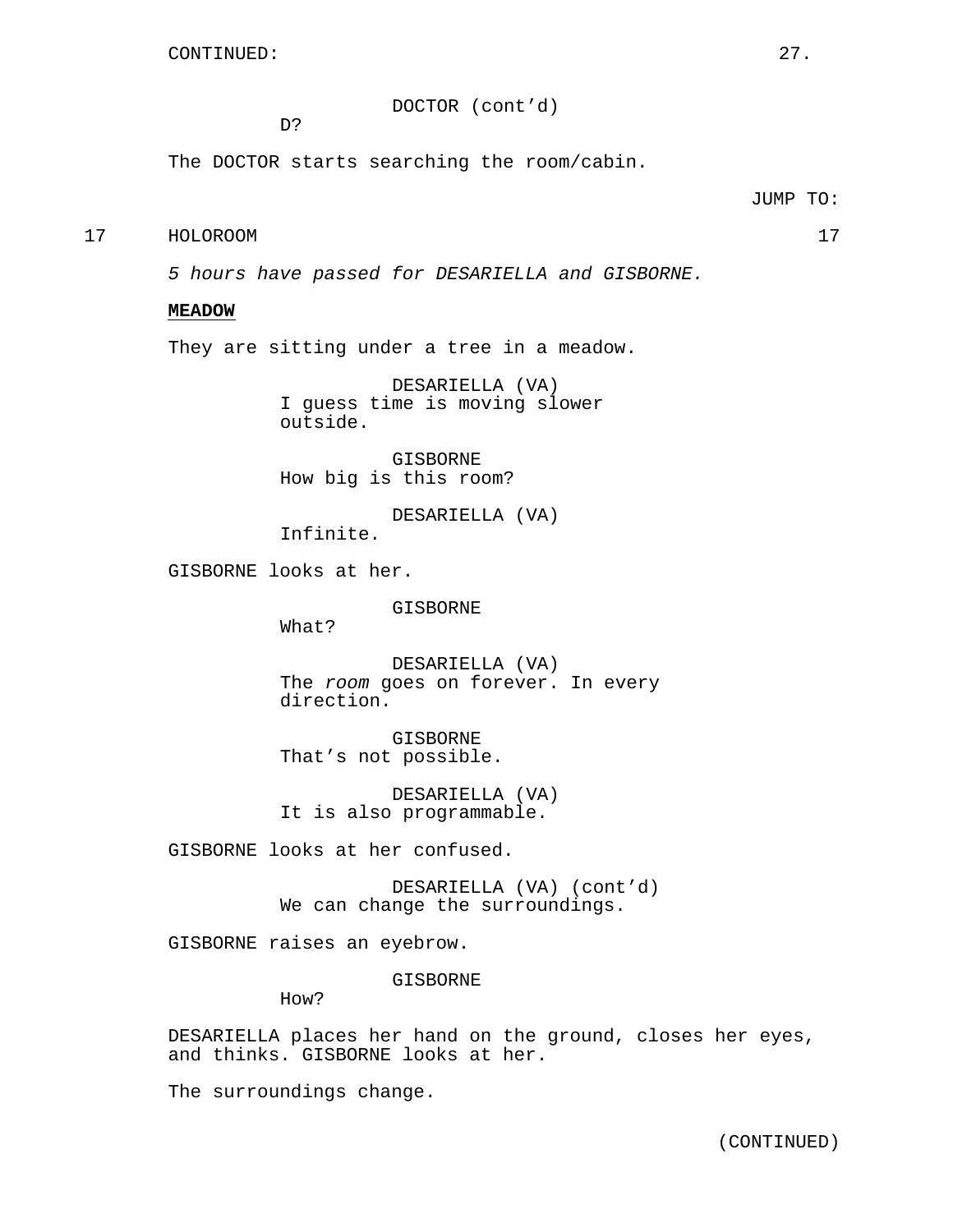#### **SHERWOOD FOREST**

They are now sitting under a tree in the middle of Sherwood Forest.

GISBORNE is startled and amazed at the same time. The room finishes converting.

DESARIELLA opens her eyes and looks at GISBORNE.

GISBORNE (cont'd) Sherwood.

DESARIELLA (VA)

Yes.

GISBORNE How did you...

DESARIELLA (VA) I just told the TARDIS what I wanted.

GISBORNE And it can...

DESARIELLA (VA)

She.

GISBORNE She can make this room into any place.

DESARIELLA (VA)

Yes.

GISBORNE Can I try?

DESARIELLA offers GISBORNE her hand.

DESARIELLA (VA) Take my hand.

He takes her hand. She places his hand on the ground and holds it there.

> DESARIELLA (VA) (cont'd) Close your eyes.

He closes his eyes.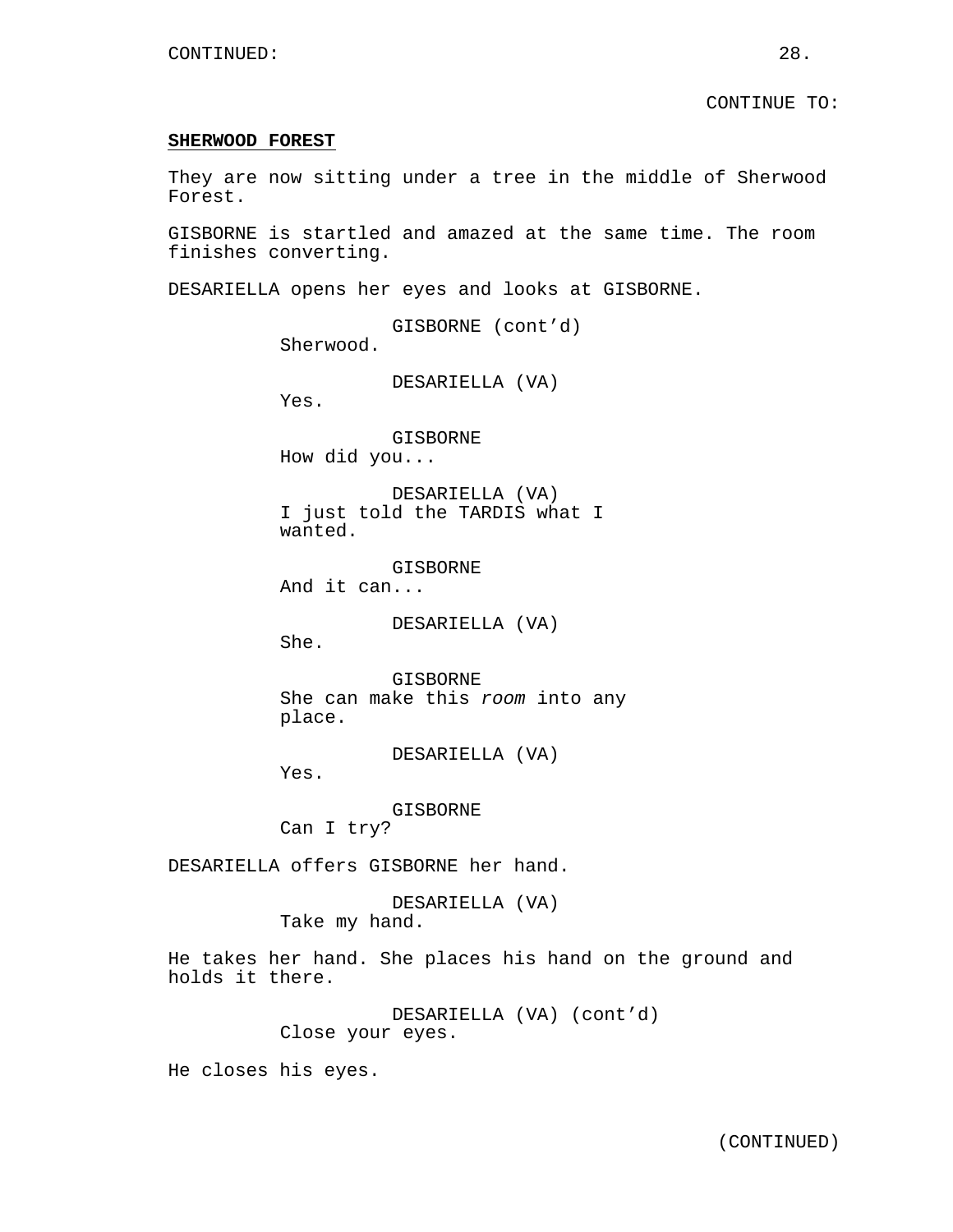DESARIELLA (VA) (cont'd) Think of the place you want.

DESARIELLA closes her eyes and guides his thoughts into the TARDIS. She smiles when she sees where he's thinking of.

The room starts to change again.

CONTINUE TO:

### **NOTTINGHAM - CASTLE - THE GREAT HALL**

The Great Hall starts to take shape around them.

They are sitting in the middle of the floor. No one else is in the room. The room finishes converting.

DESARIELLA opens her eyes.

DESARIELLA (VA) (cont'd) Open your eyes.

GISBORNE opens his eyes. He is amazed. It looks so real.

GISBORNE It looks so real.

DESARIELLA (VA) It is real.

GISBORNE What happens if I go out that door?

GISBORNE points to a door.

GISBORNE (cont'd) Would I...

DESARIELLA (VA) The room will adjust. If we go out that door, we will be where we would be if we were in the real castle.

GISBORNE stands up. He looks at her and offers her his hand.

GISBORNE Well then, let me show you the castle.

DESARIELLA smiles and takes his hand. He helps her up, then they head for the door.

JUMP TO: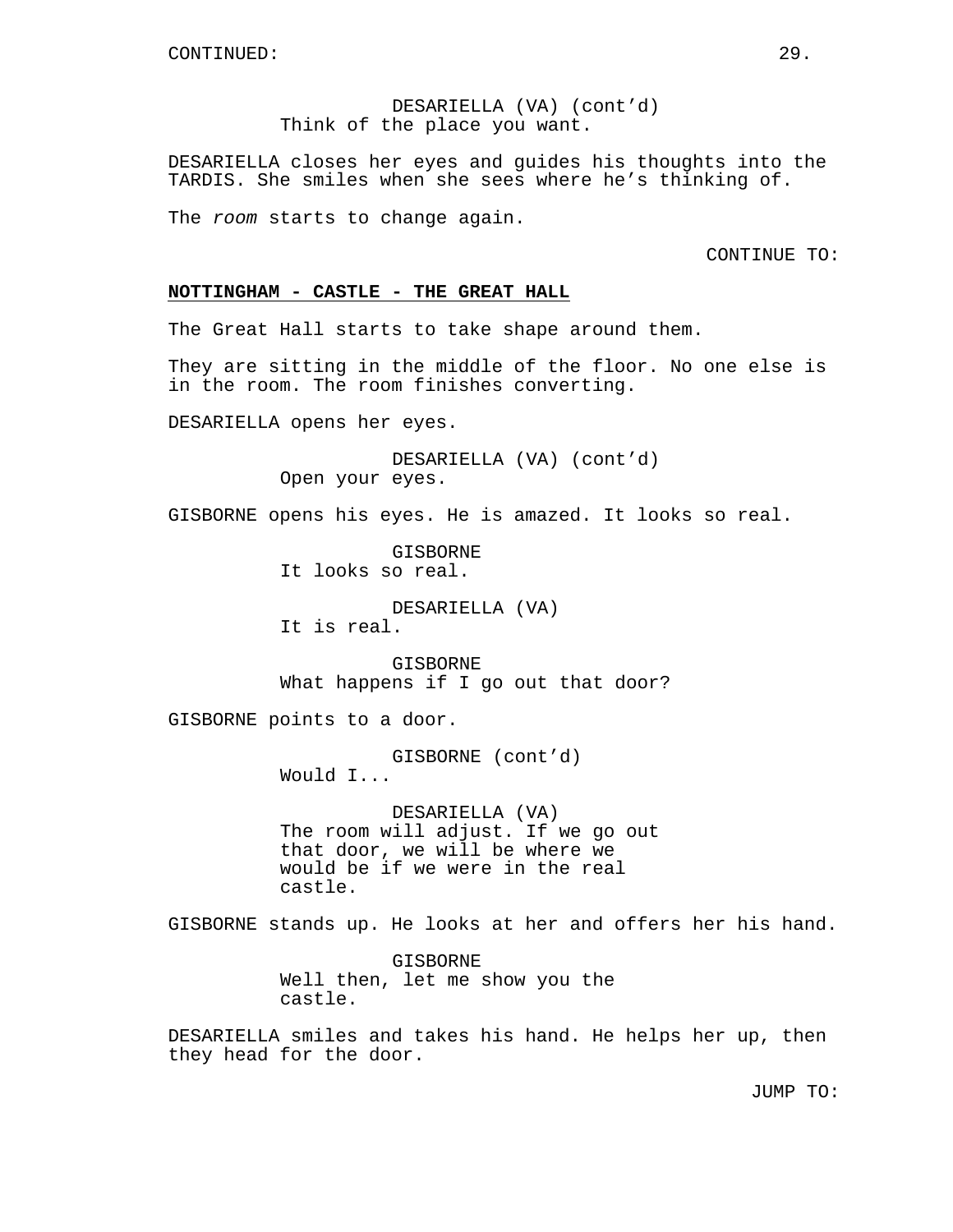18 CONSOLE ROOM 18

20 minutes have passed for the DOCTOR.

The DOCTOR has finished searching Desariella's room and is heading down the stairs to the main console.

> DOCTOR I wonder where she is? What could...

The DOCTOR gets a very strong suspicion that he hopes is wrong.

> DOCTOR (cont'd) No. Please. No.

He runs to the console and starts typing commands. The Quarantine Area appears again. He enters more commands. Two red dots blink in the area labeled HOLOROOM. The DOCTOR realizes that Desariella and Gisborne are trapped inside the distortion.

DOCTOR (cont'd)

Damn!

JUMP TO:

19 HOLOROOM 19

8 hours have passed for DESARIELLA and GISBORNE.

### **CASTLE CORRIDOR**

DESARIELLA and GISBORNE are walking along a corridor.

GISBORNE I've never seen this place so empty. Where is everyone?

DESARIELLA (VA)

Nowhere.

GISBORNE

What?

DESARIELLA (VA) We haven't programmed in people yet.

GISBORNE Programmed?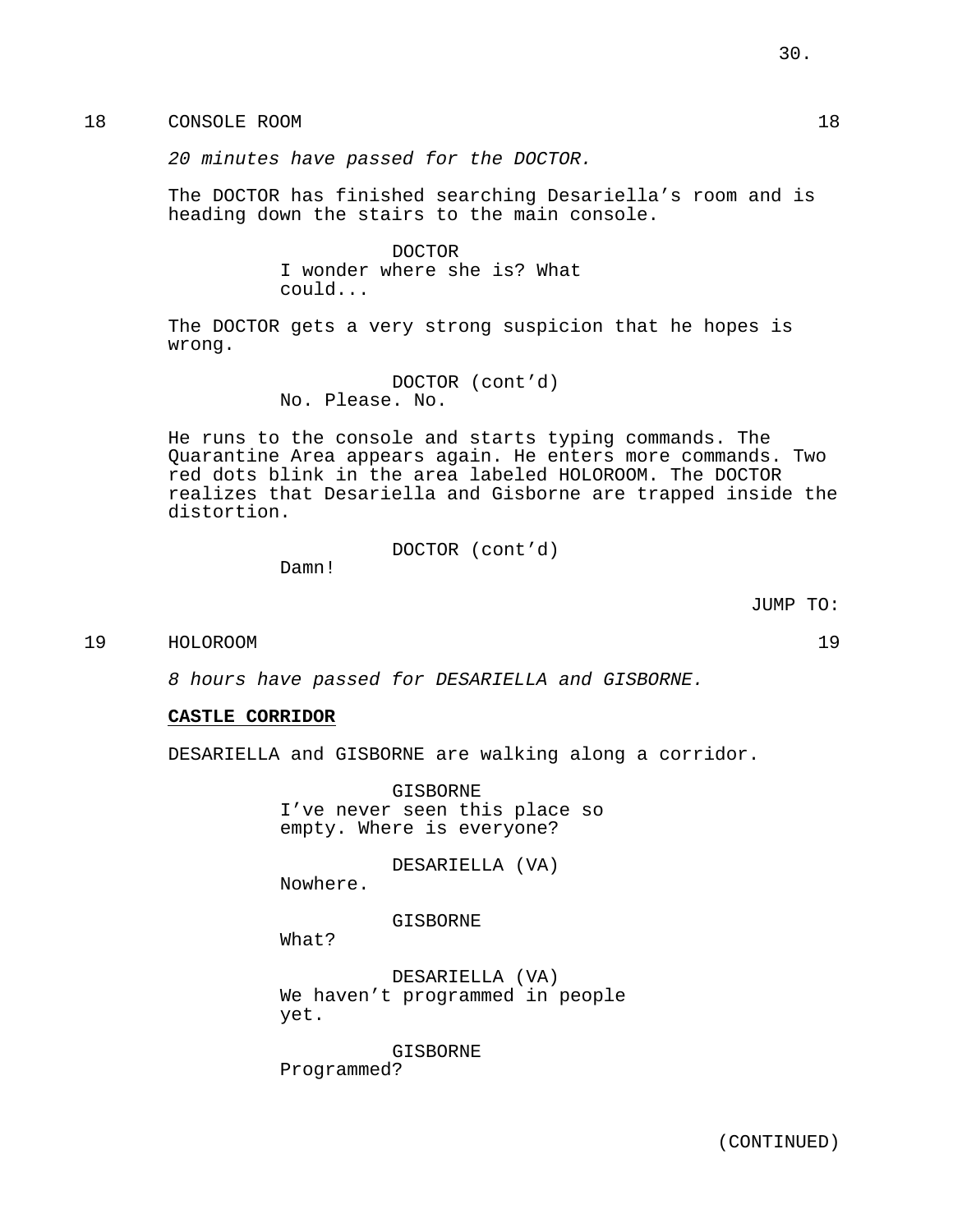DESARIELLA (VA) Everything in here, is a projection. You asked the TARDIS for the castle. She gave you the castle. If you want people you have to ask for them.

### **GISBORNE**

Oh.

DESARIELLA (VA) Did you want people?

GISBORNE

Not yet.

DESARIELLA (VA) You sure?

GISBORNE Yes. The quiet is nice.

DESARIELLA (VA)

Okay.

They walk on. In a few moments, they turn a corner and GISBORNE stops outside a door. He looks at it. DESARIELLA looks at him.

> DESARIELLA (VA) (cont'd) What is it?

GISBORNE This used to be my room.

DESARIELLA (VA)

Really?

GISBORNE Yeah. Haven't been in there in over a year.

DESARIELLA (VA) Shall we open the door?

GISBORNE opens the door.

Everything is exactly as he left it. He notices a sword laying on the dresser and a bow with a quiver of arrows in the corner.

He enters the room.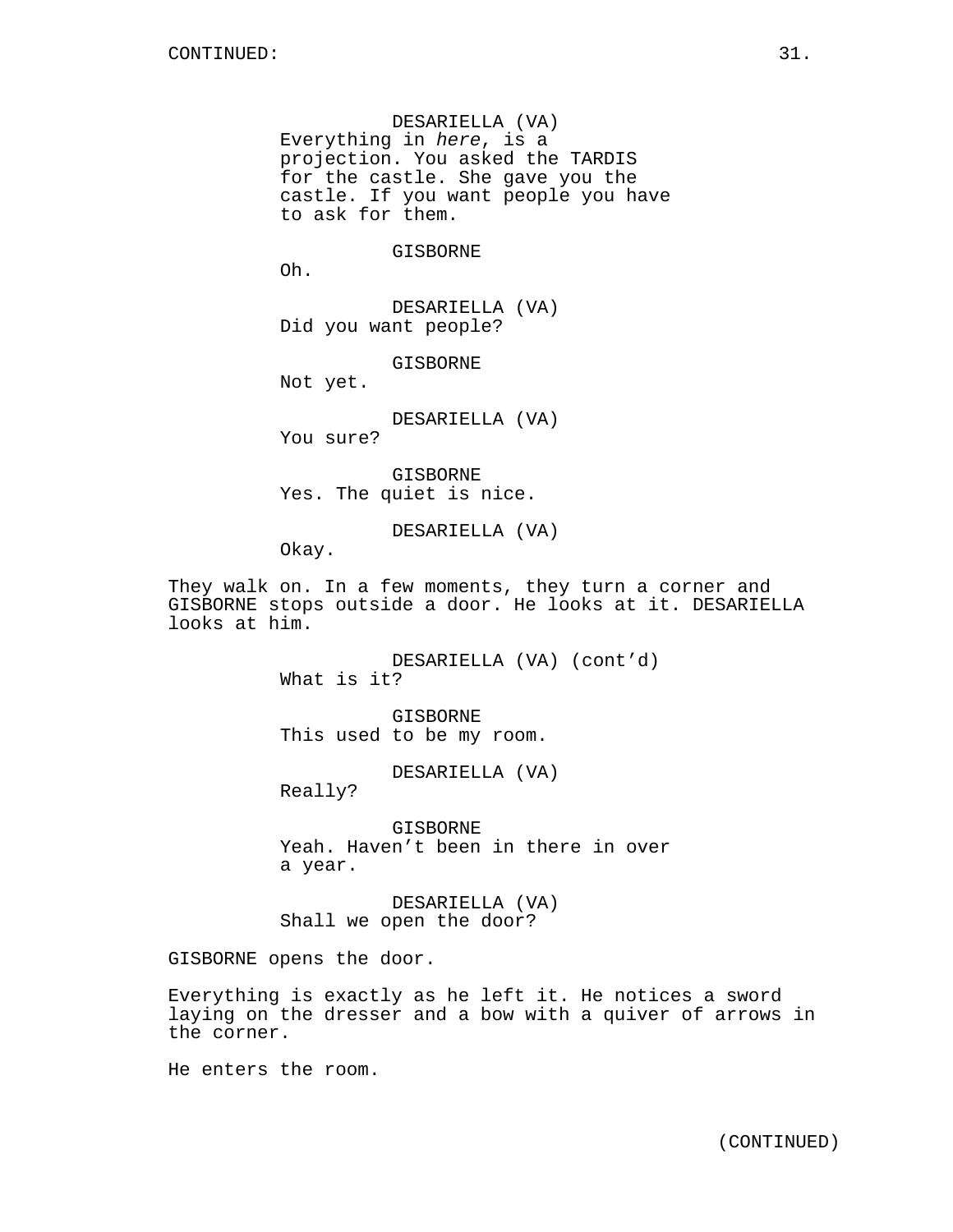#### CONTINUE TO:

#### **GISBORNE's ROOM**

He goes over to the sword and picks it up. It's his sword. How did it get here?

DESARIELLA enters the room and notices the black leather outfit hanging in the closet.

> DESARIELLA (VA) (cont'd) Nice choice.

> > GISBORNE

What?

DESARIELLA (VA) That outfit was one of your best.

GISBORNE I didn't put that...

DESARIELLA (VA) Yes you did.

GISBORNE looks at her.

DESARIELLA (VA) (cont'd) The TARDIS used your thoughts to form this castle. Everything is as you remembered or wanted.

GISBORNE Everything?

DESARIELLA (VA)

Yes.

GISBORNE thinks to himself "well that explains how the sword got here". DESARIELLA goes over to the bed and sits on it.

> DESARIELLA (VA) (cont'd) So, do you still want to be Sir Guy?

GISBORNE looks at her with raised eyebrows.

DESARIELLA (VA) (cont'd) In here you can be whoever you want to be. What ever you want to be.

GISBORNE smiles seductively as he makes his way over to her.

(CONTINUED)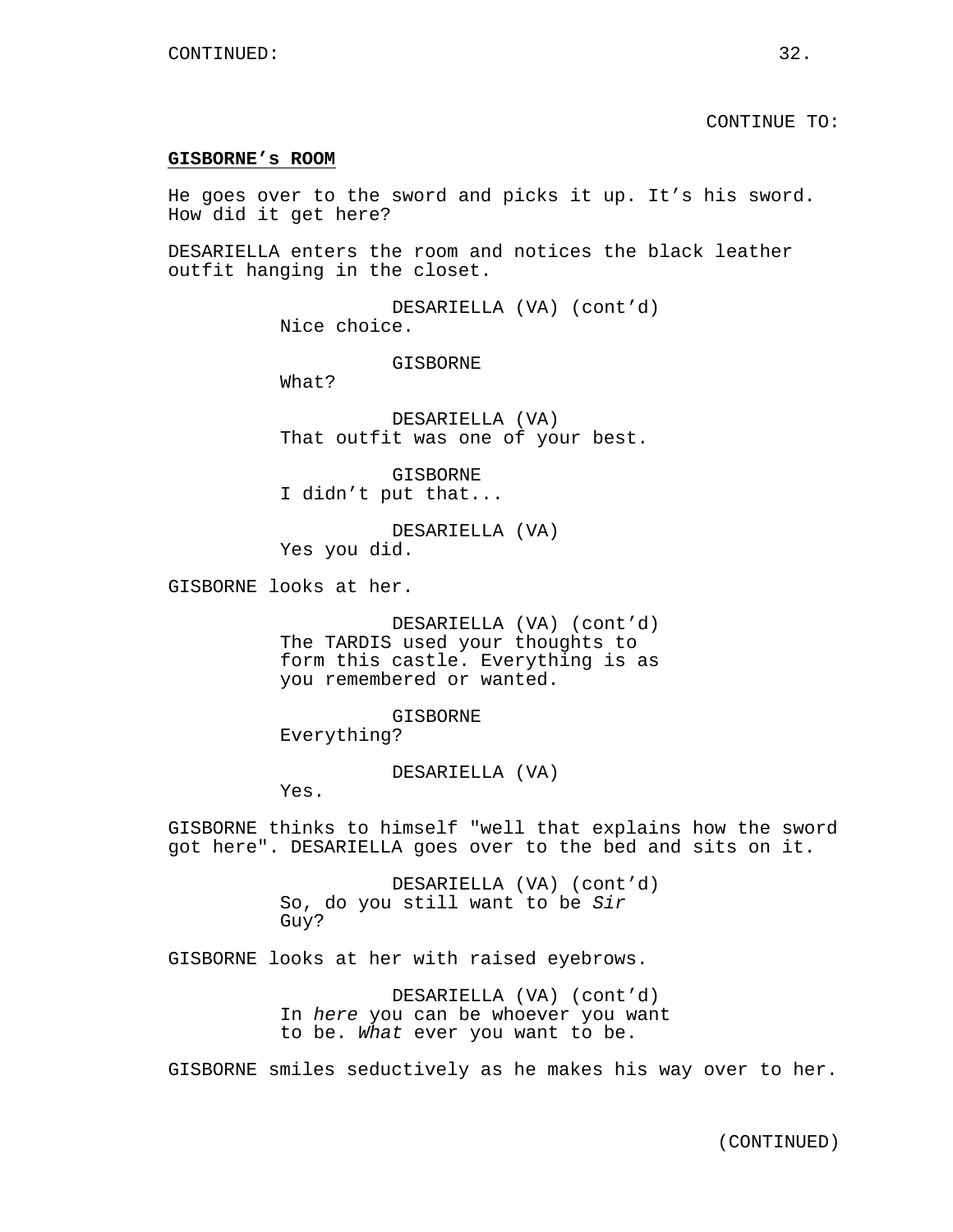GISBORNE

Really?

DESARIELLA (VA) Yes, m'lord.

GISBORNE smiles at her as he sits on the bed beside her.

GISBORNE No one's called me that in a while.

DESARIELLA (VA) Better get used to it. As long as we are here...

She indicates the room.

DESARIELLA (VA) (cont'd) ...inside the holoroom, you...

GISBORNE smiles at her.

GISBORNE Can I really be anything?

DESARIELLA (VA)

Yes.

GISBORNE runs his hand along the side of her face.

GISBORNE So I could be Sheriff.

DESARIELLA (VA) If that is what you want.

GISBORNE smiles. DESARIELLA looks at him.

DESARIELLA (VA) (cont'd) But why stop at Sheriff. You could be a Lord, or a Prince, or even a King.

GISBORNE rests his hand under her chin. He smiles at her.

GISBORNE Hmm. Tempting. (beat) But one step at a time. Don't want to be too greedy and rush things, now do we?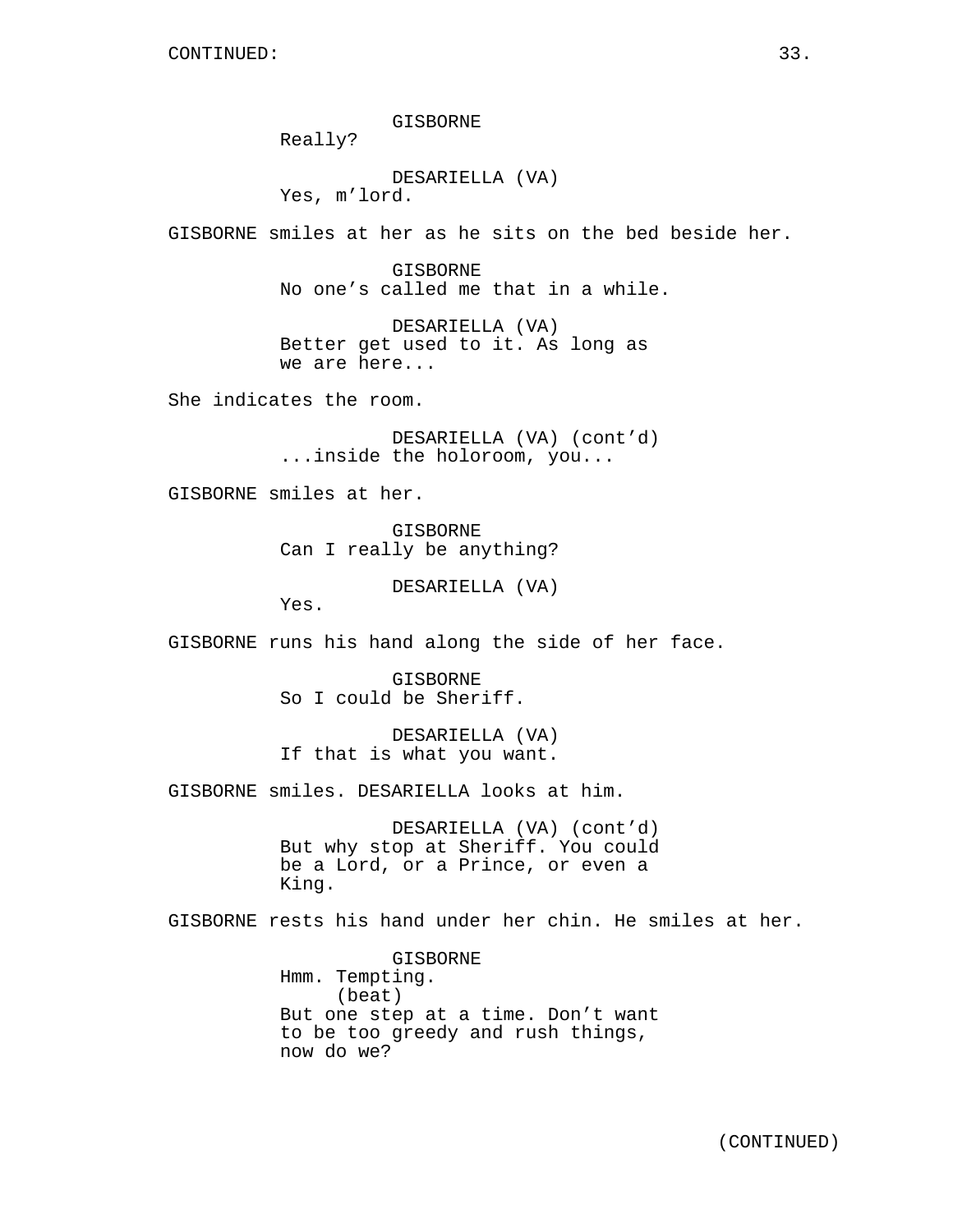DESARIELLA (VA) As you wish, m'lord.

He brings her lips to his and kisses her. She kisses him back. He lays her back on the bed.

JUMP TO:

20 CONSOLE ROOM 20

About 1/2 hour has passed for the DOCTOR.

The DOCTOR is frantically typing commands into the TARDIS, trying to release the quarantine field. The TARDIS isn't letting him. He is getting frustrated.

### DOCTOR

Come on.

A message is flashing on the display screen in front of him.

#### MESSAGE

Time distortion is still in effect. Quarantine can not be released.

The DOCTOR looks at the screen in disbelief.

# DOCTOR

Are you serious?

The DOCTOR huffs and thinks.

JUMP TO:

# 21 HOLOROOM 21

3 1/2 days have passed for GISBORNE and DESARIELLA.

In that time, they have staffed the castle with servants and a full compliment of guards. They also have villagers and other folk around. They've begun to forget that this is not real. GISBORNE is starting to feel like this is home.

### **THE GREAT HALL**

DESARIELLA is sitting at the table writing a letter. Two guards are standing in the room.

CAMERA focuses on the letter that she is writing.

LETTER Sire, (beat) (MORE)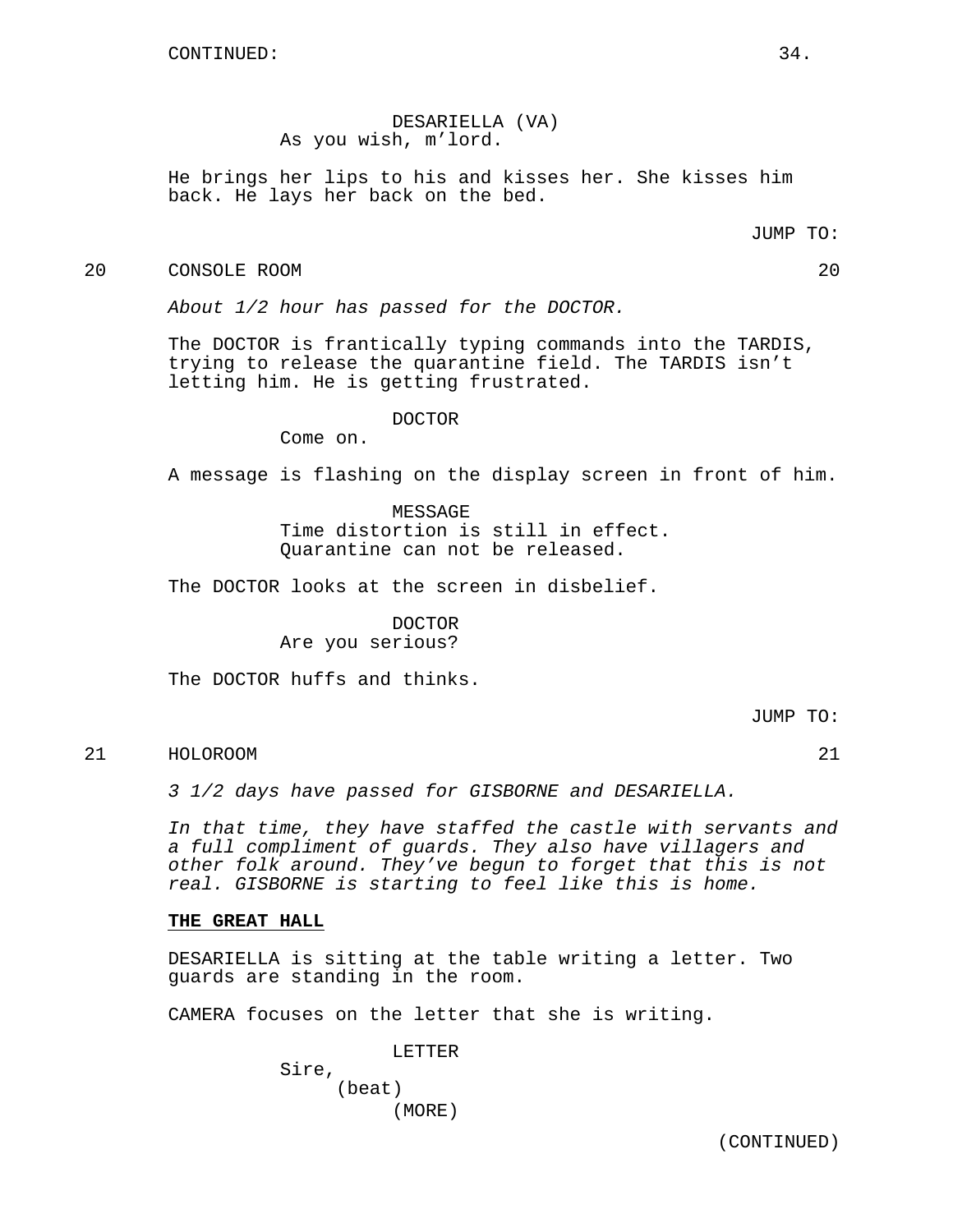LETTER (cont'd) It is with great remorse that I write this letter to inform you not only of the failure of the mission to the Holy Land, but of the unfortunate death of Sheriff Vasey. (beat) While the death of the Sheriff is a great loss to Nottingham, I also bring you good news. (beat) The last thing he did before he died, was to kill Robin Hood and his gang of outlaws. They are buried in the desert. (beat) Upon my return to the castle, I assumed the position of Acting Sheriff until you could officially appoint a replacement. (beat) I sincerely hope you will consider me for the position. (beat) Your loyal servant, (beat) Sir Guy of Gisborne.

DESARIELLA looks the letter over, then folds it, puts it in an envelope, and seals the envelope with the Sheriff's seal. She then looks up and summons one of the guards over. The Guard approaches. She hands him the envelope.

> DESARIELLA (VA) See that this gets to Prince John.

> > GUARD #1

Yes m'lady.

The guard leaves. She watches him leave, thinking to herself that "m'lady" never gets old. She is enjoying it.

> DESARIELLA (VA) Only one more thing to do.

DESARIELLA motions the other guard over.

DESARIELLA (VA) (cont'd) I need you to go to York.

GUARD #2 York, m'lady?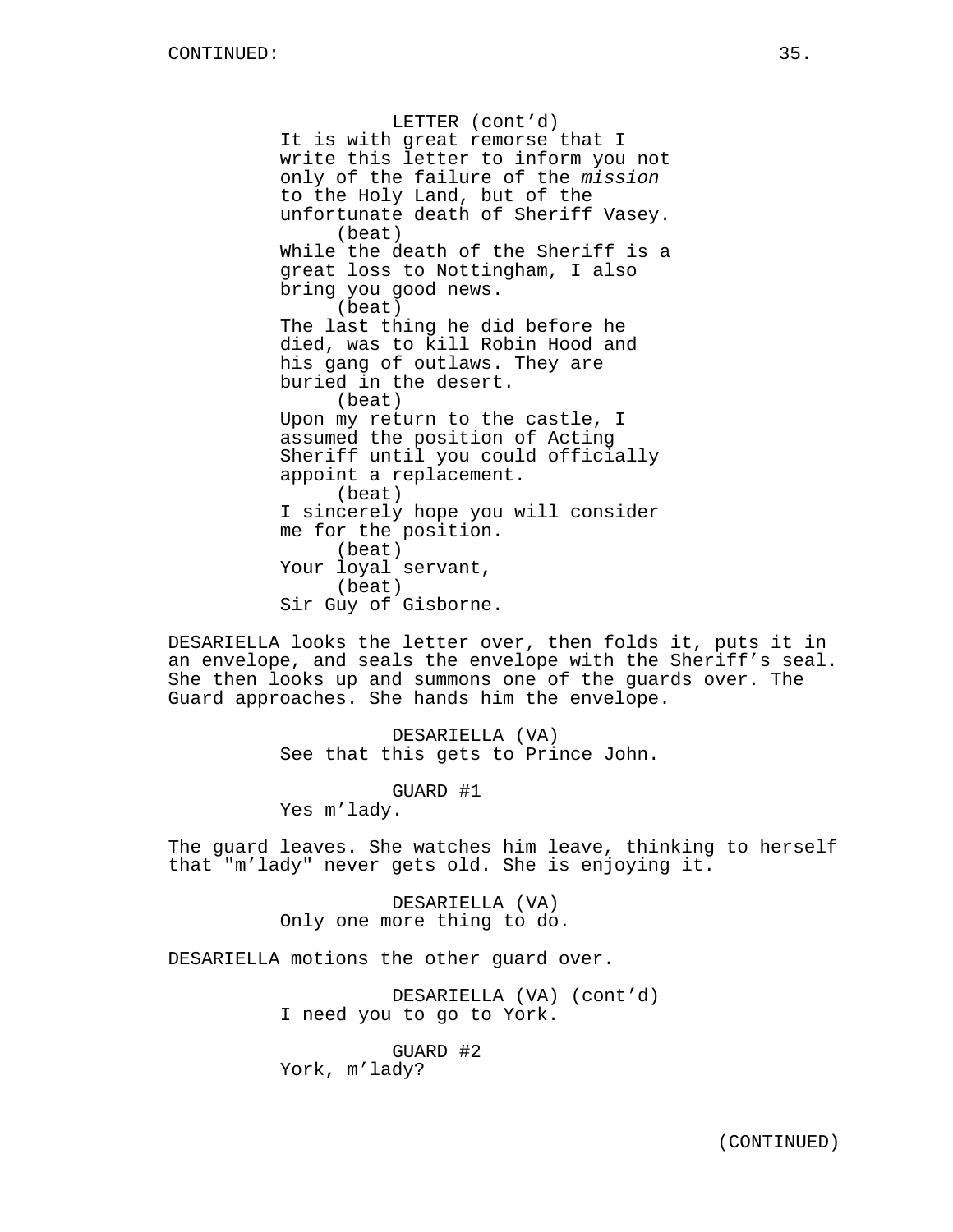DESARIELLA (VA) Yes. I need you look for a man named Archer.

The Guard looks at her with raised eyebrows.

DESARIELLA (VA) (cont'd) This is important. You need to send word to me the moment he arrives.

GUARD #2 Yes, m'lady.

GUARD #2 heads for the door. As he is approaching the door, GISBORNE walks in. They pass. The Guard acknowledges GISBORNE.

GUARD #2 (cont'd)

M'lord.

The Guard continues toward the exit. GISBORNE looks at the guard, and then at DESARIELLA.

> GISBORNE Where is he going?

DESARIELLA smiles. GISBORNE goes to her.

GISBORNE (cont'd) What are you up to?

DESARIELLA (VA) A surprise, my love.

She kisses him. After a few moments they break the kiss. He looks at her.

> GISBORNE So, have you figured it out yet?

DESARIELLA (VA) Figured what out?

GISBORNE

How you can read the people in here when they are only projections and not real people.

DESARIELLA (VA)

Oh that.

GISBORNE looks at her.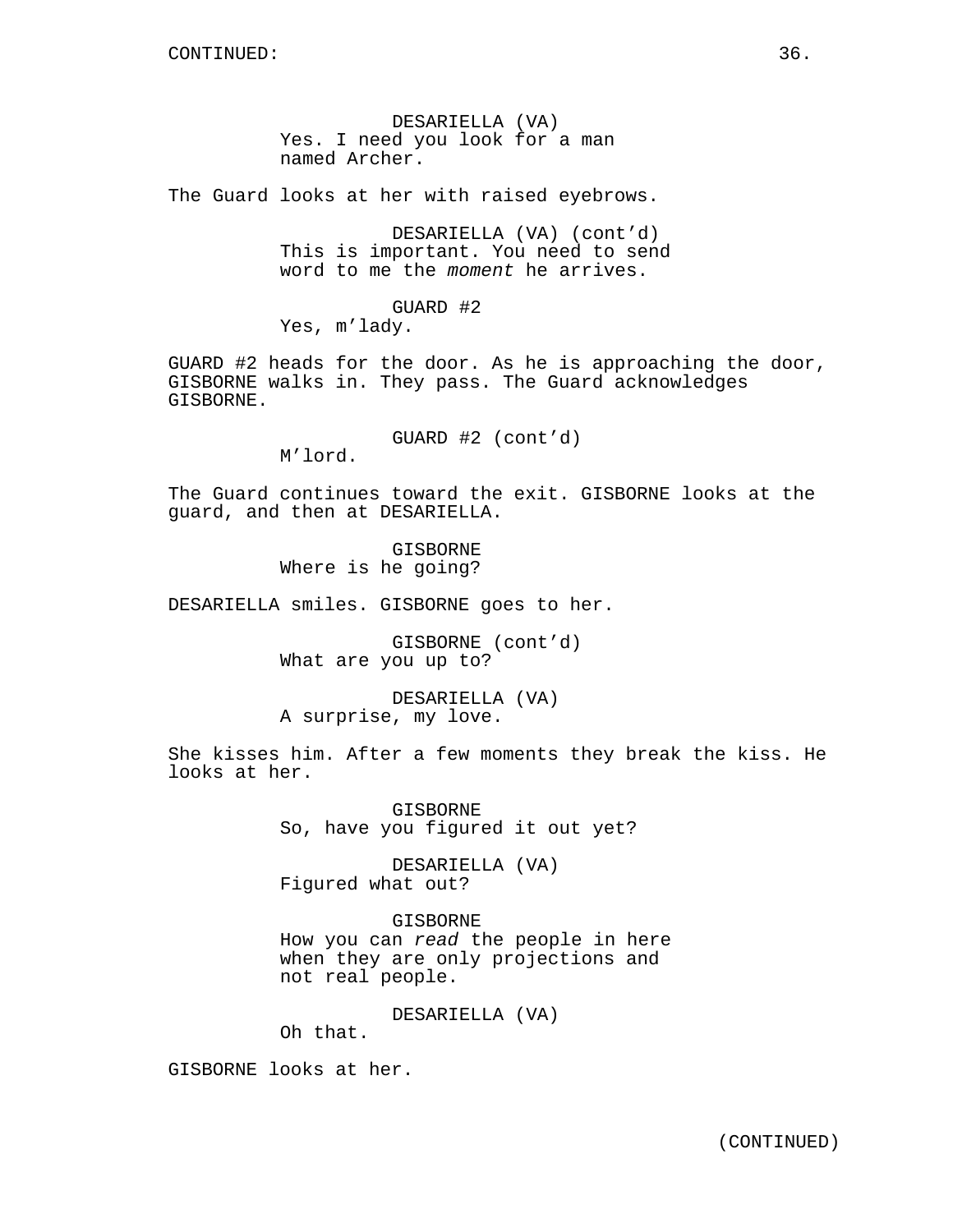DESARIELLA (VA) (cont'd) Not really. (beat) I'm thinking it must have something to do with the TARDIS' telepathic circuits and my connection to her.

GISBORNE (not really understanding) Right.

DESARIELLA looks at him, knowing he doesn't really understand what she just said. She smiles at him.

> DESARIELLA (VA) But, it doesn't really matter, does it?

He smiles back. She kisses him.

JUMP TO:

# 22 HALLWAY 22

Roughly 2 hours have passed for the DOCTOR.

The DOCTOR is standing in the hallway at the edge of the quarantine field. He is fiddling with his sonic screwdriver, setting it. After a few moments he has the settings programmed into it. He looks at the quarantine field and aims his sonic at it. He presses the button and nothing happens. It doesn't make a sound. He looks at the sonic making sure it is set properly. It is. He tries again. Still nothing. He looks up at the ceiling frustrated.

> DOCTOR Seriously? (beat) What's wrong? (beat) If I didn't know better, I'd think you were deliberately...

The DOCTOR stops talking and walks off.

JUMP TO: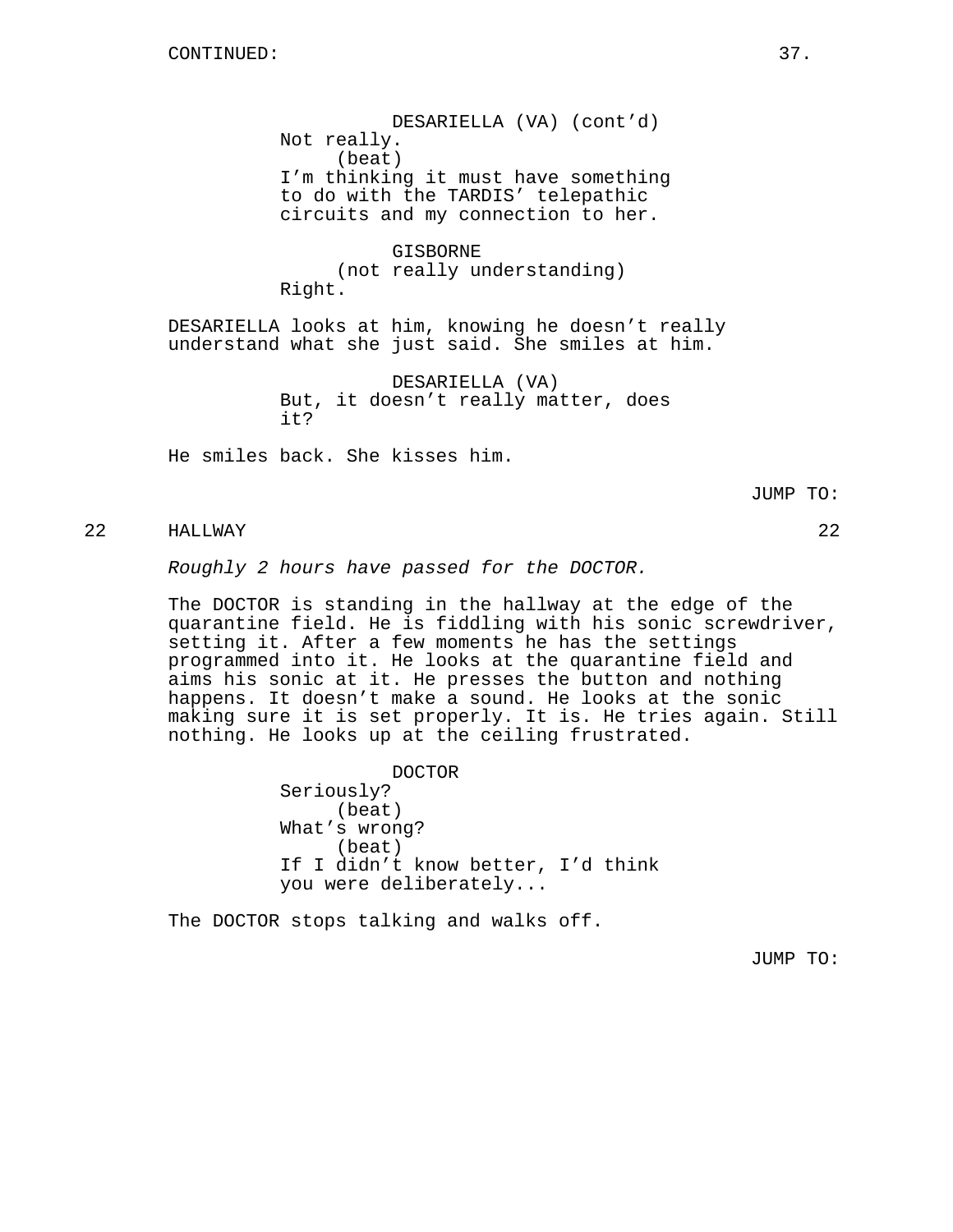3 weeks, 2 days and 8 hours, have passed for GISBORNE and DESARIELLA.

### **CORRIDOR**

GISBORNE is walking down the corridor. He turns a corner and sees DESARIELLA walking towards him. She smiles at him. He stops and waits for her to reach him. She reaches him. He can tell from the look on her face that she is up to something.

> DESARIELLA (VA) Can you meet me in the Great Hall in one hour?

GISBORNE Sure. Why? What are you...

She smiles at him.

DESARIELLA (VA) It's a surprise.

GISBORNE looks at her with an eyebrow raised in curiosity.

GISBORNE Can I have a hint?

She places a hand to the side of his face and looks at him lovingly.

> DESARIELLA (VA) Patience, my love. (beat) One hour.

GISBORNE smiles and kisses her. They break the kiss. She walks off. He wonders just what she is up to.

JUMP TO:

#### **CORRIDOR LEADING TO THE GREAT HALL - (1 hour later)**

GISBORNE is walking towards the Great Hall. He is wearing his black leather outfit and his sword is on his waist. As he draws closer he hears music and voices. He spots two guards on either side of the door leading into The Great Hall. The Guards see him.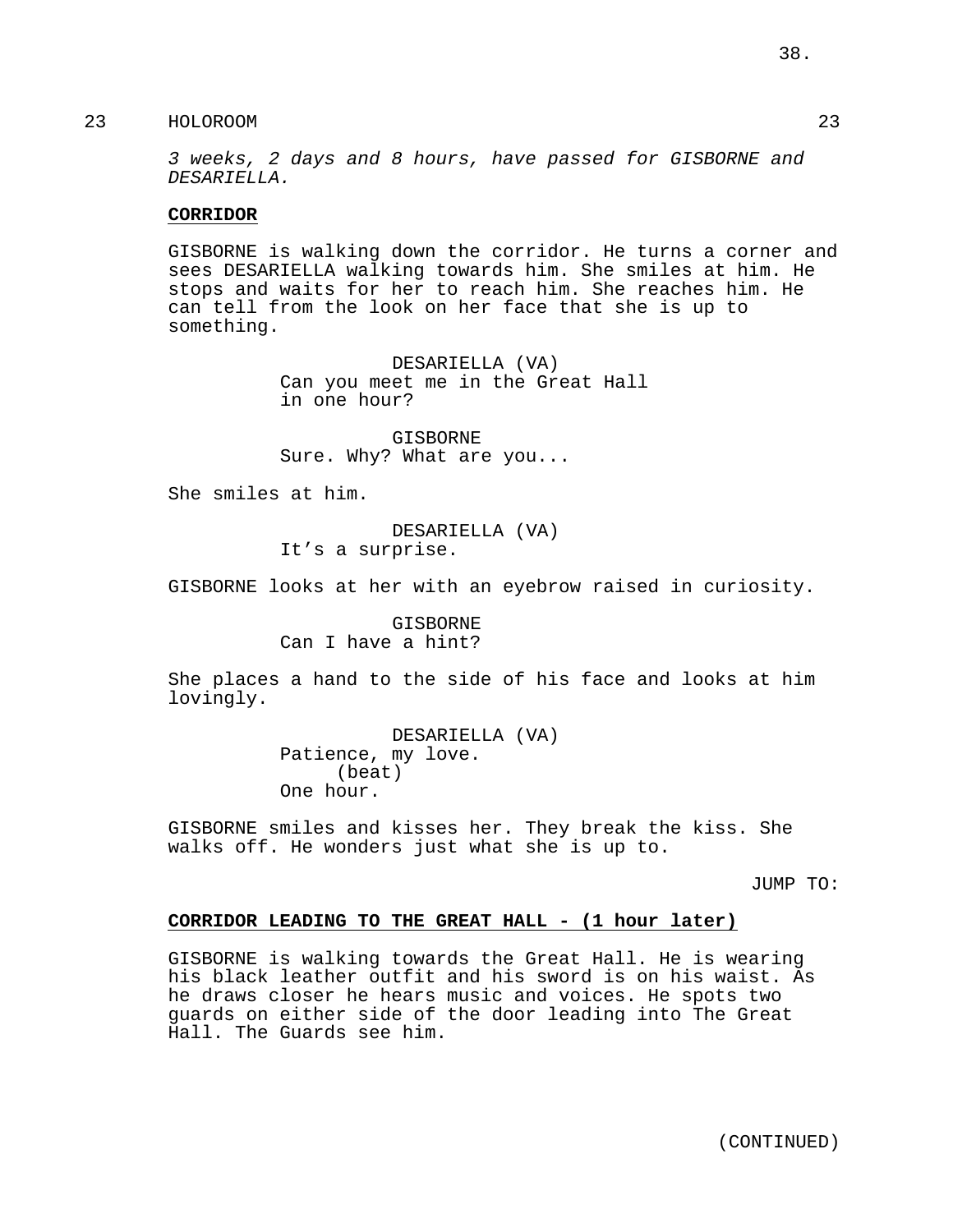#### GUARDS

### M'lord.

The guards open the doors and GISBORNE enters.

CONTINUE TO:

### **THE GREAT HALL - UPPER LEVEL**

GISBORNE enters. The guards close the doors behind him. He looks down and sees that the hall is full of guests. He wonders how DESARIELLA managed to get them all here without him seeing. He spots DESARIELLA in the crowd, and heads down the stairs.

CONTINUE TO:

### **LOWER LEVEL**

GISBORNE goes over to her. DESARIELLA can sense him coming. She picks up two goblets of wine from a servants tray. GISBORNE reaches her. She turns to him and offers him a goblet.

> DESARIELLA (VA) Would m'lord desire a dr...

GISBORNE smiles and kisses her. DESARIELLA thinks to him while kissing him back.

> DESARIELLA (T) Guy, people are...

GISBORNE thinks back.

GISBORNE (T) So what. I am lord of this castle now. Am I not?

They break the kiss. He smiles at her.

DESARIELLA (T) Yes you are. Lord Sheriff.

GISBORNE (T) (still smiling) And, as lord of this castle, I can do as I please.

DESARIELLA (T) Of course.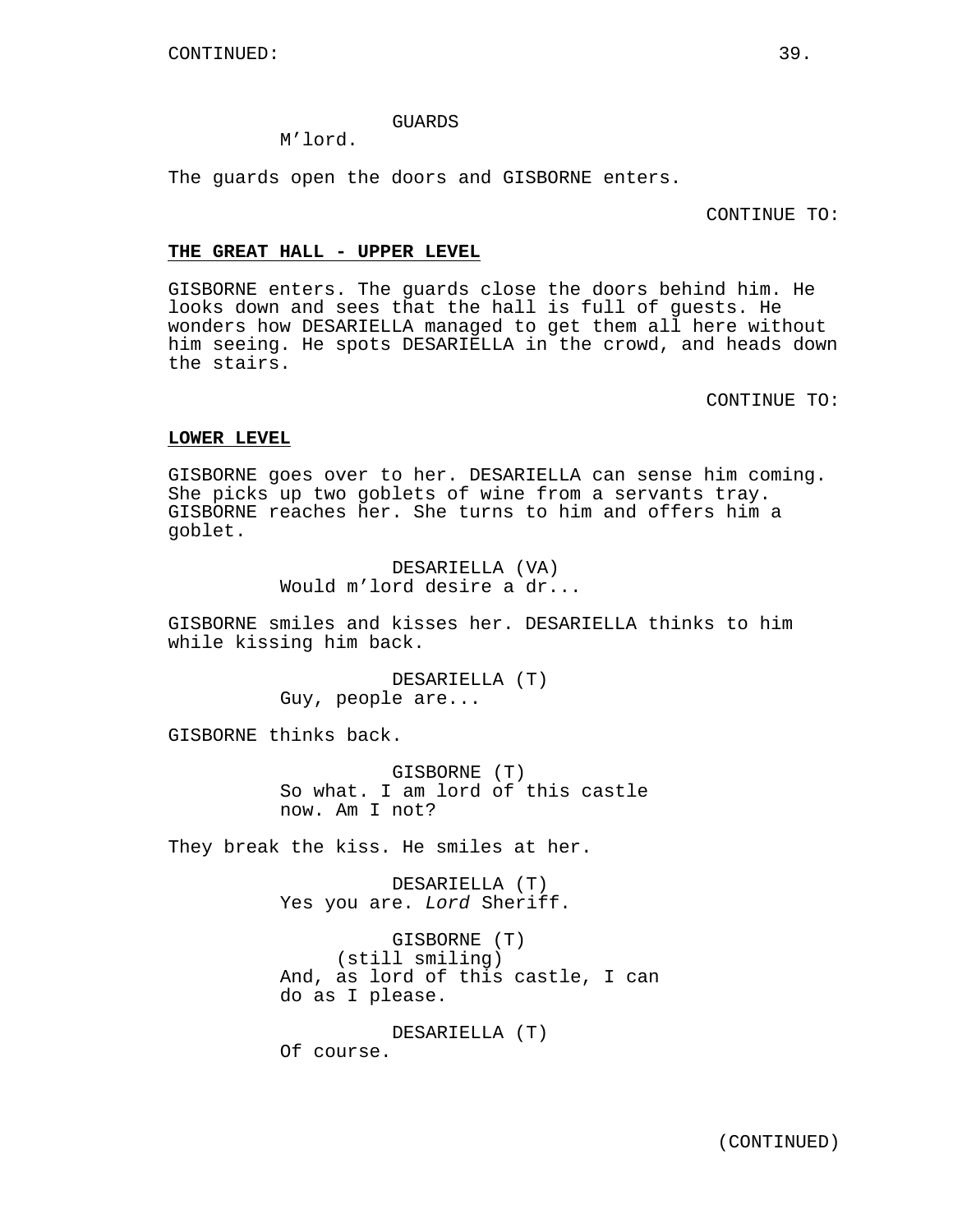# GISBORNE (T) And I please to do this.

He kisses her again. He breaks the kiss and then drinks his drink. He places the goblet down on the tray of a passing servant. He then takes DESARIELLA's goblet from her and places it on the same tray. He looks at her.

#### GISBORNE

Dance with me.

GISBORNE offers her his hand. She smiles and takes it. They head to the dance floor and dance.

JUMP TO:

# 24 WORKSHOP 24

Roughly 3 hours have passed for the DOCTOR.

The DOCTOR is standing by a big table that is in the center of the room. There is a holovid screen in the air over the center of the table. The DOCTOR is flipping through images of schematics/blueprints of various devices. He is looking for a particular device.

#### DOCTOR

No.

He goes to next image.

DOCTOR (cont'd)

No.

He goes to next image.

DOCTOR (cont'd)

No.

He goes to next image.

DOCTOR (cont'd)

No.

He goes to next image.

DOCTOR (cont'd)

No.

He goes to next image.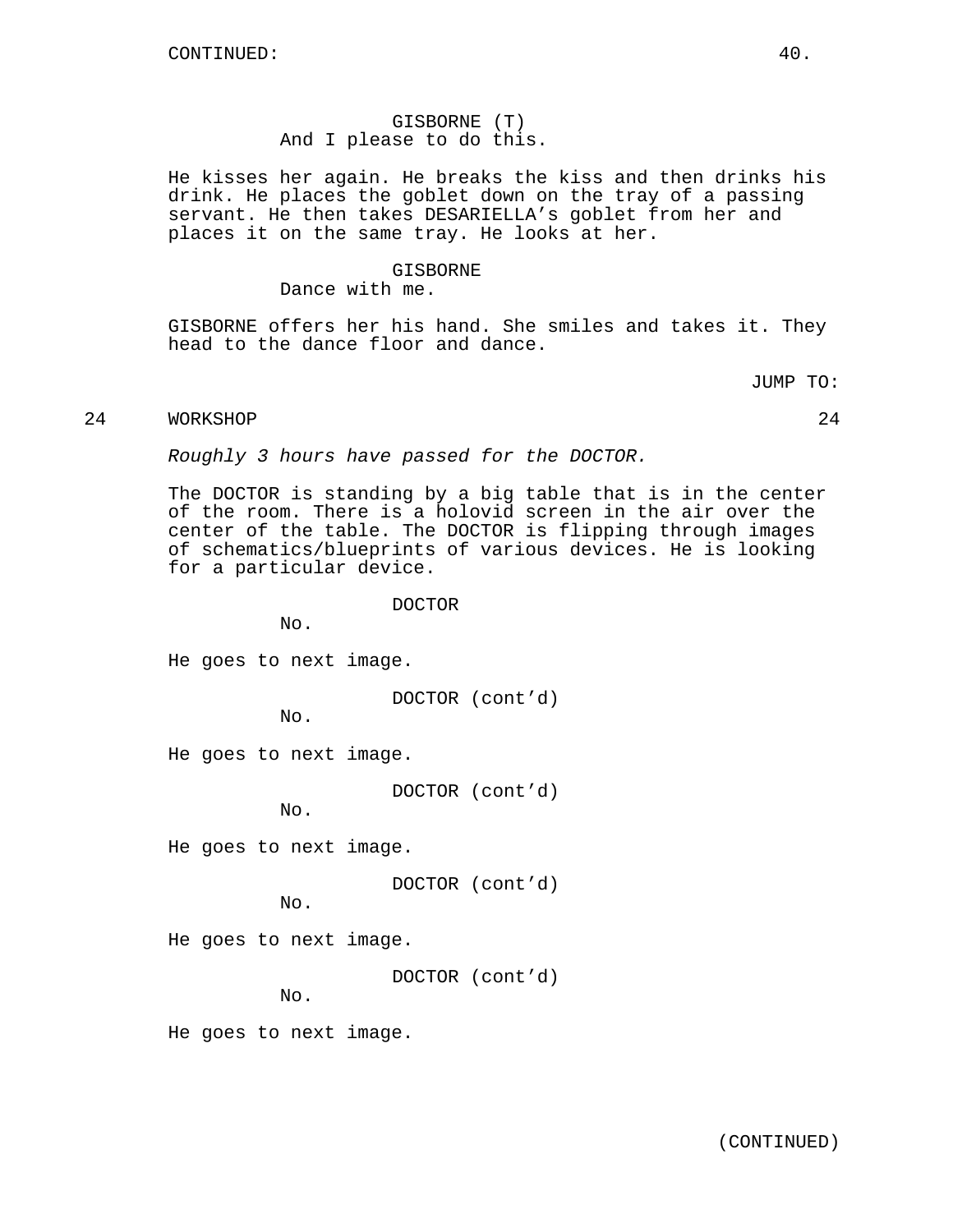DOCTOR (cont'd)

No.

He goes to next image.

DOCTOR (cont'd)

No.

He goes to next image. He finds it.

DOCTOR (cont'd)

Yes.

The schematic/blueprint that is displayed is for a device known as a "TIME STITCHER".

> DOCTOR (cont'd) Never had to build one of these. (beat) The sonic has always done the job before. Let's see what I need.

The DOCTOR looks over the schematic/blueprint and starts to make a list of what he needs.

JUMP TO:

# 25 HOLOROOM 25

1 month and 1 day have passed for GISBORNE and DESARIELLA.

### **MEADOW**

GISBORNE and DESARIELLA are under a tree. DESARIELLA has her head in GISBORNE's lap. All of a sudden she senses something and tenses. GISBORNE looks at her.

> GISBORNE What is it?

DESARIELLA (VA) She's fading.

GISBORNE

Who?

DESARIELLA (VA) The TARDIS.

Momentary pause. DESARIELLA sits up.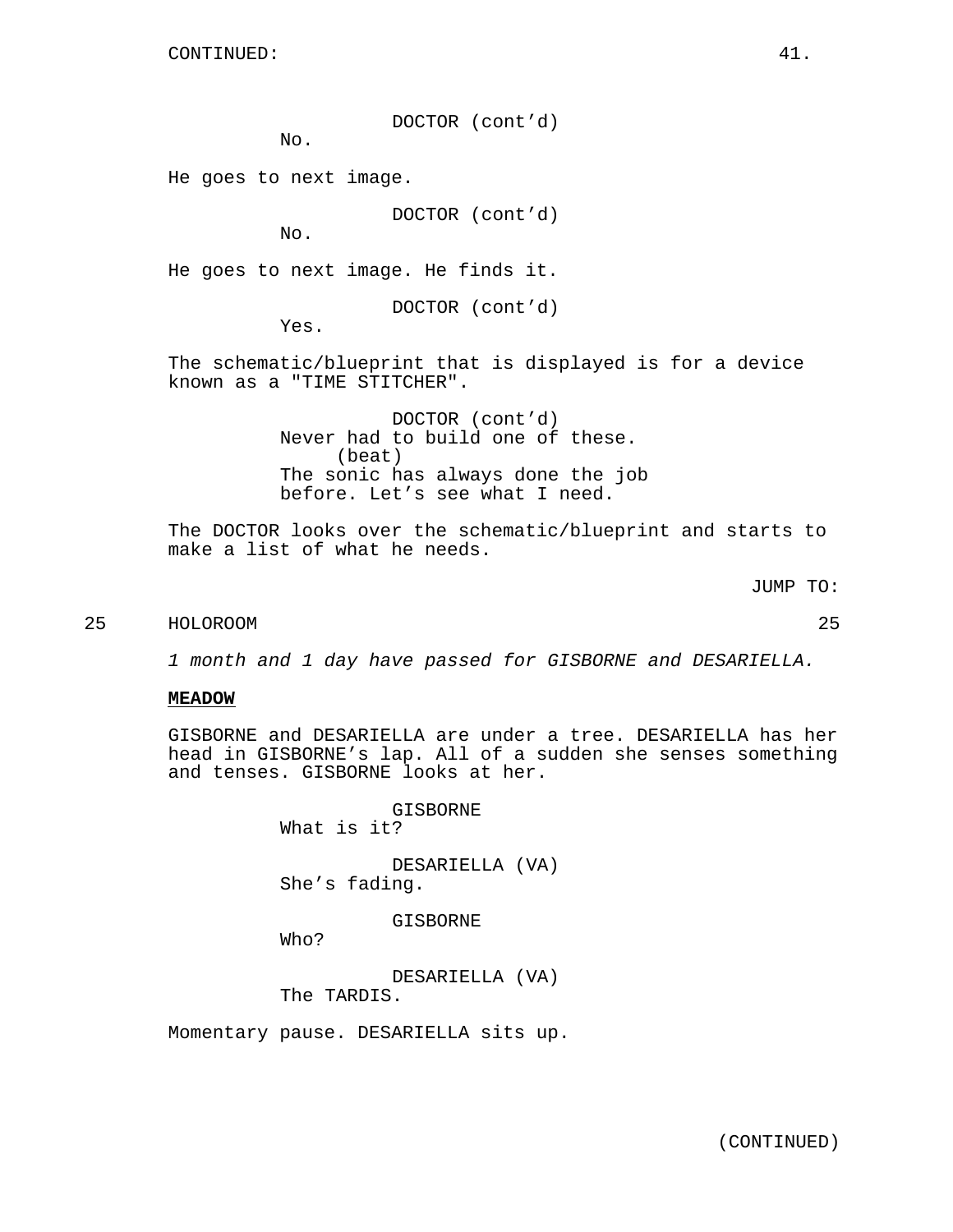DESARIELLA (VA) (cont'd) Since I've been aboard, I've always been able to sense her. She's always been there.

Momentary pause.

DESARIELLA (VA) (cont'd) But, since we've entered this distortion she has been slowly fading. She is almost gone.

GISBORNE What does that mean?

DESARIELLA (VA) The time difference is getting bigger.

Momentary pause.

DESARIELLA (VA) (cont'd) Remember when I said time for us and time for the Doctor would pass differently?

GISBORNE

Yes.

DESARIELLA (VA) Since I am losing my connection to the TARDIS, I... (beat) I think we are moving faster. I also think the longer we are in here, the faster we are going.

GISBORNE What are you saying?

DESARIELLA (VA) At the beginning we were close. Probably something like seconds for him, and minutes for us.

GISBORNE

Momentary pause.

GISBORNE (cont'd)

D?

And now?

```
(beat)
(MORE)
```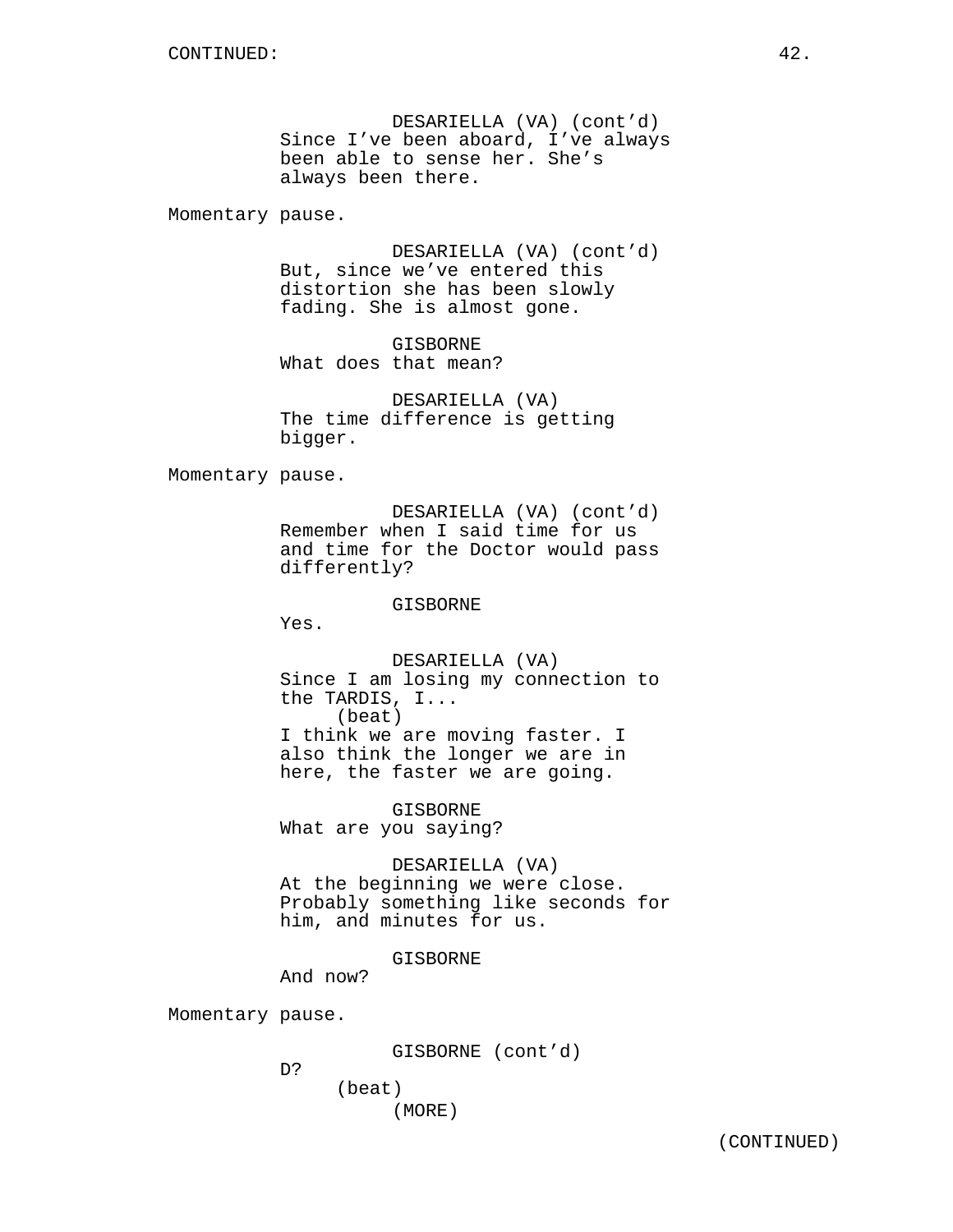GISBORNE (cont'd)

D?

DESARIELLA (VA) Now seconds for him could be days or weeks or...

**GISBORNE** ...or months...

DESARIELLA (VA) (nod) ...or years.

GISBORNE

Years?

DESARIELLA (VA)

Yes.

DESARIELLA places her hand on the ground and closes her eyes. She concentrates. GISBORNE looks at her.

> GISBORNE What are you....

DESARIELLA (VA) Trying to link with the TARDIS while I still can.

GISBORNE watches her.

JUMP TO:

26 TIME FLIES - TARDIS - VARIOUS LOCATIONS 26

Roughly 2 hours have passed for the DOCTOR when we start this scene.

The DOCTOR is running around the TARDIS collecting the items he needs.

(Note: We follow him for a few minutes then leave him still running around.)

JUMP TO: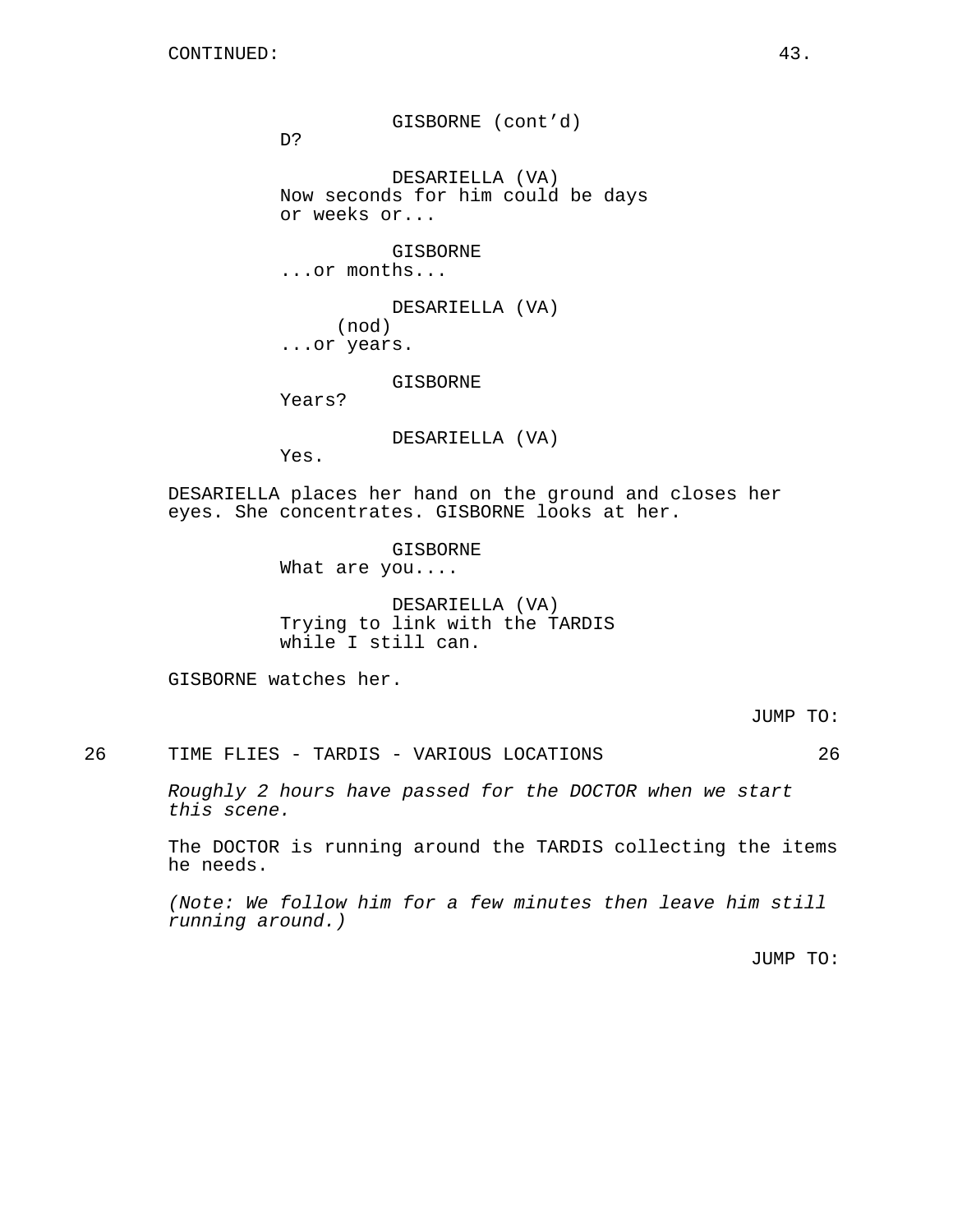5 months have passed for GISBORNE and DESARIELLA.

### **THE GREAT HALL**

GISBORNE is sitting in the Sheriff's chair. DESARIELLA is sitting in a chair beside him. Two guards are standing in front of them with a peasant/prisoner between them. The man is kneeling.

> MAN I swear m'lord, I did nothing wrong. I...

> > GUARD #1

He lies.

DESARIELLA is studying the guards and the man. GISBORNE addresses the guards.

> GISBORNE What is it you accuse him of?

GUARD #2 He is a horse thief, m'lord.

MAN No, m'lord. I swear. I would never...

GISBORNE looks at the man.

GISBORNE

SILENCE!

GISBORNE looks to the guards.

GISBORNE (cont'd) Do you have any proof?

GUARD #1 We found him lurking around the stables, m'lord. He...

MAN

I can expl...

GISBORNE looks at him. He shuts up. DESARIELLA places a hand on GISBORNE's arm.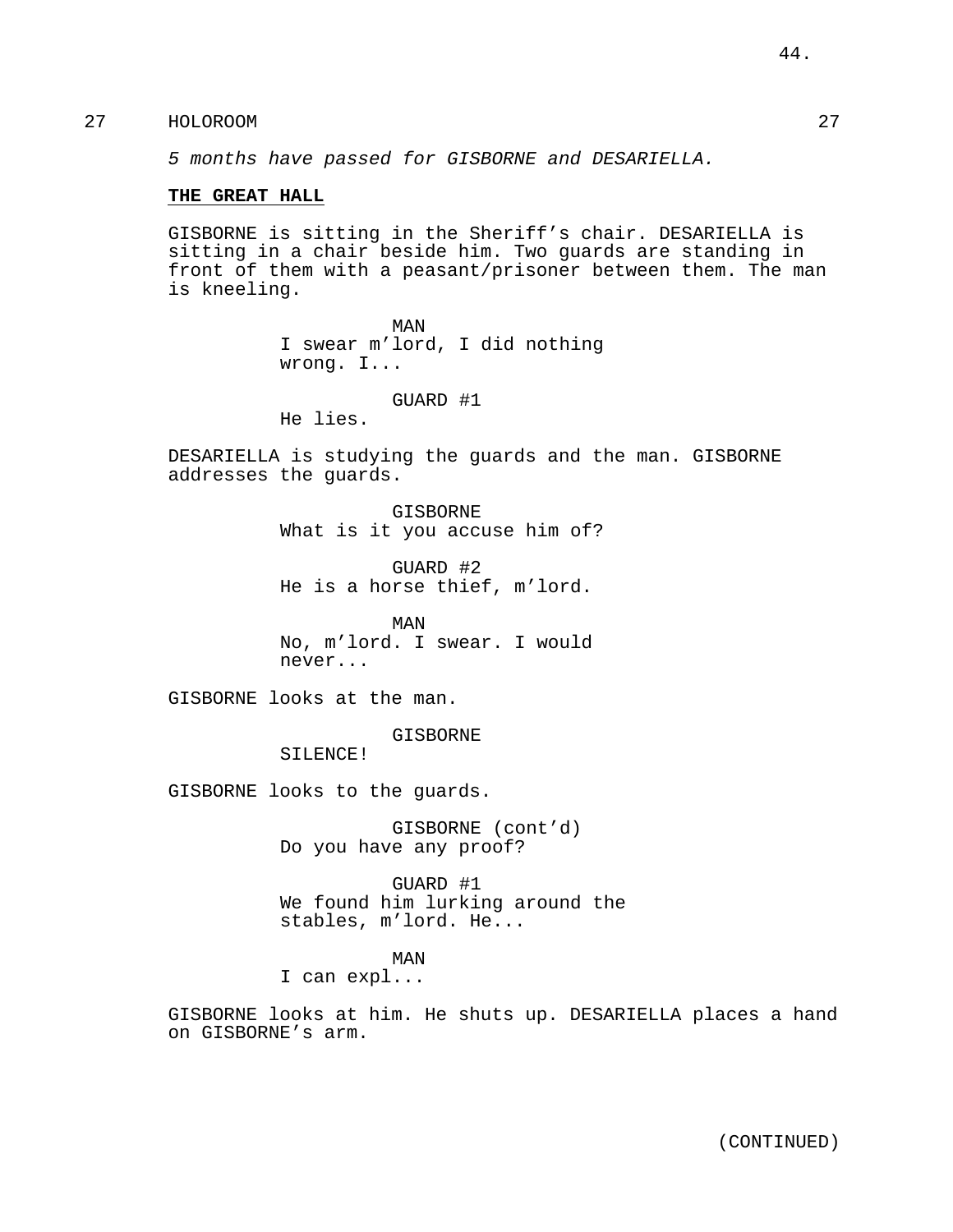DESARIELLA (VA) He is innocent.

GISBORNE looks at DESARIELLA.

GISBORNE Are you sure?

DESARIELLA (VA)

Yes. (beat) Ask him why he was at the stables.

The MAN looks scared. GISBORNE turns and looks at him.

GISBORNE Why were you at the stables?

The MAN doesn't answer. DESARIELLA can tell the man will not answer, but she can read his mind and knows the answer. DESARIELLA looks at the MAN and says what he can not.

> DESARIELLA (VA) You followed someone.

MAN Yes, m'lady.

DESARIELLA (VA) The real thief.

The MAN looks to the ground not wanting to confirm the statement. GISBORNE addresses the MAN.

> GISBORNE Is that true?

MAN Yes, m'lord.

GISBORNE Who did you follow?

The MAN doesn't answer. DESARIELLA is still staring at him, reading him. After a few moments she finds the answer.

DESARIELLA (VA)

Brother.

GISBORNE looks at her.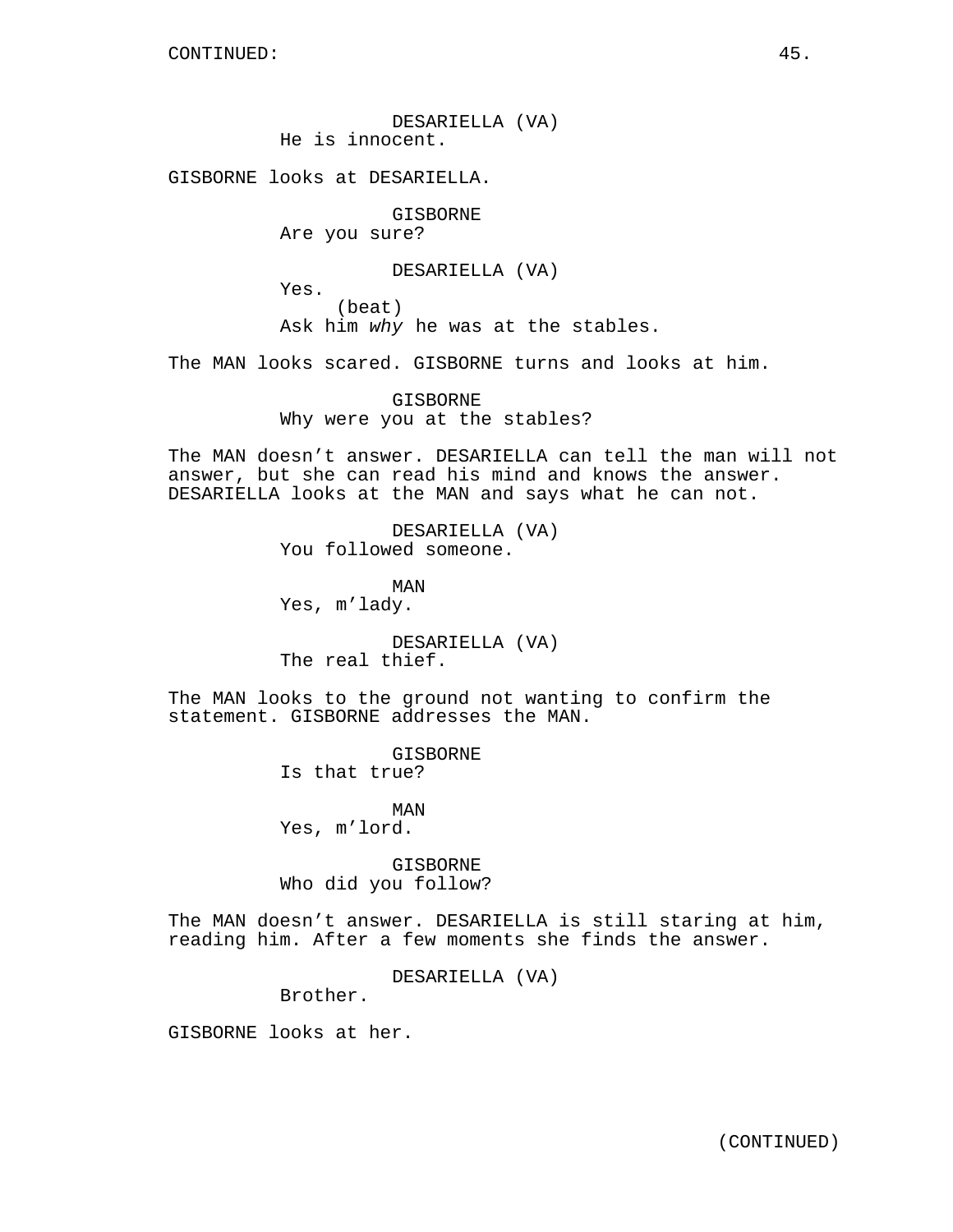DESARIELLA (VA) (cont'd) You followed your younger brother.

The MAN looks up at DESARIELLA wondering how she knew that. GISBORNE looks back at the MAN.

> GISBORNE Where is he now?

MAN I... I don't know, m'lord.

GISBORNE looks to DESARIELLA.

DESARIELLA (VA) He is lying. You will find his brother at the Trip Inn.

The MAN looks back at DESARIELLA again still wondering how she seems to know exactly what he is thinking. GISBORNE addresses the guards.

> GISBORNE Go to the Trip Inn and get his brother.

The GUARDS leave. The MAN stays. GISBORNE looks at him.

GISBORNE (cont'd) You are free to go.

MAN What will happen to him, m'lord?

GISBORNE Stealing horses is a...

MAN But, m'lord, he is...

GISBORNE glares at him.

GISBORNE When the guards find your brother, he will be locked in the dungeon until a public execution can be arranged.

The MAN looks to the ground. DESARIELLA looks at GISBORNE, and then at the MAN. The MAN turns and exits. GISBORNE looks at DESARIELLA and notices the look.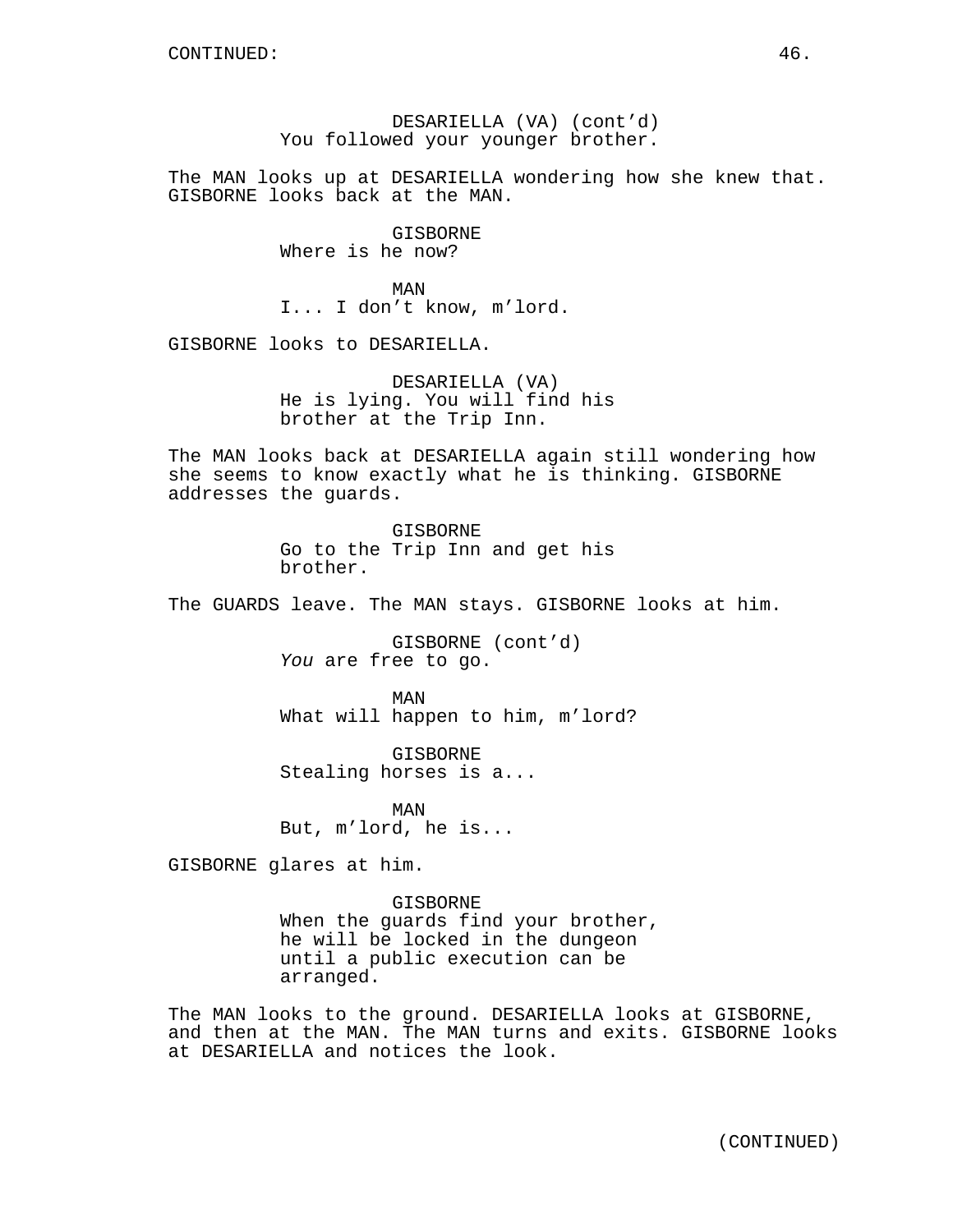DESARIELLA (VA) Seriously? Execution? I...

GISBORNE D, the law says that...

DESARIELLA (VA) Yes but...

GISBORNE This is more than just a program. It has been for a while. You know that.

DESARIELLA (VA) Yes. It has been getting more real. People and events are taking on a life of their own. I...

GISBORNE We must treat the people as real. And deal with them as they should...

DESARIELLA (VA) You're right. I...

#### GISBORNE

I did say he would be "locked in the dungeon until a public execution can be arranged" didn't I? I could've just as easily said he would be executed on the spot.

DESARIELLA (VA)

Of course.

GISBORNE raises a hand to the side of her face. He gives her a look. She knows that look. She smiles.

> DESARIELLA (VA) (cont'd) What does m'lord desire?

He kisses her. She kisses him back.

JUMP TO: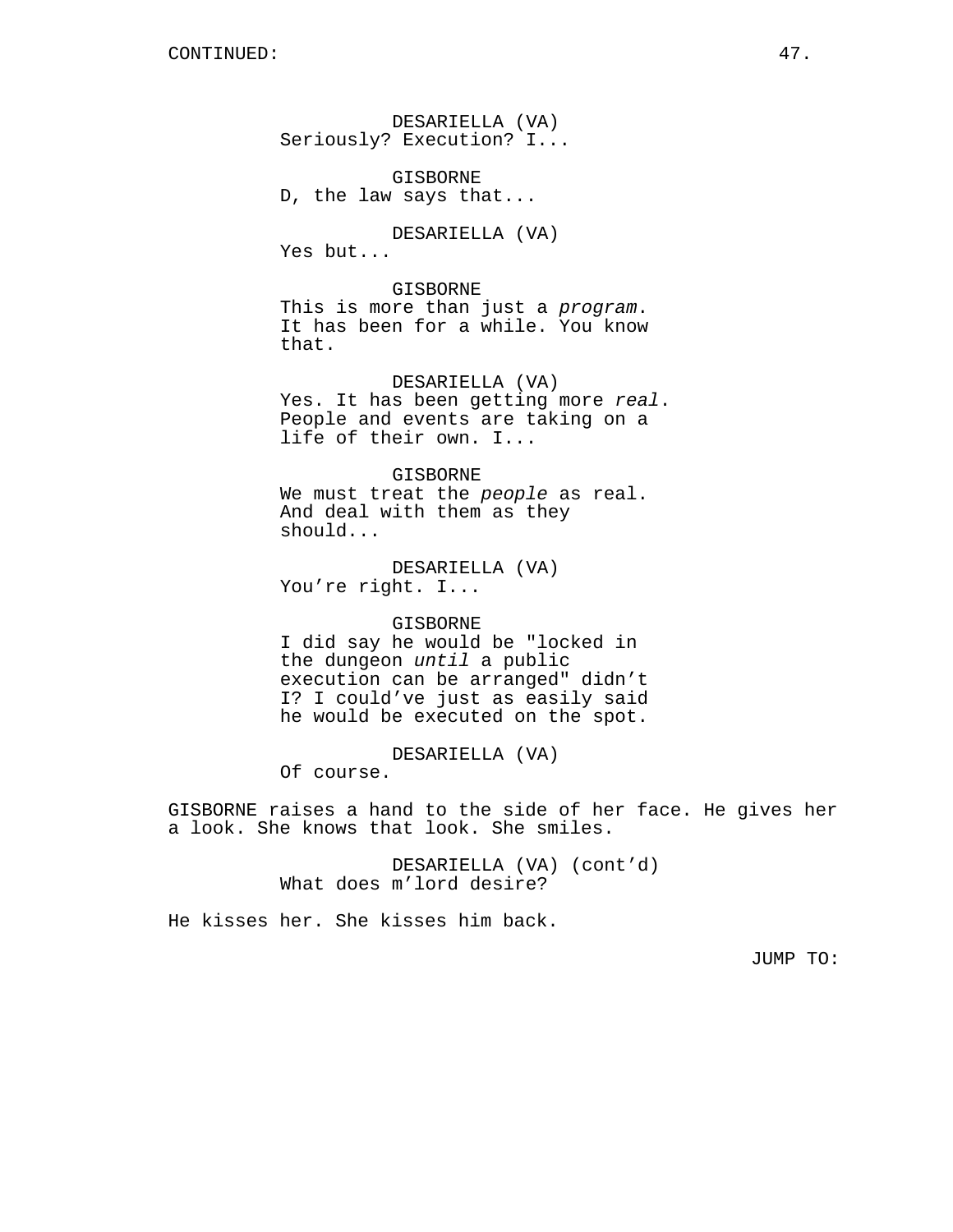## 28 TIME FLIES - TARDIS - WORKSHOP 28

Roughly 1 hour has passed for the DOCTOR.

The DOCTOR is assembling the device. We watch him for a few minutes then leave him still busy at work.

JUMP TO:

# 29 HOLOROOM 29

5 months have passed for GISBORNE and DESARIELLA.

#### **MEADOW**

GISBORNE and DESARIELLA are sitting under a tree. Their horses, Midnight (a blank stallion) and Snowstorm (a white mare), are tethered off to the side. GISBORNE is staring at the sky.

> GISBORNE 1 year. Can you believe it?

DESARIELLA (VA) Has it really been a year already?

GISBORNE Yes. I've counted every day. I...

GISBORNE looks at DESARIELLA.

GISBORNE (cont'd) I haven't felt like this since...

Momentary pause. She looks at him, knowing what he is thinking.

DESARIELLA (VA)

Guy, I...

GISBORNE

Marry me.

DESARIELLA (VA) (surprise/shock) What?

GISBORNE takes a ring out of his pocket. DESARIELLA is wondering how she didn't see this coming.

> GISBORNE I love you, Desariella. I don't want to lose you. Marry me.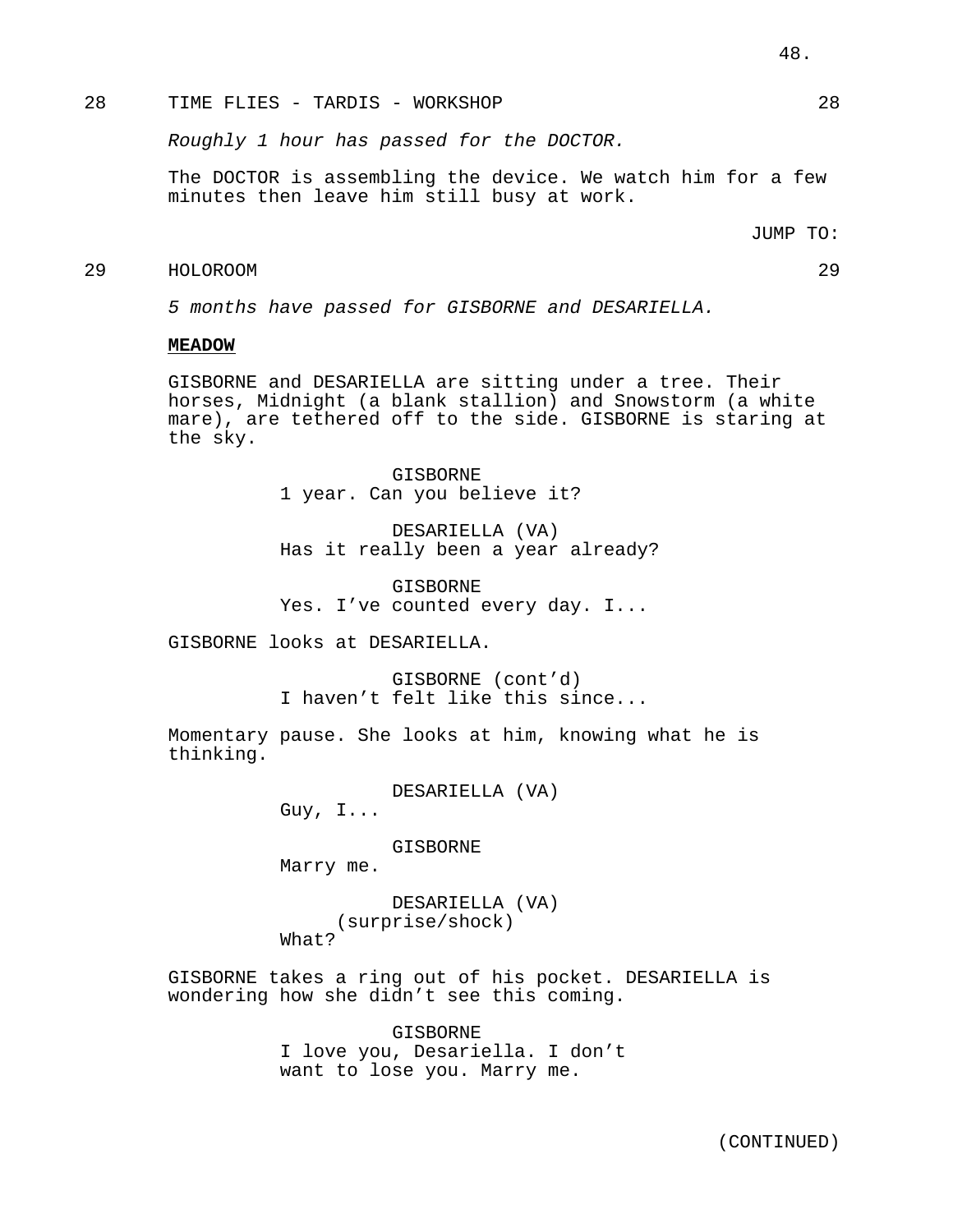### DESARIELLA (VA) Guy, you know I love you, I...

Momentary pause. She looks at him. She realizes he is the best thing that's ever happened her. Well apart from meeting the Doctor that is. The Doctor. She hasn't thought of him in a while. She looks at GISBORNE and realizes that he is what she wants.

GISBORNE is beginning to think she may say no. He is about to say something when she says her line.

DESARIELLA (VA) (cont'd)

Yes.

GISBORNE is momentarily stunned. He was sure she was about to say no.

> GISBORNE (surprise)

Yes?

DESARIELLA (VA) (smile) Yes. I'll marry you.

DESARIELLA kisses GISBORNE. They break the kiss. He puts the ring on her finger and they kiss again. He breaks the kiss and looks at her.

> GISBORNE How accurate is the forest?

DESARIELLA looks at him questioningly, wondering why he is only asking that question now. What is he up to?

> DESARIELLA (VA) The TARDIS took detailed specs while we were there.

GISBORNE Of the entire forest?

DESARIELLA (VA) Of the entire planet. The forest is exactly as it was then. So is everything else.

GISBORNE (smile) Then I want to show you something.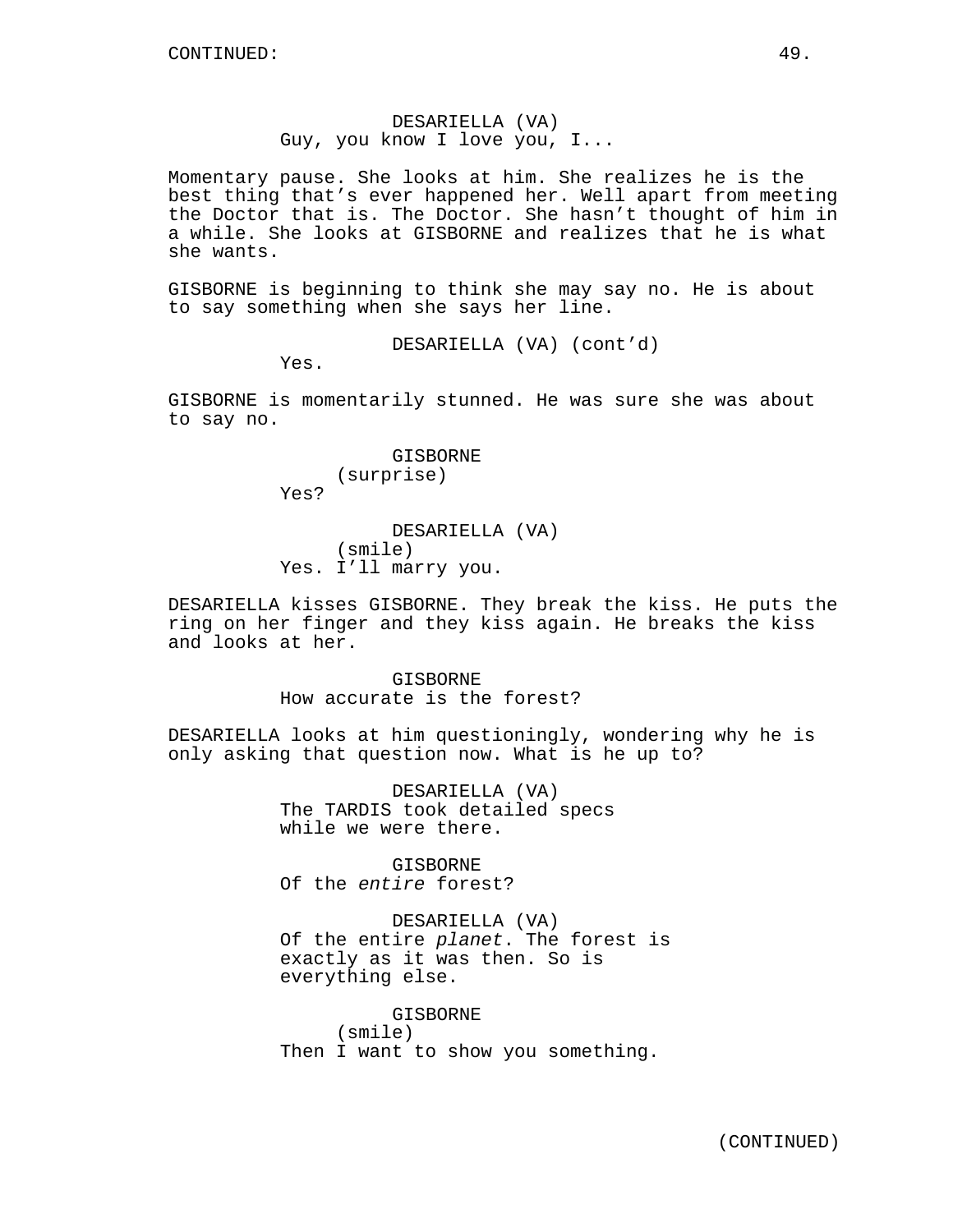He rises from the ground and offers her his hand. She takes it. He helps her up. They go over to the horses and ride off. GISBORNE on Midnight, DESARIELLA on Snowstorm.

CONTINUE TO:

#### **PATH**

They ride along the path for a few minutes. GISBORNE seems to be leading them somewhere. DESARIELLA tries to see if she can read his thoughts and find out where they are going. Nothing. He seems to be purposely thinking of many things to try and confuse her.

CONTINUE TO:

### **OUTLAW CAMP**

After a few more minutes, GISBORNE stops. DESARIELLA stops as well. They are outside the hidden entrance to the outlaw camp. GISBORNE dismounts Midnight.

> GISBORNE (cont'd) It's still here. Exactly as it was.

DESARIELLA isn't sure where they are. She looks at him. She can tell this place is special to him.

> DESARIELLA (VA) Where are we?

GISBORNE goes to her and helps her off Snowstorm. He takes her hand and leads her to the entrance. He opens the secret door.

DESARIELLA realizes where they are.

DESARIELLA (VA) (cont'd) Is this what I think it is?

GISBORNE Robin's camp. I turned the forest upside down trying to find this place when I worked for the Sheriff.

DESARIELLA (VA)

I know.

GISBORNE When Robin finally brought me to it, I was amazed.

DESARIELLA enters the camp. GISBORNE follows.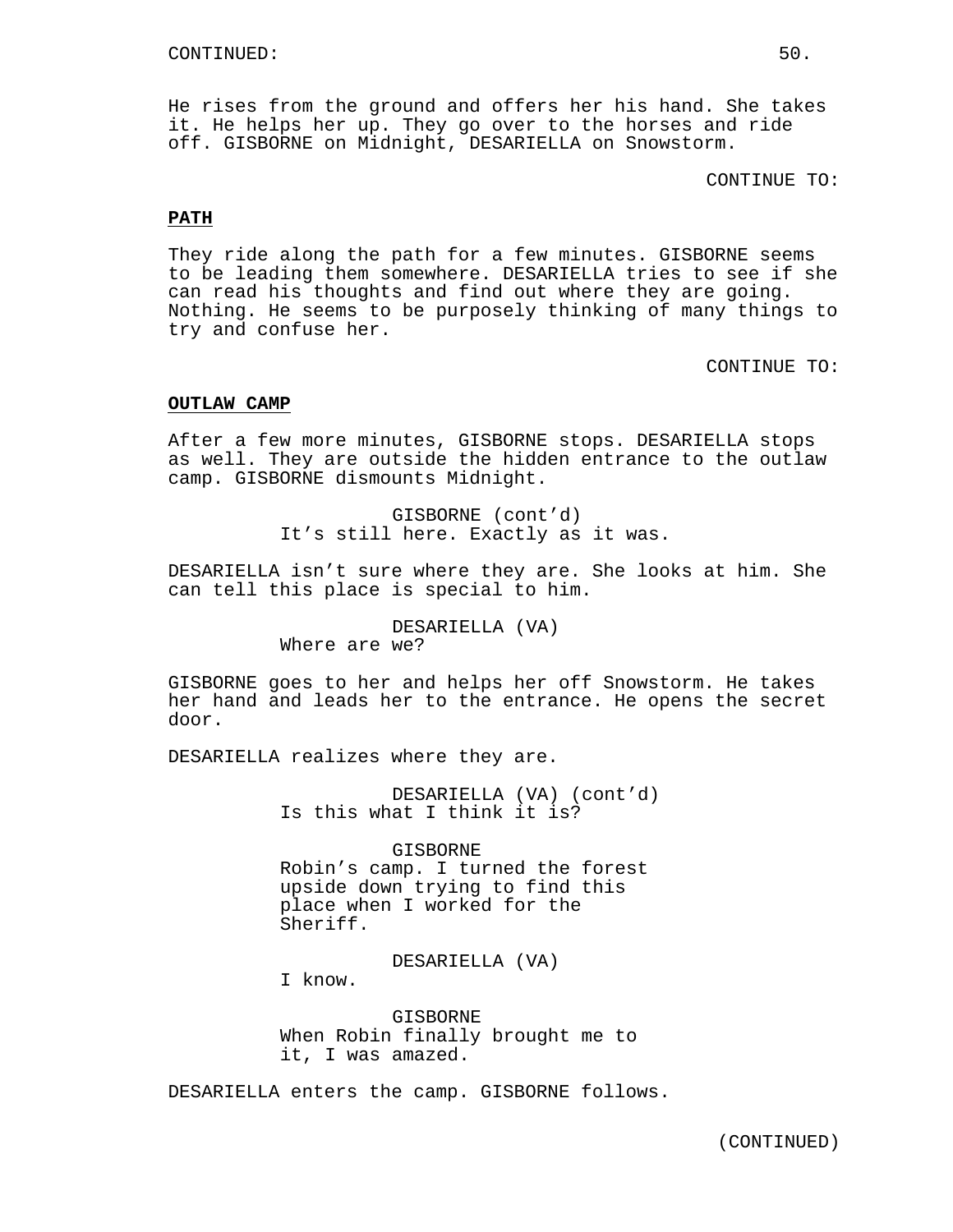# DESARIELLA (VA) It was hidden remarkably well.

GISBORNE comes up behind her, puts his arms around her waist, and whispers in her ear.

### GISBORNE

Yes. It is.

DESARIELLA leans back against his chest, sensing something in him.

> DESARIELLA (VA) You miss it all, don't you?

GISBORNE Sometimes. (beat) But that is the past. In more ways than one. (beat) I have you now, and that's all I need.

She turns to him and looks at him.

DESARIELLA (VA) I love you too.

He kisses her.

JUMP TO:

# 30 TIME FLIES - TARDIS - WORKSHOP 30

Roughly 10 minutes have passed for the DOCTOR.

The DOCTOR is still assembling the device. We watch him for a few minutes then leave him still busy at work.

JUMP TO:

31 HOLOROOM 31

3 months have passed for GISBORNE and DESARIELLA.

### **COURTYARD**

PRINCE JOHN and GISBORNE are walking in the castle courtyard.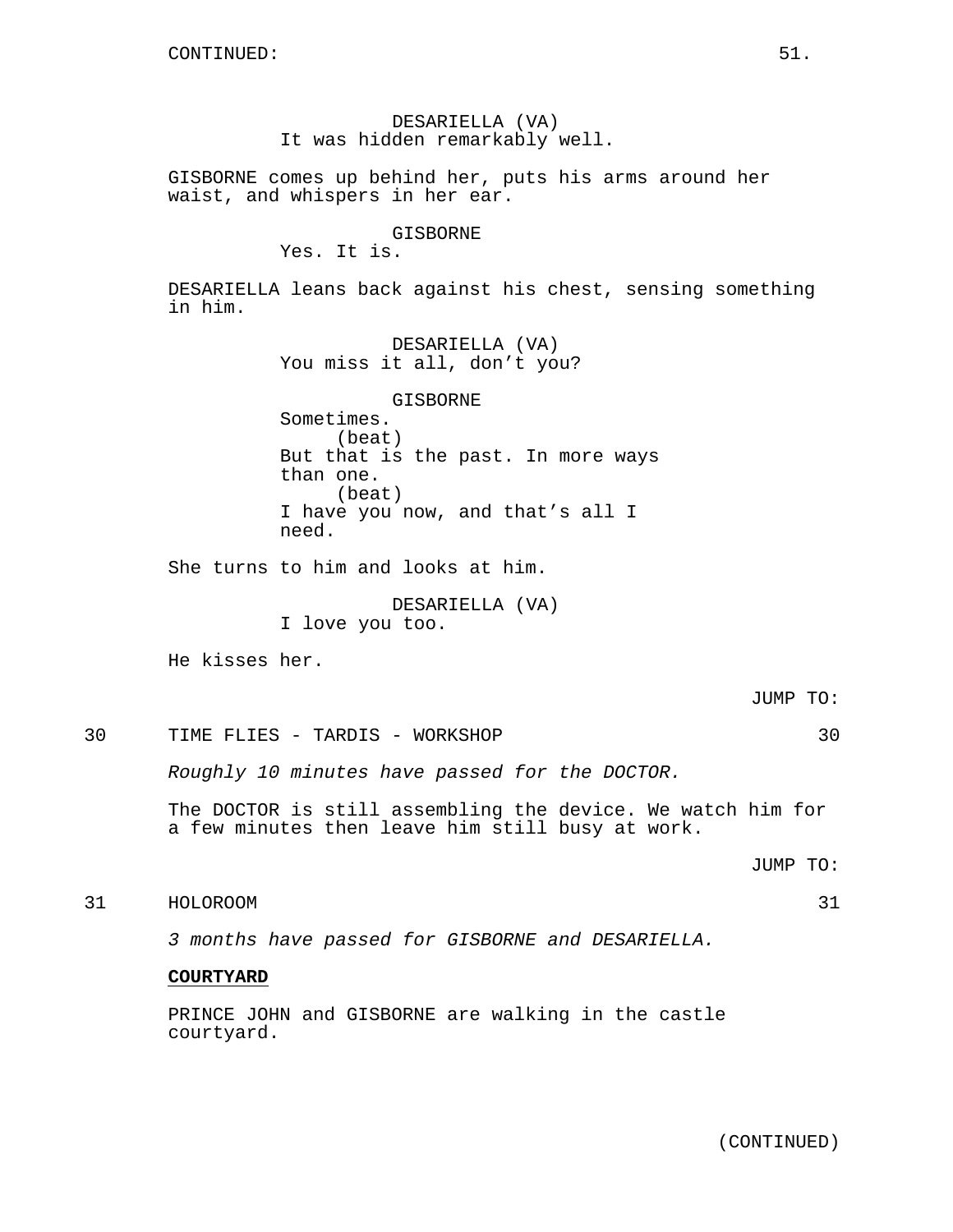PRINCE JOHN I know you are wondering why I have come here.

GISBORNE I will admit I am curious, Sire.

PRINCE JOHN There are two reasons for my visit. (beat) First to let you know that you have been doing a fine job as Sheriff. Far better than I could have hoped, Gisborne.

GISBORNE Thank-you sire. (beat) And the second reason?

PRINCE JOHN I think it is time to turn over the Locksley Estates to a more permanent owner.

GISBORNE

Agreed.

PRINCE JOHN And, since the only legal heir was outlawed before he died, I would...

GISBORNE knows that PRINCE JOHN is thinking of offering him the lands. He interrupts him.

> GISBORNE Actually sire, Lord Malcolm has another heir.

> > PRINCE JOHN

Really?

GISBORNE

Yes. A son.

PRINCE JOHN Why did I not know of this?

GISBORNE (lie) I just found out myself, sire.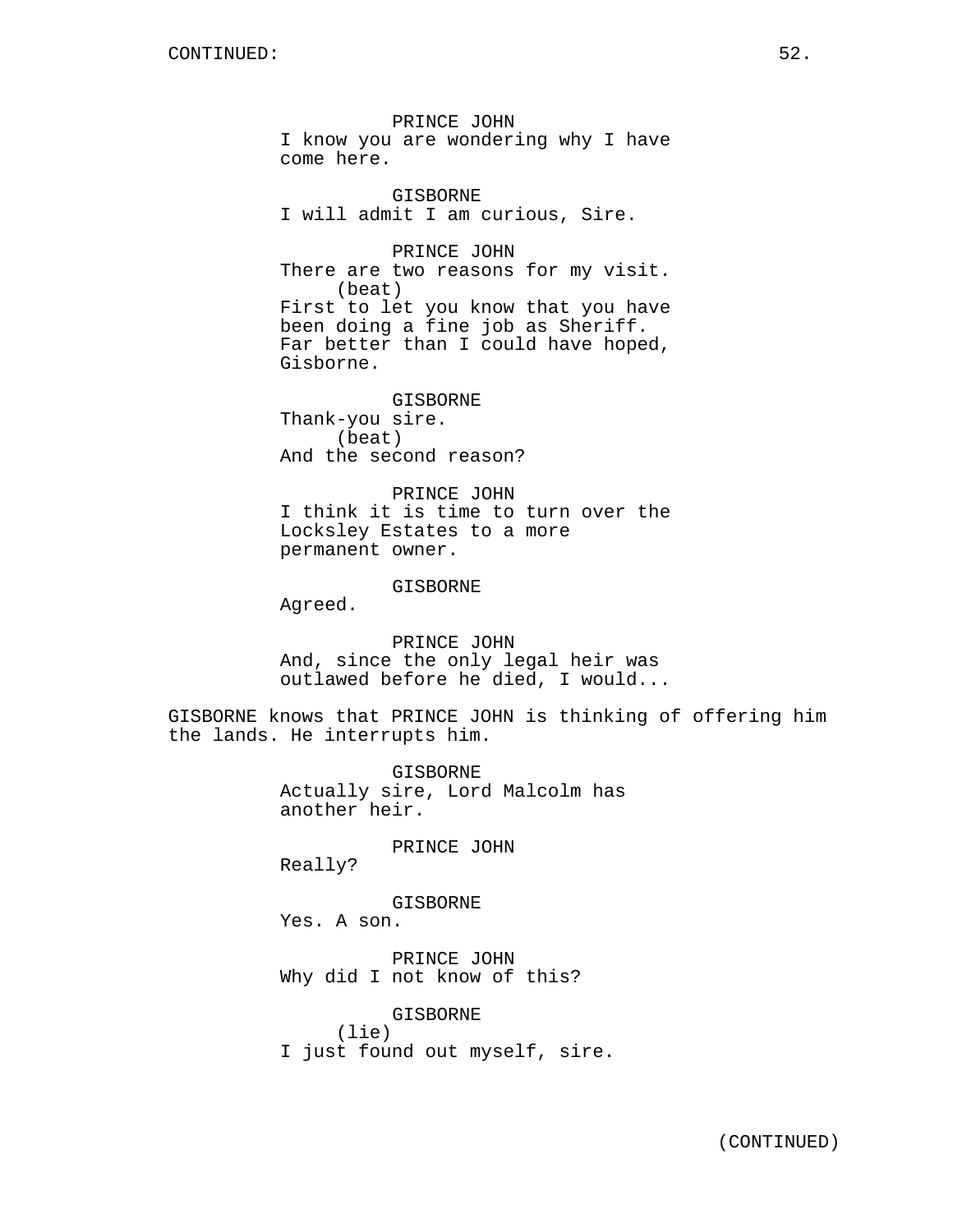PRINCE JOHN So who is this son? Where is he?

GISBORNE His name is Archer. I have men looking for him.

PRINCE JOHN Looking for him?

GISBORNE

Yes sire.

PRINCE JOHN Why has he not come forth? The Locksley Estates are...

GISBORNE He does not know that Lord Malcolm's his father.

PRINCE JOHN Doesn't know?

GISBORNE He was given away as an infant. Lord Malcolm was going to send for him when the time was right, but...

PRINCE JOHN

Wait. (beat) If this Archer doesn't know who he really is, how do you know?

GISBORNE Archer's mother, was also my mother.

PRINCE JOHN You have a 1/2 brother?

GISBORNE It would appear so.

PRINCE JOHN Who is... was... also Robin Hood's 1/2 brother?

GISBORNE

Yes.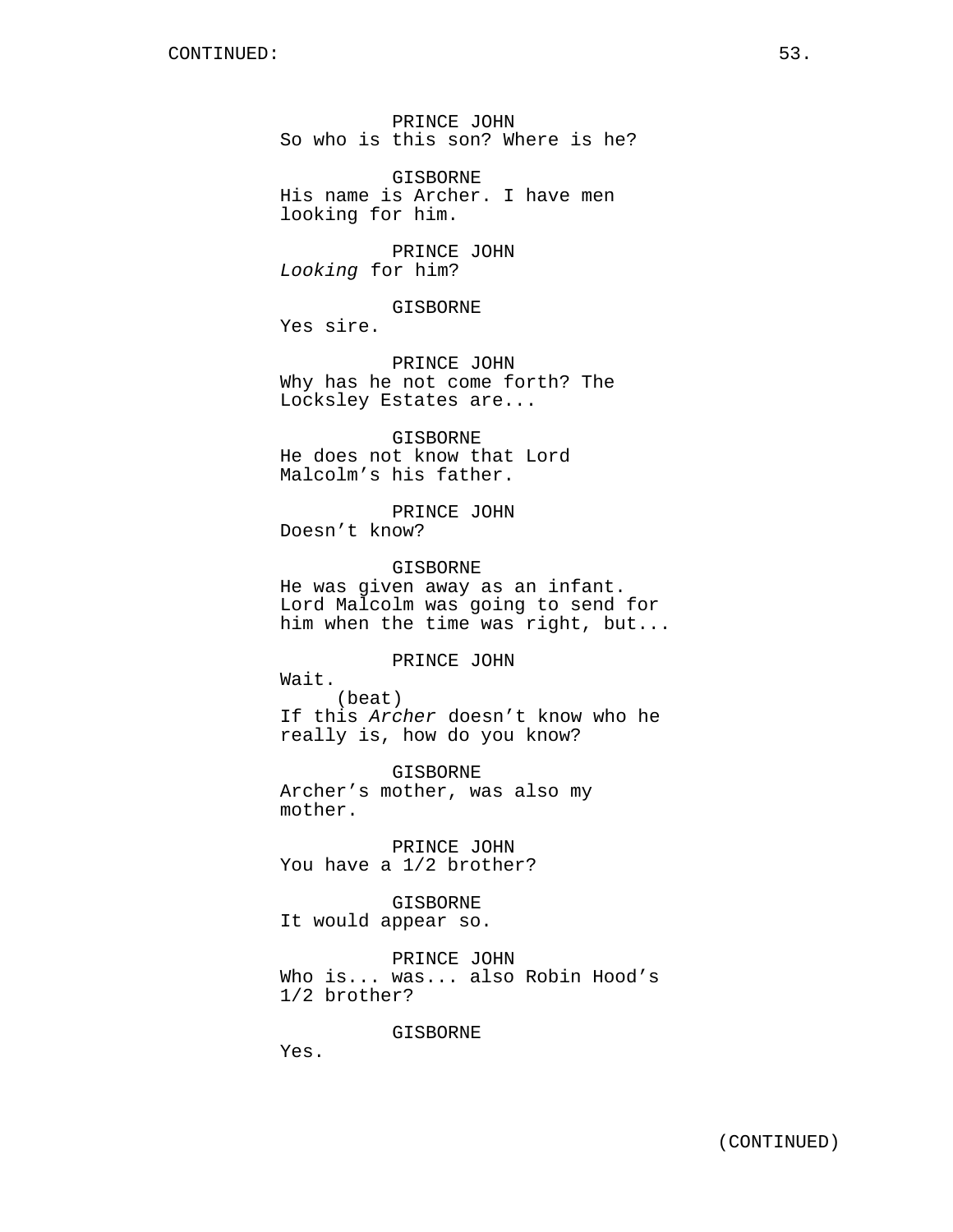PRINCE JOHN And he has no idea that he is heir to...

GISBORNE

None.

PRINCE JOHN Then why tell him.

GISBORNE looks at PRINCE JOHN with raised eyebrows.

PRINCE JOHN (cont'd) The Locksley Estates could be yours. Just say the word and I'll...

GISBORNE

No.

PRINCE JOHN (raise eyebrow)

No?

GISBORNE The lands belong to Archer.

PRINCE JOHN stops walking and looks at GISBORNE surprised. Then he thinks of something and smiles almost humourously.

> PRINCE JOHN Of course. How foolish of me. Brilliant.

GISBORNE stops walking on the word "course". He looks at PRINCE JOHN confused.

> PRINCE JOHN (cont'd) Do the whole noble thing. Because... If he should die without an heir, as his 1/2 brother you would inherit the lands. Clever. (beat) I'm assuming this Archer will meet an untimely death shortly after he...

GISBORNE I have no intentions of harming him, sire.

PRINCE JOHN looks at GISBORNE.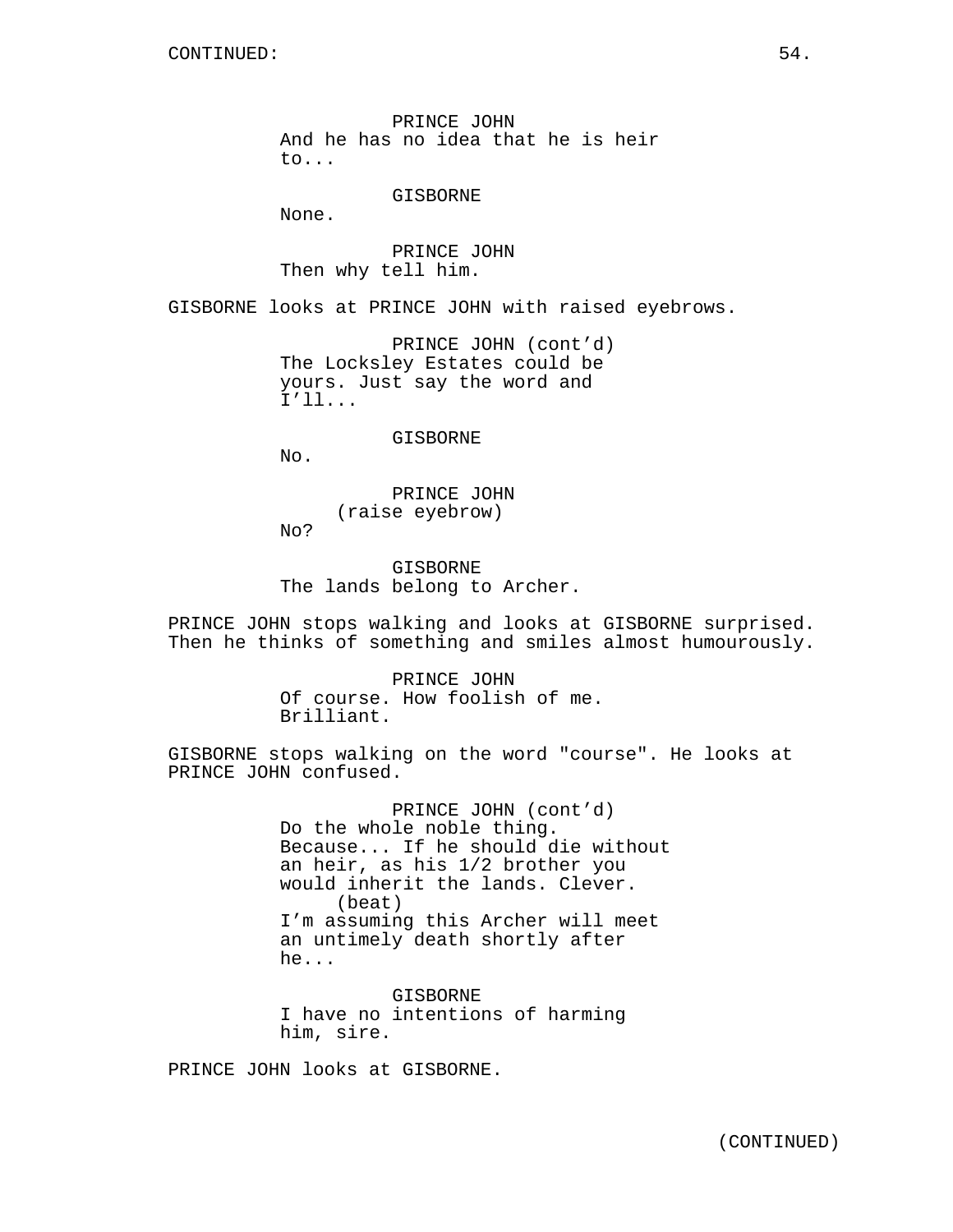PRINCE JOHN (disbelievingly) Right. Of course not.

Momentary pause.

PRINCE JOHN (cont'd) I shall have the papers drawn up. And once you find Archer, all he will have to do is sign them and the Estates are his.

PRINCE JOHN starts to walk. GISBORNE follows. PRINCE JOHN thinks of something.

> PRINCE JOHN (cont'd) What if he doesn't want them?

GISBORNE Why wouldn't he want them?

PRINCE JOHN Maybe he'd rather sell them and have the money.

GISBORNE If he wishes to sell, then I shall offer to buy them.

PRINCE JOHN smiles.

PRINCE JOHN Good. I shall have those papers drawn up as well.

PRINCE JOHN walks on. GISBORNE follows.

PRINCE JOHN (cont'd) Now, I shall like to meet your lovely bride to be.

GISBORNE Of course sire.

They walk off.

JUMP TO:

#### **THE GREAT HALL - 2 WEEKS LATER**

ARCHER and GISBORNE are sitting at a table. GISBORNE is on one side, and ARCHER is on the other.

(CONTINUED)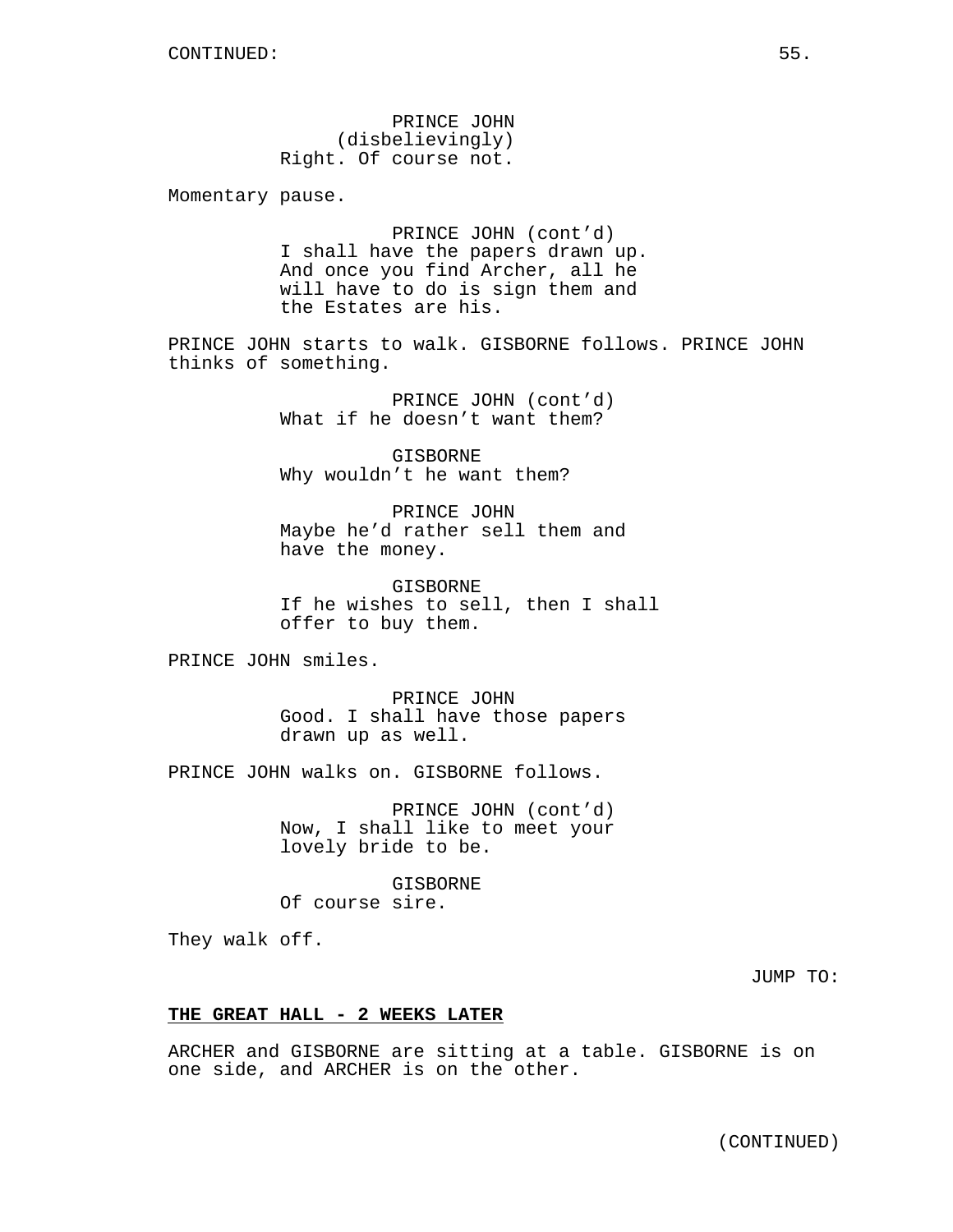On the table, in front of GISBORNE, are two "deeds". There is a feather pen and ink well on the table near ARCHER.

ARCHER

Why am I here? GISBORNE As the only living son of Malcolm of Locksley, you have inherited his lands and Estates. (beat x3) You can either accept them, or sell them. (beat x3) If you accept, everything will be yours. And, upon your death pass to your heir. Should you have no heir, they would pass to your next of kin. Which would be me as I am your 1/2 brother. (beat x3) If you wish to sell, I would be interested in buying them. (beat x3) Which will it be? ARCHER Hmmm... Lord Archer of Locksley. Nice ring to it. GISBORNE So you accept? ARCHER Yes, brother. I accept. GISBORNE

Thought you might.

GISBORNE picks up one of the "deeds" and slides it across the table to ARCHER.

> GISBORNE (cont'd) All you need to do is sign and the lands and Estates are yours.

ARCHER picks up the feather pen, dips it in the ink and signs the deed.

JUMP TO: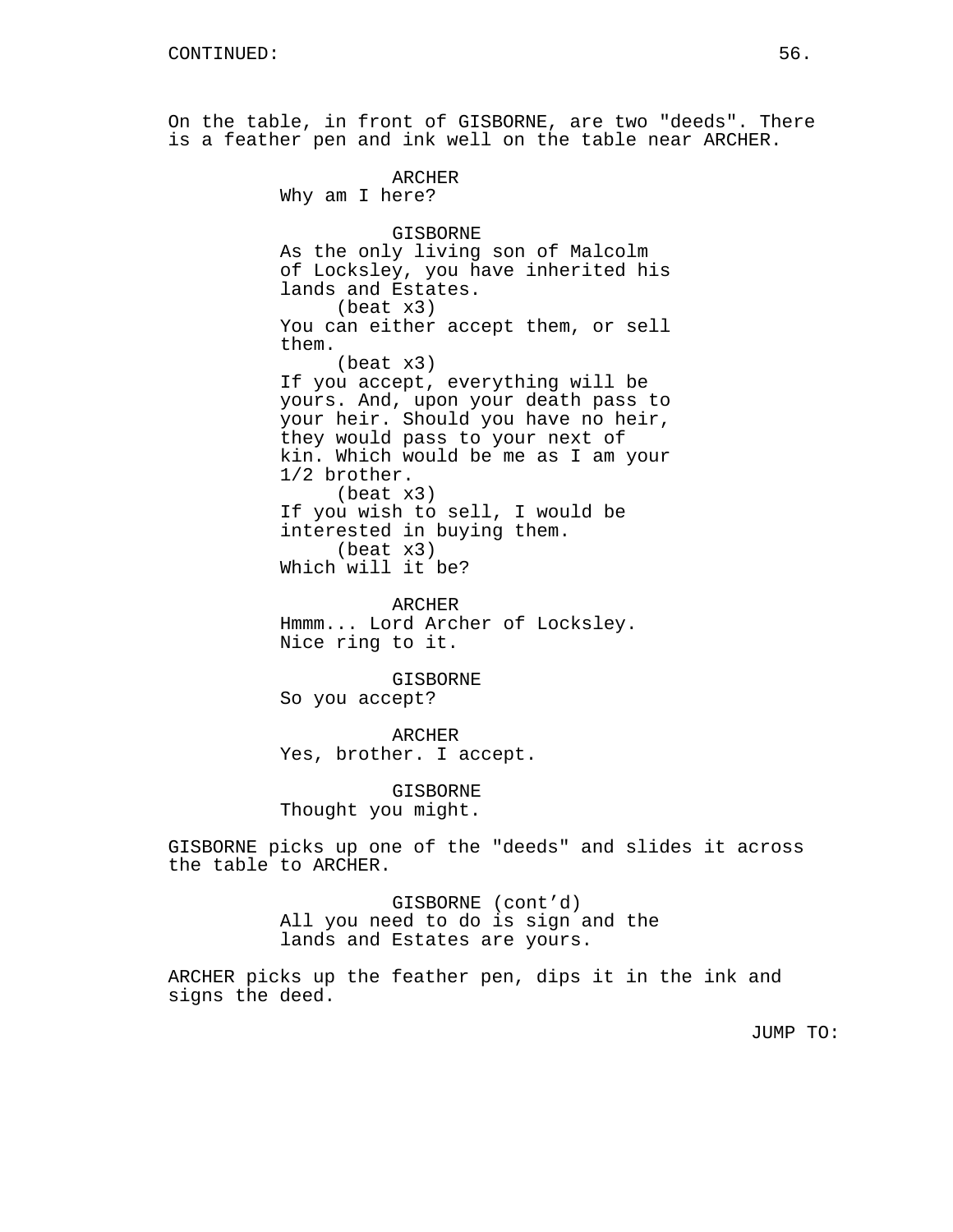# 32 TIME FLIES - TARDIS - WORKSHOP 32

Roughly 30 minutes have passed for the DOCTOR.

The DOCTOR is still assembling the device. We watch him for a few minutes then leave him still busy at work.

(Note: There is now a small monitor and keyboard attached to the device which allows the user to enter commands into it and allows the device to display messages to the user.)

JUMP TO:

# 33 HOLOROOM 33

2 1/2 months have passed for GISBORNE and DESARIELLA.

## **CASTLE CHAPEL**

The chapel is all decorated for GISBORNE and DESARIELLA's wedding. The chapel is full of guests. GISBORNE is standing at the altar waiting for DESARIELLA to arrive.

CUT TO:

#### **BACKROOM**

A servant girl is doing DESARIELLA's hair.

DESARIELLA (VA) I can't believe I'm really getting married.

GIRL You are lucky, m'lady. Lord Gisborne loves you so much.

DESARIELLA (VA) I know. It's just...

Momentary pause.

GIRL What is it, m'lady?

DESARIELLA (VA) I assumed that when this day came, Doc would be here. He...

GIRL Who is this Doc that you so often talk about?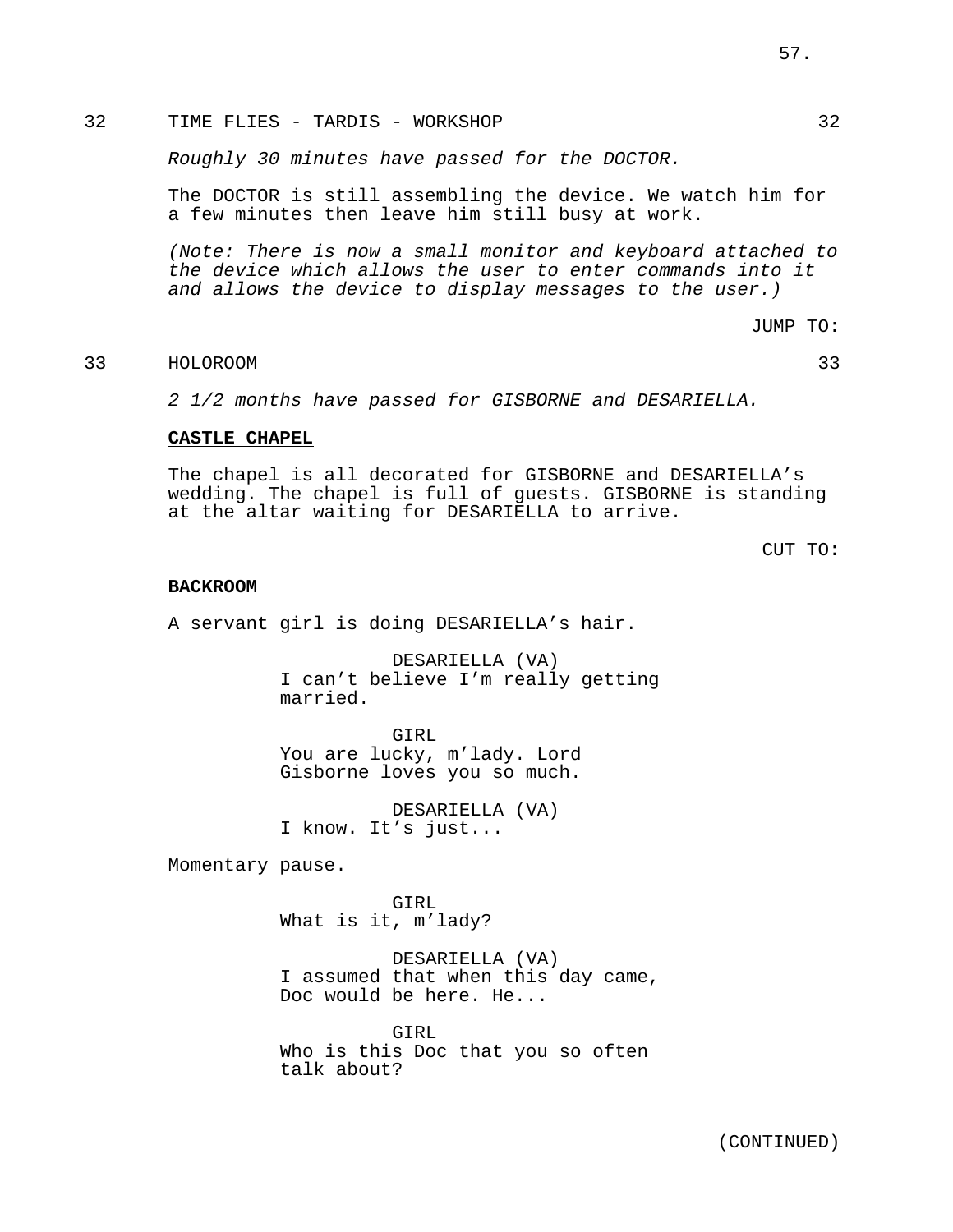DESARIELLA (VA) A friend. The girl finishes DESARIELLA's hair. GIRL Friend? DESARIELLA (VA) He's always been there for me. Since I was a child. The girl places the veil on DESARIELLA. GIRL Are you sure he won't be here? DESARIELLA (VA) Yes. There's no time. He... DESARIELLA chuckles at the thought of what she just said. DESARIELLA (VA) (cont'd) Time. (beat) Weird. I... (beat) I always figured that time was the one thing he could control. (beat) Sort of. (beat) My Doctor. (beat) The Time Lord. (beat) But... but this is one party he'll miss. There's just no... DESARIELLA's sentence is cut short by a knock on the door. The girl goes to the door and opens it. It's ARCHER. ARCHER enters and looks at DESARIELLA.

> ARCHER Wow. You look... Wow. DESARIELLA (VA) Thanks. ARCHER

You sure you still want my brother? I could...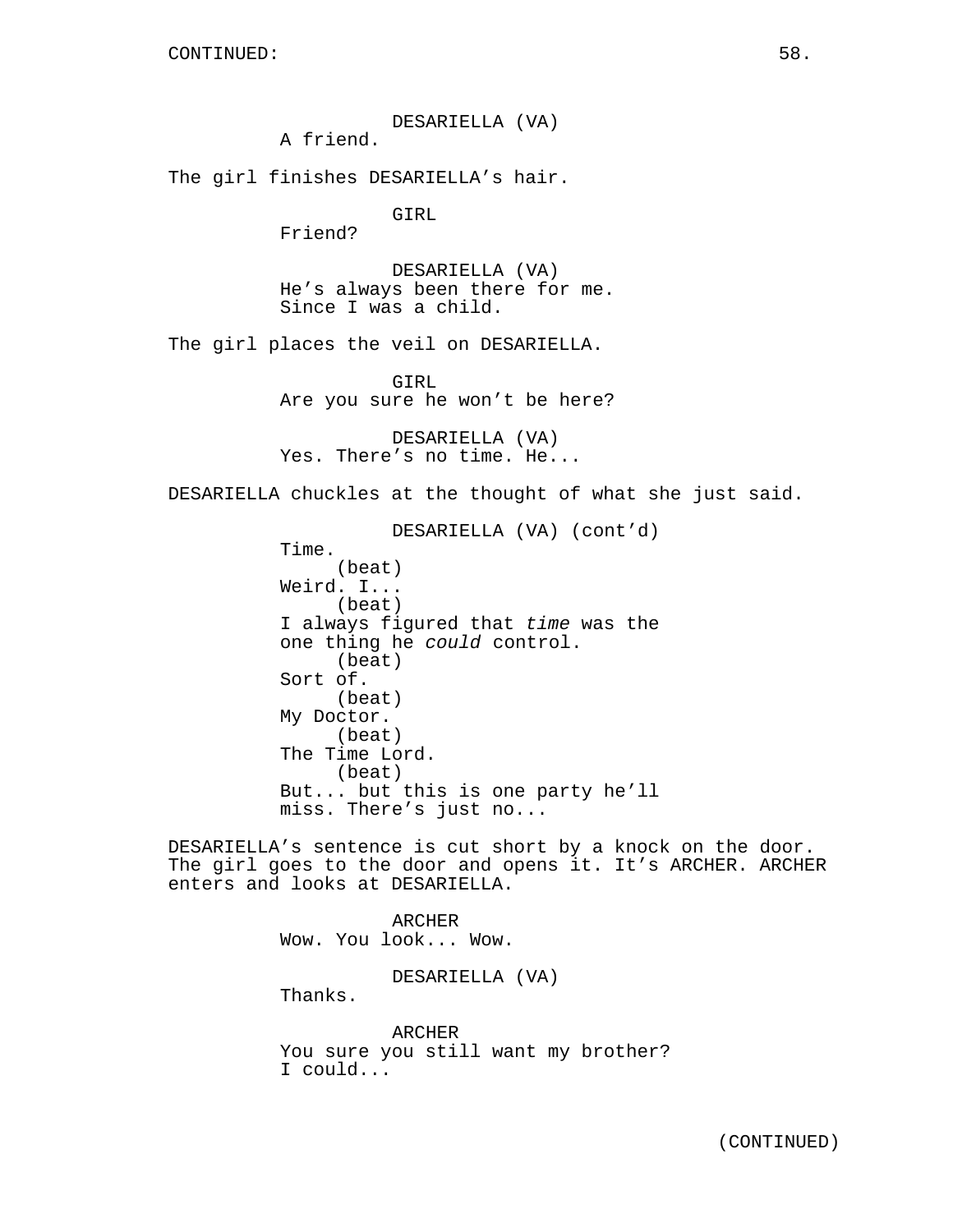DESARIELLA (VA) Yes. Guy is the only one for me.

ARCHER offers DESARIELLA his arm.

ARCHER Then let me take you to him.

DESARIELLA takes his arm.

CONTINUE TO:

### **TIME FLIES**

ARCHER leads DESARIELLA to the doors of the chapel. The doors open and they see GISBORNE standing by the altar waiting. ARCHER walks her down the aisle and gives her to GISBORNE. They get married.

JUMP TO:

# 34 WORKSHOP 34

Roughly 20 minutes have passed for the DOCTOR.

The DOCTOR is putting the finishing touches on the device. After a few moments he finishes it.

### DOCTOR Hope this works.

The DOCTOR picks up the device and exits the room.

JUMP TO:

# 35 HALLWAY 35

The DOCTOR places the device in front of the quarantine field.

> DOCTOR Here goes nothing.

The DOCTOR starts to speed enter commands into the device. After a few moments it displays a message.

> MESSAGE Analyzing time distortion...

### DOCTOR

Come on. Come on.

After a few more seconds the message changes.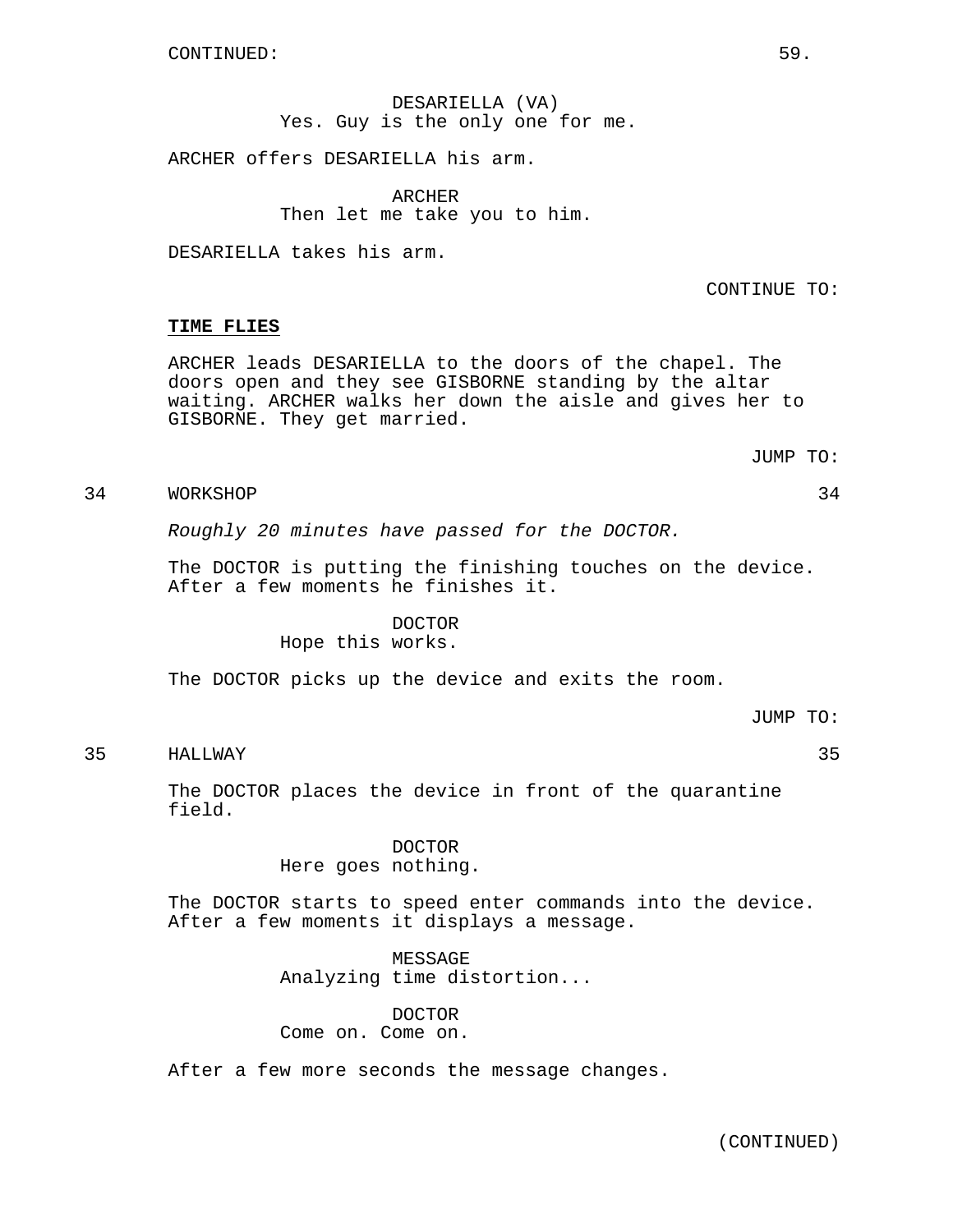MESSAGE Analysis complete.

Momentary pause. Message changes.

MESSAGE (cont'd) Remedy initialized.

Momentary pause. Message changes.

MESSAGE (cont'd) Distortion will be neutralized in 45 minutes.

Momentary pause. Message changes.

MESSAGE (cont'd) Quarantine field will disengage once distortion has been fully neutralized.

The DOCTOR smiles. A timer appears on the screen and it starts counting down.

JUMP TO:

# 36 HOLOROOM 36

4 years have passed for GISBORNE and DESARIELLA.

#### **SHERWOOD**

GISBORNE and DESARIELLA are riding through the forest. GISBORNE on Midnight and DESARIELLA on Snowstorm.

GISBORNE has on his black leather outfit and is wearing his sword on his waist.

The horses get spooked.

D?

Snowstorm rears and DESARIELLA falls off. She hits the ground hard.

> GISBORNE (alarm/concern)

GISBORNE stops Midnight the second Snowstorm rears up. GISBORNE dismounts as DESARIELLA falls. He runs to her.

DESARIELLA, on the ground, senses something she hasn't sensed in a long time -- The TARDIS.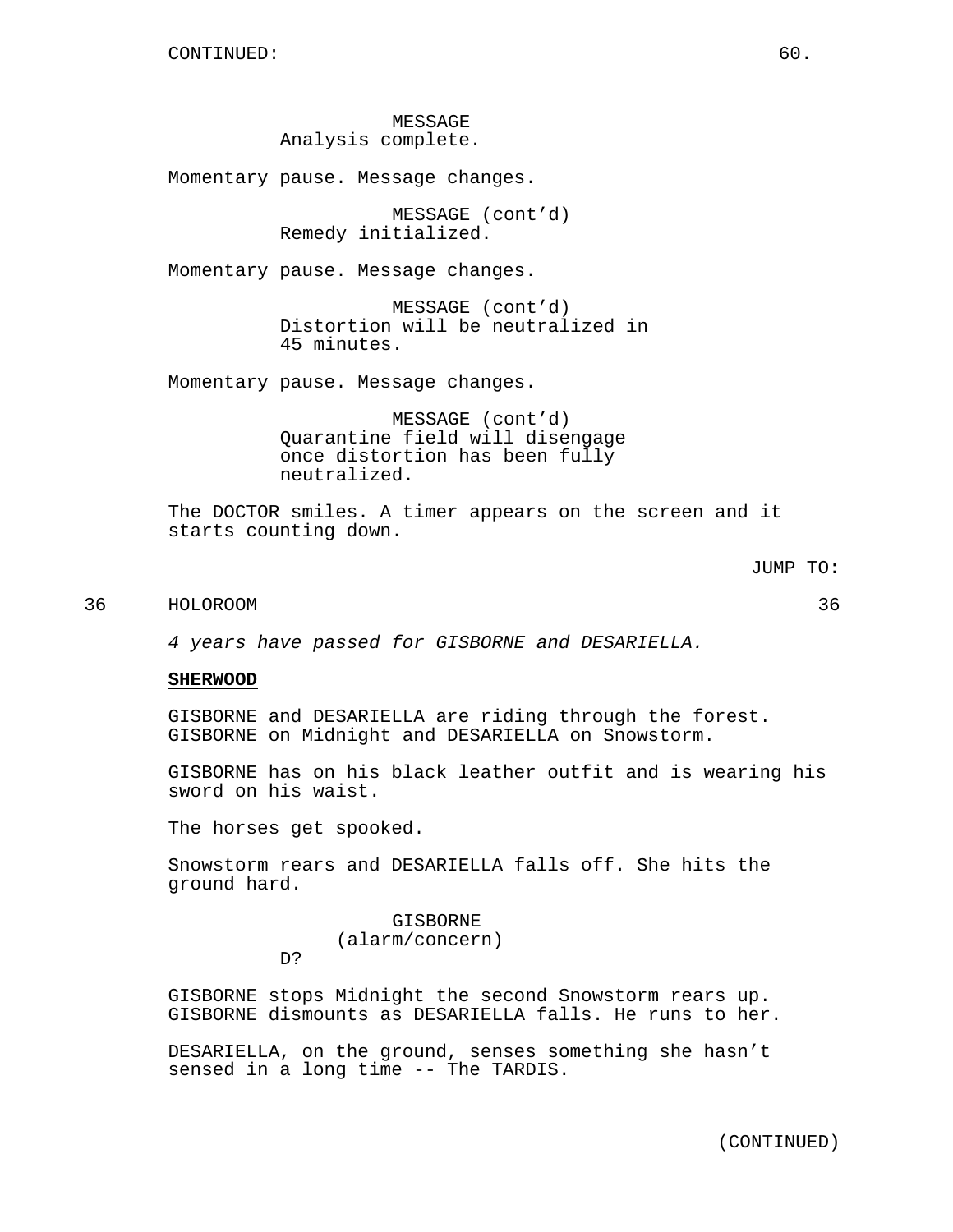DESARIELLA (VA) (quietly) He's done it.

GISBORNE reaches her.

### GISBORNE Are you okay?

DESARIELLA looks up at him. She is both happy and sad.

DESARIELLA (VA) Looks like the Doctor has given us an Anniversary present.

GISBORNE looks at her with raised eyebrows. There's a name he hasn't heard in a while.

#### GISBORNE

The Doctor?

DESARIELLA (VA) The quarantine has been lifted. I can sense that...

DESARIELLA stops talking as she realizes the full impact of what is happening. GISBORNE looks at her, still full of concern, and not sure what she is talking about.

### GISBORNE

What?

DESARIELLA (VA) The Doctor. He's fixed the...

> GISBORNE (understanding)

Oh.

DESARIELLA (VA) You know what this means, don't you?

DESARIELLA looks at him. He nods affirmatively, and helps her up.

> DESARIELLA (VA) (cont'd) Only one problem.

> > GISBORNE

Which is?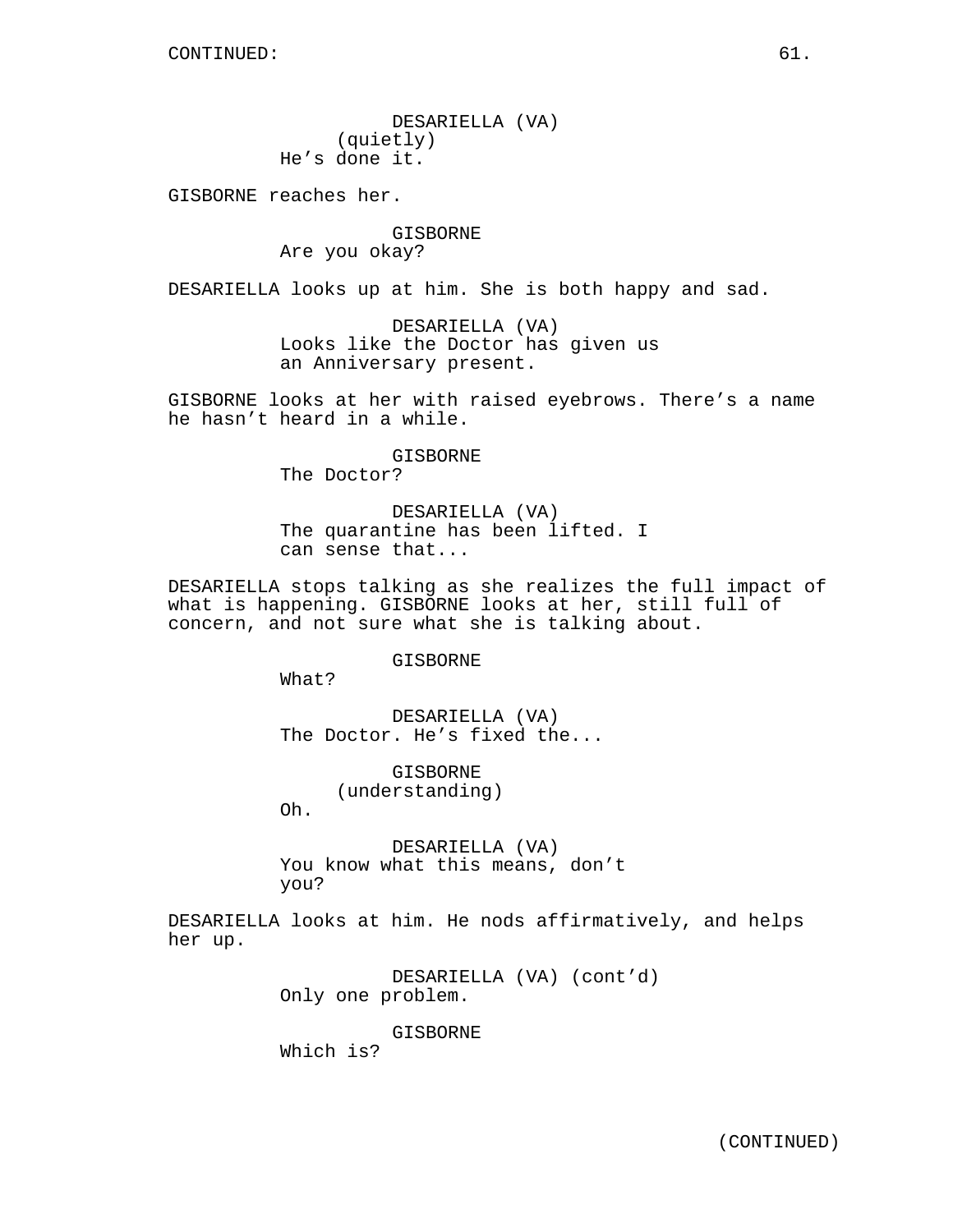DESARIELLA (VA) I don't want to leave. I want to stay here.

GISBORNE raises a hand to the side of her face and looks her in the eye.

> GISBORNE D, I love you. That'll never change. I'll love you forever. No matter where we are.

All of a sudden the surroundings start to fade. Everything, except the items that DESARIELLA and GISBORNE are wearing, disappear. The program is shutting down.

DESARIELLA (VA)

Guy, I...

She kisses him as the program completely fades away around them.

CONTINUE TO:

#### **BLANK ROOM**

The door opens. The DOCTOR enters. DESARIELLA and GISBORNE are still kissing.

# DOCTOR

Finally! I...

He notices DESARIELLA and GISBORNE locked in a passionate embrace.

> DOCTOR (cont'd) Oh. Sorry. I...

The DOCTOR notices that they somehow look different. He's not quite sure what it is, but it is something.

> DOCTOR (cont'd) I leave you two alone for a few hours and...

DESARIELLA and GISBORNE break the kiss. DESARIELLA looks at the DOCTOR.

> DESARIELLA (VA) A few hours?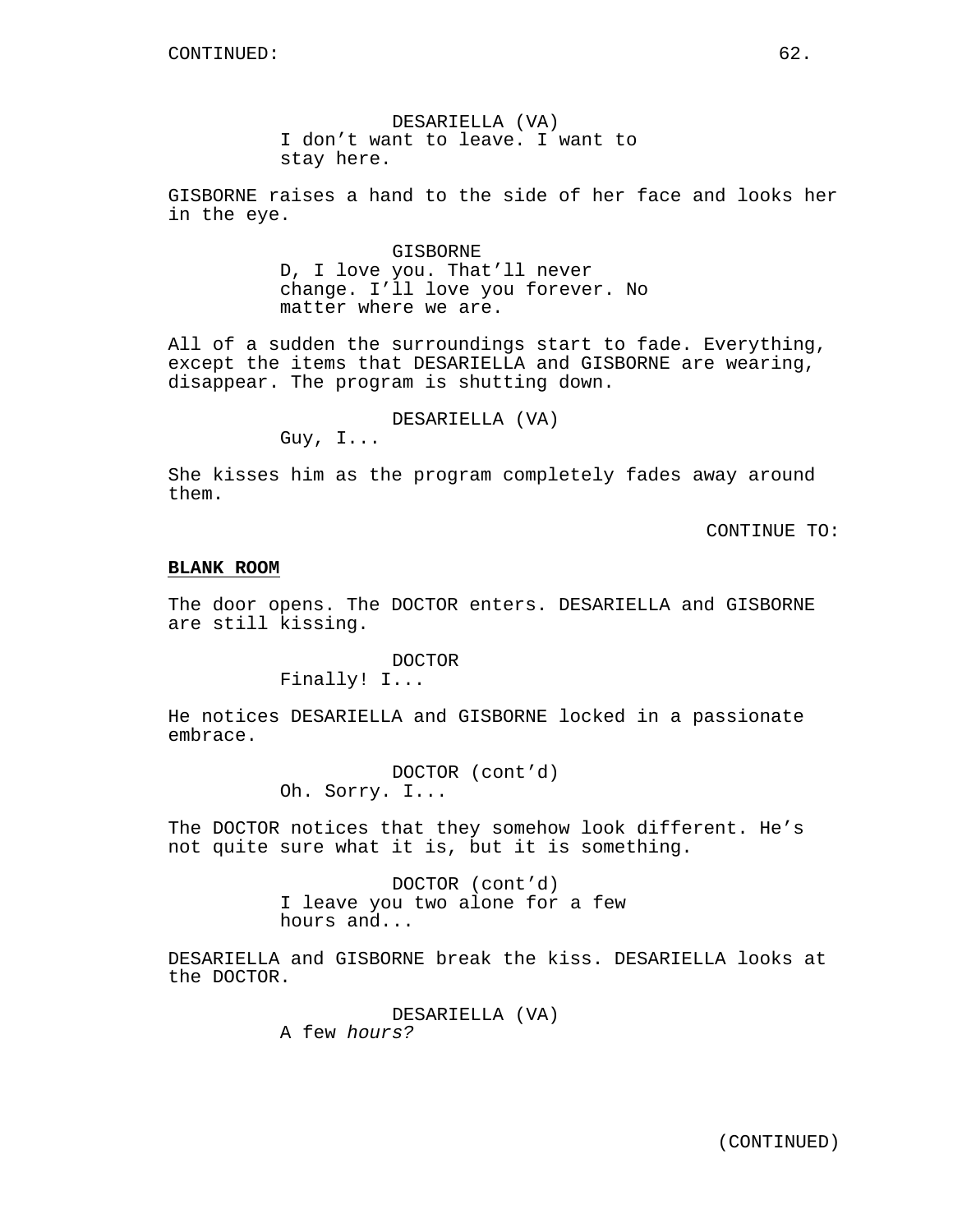DOCTOR Yeah. DESARIELLA (VA) Really? DOCTOR Why? What... GISBORNE It might have only been a few hours for you, Doc, but it's been a lot longer for us. DOCTOR How much longer? DESARIELLA (VA) Try 5 years. DOCTOR Years? DESARIELLA (VA) Well, 5 1/2 if you want to be exact. DOCTOR (confused) What? DESARIELLA looks at GISBORNE. DESARIELLA (VA) Come on Guy. Let's get out of here. GISBORNE Yes my love.

DESARIELLA and GISBORNE walk past the DOCTOR and leave. The DOCTOR watches them go wondering just how close they got.

> DOCTOR (mutter to himself) 5 1/2? A lot can... Wait, did Gisborne just call me Doc. I hate it when people call me Doc. Only D gets to call me Doc. I...

The DOCTOR heads for the door.

JUMP TO: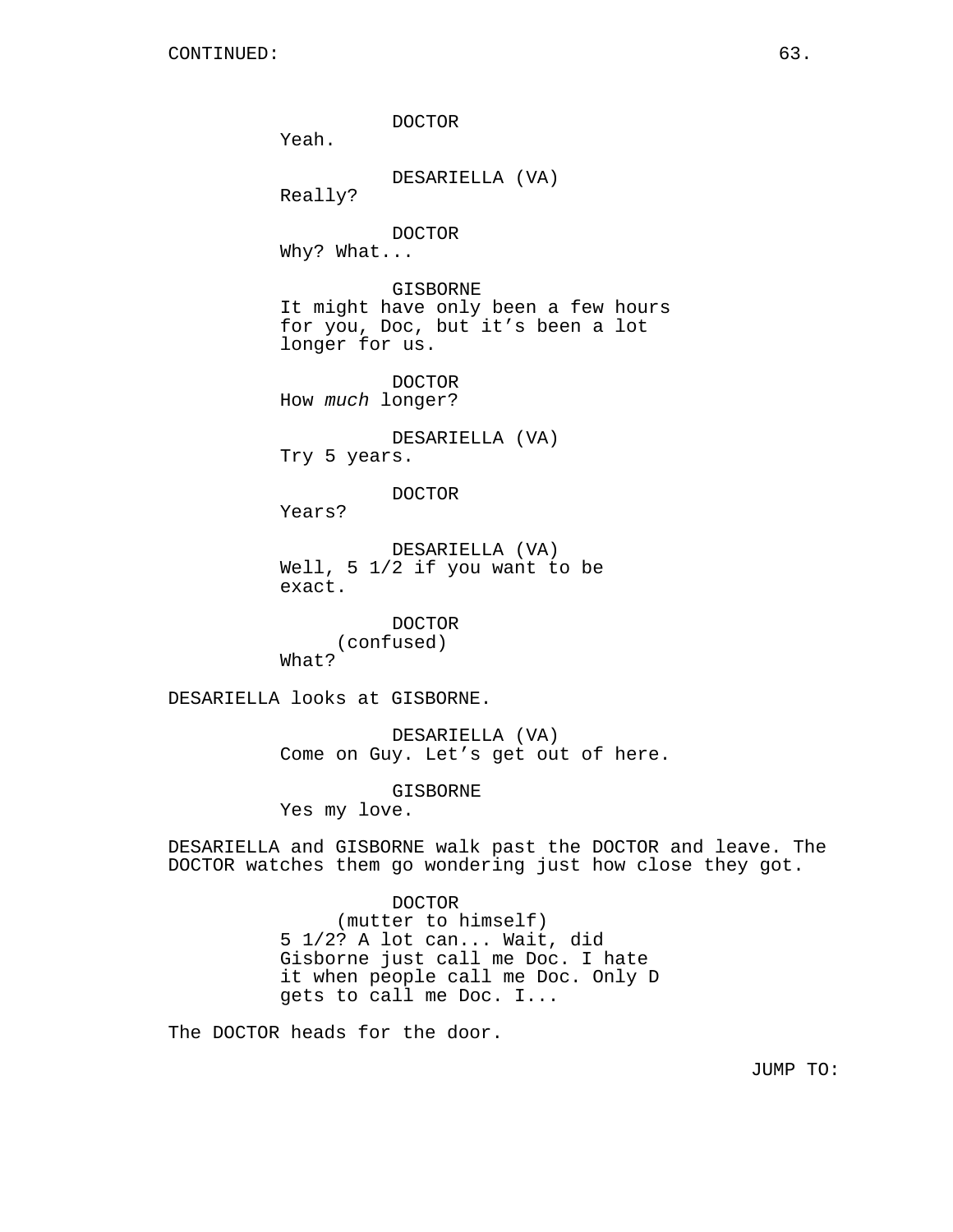# 37 CONSOLE ROOM 37

The DOCTOR enters and heads straight to the main console. He picks up the phone and calls a number. The phone on the other end is heard ringing.

CONTINUE TO SPLIT SCREEN:

### 38 SPLIT SCREEN: CONSOLE ROOM (RIGHT) / JACK'S PLACE (LEFT) 38

JACK picks up his phone and notices the display says TARDIS. He answers the phone. There is a calendar on the wall that shows the date as June 5th 2010.

> **JACK** (smile) Doctor. What's...

> > DOCTOR

It's D.

JACK (serious) What happened?

DOCTOR I need you to do me a favour.

JACK (curious) Anything. You know that.

### 39 DESARIELLA'S ROOM - LIBRARY 39

DESARIELLA and GISBORNE are standing in the doorway.

GISBORNE This whole room is filled with books and stuff about the Doctor?

DESARIELLA (VA) Yeah. For so long my life revolved around him. I never thought I'd put this stuff away.

GISBORNE You don't have to. It can stay if you want.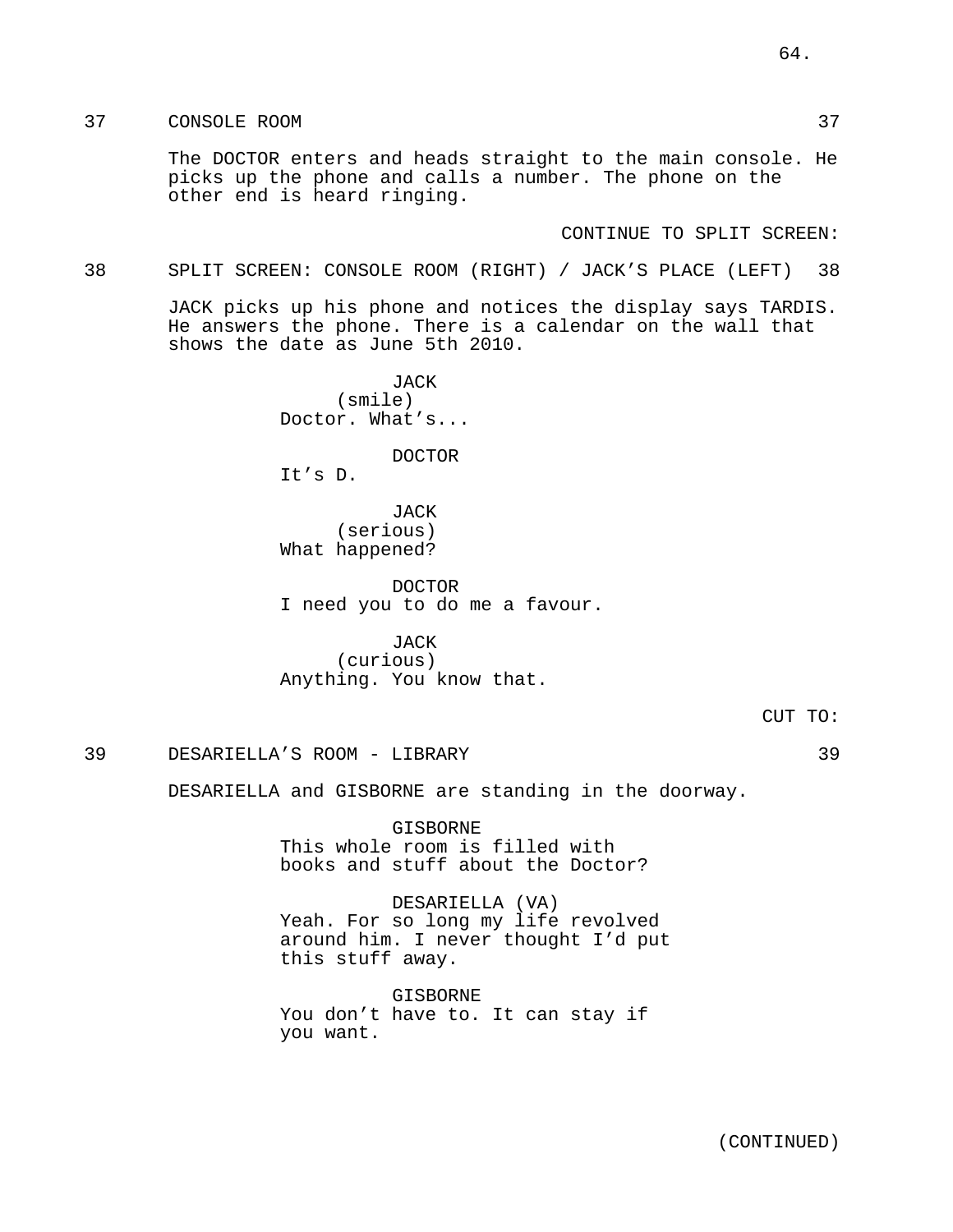DESARIELLA (VA) No. It is time. I should have moved it all to the TARDIS library when I came aboard.

GISBORNE

You sure?

DESARIELLA (VA) Positive. This is now your home too.

DESARIELLA looks at him.

DESARIELLA (VA) (cont'd) You are my life now. We can turn this room into something other than a library. (beat) I'll go get some boxes and we can start to...

DESARIELLA's phone, which is over on the counter, starts ringing. The ring-tone indicates it is JACK. She goes to it and answers it.

CONTINUE TO SPLIT SCREEN:

40 SPLIT SCREEN: DESARIELLA (RIGHT) / JACK (LEFT) 40

DESARIELLA (VA) Jack Harkness.

GISBORNE knows who JACK is. DESARIELLA told him all about JACK and her life. GISBORNE wonders what JACK wants.

> DESARIELLA (VA) (cont'd) Is it really you?

JACK Of course. (beat) Who else would be calling you?

DESARIELLA (VA) It's been so long. I...

JACK tries to pretend he doesn't know what she means.

JACK Long? You say that like... (beat) I take it it's been more than a few months for you.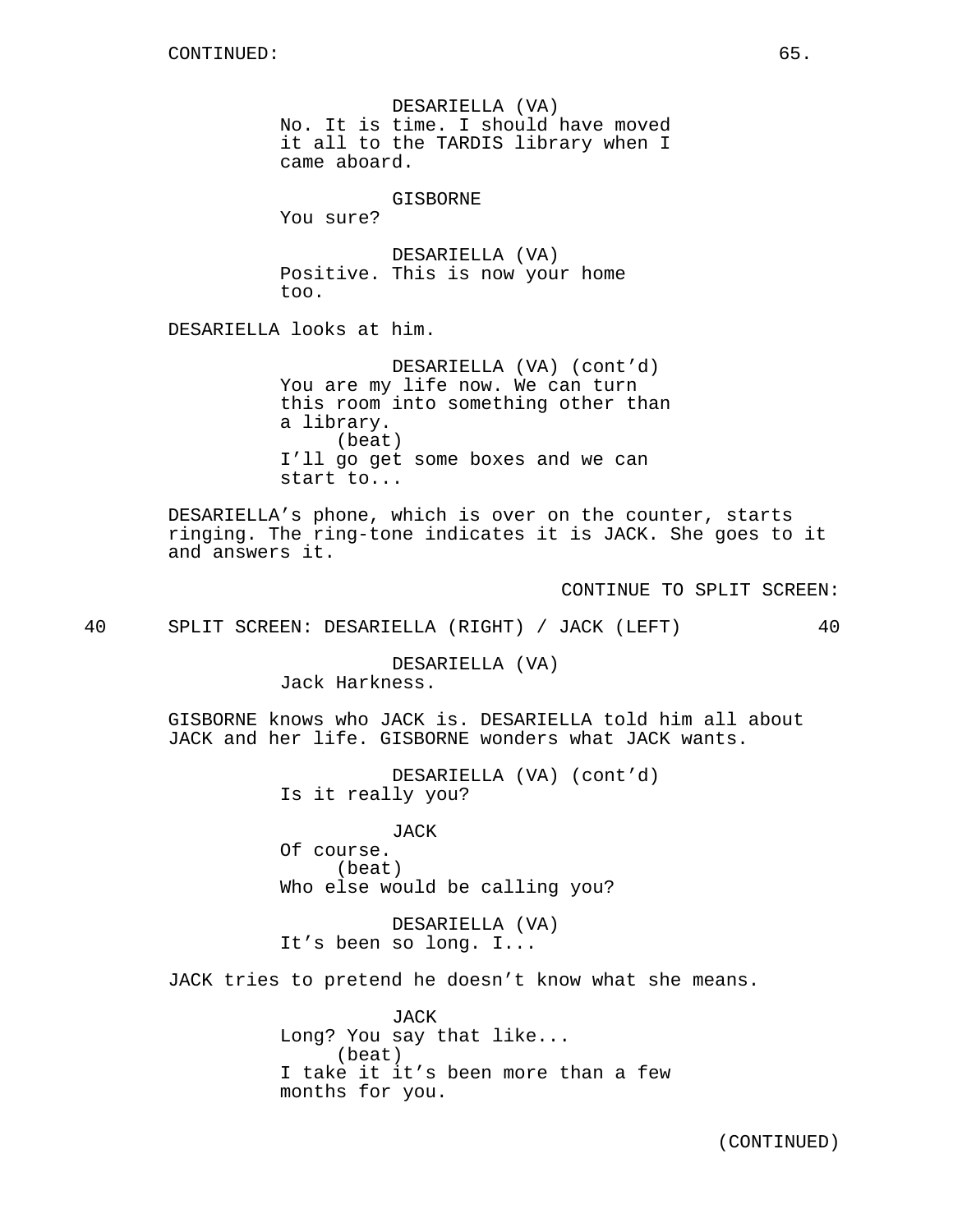DESARIELLA (VA)

A lot more.

JACK

How long...

DESARIELLA (VA) Years. The amount depends on...

JACK says next line without thinking. Once he has said it, he realizes he shouldn't have. He just let her know that he knows.

> JACK Right. I heard you had quite the adventure.

DESARIELLA (VA) (understandingly) He called you, didn't he. He asked you to...

JACK He's worried. Time displacements can be really...

DESARIELLA (VA) Tell me about it.

JACK D, it's me. I know what it's like. I've...

DESARIELLA decides to change the subject.

DESARIELLA (VA) There's someone I'd like you to meet.

> JACK (curious)

Oh?

DESARIELLA (VA) Are you still at...

JACK

Yes.

DESARIELLA (VA) Great. I'll see you in a few.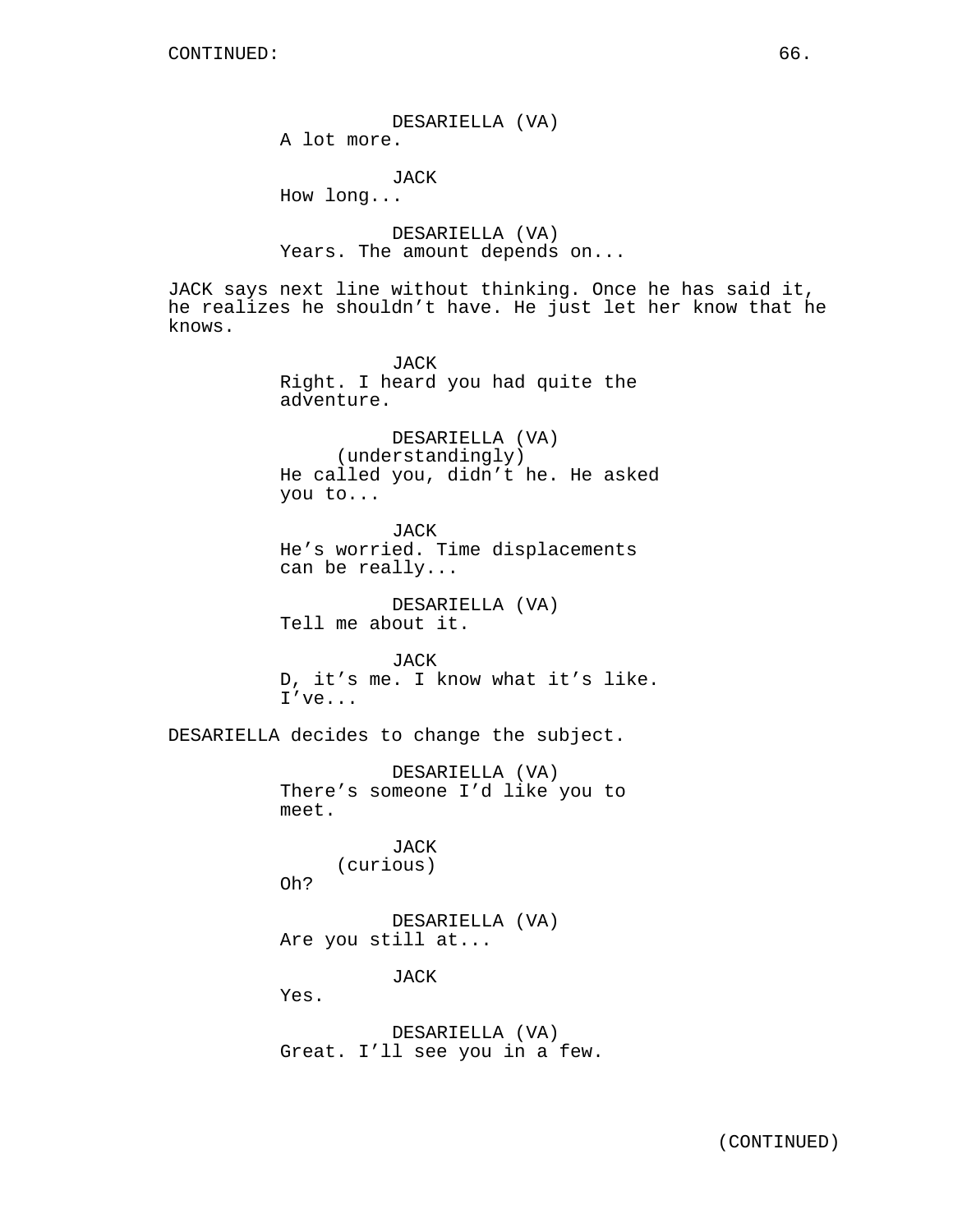JACK What? How...

#### CONTINUE TO SINGLE SCREEN:

### 41 DESARIELLA'S ROOM - LIVING ROOM 41

DESARIELLA hangs up the phone. She presses a button on the phone and a set of time/space co-ordinates pop up. She memorizes them, then puts her phone down and heads for the door. GISBORNE follows.

GISBORNE

Where are we...

DESARIELLA (VA) Console room.

GISBORNE (mutter) Of course.

DESARIELLA heard him, but ignores him.

JUMP TO:

42 CONSOLE ROOM 42

DESARIELLA comes down the stairs. GISBORNE is right behind her.

The DOCTOR looks up. He can tell she is still mad at him and senses she is up to something. He also notices that GISBORNE is still wearing his sword.

DESARIELLA walks to the main console. GISBORNE heads to her side. He stops between her and the DOCTOR. DESARIELLA places her hands on a control panel, and closes her eyes.

The TARDIS jerks. The DOCTOR and GISBORNE steady themselves.

DOCTOR

What are you...

The DOCTOR reaches out to touch her. GISBORNE grabs his hand.

GISBORNE

Don't.

The DOCTOR looks at GISBORNE.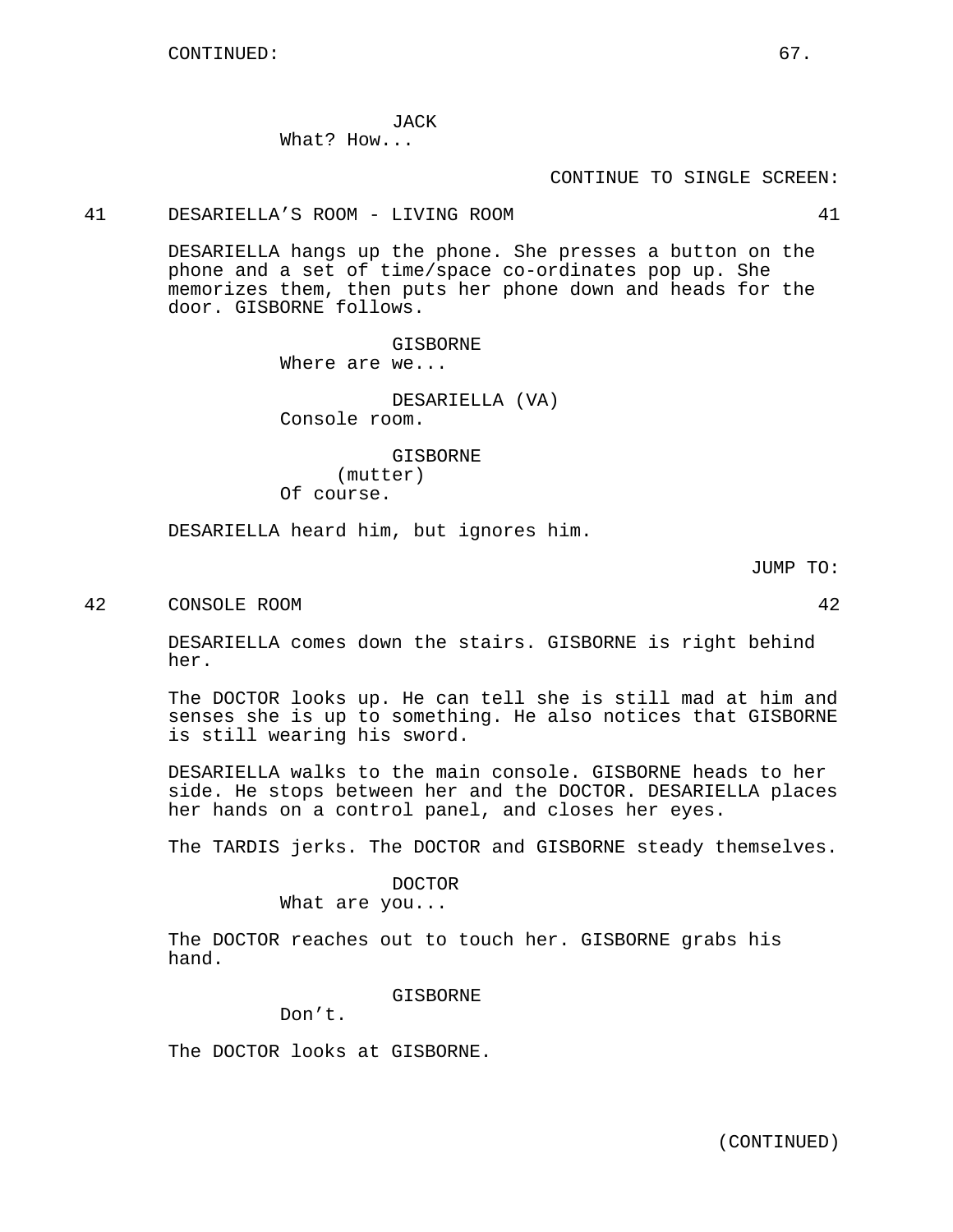GISBORNE And D is my wife. So...

The DOCTOR looks surprised.

DOCTOR

Wife?

#### GISBORNE

Yes.

The DOCTOR looks at DESARIELLA and notices the finger that used to hold the ring he gave her, now holds two different rings. He glances at her other hand to see that both rings he had given her are on the same finger.

He is about to say something, when the TARDIS jerks again and lands. The doors open. JACK enters.

> JACK Well, that's a first. Never had the TARDIS in my living room before.

GISBORNE looks at JACK. JACK looks at GISBORNE. JACK goes over to introduce himself.

> JACK (cont'd) Jack Harkness. And you are?

GISBORNE almost says "Lord" but corrects himself.

GISBORNE L.. Sir Guy of Gisborne.

JACK Sir? A knight, hey?

GISBORNE You could say that.

DESARIELLA looks at JACK.

DESARIELLA (VA) He's more than a knight, Jack.

JACK

Oh?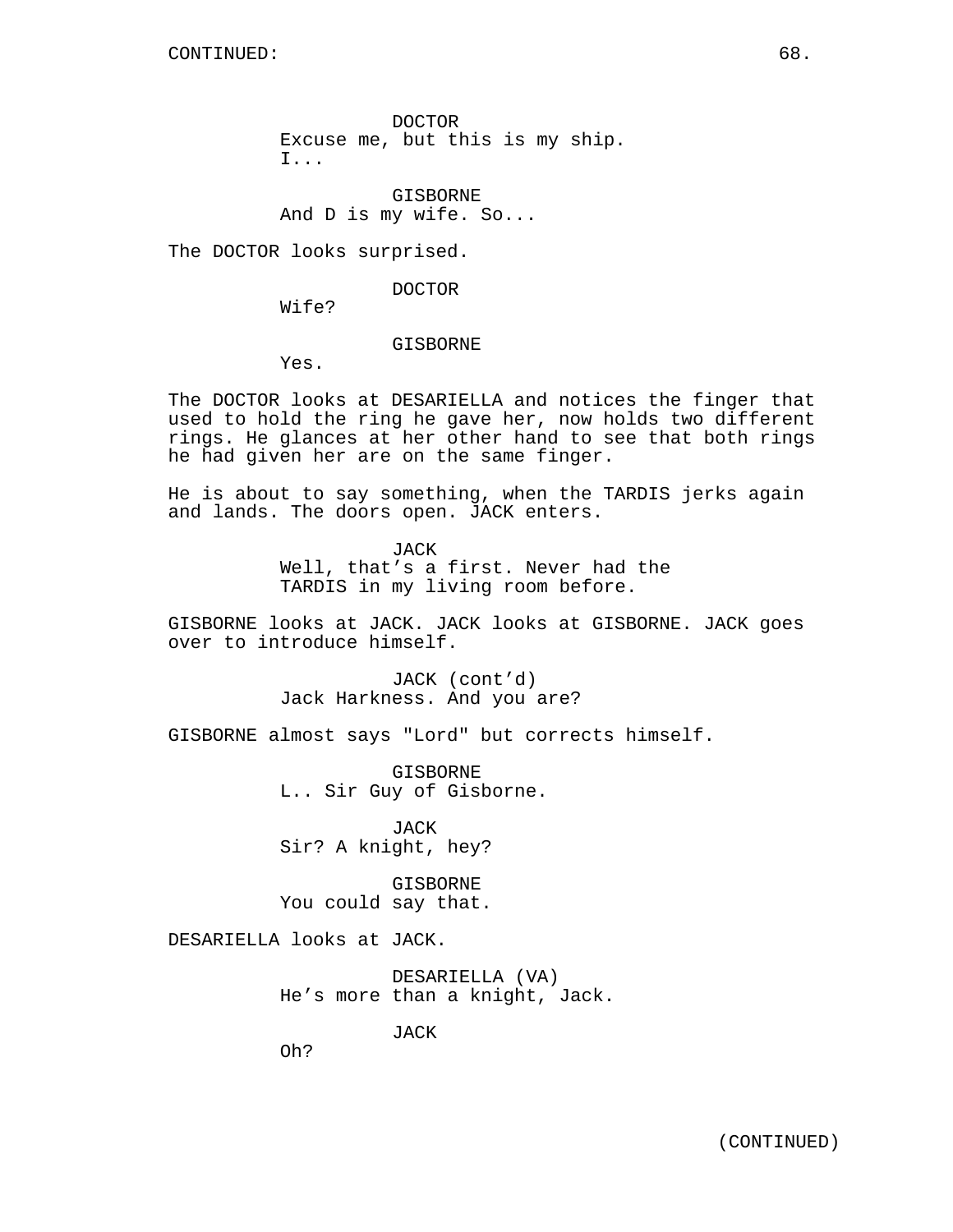DESARIELLA (VA) He's my husband, so...

JACK gives DESARIELLA a look.

JACK (T)

Husband?

DESARIELLA gives JACK a "yes, hands off" look.

DESARIELLA (VA) And, since both of you...

DESARIELLA looks from JACK to the DOCTOR.

DESARIELLA (VA) (cont'd) ...missed the wedding, we would like to invite you to dinner.

JACK

GISBORNE (T) (raise eyebrow) We would?

(shock/surprise) Ah, okay.

DESARIELLA gives GISBORNE a "yes" look, then addresses JACK and the DOCTOR.

> DESARIELLA (VA) (cont'd) You can help us celebrate our anniversary. Be in the dining hall in one hour.

DESARIELLA turns to leave. GISBORNE follows. JACK watches them leave, then turns to the DOCTOR.

> JACK You have a dining hall?

> > DOCTOR

Yes.

JACK Why have I never seen it?

DOCTOR Never had a reason to use it while you were aboard.

JACK What else is in here that I don't know about?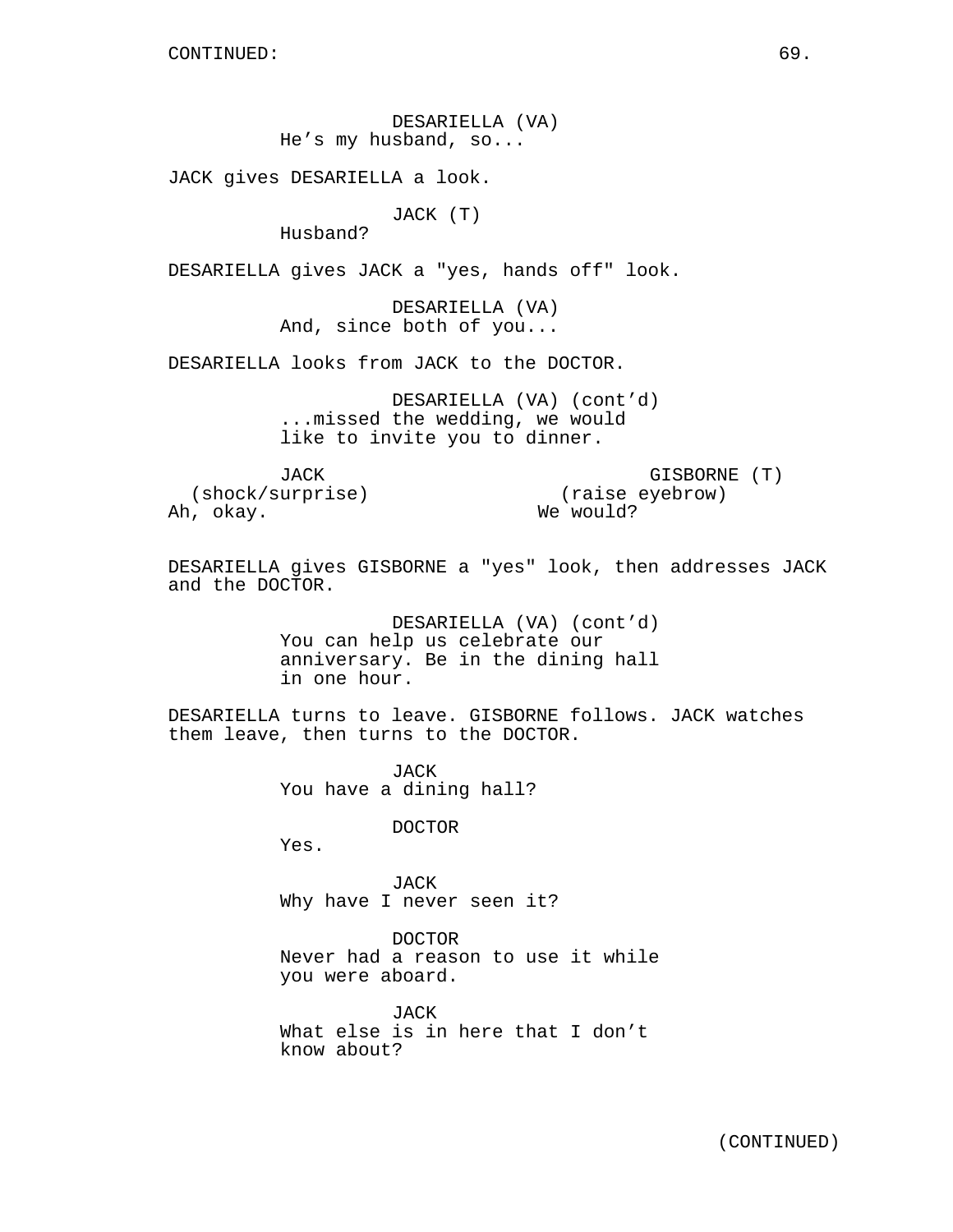#### DOCTOR

A lot.

JACK gives the DOCTOR a look as he walks over to him.

JACK

Like what?

The DOCTOR doesn't answer. After a few moments JACK decides to change the subject. JACK leans on the console beside the DOCTOR.

> JACK (cont'd) You let D marry him?

DOCTOR I didn't let her do anything. They got married while they were in the...

JACK

Oh.

Momentary pause.

JACK (cont'd) Not bad though. Who is he anyway? Where did he come from?

#### DOCTOR

Long story.

JACK What did he say his name was again? Gisborne?

JACK thinks.

JACK (cont'd) Gisborne. Why does that name sound familiar?

The DOCTOR looks at JACK. Should he tell him? Or let him figure it out.

> JACK (cont'd) Sir Guy of Gisborne. (beat x2) And, was that a sword he had on? Who carries around a sword? (beat x2) You know, the sword sorta reminds me of the ones from that old Robin Hood movie I...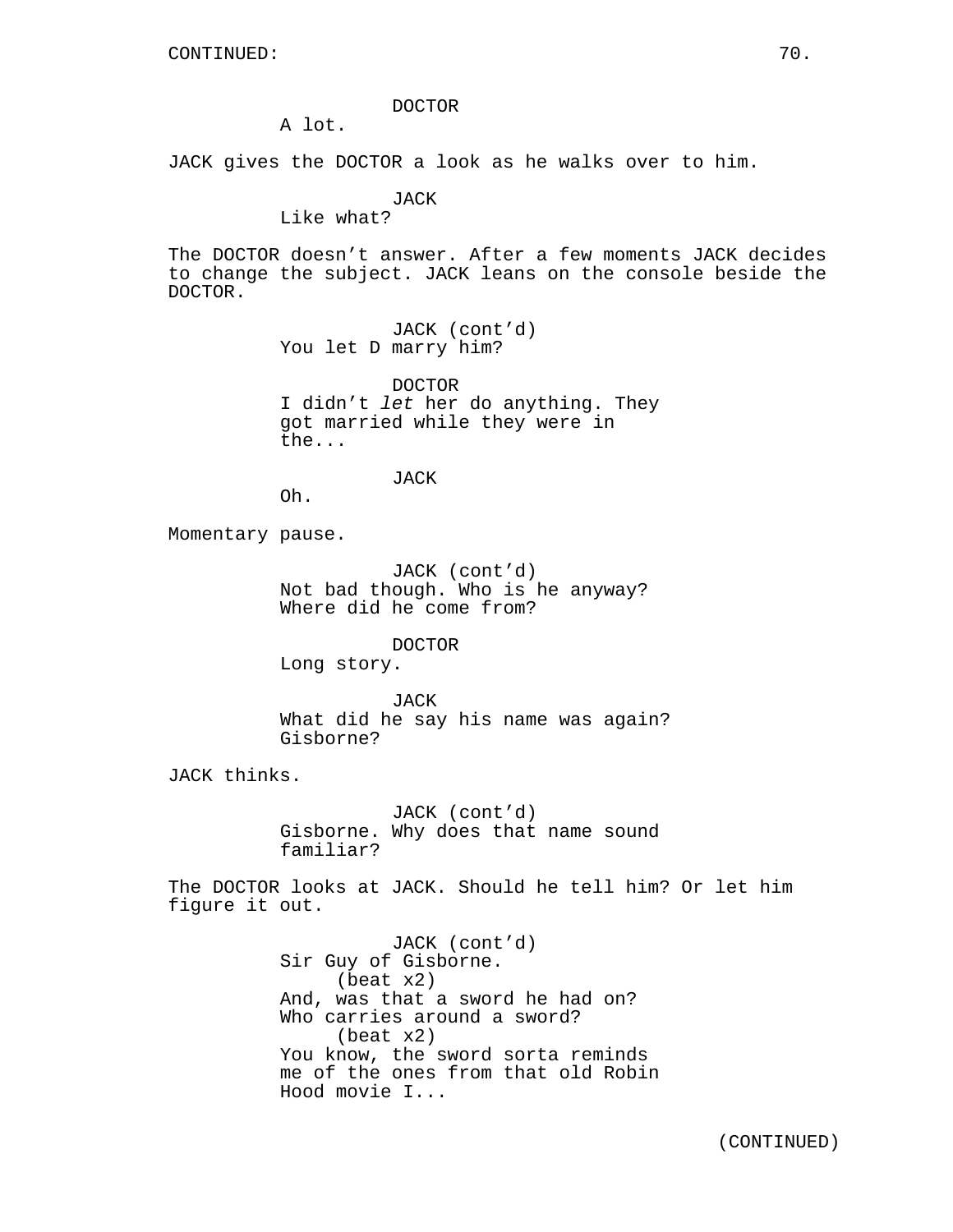JACK stops talking. He thinks he has made a connection. The DOCTOR notices the look on JACK's face.

```
JACK (cont'd)
Wait. Robin Hood.
```
JACK looks at the DOCTOR.

JACK (cont'd) Tell me he's...

JACK points upstairs.

JACK (cont'd) ...not that Sir Guy of Gisborne?

The DOCTOR plays dumb.

DOCTOR

What do you...

JACK The Sheriff of Nottingham had a lieutenant named Sir Guy of Gisborne.

DOCTOR

Did he?

JACK Yes. And...

JACK looks at the DOCTOR.

JACK (cont'd) You didn't? (beat) You did. Didn't you? (beat) He is that Gisborne. Have you lost your...

DOCTOR It's not what you think, Jack.

JACK How could you just pluck him out of time? How...

DOCTOR It wasn't like that.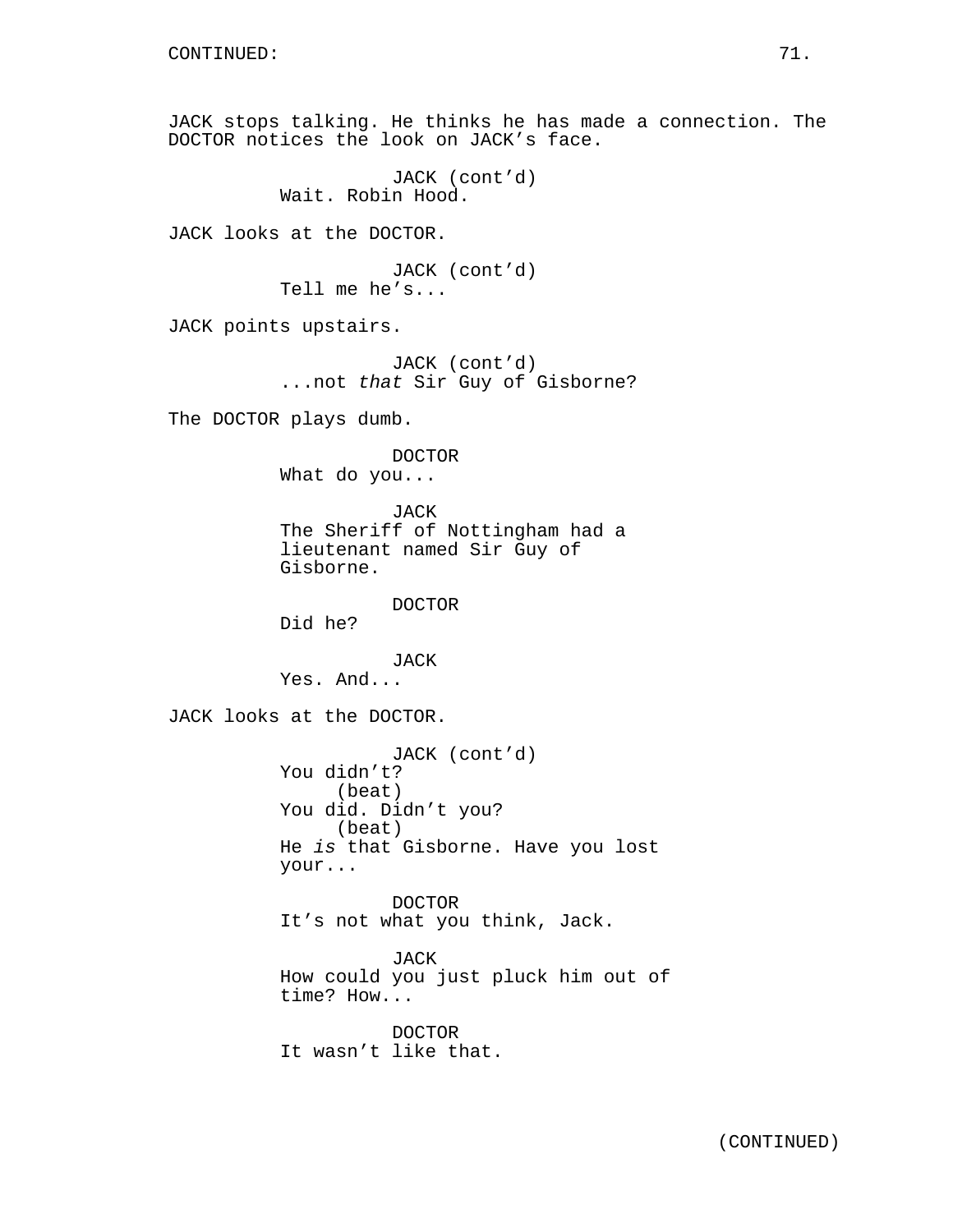JACK What's happened to you? The Doctor I knew would never have...

DOCTOR

I didn't!

Momentary pause. JACK looks at him confused.

DOCTOR (cont'd) It was D. She...

JACK

D?

DOCTOR

Yes.

JACK And you let her?

DOCTOR You know how she gets. When she gets an idea into her head, there's...

JACK nods in agreement. He knows how stubborn she can be.

DOCTOR (cont'd) Besides, he was dead when he was brought aboard.

JACK looks at the DOCTOR confused.

JACK Dead? What do you... Maybe you should start at the beginning and tell me what happened.

JACK looks at the DOCTOR waiting for him to start talking.

JUMP TO:

43 CORRIDOR - ENROUTE TO DINING HALL 43

DESARIELLA and GISBORNE are walking side by side.

GISBORNE So, that was Jack Harkness.

DESARIELLA (VA)

Yes.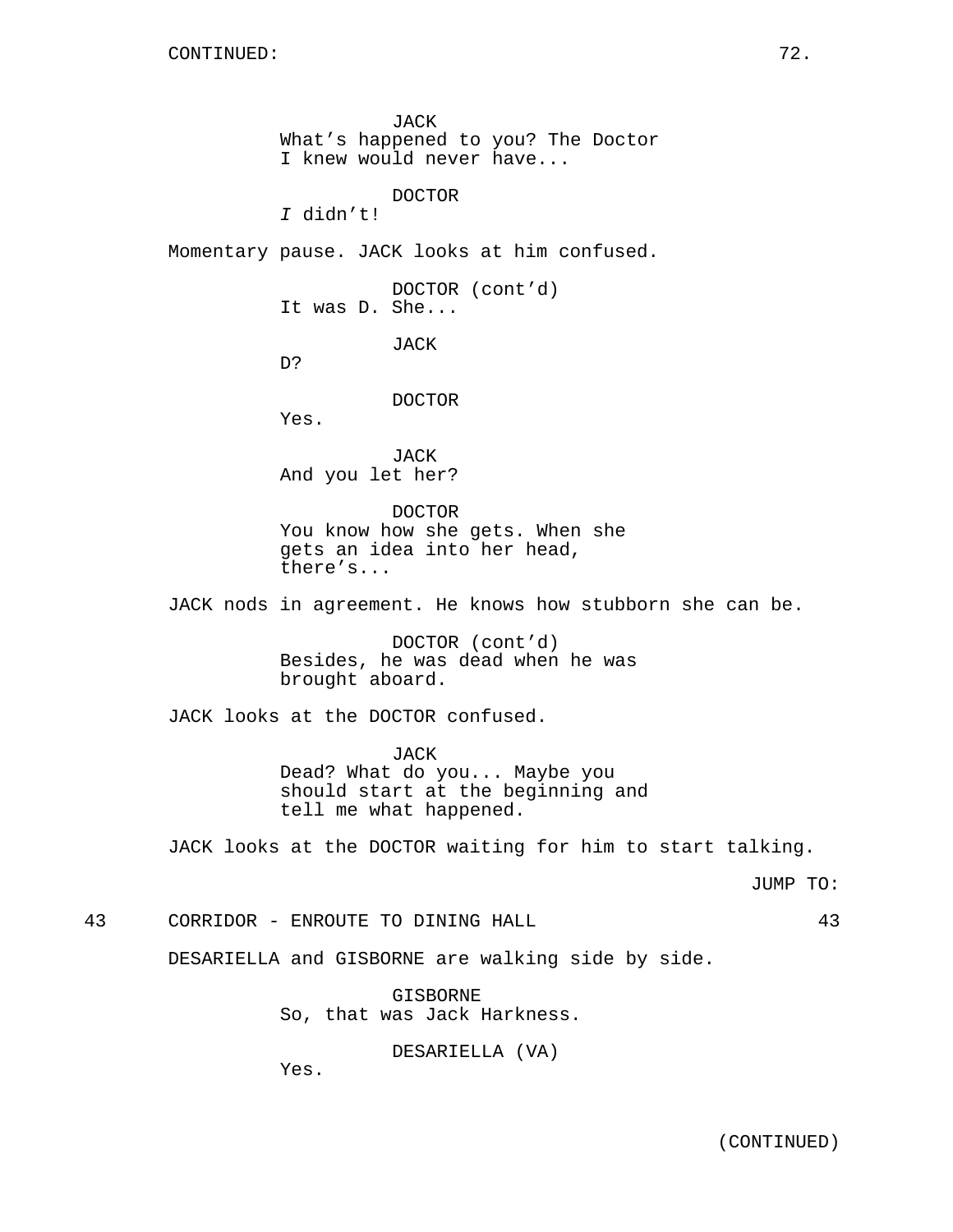DESARIELLA looks at GISBORNE. She can read his thoughts and knows what he is thinking.

> DESARIELLA (VA) (cont'd) That was a long time ago, Guy. You know that.

GISBORNE He still has feelings for you.

DESARIELLA (VA)

How...

Oh.

GISBORNE You're not the only one who can read people, D. (beat) I could see it in his eyes when he looked at you.

DESARIELLA (VA)

GISBORNE Do you still...

DESARIELLA (VA) Jack and I will always be friends.

GISBORNE

Friends?

DESARIELLA stops walking. GISBORNE stops.

DESARIELLA (VA) Guy, I love you. I married you. Jack Harkness is in the past. You are my present and future.

She kisses him. He kisses her back.

JUMP TO:

# **2 hours later**

44 DINING HALL 44

They have finished dinner. The DOCTOR and DESARIELLA are talking. JACK and GISBORNE are talking away from them.

PAN TO: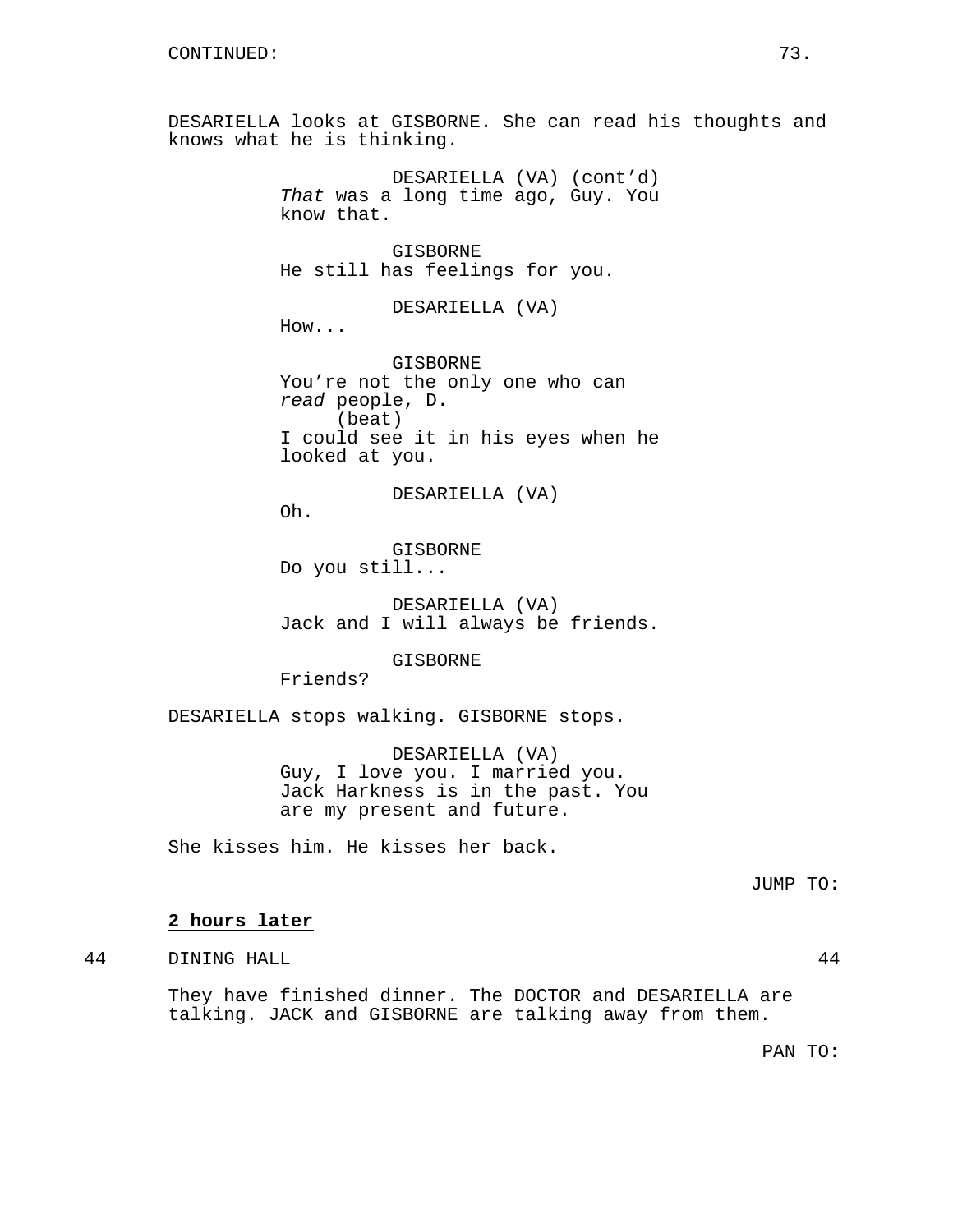We join them in the middle of a conversation.

DOCTOR D, he is Sir Guy of Gisborne. He's a killer. A...

DESARIELLA (VA) He's not that man anymore. You know that.

DOCTOR Once a killer always a killer.

DESARIELLA can't believe he just said that. She gives him a look.

> DESARIELLA (VA) Oh really? Don't go there Doc. Remember who you are talking to. (beat) I know things about you. You've done some terrible things in your life. You are in no position to judge him.

DOCTOR What I did, I did for...

DESARIELLA (VA) He's changed. (beat) The Sir Guy you are talking about is the Sir Guy that worked for the Sheriff. (beat) The Sir Guy that is here now spent the last year of his life fighting

with Robin. He died protecting...

DOCTOR D, he's...

DESARIELLA (VA) You don't know him like I know him. (beat) I've had 5 1/2 years with him. (beat) Trust me. He is a good man.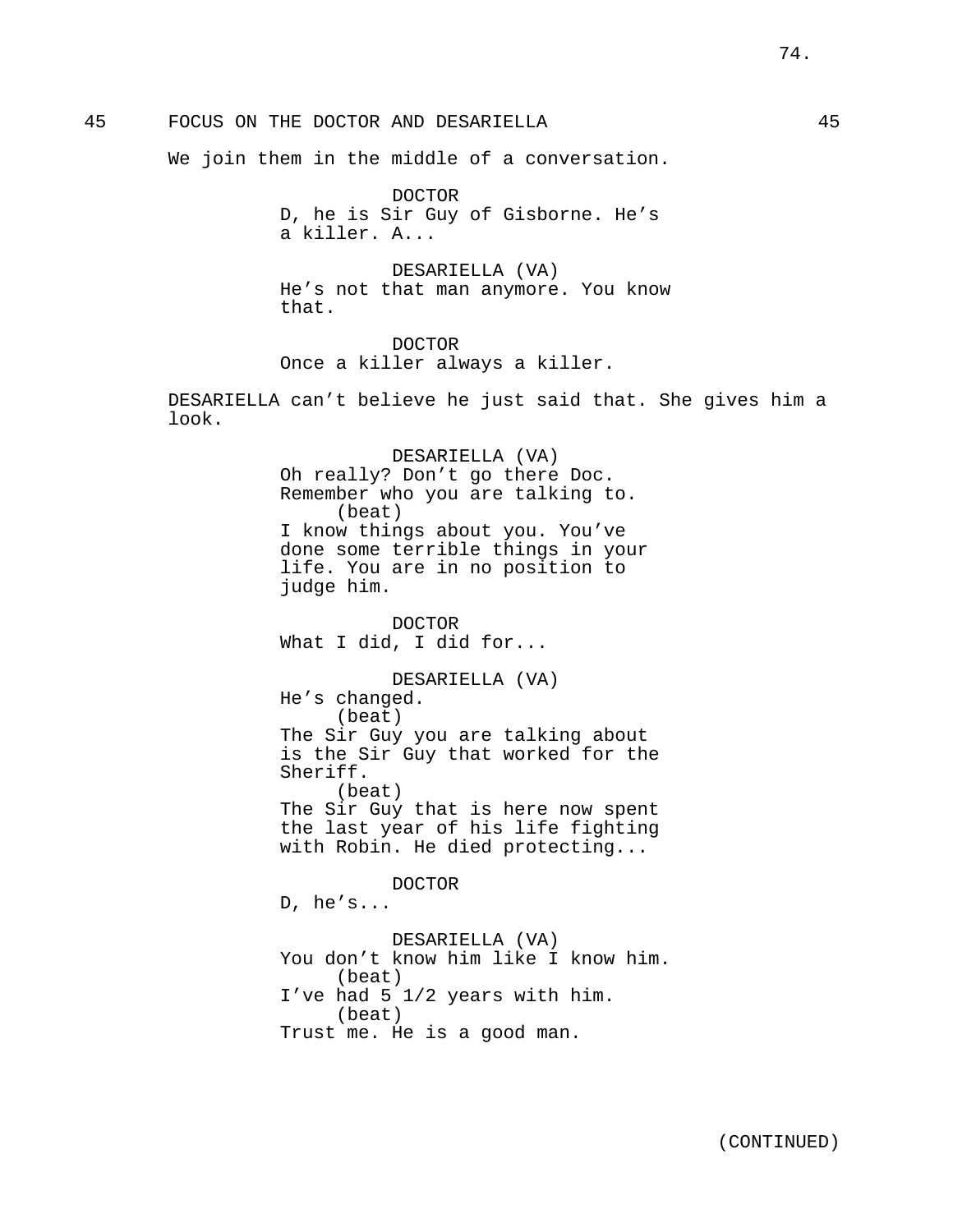DOCTOR

I guess time will tell.

DESARIELLA walks away from the DOCTOR and heads over to GISBORNE.

JUMP TO:

## **3 months later**

46 HOLOROOM 46

## **Sherwood - Meadow by Lake**

GISBORNE is leaning on a tree staring into the lake. He is thinking and fiddling with a piece of rope. He is wearing his sword on his waist. After a few moments he senses someone coming. DESARIELLA's voice sounds from behind him.

> DESARIELLA (VA) Thought I'd find you in here.

GISBORNE I had to get away. He was starting to get on my nerves. If I have to hear him...

DESARIELLA takes his hand in hers.

DESARIELLA (VA) It's just the way he is. He doesn't mean...

GISBORNE You sure about that?

DESARIELLA (VA) I know him. He...

GISBORNE You think he'll ever accept me?

DESARIELLA (VA) Accept you? What do you...

GISBORNE Three months ago we were happy. In here.

GISBORNE indicates the holoroom.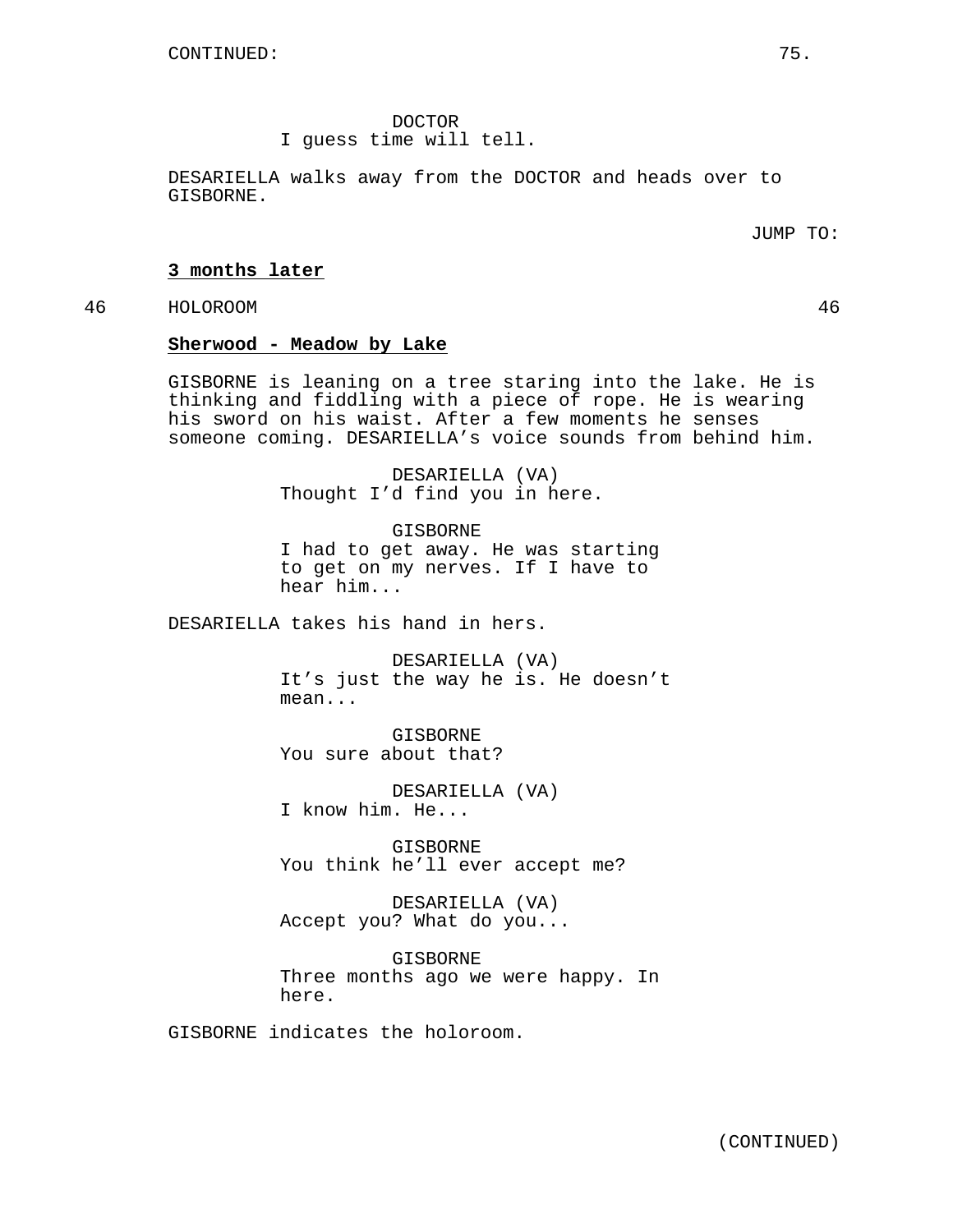GISBORNE (cont'd) Everything was perfect. Then reality came back to us. GISBORNE looks at her. GISBORNE (cont'd) Since we left here, I feel like... DESARIELLA (VA) Nothing has changed Guy. We are still... GISBORNE Yes. We are fine. But he, he is a different story. He makes me feel so... DESARIELLA (VA) Give it time. He'll come around. You'll see. (beat) He doesn't know you like I know you. (beat) He only knows the you that history knows.

(beat) In time he will accept you.

He smiles and kisses her. After a few seconds they break the kiss.

> DESARIELLA (VA) (cont'd) Whenever he gets to be too much, you can always come here.

GISBORNE Maybe we can both sneak off for a few days and hang out here.

DESARIELLA (VA) If that is what m'lord desires.

He smiles and kisses her again. They break the kiss. DESARIELLA looks around.

> DESARIELLA (VA) (cont'd) It may take the Doctor more time to accept you, but I think the TARDIS likes you.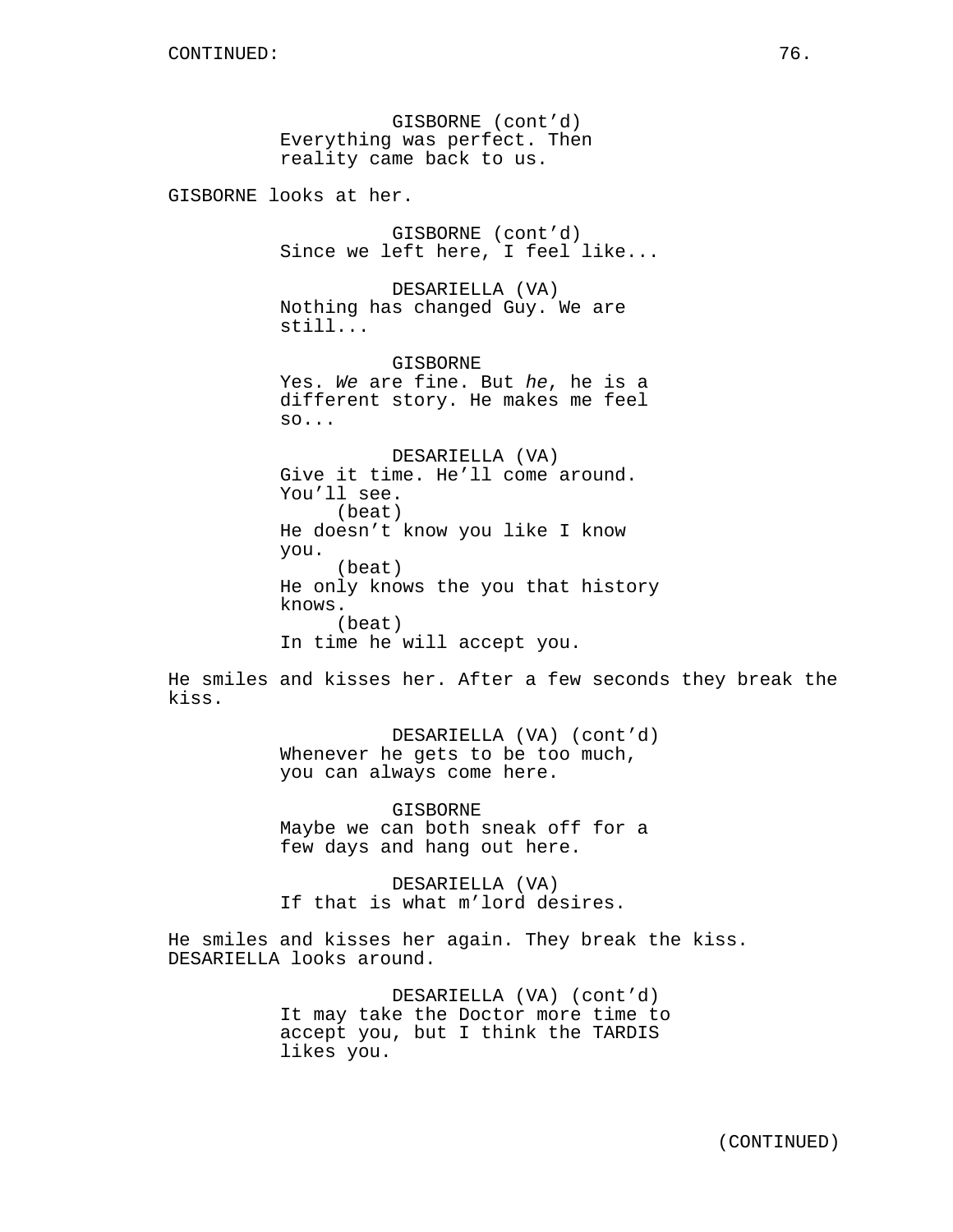GISBORNE What makes you say that?

DESARIELLA (VA) She recreated this program for you, didn't she?

**GISBORNE** Yes but... It's different. Not how we left it.

DESARIELLA (VA) The program came to an abrupt forced stop last time. There was no time to save. It reset to how it was the day you came aboard. Everything that we...

GISBORNE

...is gone.

DESARIELLA (VA) Just the changes we made.

GISBORNE looks down at the rope he has in his hand.

GISBORNE That explains this.

DESARIELLA finally notices the rope. She wonders what it is and where it came from.

> DESARIELLA (VA) Where did you get...

> > GISBORNE

The camp.

DESARIELLA doesn't need to ask what camp. She knows he means Robin's Camp. GISBORNE is still staring at the rope, remembering.

> GISBORNE (cont'd) I found it on the ground right where we tied up Allan before...

> > DESARIELLA (VA)

I see.

GISBORNE Allan. It shouldn't have happened. If only we'd have realized...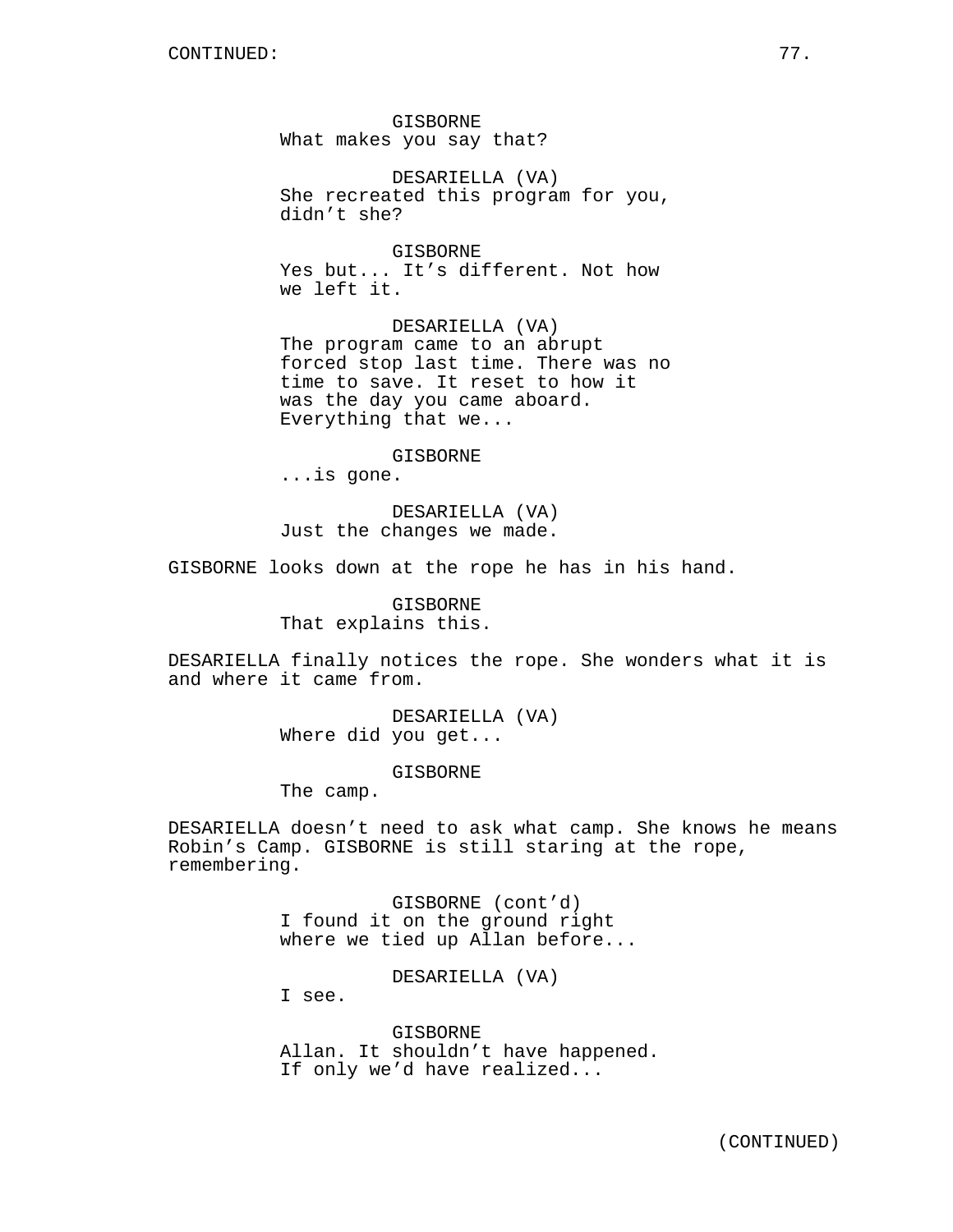DESARIELLA (VA) I know what Allan meant to you. I know you miss him.

GISBORNE He shouldn't have died like that. We...

DESARIELLA (VA) It wasn't your fault. Isabella knew what would happen by claiming that Allan...

GISBORNE We should have seen it was a trick. I should have...

DESARIELLA (VA) She knew Allan was that only one she could use. If she'd've picked anyone else, you guys never would have fell for it. But Allan... He'd done it before. For you.

GISBORNE

I know. (beat) I still think of him. (beat) Besides Robin, he was the only real friend I had.

GISBORNE sits down on the ground staring at the rope. DESARIELLA knows he is thinking of Allan and Robin and the past. She sits beside him.

> GISBORNE (cont'd) Sometimes I wish they...

DESARIELLA thinks of something. GISBORNE notices a look in her eye.

GISBORNE (cont'd)

What?

DESARIELLA places her hand on the ground, sending a message to the TARDIS. GISBORNE can tell she is up to something.

> GISBORNE (cont'd) What are you thinking?

DESARIELLA smiles and kisses him. She wraps her arms around his neck. After a few moments, he breaks the kiss. He senses someone behind him.

(CONTINUED)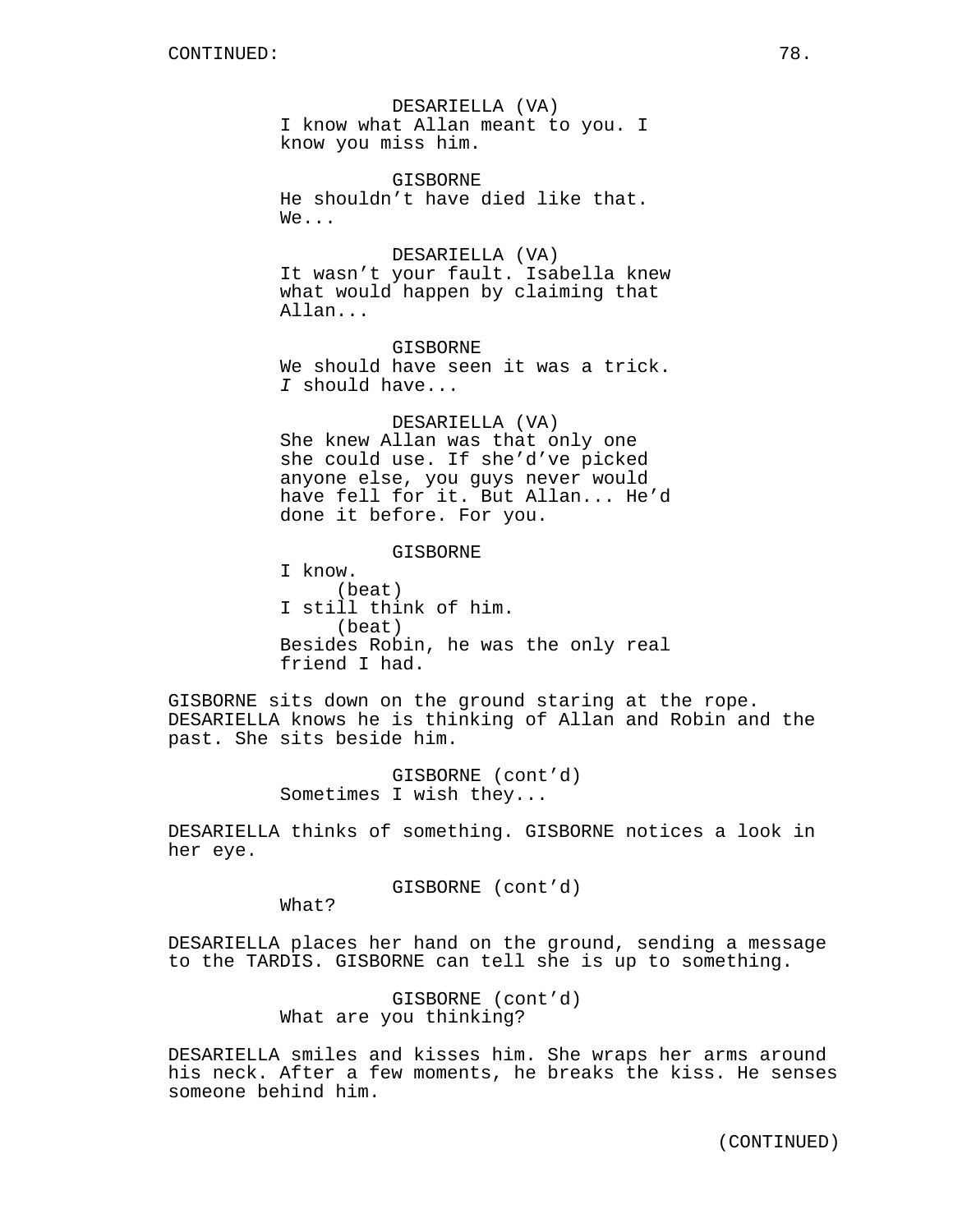GISBORNE (T) No way. Can't be. He's...

ROBIN (VO) So this is where you ran off to!

GISBORNE jumps up and turns around. He sees ROBIN leaning on his bow.

> GISBORNE (smile) Robin!!

GISBORNE hugs him. ROBIN is surprised. The rest of the gang appear. GISBORNE lets ROBIN go.

> GISBORNE (cont'd) John! Tuck! Much!

GISBORNE sees ALLAN and goes to him. He hugs him. ALLAN is shocked.

GISBORNE (cont'd)

Allan.

ALLAN (raise eyebrow) You okay, Guy?

GISBORNE lets ALLAN go. All the guys are looking at him like he's lost it.

> GISBORNE Fine. Never better. I just missed you guys.

ROBIN (raise eyebrow) Missed us? (beat) Guy, we saw you this morning before...

ROBIN stops talking and looks at DESARIELLA. GISBORNE also looks at DESARIELLA.

DESARIELLA can sense that ROBIN likes her. She can see it in his thoughts. Somethings never change. The real ROBIN liked her as well.

ROBIN addresses GISBORNE while still looking at DESARIELLA.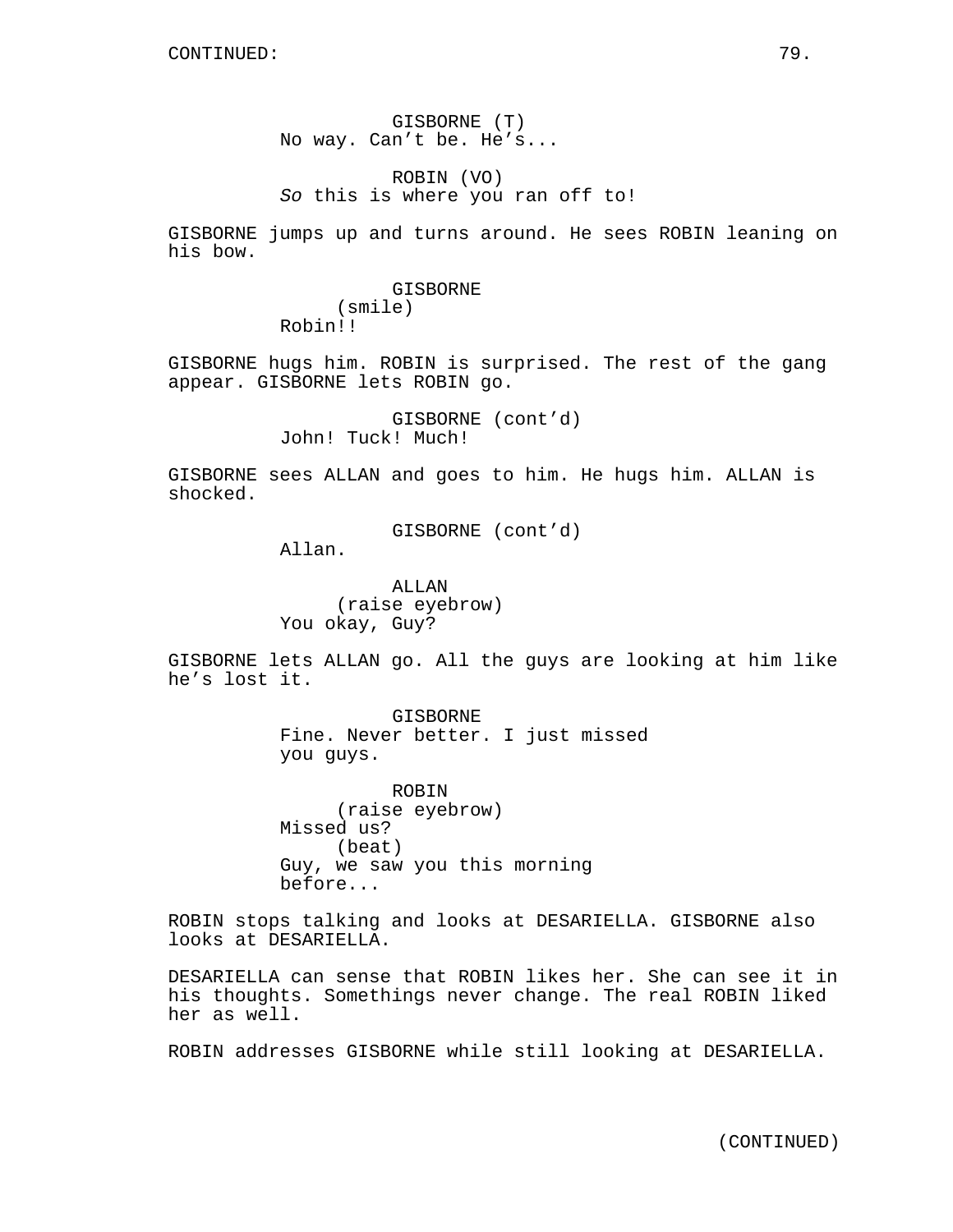ROBIN (cont'd) Who's your friend? GISBORNE wonders how to answer that. After a few moments of silence, ROBIN looks at GISBORNE. ROBIN (cont'd) Wow. Never seen you at a loss for words. DESARIELLA answers. DESARIELLA (VA) Desariella. ROBIN walks over to her, smiling. He doesn't notice she's not moving her lips. ROBIN Robin Hood. It's a pleasure to meet you. He takes her hand to kiss it, and notices the rings. ROBIN (cont'd) Is that a wed... He turns to GISBORNE and notices he is wearing a ring as well. ROBIN (cont'd) Something you want to share with us, Guy? GISBORNE Ah... ALLAN notices the ring and looks at GISBORNE. ALLAN You got married? GISBORNE knows there is no denying it. GISBORNE Yes. ALLAN When? GISBORNE and DESARIELLA share a look. Before GISBORNE can say anything DESARIELLA answers.

(CONTINUED)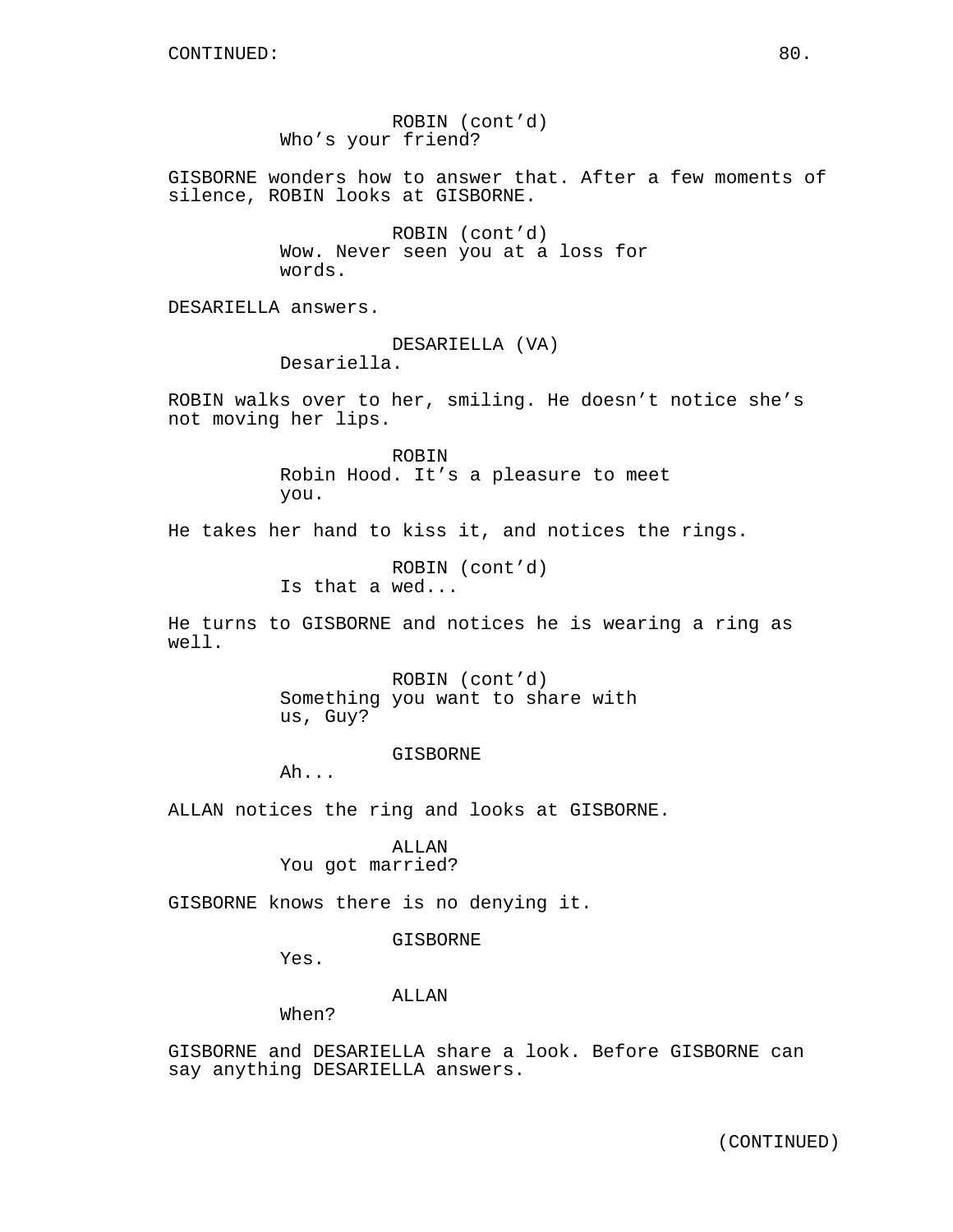# DESARIELLA (VA)

This morning.

ROBIN senses there is more going on. He is convinced that they're not telling him something. He decides to let it go. For now. He looks at DESARIELLA.

> **ROBIN** Well, congratulations.

ROBIN, who is still holding DESARIELLA's hand, kisses it.

ALLAN wonders why Guy has never mentioned DESARIELLA. He also wonders if this means that Guy will be leaving them.

> ALLAN I take it you're leaving then?

DESARIELLA (VA) No. He isn't leaving. I'm joining.

Everyone looks at her. ROBIN starts laughing.

DESARIELLA (VA) (cont'd) You find that funny, Robin.

ROBIN stops laughing and looks at her. GISBORNE is giving ROBIN a "watch it" look.

> ROBIN You're serious?

> > DESARIELLA (VA)

Yes.

All is quiet.

DESARIELLA (VA) (cont'd) It's not like I'd be the first woman to sign up with you.

Momentary pause.

DESARIELLA (VA) (cont'd) Djaq was a woman. She faught with you. So can I.

ROBIN looks at her wondering what sort of fighter she could possibly be. DESARIELLA knows what he is thinking.

GISBORNE knows DESARIELLA can handle herself. He did teach her a lot. He smiles as he gets an idea. He looks over at her.

(CONTINUED)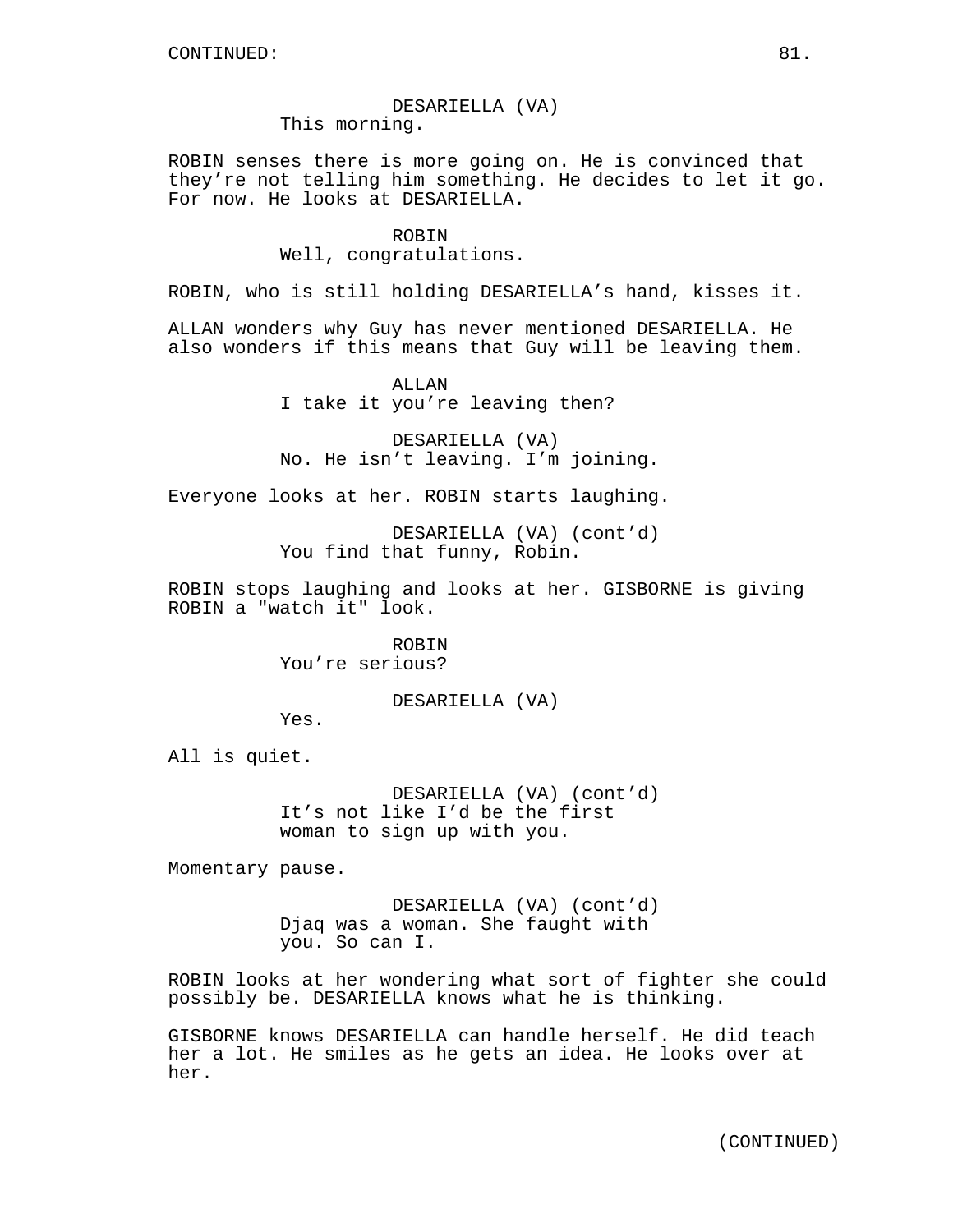GISBORNE (T) D, Challenge him.

DESARIELLA gets the message and turns to look at GISBORNE.

GISBORNE (T) (cont'd) Trust me. You can take him. And when you take him, the guys will accept you.

DESARIELLA looks back at ROBIN.

DESARIELLA (VA) I'll prove it.

All the guys are curious. Is she really about to do what they think she is about to do?

(Note: None of them notice she isn't moving her lips when she speaks.)

DESARIELLA keeps her eyes on ROBIN and addresses GISBORNE.

(Note: GISBORNE is off to the side of DESARIELLA.)

As she speaks, she raises her arm off to her side.

DESARIELLA (VA) (cont'd) Guy, sword.

GISBORNE throws her his sword. She catches it without looking. The guys are amazed.

# ALLAN

Whoa, nice catch!

DESARIELLA plays with the sword for a bit. The guys are amazed. GISBORNE is smiling.

(Positions: GISBORNE and ALLAN are off to one side; TUCK and LITTLE JOHN and MUCH are on another side; ROBIN and DESARIELLA fight in the center.)

> GISBORNE (T) That's my girl.

DESARIELLA (VA) Come on, Robin. Let me show you what I can do.

MUCH looks to ROBIN.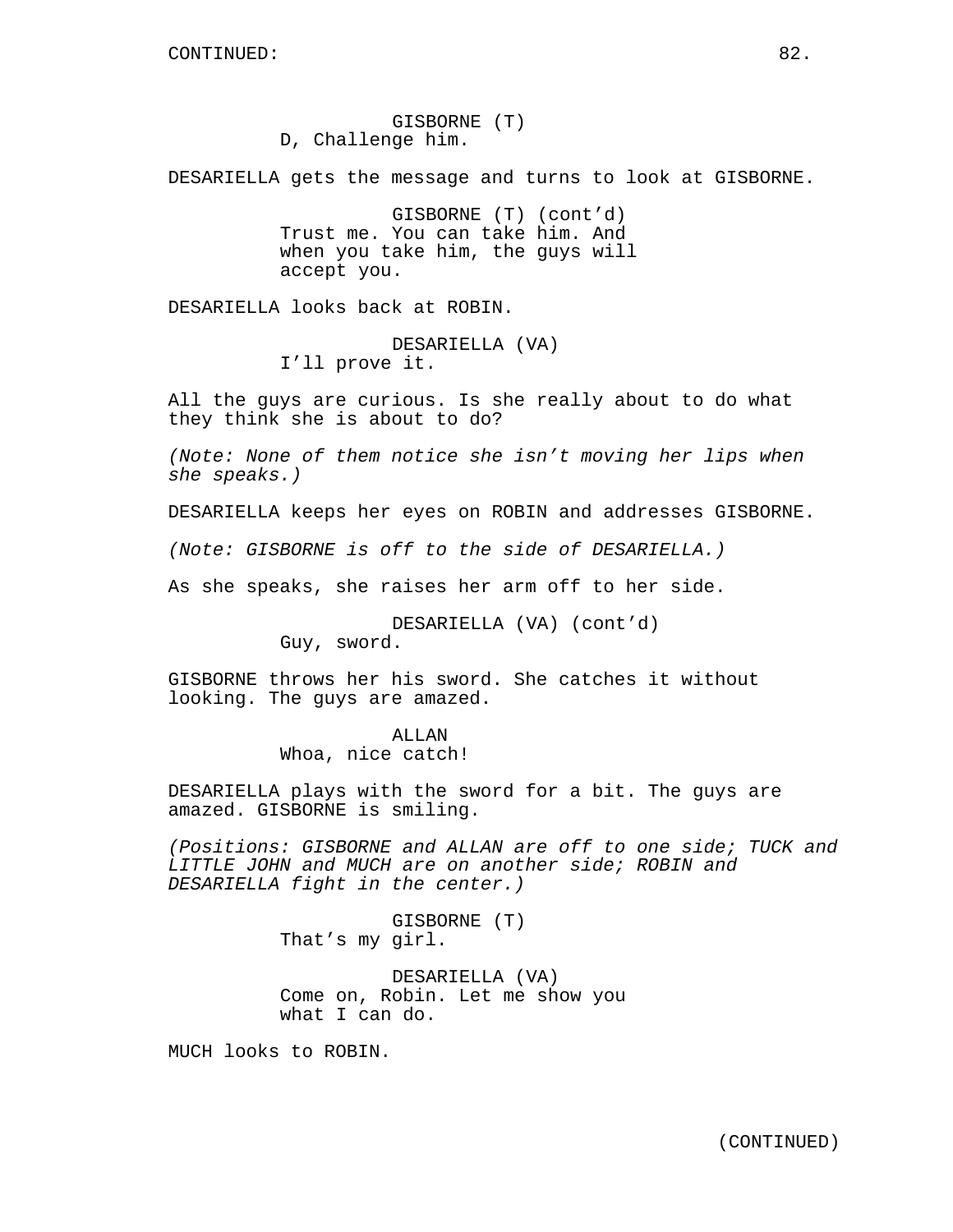MUCH You're not really going to fight her, are you? ROBIN (smile) All in fun, right? (beat) If she wants to join us, let's see what she can do. ROBIN looks to ALLAN. ROBIN (cont'd) Allan, sword. ALLAN looks to GISBORNE. GISBORNE Give him the sword, Allan. ALLAN But... GISBORNE gives ALLAN a "do it" look. GISBORNE Trust me. ALLAN looks at him questioningly. ROBIN is waiting. ALLAN throws ROBIN a sword. ROBIN catches the sword. ROBIN and DESARIELLA start to fight.

All eyes are on ROBIN and DESARIELLA. They fight for a few moments.

ROBIN is amazed at how good she is. He also wonders how she seems to know every move he is about to make before he makes it. She is either really good or...

GISBORNE is watching with admiration. He knows Desariella can sense every move Robin is about to make before he makes it. But he still can't stop himself from thinking pointers to her.

ALLAN is amazed. She is good.

ALLAN She's good.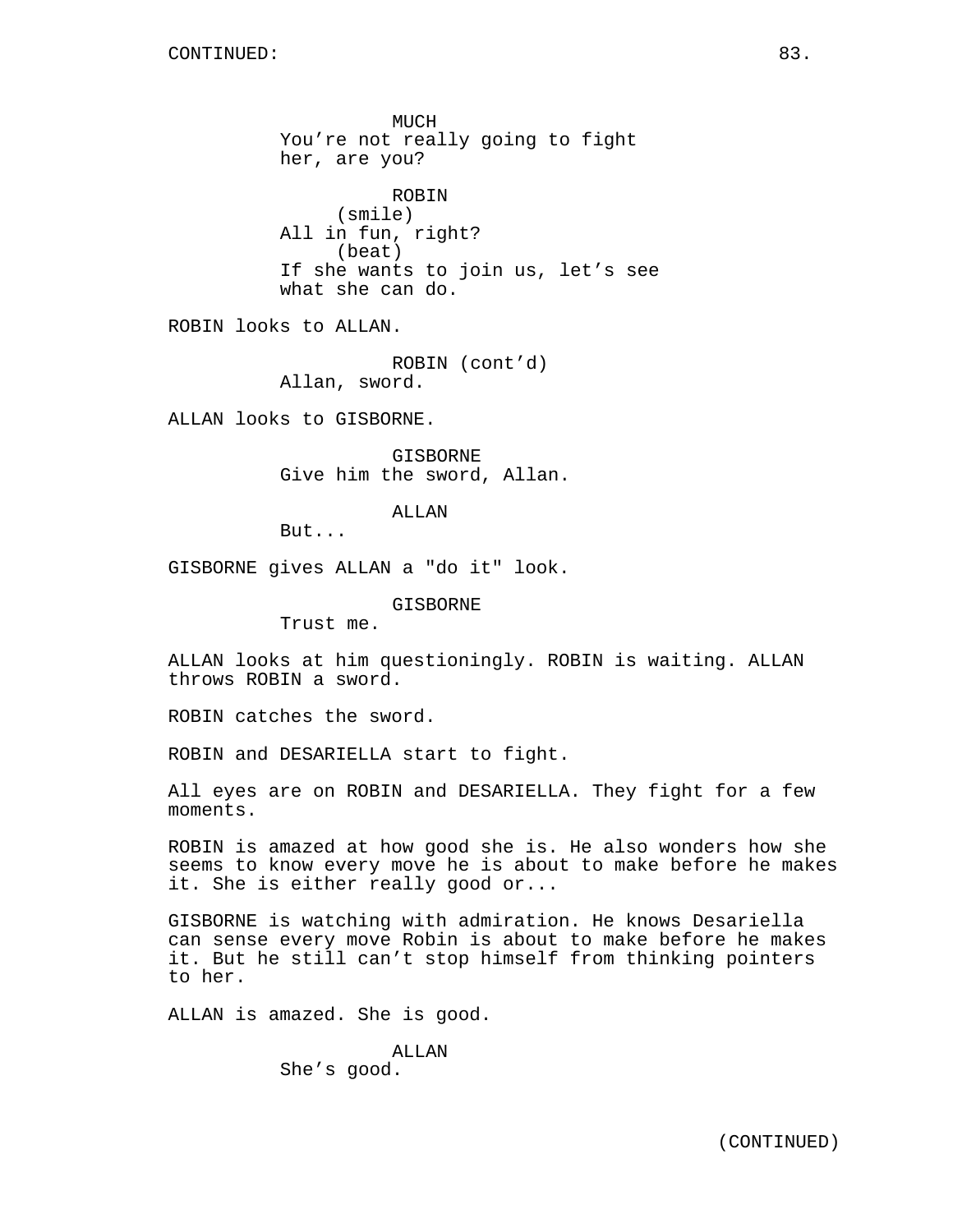GISBORNE

I know.

ALLAN Where did she learn to fight like that?

**GISBORNE** She had a few teachers.

ALLAN looks at GISBORNE. ALLAN figures Guy himself taught her.

> ALLAN Oh? Anyone I know?

GISBORNE (T) I taught her some moves but... she was good before we met.

ALLAN watches GISBORNE watching DESARIELLA. ALLAN has a thousand questions he wants to ask. His mind is flooding with questions.

> ALLAN (T) I wonder where they met? How they met? When they met? (beat) They can't have been together for long. There just hasn't been enough time.

ALLAN addresses GISBORNE without taking his eyes off of the fight.

> ALLAN I don't get it.

GISBORNE is pretty sure ALLAN is directing that line at him. GISBORNE answers ALLAN without taking his eyes off of DESARIELLA.

GISBORNE

Get what?

ALLAN The timing. It doesn't add up.

ALLAN looks at GISBORNE. GISBORNE's not sure what ALLAN is getting at.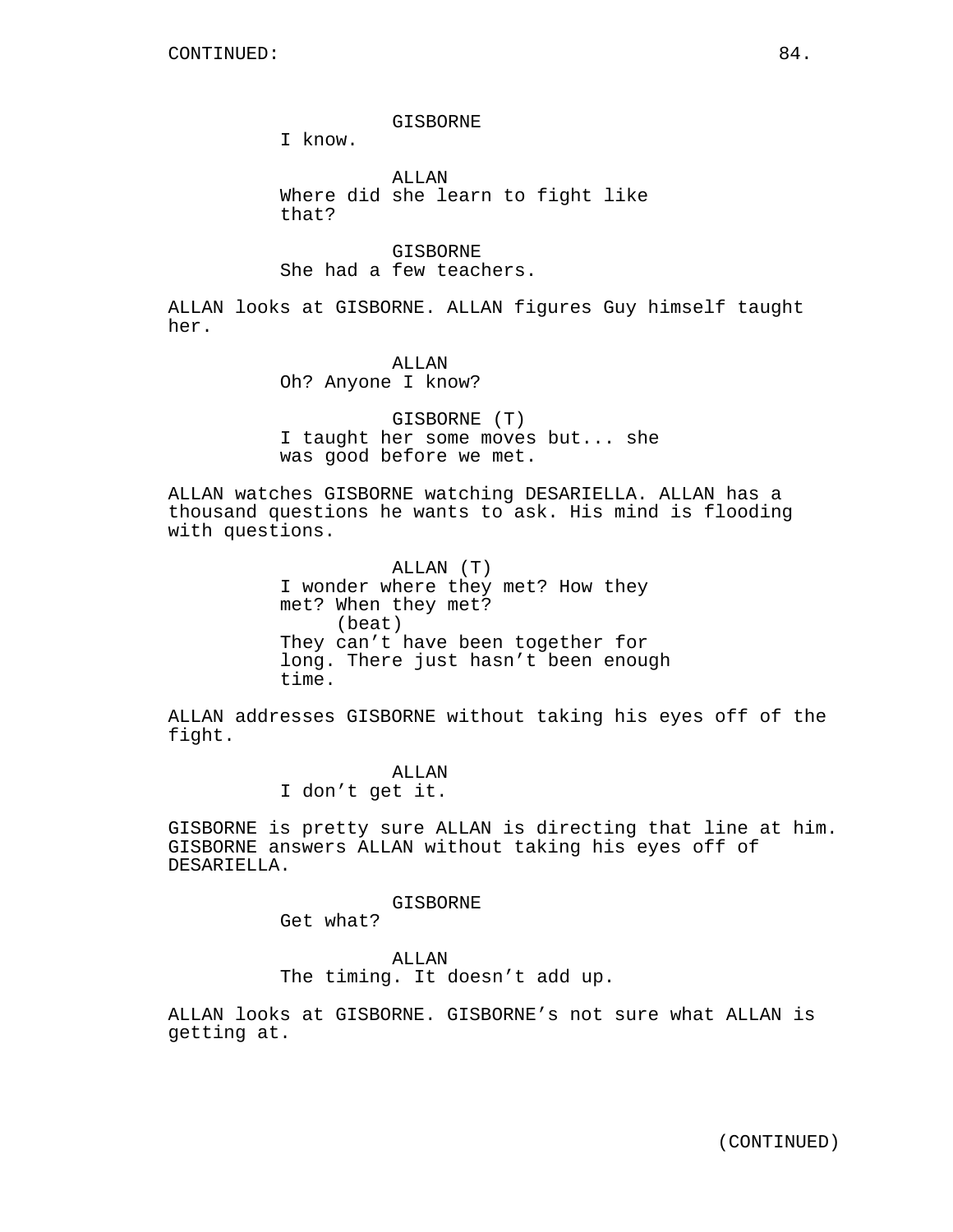ALLAN (cont'd) I'm pretty sure you didn't know her when you worked for the Sheriff. There was only one woman you were interested in then.

GISBORNE thinks of Marian. That was so long ago.

ALLAN (cont'd) When Marian died you joined us and shortly after hooked up with Deborah. (beat) Guy, Deborah's only been gone for... What, a month?

GISBORNE gives ALLAN a "what" look and thinks to himself.

GISBORNE (T) A month? That means Isabella hasn't come back yet. That means Vasey is still the Sheriff. That means...

ALLAN continues.

ALLAN There just doesn't seem to have been enough time for you to meet, fall in love, and get married. I...

GISBORNE Time is relative, Allan.

ALLAN looks at GISBORNE with a raised eyebrow. GISBORNE thinks to himself.

GISBORNE (T) Did I really just that? ALLAN What?

GISBORNE is still watching DESARIELLA.

GISBORNE (cont'd) When I met her, I felt like I'd known her all my life. I knew she was the one to help me put my life back together. We were meant to be together.

ALLAN looks at GISBORNE. He sees how he is looking at her. He hasn't seen him this happy in a while. ALLAN returns to watching the fight.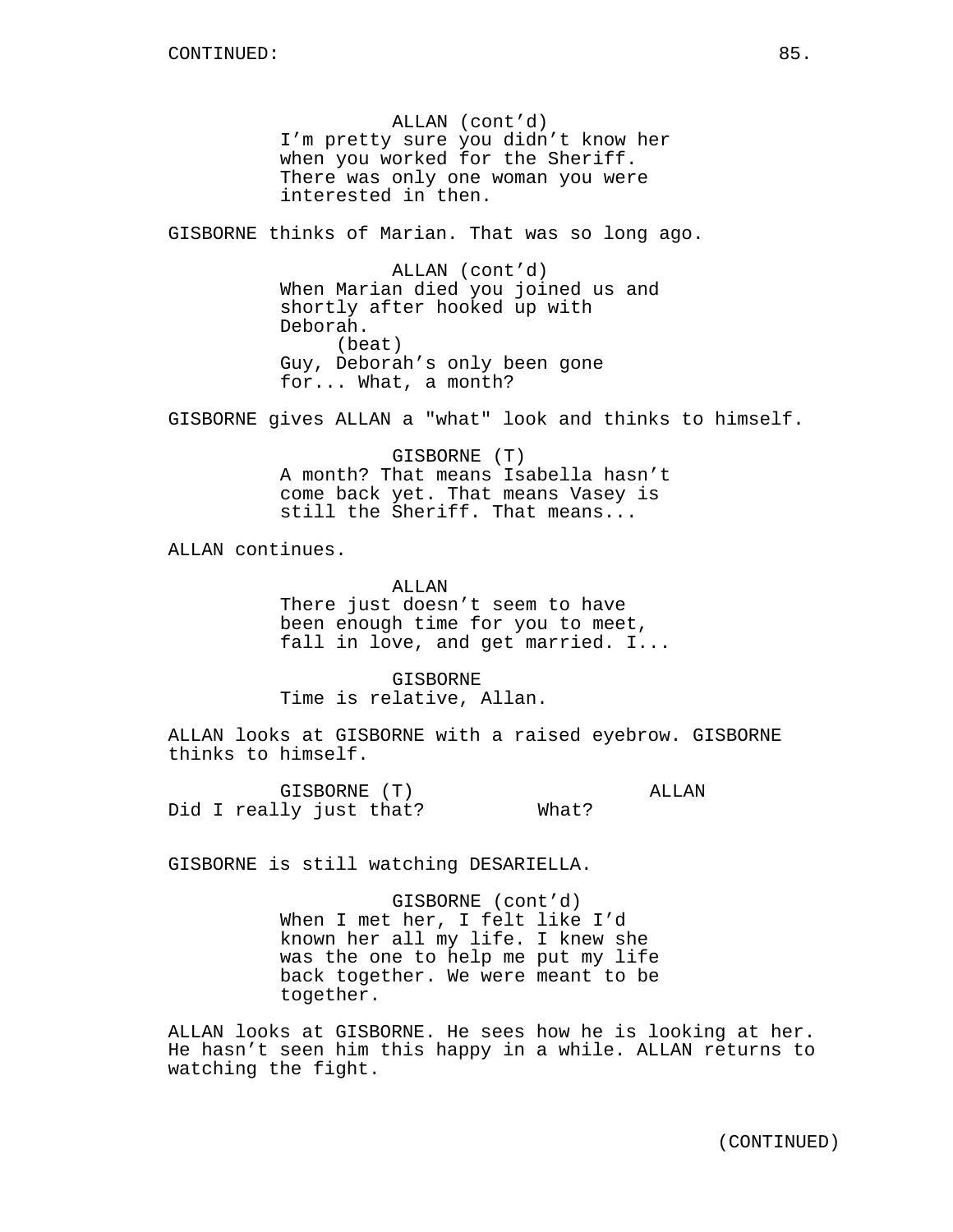After a few moments GISBORNE turns to look at ALLAN. He can tell ALLAN is concerned.

> GISBORNE (cont'd) Allan, relax. D can handle herself.

ALLAN Challenging Robin is risky, Guy. She...

GISBORNE Trust me. She will win.

GISBORNE turns back to the fight. ALLAN stays looking at GISBORNE, wondering how he can be so sure.

> GISBORNE (cont'd) (quietly) Robin doesn't stand a chance.

ALLAN turns his attention back to the fight. She does seem to be holding her own. She has lasted longer than he thought she would.

The fight lasts a lot longer than any of the guys thought it would. They are all amazed at how good she is. And some of the moves she was using, they'd never seen before.

GISBORNE is smiling as the fight ends. DESARIELLA gets ROBIN up against a tree and knocks his sword out of his hand. She brings her sword to his neck.

DESARIELLA (VA)

Gotcha.

ROBIN looks at her and smiles.

ROBIN Yes. You do. Want to let me go?

DESARIELLA looks at him.

DESARIELLA (VA) I don't know. A lot of people would love to have you where I have you right now.

ROBIN looks at her. He is trying to figure out if she's serious. He is just about to get real concerned, when she smiles at him. She removes her sword from his neck and backs away from him.

GISBORNE and the rest of the guys head over. ALLAN picks up the sword he gave ROBIN. ROBIN looks at GISBORNE.

(CONTINUED)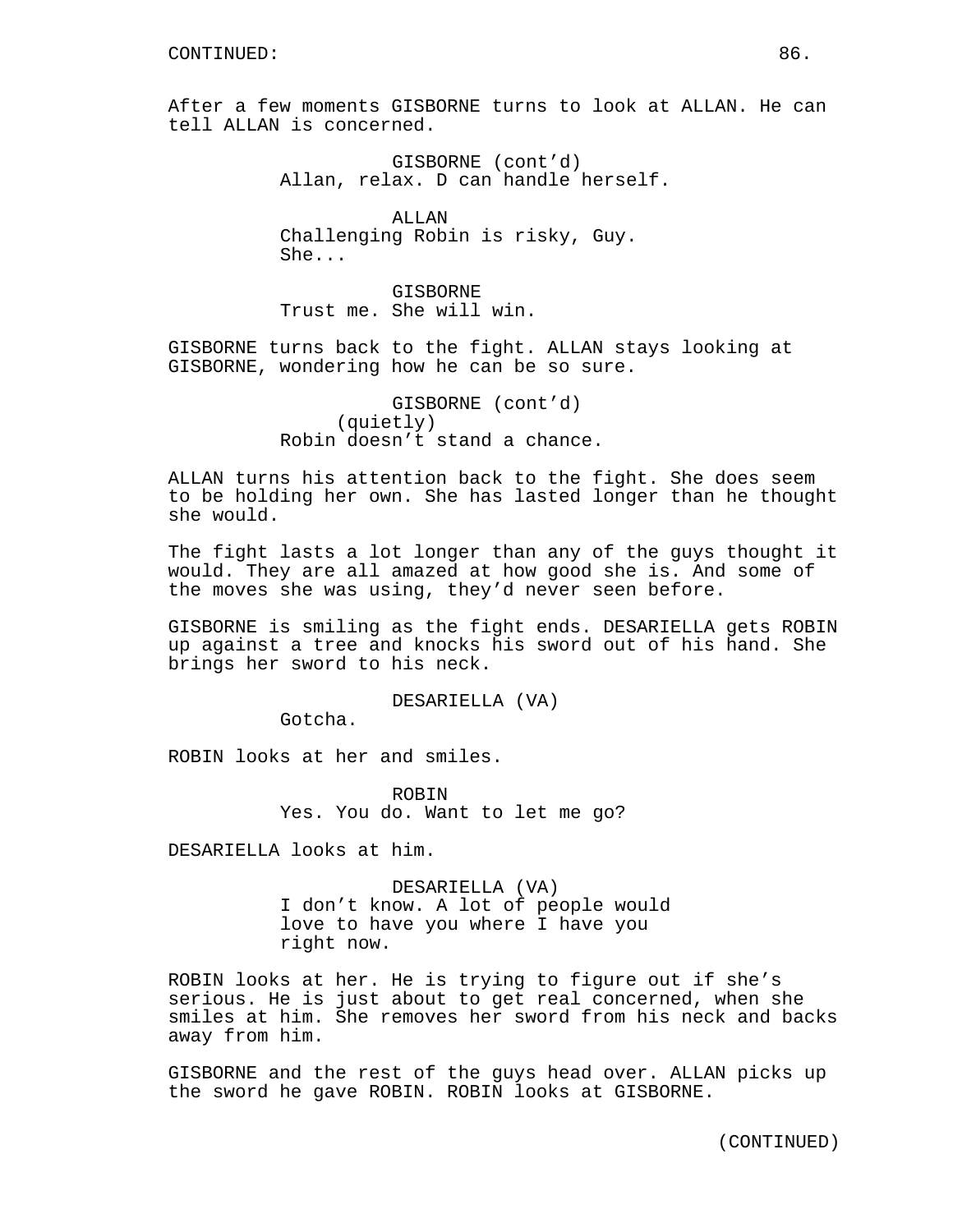ROBIN Where did you find her?

GISBORNE (smile) You wouldn't believe me if I told you.

DESARIELLA looks at GISBORNE and tosses him back his sword. He catches it and puts it back on his waist.

> ROBIN Any more where she came from?

GISBORNE and DESARIELLA both get a solemn look. He knows her planet is gone. She is remembering the loss. ROBIN wonders what he said.

ROBIN (cont'd)

Did I...

GISBORNE D is the last of her...

ROBIN looks at her. GISBORNE goes to her.

ROBIN I'm sorry. I...

DESARIELLA (VA) It's okay. You couldn't have known. I...

GISBORNE takes her in his arms. Everyone is quiet. ROBIN breaks the uneasy silence by holding out his hand to her.

> ROBIN Welcome to the gang. If you really want to join us, we would love to have you.

DESARIELLA takes ROBIN's hand.

DESARIELLA (VA)

Thanks.

GISBORNE looks at ROBIN.

GISBORNE So where were you all headed before you...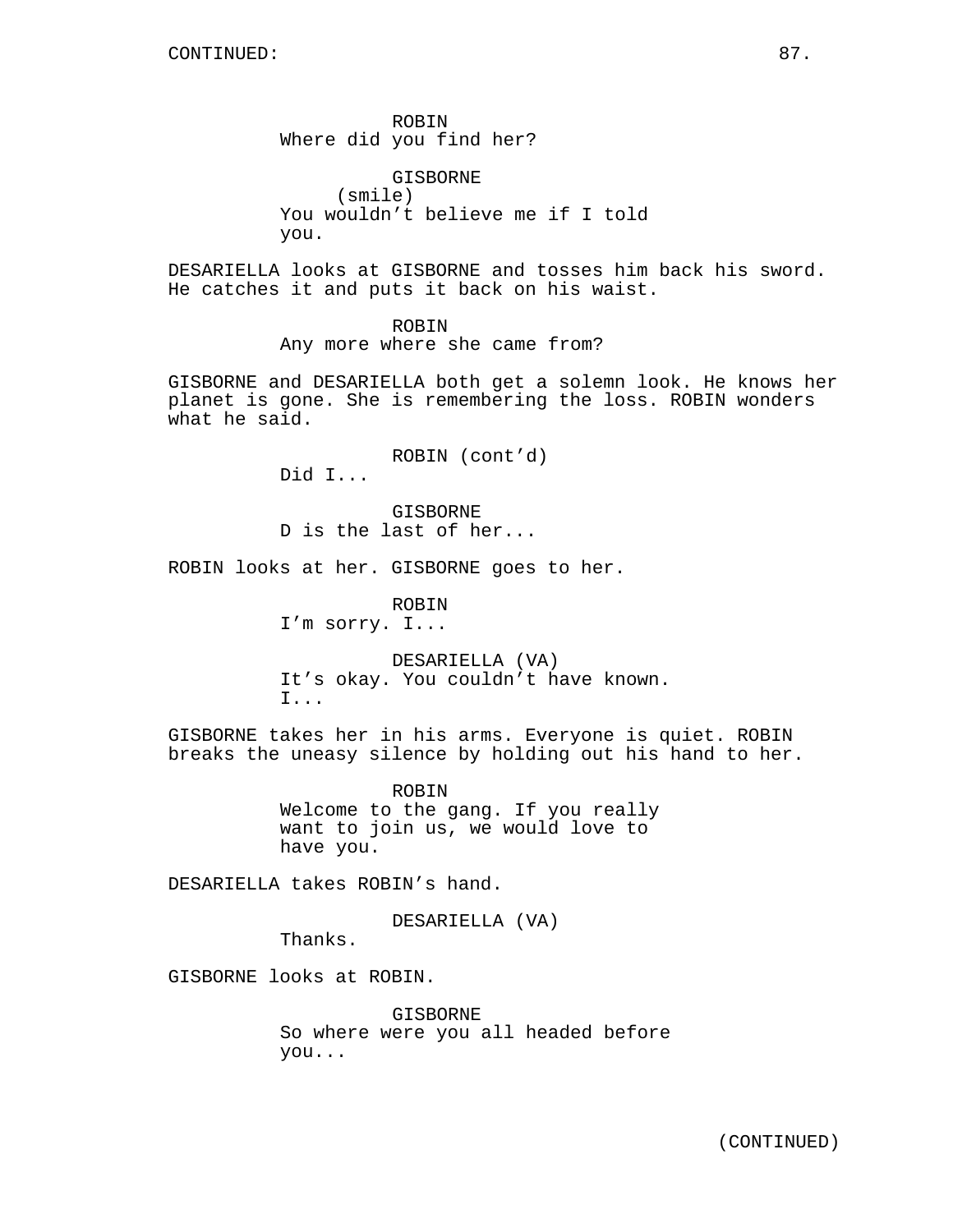ROBIN ...caught you two together?

GISBORNE

Yeah.

TUCK Nettlestone.

GISBORNE looks to TUCK.

GISBORNE Nettlestone? What's going on at...

TUCK Something good for a change.

GISBORNE looks confused.

MUCH They're having a celebration and they've invited us to join them.

GISBORNE looks to MUCH.

GISBORNE What are they celebrating?

LITTLE JOHN They wouldn't say.

GISBORNE looks at ROBIN.

GISBORNE Are you sure it isn't a trap?

ALLAN is glad that someone else thinks the same thing he does.

> ALLAN Thank you. That's what I said.

> > ROBIN

A trap? I...

GISBORNE Robin, Nettlestone isn't known for its hospitality. They have caused you problems in the past. Why would they...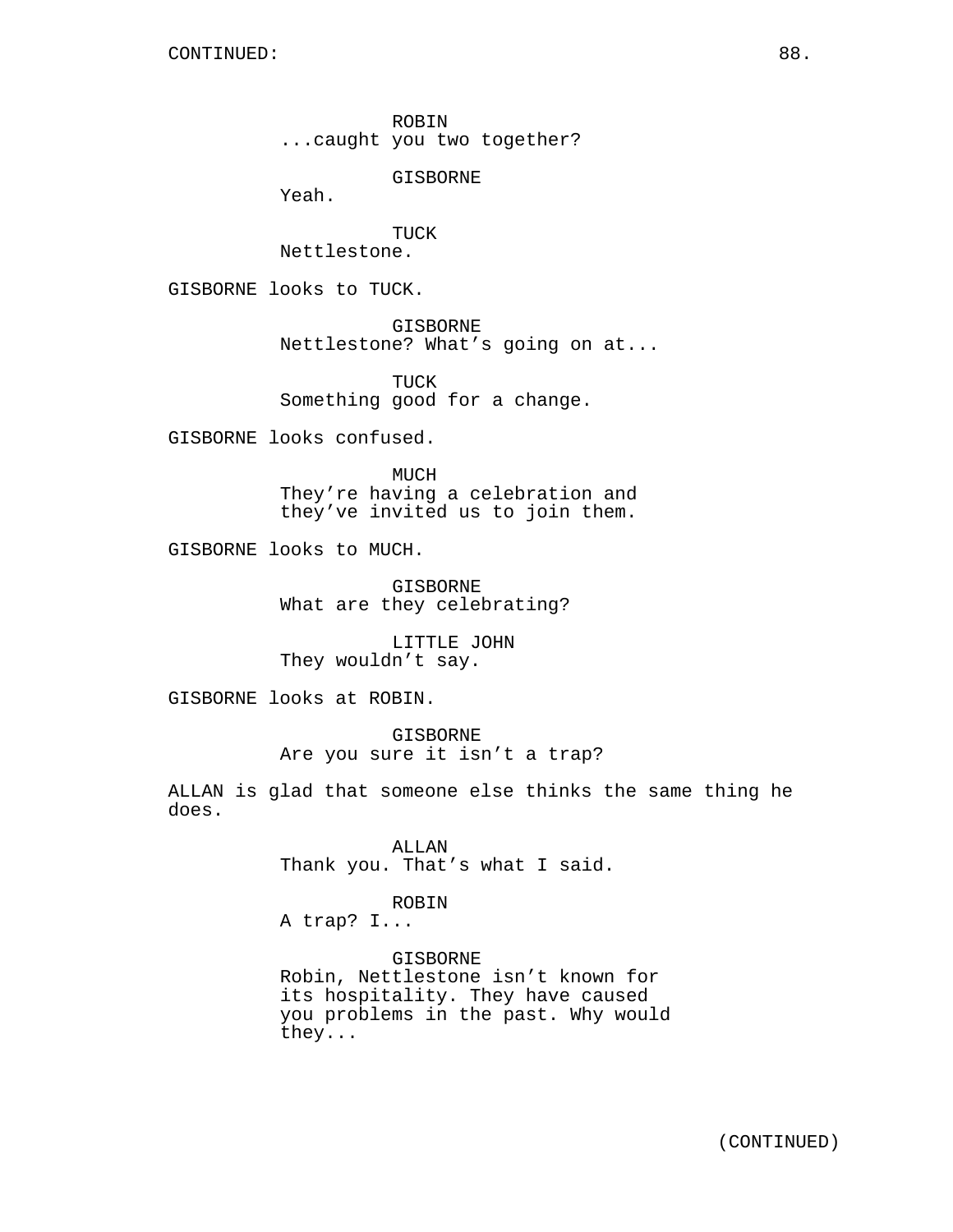ROBIN That's what I want to find out.

ROBIN gives GISBORNE a look. GISBORNE smiles. He hasn't seen that look in while. ROBIN smiles. ROBIN looks to DESARIELLA.

> ROBIN (cont'd) So, Des. It'll take us a while to get to Nettlestone. Why don't you tell us how you met Guy?

DESARIELLA gives GISBORNE a look. He looks back at her.

GISBORNE (T) I've come up with a great story. Just say exactly what I'm thinking.

DESARIELLA gives GISBORNE another look.

GISBORNE (T) (cont'd) Trust me. I know Robin.

DESARIELLA looks to ROBIN.

DESARIELLA (VA)

Alright.

The gang heads off. ROBIN, DESARIELLA and GISBORNE are at the front. ALLAN and MUCH are close behind them. TUCK and LITTLE JOHN are right behind ALLAN and MUCH.

> GISBORNE (T) It started 3 weeks ago.

DESARIELLA says what GISBORNE thought to her.

DESARIELLA It started 3 weeks ago.

FADE INTO FLASHBACK:

# **FLASHBACK: Village**

DESARIELLA is walking to the edge of the village. A man approaches her.

> MAN Remember Des, you must be back before sun up or...

DESARIELLA (VA) I know. I know.

DESARIELLA exits the village.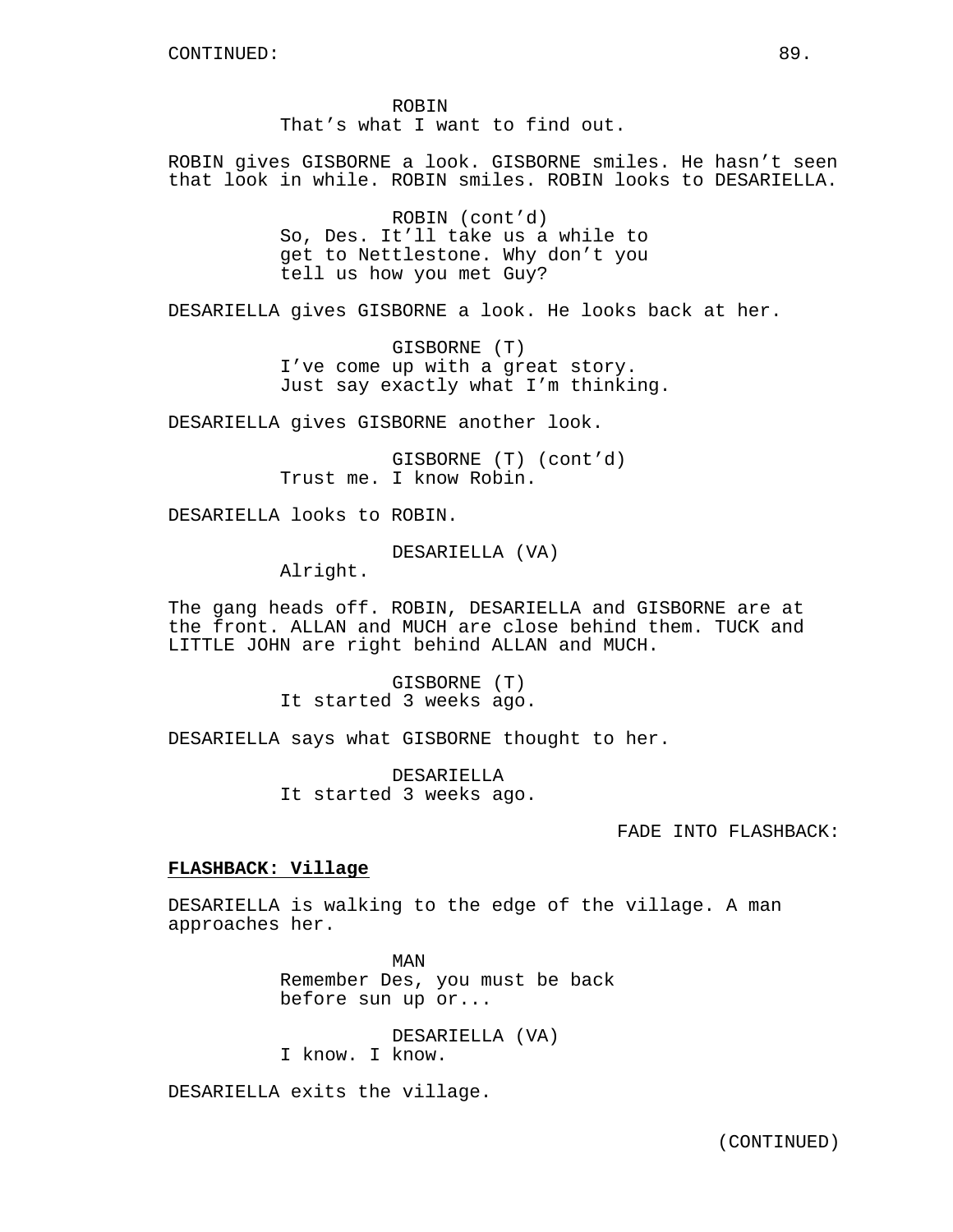(Note: There is a very big tree just outside the village.)

JUMP TO:

#### **TOWN**

DESARIELLA is walking through the town. She is looking at everything as if she has never seen it before. She looks over at one stand and sees a man talking to the merchant that owns the stand.

The man is GISBORNE.

She walks over to the stand. As she reaches it, GISBORNE turns to leave and bumps into her.

# GISBORNE

Sorry I...

He looks up at her.

DESARIELLA (VA) That's okay I...

GISBORNE feels drawn to her. He can't explain it. She feels the same. She senses something in him.

> GISBORNE I haven't seen you around here before.

DESARIELLA (VA) This is my first time here.

GISBORNE Are you with someone?

DESARIELLA (VA) Nope. All alone.

GISBORNE offers her his hand.

GISBORNE Name's Guy. And you are?

DESARIELLA (VA) (smile) Desariella.

She takes his hand. He kisses it.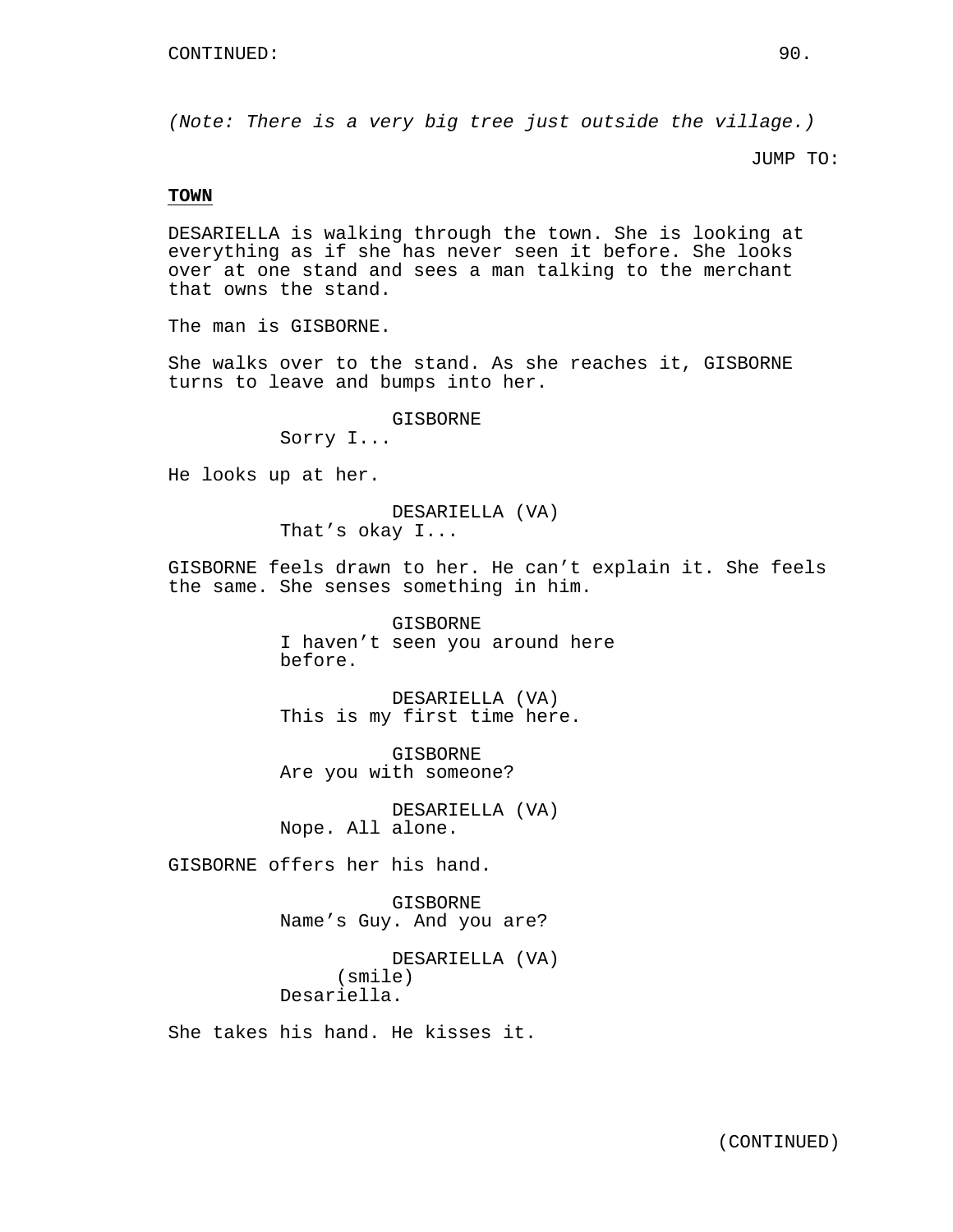GISBORNE Let me show you around.

DESARIELLA (VA)

Thanks.

GISBORNE keeps ahold of her hand and they walk off.

CONTINUE TO:

## **Time Flies**

He shows her the town. They walk, they talk, they laugh, they have dinner. Neither seem to notice that the day is slowly turning to night.

When night does fall, GISBORNE takes her over to a tree. They sit under the tree and stargaze.

They fall asleep under the tree.

# CONTINUE TO:

### **Time Resumes**

Next morning.

DESARIELLA slowly opens her eyes. She realizes the sun is up.

> DESARIELLA (VA) (cont'd) Oh no. I...

She gets up and runs off. GISBORNE slowly wakes up and sees her running off. He calls to her.

> GISBORNE D? Where are you...

She doesn't stop. She keeps going. GISBORNE gets up and follows her.

CONTINUE TO:

# **Time Flies**

They run for about 30 minutes.

CONTINUE TO:

# **Time Resumes: Spot where Village was**

DESARIELLA stops running as she sees the big tree that was outside the village.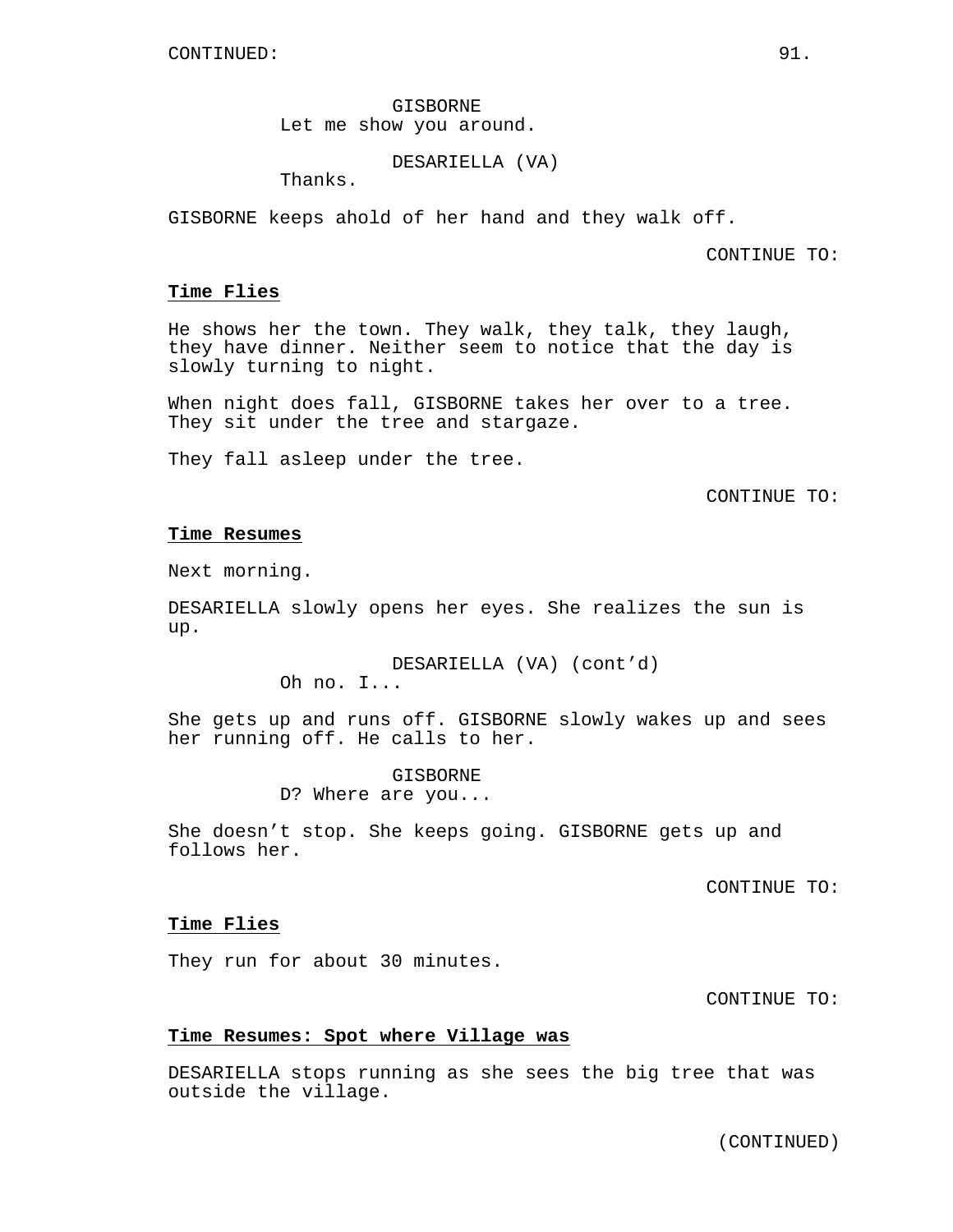#### DESARIELLA (VA)

No. No.

She falls to her knees and starts to cry.

GISBORNE catches up. He sees her kneeling on the ground crying. He goes over to her. He stops, standing behind her.

#### GISBORNE

D? Are you...

DESARIELLA (VA) It's gone. I'm too late. I...

GISBORNE looks around wondering what she is talking about. There has never been anything here. It has always been an empty field.

#### GISBORNE

What's gone?

DESARIELLA raises her head and looks at the empty space in front of her.

DESARIELLA (VA)

Avalon.

GISBORNE raises an eyebrow in curiosity. Did she just say Avalon?

# GISBORNE

Avalon?

## DESARIELLA (VA)

Yes.

GISBORNE had heard the tales of the Lost City of Avalon. Everyone had. The story says that every 100 years it returns for one day. He's never believed the tales.

> GISBORNE Avalon is a myth. A story. I...

# DESARIELLA (VA)

It may be a myth to you, but it's my home. And now it's gone. I'll never see it again. I...

GISBORNE kneels on the ground beside her. He places a hand on her shoulder.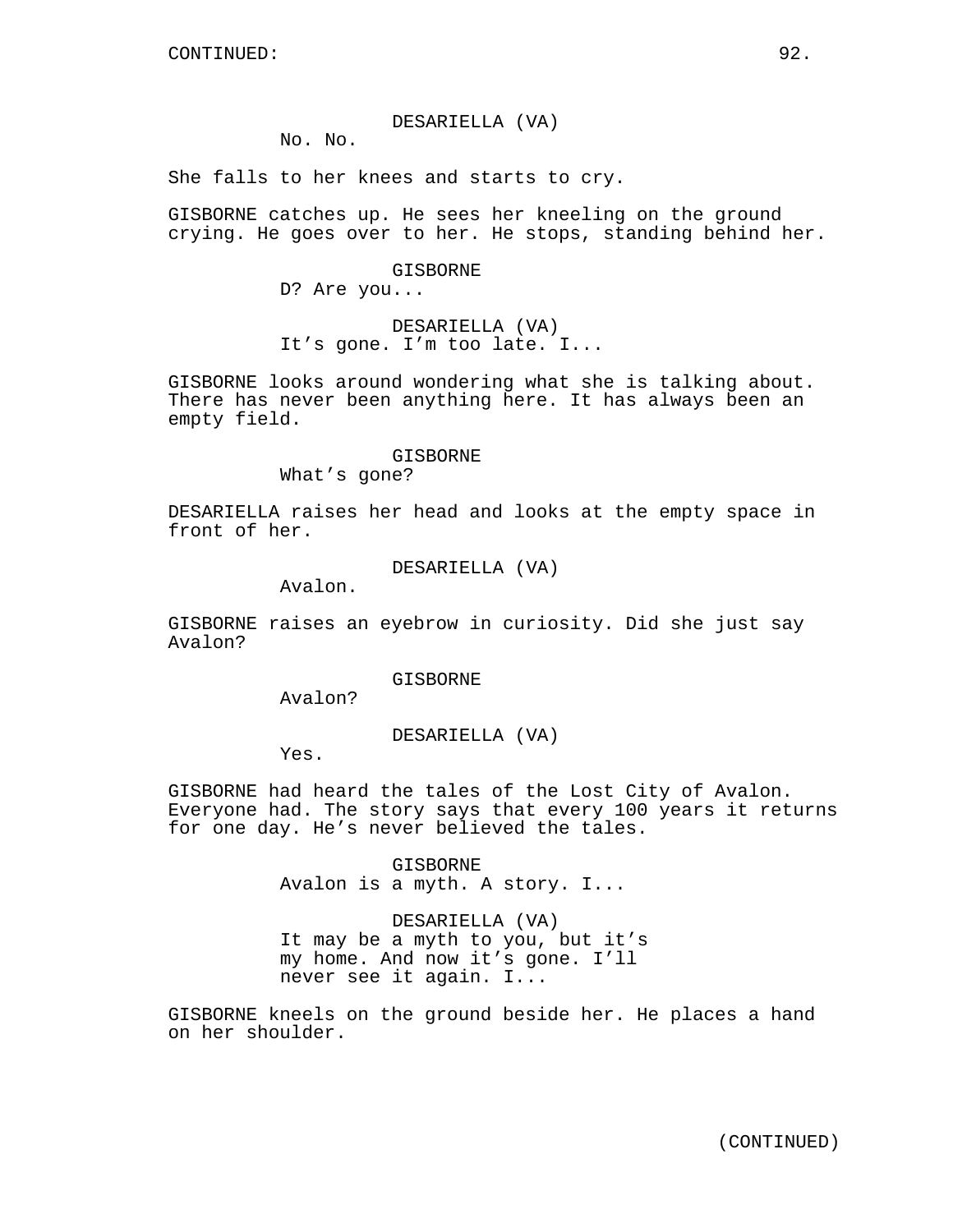GISBORNE Come with me.

DESARIELLA turns and looks at him.

DESARIELLA (VA)

What?

GISBORNE Stay with me.

DESARIELLA looks at him. He smiles. She is about to say something, when he leans in and kisses her.

RETURN TO PRESENT:

# **PRESENT: Forest Path to Nettlestone**

The guys have all been listening to DESARIELLA telling the story. They too have all heard the tales of Avalon.

ROBIN stops. Everyone else stops as ROBIN starts talking.

ROBIN You expect me to believe that you're from Avalon?

DESARIELLA (VA) Believe what you want.

ROBIN

Avalon?

Momentary pause. ROBIN looks to GISBORNE.

ROBIN (cont'd) Is this for real?

GISBORNE gets a "you asked" look on his face.

GISBORNE You asked.

TUCK speaks up.

TUCK Just because you've never seen Avalon, doesn't mean it isn't real.

ALLAN How can an entire village just vanish?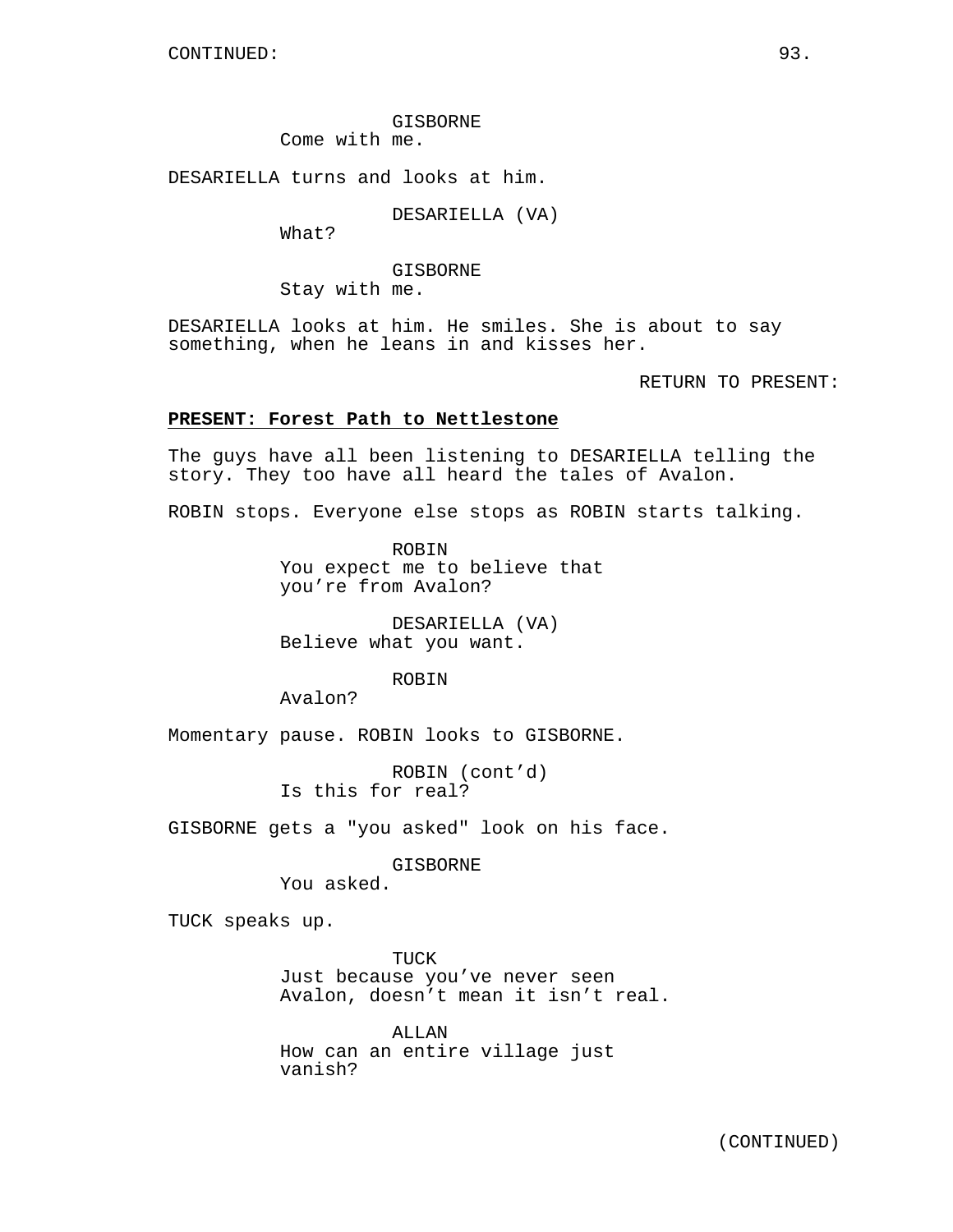DESARIELLA (VA) It didn't vanish. It's still there. It's just phased out of sync with the rest of the planet.

MUCH

What?

DESARIELLA (VA) Once every 100 years, Avalon and the rest of the planet are in sync. But only for one rotation of the sun. Then...

GISBORNE ...it is gone until it is in sync again. Which will be in 100 years.

Silence.

DESARIELLA continues walking. ROBIN follows her. GISBORNE follows. ALLAN walks beside him. TUCK and LITTLE JOHN follow.

ALLAN breaks the silence. He addresses GISBORNE.

ALLAN So you've been together for 3 weeks.

# GISBORNE

Yes.

**ALLAN** Seems kinda fast.

GISBORNE When it's right, it's right.

ALLAN stops. GISBORNE keeps going.

TUCK puts an arm around ALLAN as he and LITTLE JOHN pass. ALLAN starts walking as TUCK says line.

# TUCK He's right, Allan.

ALLAN watches as GISBORNE catches up to DESARIELLA and ROBIN.

# ALLAN (T) So where has she been for the last three weeks? Why have we never met her? What is he hiding?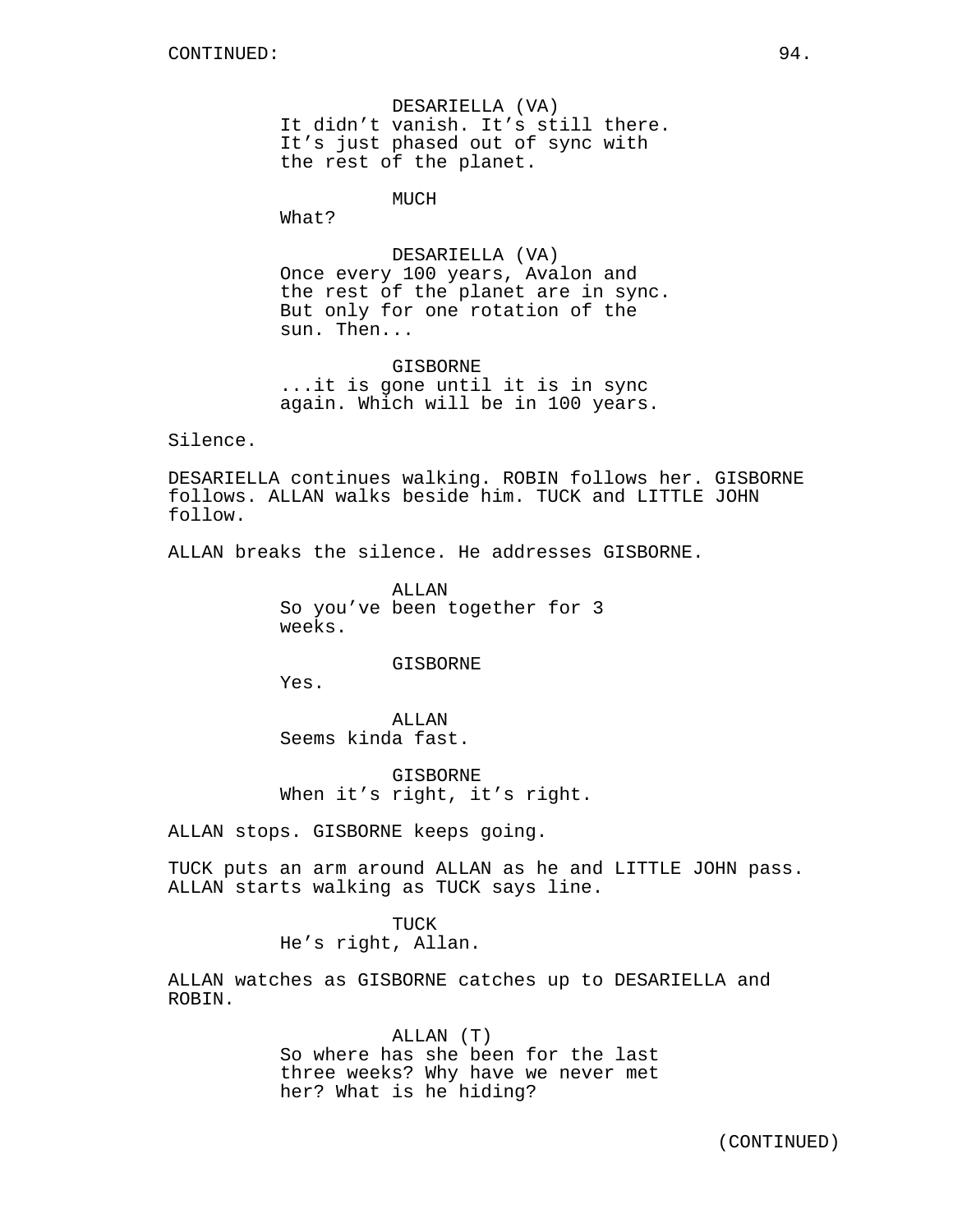ALLAN looks ahead to Guy, and Desariella, and Robin.

JUMP TO:

# **5 hours later: Nettlestone**

The village is in the midst of its celebration.

ROBIN and gang are having a great time. DESARIELLA and GISBORNE are missing. ALLAN is looking for them.

CUT TO:

## **Forest**

DESARIELLA is running and GISBORNE is chasing her.

After a few moments he catches her and backs her up against a tree.

#### **GISBORNE**

Gotcha.

DESARIELLA (VA) Yes you do, m'lord. And what will you do with me?

GISBORNE smiles and kisses her. She wraps her arms around his neck. He presses up against her. She breaks the kiss and looks at him.

> DESARIELLA (VA) (cont'd) I'm all yours, m'lord. Take me.

GISBORNE kisses her hungrily. She kisses him right back.

JUMP TO:

#### **Nettlestone**

ALLAN approaches ROBIN.

ALLAN Have you seen Guy?

ROBIN Not in a while.

ROBIN looks around the crowd and notices that DESARIELLA is missing as well.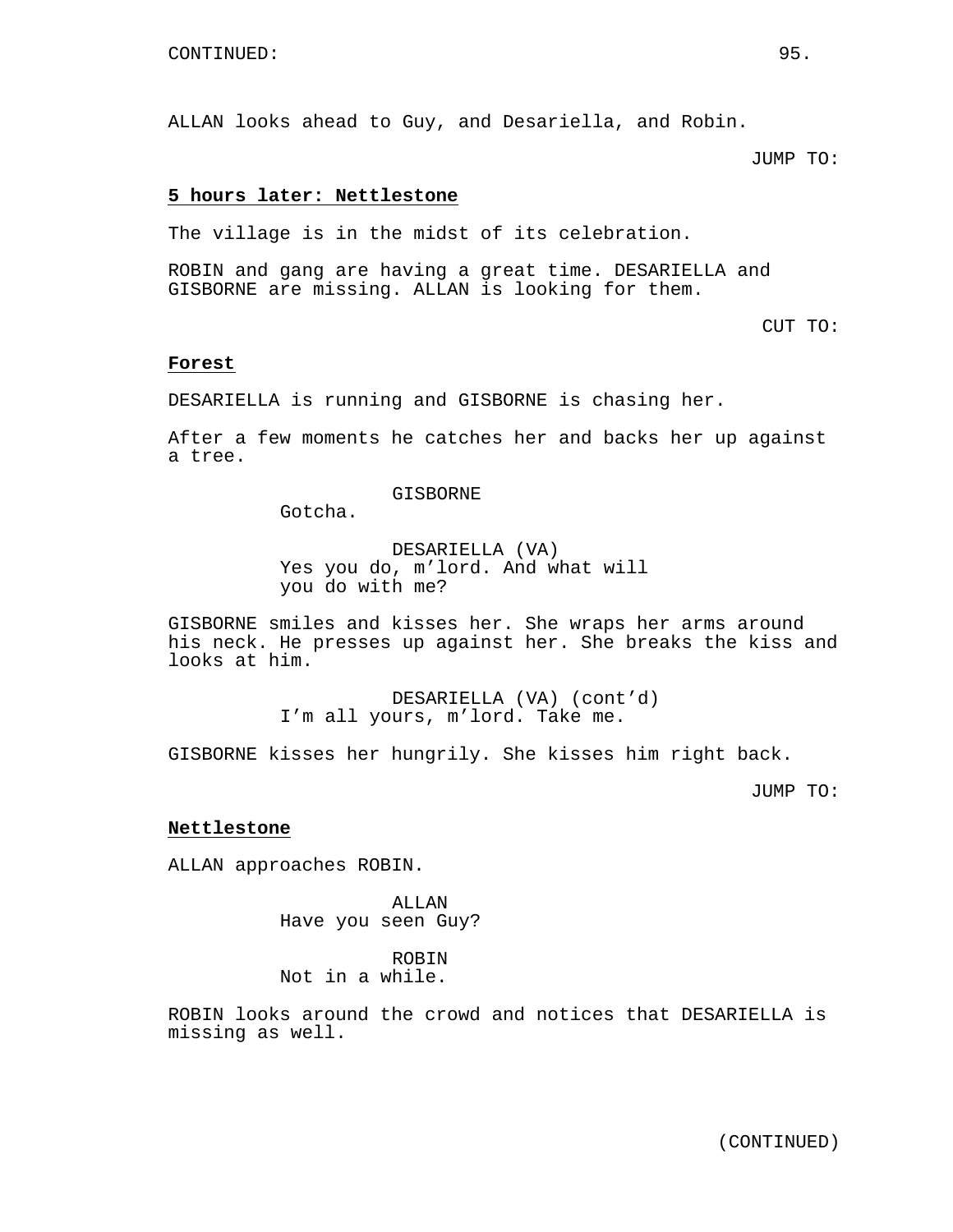ROBIN (cont'd) D is missing as well.

ALLAN raises an eyebrow. Did Robin just call her "D"?

ROBIN (cont'd) Maybe they wanted to be alone. After all they did just get married.

#### ALLAN

I suppose.

ROBIN thinks he senses something in ALLAN's voice.

ROBIN Why are you looking for him? Is there...

ALLAN

No reason.

ALLAN walks off. ROBIN watches him go, wondering if he should be concerned. Why did Allan want to find Guy now?

JUMP TO:

#### **Forest**

GISBORNE and DESARIELLA are laying in the grass under the tree. They have just finished making love. She is resting her head on his chest. She lifts her head and looks at him.

> DESARIELLA (VA) Avalon, really?

GISBORNE Well we couldn't exactly say Aresia or Valdoria now, could we?

DESARIELLA (VA) No. But Avalon? Was that the best you could come up with?

# GISBORNE

On short notice. Yes. Besides I know Robin has always been fascinated with Avalon. His father used to tell the story to us when we were kids.

DESARIELLA places her head back on his chest. GISBORNE thinks of something Allan said earlier.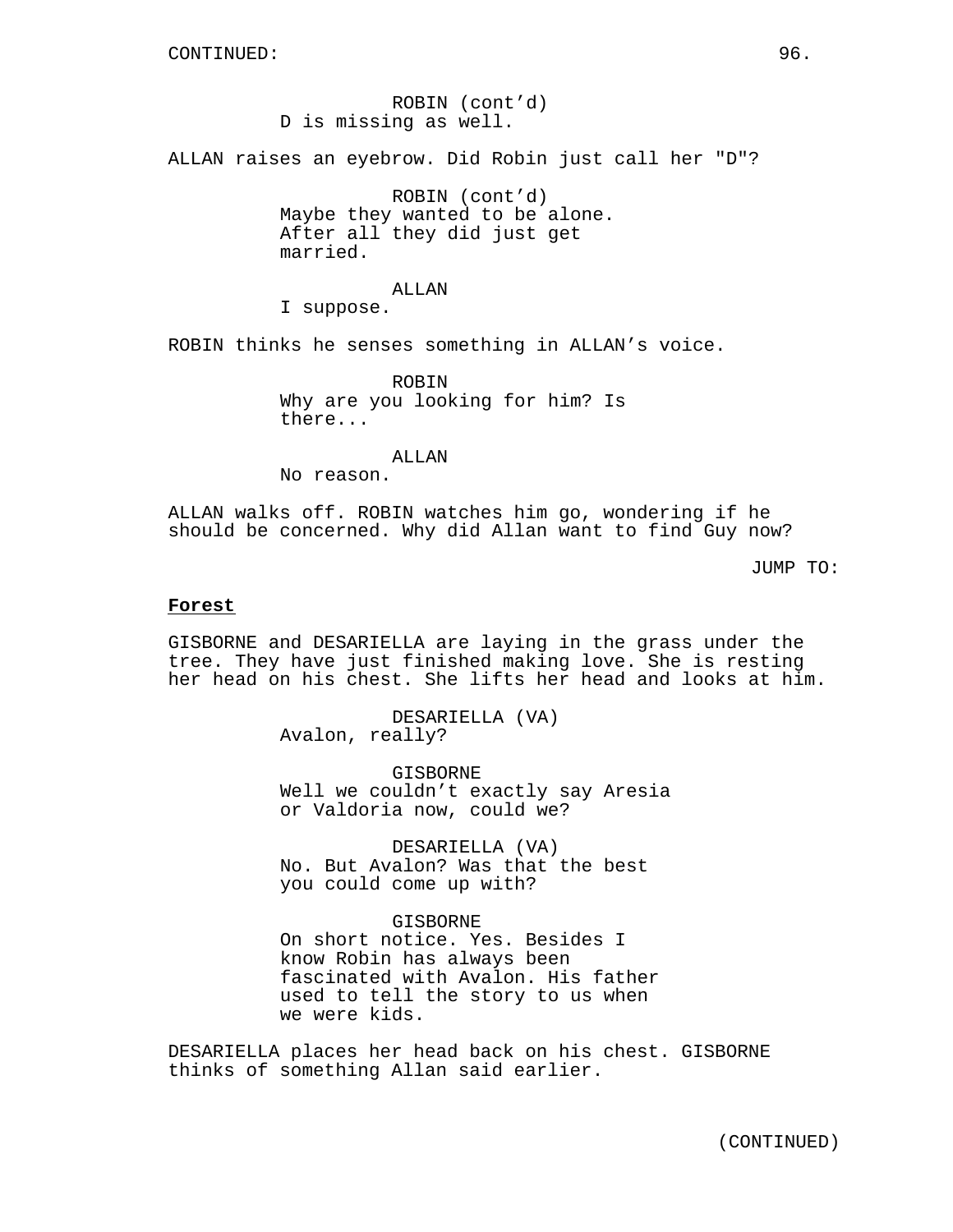GISBORNE (cont'd) Why now?

DESARIELLA (T)

What?

GISBORNE The time. Why now? Why 1 month before Isabella arrives?

DESARIELLA (VA) Because Vasey is still Sheriff. (beat) This is the perfect time. Everything is right.

GISBORNE This means Robin doesn't know about Archer yet.

DESARIELLA (VA) Correct.

GISBORNE Or that his father is alive.

DESARIELLA (VA)

Correct.

GISBORNE goes quiet. DESARIELLA can tell he is thinking of all the things he could change. All the things that he can stop from happening.

She looks at him.

DESARIELLA (VA) (cont'd) I think it's time we head back.

GISBORNE can tell she doesn't mean back to the village.

GISBORNE I take it you're not referring to Nettlestone.

DESARIELLA (VA)

No.

GISBORNE Do we have to?

DESARIELLA (VA) The Doctor will have noticed we are gone.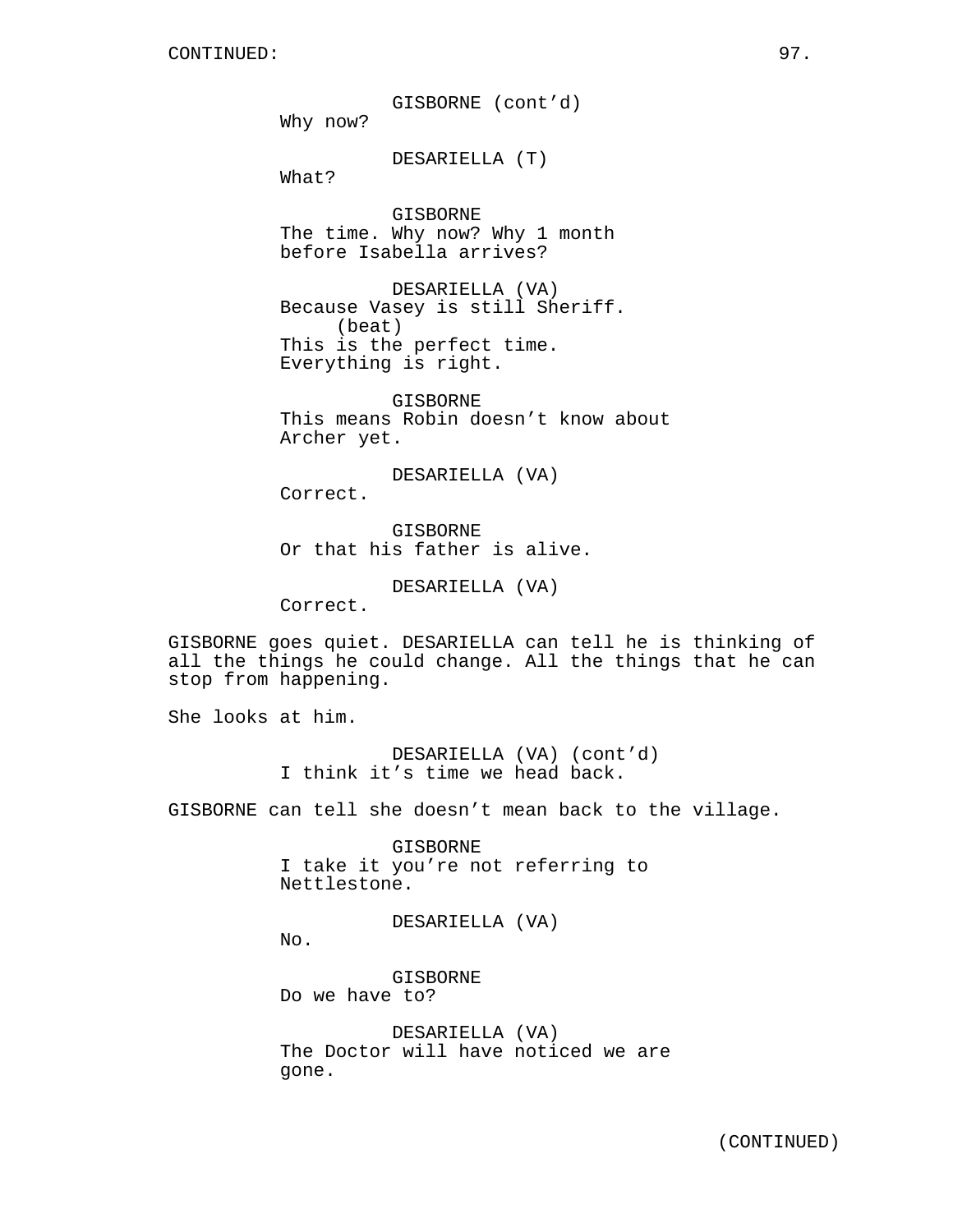GISBORNE No he won't. He is so busy with...

DESARIELLA (VA) Guy, you know how he gets.

GISBORNE Everything is better in here. Simpler. More fun.

DESARIELLA (VA) Yes. But this isn't real. It's just a program.

**GISBORNE** I know. But...

He rolls over. He is now on top of her, looking into her eyes.

> GISBORNE (cont'd) Do we have to go right now?

DESARIELLA smiles.

DESARIELLA (VA) Not right this instant. But soon.

GISBORNE

Good.

GISBORNE smiles at her.

DESARIELLA (VA) I take it m'lord is not done with me yet?

GISBORNE No. I'm not. I shall never be done with you. I love you.

He kisses her. She thinks her line while kissing him.

DESARIELLA (VA) And I you Sir Guy.

They make love.

PAN TO:

# **Tree a few feet in front of them**

The CAMERA pans over to a tree a few feet in front of DESARIELLA and GISBORNE to reveal ALLAN.

(CONTINUED)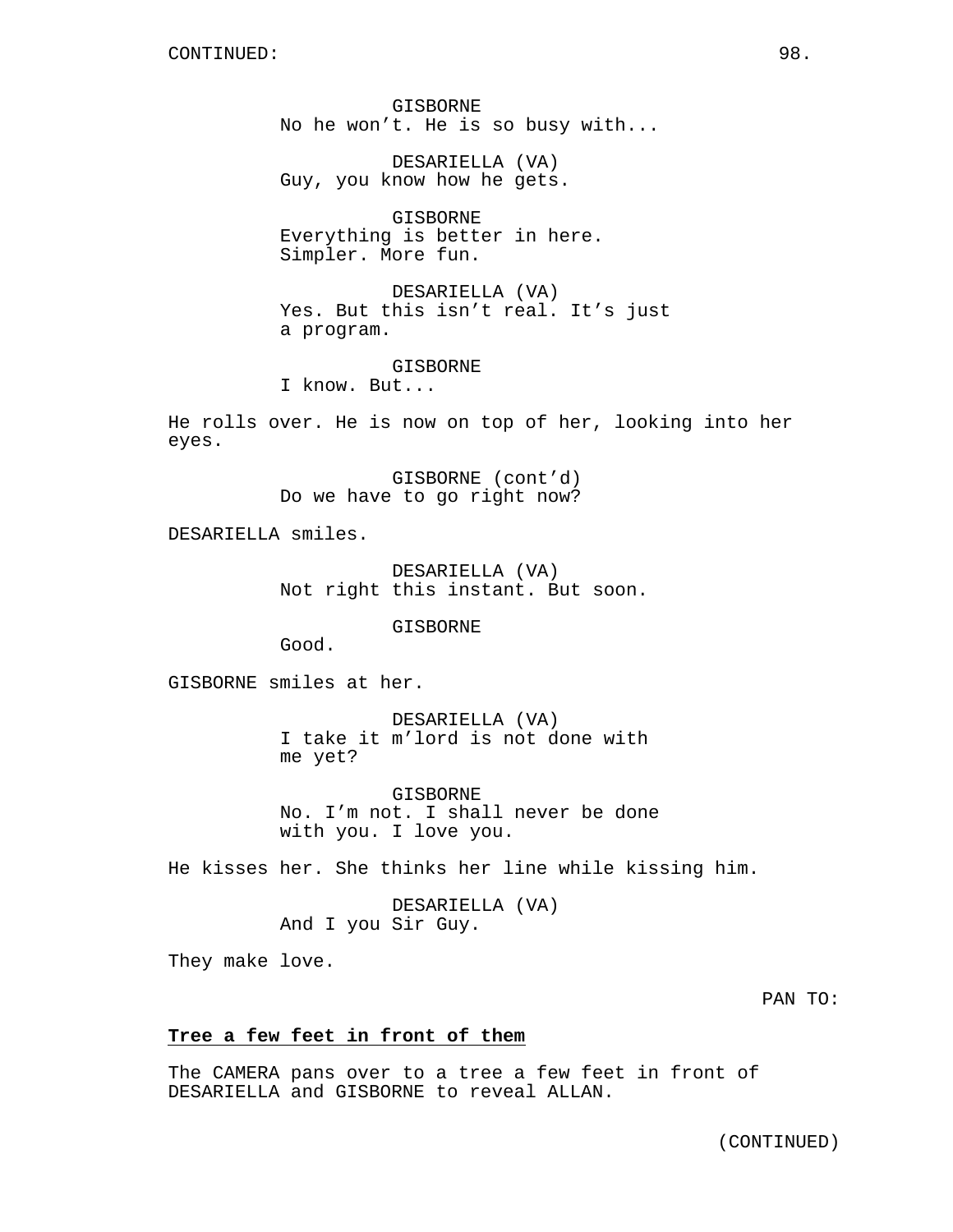How long had he been there? How much had he heard? Why hadn't either of them sensed him?

ALLAN turns and heads back to Nettlestone.

#### JUMP TO:

#### **Nettlestone**

ALLAN comes back. ROBIN spots him and goes to him.

ROBIN Did you find Guy?

ALLAN Yeah. You were right. He was with Des.

ROBIN Are they on their way back?

ALLAN

I don't know.

ROBIN is confused.

ROBIN I thought you said you found him?

ALLAN I did. They were... busy. I didn't bother them.

ROBIN

Oh.

ALLAN walks off. ROBIN can tell something is bothering ALLAN. He's just not sure what it could be.

JUMP TO:

## **Forest**

GISBORNE and DESARIELLA are dressed. They are standing staring at the forest.

> DESARIELLA (VA) Guy, we'll be back.

> > GISBORNE

I know.

GISBORNE takes a deep breath, then addresses the TARDIS.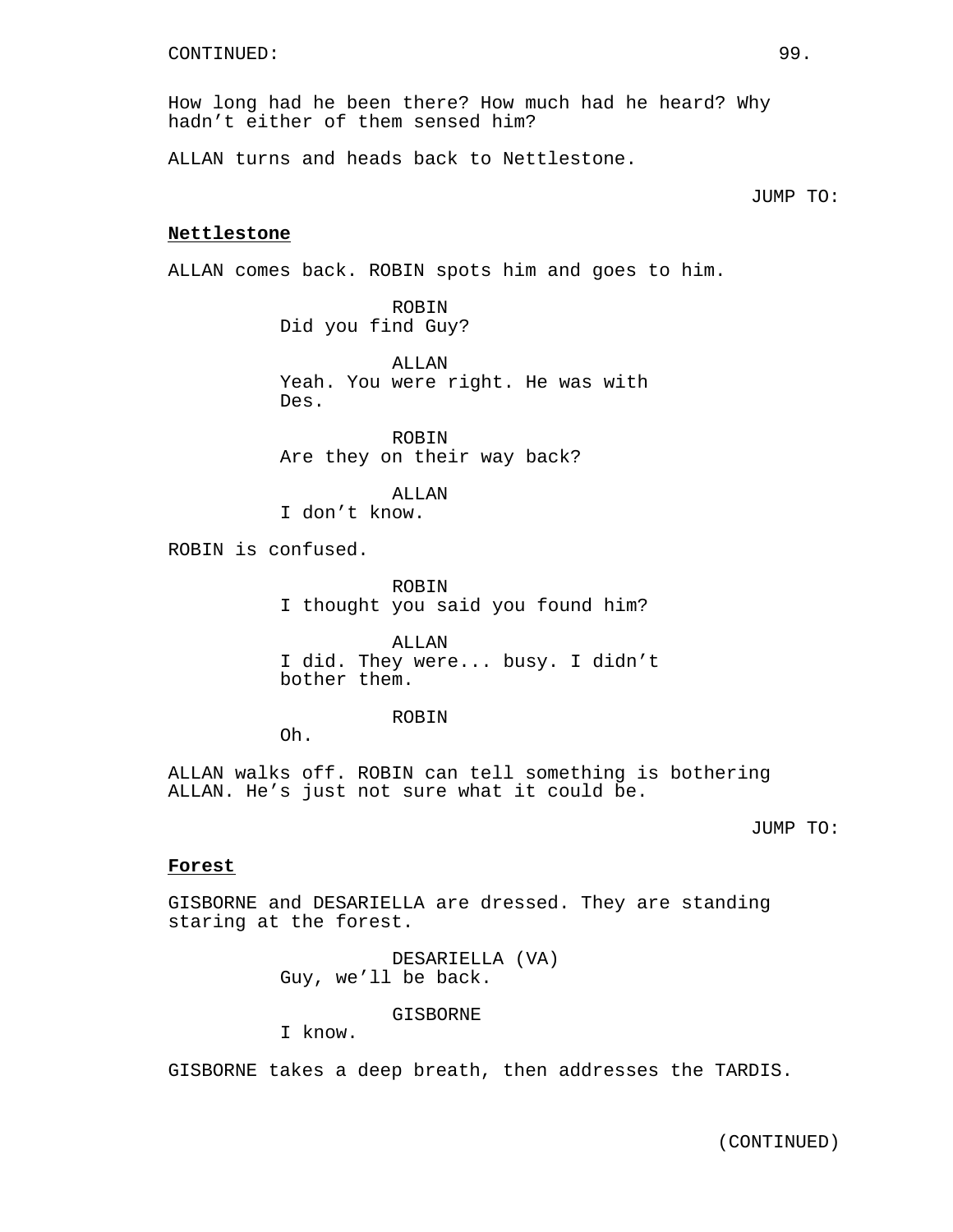GISBORNE (cont'd)

Pause.

The program pauses.

GISBORNE (cont'd)

Save.

The program saves.

GISBORNE (cont'd)

Exit.

The program shuts down.

CONTINUE TO:

## **Blank room**

GISBORNE and DESARIELLA are standing in a blank room.

The door appears.

GISBORNE looks at DESARIELLA and takes her hand. They walk out of the holoroom.

JUMP TO:

## **7 months later**

47 CONSOLE ROOM 47

DESARIELLA, GISBORNE, and the DOCTOR are in the console room.

GISBORNE is wearing his sword on his waist, leaning against a pillar.

The DOCTOR looks at the sword on GISBORNE's waist. He doesn't like the fact that GISBORNE is always wearing that sword.

> DOCTOR (T) Must he always wear that thing. Doesn't he realize...

DESARIELLA gives the DOCTOR a look. She is about to say something when they land. The DOCTOR looks at the controls. GISBORNE stops leaning against the pillar.

> GISBORNE We've landed.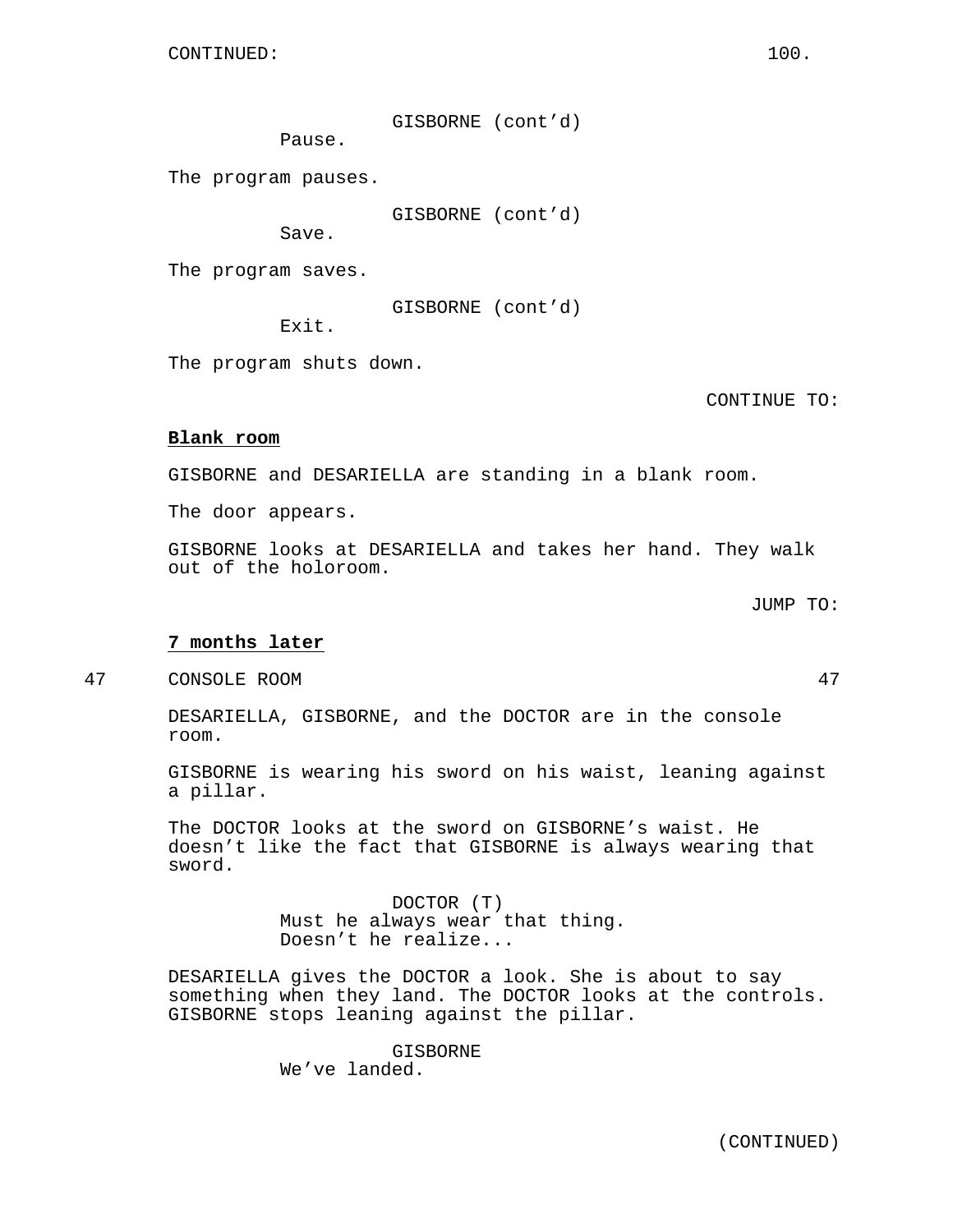#### DOCTOR

Yes.

GISBORNE gives the DOCTOR a "that wasn't a question" look.

GISBORNE We can finally get some fresh air.

GISBORNE starts for the door.

DOCTOR Must you bring that?

The DOCTOR indicates the sword.

GISBORNE Yes. We have no idea what is awaiting us. It is best to be...

DOCTOR Weapons usually bring out the worst in people. I doubt you'll need it.

GISBORNE You never know.

GISBORNE continues to the door. He can't wait to get off of the TARDIS. DESARIELLA starts to follow. The DOCTOR grabs her arm as she passes him.

> DOCTOR (quietly) Does he have to wear that thing all the time?

DESARIELLA looks at the DOCTOR. The DOCTOR lets go of her arm.

> DESARIELLA (VA) (quietly) That sword is as much a part of him as your sonic is a part of you.

DOCTOR (louder than intended) What?

GISBORNE stops and looks back at them.

DESARIELLA (VA) (still quietly) You take that thing everywhere. You...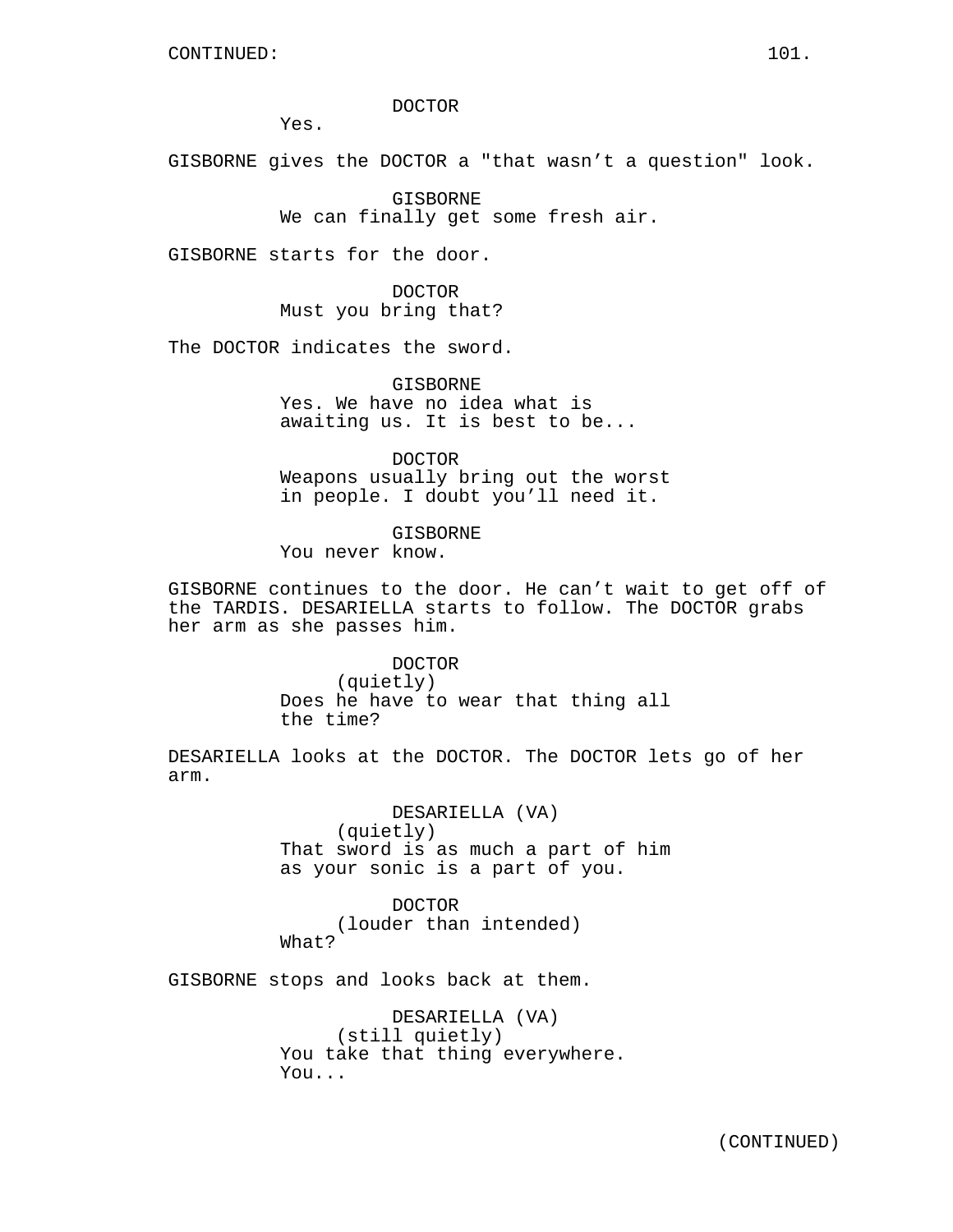CONTINUED: 102.

DOCTOR It's a screwdriver!

DESARIELLA (VA)

It is not.

DOCTOR

Yes. It is.

DESARIELLA (VA) We both know it is a lot more than just a screwdriver.

DOCTOR

I...

Momentary pause. The DOCTOR knows she is right. GISBORNE senses something is going on and heads back to them.

> DESARIELLA (VA) I bet Guy can go without his sword longer than you can go without your screwdriver.

DOCTOR Really? Is that a challenge?

DESARIELLA gives him a look. She is about to respond when she notices that the DOCTOR is looking at something behind her. She turns. GISBORNE is standing there. GISBORNE notices the look the DOCTOR is giving him and wonders what it is for.

GISBORNE

What?

The DOCTOR looks at DESARIELLA.

DOCTOR Okay then. It's a bet.

GISBORNE

What is?

DESARIELLA looks at GISBORNE and smiles.

DESARIELLA (VA) I just said that, I think you can go without your sword longer than he can go without his sonic.

GISBORNE smiles back. He knows that he will win this bet.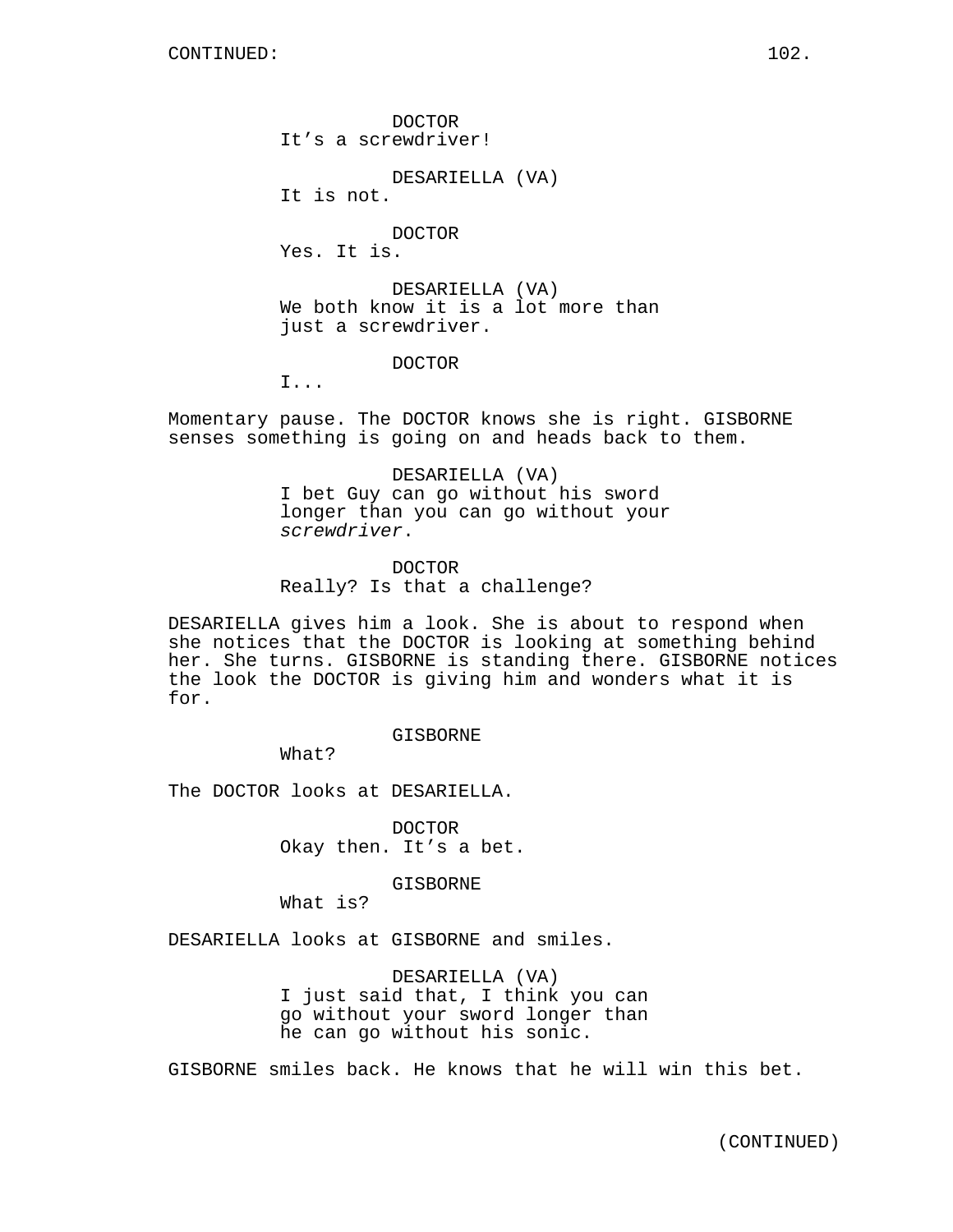GISBORNE That is an easy win for me.

The DOCTOR is certain he will win. There is no way GISBORNE can go without his sword.

> DOCTOR Shall we start now?

> > GISBORNE

Sure.

Momentary pause. Both look at each other.

GISBORNE (cont'd) You first, Doc.

DESARIELLA offers the DOCTOR her hand. The DOCTOR pauses a moment then hands her his sonic. DESARIELLA turns to GISBORNE, and offers him her other hand. He removes his sword from his waist and hands it to her.

> DESARIELLA (VA) I'll be right back.

DESARIELLA heads upstairs.

GISBORNE I bet I'll have my sword back before the day is through.

The DOCTOR looks at GISBORNE. Neither of them say anything. They wait for DESARIELLA to return.

JUMP TO:

## **3 hours later**

48 CELL LIKE ROOM 48

GISBORNE, DESARIELLA, and the DOCTOR are locked in a room. GISBORNE and DESARIELLA are sitting together. The DOCTOR is pacing. GISBORNE leans over and whispers to DESARIELLA.

> GISBORNE Must he do that. He is driving me crazy.

DESARIELLA (VA) He gets like this. Just let him...

The DOCTOR interrupts.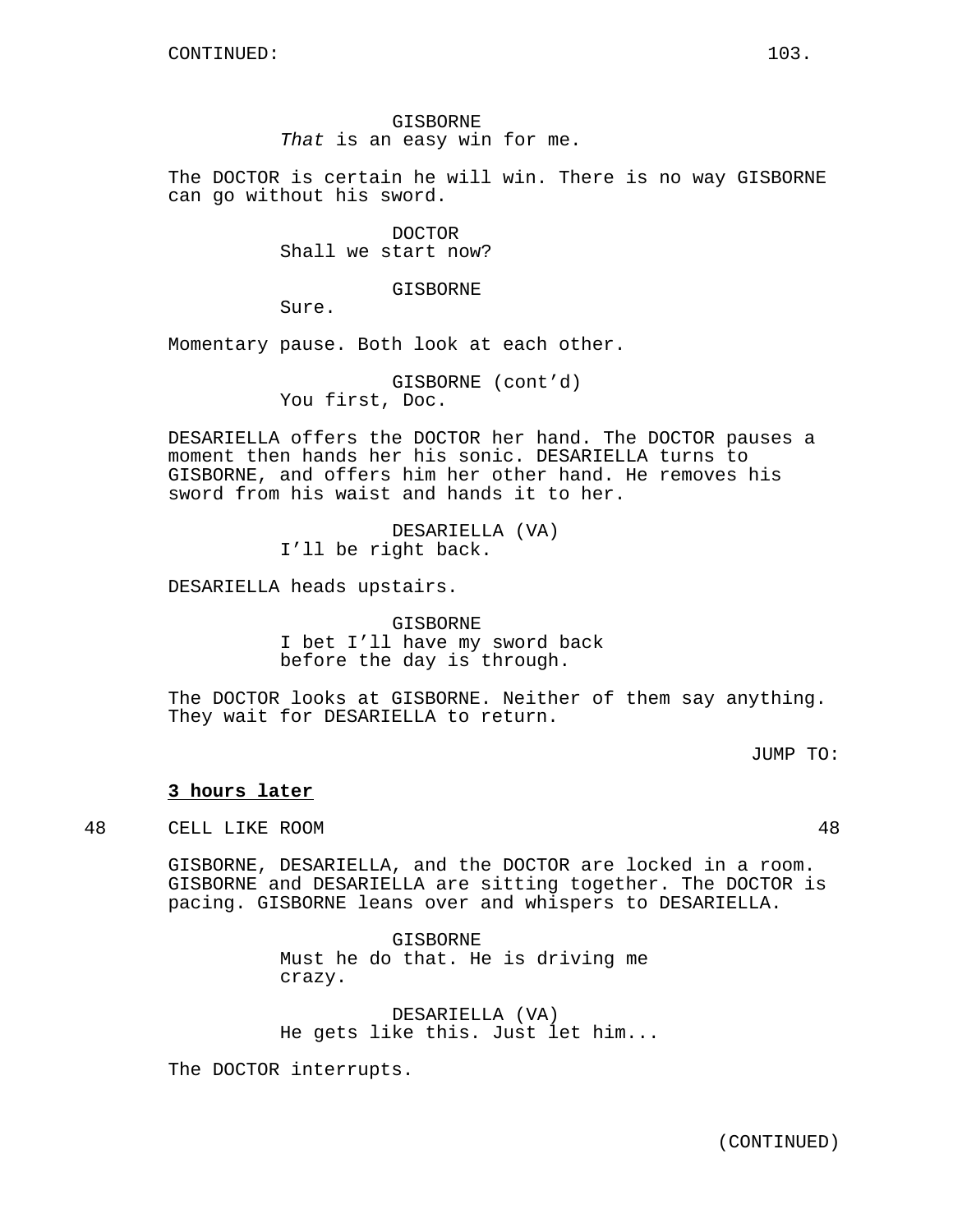DOCTOR You know, if I had my sonic, we wouldn't... DESARIELLA (VA) Ha. See. I knew it. (beat) What's it been, 3 hours? (beat) You depend on that thing way too much, you know. DOCTOR I do not. I... DESARIELLA (VA) I told you you couldn't do it. The DOCTOR looks at her. DESARIELLA (VA) (cont'd) Admit it. (beat) You need your sonic. Momentary pause. DESARIELLA (VA) (cont'd) Well? DOCTOR Okay. (beat) I need it. DESARIELLA (VA) There that wasn't so hard now was it? GISBORNE Does this mean I win? DESARIELLA (VA) Yes. DOCTOR Kind of a moot point since we are still stuck here! DESARIELLA (VA) Are we?

GISBORNE and the DOCTOR look at her. DESARIELLA smiles.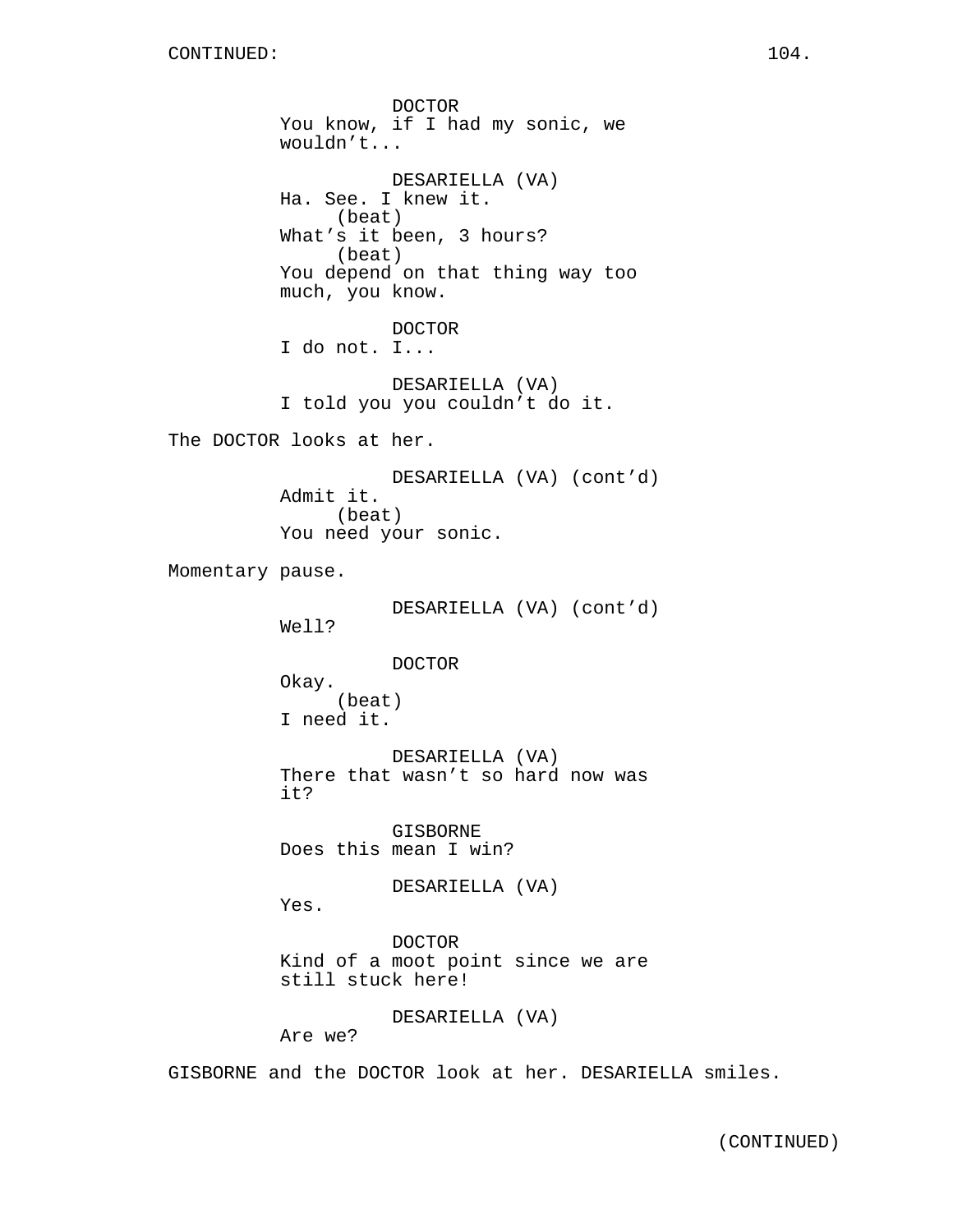DESARIELLA (VA) (cont'd) I guess you forgot I had this.

DESARIELLA removes the sonic charm from her bracelet. The DOCTOR smiles.

[Note: When Desariella went to put the sword and sonic away earlier, she put on her bracelet just in case.]

> DOCTOR Ah yes. That's my girl!

DESARIELLA stands and goes to the door. GISBORNE rises and follows her. The DOCTOR heads for the door. DESARIELLA points her mini sonic at the door and opens it.

DESARIELLA (VA)

Shall we?

The DOCTOR smiles again and exits.

CONTINUE TO:

49 HALLWAY 49

GISBORNE grabs DESARIELLA as he passes her and kisses her.

GISBORNE

I love you.

DESARIELLA (VA)

I know.

GISBORNE takes her hand. DESARIELLA closes the door. GISBORNE and DESARIELLA follow the DOCTOR down the hall.

JUMP TO:

## **5 hours later**

50 CONSOLE ROOM 50

GISBORNE is putting his sword back on. The DOCTOR is pocketing his sonic. The DOCTOR looks at GISBORNE.

DOCTOR

Sorry.

DESARIELLA looks at the DOCTOR wondering if she heard right. Did he just apologize? GISBORNE looks at the DOCTOR.

(CONTINUED)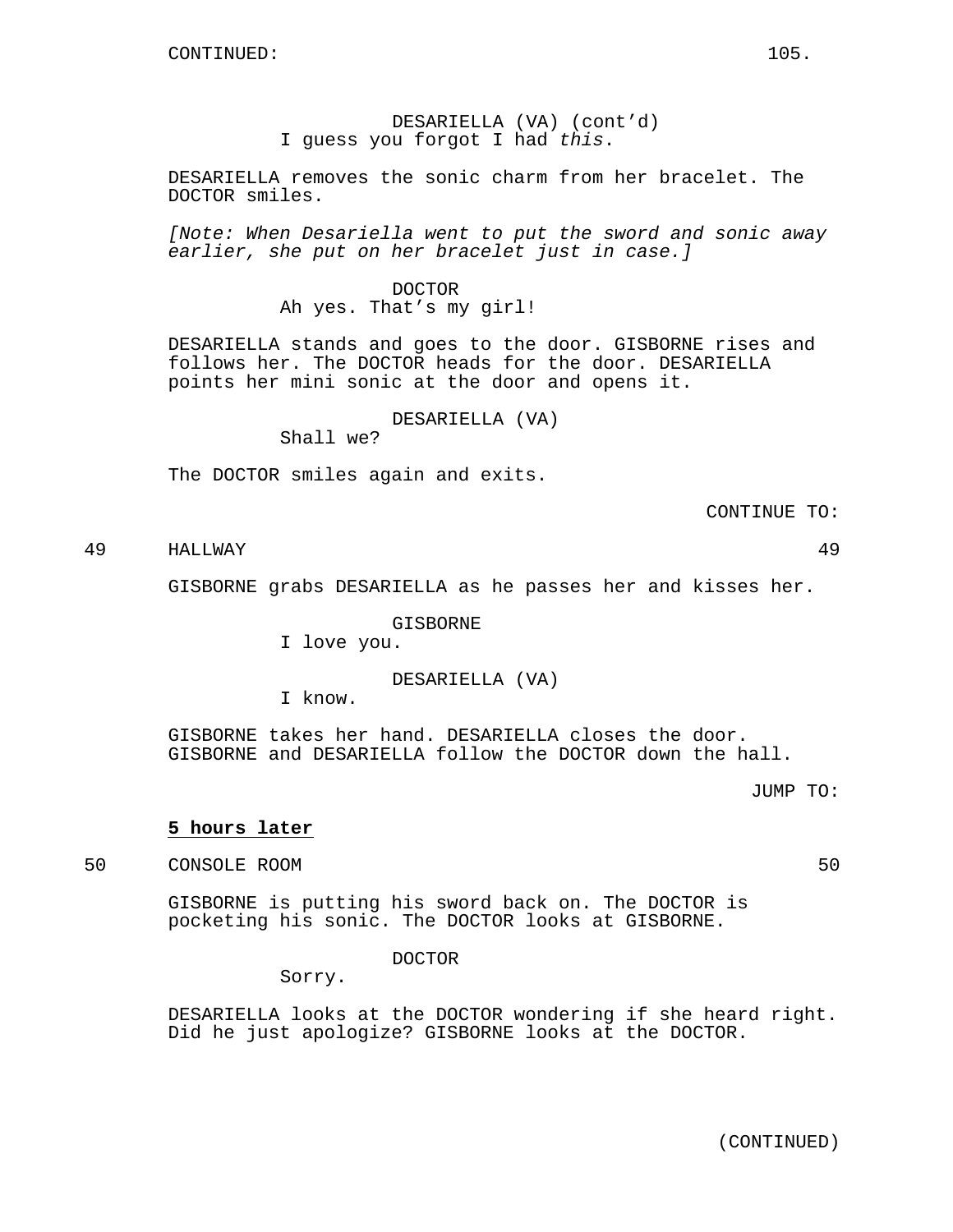GISBORNE

What for?

DOCTOR Ever since you came on board I've...

GISBORNE Don't worry about it.

DOCTOR No. I've been a real...

GISBORNE It's okay. I get it. D is like a daughter to you. You only...

DOCTOR Gis... Guy. I just want you to know that, from now on I...

The DOCTOR tries to find the right words.

DOCTOR (cont'd)

Truce?

GISBORNE's not sure if he means it. The DOCTOR offers his hand. GISBORNE looks to DESARIELLA. He can tell she is thinking the same thing. He looks back at the DOCTOR and shakes his hand.

#### GISBORNE

Truce.

DESARIELLA can't believe this. She has never seen the DOCTOR like this. Does he mean it? Is he really going to let it all go? Is he really ready to accept Guy?

The DOCTOR lets go of GISBORNE's hand and heads to the main console. He says line while walking to it.

#### DOCTOR

So, where shall we go now?

GISBORNE looks at DESARIELLA. She goes to him. The DOCTOR reaches the console and turns to look at DESARIELLA and GISBORNE.

DOCTOR (cont'd)

Well?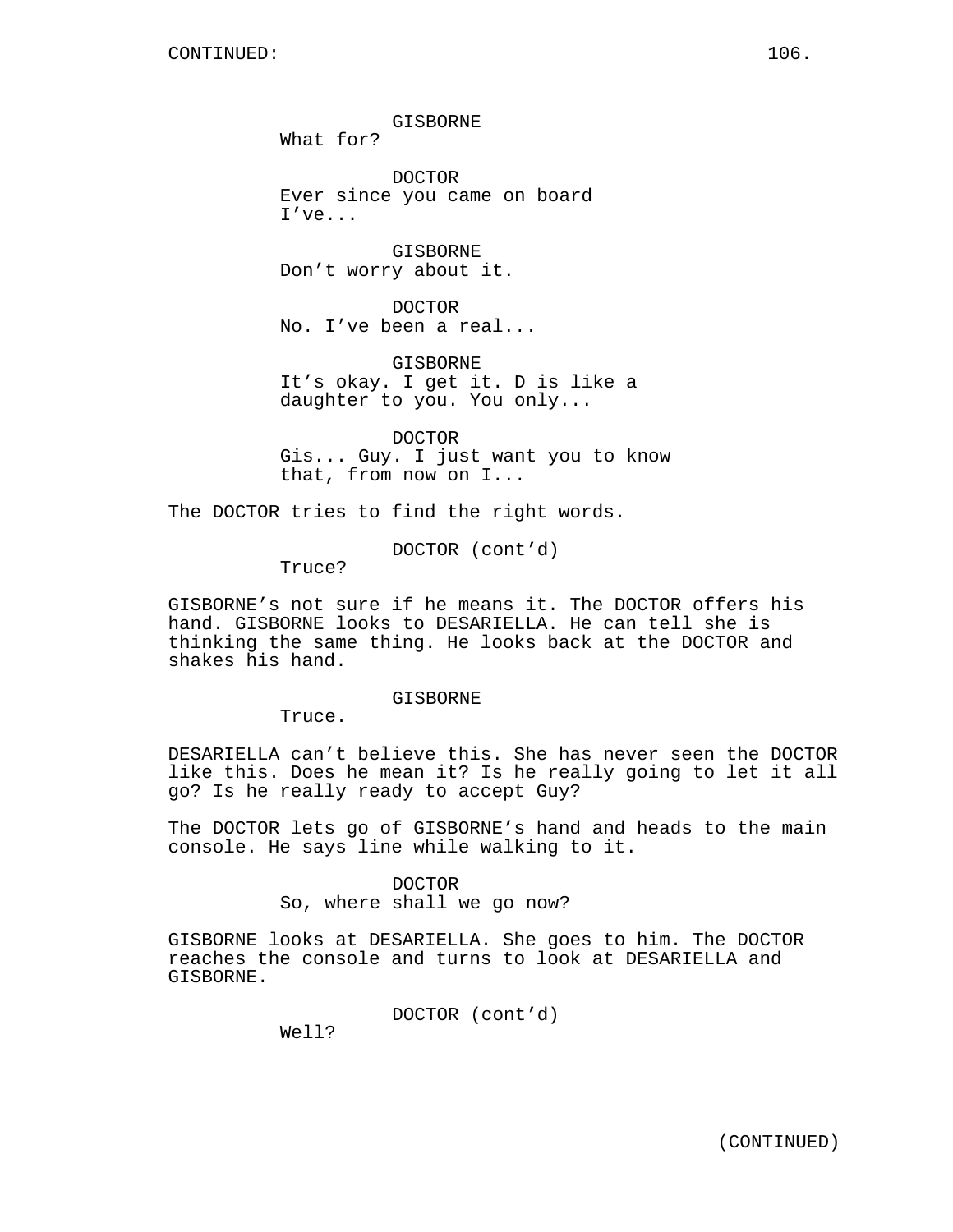DESARIELLA (VA) Surprise us.

The DOCTOR looks at GISBORNE.

DOCTOR Isn't there anywhere you really want to go?

GISBORNE looks at DESARIELLA.

GISBORNE Anywhere will be fine.

DESARIELLA looks at GISBORNE and can see the look in his eye. She knows where he wants to go. She smiles at him and addresses the DOCTOR without looking at him.

> DESARIELLA (VA) Call us when we get to wherever we are going.

DESARIELLA takes GISBORNE's hand and they head for the stairs.

DOCTOR

Call you?

DESARIELLA and GISBORNE head up the stairs. DESARIELLA addresses the DOCTOR without looking at him.

#### DESARIELLA (VA)

Later, Doc.

The DOCTOR watches them ascend the stairs.

JUMP TO:

#### **7 months later**

51 CLEARING/MEADOW NEAR A PATH 51

The TARDIS materializes. After a few moments the door opens. DESARIELLA and GISBORNE exit. GISBORNE is wearing his sword on his waist. The DOCTOR follows them, closing the door behind him. GISBORNE looks around and then looks at the DOCTOR.

> GISBORNE You have no idea where we are?

The DOCTOR looks around.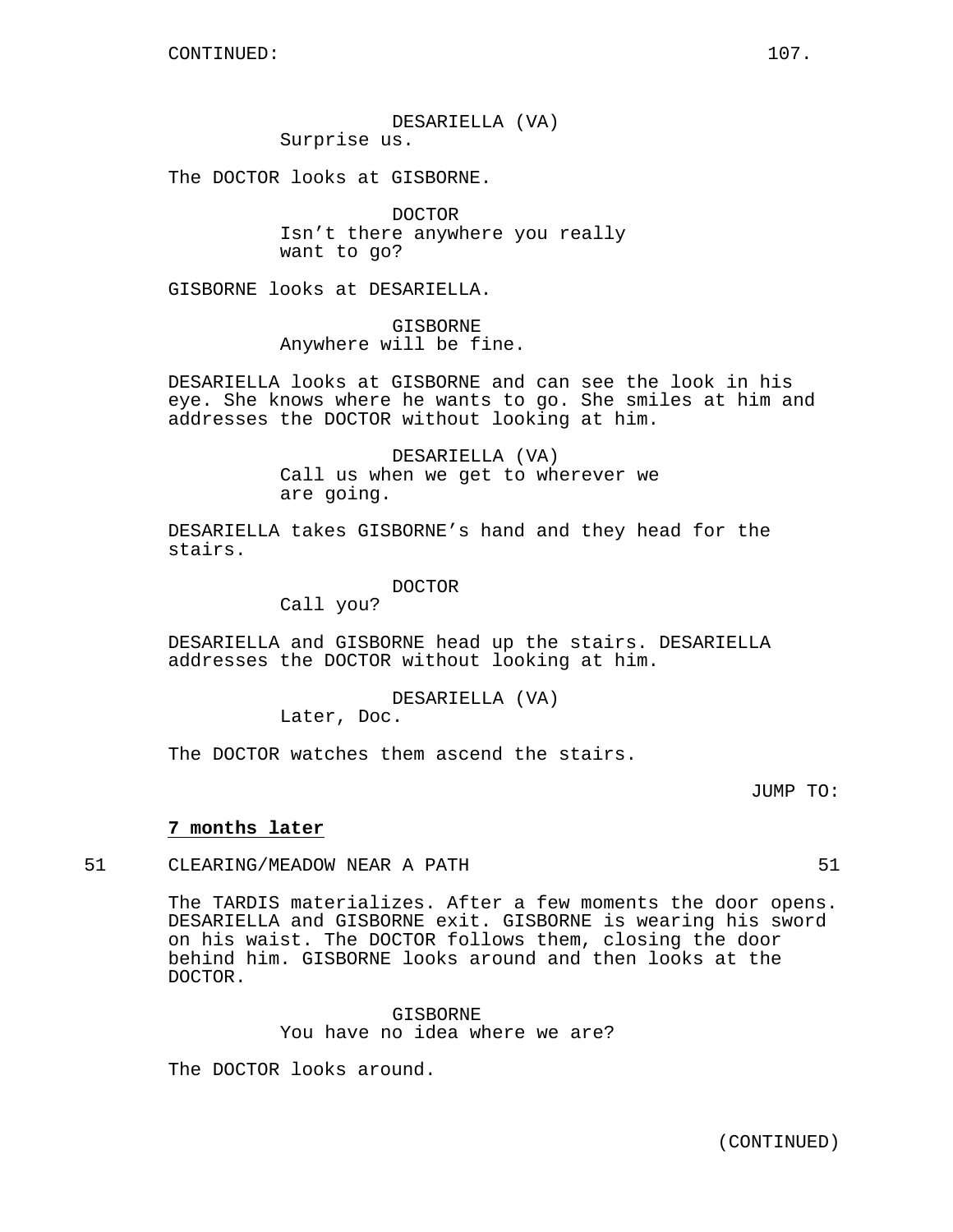DOCTOR

None.

DESARIELLA (VA) And no idea who sent that signal?

DOCTOR Correct. Can't wait to find out though.

The DOCTOR smiles. GISBORNE looks around some more.

GISBORNE The place looks okay. Peaceful. Almost...

DOCTOR Looks can be deceiving.

GISBORNE gives the DOCTOR a look. DESARIELLA takes GISBORNE's hand.

The DOCTOR pulls out his sonic and starts scanning the area.

GISBORNE watches the DOCTOR then whispers quietly to DESARIELLA. DESARIELLA can sense something in him.

> GISBORNE Sometimes that guy really...

DESARIELLA (VA) Easy, my love.

GISBORNE

He...

GISBORNE points to the DOCTOR.

GISBORNE (cont'd) ...is anything but easy. I...

DESARIELLA (VA) Guy. Don't get so worked up. You know he's trying to push your buttons.

GISBORNE I know. Vasey did the same thing.

DESARIELLA (VA) The Doctor is not the Sheriff. He...

The DOCTOR calls out.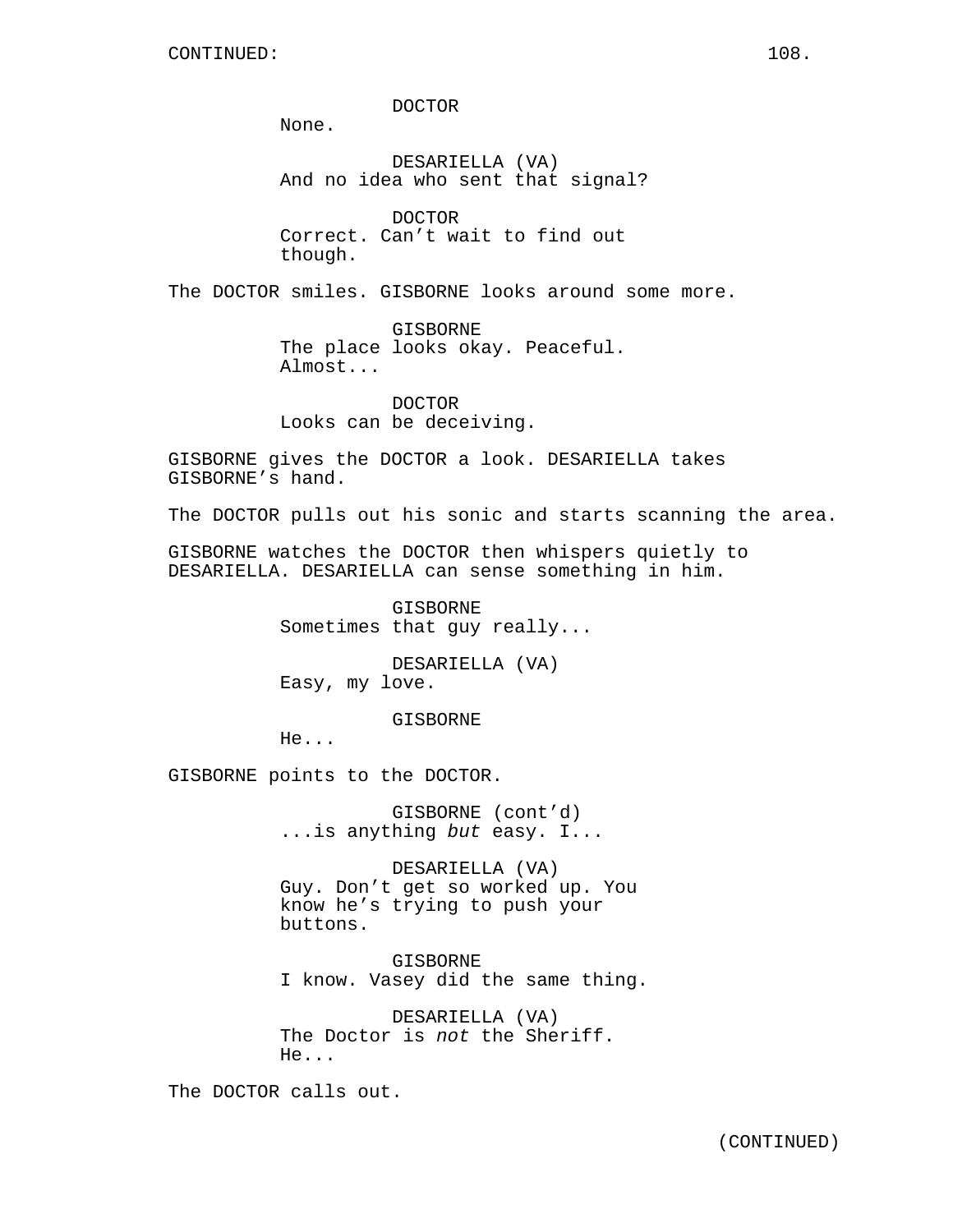DOCTOR Looks like the closest town, is this way.

The DOCTOR points and looks at DESARIELLA and GISBORNE.

DOCTOR (cont'd) You two coming?

The DOCTOR heads off. DESARIELLA and GISBORNE follow.

JUMP TO:

52 TOWN 52

The DOCTOR, DESARIELLA and GISBORNE approach the town. GISBORNE is amazed at how much it resembles Nottingham. The only thing missing is the castle. He whispers to DESARIELLA.

> GISBORNE Looks like Nottingham.

DESARIELLA (VA) Yes it does. All that's missing is the castle.

They continue through town.

CONTINUE TO:

53 PUB 53

The DOCTOR, DESARIELLA, and GISBORNE enter a pub. They head for an empty table at the back.

CONTINUE TO:

# 54 FOCUS ON THE DOCTOR, DESARIELLA, AND GISBORNE 54

They sit at the table. DESARIELLA and GISBORNE on one side, the DOCTOR on the other. The DOCTOR scopes out the room. DESARIELLA gives the DOCTOR a look.

> DESARIELLA (VA) What is it?

DOCTOR Not sure. I just get the feeling that something is...

The DOCTOR's sentence is interrupted when a young lad comes charging in the front door.

PAN TO: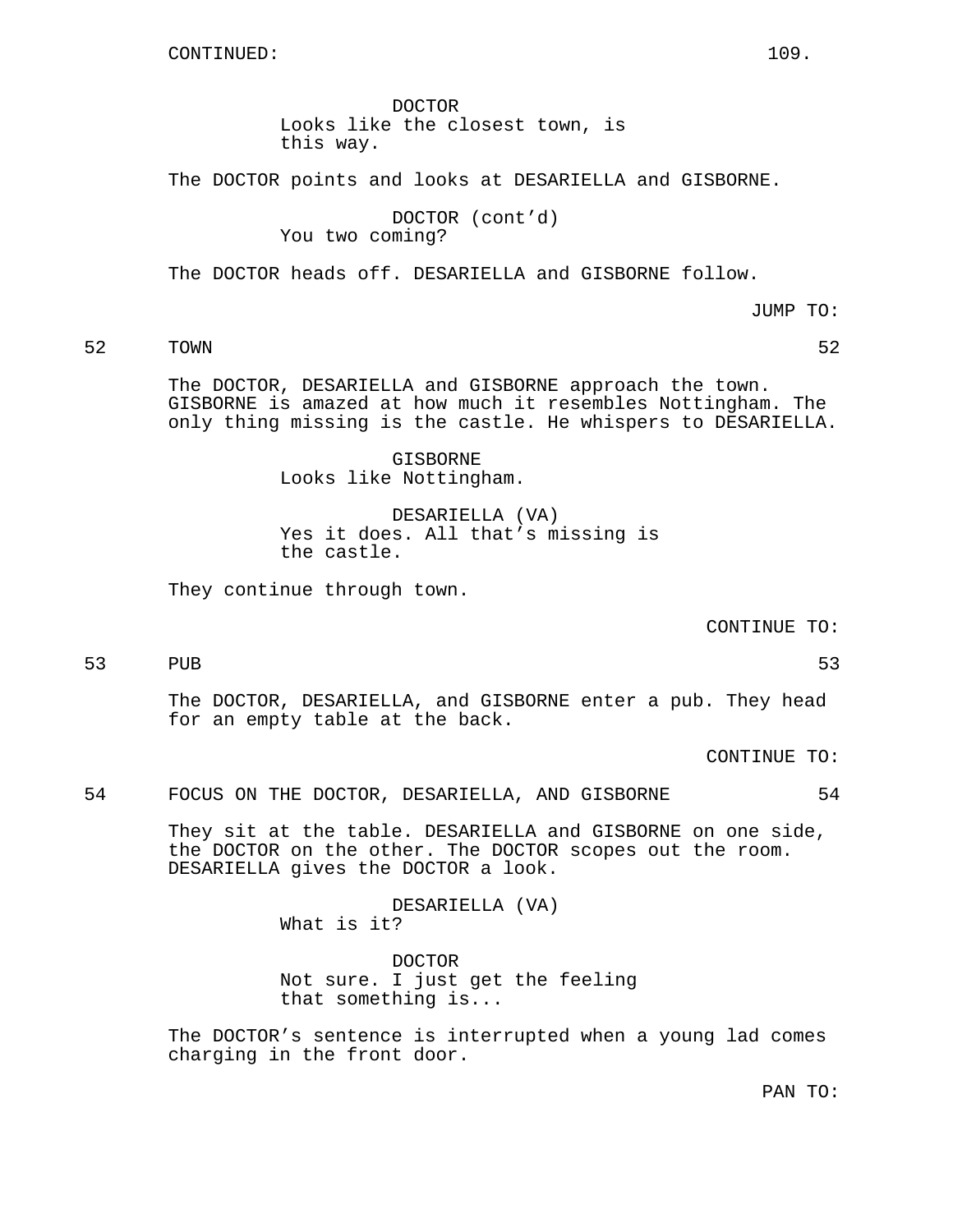55 FRONT DOOR 55

The lad is almost out of breath.

LAD It's back!!! It has returned! Just like the elders said.

# BARKEEP

Are you sure?

The lad approaches the bar. Everyone in the room looks terrified.

# 56 THE DOCTOR, DESARIELLA, AND GISBORNE 56

The DOCTOR is curious. DESARIELLA is trying to get a read on what is going on. GISBORNE is curious as well.

57 THE BAR 57

LAD Yes. It has been spotted.

BARKEEP

Where?

LAD A few days east.

BARKEEP Any sign of the knight or his friends?

LAD Not yet. But if it has returned, then they can't be far behind.

BARKEEP Keep an eye out. Let me know if...

LAD

Of course.

The lad exits the pub.

PAN TO:

PAN TO:

PAN TO: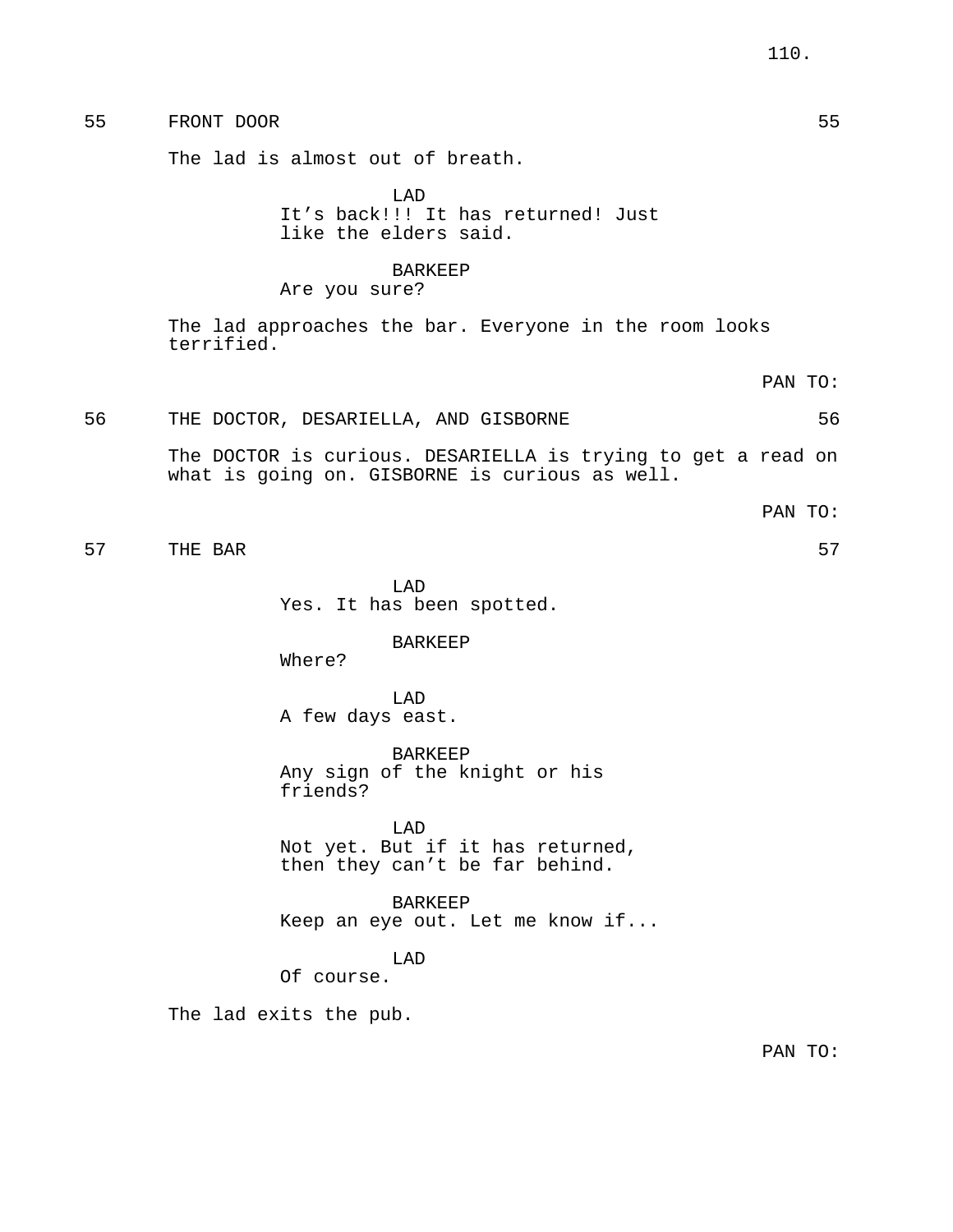58 THE DOCTOR, DESARIELLA, AND GISBORNE 58

The DOCTOR is really curious now.

DOCTOR I wonder what it is?

GISBORNE looks at DESARIELLA.

GISBORNE Can you get any information from them?

DESARIELLA smiles.

DESARIELLA (VA) You are not going to believe this. Neither of you.

GISBORNE / DOCTOR Try me.

DESARIELLA (VA) It, is a dragon.

GISBORNE (raise eyebrow) A dragon?

DESARIELLA (VA) Yes. But, that's not the best part.

DOCTOR

Oh?

DESARIELLA (VA) This is not the first dragon that has been here.

The DOCTOR and GISBORNE look at DESARIELLA. Eagerly awaiting for her to continue.

> DESARIELLA (VA) (cont'd) About 100 years ago another dragon was here.

GISBORNE knows there is more.

GISBORNE

And?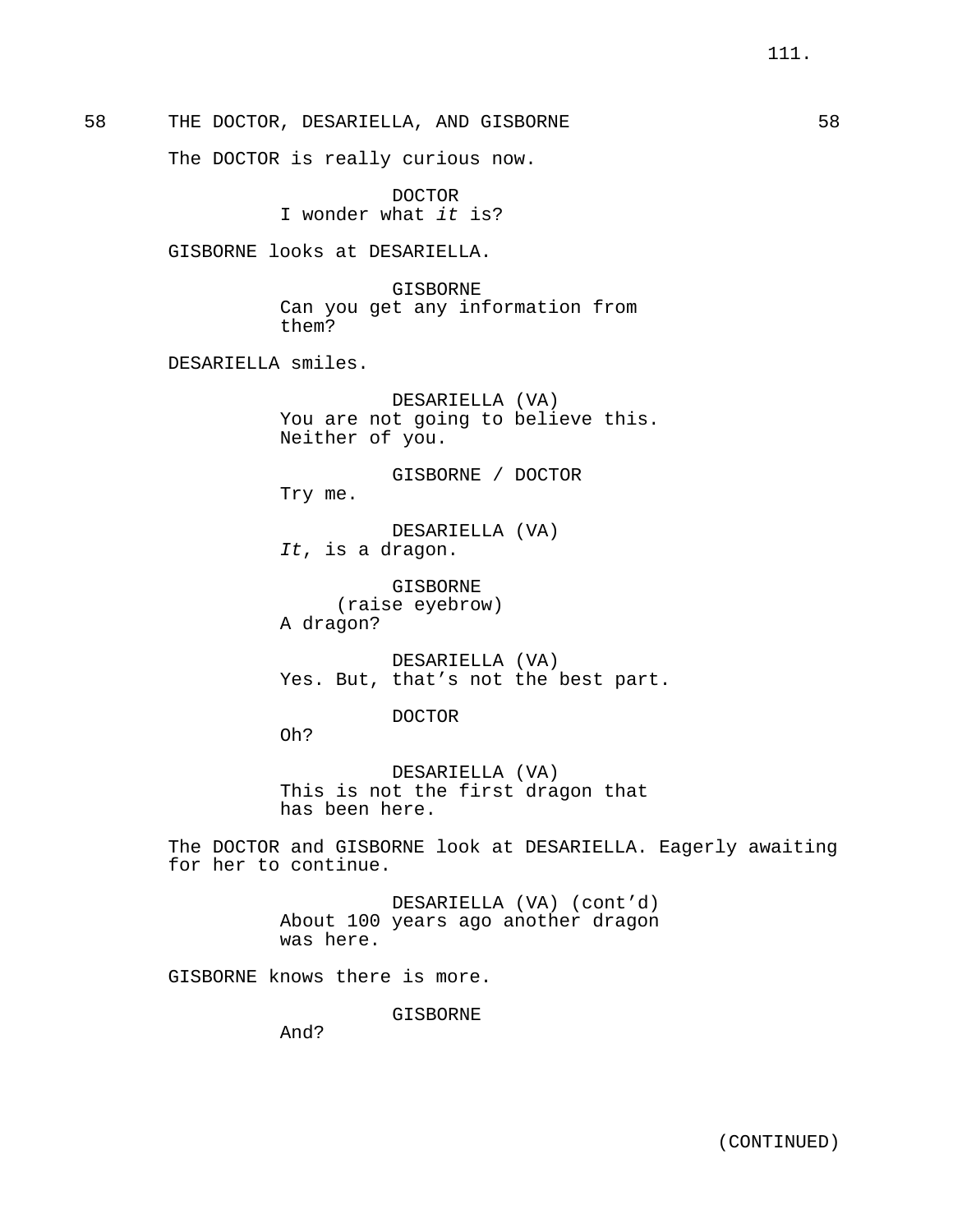DESARIELLA (VA) It was defeated by a trio of strangers.

GISBORNE

How is...

DESARIELLA (VA) The trio, consisted of... a knight, a lady, and a physician.

The DOCTOR understands.

DOCTOR Are you saying that...

DESARIELLA (VA) Looks like we were here before and defeated the dragon.

GISBORNE But we haven't been here before. We don't even know where here is.

DESARIELLA (VA) I think you mean that we haven't been here before, yet.

GISBORNE gives her a look.

DOCTOR

The thing with time travel, is that things don't always happen in the right order.

GISBORNE So you're saying that sometime in our future, we will be here in their past.

DESARIELLA (VA)

Yes.

Momentary pause.

DESARIELLA (VA) (cont'd) Maybe we should introduce ourselves to the barkeep.

PAN TO: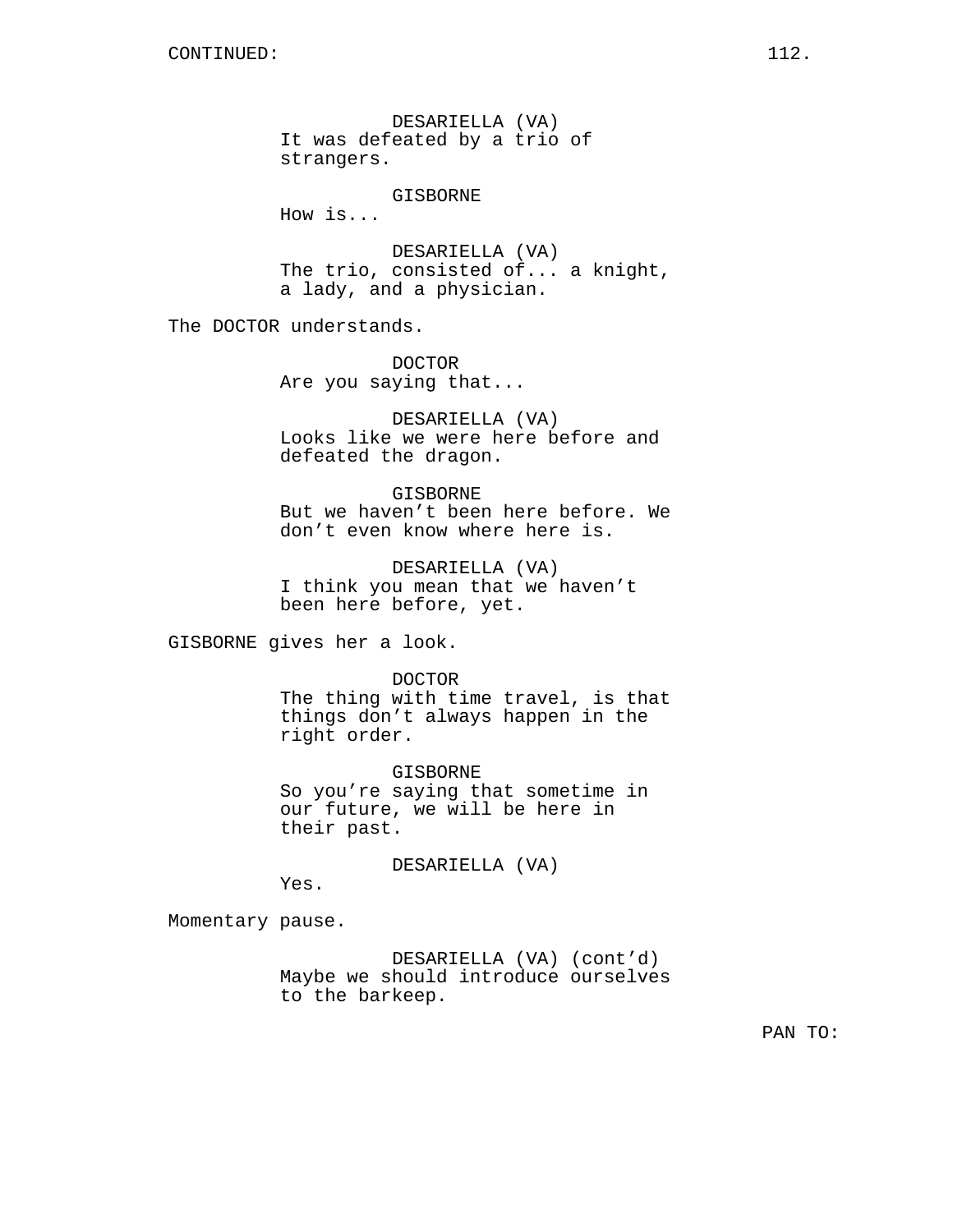The barkeep has a box of documents out on the bar. He is looking through them. He finds a picture of GISBORNE, DESARIELLA, and the DOCTOR. He is looking at the picture when DESARIELLA, GISBORNE, and the DOCTOR approach the bar.

#### GISBORNE

Excuse me, I...

The barkeep looks up. He is shocked and surprised to see the three people from the photo standing in front of him. He addresses GISBORNE.

> BARKEEP Sir Guy! You've returned!

> > GISBORNE

Yes.

The barkeep turns to DESARIELLA, and then the DOCTOR.

BARKEEP Lady Desariella, Doctor.

DESARIELLA / DOCTOR

Yes.

GISBORNE (raise eyebrow) You know us?

#### BARKEEP

I know of you. I've read all the tales. It's true. You don't look any different then you did then.

The barkeep places the picture on the bar. They all look at it. The DOCTOR sonics it. DESARIELLA looks at the DOCTOR. The barkeep looks to GISBORNE.

> BARKEEP So, Sir Guy, how shall you defeat it this time?

The DOCTOR jumps in before GISBORNE can answer. He pockets his sonic while saying line.

> DOCTOR Trade secret.

GISBORNE gives the DOCTOR a look. The DOCTOR doesn't notice.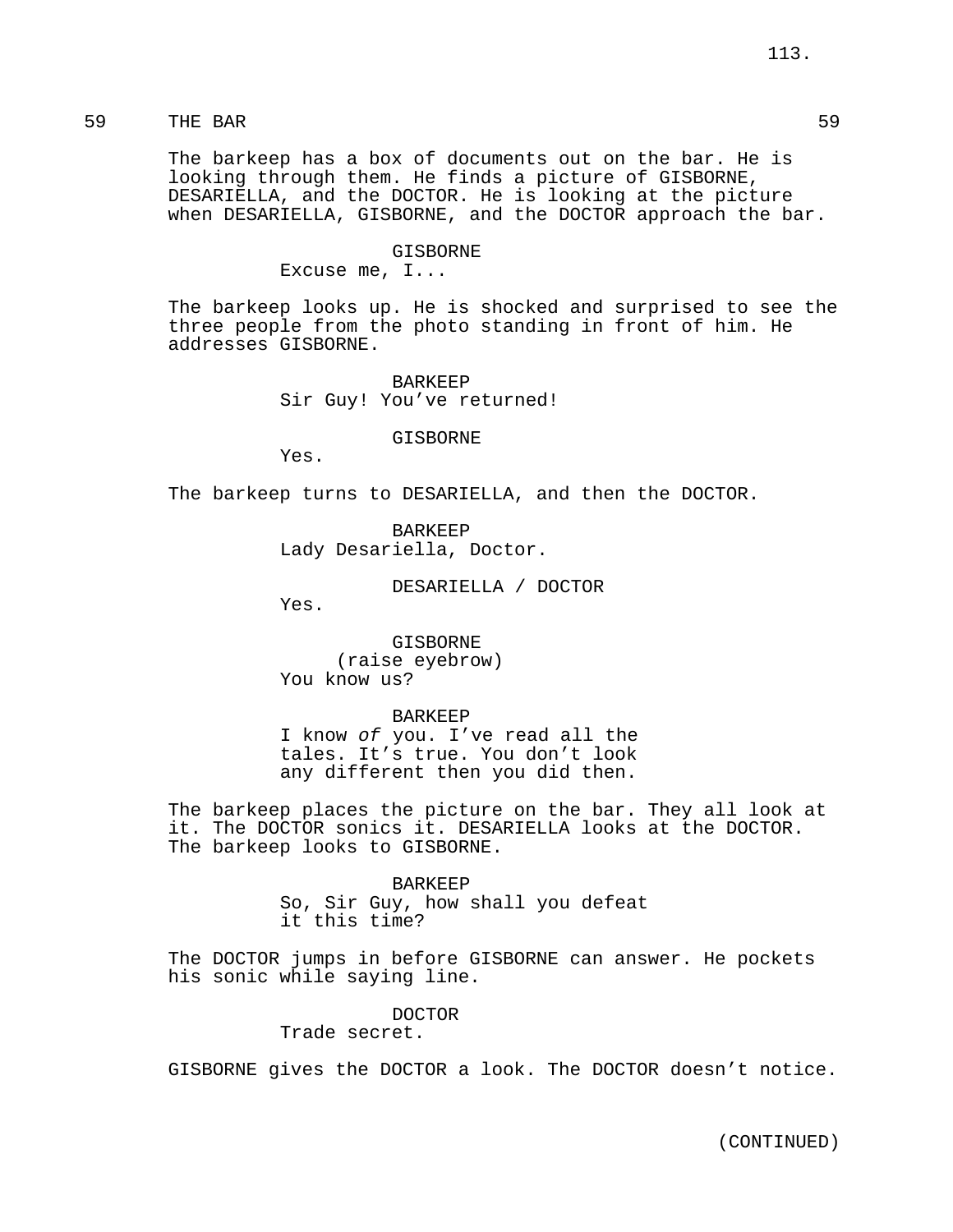BARKEEP

Of course.

GISBORNE That boy that was in here earlier, he said the beast...

The DOCTOR glares at GISBORNE. Beast, really? GISBORNE continues his line without stopping.

> GISBORNE (cont'd) ...was seen a few days east?

> > BARKEEP

Yes.

GISBORNE Then we shall head that way and intercept it.

OLD MAN You are either very brave, or very stupid.

BARKEEP Watch your tongue old man. These guys defeated it before. They will again.

The BARKEEP turns to GISBORNE.

.

.

.

BARKEEP (cont'd) We have men willing to go with you to assist. Just say the word and...

GISBORNE No. We can handle it ourselves.

BARKEEP As you wish. (beat) Good luck, Sir Guy.

GISBORNE, DESARIELLA, and the DOCTOR head out of the pub. All eyes are on them as they exit.

JUMP TO: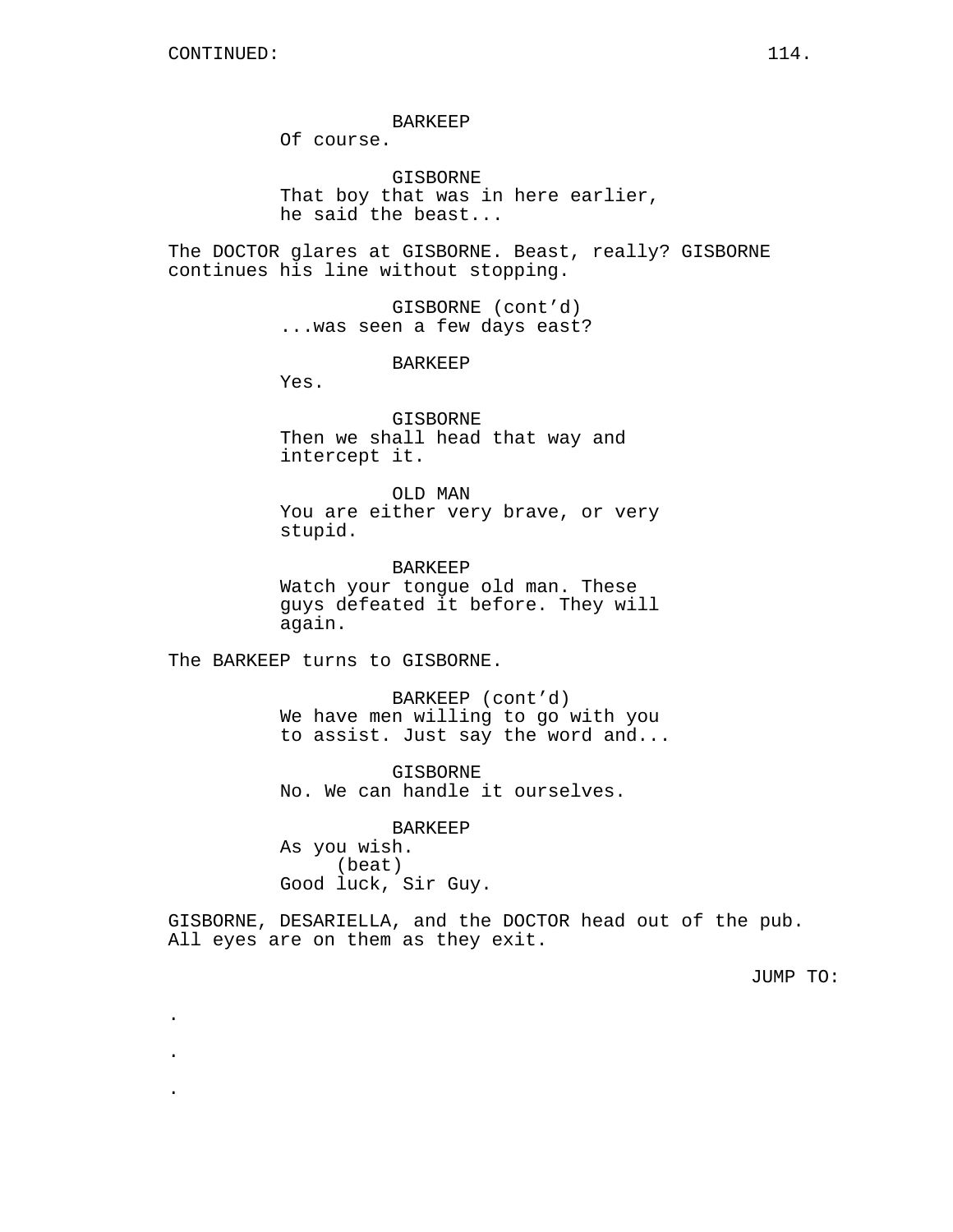#### **A few hours later**

60 TARDIS - CONSOLE ROOM 60 The DOCTOR is entering information into the console in front

of him. He stops and looks at DESARIELLA and GISBORNE.

DOCTOR Okay. We know when the photo was taken, but...

GISBORNE

We do?

DESARIELLA (VA) He sonic'd it at the bar.

GISBORNE

So?

DESARIELLA (VA) The sonic scanned the photo and determined the date it was taken.

GISBORNE It can do that?

DESARIELLA (VA) It can do almost everything.

GISBORNE

Right.

DOCTOR

Like I was saying. We know when the photo was taken. But we don't know when we arrived. So... I have come up with a few options. (beat) Do we... (beat) 1. Arrive on the day the photo was taken?

DESARIELLA (VA) We're good, but not that good.

DOCTOR 2. A few days before?

GISBORNE We may need time to assess the situation. A few days may not be enough.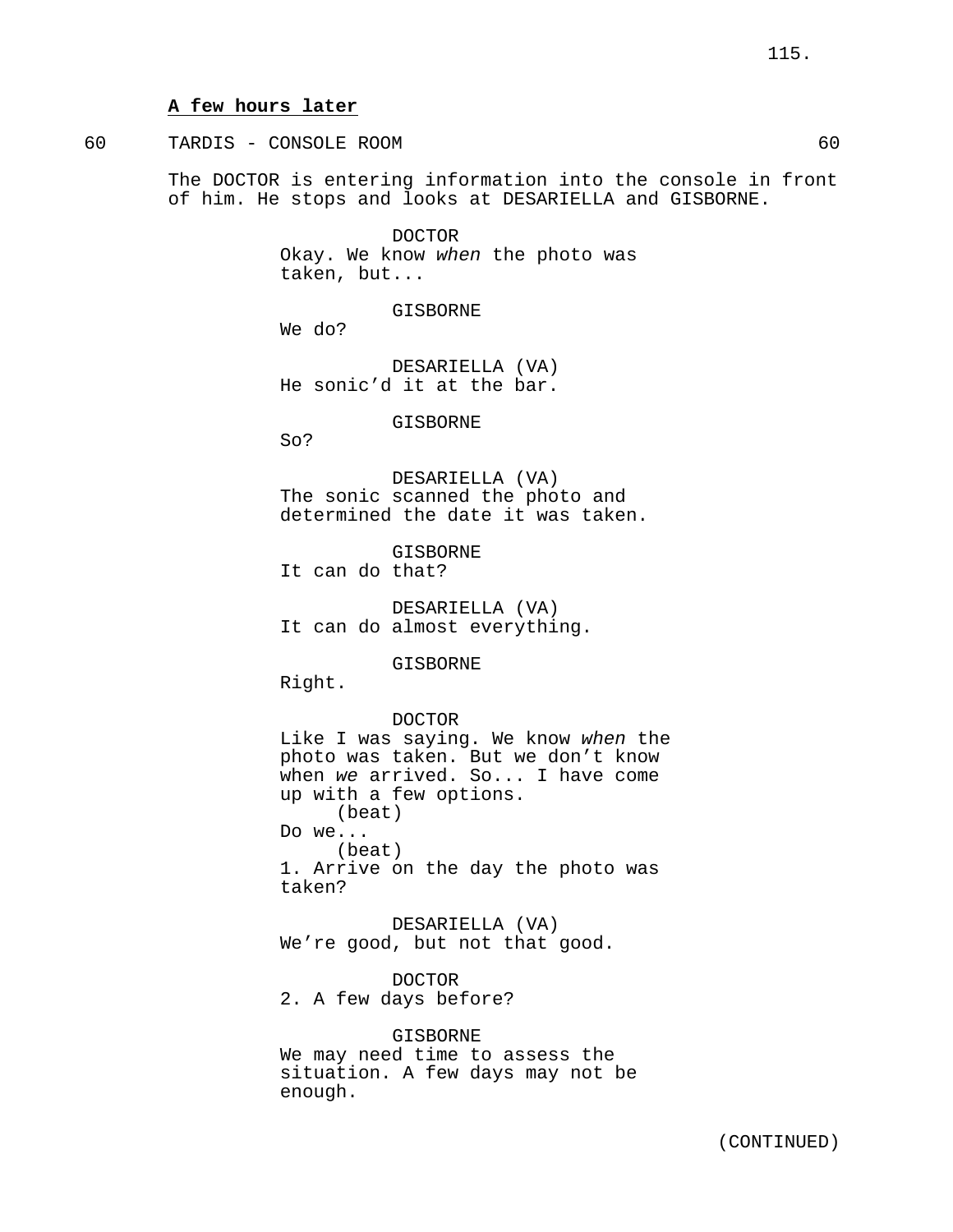DOCTOR 3. A few weeks before?

DESARIELLA (VA) That should give us time to earn the trust of the locals.

**GISBORNE** And also time to determine exactly what needs to be done.

DOCTOR Okay. Number 3 it is.

The DOCTOR turns back and enters the information into the console in front of him.

CONTINUE TO:

61 TIME FLIES 61

The TARDIS lands.

DESARIELLA, GISBORNE, and the DOCTOR head for the town.

They spend a few days looking around, meeting people, getting the layout of the land, etc...

CONTINUE TO:

#### **10 days later**

62 TIME RESUMES - PUB 62

DESARIELLA, GISBORNE, and the DOCTOR are sitting at their table in the back. The DOCTOR is on one side, GISBORNE and DESARIELLA are on the other. GISBORNE has his arm around DESARIELLA.

> GISBORNE It's been 10 days, Doc. It should have...

GISBORNE is interrupted when a young man comes running in.

PAN TO: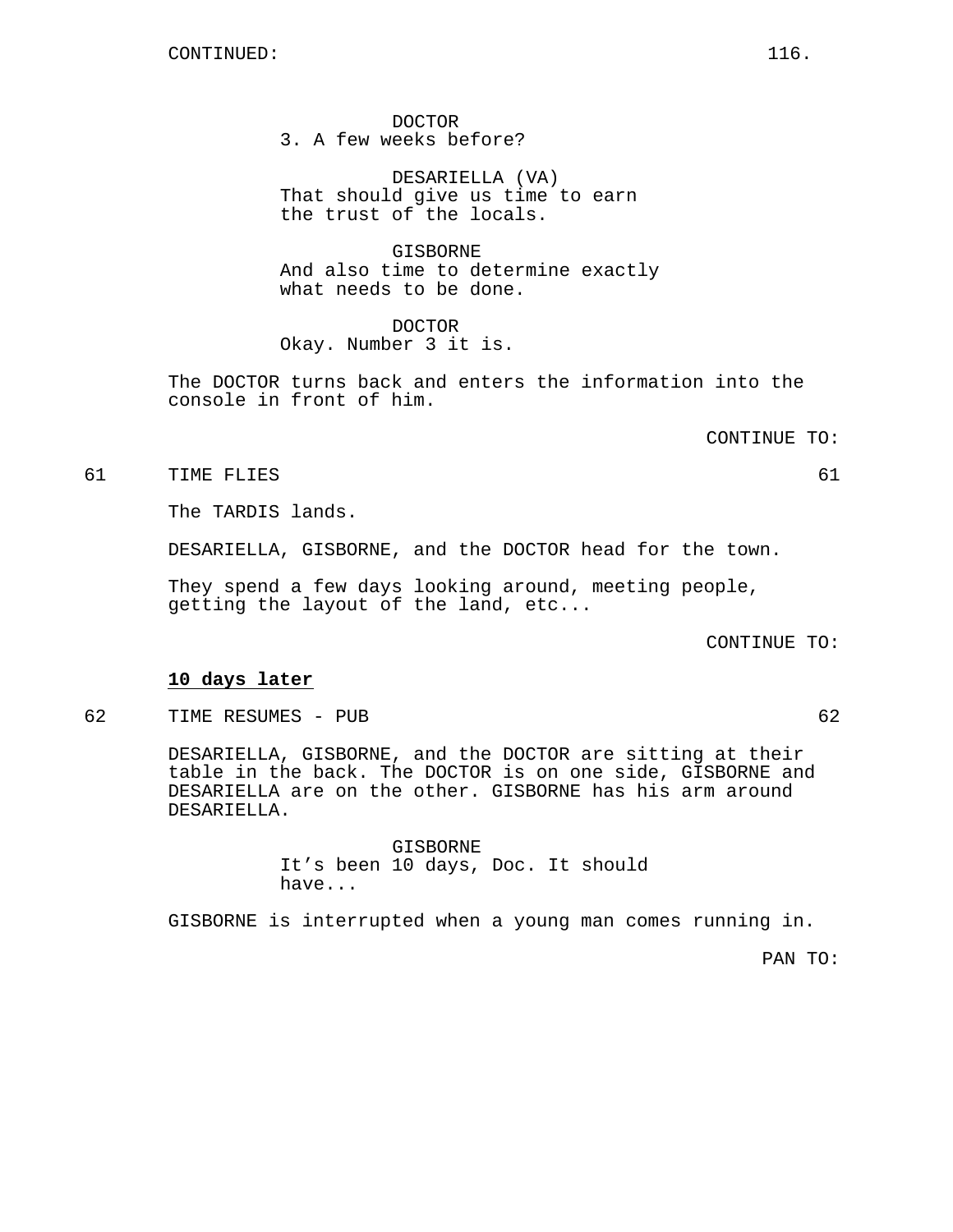63 DOOR 63

The young man stops in the door.

YOUNG MAN

Dragon!!

All eyes in the room turn to him. And everyone stops talking. There is an eerie silence in the bar.

> YOUNG MAN (cont'd) There is a dragon coming!

The crowd starts to murmur amongst itself.

PAN TO:

64 THE DOCTOR, DESARIELLA, AND GISBORNE 64

GISBORNE

Finally.

Focus stays with our trio but voices are heard amongst the crowd.

> MAN #1 (VO) We need to gather arms, now!

MAN #2 (VO) We need to start preparing to fight the beast.

GISBORNE gets a look of "Oh please" on his face and gets up from the table. The DOCTOR watches him leave. DESARIELLA watches him as well.

> DOCTOR Where's he going?

GISBORNE heads to the crowd that is forming. DESARIELLA looks at the DOCTOR. They both get up from the table and head to GISBORNE.

PAN TO:

65 CROWD 65

MAN #3 Won't be easy to take down.

MAN #4 We will need to gather the best men in town.

(CONTINUED)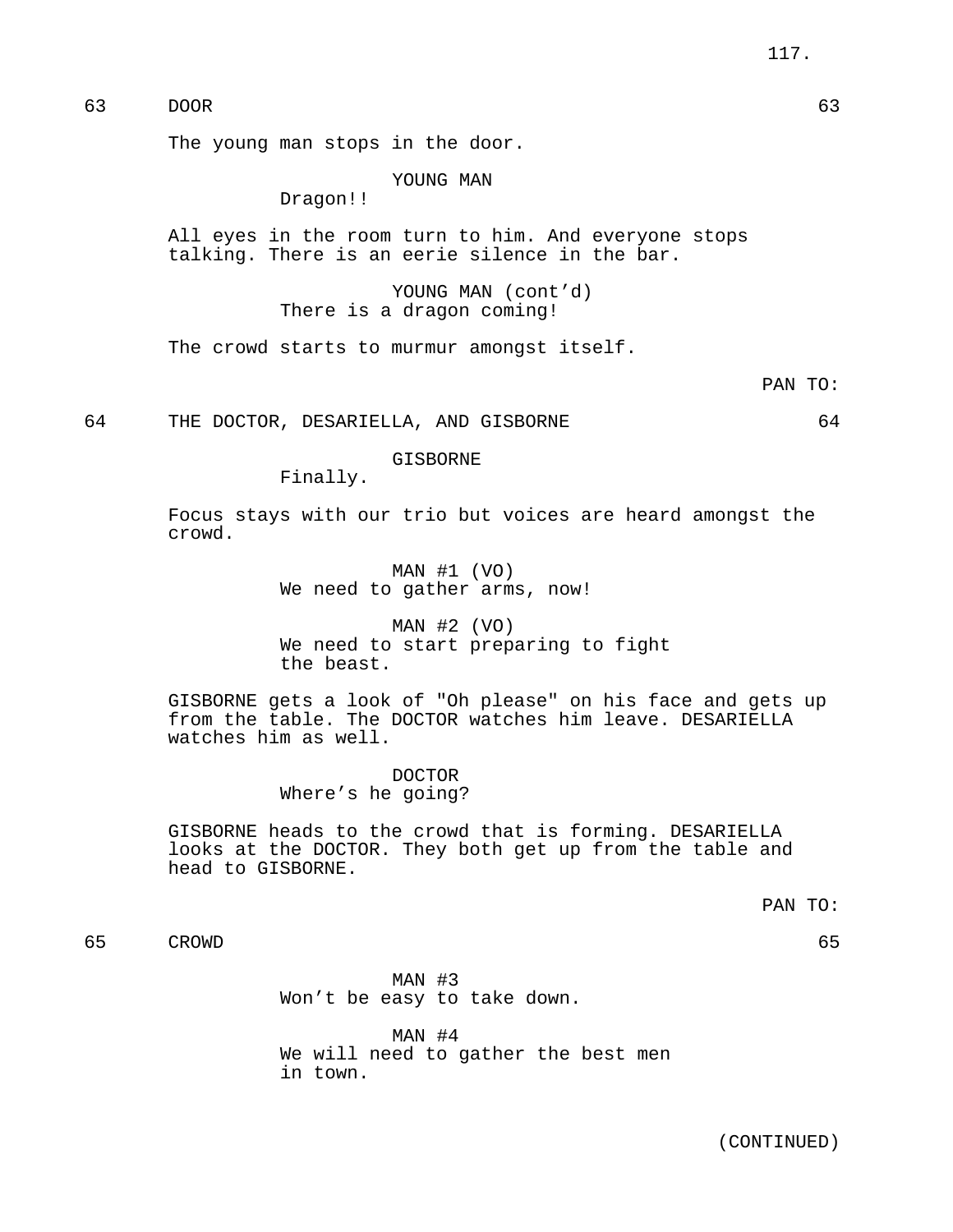MAN #5 If the stories are true, we will need to...

GISBORNE reaches them. He says the following line in his commanding tone. A tone that makes everyone shut up and look at him. A tone that demands attention.

> GISBORNE You, won't do anything.

Everyone stares at him.

GISBORNE (cont'd) My friends and I will take care of the beast for you.

MAN #1 Oh, and just who might you be?

GISBORNE Sir Guy of Gisborne.

Everyone is quiet.

66 THE DOCTOR AND DESARIELLA 66

The DOCTOR gives DESARIELLA a look.

DOCTOR Must he introduce himself like that every time?

DESARIELLA (VA) It is his name.

DOCTOR Can't he just say Gisborne? Or Guy?

DESARIELLA gives the DOCTOR a look.

PAN TO:

PAN TO:

67 GISBORNE AND CROWD 67

One man steps forward.

MAN #2 (surprise) A knight? A real knight?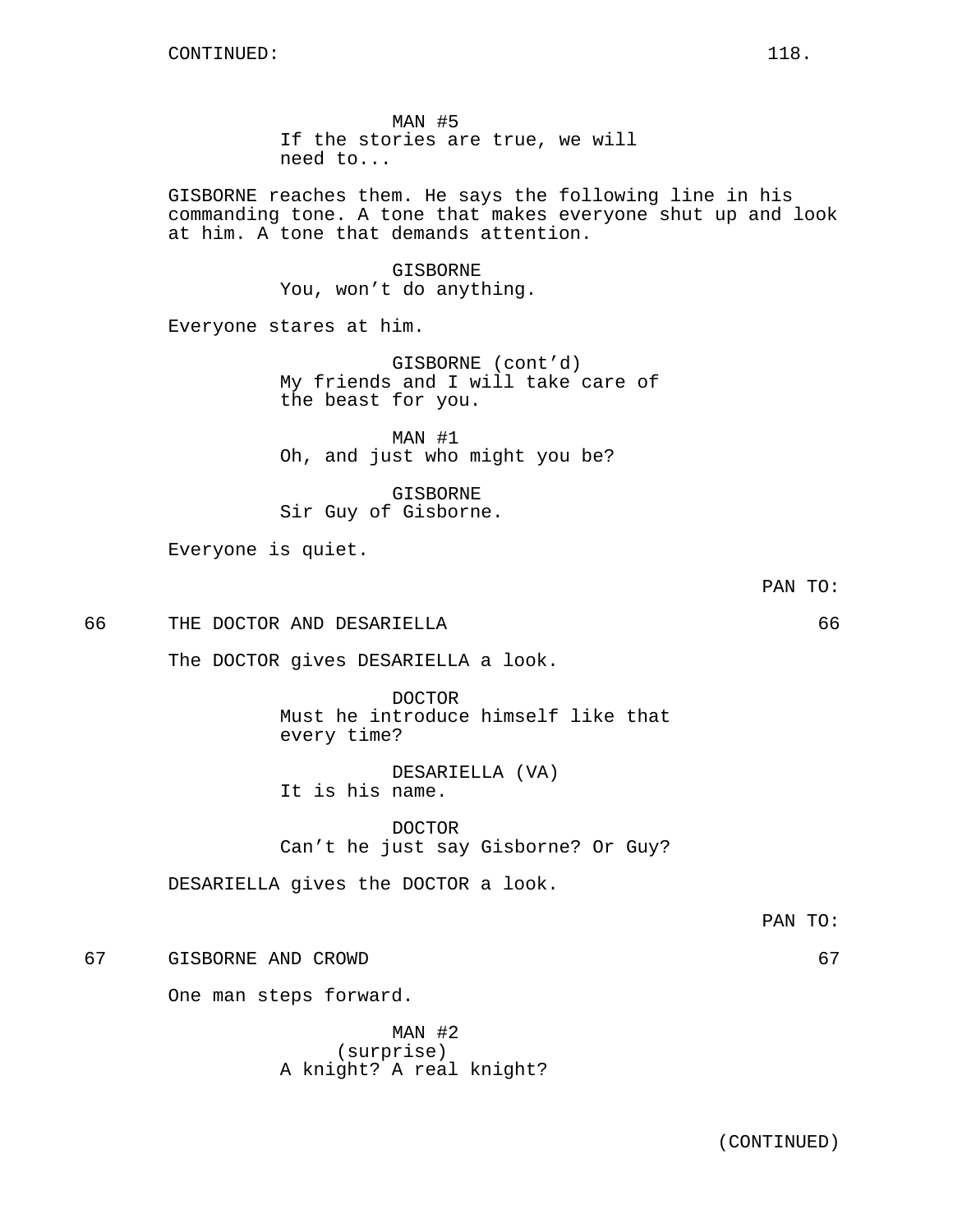GISBORNE You could say that.

MAN #1 Haven't seen a knight around here in years.

MAN #2 What makes you think that...

GISBORNE gets a look in his eye. A look that makes one feel like he is looking straight through them. The DOCTOR and DESARIELLA reach him.

> GISBORNE You have no idea what you are up against.

MAN #3 And you do?

GISBORNE We've been tracking it.

MAN #1 You've actually seen it?

MAN #2 What does it look like?

GISBORNE You wouldn't believe me if I told you.

The DOCTOR looks at DESARIELLA.

DOCTOR (T) What is he doing?

DESARIELLA (VA) Trying to keep them out of our way.

DOCTOR You think it'll work?

DESARIELLA (VA) Oh it will work. Trust me. He has a very commanding manor when he wants. People will listen to him.

The DOCTOR and DESARIELLA continue to watch GISBORNE.

JUMP TO: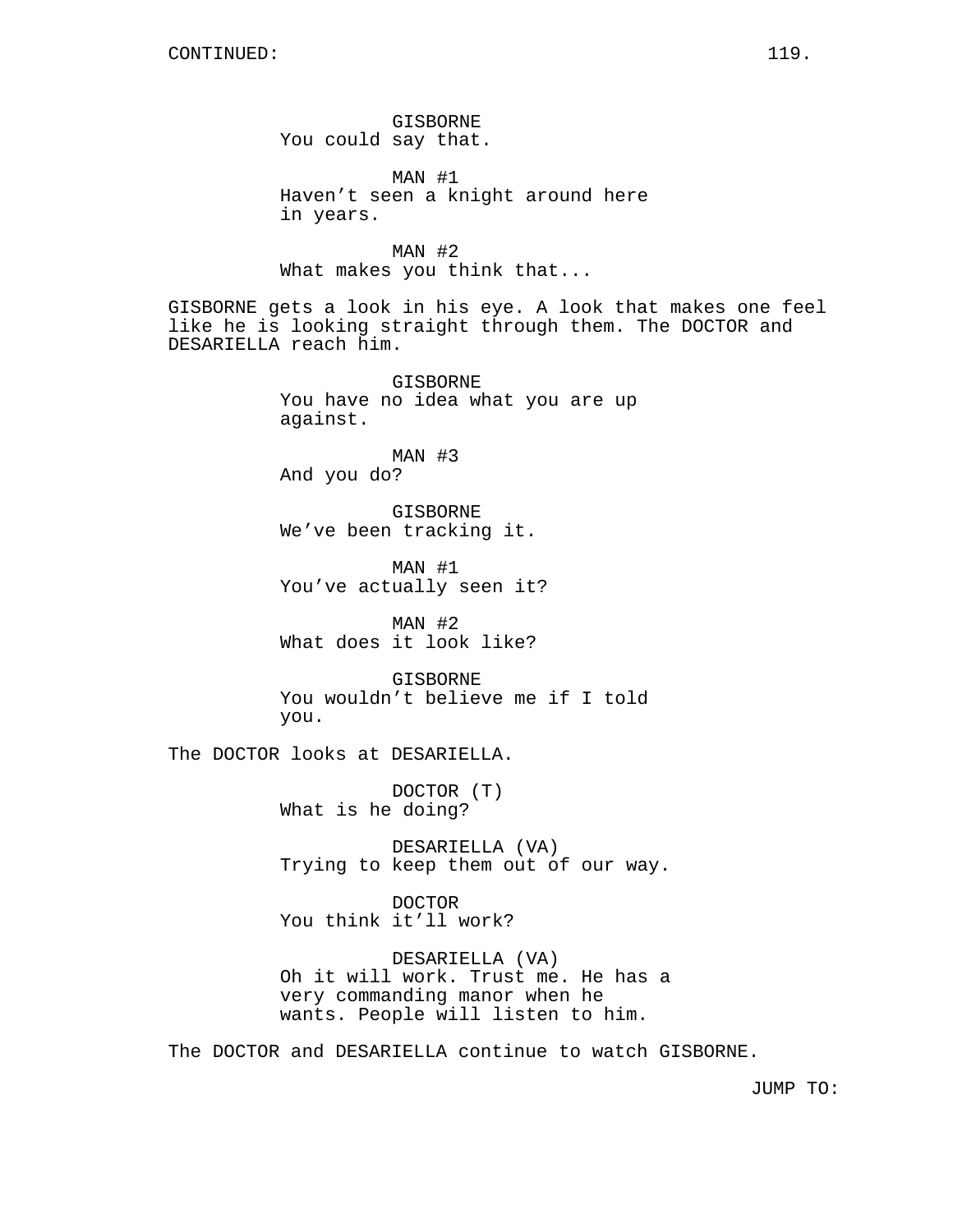# **8 hours later**

# 68 CAVE 68

The DOCTOR, DESARIELLA, and GISBORNE are walking through a cave. The DOCTOR is using his sonic as a flashlight. GISBORNE has his sword in his hand. He is ready to use it if he has to.

> GISBORNE Remind me again why we are dragon hunting?

DOCTOR Aren't you curious?

GISBORNE Dragons are not the sort of creature one usually willingly goes looking for.

The DOCTOR gives GISBORNE a look. How would he know what a dragon is like? There were no dragons around in 1190's England! Were there?

DESARIELLA hears a soft growl. She holds up her hand motioning the guys to stop. They stop.

> DESARIELLA (VA) Did you hear that?

They both look at her.

GISBORNE

Hear what?

DESARIELLA hears it again.

DESARIELLA (VA) That. Can't you hear it?

GISBORNE / DOCTOR

No.

DESARIELLA listens harder. She picks up the direction of the sound.

DESARIELLA (VA)

This way.

She leads them through the cave.

CONTINUE TO: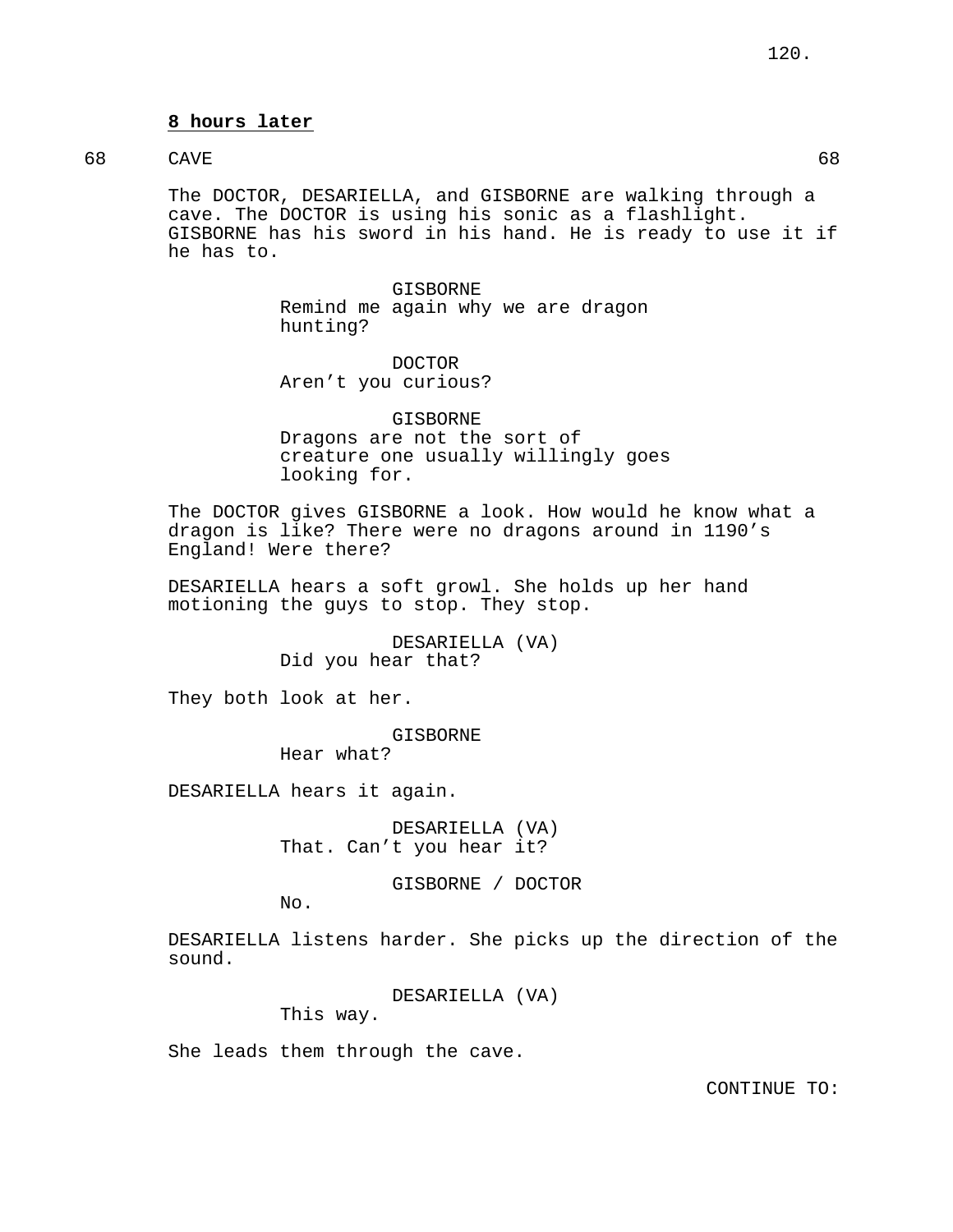69 TIME FLIES 69

DESARIELLA leads them through the cave for about 30 to 45 minutes.

CONTINUE TO:

70 TIME RESUMES 70

They reach an inner cavern and spot the dragon. The DOCTOR stares at it admiringly. GISBORNE raises his sword.

DESARIELLA locks eyes with it. She can hear its thoughts. DESARIELLA addresses GISBORNE.

> DESARIELLA (VA) Lower your sword.

> > GISBORNE

What?

DESARIELLA (VA) He won't hurt us. Trust me.

GISBORNE / DOCTOR

He?

DESARIELLA addresses the dragon.

DESARIELLA (VA) We are here to help you. My name is Desariella. And you are?

DOONGARA Doongara Shakaya.

GISBORNE is shocked. Did the dragon just speak?

GISBORNE Did he just...

DESARIELLA motions GISBORNE to be quiet.

DESARIELLA (VA) We can help you. What...

DOONGARA stares at the DOCTOR.

DOONGARA You, are a Time Lord.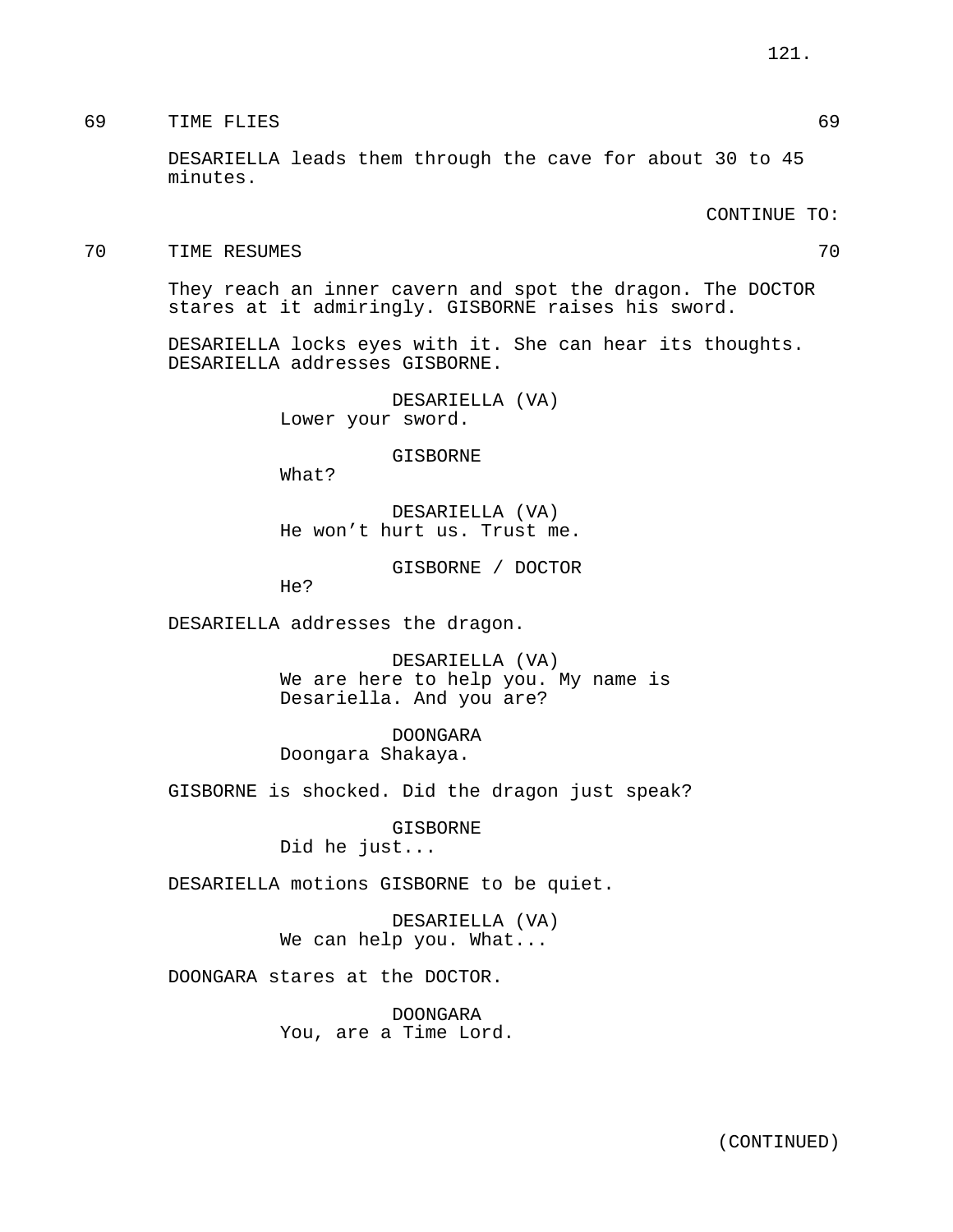DOCTOR Yes. DOONGARA What do they call you? DOCTOR The Doctor. DOONGARA Ah. Yes. Of course. We have heard of you. DOCTOR You have? DOONGARA Yes. We Shadrikans know all about you. DOCTOR Shadrikans? I... (beat) Of course. Shadrika. It all makes sense now. DESARIELLA and GISBORNE turn to the DOCTOR. DOCTOR (cont'd) You know how on Earth some birds fly south for the winter. DESARIELLA and GISBORNE nod yes. DOCTOR (cont'd) Well the Shadrikans change planets. They spend half the year on Shadrika, then migrate through space to Zephyria for the balance

DESARIELLA looks at DOONGARA

of the year.

DESARIELLA (VA) How did you get here?

DOONGARA Every 100 years, this planet, Naifa, aligns itself in the middle of our flight path. I crashed. I managed to find my way into this cave. But now I have no way home.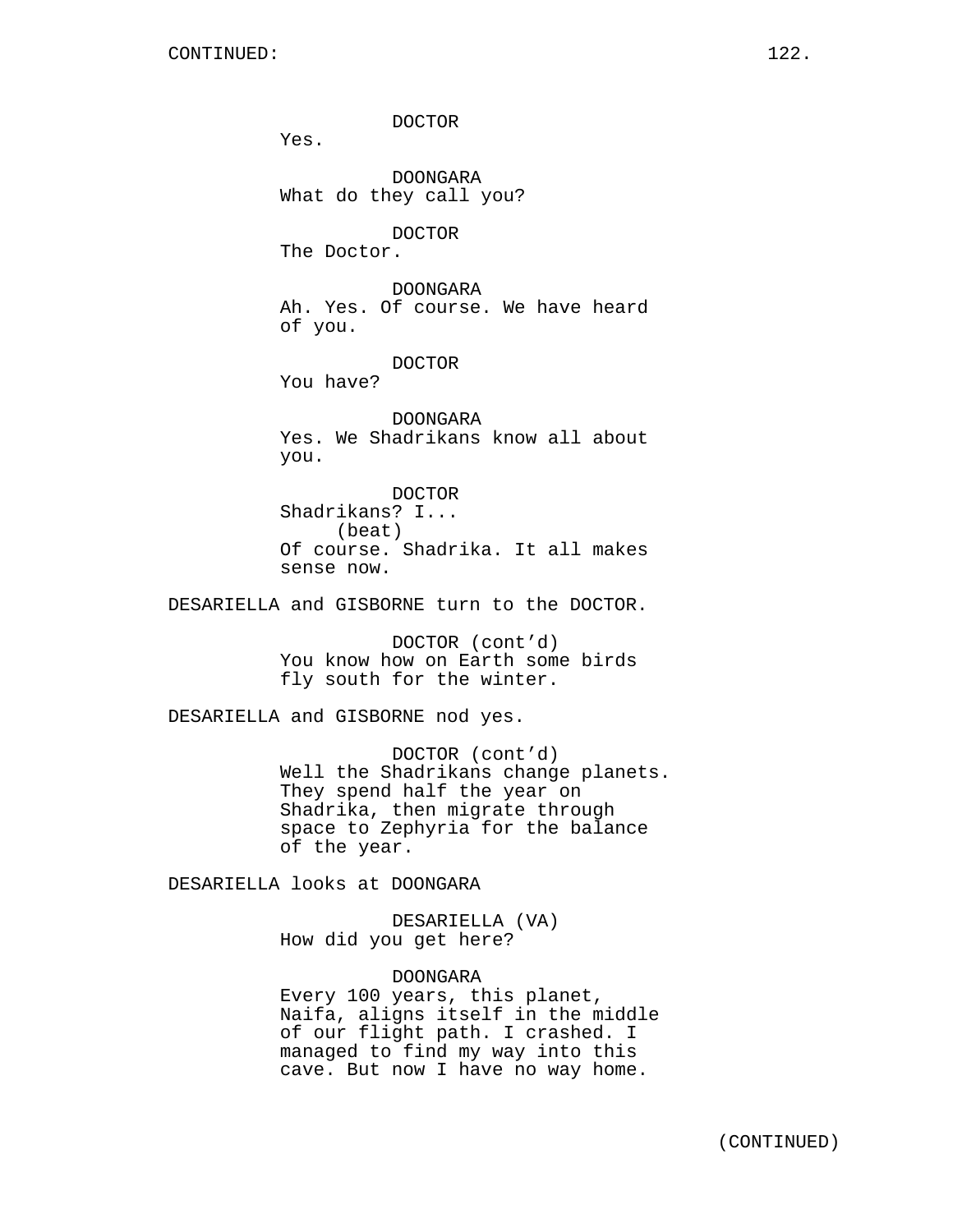DESARIELLA (VA) Don't be too sure about that. I said we can help you. And I mean it.

DESARIELLA stands perfectly still and closes her eyes. She slowly raises her arms. The DOCTOR knows what she is about to do, and smiles. The DOCTOR looks at GISBORNE

# DOCTOR

You are going to love this. Watch.

GISBORNE is about to ask what she is doing when he hears the sound of the TARDIS.

> GISBORNE Is D actually...

> > DOCTOR

Yes.

DOONGARA What is that noise?

DOCTOR That is your ride out of here.

DOONGARA realizes what the sound is.

DOONGARA

A TARDIS.

DOCTOR

Yes.

The TARDIS materializes around them.

JUMP TO:

# **2 hours later**

71 ZEPHYRIA 71

The DOCTOR, DESARIELLA, and GISBORNE are saying goodbye to DOONGARA.

> DOONGARA Thank you, Doctor.

> > DOCTOR

No problem.

The DOCTOR reaches into his pocket and removes a device.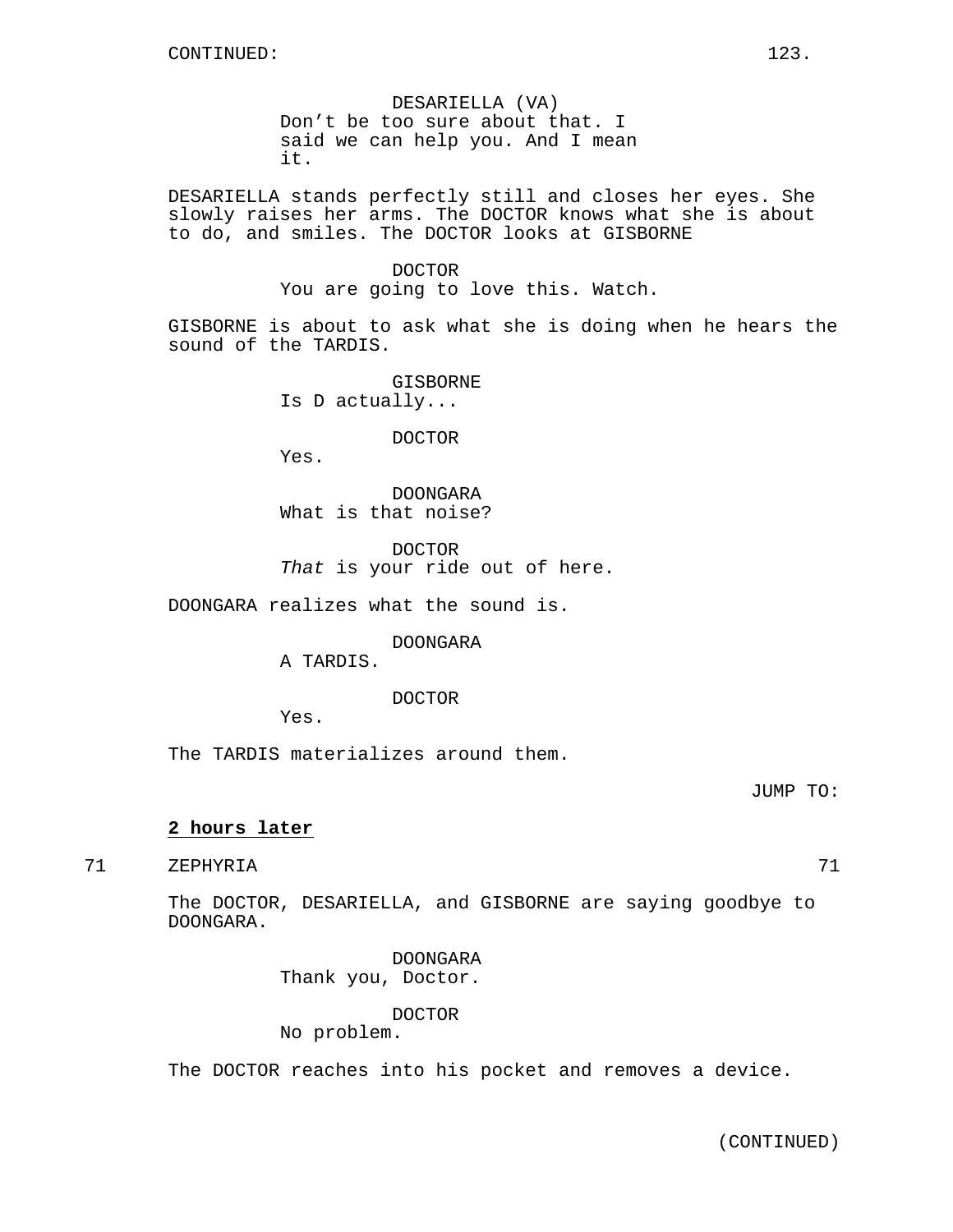DOCTOR (cont'd) Here. (beat) This device is programmed with a signal that will call the TARDIS. (beat) If any of your kind ever gets stranded again, just send the signal. (beat) It will reach the TARDIS wherever she is.

DOONGARA I will have our scientists prepare devices for all of us the next time Naifa is in our flight path.

DOONGARA flies off. GISBORNE watches, still amazed at seeing a real dragon.

DESARIELLA goes to GISBORNE and puts her arm around his waist. He puts his arm over her shoulder. They watch as DOONGARA flies away.

After a few moments the DOCTOR addresses them.

DOCTOR Well, back to the TARDIS. (beat) Still work to be done.

They walk back to the TARDIS.

CUT TO:

#### **A few minutes later**

72 THE TARDIS 72

The DOCTOR opens the door. He enters and heads for the main console. DESARIELLA and GISBORNE follow. GISBORNE closes the door.

> GISBORNE So that was why we went to Naifa the first time. A Dragon...

DESARIELLA (VA) You mean Shadrikan.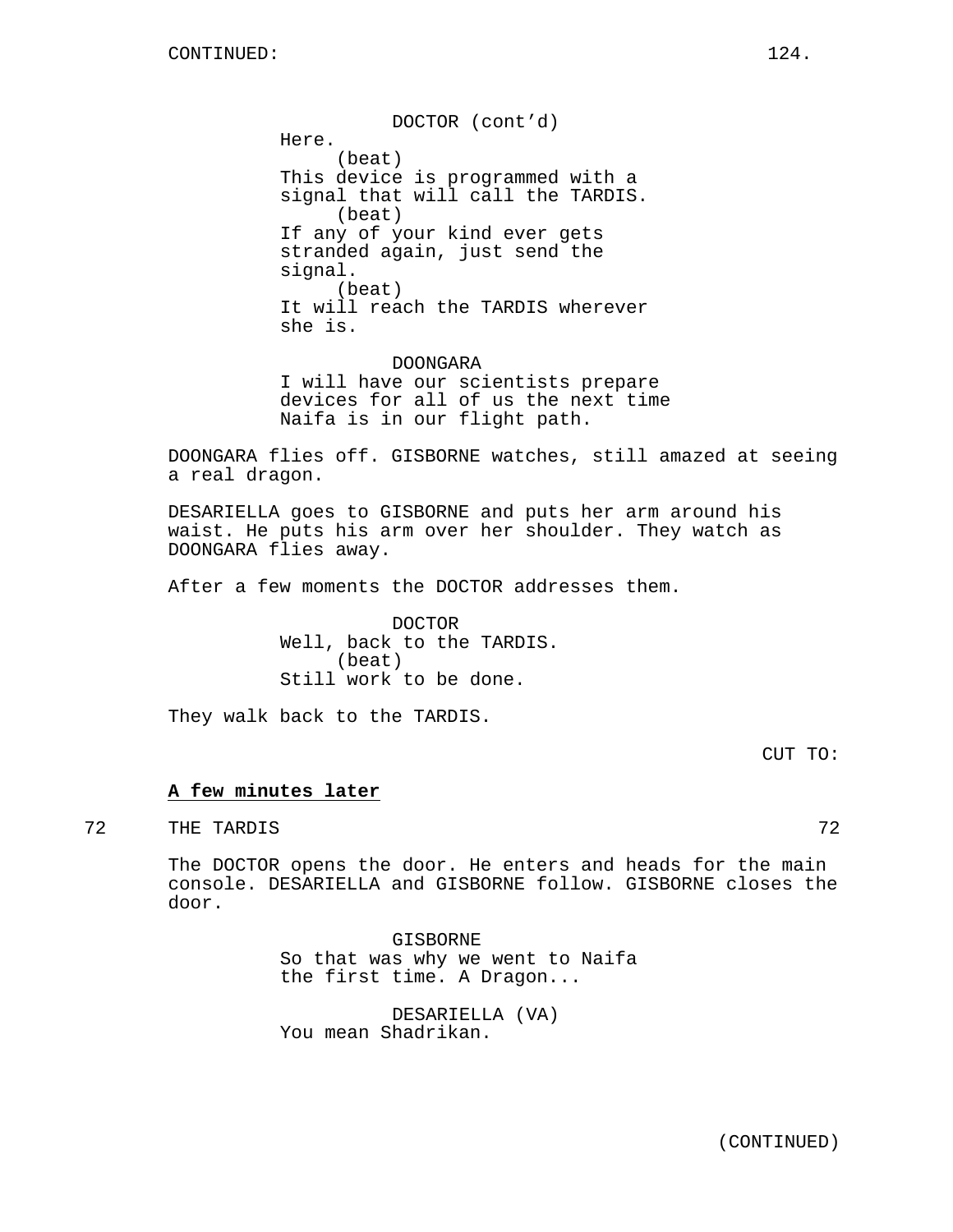GISBORNE Right. A Shadrikan must have sent the signal.

#### DOCTOR

Yes.

GISBORNE Can we track the signal once we land on Naifa?

DOCTOR Oh we can do better than that. Now that I know what it is, I can track it before we get there.

GISBORNE So we can land right where...

DOCTOR Or we could just transmat the Shadrikan onboard. We wouldn't even have to land!

GISBORNE gives the DOCTOR a look.

GISBORNE Wouldn't that change history?

The DOCTOR looks at GISBORNE.

GISBORNE (cont'd) If we never land, then we will never see the photo of us. If we never see the photo we wouldn't have known to go back. If we didn't go back we couldn't have given them the device. If we didn't give them the device they can't call. If they...

GISBORNE stops talking as he realizes that they are both staring at him.

GISBORNE (cont'd)

What?

DESARIELLA (VA) I can't believe you just managed to say all like you really understood it.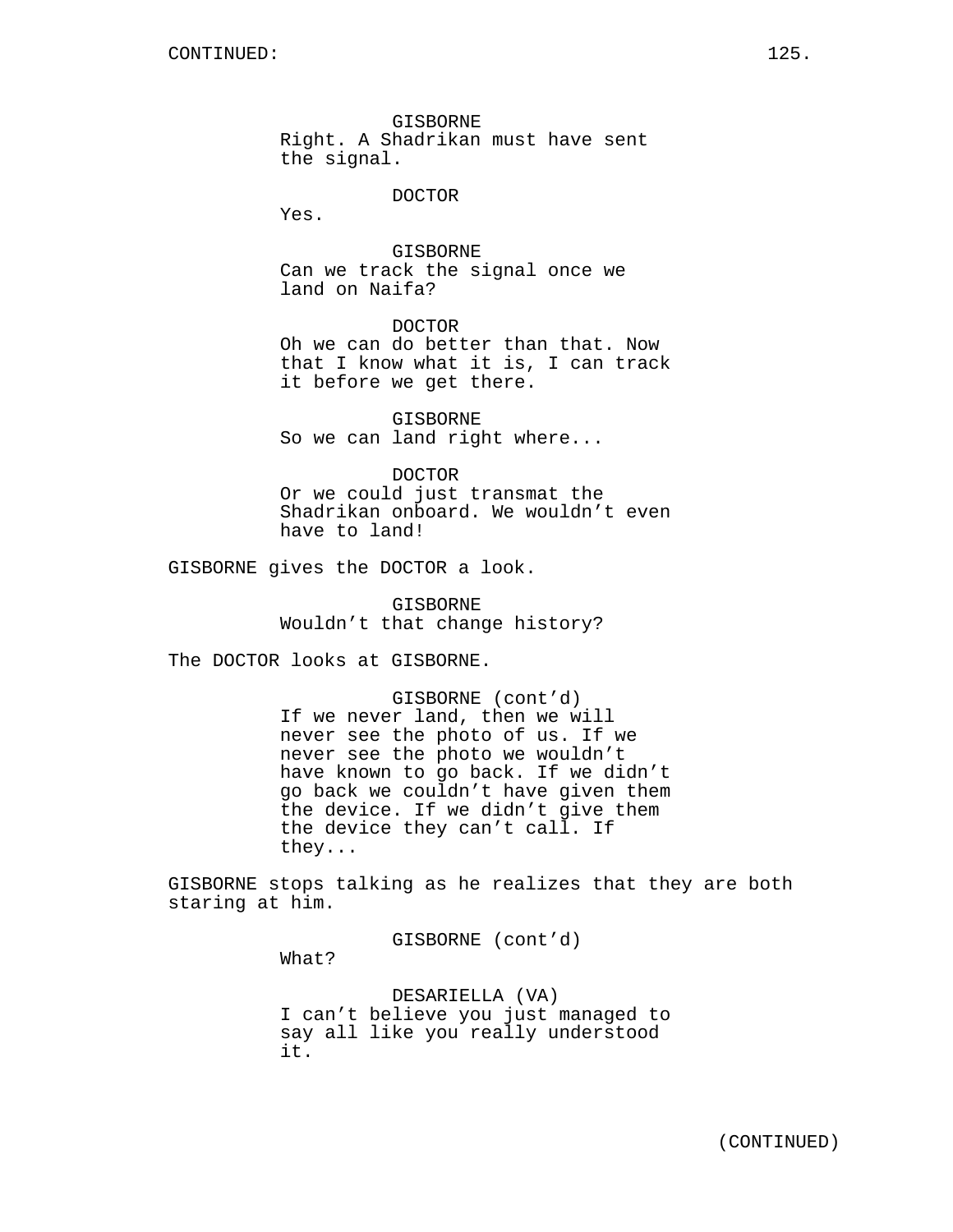GISBORNE I'm starting to. I...

The DOCTOR thinks of something.

#### DOCTOR

You're right. And you also just reminded me that we haven't posed for that photo yet.

The DOCTOR starts the dematerialization sequence and the TARDIS leaves Zephyria.

JUMP TO:

#### **7 months later**

73 JUST OUTSIDE OF CORINTH - ANCIENT GREECE - PATH IN FOREST 73

The DOCTOR, DESARIELLA, and GISBORNE are walking down a path.

The DOCTOR is behind DESARIELLA and GISBORNE. DESARIELLA and GISBORNE are holding hands.

All of sudden GISBORNE drops DESARIELLA's hand and runs into the trees that align the side of the path.

#### DOCTOR

Where are you...

DESARIELLA runs after GISBORNE. The DOCTOR runs after DESARIELLA.

CUT TO:

74 A CAMP ON THE OTHER SIDE OF THE FOREST 674

There is a wagon loaded with supplies, a group of tethered horses, and a group of armed men. The men are scattered around the camp. They appear to be packing up. One man stands out among the crowd. He is the leader of the group.

GISBORNE comes charging out of the trees and manages to grab an arrow out of mid air. Just before it hits the leader.

All eyes in the camp turn to GISBORNE. The leader looks at him.

> LEADER That was amazing. I owe you my life. I...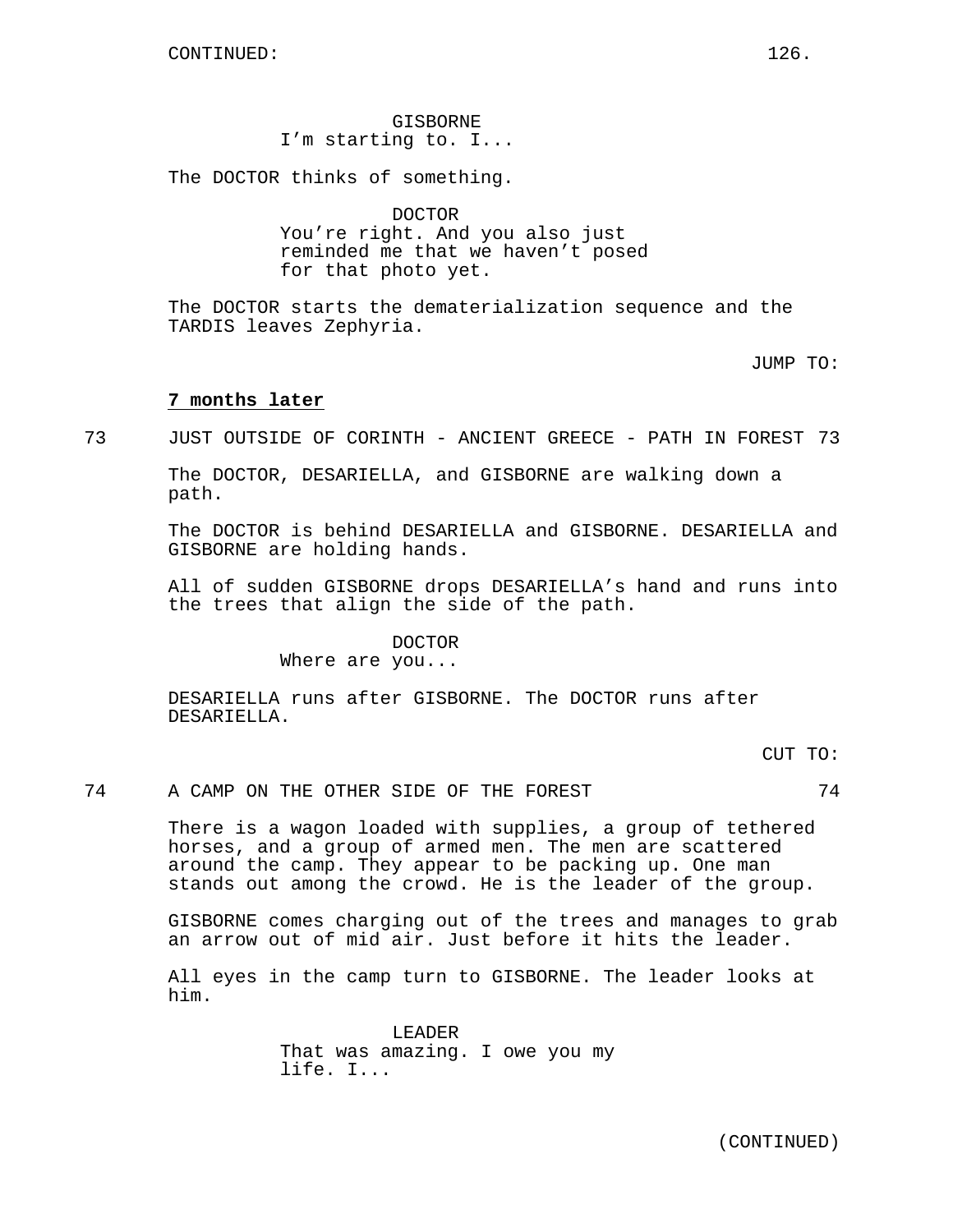GISBORNE It was nothing. I...

DESARIELLA and the DOCTOR exit the trees. The men in the camp raise their weapons. The DOCTOR and DESARIELLA stop.

> GISBORNE (cont'd) They are with me.

The leader signals the men to lower their weapons. They do.

The DOCTOR wonders who these men are and what GISBORNE has just walked into. He notices the arrow in GISBORNE's hand, and looks at DESARIELLA.

> DOCTOR (T) Tell me he didn't just save this guy's life? We don't even know who he is!

DESARIELLA looks around the camp trying to figure out who these men are. The Leader addresses GISBORNE.

> LEADER You're not from around here. Who are you?

#### GISBORNE

Gisborne.

The DOCTOR gives GISBORNE a look. He can't believe he didn't say "Sir Guy of Gisborne" like he always does. He wonders if there is a reason.

> LEADER And your friends?

GISBORNE The Doctor, and Desariella.

The leader nods a greeting to the DOCTOR and to DESARIELLA. They return the nod. The leader looks back at GISBORNE.

> LEADER Well, thank you again, Gisborne. I...

Momentary pause. The leader seems to be thinking of something.

> LEADER (cont'd) My men and I are off on a quest. I could use a man like you on my (MORE)

> > (CONTINUED)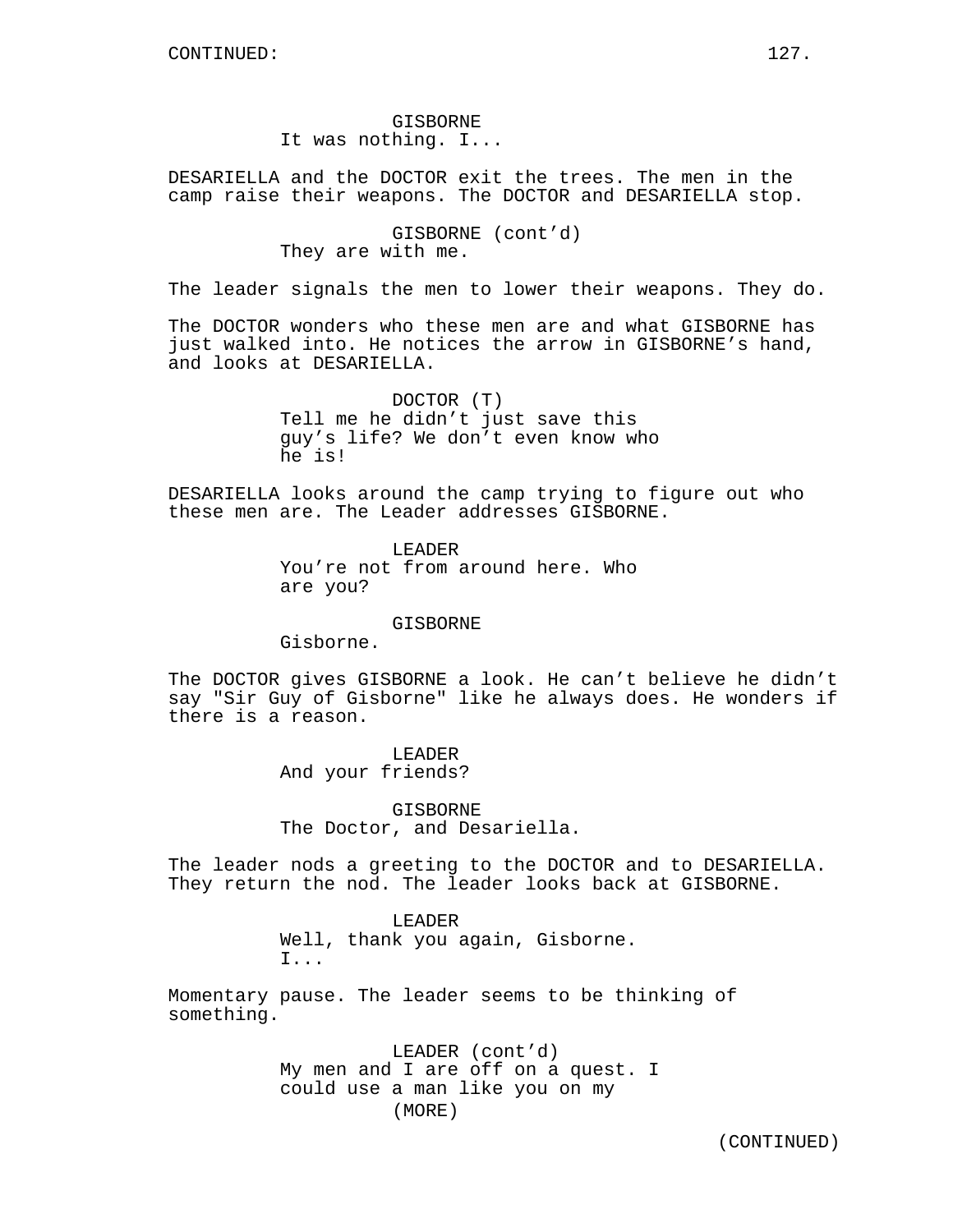LEADER (cont'd) team. I don't suppose you would be interested in joining us?

Before GISBORNE can answer, one of the men approach.

MAN

Jason.

The Leader turns to the man.

DOCTOR (T) (raise eyebrow) Did he say Jason? I...

JASON

Yes.

MAN The Argo is due to set sail. We must be on the way.

The DOCTOR smiles when the man says "Argo". He knows who these people are.

JASON

Of course.

JASON turns to GISBORNE.

JASON

Well?

The DOCTOR answers before GISBORNE can.

DOCTOR We can't. We have a... previous commitment.

JASON

I see.

GISBORNE wonders why the DOCTOR said no.

DESARIELLA has finally figured out who these men are.

GISBORNE looks to DESARIELLA and notices the look on her face. He realizes she knows these men and that there must be something going on that he's not aware of. GISBORNE looks at JASON.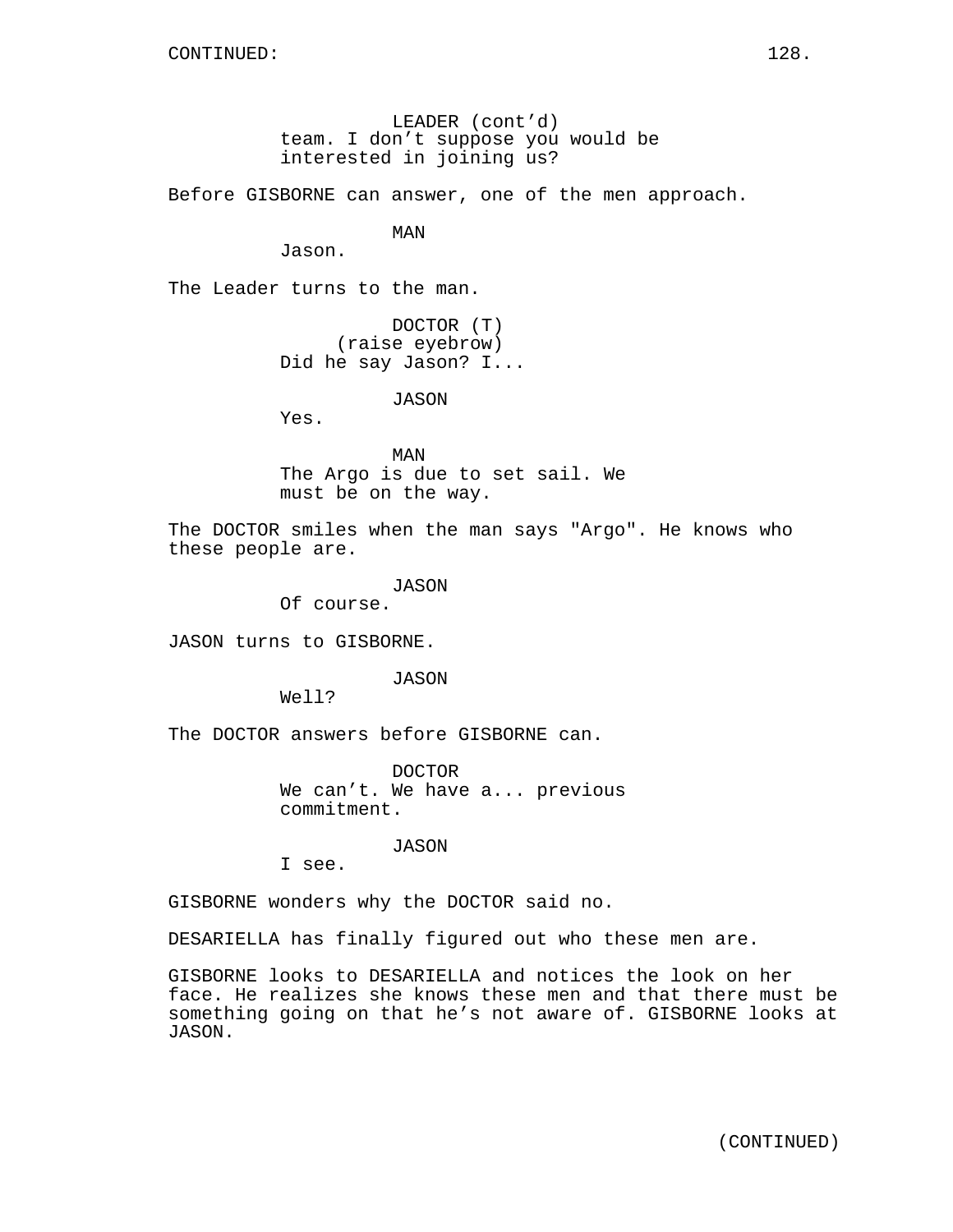GISBORNE Good luck on your quest.

JASON

Thank you.

JASON heads over to his men who are all ready to leave.

GISBORNE walks over to DESARIELLA and the DOCTOR. DESARIELLA looks at GISBORNE.

> DESARIELLA (VA) You, my love, just saved the life of the King of Corinth.

> > GISBORNE

He's a king?

DESARIELLA (VA) If he isn't king yet, he will be.

GISBORNE I take it he is someone famous.

DESARIELLA (VA) Ever hear the story of Jason and the Argonauts?

GISBORNE rolls his eyes.

GISBORNE Greek Mythology. Never did like that stuff. I...

GISBORNE remembers one of the men mentioning the Argo.

GISBORNE (cont'd) Wait, he is that Jason?

DESARIELLA (VA)

Yes.

GISBORNE Then this quest they are going on is The Quest for the Golden Fleece.

DESARIELLA (VA)

Yes.

(beat) And if you hadn't have saved him, he never would have...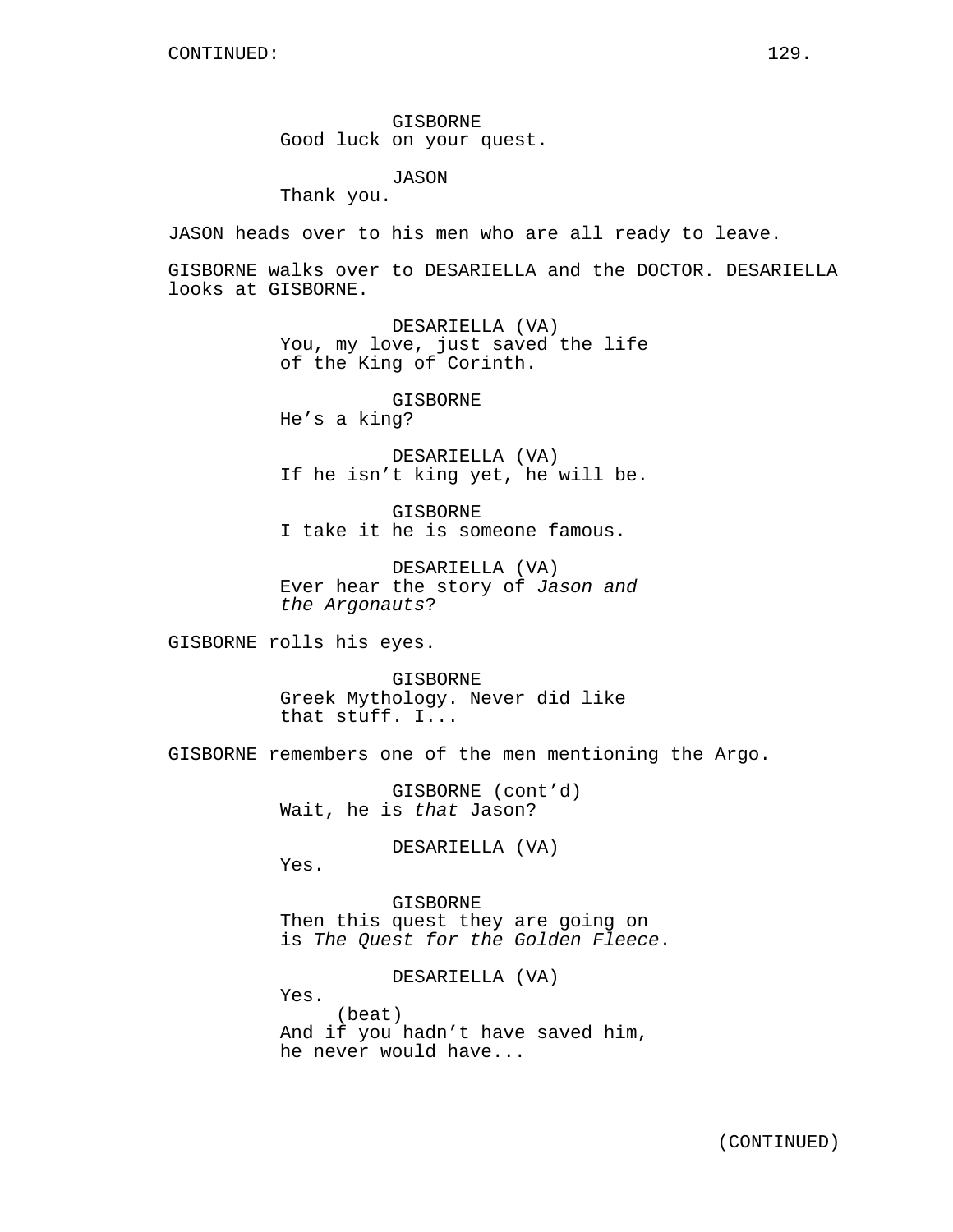GISBORNE So I was supposed to save him. Being here, now, was meant to be.

DESARIELLA (VA) Looks like it.

Momentary pause. The DOCTOR was all ready to yell at GISBORNE for jumping in before he knew what was going on. But now he can't because he was supposed to do what he did. It also means that DESARIELLA bringing him on board in the first place was supposed to have happened. The DOCTOR is still confused about one thing.

> DOCTOR How did you know?

GISBORNE is confused.

GISBORNE

Know what?

DOCTOR That Jason was in danger?

GISBORNE answers honestly. No hesitation in his voice.

GISBORNE I heard the archer drawing the bow.

The DOCTOR looks at him in disbelief. DESARIELLA looks at GISBORNE and smiles. Of course he did. His hearing was excellent.

> GISBORNE (cont'd) One thing you learn fast living in the forest is how to listen. (beat) I heard the bow being drawn and ran to the only other spot that had voices. (beat) All the way here I could hear the archer readying the bow, notching the arrow, aiming the arrow. And, as soon as I reached the camp, I heard the arrow being released.

DESARIELLA smiles at GISBORNE and draws closer to him.

DESARIELLA (VA)

My hero.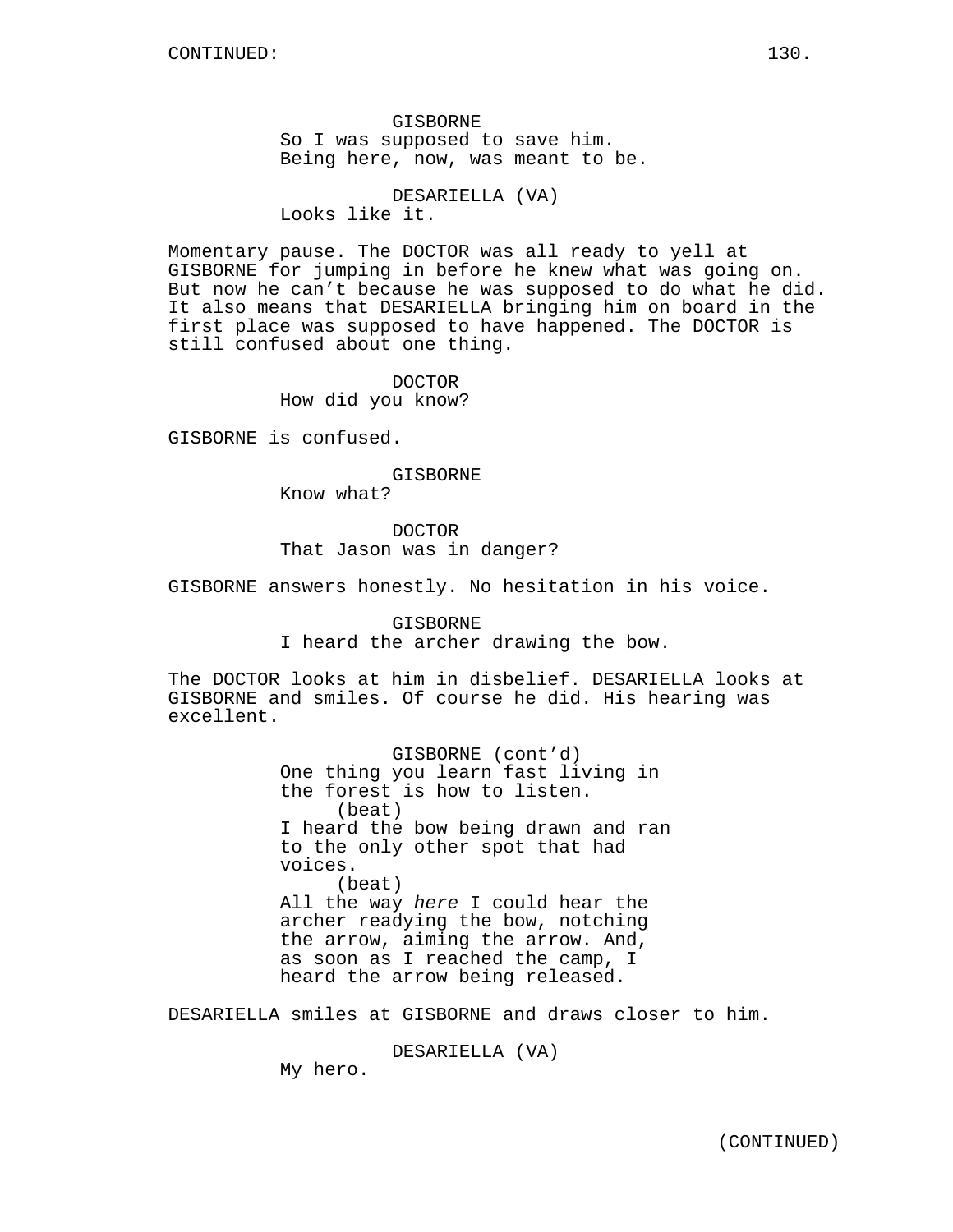DESARIELLA kisses GISBORNE. He kisses her back. The DOCTOR rolls his eyes.

# **6 months later**

# 75 HOLOROOM 75

#### **Village**

ROBIN and gang are defending a village from a band of mercenaries.

The mercenaries are attacking from three sides. The south, the west, and the east. The north side opens on to a body of water and is safe.

ROBIN's gang is divided into three groups.

ROBIN and MUCH are in the south-end building firing arrows and other projectiles at the men attacking from that side.

TUCK and LITTLE JOHN are in the west-end building firing arrows and other projectiles at the men attacking from that side.

ALLAN, GISBORNE, and DESARIELLA, are in the east-end building firing arrows and other projectiles at the men attacking from that side.

The attacking band is slowly being defeated.

#### PAN TO:

#### **East-End Building**

DESARIELLA is aiming at her next target. An arrow enters through an opening and hits her in the shoulder. She falls. GISBORNE senses her go down and turns to her.

> GISBORNE D? Are you...? DESARIELLA (VA) (quietly) Fine. (beat) When we go back everything will be...

DESARIELLA winces. It hurts. It really hurts. More than it should. GISBORNE remembers that this is just a program.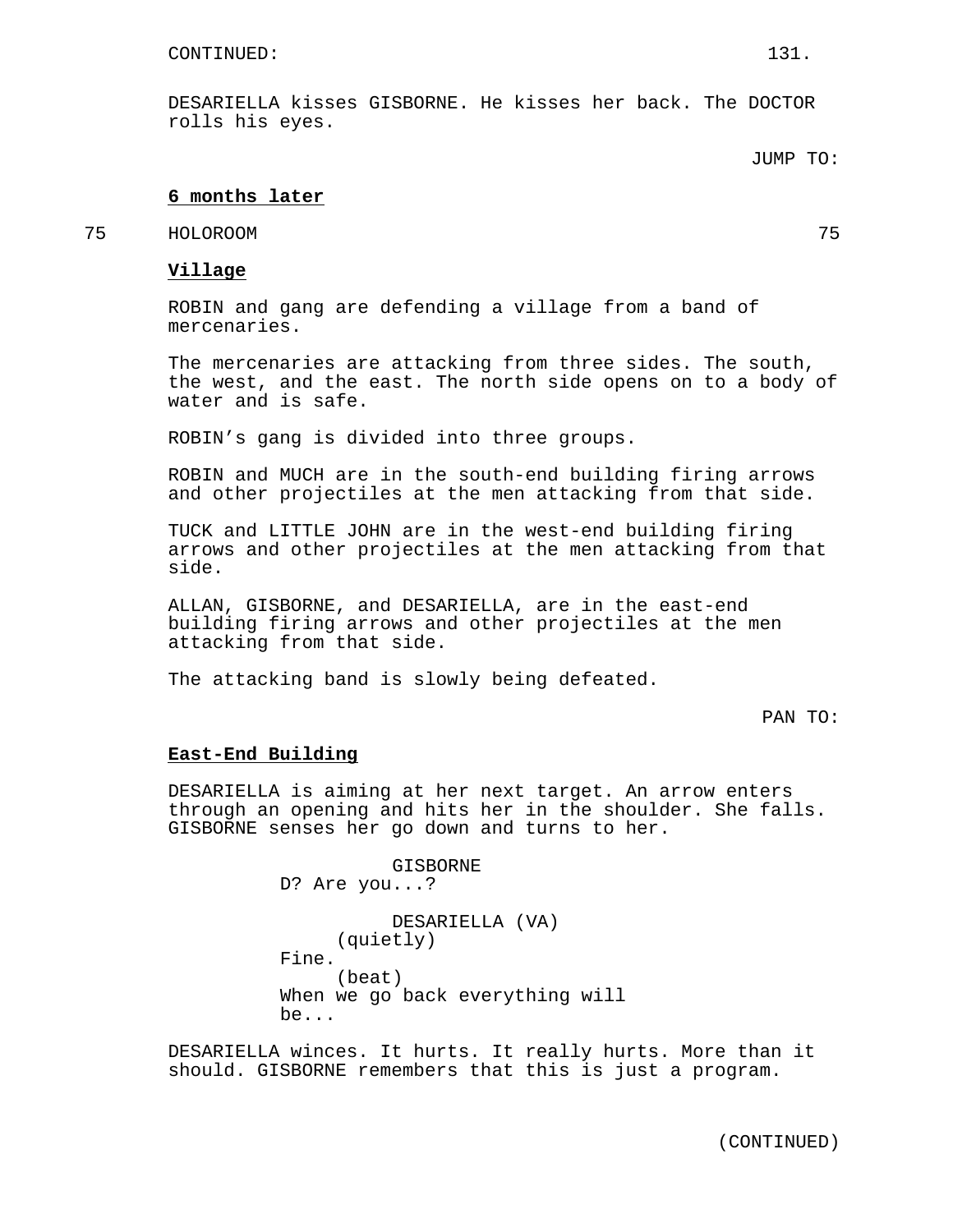GISBORNE Right. I forgot. (beat) Everything seems so real. I...

ALLAN gets the feeling something is wrong. Why is Guy not removing the arrow? Why is he doing nothing? He should be more concerned.

> ALLAN Back? Real? What are...

GISBORNE looks to ALLAN. DESARIELLA tries to get up. She can't.

> DESARIELLA (VA) (faintly) Guy, I...

GISBORNE looks back at her.

DESARIELLA (VA) (cont'd) (wince) Something is...

GISBORNE can tell she doesn't look good.

GISBORNE Are you sure this will...

DESARIELLA (VA) Doc...tor.

DESARIELLA passes out. GISBORNE realizes something is wrong.

GISBORNE

That's it.

ALLAN is staring at them. GISBORNE addresses the TARDIS.

GISBORNE (cont'd)

PAUSE!

The program pauses. Everything stops.

GISBORNE (cont'd)

Save.

The TARDIS saves the program.

GISBORNE (cont'd)

Exit.

The program shuts down.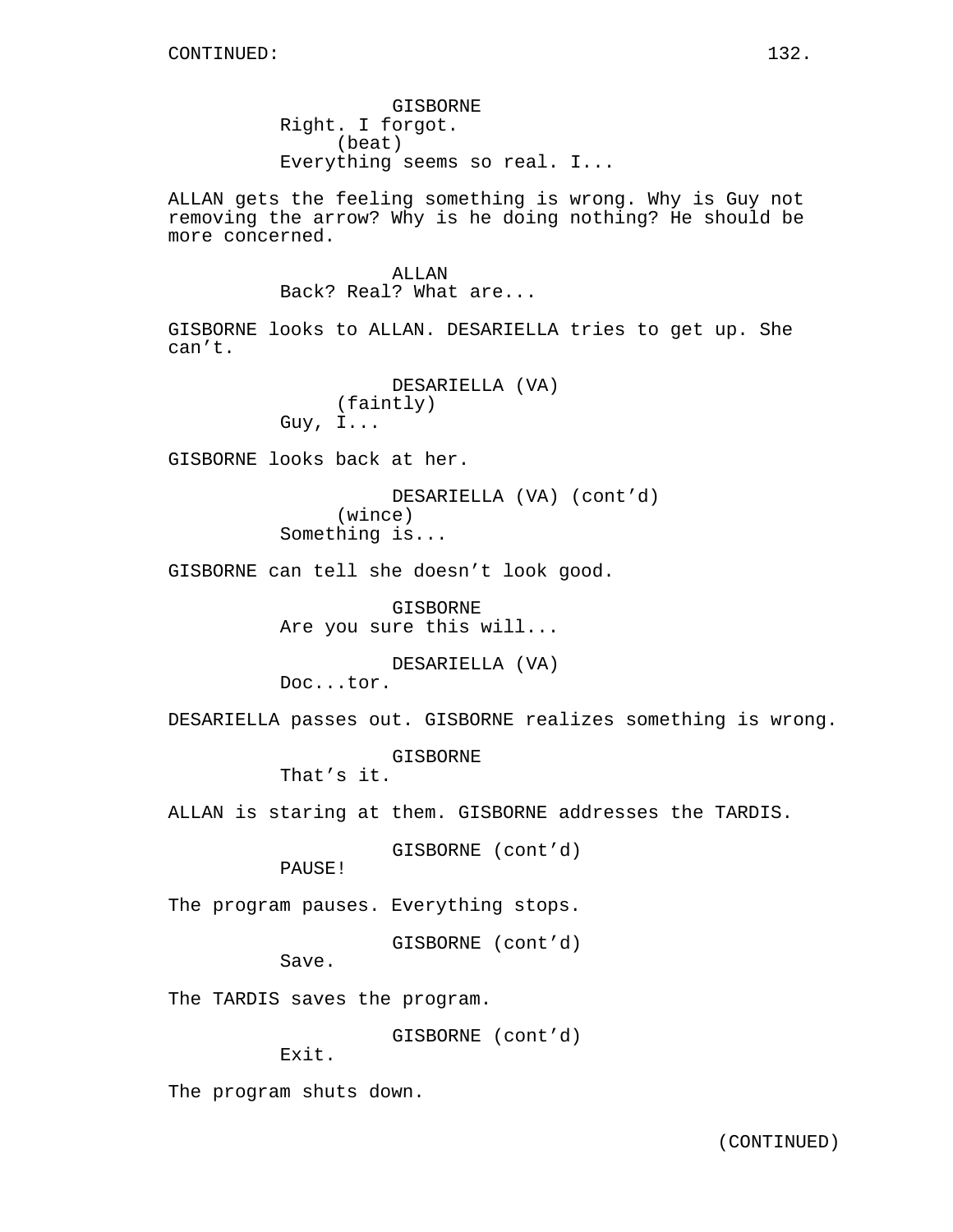CONTINUE TO:

#### **Blank Room**

The door appears. GISBORNE looks at DESARIELLA, the arrow is still there. He is confused. The arrow isn't real. It shouldn't still be there.

> GISBORNE (cont'd) What? The arrow should have...

GISBORNE picks her up and heads for the open door.

```
GISBORNE (cont'd)
     (yell)
DOCTOR!!
```
GISBORNE exits the room.

CONTINUE TO:

76 HALLWAY 76

GISBORNE heads down the hall yelling for the DOCTOR.

GISBORNE

DOCTOR!!!

He heads for the console room.

CONTINUE TO:

77 CONSOLE ROOM 77

The DOCTOR is looking at something on one of the monitors. He is interrupted by the sound of GISBORNE yelling his name.

GISBORNE (VO)

DOCTOR!

The DOCTOR looks towards the sound of GISBORNE's voice and sees him at the top of the stairs with DESARIELLA in his arms. He stops what he is doing and runs to them.

CONTINUE TO:

78 TOP OF STAIRS 78

The DOCTOR reaches the top of the stairs and sees the arrow.

DOCTOR What happened?

(CONTINUED)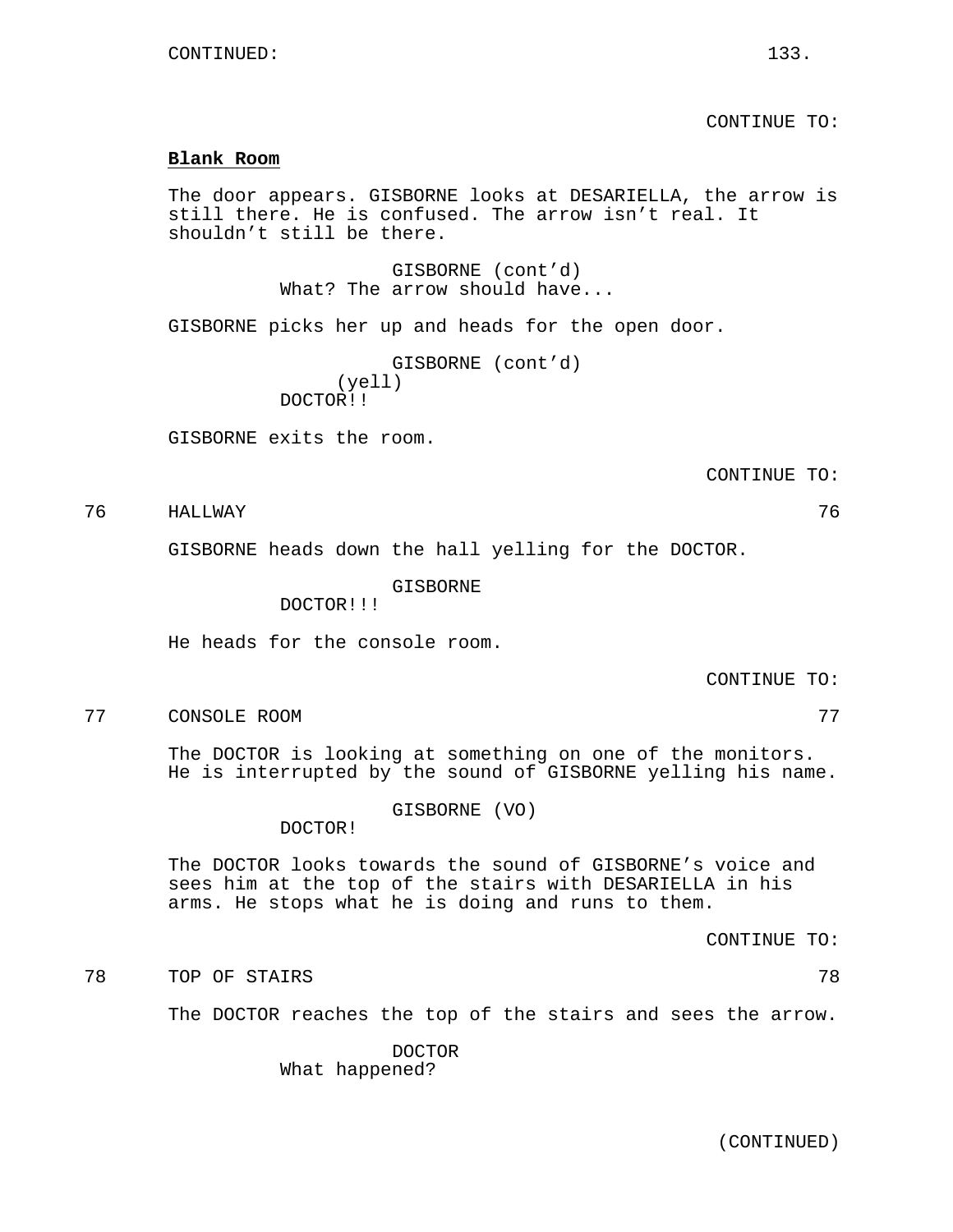GISBORNE We were in the holoroom and...

DOCTOR

The holoroom?

#### GISBORNE

Yes.

The DOCTOR looks at the arrow. If they were in the holoroom, then this arrow isn't real.

> DOCTOR This is a holo-arrow?

> > GISBORNE

Yes.

DOCTOR

Then why...

GISBORNE I don't know. I...

DOCTOR You did shut the program down correctly, didn't you?

GISBORNE Of course, Doc. You think I'd...

DOCTOR

No. I...

GISBORNE Look, just help me get this arrow out of her, okay.

DOCTOR

Right.

.

.

.

.

.

They head back down the hall.

JUMP TO: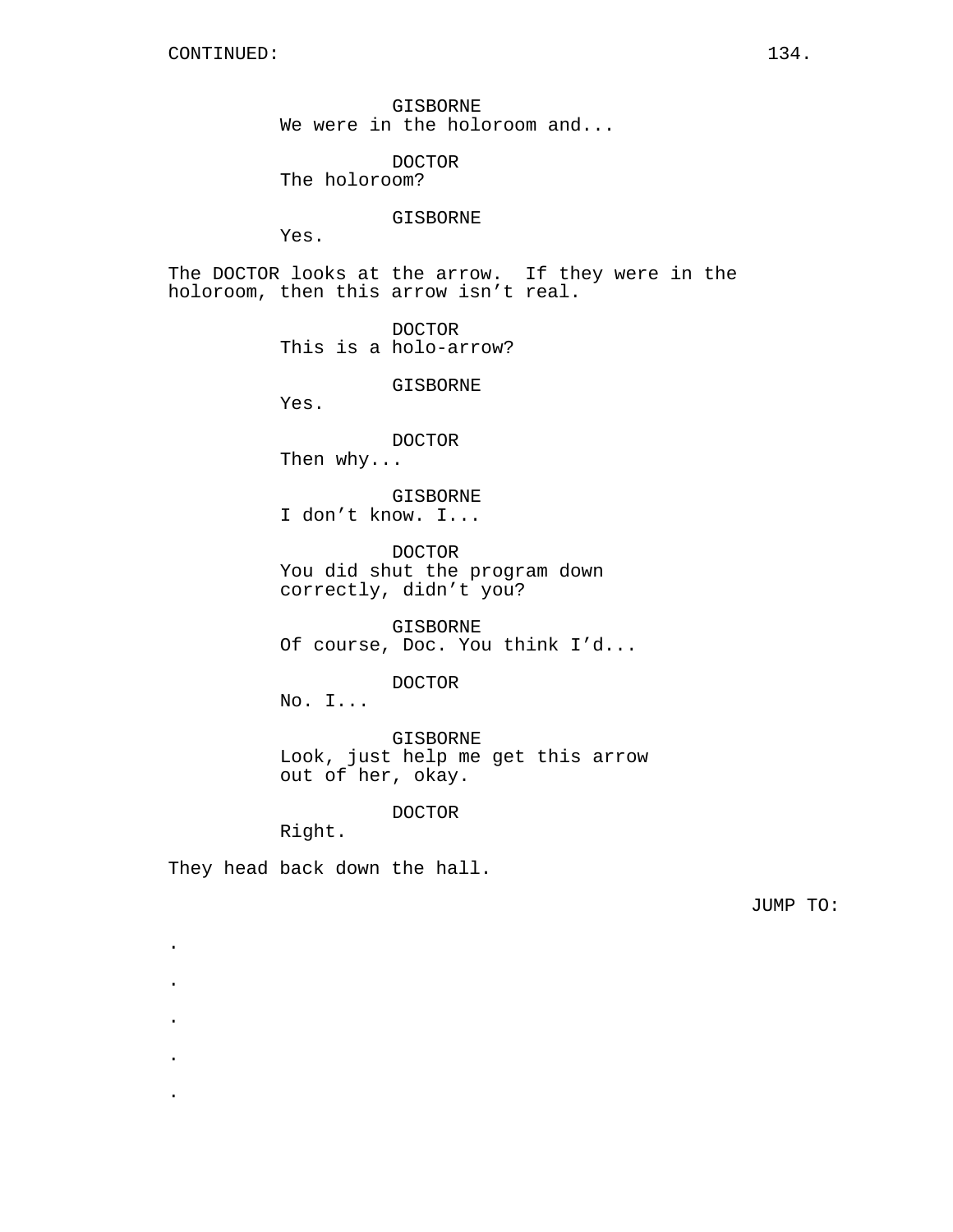#### **1 hour later**

79 DESARIELLA'S ROOM - BEDROOM 79

DESARIELLA is asleep in bed. She has a medi-patch on her shoulder where the arrow was.

GISBORNE is sitting in a chair at her beside. He is holding her hand.

The DOCTOR is standing at the foot of the bed. He is concerned. Why did the safety protocols fail? What was going on?

GISBORNE, without taking his eyes off of DESARIELLA, addresses the DOCTOR.

> GISBORNE She's going to be okay, right?

DOCTOR Of course she is. May have a sore arm for a few days.

GISBORNE I don't understand what went wrong. (beat) D said the program was safe. She said no harm could come to us while we were in there.

DOCTOR That is correct. (beat) There are safety protocols built in to protect the users. (beat) Holorooms were invented so that people could partake in dangerous activities without worrying about

any of the consequences. GISBORNE

So what went wrong?

DOCTOR Not sure. (beat) But, until we figure it out, stay out of the holoroom.

The DOCTOR leaves. GISBORNE kisses DESARIELLA's hand.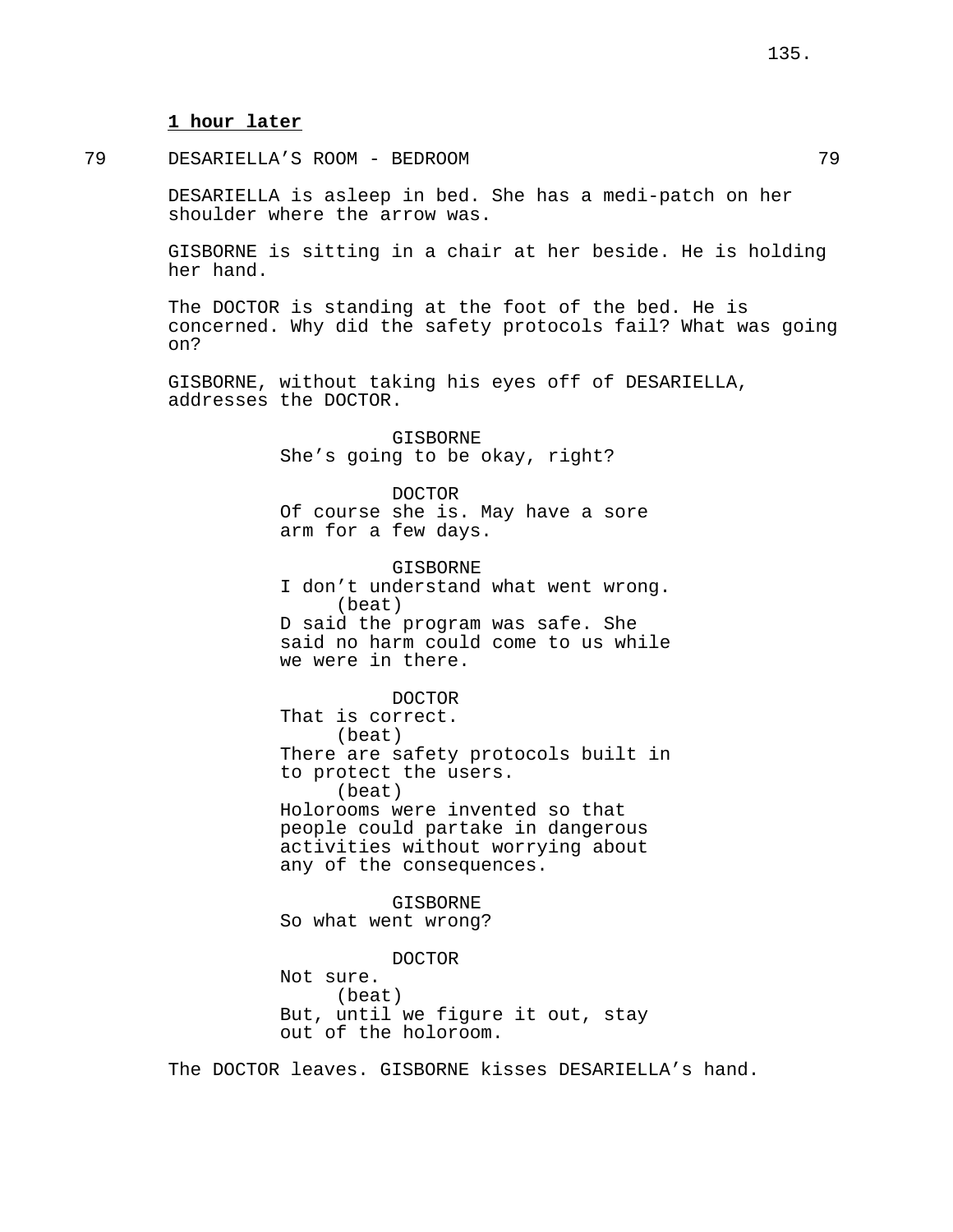# JUMP TO:

#### **30 minutes later**

80 HALLWAY OUTSIDE OF HOLOROOM 80

The DOCTOR is standing outside the holoroom. He is staring at the door.

> DOCTOR Not sure what is going on. But you have caused enough trouble.

The DOCTOR removes his sonic from his pocket. He points it at the door, sealing it with a deadlock seal.

> DOCTOR (cont'd) No one is using this room until I figure out what happened.

The DOCTOR turns and walks away.

JUMP TO:

#### **6 months later**

81 1194: NOTTINGHAM - TUNNEL UNDER CASTLE 31

DESARIELLA is kneeling beside GISBORNE's dead body.

GISBORNE is wearing what he was wearing when the TARDIS picked him up all those years ago.

DESARIELLA has returned to the exact spot where she picked him up, just a few moments after they left.

DESARIELLA is crying. She kisses his dead lips. She strokes his hair.

> DESARIELLA (VA) Good bye, my love.

She remembers his dying words. She hears his voice in her head.

> GISBORNE (VO) D, I said I'd love you forever. I mean it. Forever. I will find you again. Somehow. Some day. We will be together again.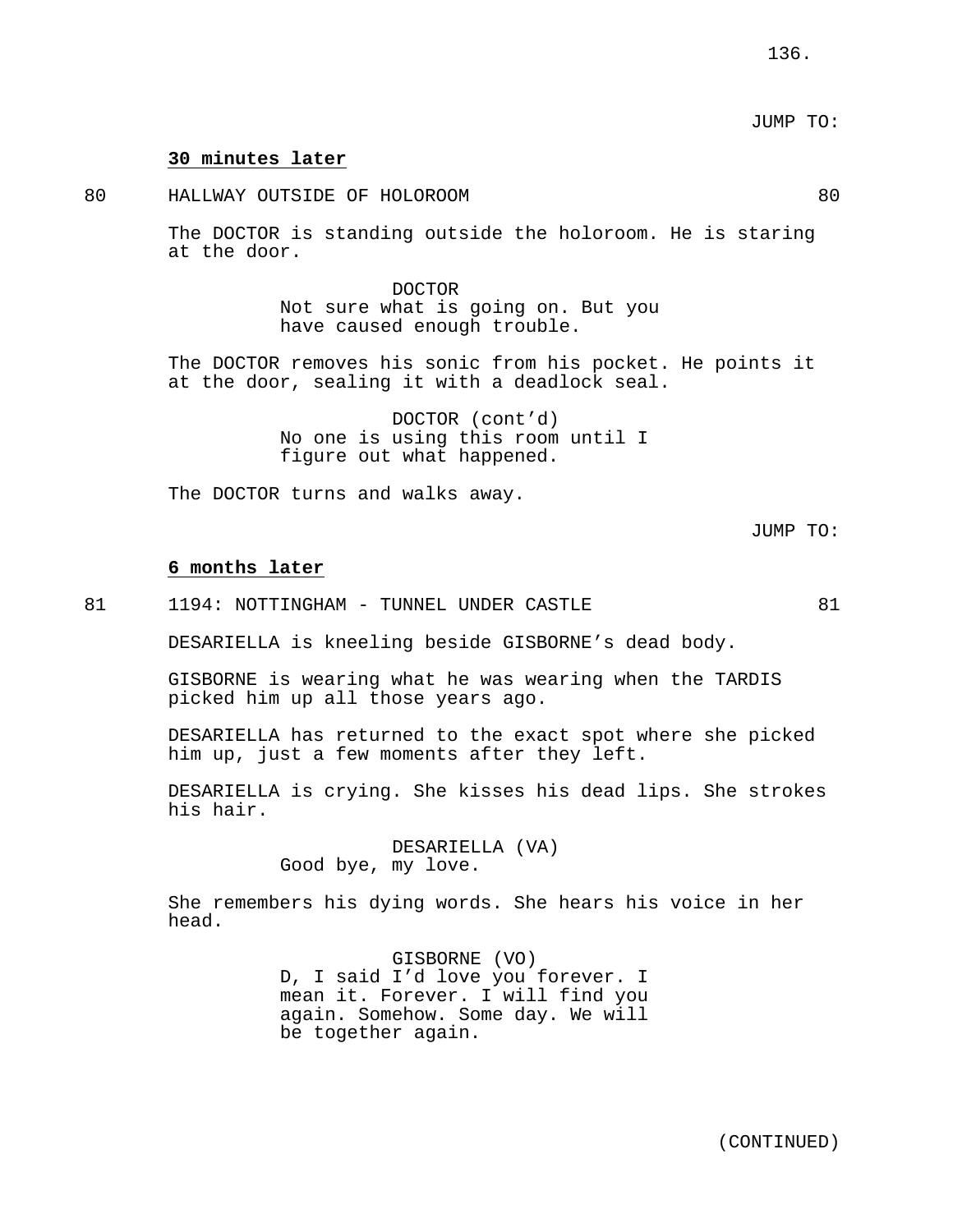She removes the wedding ring from his finger and walks back to the TARDIS. She opens the door and stops. She turns and looks at GISBORNE's body once more. She takes a deep breath and then enters the TARDIS.

The TARDIS dematerializes.

CUT TO:

82 SHERWOOD FOREST (REVISED SCENE 514 FROM "SECOND CHANCES") 82

ARCHER is sitting by himself. MUCH, TUCK, and LITTLE JOHN are off to the side.

DESARIELLA approaches. No one notices her.

DESARIELLA (VA)

Archer?

ARCHER turns. She motions him over. He goes to her.

ARCHER Des! You're okay! I didn't see you leave the castle. I thought that...

ARCHER notices that she's been crying.

ARCHER (cont'd) Hey, what's wrong?

DESARIELLA tries to say what she has to say without crying.

ARCHER (cont'd) Des? What...

DESARIELLA (VA) You must go back to the tunnels and get Guy's body.

ARCHER gives her a look. Did she just say "Guy"?

ARCHER What? That tunnel's probably collapsed. In case you hadn't noticed, the entire castle just...

DESARIELLA (VA) The tunnel is fine. At least the part he is in. Trust me.

ARCHER How could you know that?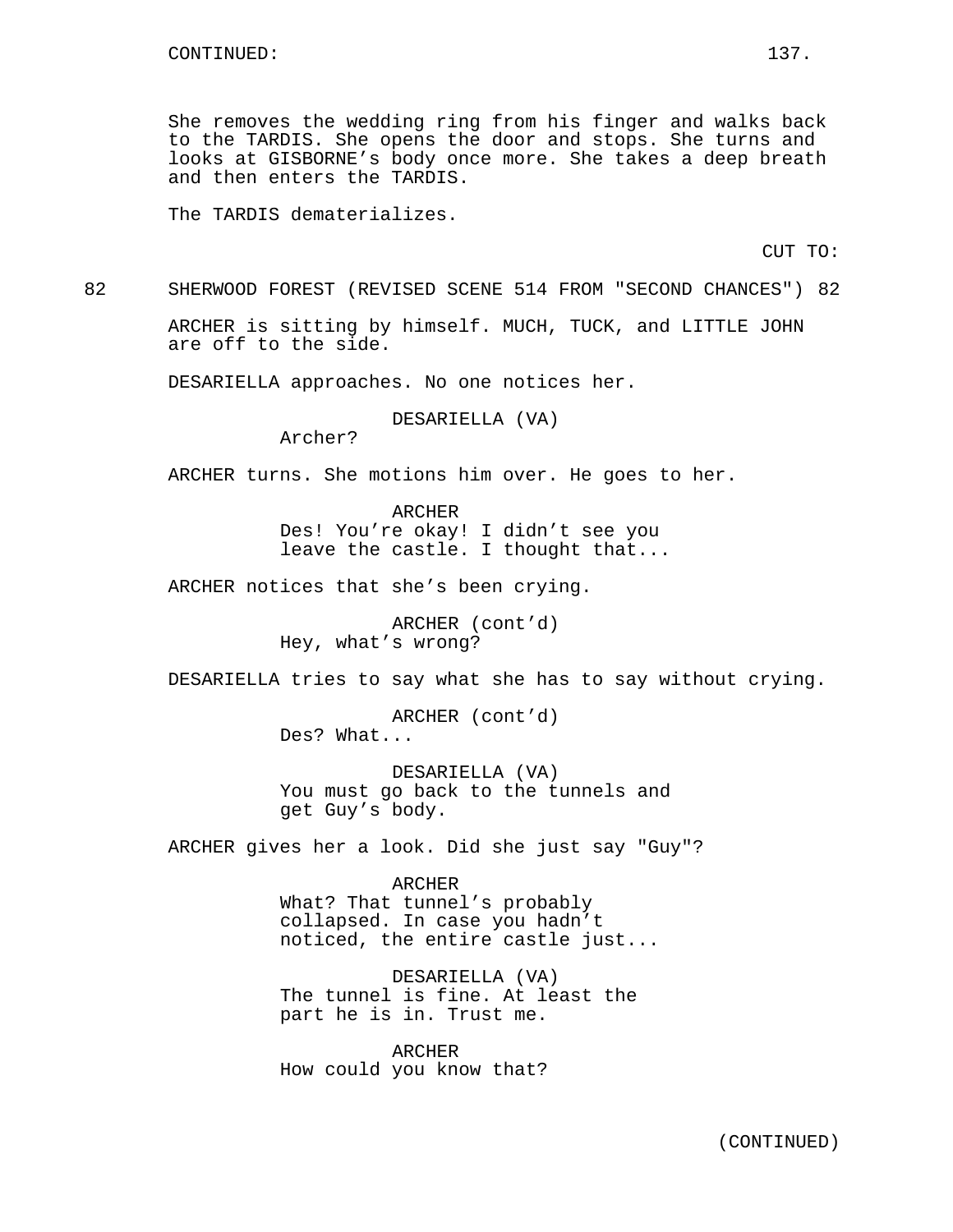DESARIELLA (VA) (pleading) Archer, please. He's your brother.

ARCHER looks at her. He wonders why this means so much to her. She hardly knew GISBORNE, at least that's what he thought. Why would she care so much? Was there something he didn't know?

> DESARIELLA (VA) (cont'd) Please. Go and get his body. Bury him alongside Robin. He'd want...

> > ARCHER

I...

DESARIELLA (VA)

Please?

ARCHER Okay. I'll ask the guys to...

DESARIELLA hugs him.

DESARIELLA (VA)

Thank you.

ARCHER hugs her back. They break the hug. She turns and walks off.

> ARCHER Hey? Where are you going?

DESARIELLA keeps walking, not looking back.

ARCHER (cont'd)

(beat) Des?

Des?

TUCK walks over.

TUCK Who was that?

ARCHER

Desariella.

TUCK

Who?

ARCHER looks at TUCK wondering how he could not know who she was.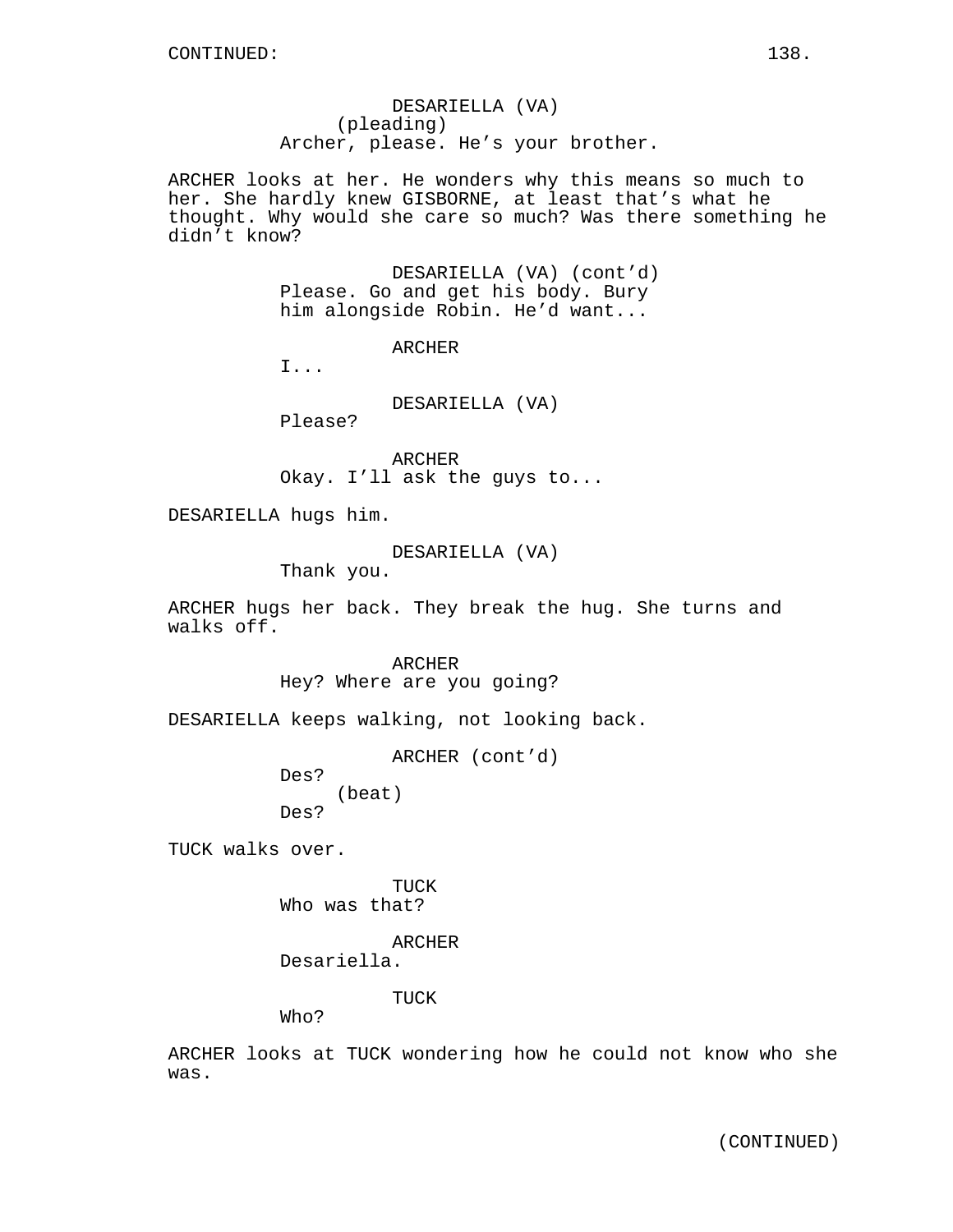ARCHER She was at the castle. TUCK Never saw her. ARCHER Seriously? TUCK I was kinda busy with... ARCHER I'm not sure how you couldn't have noticed her though. She was there the whole time. TUCK She was? ARCHER Yes. (beat) I know Robin noticed her. Caught him looking at her a few times. I thought she liked Robin too. But... (beat)

...now I think she may have had her eye on someone else.

Momentary pause as ARCHER remembers that she did seem to watch Guy a lot. Maybe she had a thing for him. Was there something going on that he wasn't aware of? And if so, did Robin know?

TUCK looks at ARCHER.

TUCK What did she want?

ARCHER looks back at the retreating DESARIELLA.

TUCK (cont'd)

Archer?

ARCHER ignores him.

TUCK (cont'd)

Archer!

ARCHER looks at TUCK.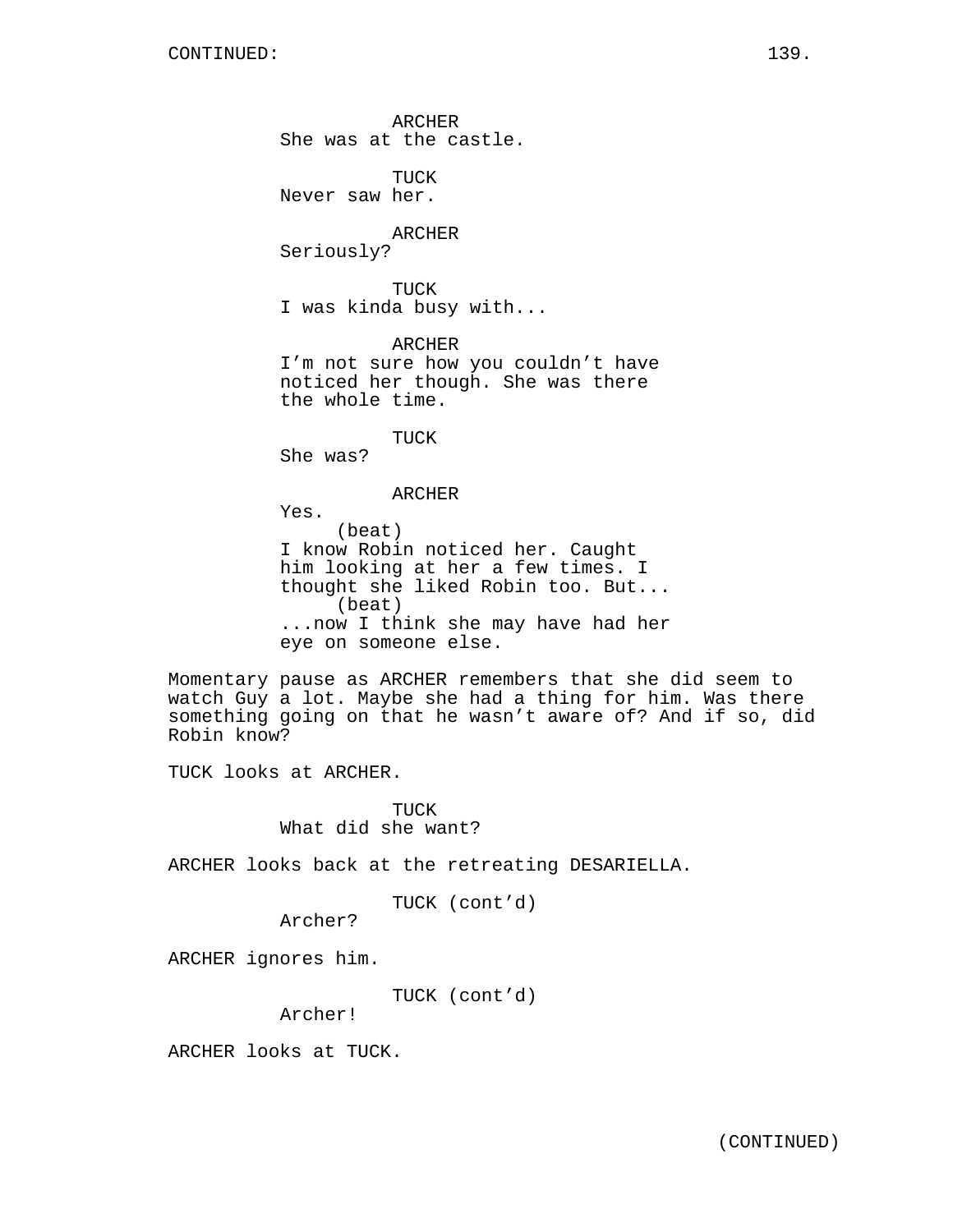ARCHER

I need to ask you and the gang for

a favour.

TUCK

Okay.

TUCK calls to LITTLE JOHN and MUCH.

TUCK (cont'd) John, Much.

TUCK signals them over. LITTLE JOHN and MUCH head over wondering what's up. ARCHER looks at the gang.

> ARCHER Look, I don't know you guys that well, but... Robin and Guy were my brothers. I've always been alone. I find out I have two brothers and then lose them both on the same day. I... (beat) Guy's still down there. I need...

LITTLE JOHN, TUCK, and MUCH, look at ARCHER.

ARCHER (cont'd) We can't leave his body in that tunnel. He deserves...

LITTLE JOHN

You're right.

TUCK places an arm on ARCHER's shoulder. ARCHER smiles a thank you.

#### LITTLE JOHN

You know, Gis... Guy. Wasn't my favourite person. I spent years hating him and everything he stood for. When Robin brought him into our ... family... I still had my doubts. I never fully trusted him. But he gave his life today fighting with us. He died protecting us. I...

TUCK John, it's...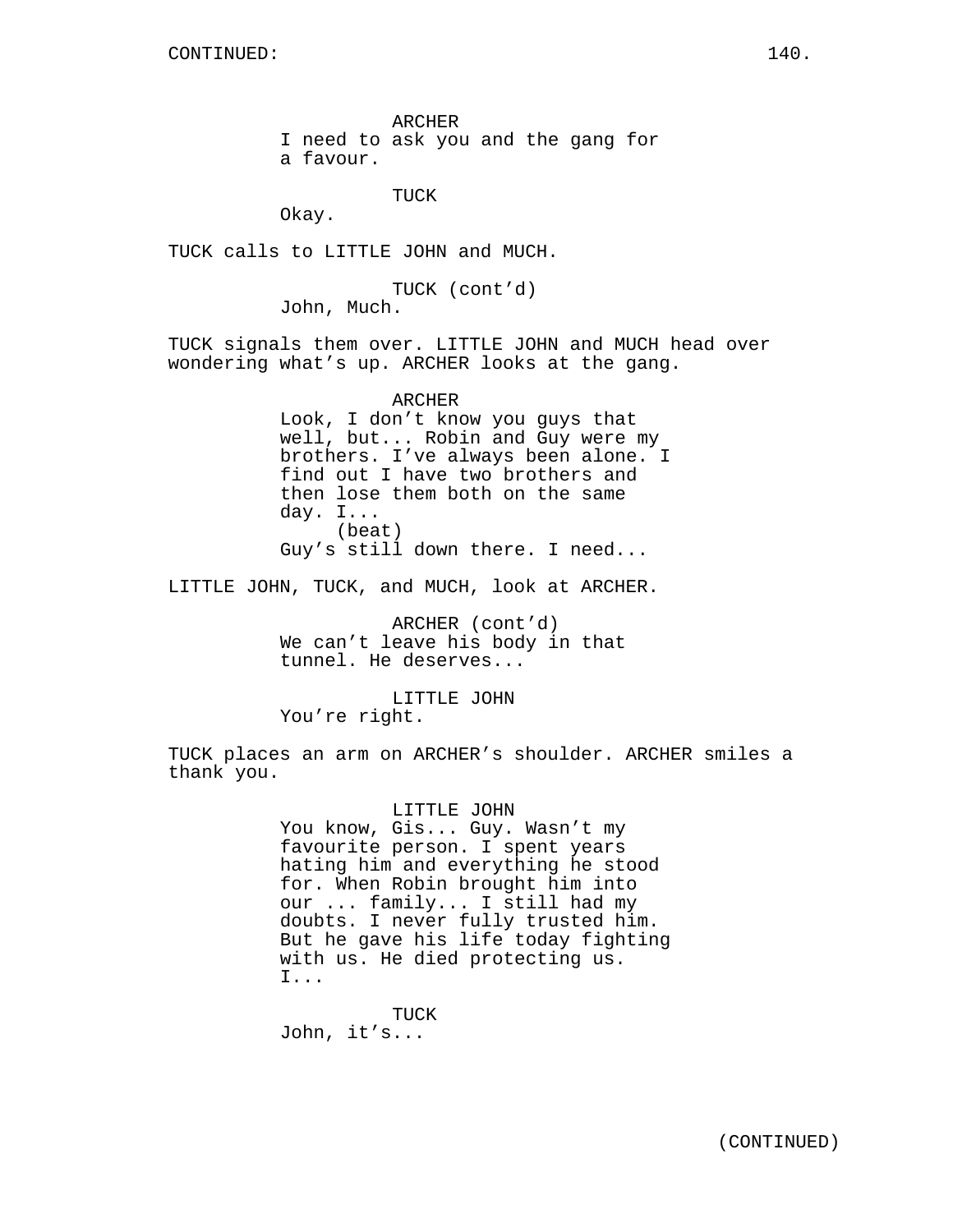LITTLE JOHN Let's go get him.

MUCH

Robin would want that. We can... We can lay them to rest together.

LITTLE JOHN puts an arm around MUCH. The gang heads for the tunnel to get GISBORNE.

JUMP TO:

83 CONSOLE ROOM 83

The DOCTOR is standing by the main console staring at the doors. The doors open. DESARIELLA enters. She walks to the stairs without saying anything.

DOCTOR

You okay?

DESARIELLA (VA) Let's just go.

DOCTOR Where to?

DESARIELLA (VA)

Don't care.

DESARIELLA continues up the stairs. The DOCTOR watches her leave. When she reaches the top, and disappears from view, the DOCTOR looks at the console. He starts the dematerialization sequence and the TARDIS heads off.

JUMP TO:

84 DESARIELLA'S ROOM 84

DESARIELLA enters and goes to the bedroom.

CONTINUE TO:

85 BEDROOM 85

Gisborne's sword is hanging on the wall and one of his leather outfits is hanging on the closet door.

DESARIELLA walks over to the bed and sits on it. She stares at the ring in her hands, Guy's ring.

(CONTINUED)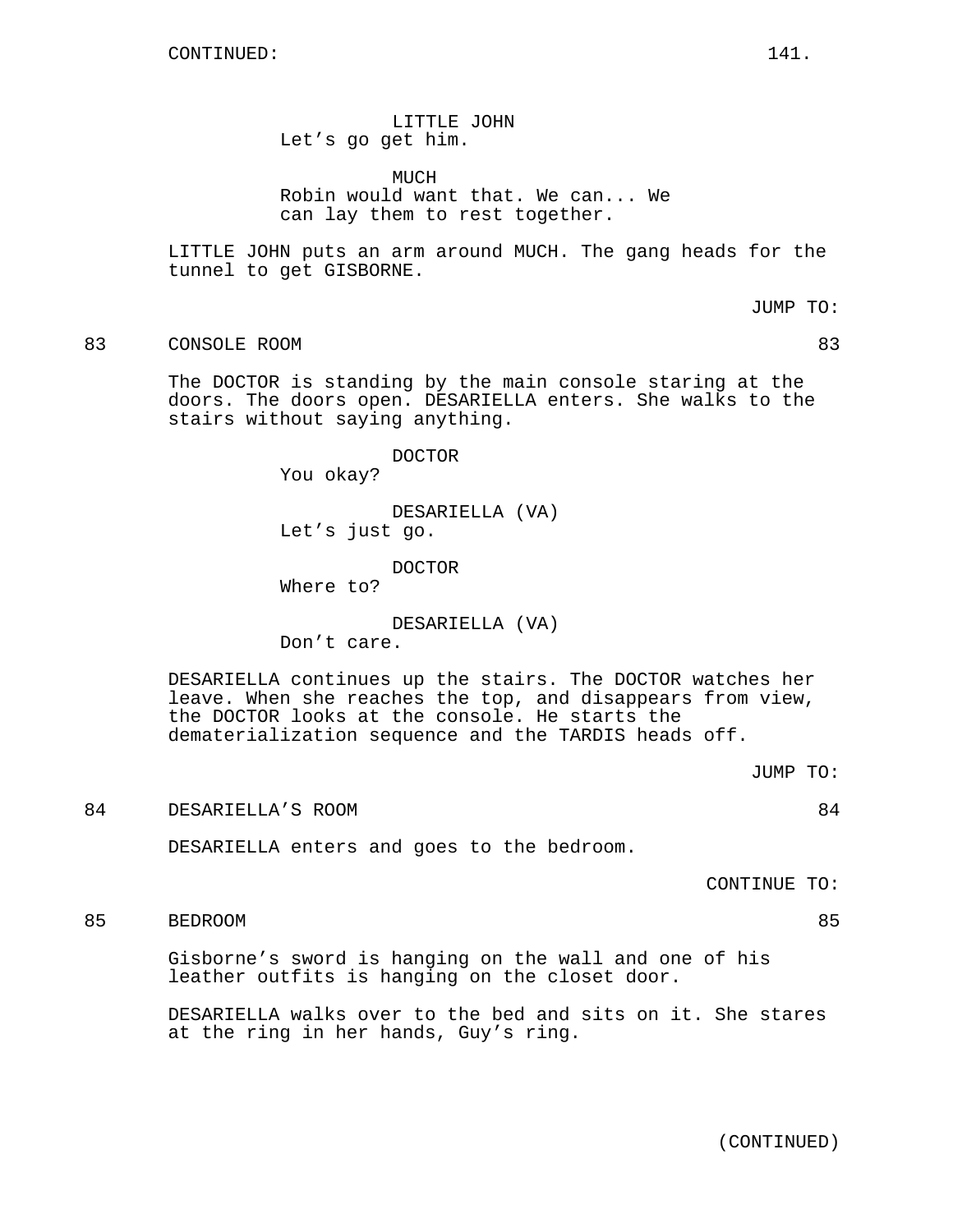DESARIELLA (VA) Rest in peace, my love.

She kisses the ring.

DESARIELLA (VA) (cont'd) I shall miss you, but never forget you.

She continues to stare at the ring and starts to cry. She cries for a few moments then her phone rings. She really doesn't want to talk to anyone but the ring-tone indicates that it's Jack. She tries to compose herself and answers it.

CONTINUE TO SPLIT SCREEN:

86 SPLIT SCREEN: DESARIELLA (RIGHT) / JACK (LEFT) 86

There is a calendar on the wall behind JACK that shows the date as AUGUST 5th, 2010.

DESARIELLA (VA)

Hey Jack.

JACK can sense something is wrong.

JACK

You okay?

DESARIELLA tries to hold back the tears.

DESARIELLA (VA) Why do you ask?

JACK Something's wrong. (beat) What happened, D?

DESARIELLA (VA) He's... He's dead.

She can't hold the tears back any longer. She starts crying again.

JACK's first thought is that the Doctor is dead. Then he realizes that that is probably unlikely. It must be GISBORNE.

> DESARIELLA (VA) (cont'd) It's not fair, Jack. Guy and I were...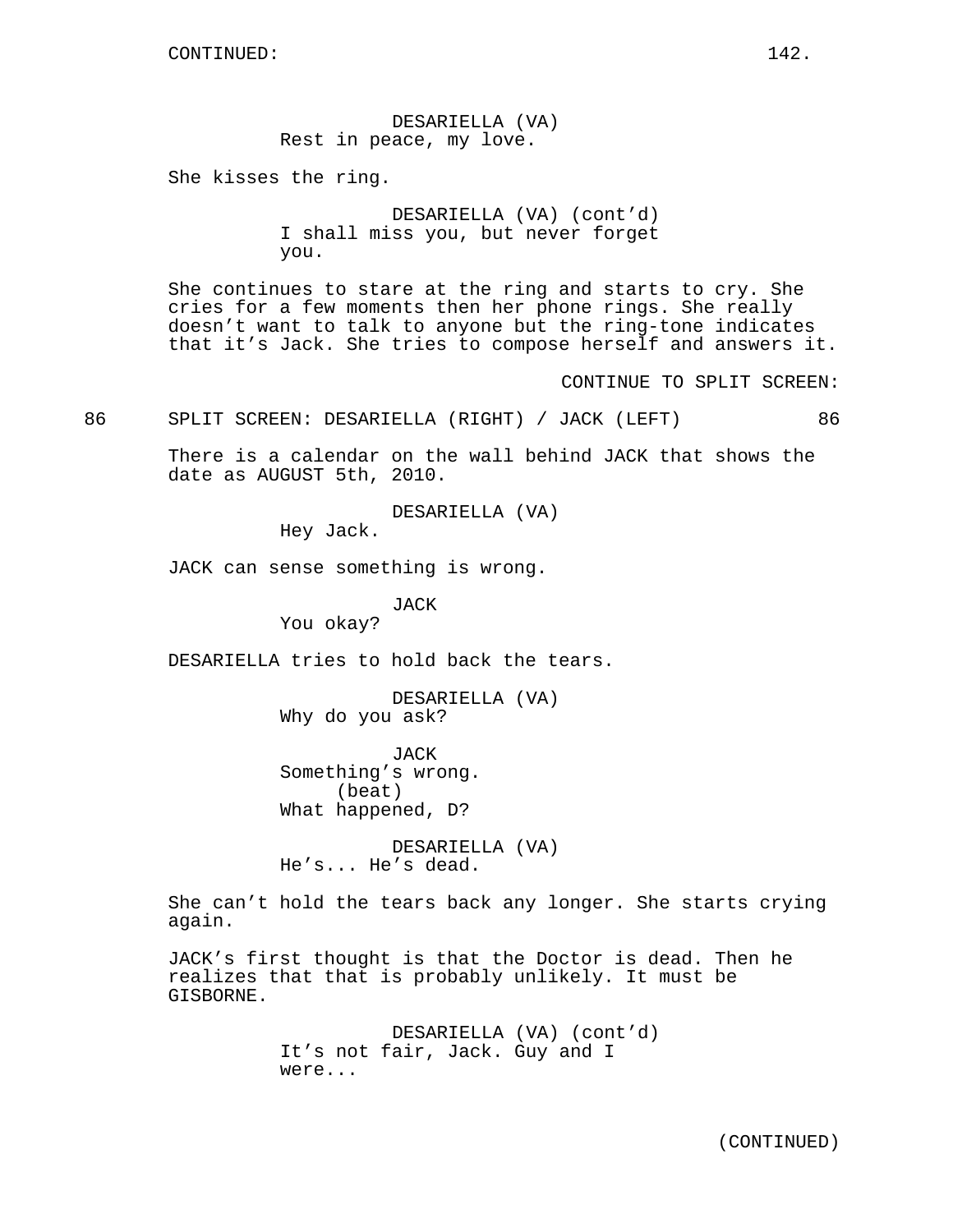JACK I'm sorry. I...

DESARIELLA (VA) Tomorrow would have been our 7th anniversary.

JACK is surprised. Seven years?

JACK

7th?

DESARIELLA (VA) We were celebrating our 4th anniversary when we exited the quarantine.

That would mean it's been three years since he's last seen her. Three years for her, only 1 month for him.

> JACK I didn't get to know Guy all that well, but I know how much he loved you. And how much you loved him.

DESARIELLA (VA) I've never loved anyone the way I loved him. From the moment we met I felt it. I felt this connection to him.

JACK I know how you feel. I've been where you are now. If there is anything I can do, all you have to do is ask.

DESARIELLA thinks of something.

DESARIELLA (VA) Maybe there is.

JACK

Name it.

Momentary pause. JACK is about to say something when DESARIELLA breaks the silence.

> DESARIELLA (VA) It may be a long shot but, could you see what ever happened to Seth or Archer?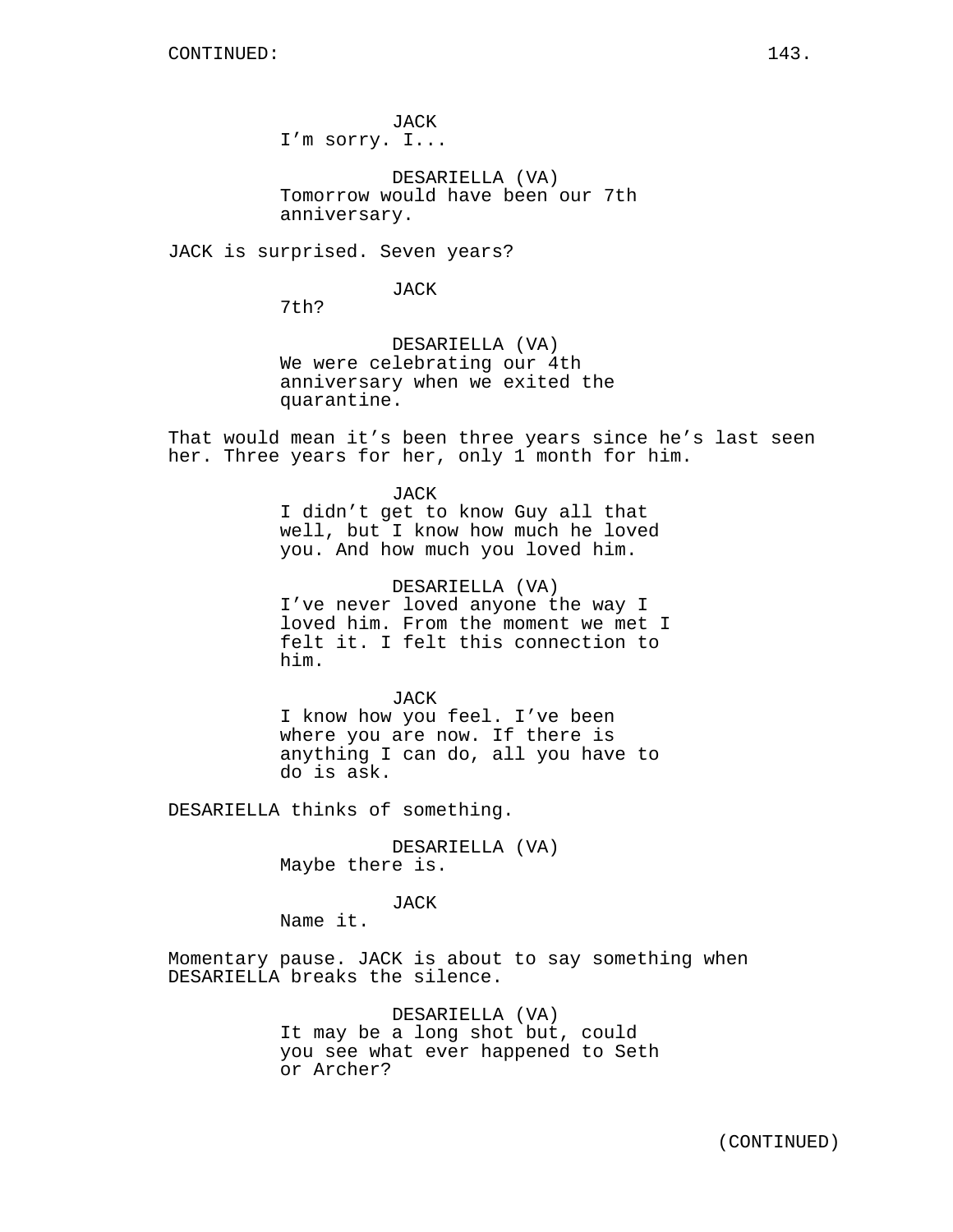JACK (curious) Who? DESARIELLA (VA) Seth was Guy's son. JACK He had a son? DESARIELLA (VA) Yes. Momentary pause. DESARIELLA (VA) (cont'd) Archer was his 1/2 brother. JACK (confused) Seth's? or Guy's? DESARIELLA (VA) Guy's. Also Robin's. JACK Wait. Guy and Robin? How is that... DESARIELLA (VA) Robin's father, Malcolm of Locksley, and Guy's mother, Ghislaine of Gisborne, had a son together. JACK Whoa. That puts a whole different spin on... DESARIELLA (VA) The last time I saw Archer he had joined up with what was left of Robin's gang. With Robin and Guy both dying on the same day, the gang was without a leader. JACK The way say that, makes it sound like Guy was part of the...

He was.

DESARIELLA (VA)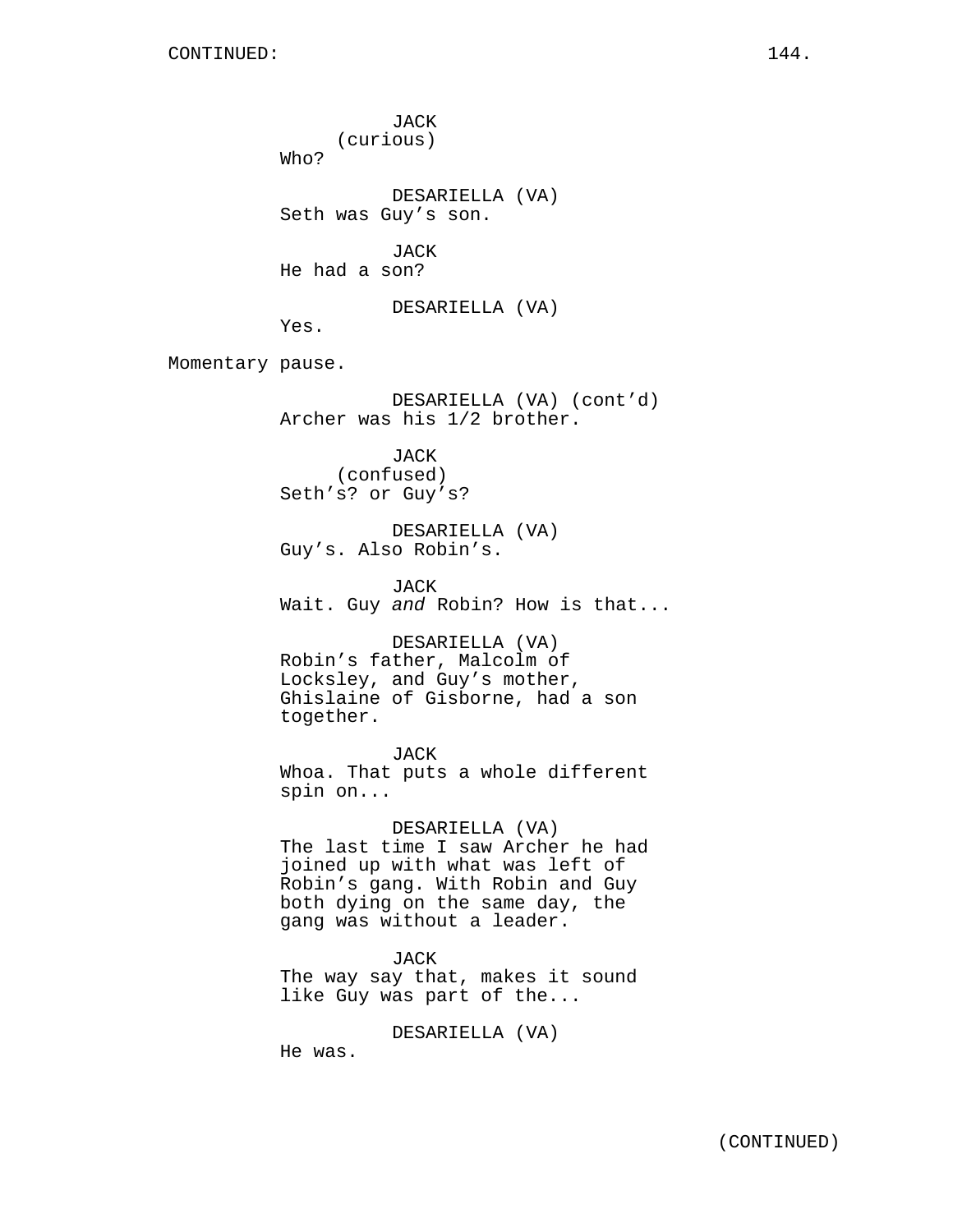JACK (surprise) What? DESARIELLA (VA) After the Sheriff killed Marian, Guy joined... JACK The Sheriff killed Marian? DESARIELLA (VA) Yes. JACK But why would Marian's death cause Guy to... DESARIELLA (VA) He loved her. JACK Guy loved Marian? DESARIELLA (VA) Yes. JACK I thought that... Is any of the legend true? DESARIELLA (VA) Jack, you of all people know that history has a way of... JACK Yeah, but... Guy and Marian? Guy and Robin fighting together? Guy and Robin sharing a brother? This changes everything. The whole... DESARIELLA (VA) Jack. Focus. JACK Sorry. Momentary pause. DESARIELLA (VA)

All I know about Seth, is that he and his mother, Annie, lived with a Lady Glasson.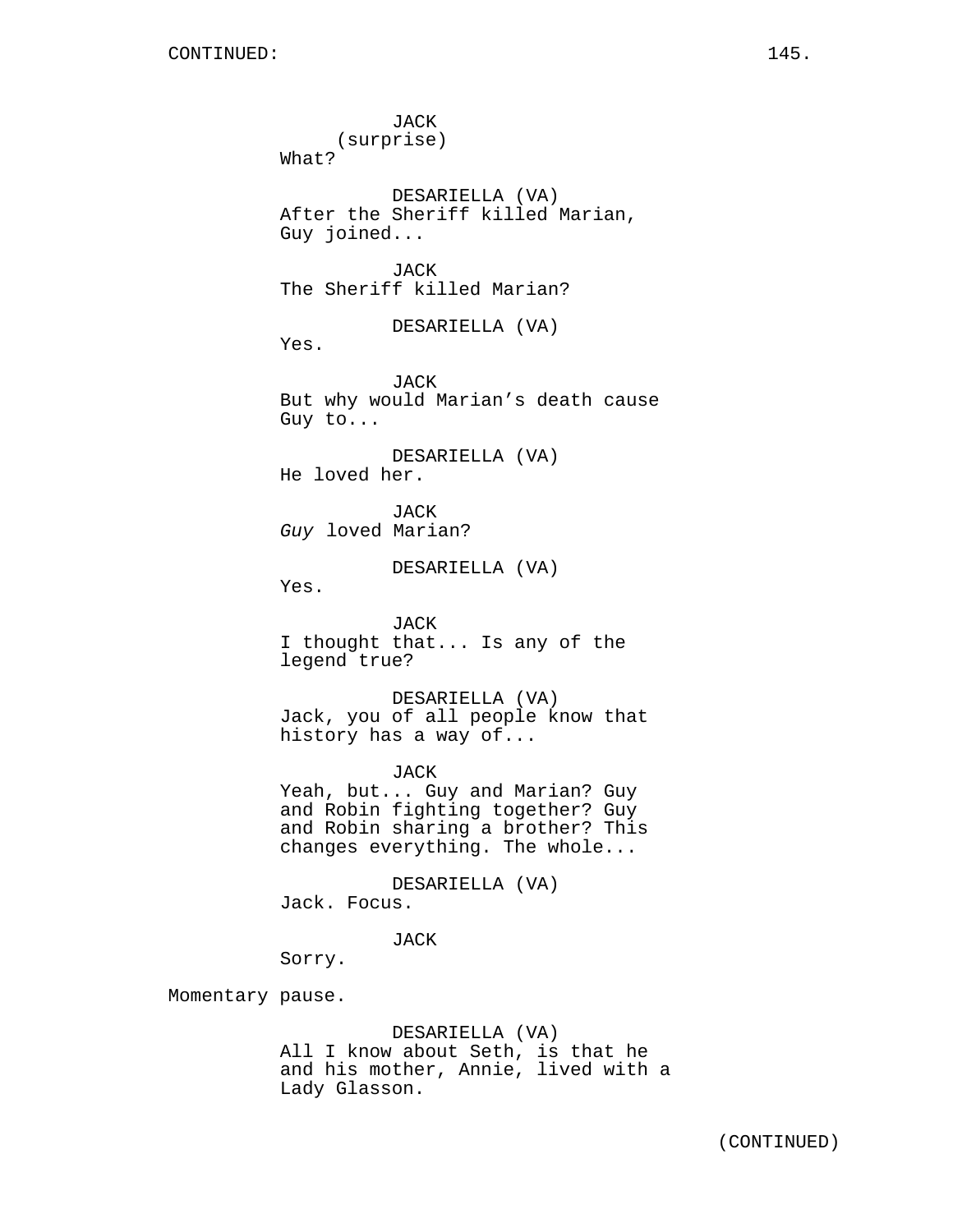JACK is not sure he will be able to find anything. He will have to go over 816 years of records. This'll be like finding a needle in a haystack. But he doesn't want to let her down.

JACK

Sure, D.

DESARIELLA (VA) Thanks Jack.

JACK I'll call you when I find something.

DESARIELLA smiles. She knows that if anyone can find anything it's JACK.

JUMP TO:

### **3 years later**

87 DESARIELLA'S ROOM - LIVING ROOM 87

DESARIELLA is sitting on the couch staring out the window. It's been exactly three years since Guy died.

His sword now hangs on the wall in living room. Underneath the sword is a small glass case that holds 3 rings -- Guy's wedding band, and Desariella's engagement ring and wedding ring.

Her phone rings. The phone is on the coffee table. The ring-tone indicates that it is JACK. She picks up the phone.

CONTINUE TO SPLIT SCREEN:

88 SPLIT SCREEN: DESARIELLA (RIGHT) / JACK (LEFT) 88

There's a calendar on the wall behind JACK that shows the date as "September 25th 2010".

DESARIELLA (VA)

Jack.

JACK I have some great news.

DESARIELLA (VA) Now is not really the...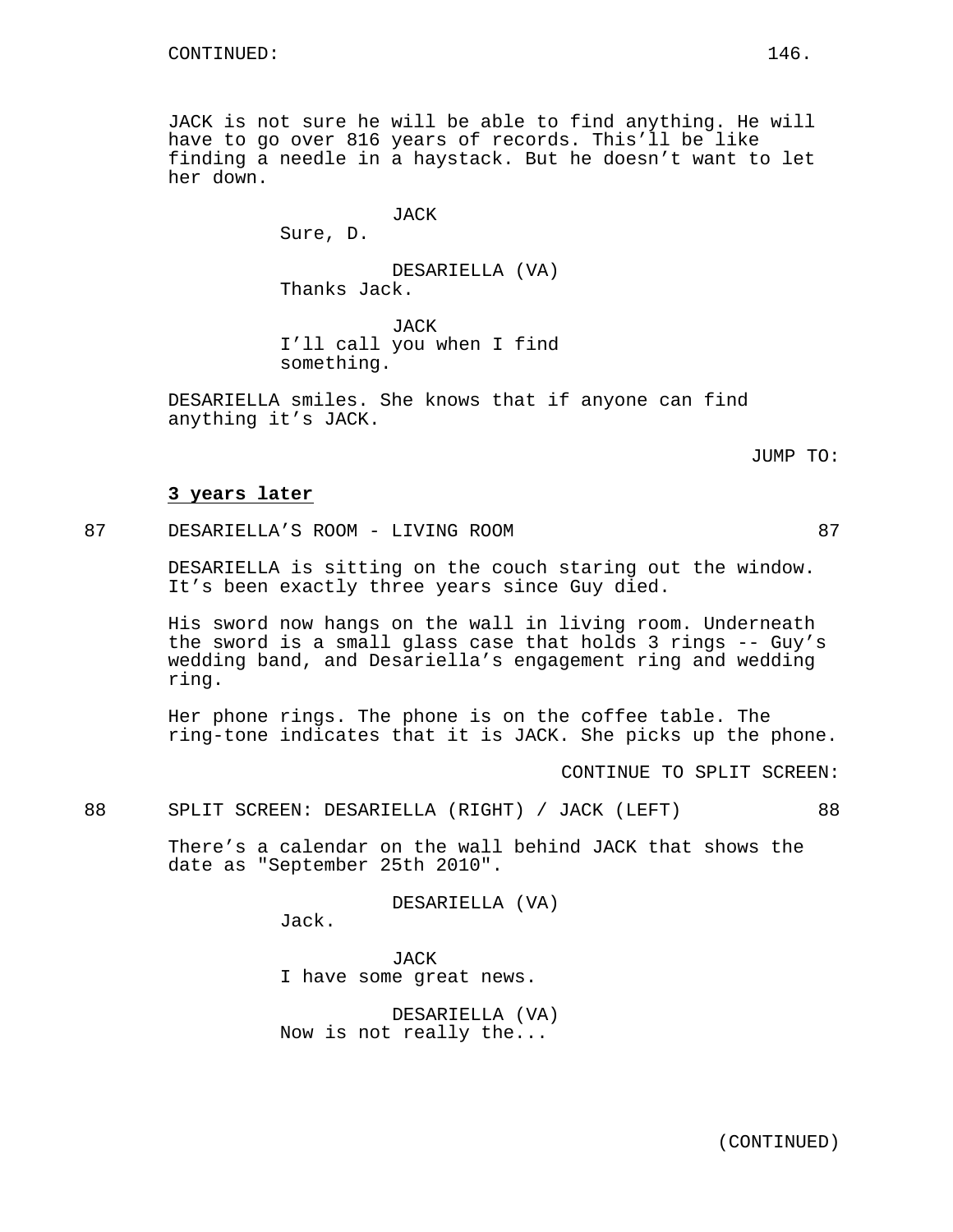JACK Oh you'll want to hear this. Trust me.

DESARIELLA (VA) Okay. What is it?

**JACK** I met someone.

DESARIELLA gets the wrong idea and is about to "blast" JACK.

DESARIELLA (VA) Really? You called to...

JACK No. No. Not like that. This man is someone you'll want to meet.

DESARIELLA is curious.

DESARIELLA (VA) Oh? And why would you think...

JACK Because, he's a descendant of one Sir Guy of Gisborne.

DESARIELLA perks to attention. She had forgotten she had asked him to look into that. It was so long ago.

> DESARIELLA (VA) How do you know this man is...

JACK Well, for starters, he looks just like him. When I first saw him I couldn't believe it. (beat) I found out who he was and did some digging. Took a while because he'd...

DESARIELLA (VA) You're sure?

JACK Would I be calling if I wasn't?

DESARIELLA (VA) Where are you?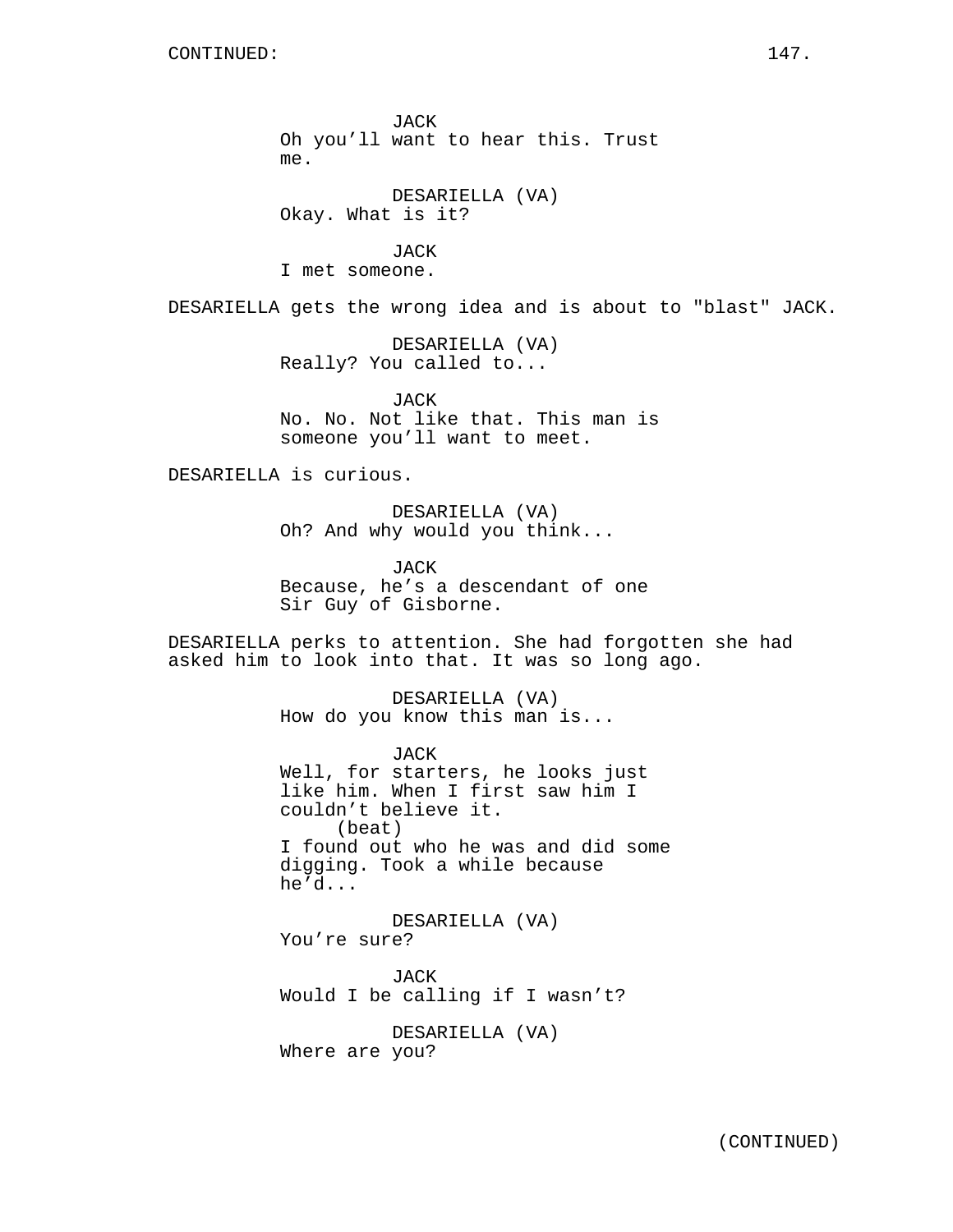JACK I'm sending you the time/space co-ordinates now.

DESARIELLA (VA) I'll be there soon.

**JACK** I'll be waiting.

DESARIELLA (VA) Thanks Jack.

JACK

Anytime.

JACK hangs up.

CONTINUE TO SINGLE SCREEN:

89 DESARIELLA'S ROOM 89

DESARIELLA hangs up the phone and looks at the time/space co-ordinates JACK just texted her. It says "City: London, Date: Sept 25th, 2010" followed by the co-ordinates.

> DESARIELLA (VA) September 2010? That can't be right. I knew Jack was good, but 1 month? Hmm. He never ceases to amaze me. (beat) I wonder why he's in London?

She memorizes the co-ordinates. She places the phone back on the coffee table, and exits the room.

CUT TO:

90 CONSOLE ROOM 90

The DOCTOR is sitting reading.

DESARIELLA comes down the stairs and heads to the main console. She doesn't notice the DOCTOR. She goes to one of the terminals and starts to enter the co-ordinates that JACK sent her.

The DOCTOR looks up.

DOCTOR Where are we going?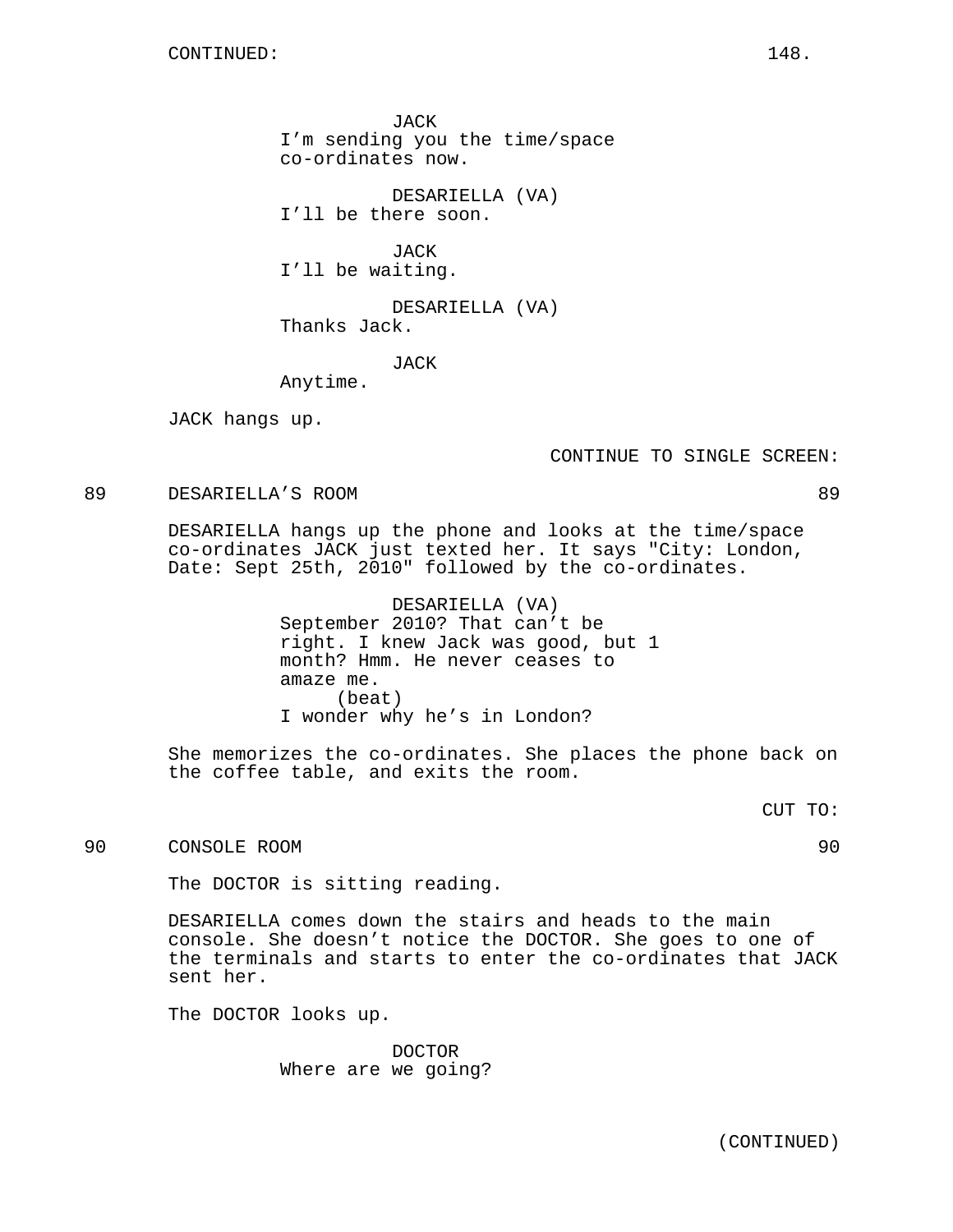DESARIELLA doesn't answer. She finishes typing in the co-ordinates, and the TARDIS jerks.

> DOCTOR (cont'd) I said, where are we going?

DESARIELLA doesn't answer.

DOCTOR (cont'd)

D?

The TARDIS lands. DESARIELLA looks towards the doors. So does the DOCTOR. The doors open. JACK enters. The DOCTOR is surprised. JACK is holding a photo in his hands.

DOCTOR (cont'd)

Jack.

JACK

Doctor.

DESARIELLA goes to JACK.

DESARIELLA (VA) Where is he?

> DOCTOR (confused)

Who?

DESARIELLA ignores the DOCTOR.

DESARIELLA (VA) (to Jack) I want to meet him.

JACK holds out the photo. DESARIELLA looks at it.

DESARIELLA (VA) (cont'd) Is this him?

JACK

Yes.

DESARIELLA takes the photo. She is shocked at the resemblance.

> DESARIELLA (VA) Oh my god. You were right. He looks...

The DOCTOR heads over. He doesn't like being ignored.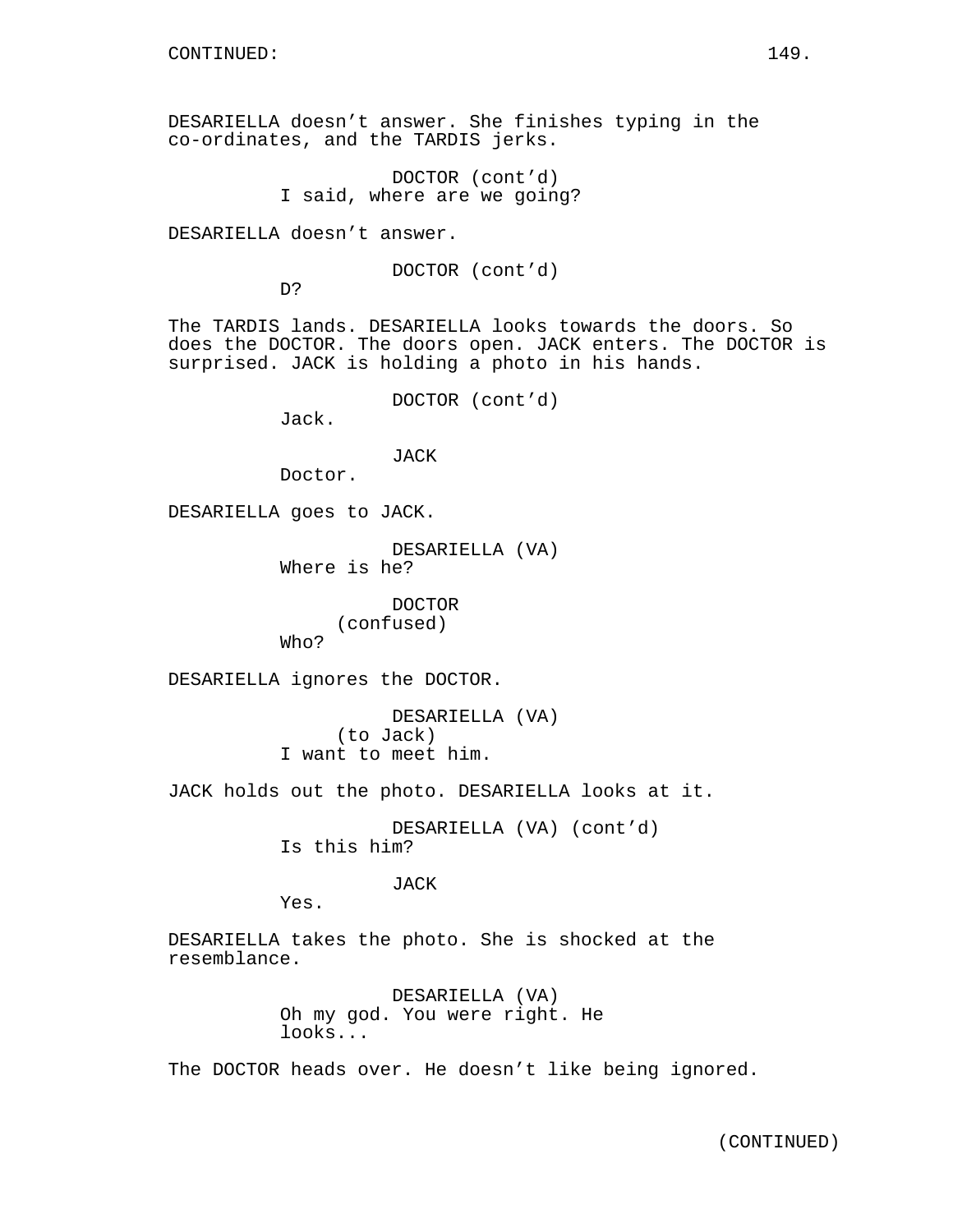DOCTOR One of you want to tell me...

JACK looks at the DOCTOR.

**JACK** 

I found a descendant of...

The DOCTOR reaches them and sees the photo DESARIELLA is holding. He gets an "oh no" look on his face.

DOCTOR

Gisborne.

JACK

Yes.

The DOCTOR gives JACK a "what are you thinking" look. JACK knows the look. DESARIELLA knows exactly what both of them are thinking. She looks at the DOCTOR.

> DESARIELLA (VA) Don't be mad at Jack.

JACK and the DOCTOR look at her.

DESARIELLA (VA) (cont'd) I asked him to try and find...

The DOCTOR gives her a look.

DOCTOR You asked Jack? (beat) Why not come to me? You know the TARDIS has records on everyone that ever lived!

JACK wonders why he never thought to ask her to check the TARDIS data-banks. DESARIELLA just gives the DOCTOR a look.

> DESARIELLA (VA) If I'd've asked you, would you've helped?

The DOCTOR doesn't say anything.

DESARIELLA (VA) (cont'd) Didn't think so. (beat) You never did like him. No matter how much you pretended to. You never really...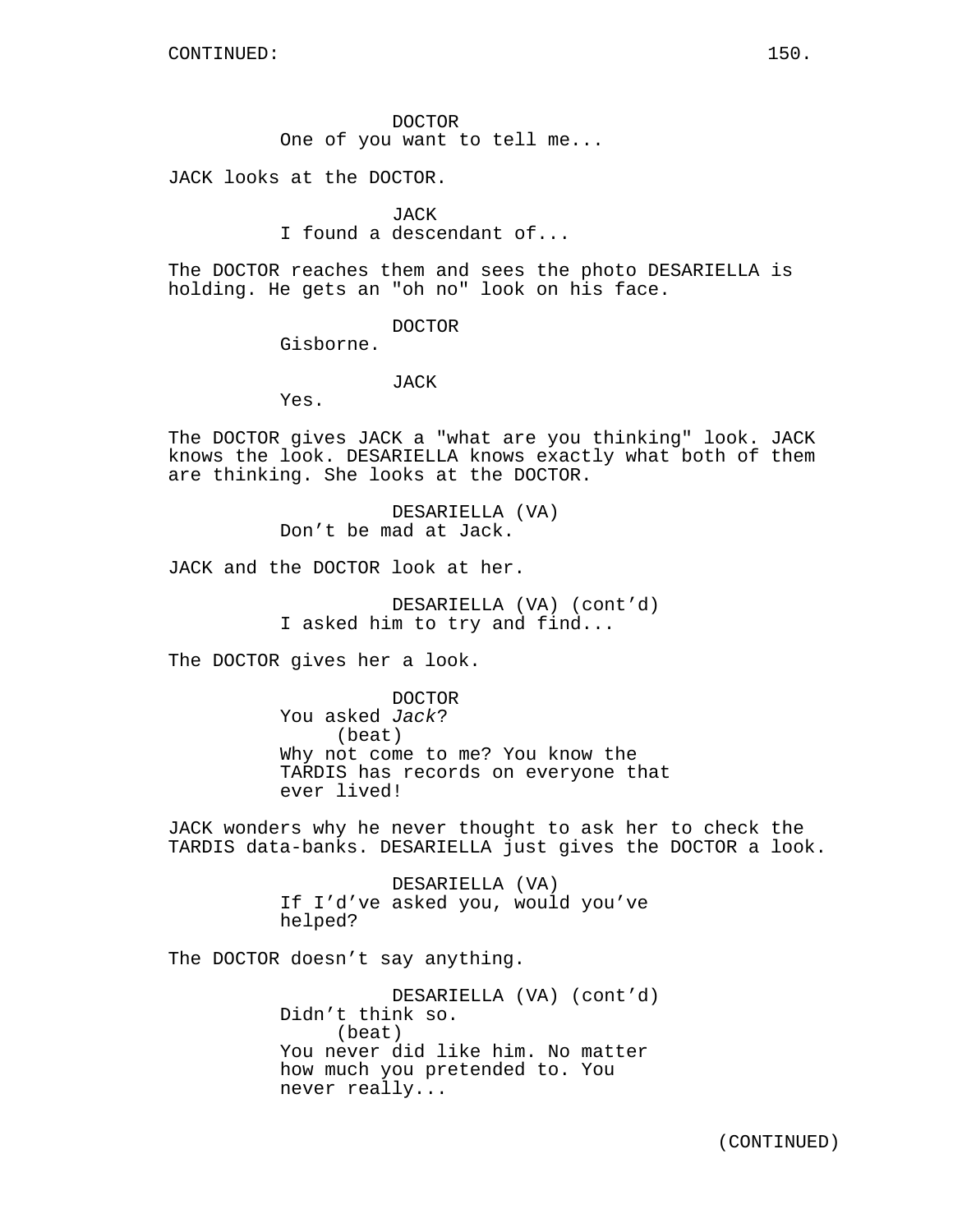JACK looks at DESARIELLA.

JACK You could have asked the TARDIS directly.

Both DESARIELLA and the DOCTOR look at JACK.

JACK (cont'd) She does like you. She...

DESARIELLA (VA) Tried. She wouldn't help.

All is quiet for a few moments.

DOCTOR D, you've been mourning him for 3 years. You have to let him go. It's...

JACK raises a eyebrow. Did he just say 3 years? DESARIELLA looks at the DOCTOR.

> DESARIELLA (VA) I can't. I just can't.

DESARIELLA looks back at the picture. Momentary silence.

DOCTOR So what now?

DESARIELLA looks at JACK.

DESARIELLA (VA) I want to meet him. Who is he?

JACK Lucas North. He works for MI-5.

The DOCTOR gets one of those "Oh great. MI-5" looks on his face. JACK continues without stopping.

> JACK (cont'd) Section D.

DOCTOR That's Counter Terrorism, isn't it?

JACK (nod) Yes. And it was one of the few sections that managed to survive (MORE)

(CONTINUED)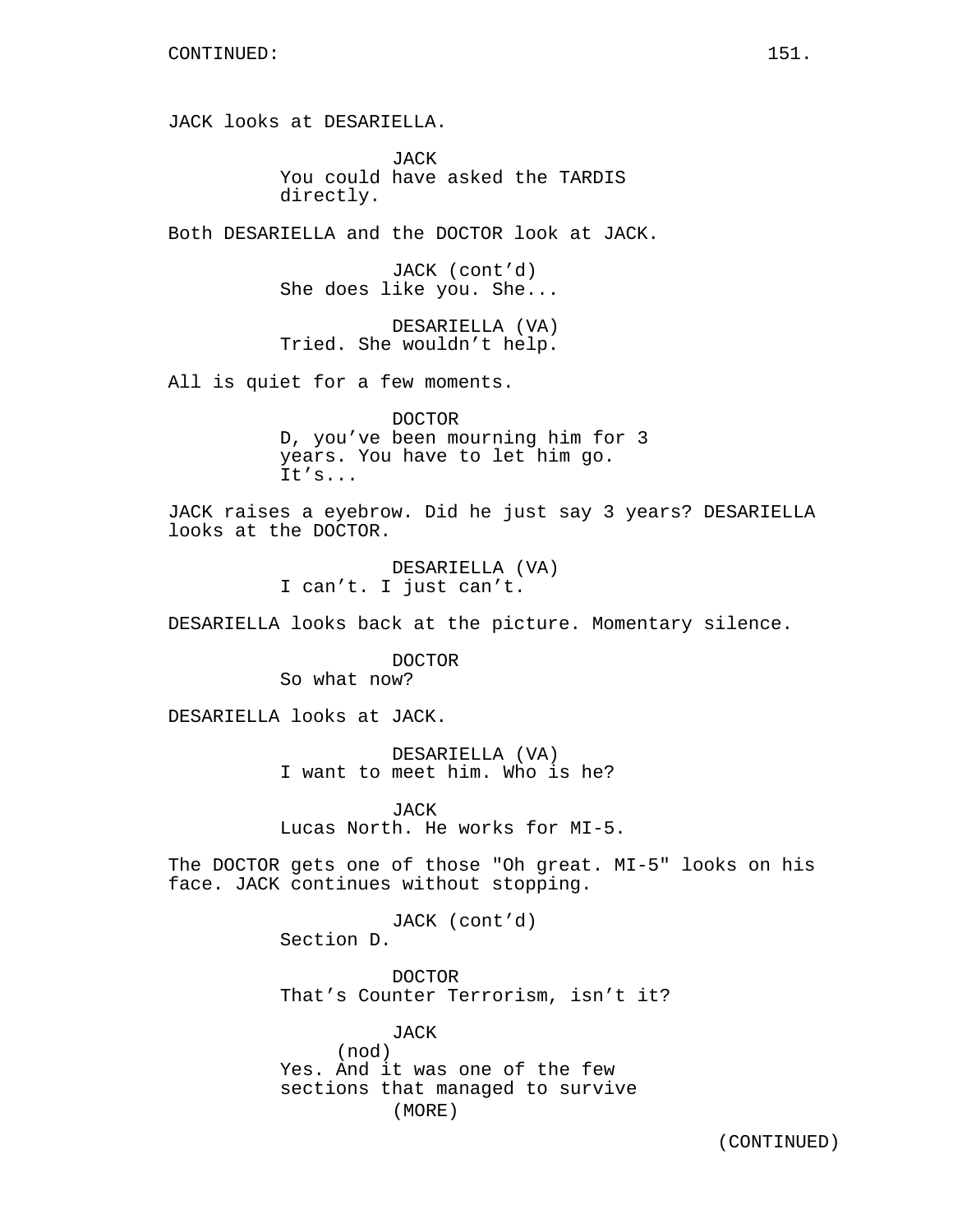JACK (cont'd) the 456 incident last year. Most of MI-5 was in Thames House at the time and... DOCTOR (curious) 456 incident? JACK Long story. DESARIELLA looks at the photo. DESARIELLA (VA) Lucas North. JACK At least that's the name he is using at the moment. DESARIELLA gives JACK a look. So does the DOCTOR. JACK (cont'd) I did some digging. His real name is John Bateman. DOCTOR What do you know about him? JACK He joined MI-5 in 1995 under the name Lucas North. He was one of the best. (beat) He was promoted to Section Chief for Section D a few years later. (beat) Then, in 2000, he was on assignment in Russia and was captured. He spent 8 years in a Russian prison. DESARIELLA can tell from the way that JACK says "prison" he doesn't mean a regular jail. DESARIELLA (VA) You mean he was...

She can't bring herself to say the word "tortured". JACK knows what she is about to say.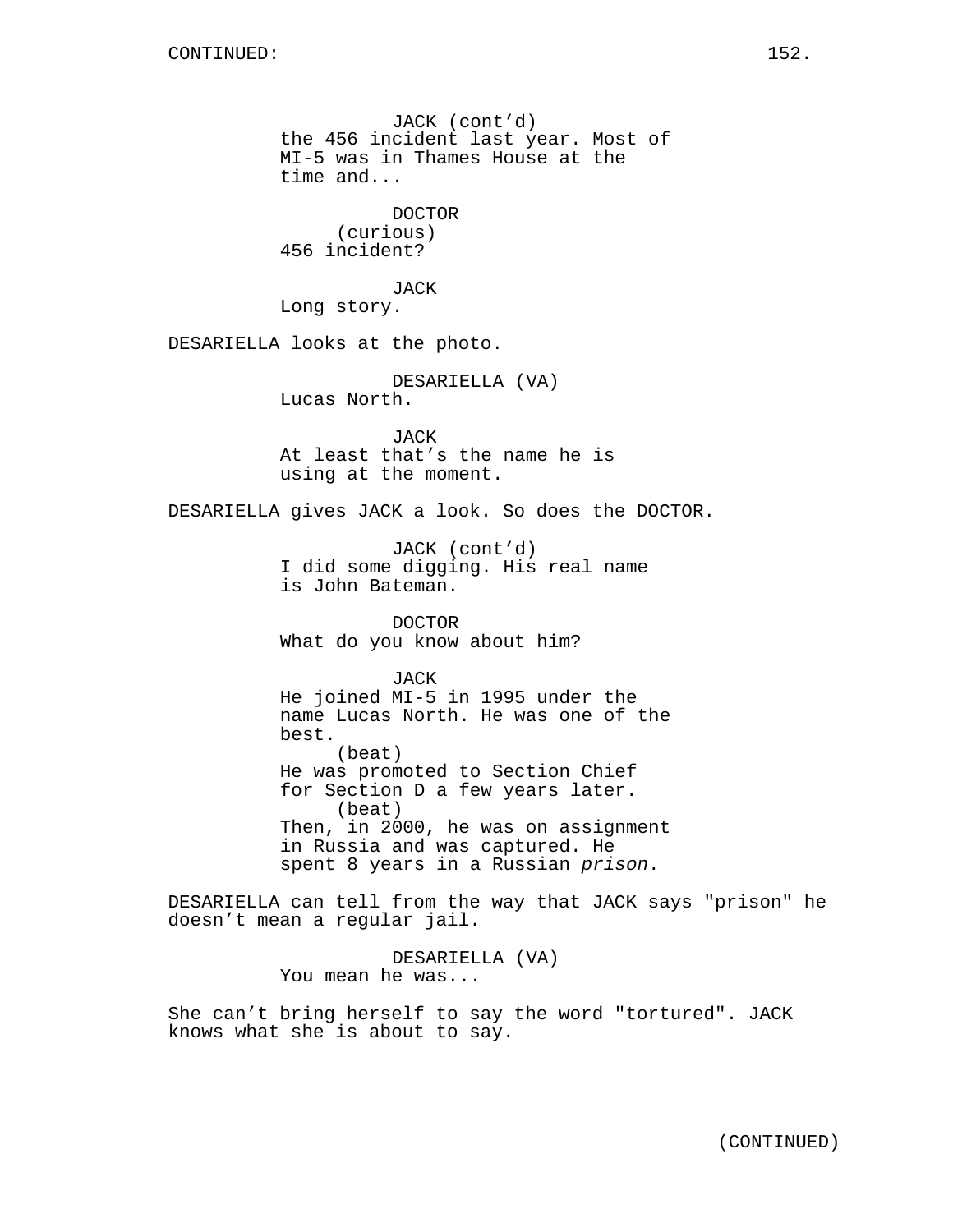JACK (thoughtful) Yes. Prison is one thing but, Lucas was/is a spy. I'm sure he...

JACK stops himself, knowing full well what could have happened to Lucas.

The DOCTOR gives him a "continue" look.

JACK (cont'd) In 2008, the Head of Section D, Sir Henry James Pearce, Harry to friends, orchestrated a "spy-swap" and got Lucas back. He was recently re-appointed section chief.

DESARIELLA (VA) So he's at MI-5 right now?

JACK

Yes.

DOCTOR MI-5. Never liked those guys. Always so...

JACK Oh, and I suppose UNIT was different?

Silence. After a few moments DESARIELLA breaks the silence.

DESARIELLA (VA) So, we just go to MI-5 and...

JACK (laugh) You can't just walk into Thames House and ask for Lucas North.

DESARIELLA doesn't see a problem.

DESARIELLA (VA)

Why not?

JACK Their security is...

DESARIELLA looks at JACK, then the DOCTOR, then smiles.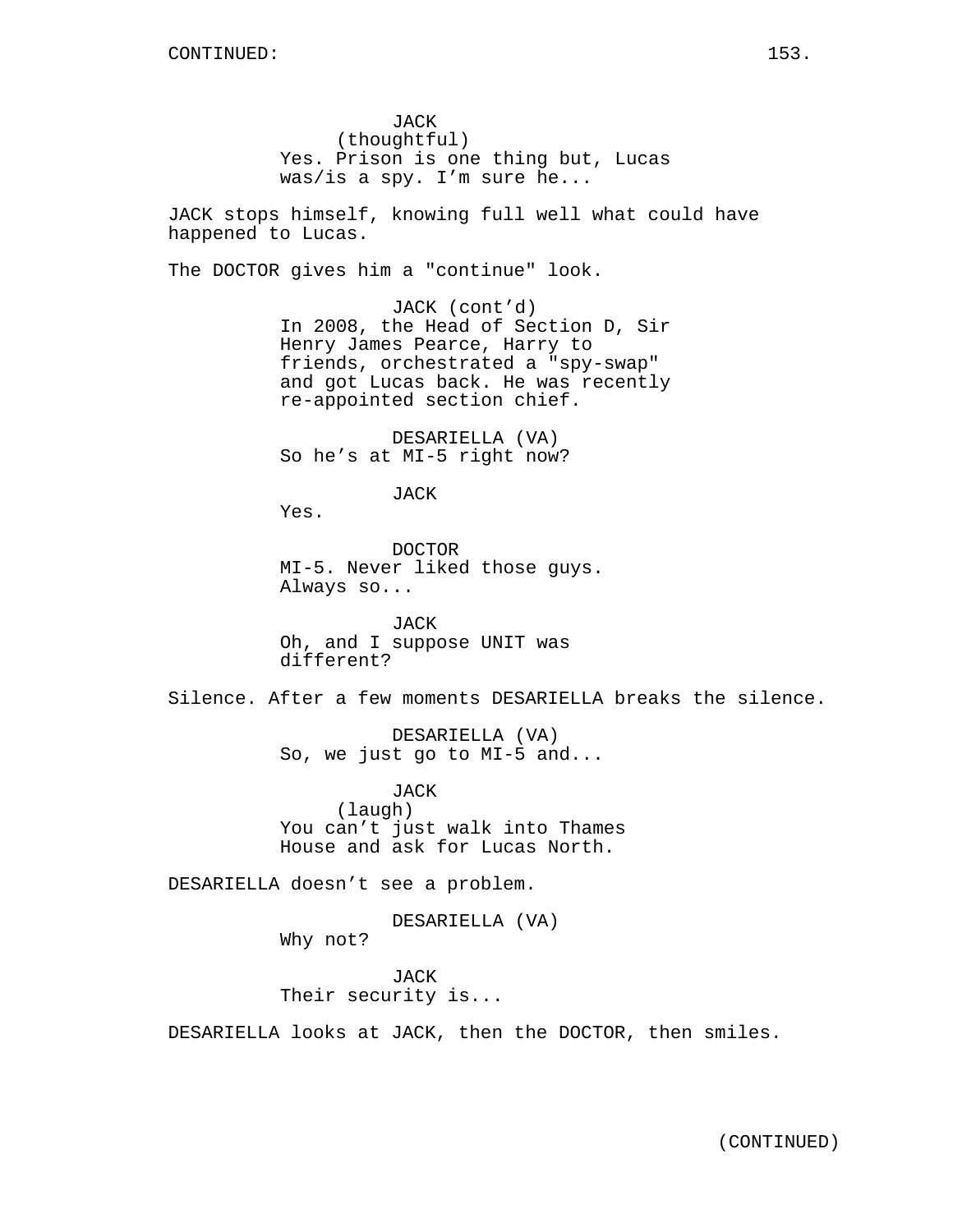DESARIELLA (VA) Last time I checked, "Torchwood" and "Psychic Paper" opened any door. (beat) I'm sure we'll have no trouble getting in.

They all exchange looks.

JUMP TO:

### **2 hours later**

91 THAMES HOUSE: MI-5, SECTION D - THE GRID 91

RUTH and TARIQ are alone. TARIQ is ending a radio call with Beth and Dimitri. RUTH is wiping tears from her eyes. TARIQ addresses his line over the comms to Dimitri and Beth.

> TARIQ See ya when you get back.

TARIQ hangs up, and turns to RUTH. He puts a hand on her shoulder.

> RUTH I think I'm going to go to...

RUTH gets up from her chair. She is about to finish her line with "Harry's office" but...

TARIQ looks over at the pods. He sees DESARIELLA and JACK enter. He recognizes JACK.

> TARIQ Wait, isn't that...

RUTH recognizes JACK as well.

RUTH Yes. I wonder what he wants?

TARIQ Who's that with him?

RUTH Never seen her before.

RUTH composes herself and walks over to JACK and DESARIELLA.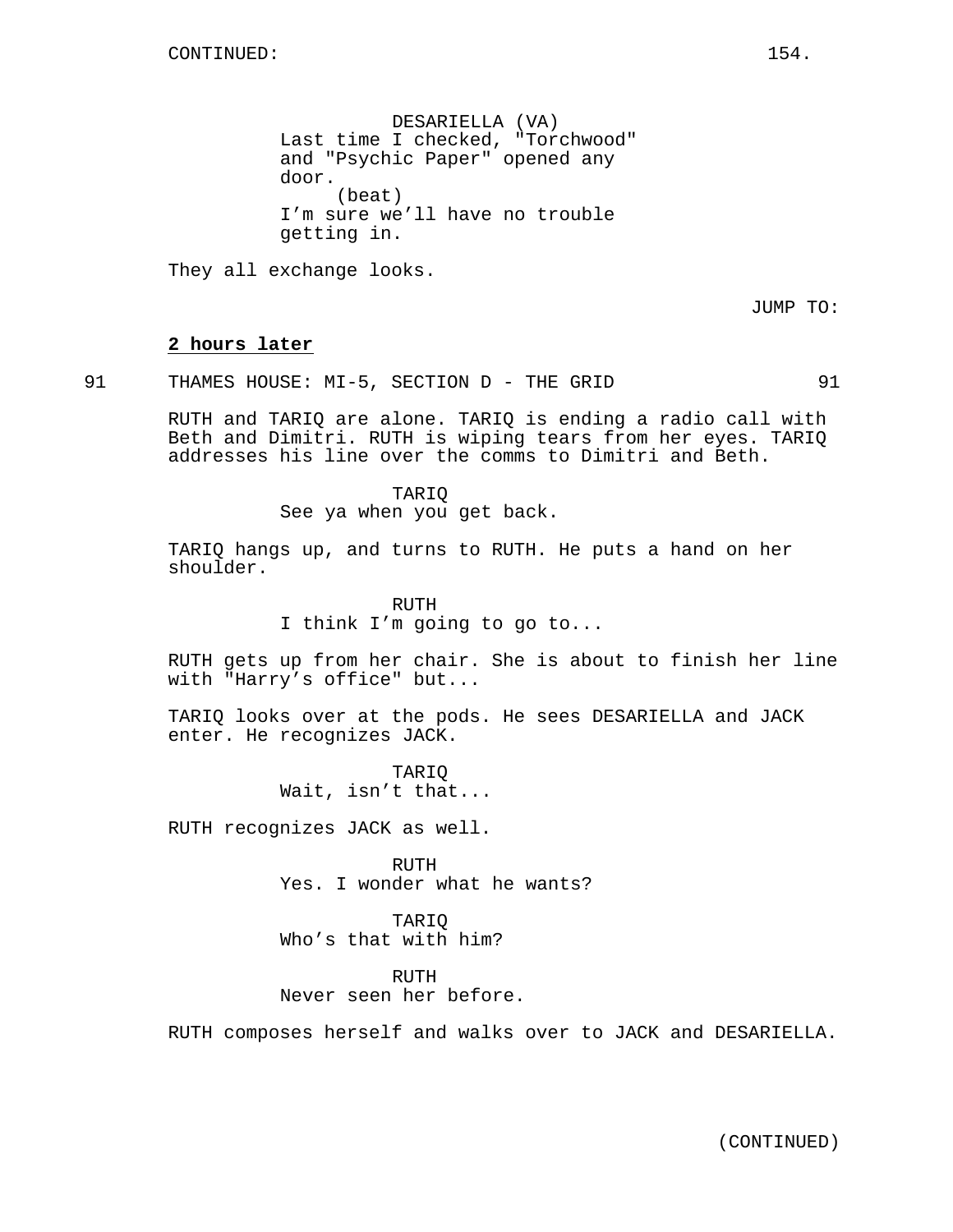RUTH (cont'd) Can I help you?

DESARIELLA (VA) Yes. We're here to see Lucas North.

RUTH tries not to start crying again.

TARIQ has started his way over, but stops when DESARIELLA mentions Lucas' name. He is still having a hard time believing that all that just happened actually happened.

DESARIELLA can sense something is wrong. JACK notices the place seems deserted.

> JACK Where is everyone?

RUTH looks at JACK.

RUTH You're Captain Jack Harkness, aren't you?

> JACK (smile)

Yes.

RUTH What do you want with...

DESARIELLA (VA) Classified.

RUTH looks to DESARIELLA.

RUTH Classified? By who?

RUTH turns to JACK.

RUTH (cont'd) I heard Torchwood was shut down after the 456 incident.

DESARIELLA looks at JACK. Shut down? Why hadn't he mentioned that? DESARIELLA goes for plan B, and pulls out her psychic paper. She flashes it at RUTH.

RUTH looks at it and wonders what Lucas did to warrant UNIT's interest. Could UNIT have found out Lucas' secret? Was it John Batemen they really wanted? And if so, why?

(CONTINUED)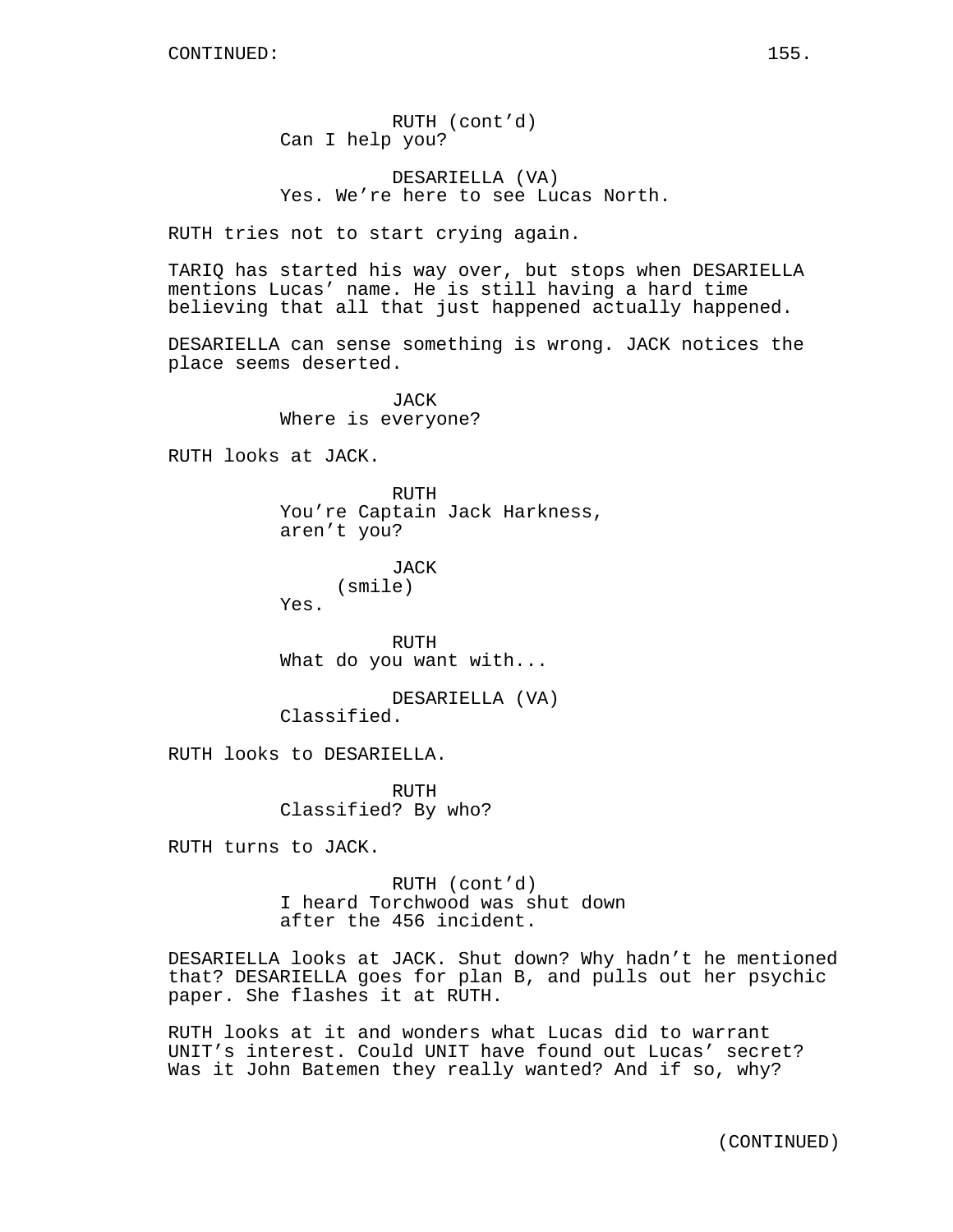DESARIELLA can tell that RUTH has a thousand questions. She also knows RUTH is thinking about John Bateman. So they know.

> RUTH (cont'd) Great. UNIT. What did... DESARIELLA (VA) Nothing. I... (beat) We, just need to talk to him. So if you could...

TARIQ approaches them.

TARIQ Sorry. You're too late.

JACK What do you mean?

TARIQ Lucas is dead.

Both JACK and DESARIELLA are shocked at the news.

DESARIELLA (VA)

What? (beat) How? When?

TARIQ

He...

TARIQ pauses. He's not sure how Harry will want to write this up, so it is probably best to be vague.

> TARIQ (cont'd) ...fell from the Enver Tower. Just a few moments ago.

DESARIELLA looks at JACK.

TARIQ (cont'd) Is there something we can help you with?

JACK I don't think so.

TARIQ The rest of the team are on their way back. Maybe...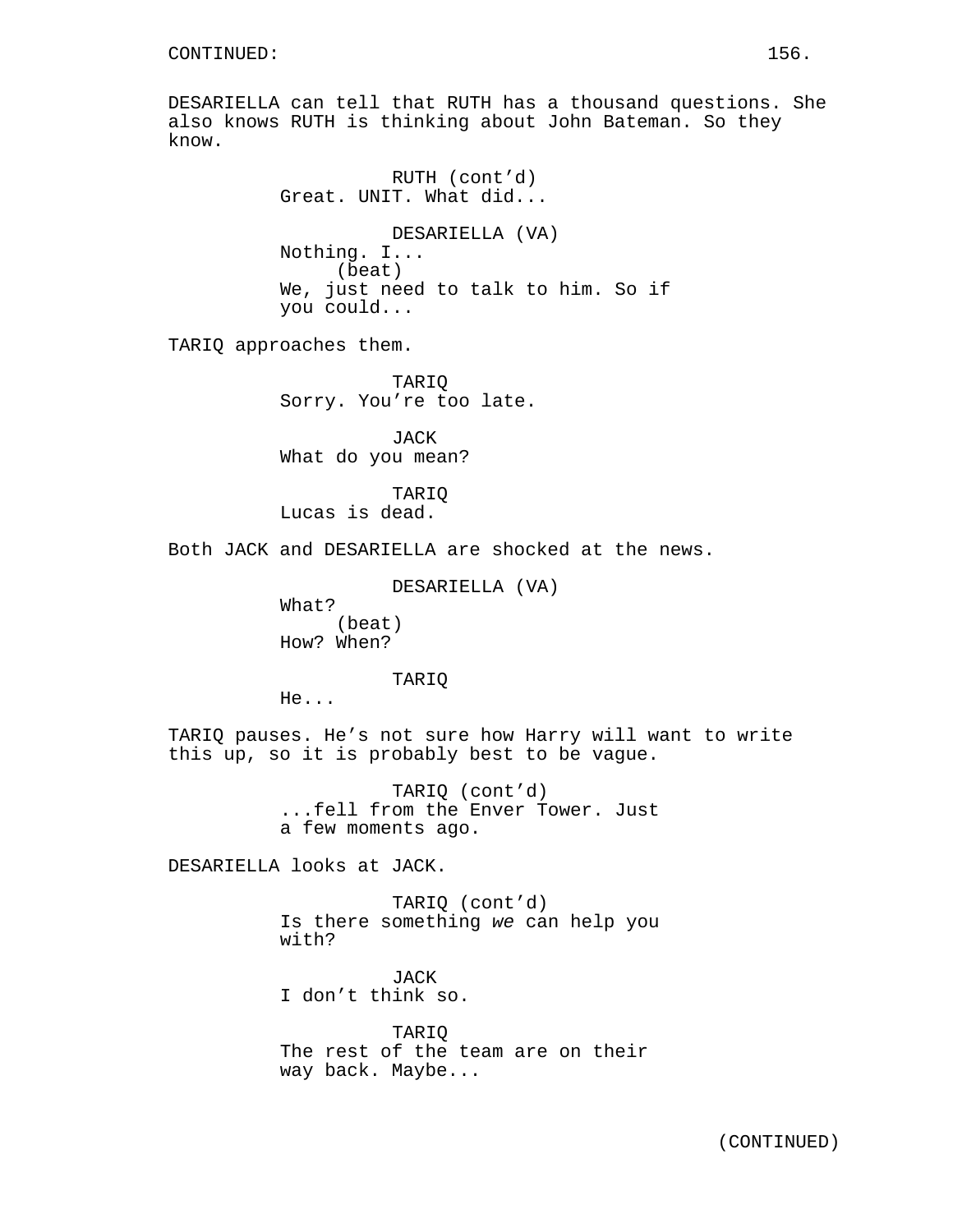JACK No. We needed Lucas.

JACK looks at RUTH.

JACK (cont'd) Sorry for your loss. Lucas was one hell of an agent.

RUTH You knew him?

JACK Not personally.

JACK looks at DESARIELLA. She looks like she is going to break down any moment. He decides they should leave.

> JACK (cont'd) We better go.

JACK and DESARIELLA head back to the pods. RUTH and TARIQ watch them go.

BETH and DIMITRI are exiting the pods as JACK and DESARIELLA get there.

JACK and DESARIELLA pass BETH and DIMITRI and go through the pods.

BETH and DIMITRI head to RUTH and TARIQ.

DIMITRI

Was that...

RUTH

Yes.

DIMITRI What did he want?

TARIQ

Lucas.

BETH

Lucas? Why?

RUTH They didn't say.

RUTH heads to Harry's office. DIMITRI looks at TARIQ.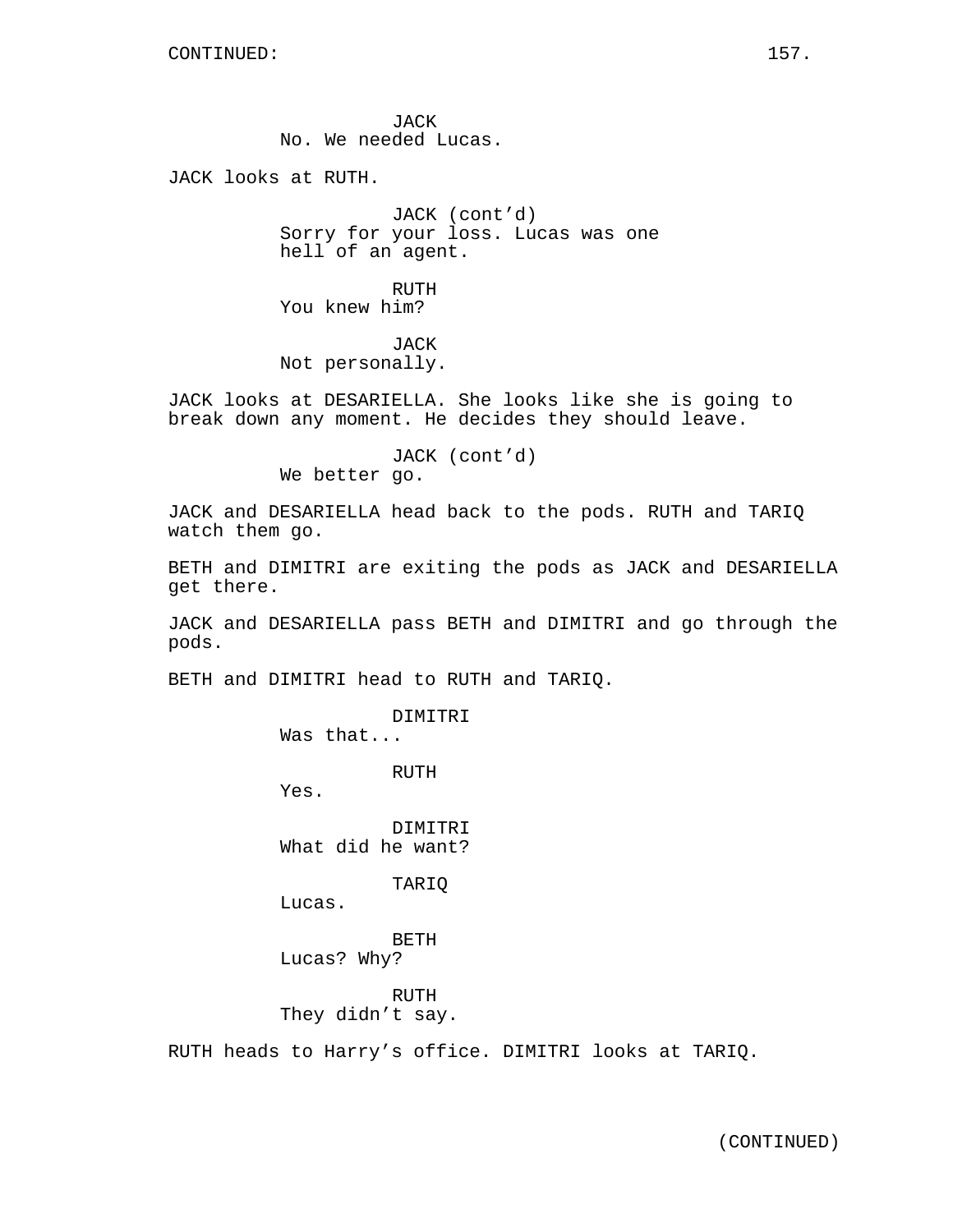DIMITRI What would Torchwood want with Lucas?

TARIQ Torchwood no longer exists remember?

DIMITRI

So who...

TARIQ

UNIT.

BETH

UNIT?

DIMITRI Jack Harkness is now with UNIT?

TARIQ (cont'd)

Yeah.

BETH and DIMITRI are still looking at TARIQ, waiting for him to continue. After a few moments of silence, DIMITRI addresses TARIQ.

> DIMITRI Well? What did they want with...

TARIQ Don't know. They never said.

BETH Don't you find it odd that UNIT would be looking for Lucas now? (beat) And to send Jack Harkness of all people to get him?

DIMITRI What are you saying?

BETH I'm not sure. (beat) The last few days everything has been turned upside down. (beat) I just wish we could go back in time and erase it all.

BETH walks to her desk. DIMITRI looks back towards the pods. He gets the feeling that BETH may be right. TARIQ returns to his desk.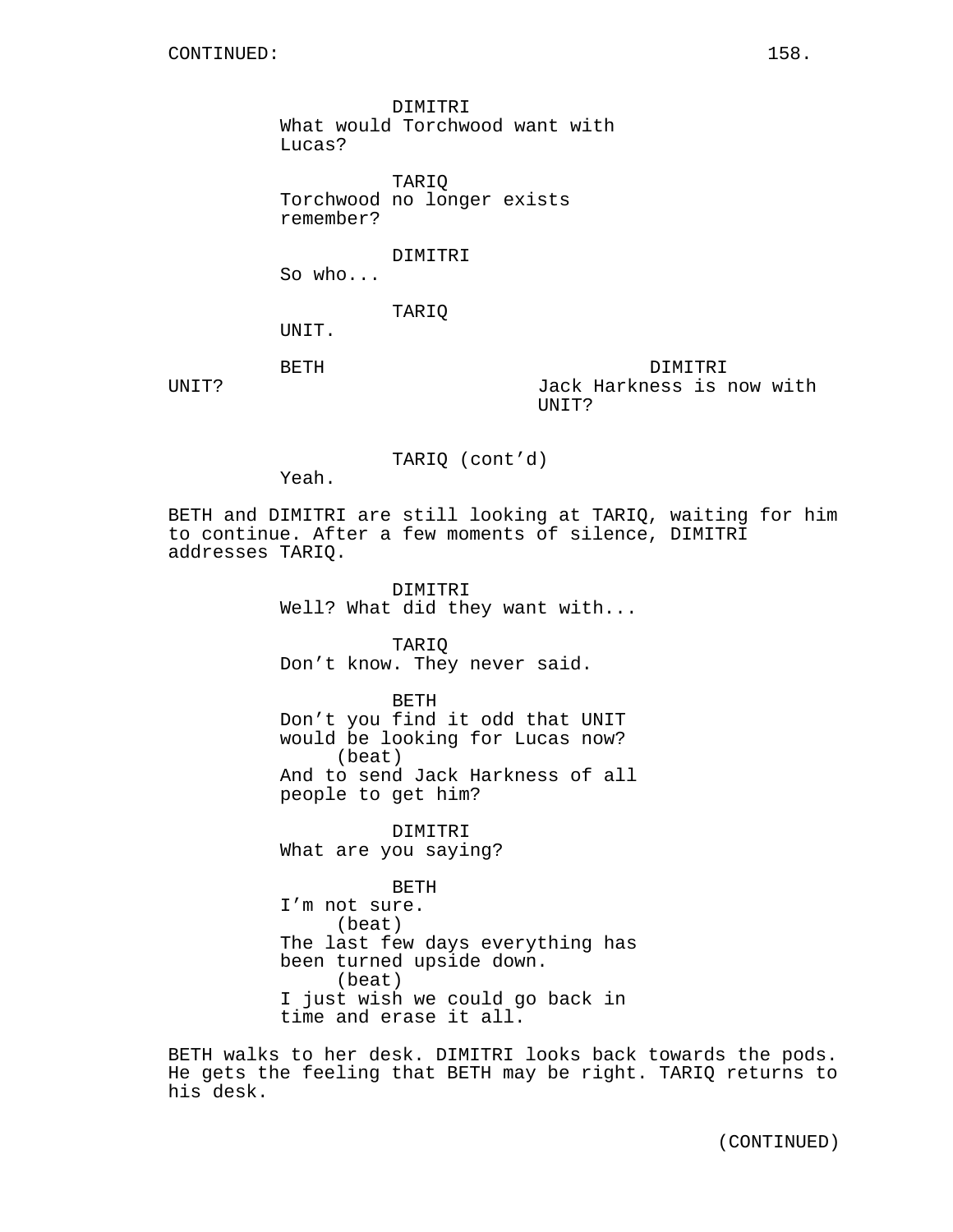### **3 hours later**

92 DESARIELLA'S ROOM - LIVING ROOM 92

DESARIELLA is sitting on the couch. JACK is sitting beside her. He can tell she's thinking of something.

> JACK What are you thinking?

DESARIELLA (VA) How much do you know about John Bateman?

JACK Not much why?

DESARIELLA (VA) When we got to the Grid, the woman there...

JACK

Ruth?

DESARIELLA (VA) She was wondering if we were there for Lucas or John.

**JACK** So she knows.

DESARIELLA (VA) I think they all know. (beat) I think that what ever caused Lucas to fall is linked to the team finding out his real name.

JACK There is a way we can find out.

DESARIELLA (VA) There is?

JACK

Yes. But...

DESARIELLA (VA) But what?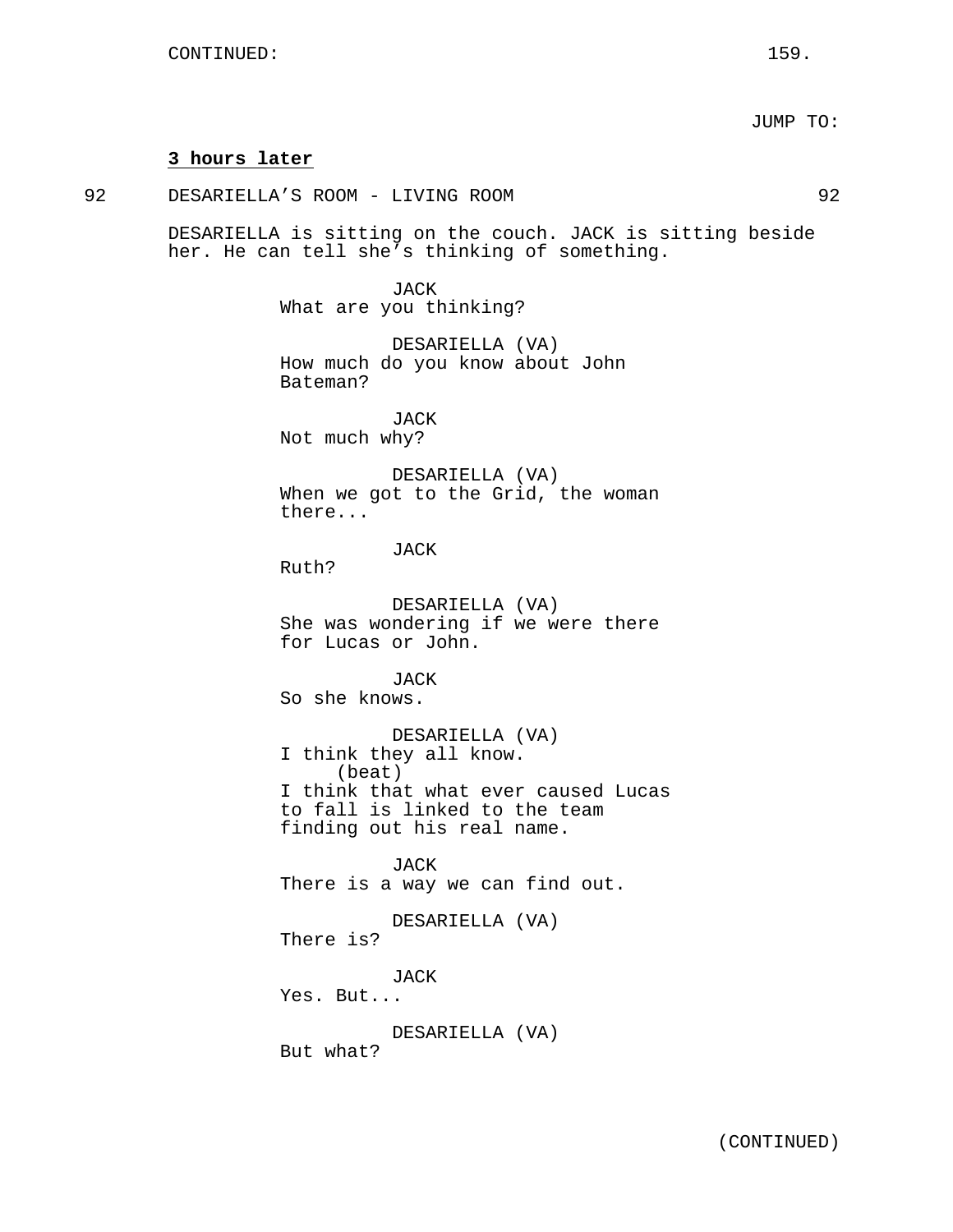JACK You might not like it.

DESARIELLA (VA) I need to know why he died. I need to know...

**JACK** Okay. Then we go to the only person who knows what happened.

DESARIELLA looks at JACK with a raised eyebrow. JACK gets up.

JACK (cont'd)

Come on.

JACK heads for the door. DESARIELLA follows.

JUMP TO:

93 JACK'S PLACE 93

JACK and DESARIELLA exit the TARDIS and JACK goes to his safe. He opens it and removes a pill. DESARIELLA gives him a look.

> DESARIELLA (VA) Is that what I think it is?

JACK Yes. Torchwood may be gone, but not all of its secrets are gone.

DESARIELLA (VA) What do we need retcon for? What are you...

JACK We are going to question Sir Harry Pearce.

DESARIELLA (VA) Lucas' boss?

JACK

Yes.

DESARIELLA (VA) And I take it you know where we can find him?

JACK smiles.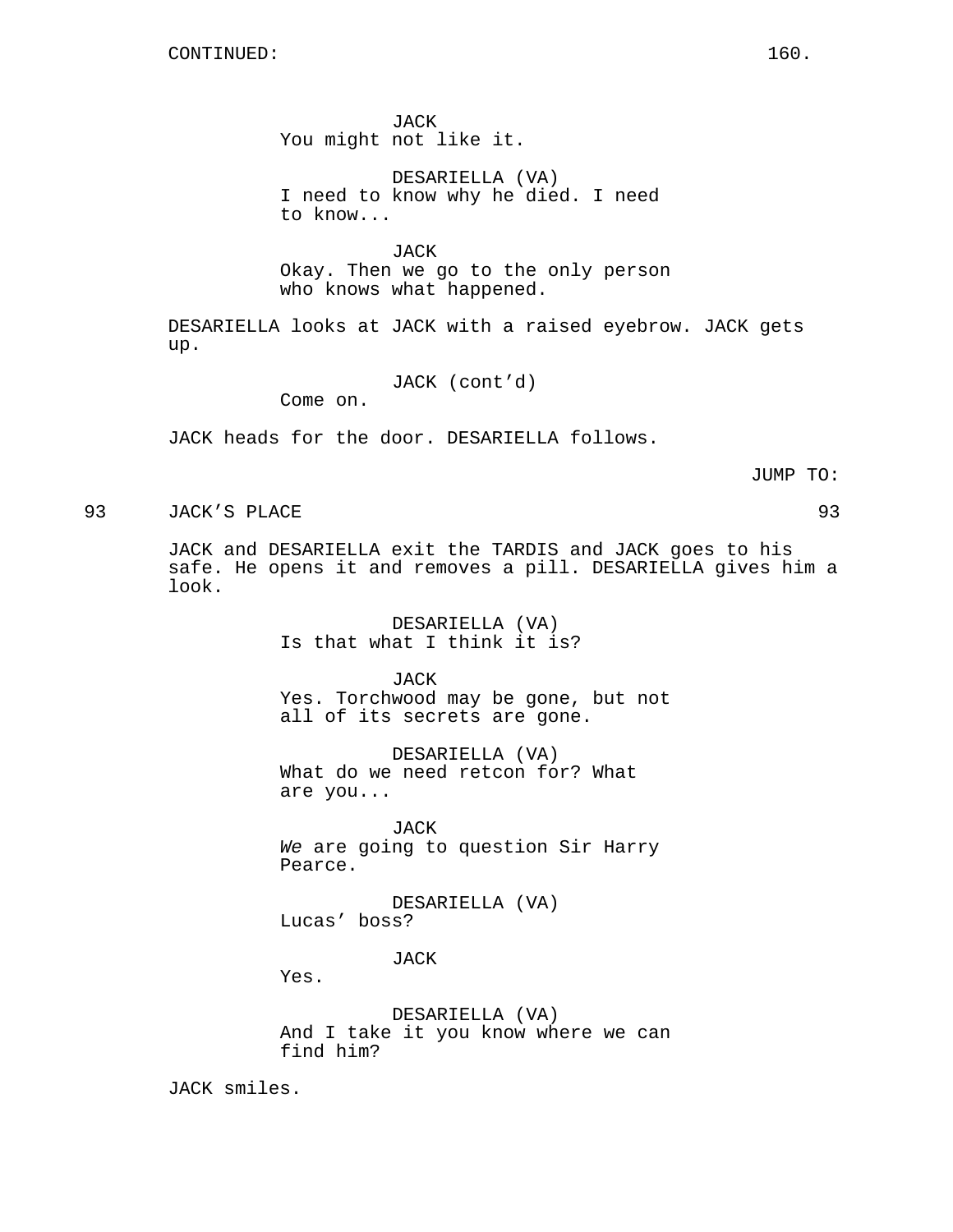JUMP TO:

## 94 BAR 94

HARRY is sitting at a bar drinking. He can't believe the man he's known for so long just killed himself. He should have stopped him. He should have been able to help him.

### HARRY

Ah Lucas, why'd you have to...

HARRY stops talking as he senses someone approach. He looks up to see a man and a woman approaching him. He recognizes the man.

JACK and DESARIELLA reach HARRY. JACK sits on the stool to HARRY's right, and DESARIELLA sits on the stool to HARRY's left.

HARRY looks at JACK. When HARRY looks to JACK, DESARIELLA drops the retcon into HARRY's drink.

> HARRY (cont'd) Well, if it isn't Captain Jack Harkness.

JACK Hello, Harry.

HARRY It's been a while.

HARRY takes a drink. DESARIELLA is surprised. He never mentioned that he actually knew HARRY.

> HARRY (cont'd) What can I...

JACK I need to talk to you about Lucas.

### HARRY

Lucas?

JACK nods.

HARRY (cont'd) Lucas is dead.

HARRY finishes his drink in one large gulp and places his empty glass on the bar.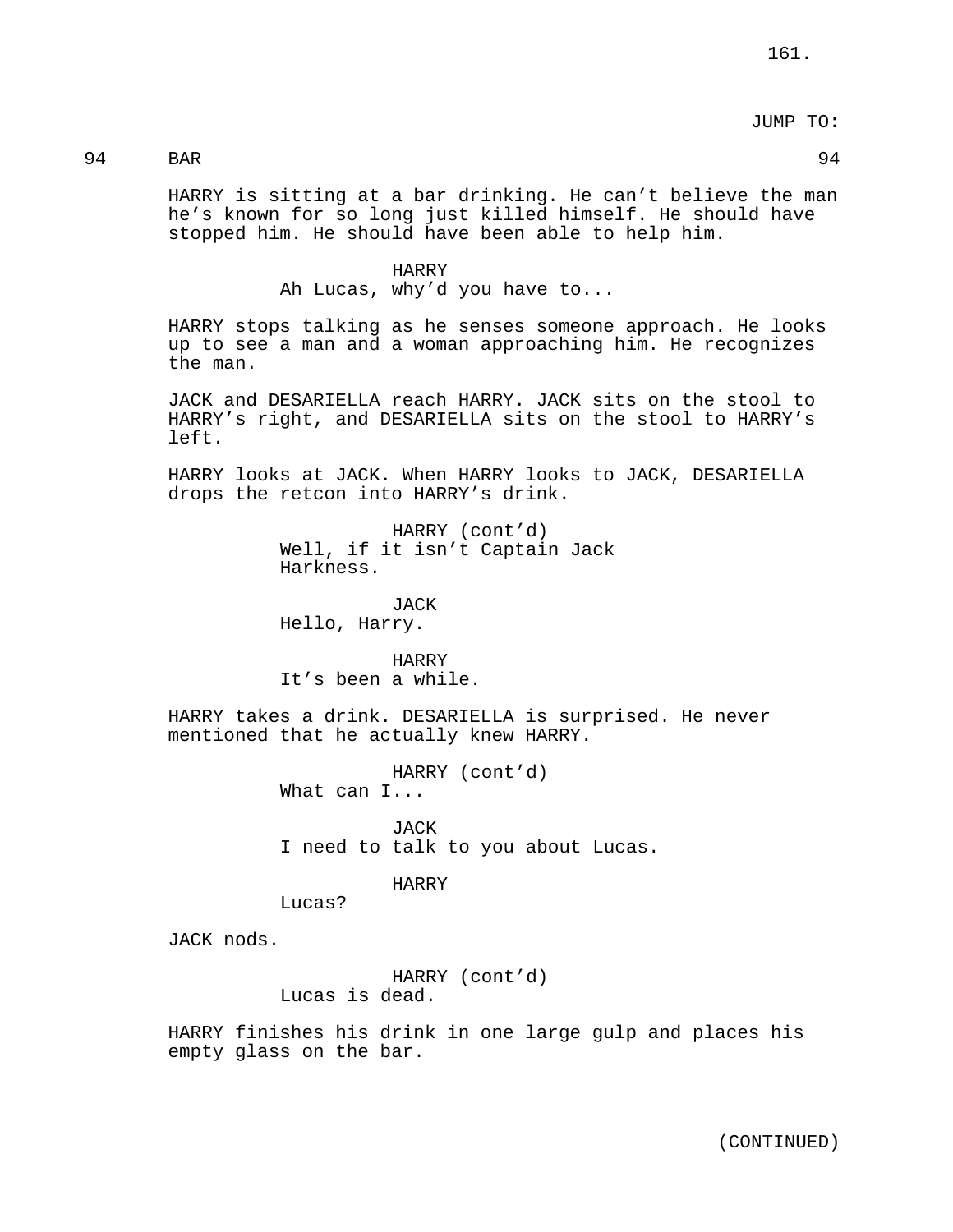JACK

We know.

JACK signals the bartender for another drink for HARRY.

JACK (cont'd) That's why we...

HARRY Why did you want to...

The bartender arrives with drink. HARRY picks it up.

JACK Let's go to that table...

JACK points to a secluded booth.

JACK (cont'd) ...over there. We need privacy for this discussion.

HARRY is curious.

### HARRY

Okay.

HARRY, JACK and DESARIELLA head for the table.

CONTINUE TO:

95 TABLE/BOOTH 95

They reach the booth and sit down. By now the retcon has worked it's way into HARRY's system. He won't remember any of this.

> JACK Tell me what you know about John Bateman?

DESARIELLA can see HARRY thinking of Lucas telling him everything.

> HARRY What do you know about...

DESARIELLA places a hand on HARRY's shoulder.

DESARIELLA (VA) It's okay. (beat) We know that Lucas and John are the same man.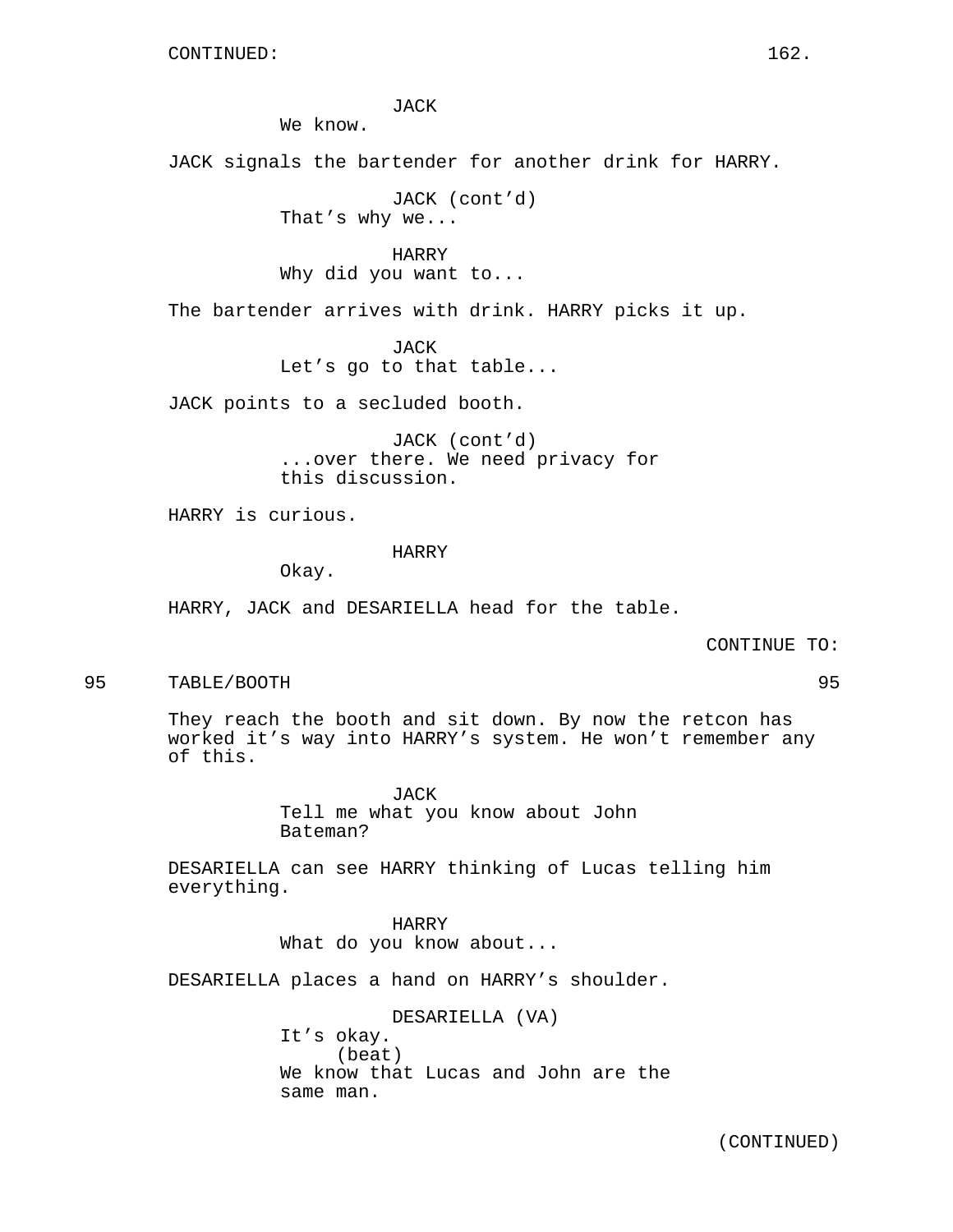(beat) We just need to know how much he told you?

HARRY looks at her. He's not sure why, but he starts to tell her everything that Lucas told him.

> HARRY From what he told me, it all started in Dakar. With a man named Vaughan Edwards.

HARRY stares into his drink.

# JUMP TO:

### **5 hrs later**

96 TARDIS - DESARIELLA'S ROOM - LIVING ROOM 96

JACK and DESARIELLA are sitting on the sofa. DESARIELLA looks at Guy's sword.

> DESARIELLA (VA) It's Guy all over again.

> > JACK

What?

DESARIELLA (VA) For Guy it was Vasey who lead him down the path of destruction. He finally broke free, and was starting to put his life back together when he died. (beat) For Lucas, it was Vaughan.

JACK Are you comparing Vaughan to the Sheriff?

DESARIELLA (VA)

Yes.

DESARIELLA looks at JACK.

DESARIELLA (VA) (cont'd) We have to do something. We have to save him.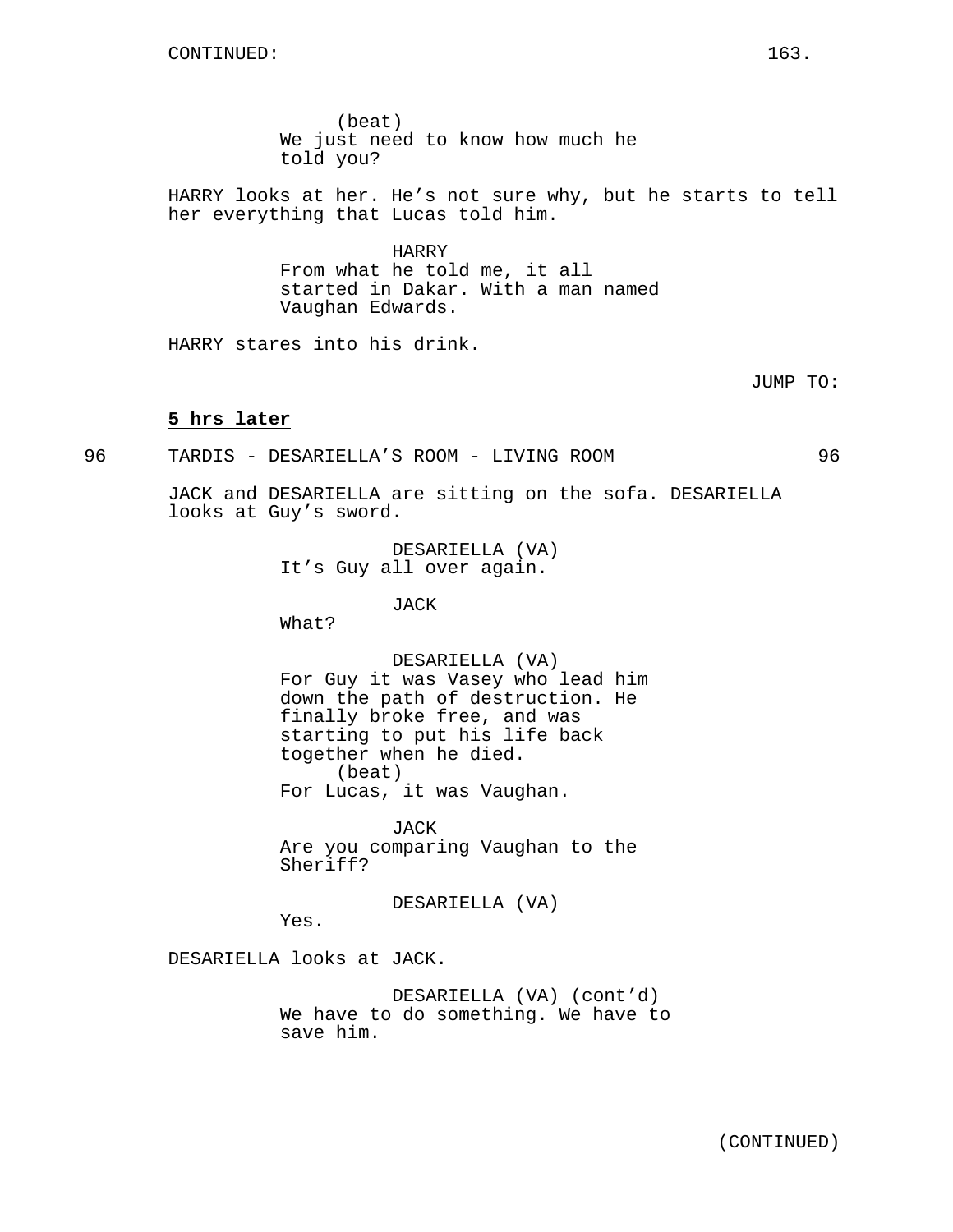How?

Momentary pause. DESARIELLA tries to think of a way to save Lucas. She thinks she has come up with something.

DESARIELLA (VA)

What if we...

Momentary pause. JACK waits for her to continue. She looks at JACK.

> DESARIELLA (VA) (cont'd) What if we made a clone and left it where...

> > JACK

A clone?

DESARIELLA (VA) Yes. It's easy enough to do.

**JACK** 

I know that. But...

DESARIELLA (VA) We place the clone in the spot where Lucas' body landed, then we just cloak the TARDIS, position her over the spot, open the doors above the swimming pool, and catch him as he falls.

JACK is about to say something but DESARIELLA continues.

DESARIELLA (VA) (cont'd) I need you to get the case file on his death. If we're going to pull this off, we will need to have people in place to make sure all the info in the file stays the same.

JACK I know a few people who can help with that.

DESARIELLA (VA) We will need to cover everything. The cops that arrive at the scene, the forensics team that collects evidence and photos, even the autopsy team. And we will need to (MORE)

(CONTINUED)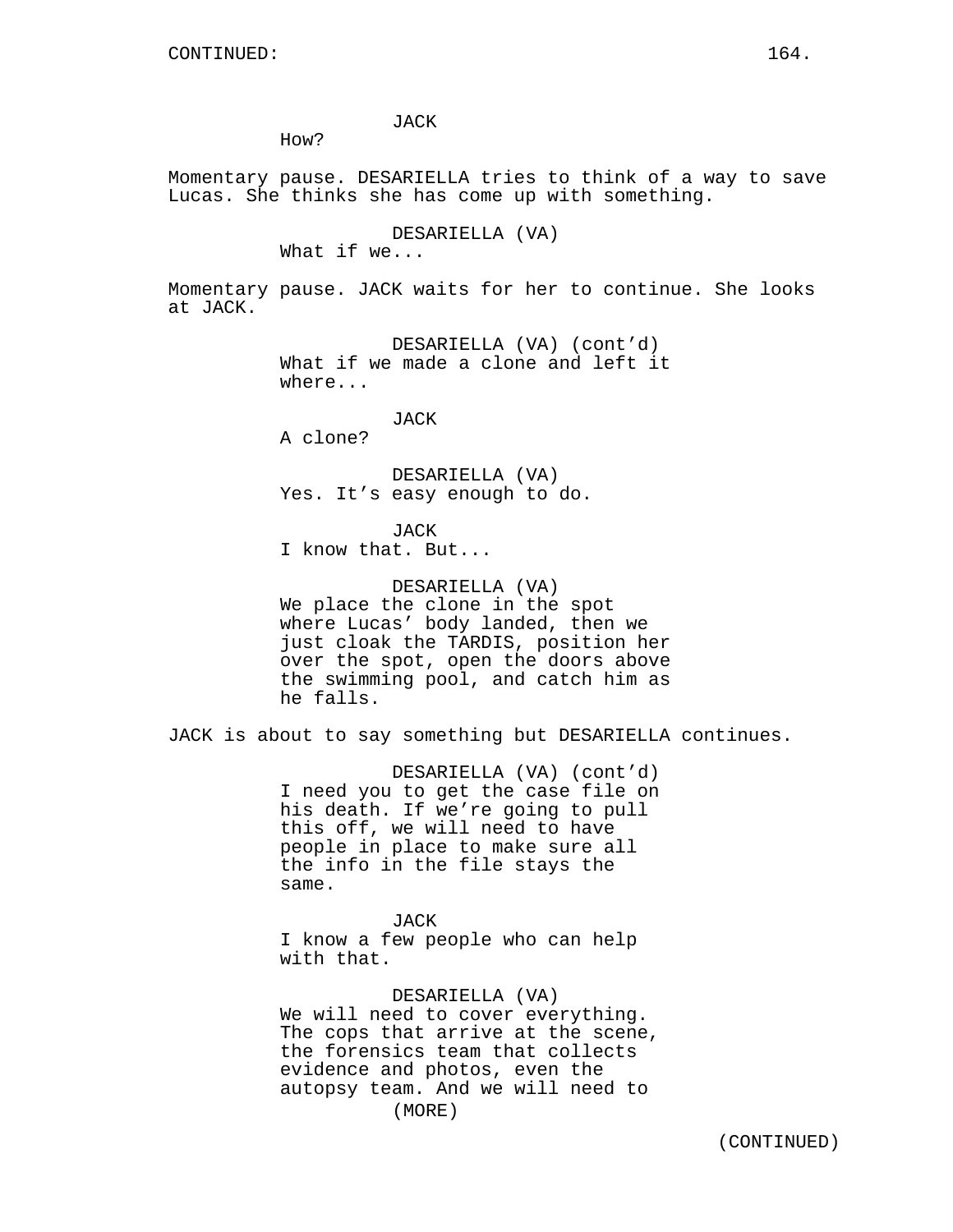DESARIELLA (VA) (cont'd) know the exact time he fell from the roof. JACK Don't worry everything will be covered. JACK thinks of something and looks at DESARIELLA. JACK (cont'd) Are you going to ask the Doctor to... DESARIELLA (VA) Ask? Who says I'm asking? JACK What? No. I'm not going to go behind his back and... DESARIELLA (VA) Come on, Jack. After what he... JACK Don't go there. JACK looks at her. She looks at him.

> DESARIELLA (VA) I'm going to do this. I have to do this.

JACK If you do this without his permission, you may jeopardize your relationship with him forever. Is it worth it?

DESARIELLA (VA)

Yes.

JACK looks at her. He can't believe she is willing to throw everything away for a man she doesn't even know.

> DESARIELLA (VA) (cont'd) I know the Doctor better than he knows himself. Sure, he'll get all high and mighty at first, but once he calms down he'll understand.

Momentary pause. JACK is still giving her a look.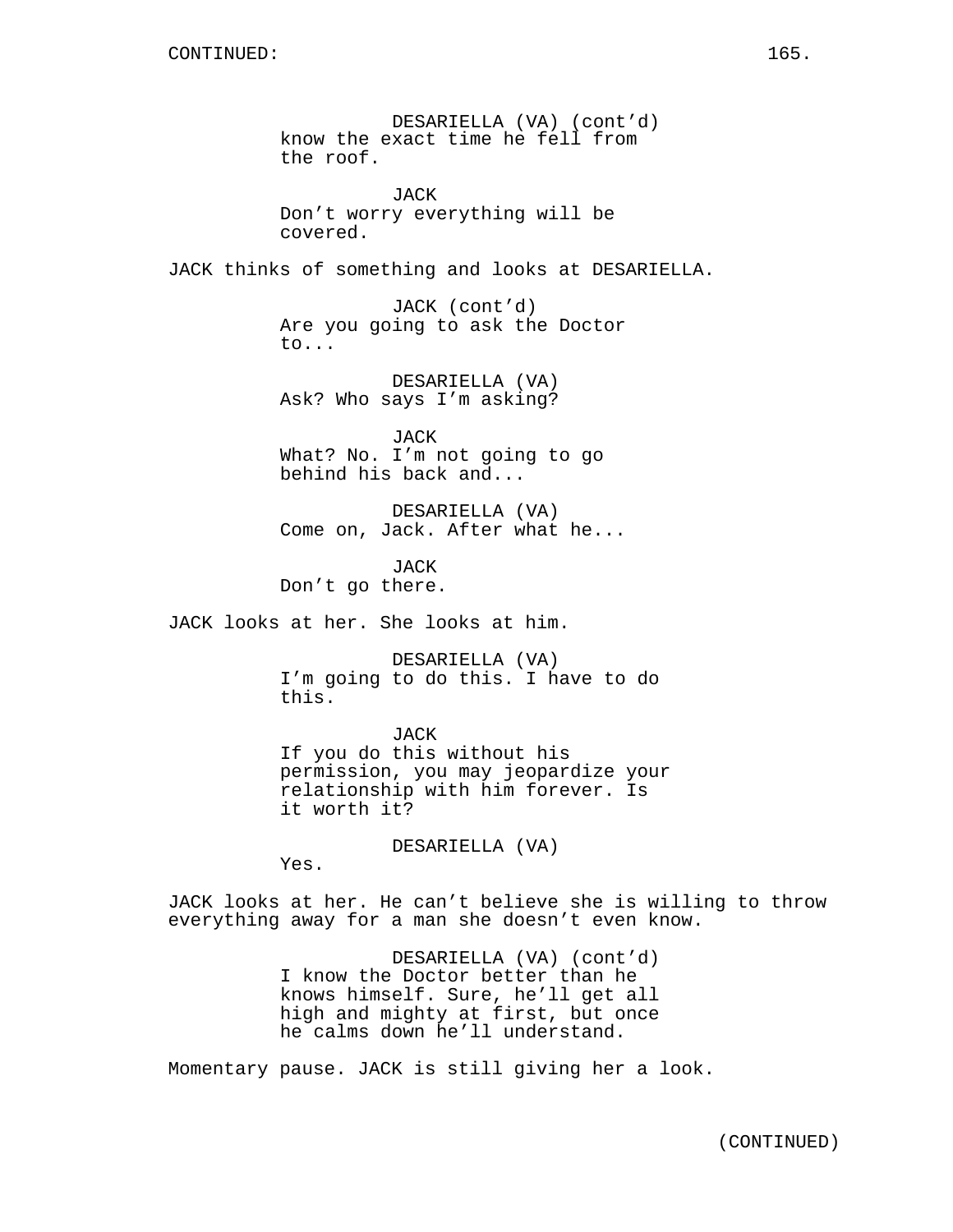DESARIELLA (VA) (cont'd) Lucas North is... JACK You mean John Bateman. DESARIELLA (VA) Lucas, John, same person. (beat) He died today. He fell from the Enver Tower and... JACK Jumped. He jumped. DESARIELLA (VA) You don't know that. JACK That's what Harry told us. You heard him. He said that... DESARIELLA (VA) He also said his back was to Lucas. Lucas could have slipped. JACK Seriously, D?

DESARIELLA (VA) Either way, it doesn't matter. When we pick him up, we won't be changing anything.

JACK knows she is right. Dead is dead. Did it really matter how?

> JACK What are you planing to do with him once you get him on board?

DESARIELLA thinks.

DESARIELLA (VA) I don't know yet. Depends on him I guess.

JACK D, you have to discuss this with the Doctor.

DESARIELLA looks at JACK. She knows he's right. She hates it when he's right. JACK stares at her.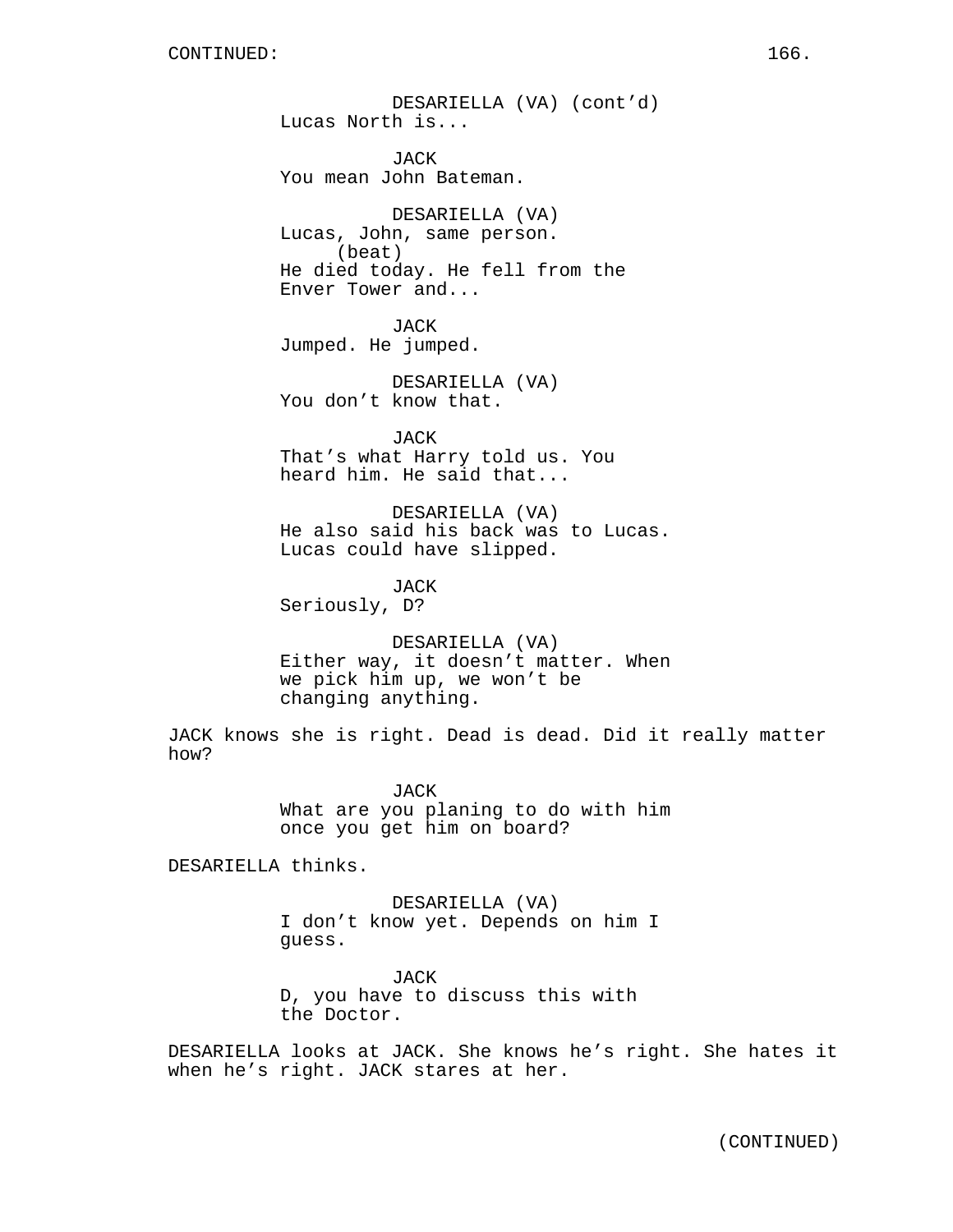JACK (cont'd) You can't just...

DESARIELLA places her head in her hands as she says her line.

DESARIELLA (VA)

I know.

Momentary pause. After a few moments she looks up.

DESARIELLA (VA) (cont'd) You think you could get started on the clone and case file, while I go talk to...

> JACK (smile)

Sure.

DESARIELLA (VA) Thanks Jack. Wish me luck.

JACK

Good luck.

DESARIELLA rises from the couch. JACK watches her walk out of the room.

CUT TO:

97 MAIN CONSOLE ROOM 97

The DOCTOR is at a console, pretending to be busy. DESARIELLA comes down the stairs. She pauses halfway down, looks at the DOCTOR, takes a deep breath, and then continues. She reaches the bottom and goes over to him.

> DESARIELLA (VA) Jack thinks I should discuss this with you but there is nothing to discuss. I am going to do this. I have to.

The DOCTOR thinks he knows what she is about to do, but he's not certain. He looks at her.

DOCTOR

Do what?

DESARIELLA (VA) Save Lucas.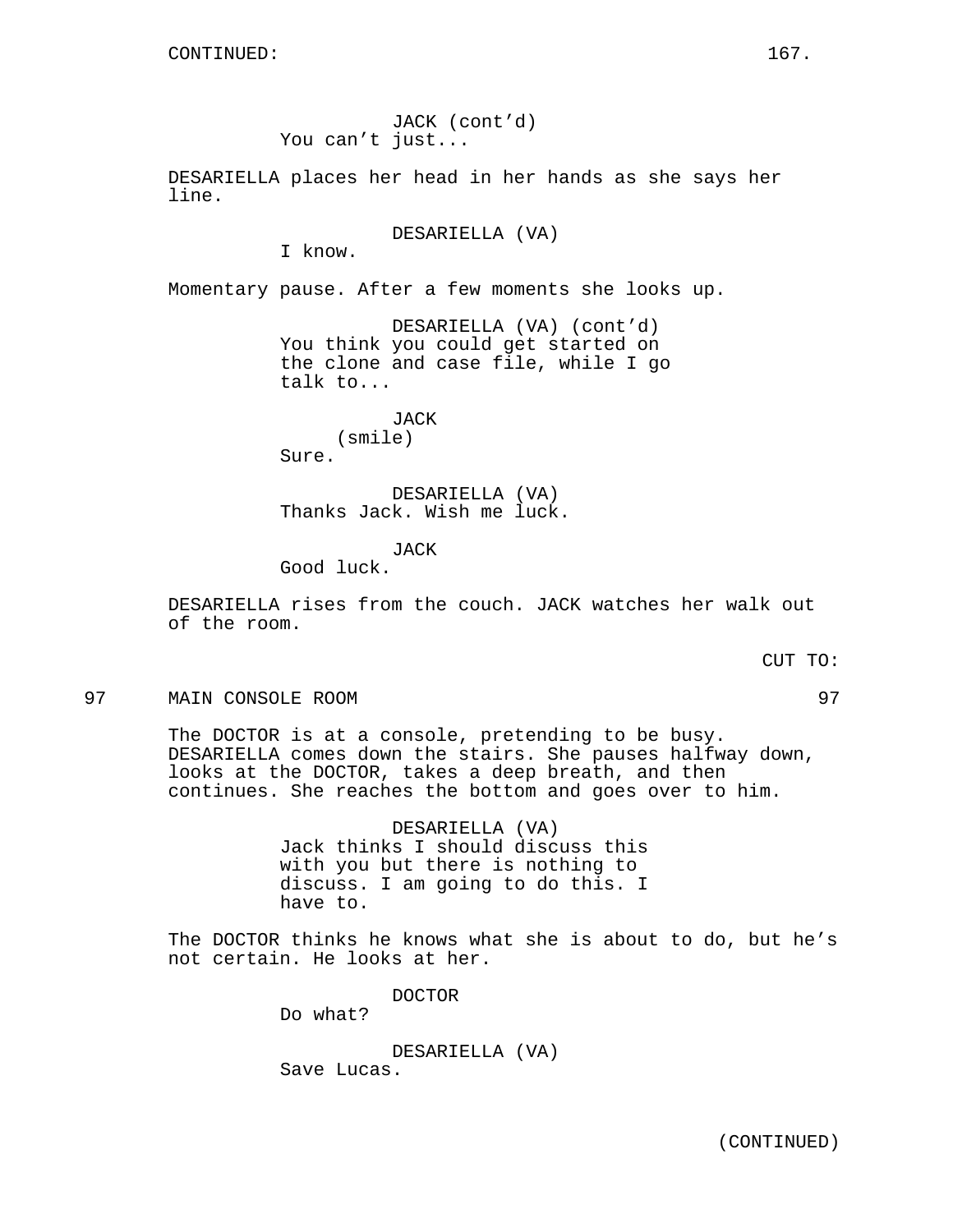DOCTOR Like you saved Gisborne.

DESARIELLA (VA)

Yes.

Momentary pause.

DESARIELLA (VA) (cont'd) And before you tell me I can't, remember that saving Guy proved to be the right thing to do. He saved Jason of Corinth. He...

DOCTOR Yes. He did.

DESARIELLA (VA) And saving Lucas will be the same. There is a reason we arrived when we did. I am saving him, and there is nothing you can do to stop me.

DOCTOR

Okay.

DESARIELLA is surprised.

DESARIELLA (VA) Okay? That's it? You're not going to...

DOCTOR

Nope.

DESARIELLA gives him a look. That was too easy. Is he up to something? The DOCTOR goes back to what he was doing. DESARIELLA turns and goes back upstairs.

JUMP TO:

### **4 hours later (or is it 12 hrs before?)**

98 CITY STREET BELOW THE ENVER TOWER 98

CAMERA is pointing up towards the roof. A figure, LUCAS, is seen falling. The TARDIS materializes silently and invisible. The invisible doors open, LUCAS falls into the invisible box, and then the TARDIS dematerializes just as silently as she arrived.

CONTINUE TO: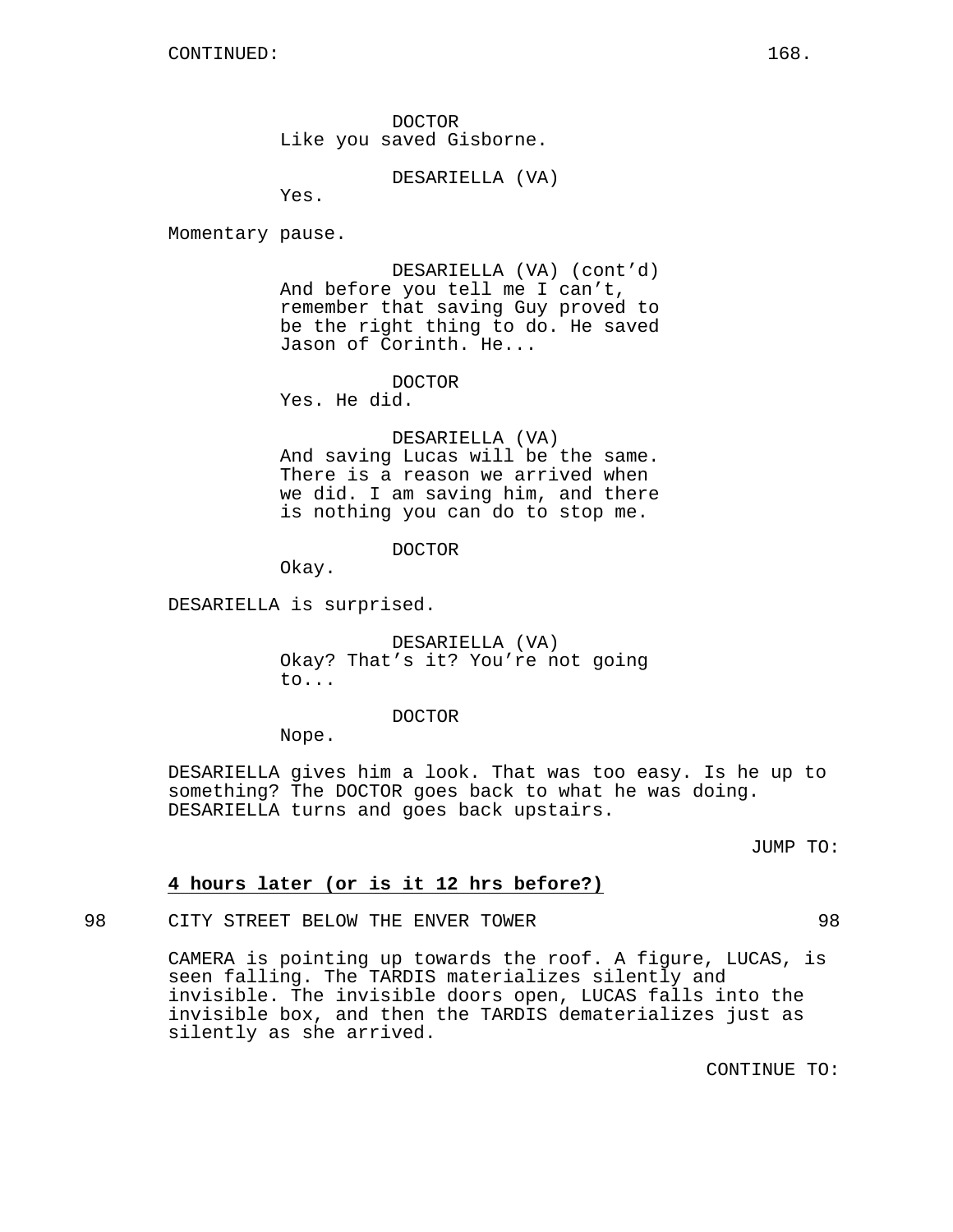99 TARDIS - SWIMMING POOL 99

LUCAS lands in the pool with a splash.

DESARIELLA is waiting with a towel. She watches as he falls and lands in the pool.

LUCAS comes to the surface and exits the pool.

DESARIELLA watches him. She is amazed. He not only looks like Guy, he moves like him, he carries himself like him, he could very well be him.

LUCAS has a look of confusion on his face. He spots her and goes to her. His years of training take over. Everything that was going on a few moments ago is gone. The spy, the agent, in him is back. Taking over.

> LUCAS Where am I? What...

DESARIELLA offers him the towel.

DESARIELLA (VA) All will be explained.

LUCAS takes the towel and looks around. Still curious as to where he is.

> DESARIELLA (VA) (cont'd) First, you need to get out of those wet clothes.

LUCAS looks at DESARIELLA. She somehow seems familiar.

LUCAS Not till you tell me where I am and how I got here.

DESARIELLA (VA)

Fine. (beat) You are on the TARDIS. I...

LUCAS raises an eyebrow in surprise and disbelief.

LUCAS The TARDIS?

DESARIELLA (VA)

Yes.

LUCAS looks around, then back at DESARIELLA.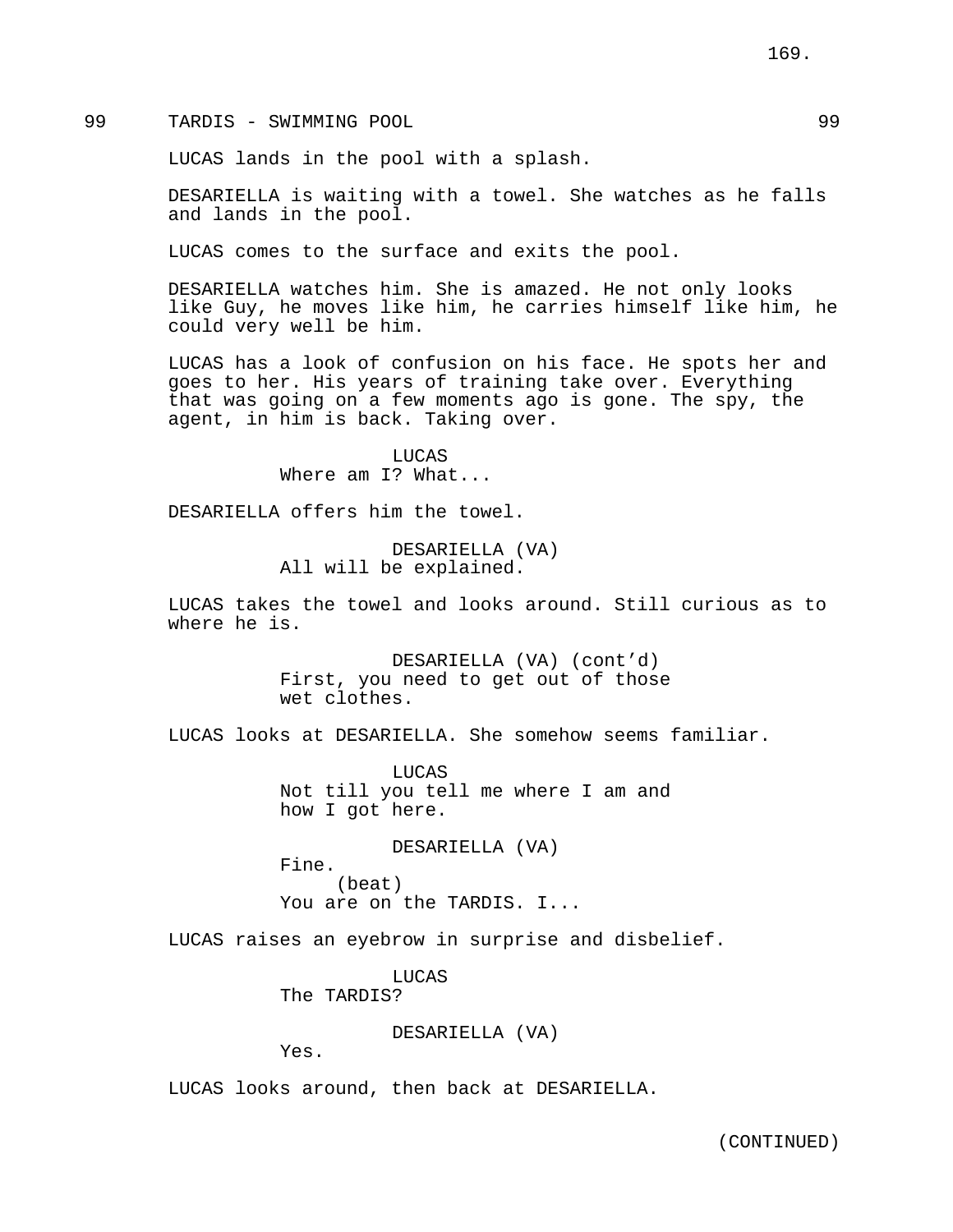DESARIELLA can sense that LUCAS knows what the TARDIS is. But how?

LUCAS Really? DESARIELLA (VA) Yes. (beat) Your tone indicates that you know what... LUCAS I do. DESARIELLA (VA) How? LUCAS I knew someone who, worked for UNIT before he joined MI-5. DESARIELLA (VA) I see. LUCAS He used to tell me stories of The Doctor. DESARIELLA (VA) (curious) Who was this friend? LUCAS Harry Sullivan. DESARIELLA raises an eyebrow. Harry Sullivan? Really? She'd never met Harry but she knew who he was.

> DESARIELLA (VA) You know Harry Sullivan?

LUCAS I did. He was at MI-5 when I joined up.

She wonders if the Doctor knew that Harry had left UNIT for  $MT-5?$ 

> DESARIELLA (VA) Really. Harry left UNIT for MI-5?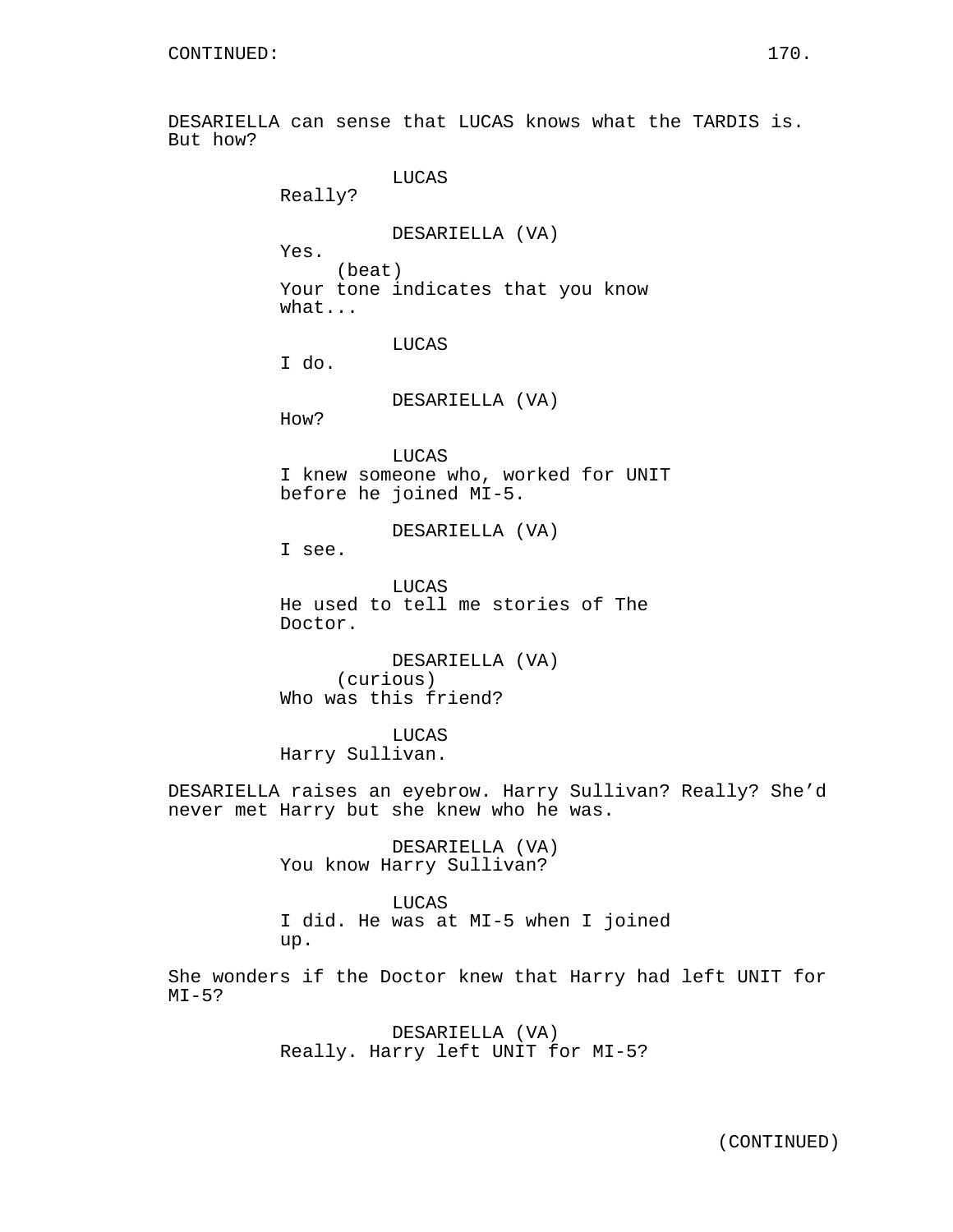LUCAS Yes. DESARIELLA (VA) Is he still there? LUCAS No. He left MI-5 for NATO and at the moment no-one knows where he is. He hasn't been seen in years. Momentary pause. LUCAS looks at her. LUCAS (cont'd) Why am I here? DESARIELLA (VA) Do you believe in second chances? LUCAS Why? DESARIELLA (VA) I can give you one. LUCAS Who exactly are you? Where is the Doc... DESARIELLA (VA) My name is Desariella. I... JACK enters the room. They don't notice him. LUCAS is staring at DESARIELLA. LUCAS How are you doing that? DESARIELLA (VA) Doing what? LUCAS Talking without moving your lips. I... DESARIELLA smiles more to herself than to LUCAS. DESARIELLA (VA)

He said the same thing.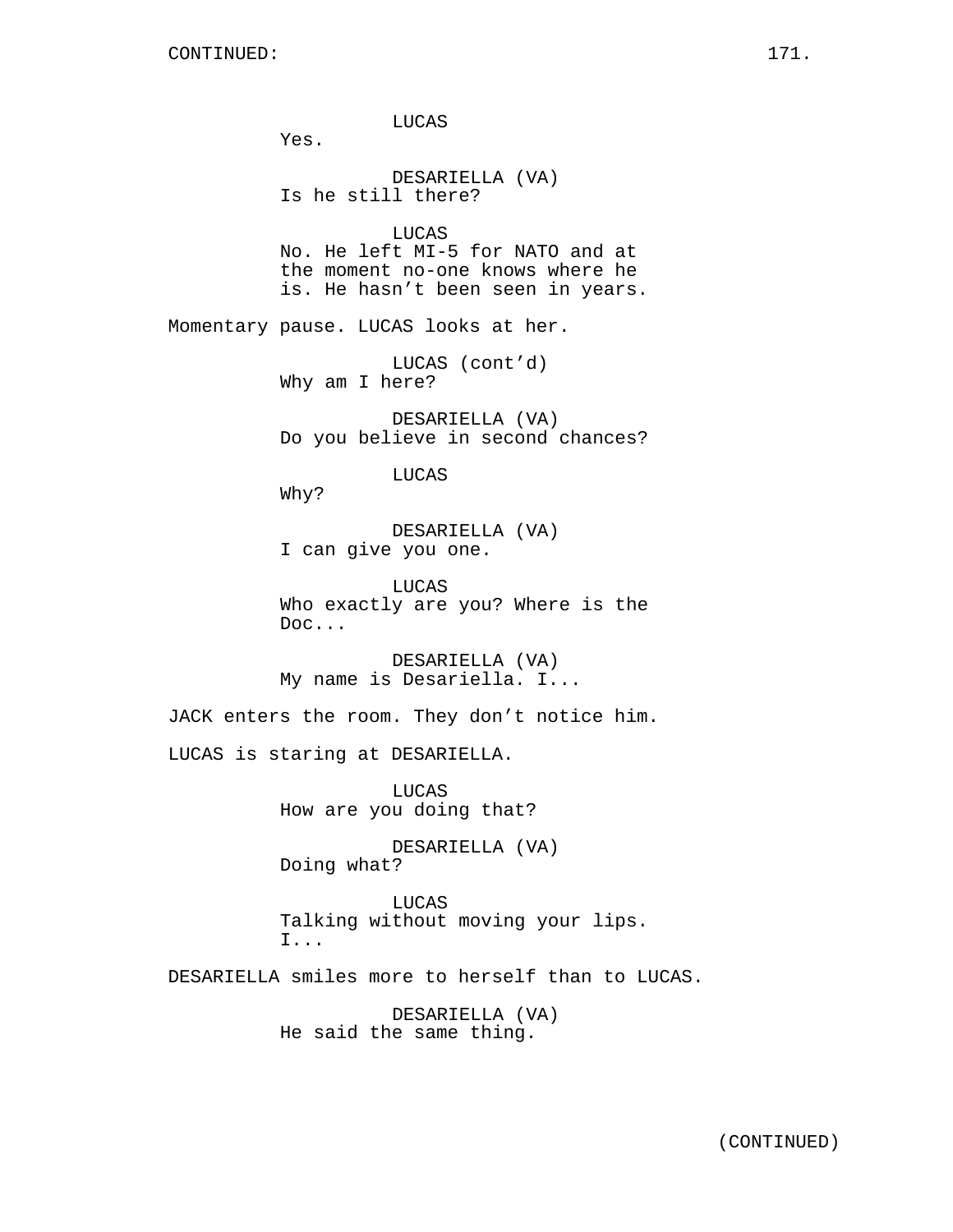LUCAS

Who did?

DESARIELLA looks at LUCAS. She wonders if she should say anything. LUCAS notices the pendant.

> LUCAS (cont'd) The pendant. It has something to do with the pendant.

DESARIELLA is surprised that he guessed that. LUCAS is looking at the pendant.

DESARIELLA (VA)

Yes.

LUCAS It lights up every time you talk.

DESARIELLA (VA)

Yes.

LUCAS looks at DESARIELLA.

LUCAS You're not from Earth, are you?

DESARIELLA (VA)

No.

LUCAS is about to say something, when JACK speaks up.

JACK For a man who just tried to kill himself you seem...

LUCAS turns. He recognizes JACK.

LUCAS Well, if it isn't Captain Jack Harkness. (beat) Fine mess you guys made last September during the...

JACK That wasn't our fault. If we hadn't have been kept in the dark til it was too late, we...

LUCAS I agree. Forbisher should have brought Torchwood in from the start.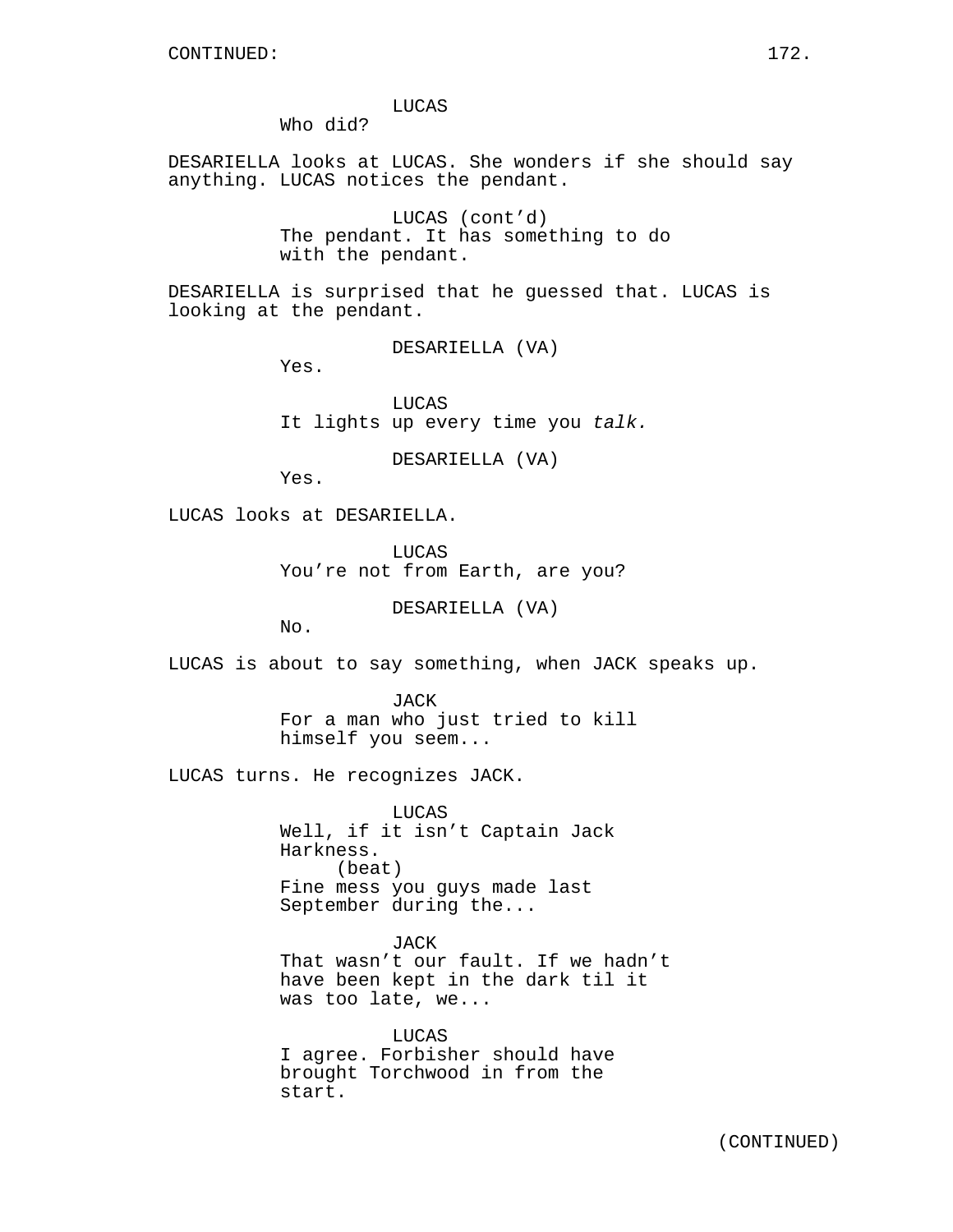(beat) But it was you that provoked the 456 into releasing the gas in Thames House. A lot of good people died that day. Some of them were my friends.

**JACK** I lost people too. I...

JACK stops, thinking about his grandson Steven, and Ianto. DESARIELLA can sense what JACK is feeling, and thinking.

DESARIELLA (VA)

Guys!

JACK and LUCAS exchange a look. Momentary silence.

JACK How did Section D get so lucky anyway? Thames House was in lock-down.

LUCAS

We were... (beat) ...off-site.

JACK (raise eyebrow) Off site? The whole section?

LUCAS There was a rumour that The Grid had been comprised. We were all told to work off site and not...

JACK Compromised? The security measures on your Grid are top notch. Not just anyone would be...

LUCAS Look, can one of you please tell me why I am here?

LUCAS looks at DESARIELLA. He can't shake the feeling he's seen her somewhere before. He knows he hasn't, but he also feels that he has.

> LUCAS (cont'd) You said something about second chances.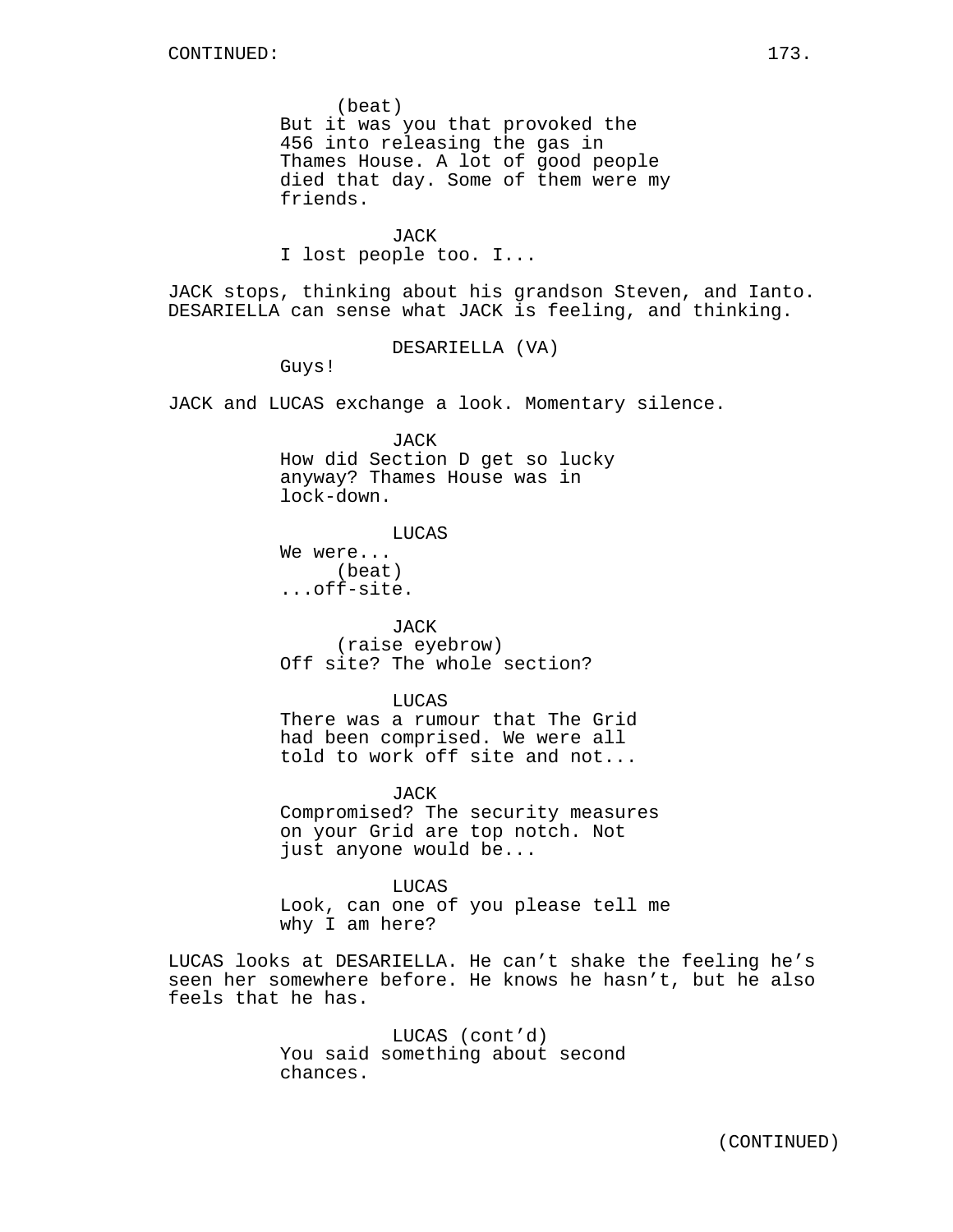DESARIELLA (VA) Yes. I did. (beat) I also said you need to change out of those wet clothes first. (beat) Come with me.

DESARIELLA turns to leave. LUCAS follows. JACK watches them leave.

> JACK I guess I'll just go tell the Doctor that our guest is...

DESARIELLA addresses JACK without turning around.

DESARIELLA (VA)

You do that.

JACK turns and heads for the exit on the other side of the room.

# **30 miuntes later**

100 DESARIELLA'S ROOM - LIVING ROOM 100

DESARIELLA is sitting on the couch.

LUCAS walks out of the bedroom. He is wearing clothes that belonged to Guy.

DESARIELLA stares at him as he walks over. He looks so much like Guy.

LUCAS talks to DESARIELLA as he walks over to her.

LUCAS How do I look?

DESARIELLA (VA)

Fine.

LUCAS So, who was the leather guy?

DESARIELLA gets a look on her face.

LUCAS realizes he might have just said something he shouldn't have. He sits on the couch.

JUMP TO: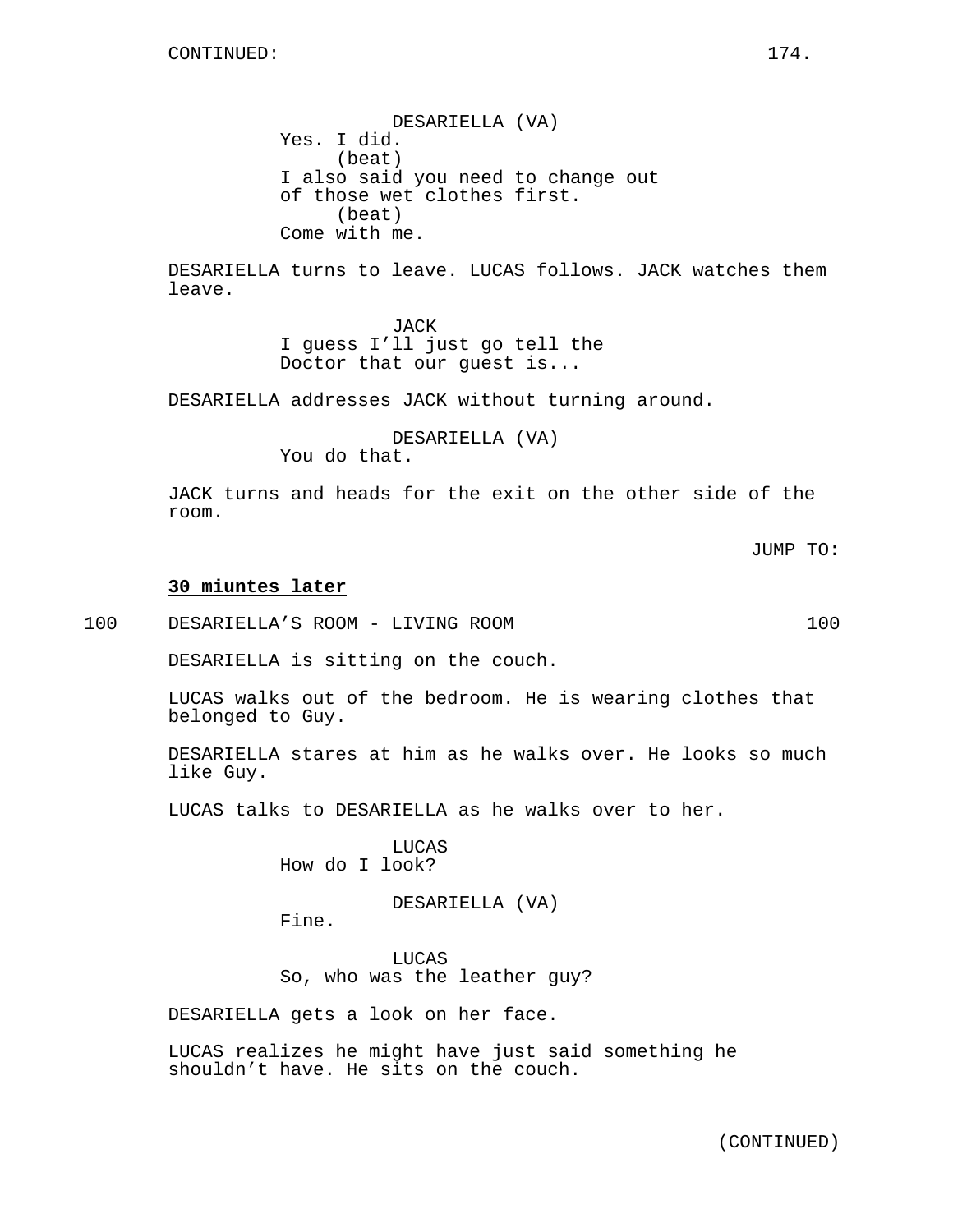LUCAS (cont'd) Sorry. I...

DESARIELLA (VA) No. It's okay. He was...

LUCAS

Was?

DESARIELLA (VA) He died three years ago.

LUCAS

I'm sorry. I...

DESARIELLA looks at him.

DESARIELLA (VA) You remind me so much of him.

Momentary silence.

LUCAS senses there is more to this. But now is not the time to get into that. He decides to get back to the main issue.

> LUCAS So. Second chances. What did you mean?

DESARIELLA (VA) Well, the way I see it, you actually have a few choices.

LUCAS (confused) Choices?

DESARIELLA (VA)

Yes.

(beat) #1. We can go back in time to the day Vaughan returned. Convince the you that is there to confess all to Harry. Tell him everything. Only one drawback.

LUCAS Which is?

DESARIELLA (VA) The you that is here right now will cease to exist.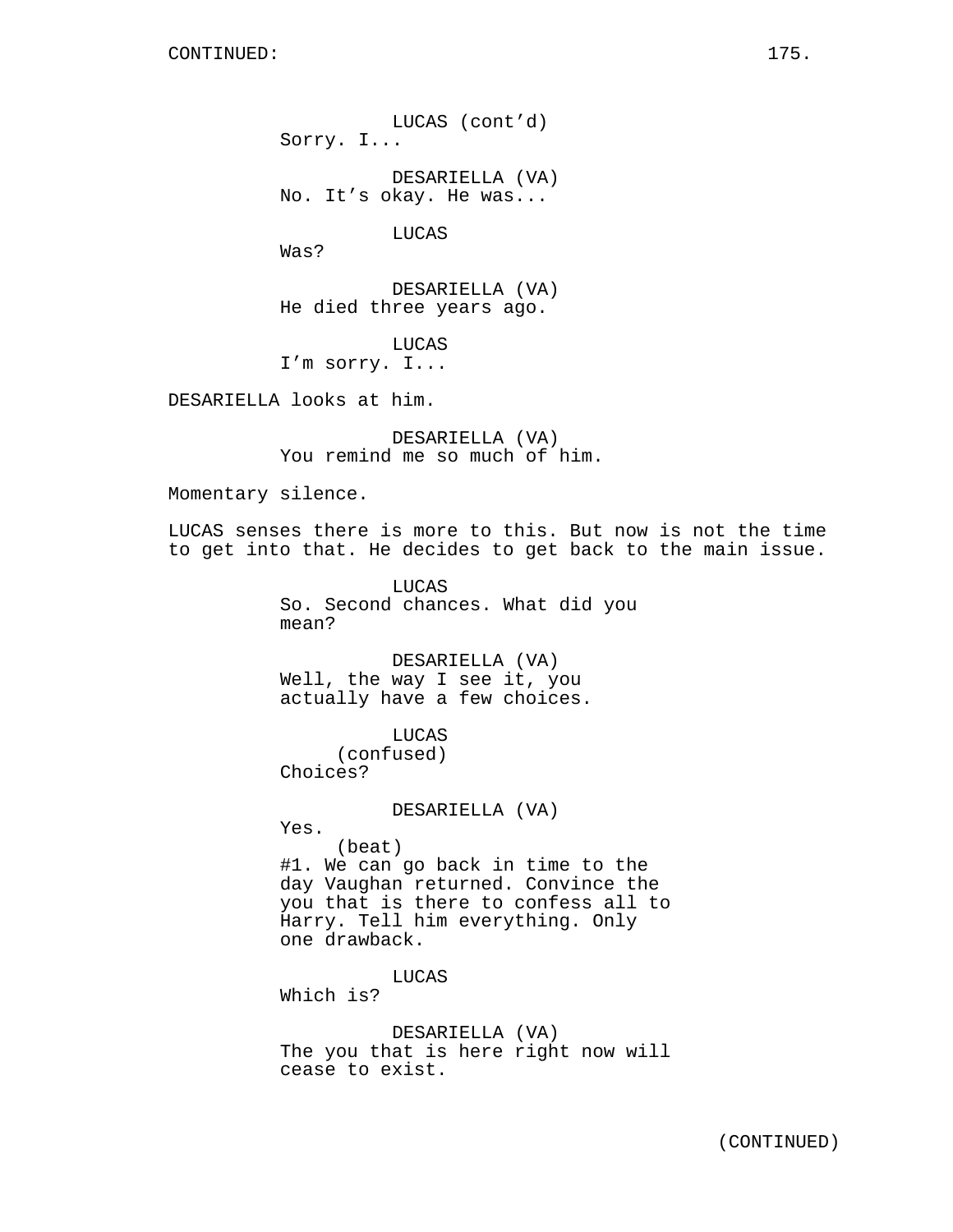LUCAS

Why?

DESARIELLA (VA) By telling Harry, we will have changed the course of events. You wouldn't have had any reason to...

#### LUCAS

Right. (beat) What's option 2?

DESARIELLA (VA) #2. We go back and take out Vaughan before he contacts you. That way he never runs into you and things don't get so messed up.

LUCAS

Wouldn't that still mean that I'd cease to exist?

DESARIELLA (VA)

Yes.

LUCAS

Next option.

DESARIELLA (VA)

#3. We take you back to the second we picked you up, and you jump out of the TARDIS. Completing what you started.

LUCAS Is that it? Are they my only options?

DESARIELLA (VA) No. There is a #4.

### LUCAS

Which is?

DESARIELLA (VA) Stay. Come with us.

LUCAS (surprise) With you?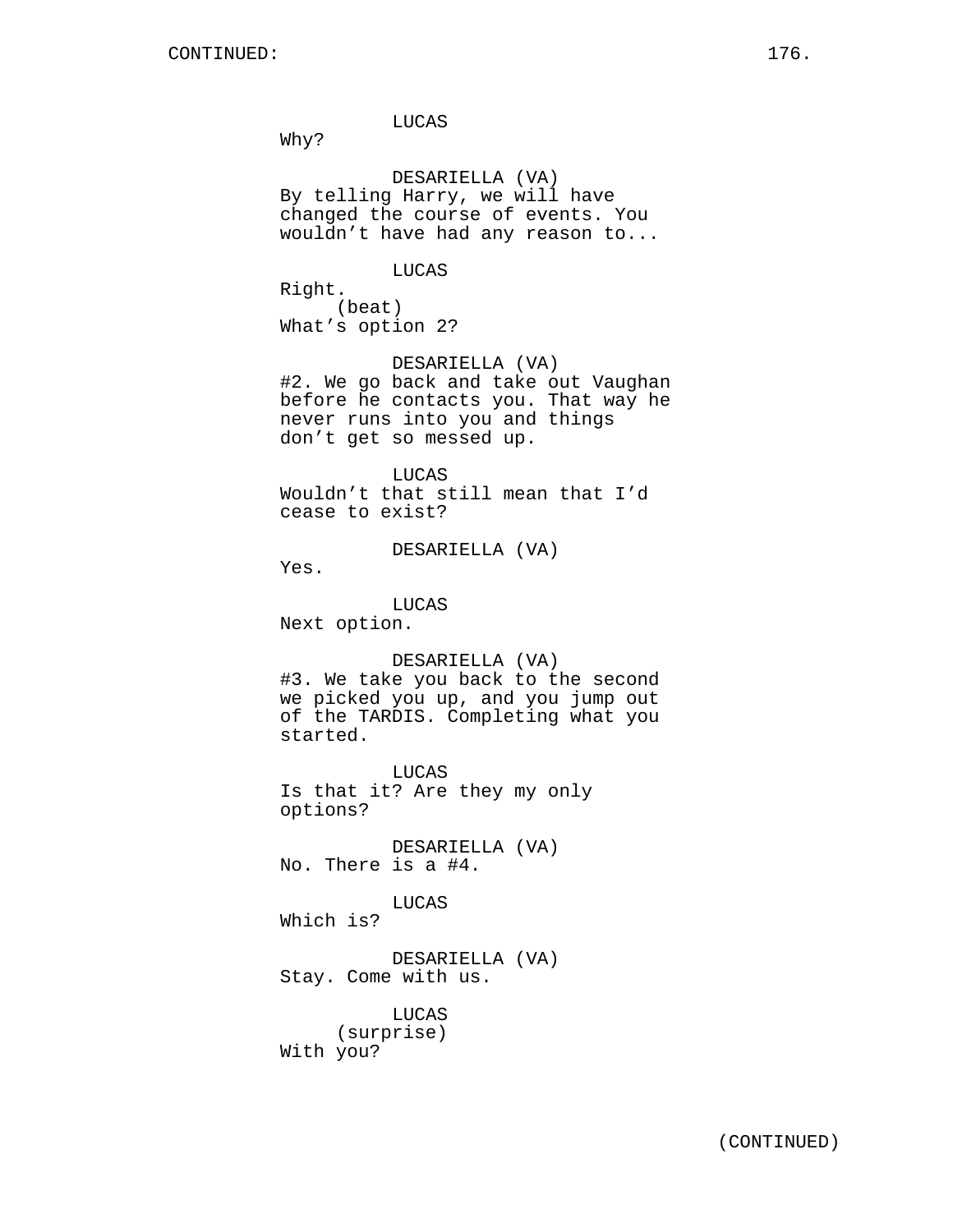DESARIELLA (VA) If you were really trying to kill yourself, you obviously felt that there was nothing left for you at  $MT-5$ .

Momentary silence. LUCAS is thinking. DESARIELLA is trying to read him.

> DESARIELLA (VA) (cont'd) You already know what we do. You've heard of the Doctor. You...

LUCAS Yes. I've heard of him.

DESARIELLA (VA) You don't need to give me an answer right away. You have time to think.

Momentary silence.

Really?

LUCAS I don't need time to think. I want to come with you.

DESARIELLA is surprised. That was fast. No thinking at all.

DESARIELLA (VA)

**LUCAS** There's nothing left for me here. I have no-one. I just wish I could disappear. (beat) Running away in the TARDIS seems like a perfect option. I...

LUCAS pauses. DESARIELLA senses the sadness in him.

DESARIELLA (VA) So, what do I call you? John or Lucas?

LUCAS Good question.

LUCAS thinks.

LUCAS (cont'd) John is the name I was born with. But I am not him anymore. I don't want to be him ever again.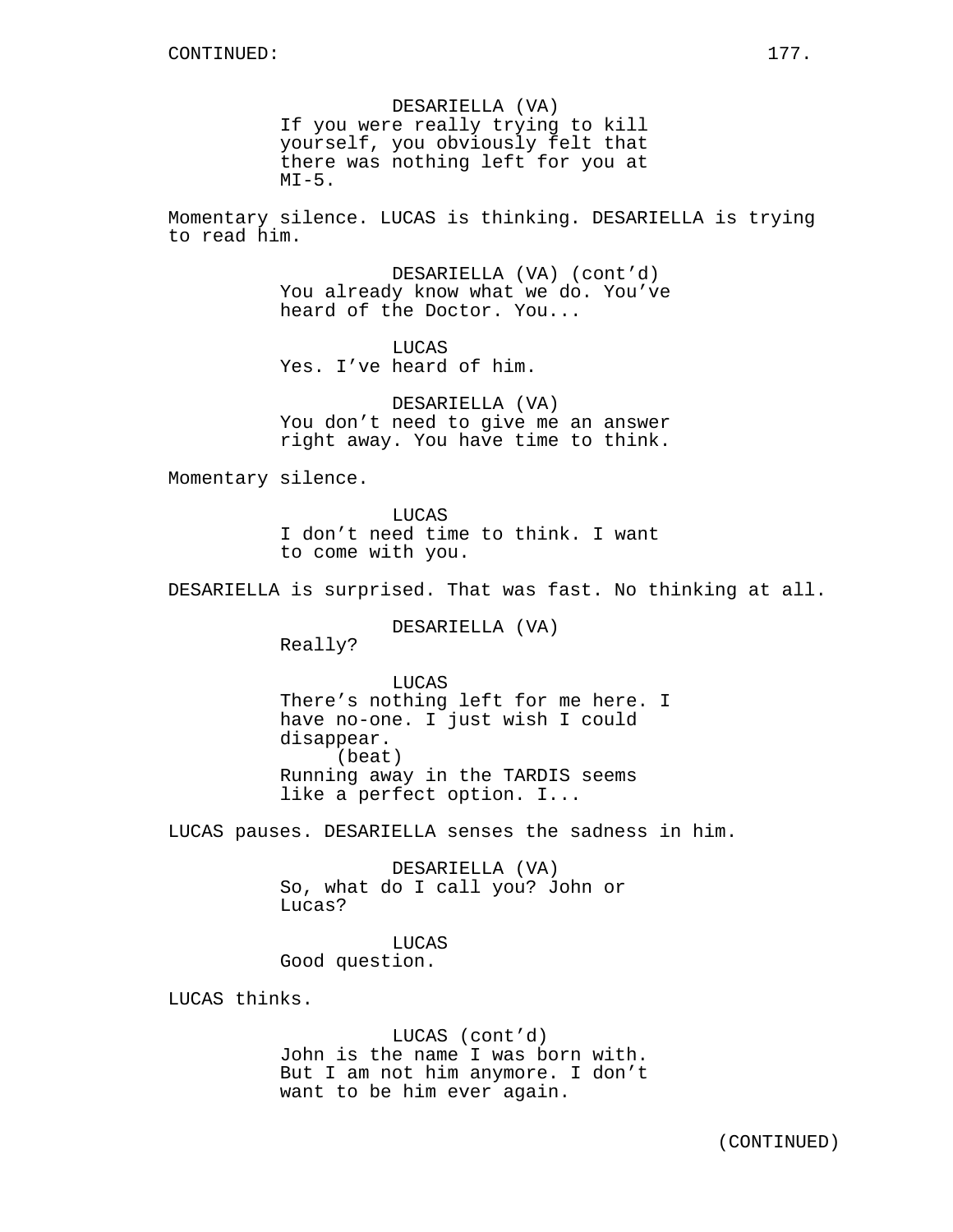(beat) Lucas is who I have been for the last 15 years. And he is who I want to be.

DESARIELLA (VA) Then Lucas it shall be.

## LUCAS

I just wish I could forget all that has happened in the last few weeks. I...

DESARIELLA (VA) I can help you with that.

LUCAS

How?

DESARIELLA (VA) I can lock away everything that has happened to you since Vaughan came back.

LUCAS

Really?

DESARIELLA (VA)

Yes.

LUCAS

How?

#### DESARIELLA (VA)

All I need to do, is probe your mind, find the moment Vaughan returned, and then open a box and place all the memories from that moment til your fall, in the box. Then seal the box.

LUCAS Sounds both easy and hard at the same time.

DESARIELLA (VA) It's easy. I've done it a few times before.

LUCAS So what do I...

DESARIELLA slides closer to him and looks at him.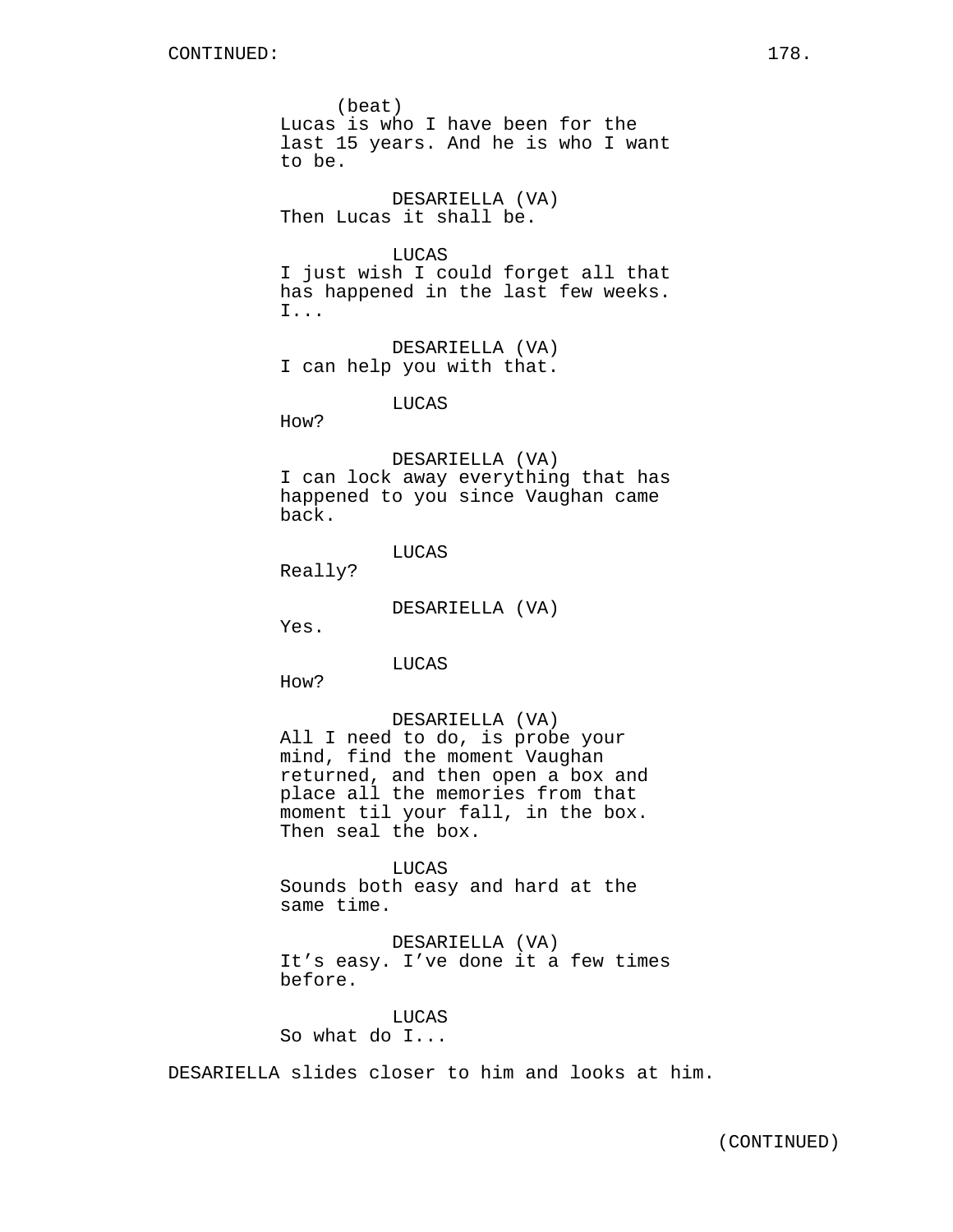DESARIELLA (VA) First, I need you to trust me. LUCAS (skeptical) Oh kay. DESARIELLA (VA) Say it like you mean it. LUCAS I trust you. DESARIELLA (VA) (smile) Next. Relax.

LUCAS starts to relax. DESARIELLA places her hands on the sides of his face in the "meld" positions.

> LUCAS What are you....

DESARIELLA (VA) Relax. Deep breath.

LUCAS takes a deep breath.

DESARIELLA (VA) (cont'd) Close your eyes.

LUCAS closes his eyes. She closes hers. She enters his mind. She goes back to the moment before he fell.

> DESARIELLA (VA) (cont'd) Okay. Everything from this moment back to the moment you met Vaughan will be locked away.

DESARIELLA starts going back through LUCAS' memories.

DESARIELLA (VA) (cont'd) They can be unlocked whenever you wish.

LUCAS I don't think I'll ever want to remember the last few weeks.

DESARIELLA (VA) Are you ready?

DESARIELLA has reached the point when LUCAS runs into Vaughan.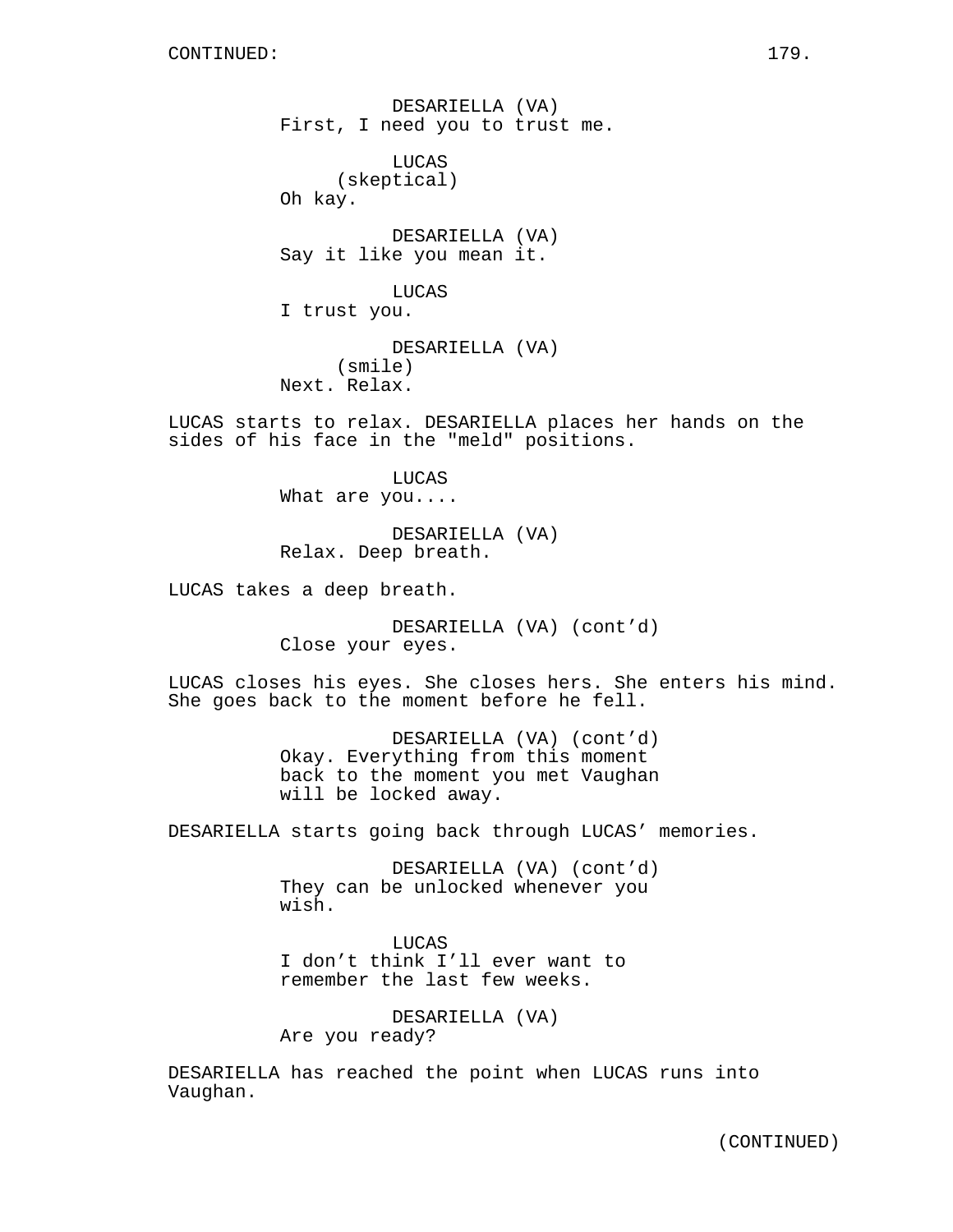Yes.

# DESARIELLA (VA) Okay. I will lock them away.

DESARIELLA takes a deep breath, then leans in and kisses LUCAS.

> DESARIELLA (VA) (cont'd) Lock Vaughan.

She kisses him for longer than she had planned to. She's never locked away such a large amount of time before.

(Note: Since Vaughan appears in the last scene of the first episode of Series 9, this Lucas will not remember any of the events of Series 9 except for episode 1.)

She drops her hands and is about to break the kiss when LUCAS starts to kiss her back.

After a few moments they break the kiss. LUCAS stares at her. The feeling that he somehow knows her is getting stronger. DESARIELLA senses something.

> DESARIELLA (VA) (cont'd) Are you okay?

> > LUCAS

Fine. I...

LUCAS stops talking. He is still staring at her. She wonders if he is okay.

> DESARIELLA (VA) Lucas, what is the last thing you remember before being in the pool?

> > LUCAS (curious)

Why?

DESARIELLA (VA) Just answer the question.

LUCAS

Okay.

LUCAS thinks.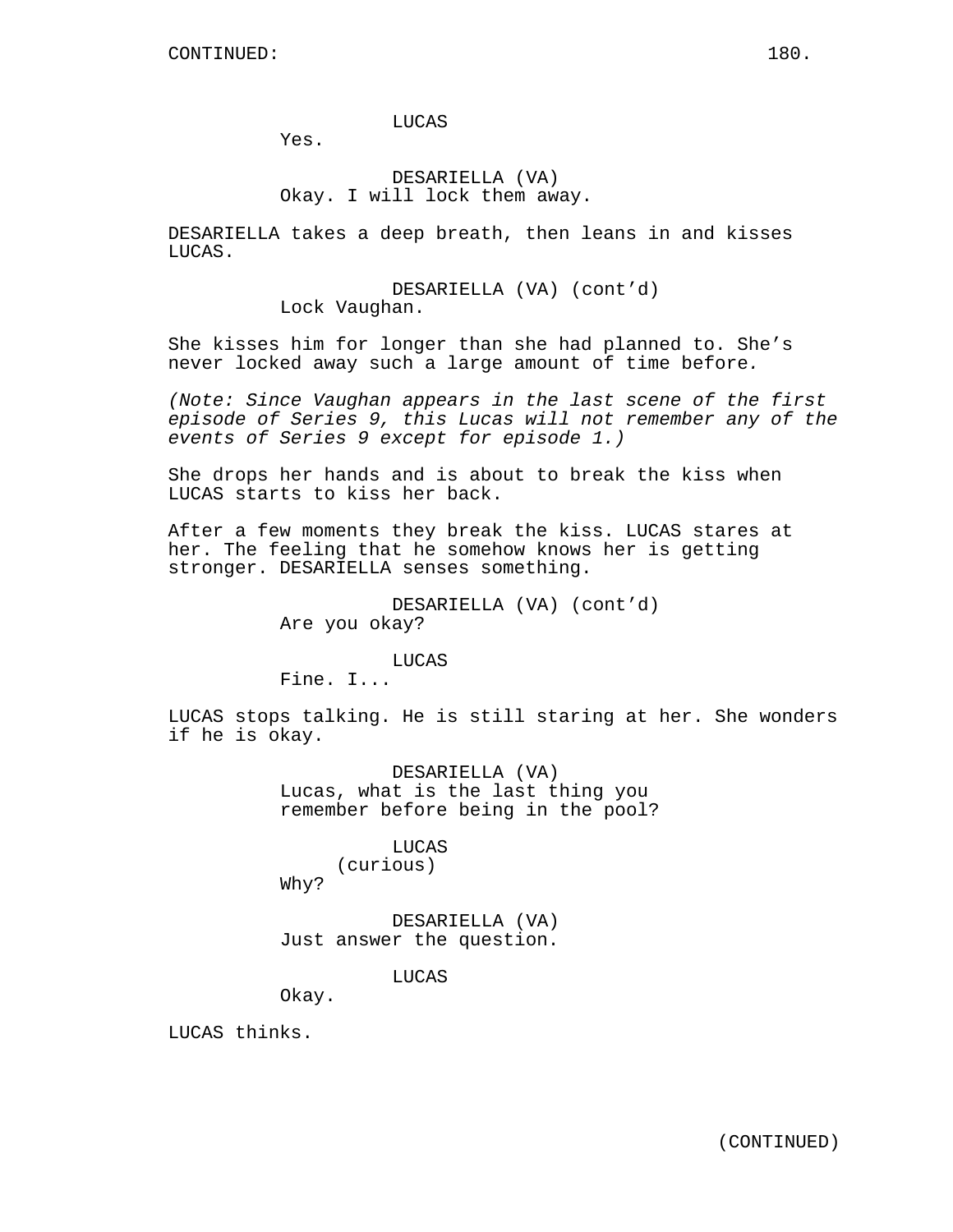LUCAS (cont'd) Strange. DESARIELLA (VA) What is it? LUCAS I remember being in the Grid. Ruth was looking for Beth. FADE TO FLASHBACK: 101 THE GRID (SERIES 9, EPISODE 1, 2ND LAST SCENE) 101 LUCAS is at his desk typing. RUTH Has Beth gone? LUCAS Yeah, she just left. You should catch her if you hurry. LUCAS shakes his head in disbelief. He knows why RUTH wants her. LUCAS (cont'd) I take it you're telling her the good news. RUTH You're not pleased? LUCAS I'm not sure about her. (beat) In fact... LUCAS picks up a file from his desk. LUCAS ...I plan on doing a bit of background research, starting tonight. (beat) Actually, there is one thing. She doesn't have anywhere to stay in London. You've got a spare room, right? RUTH Oh, Lucas, I...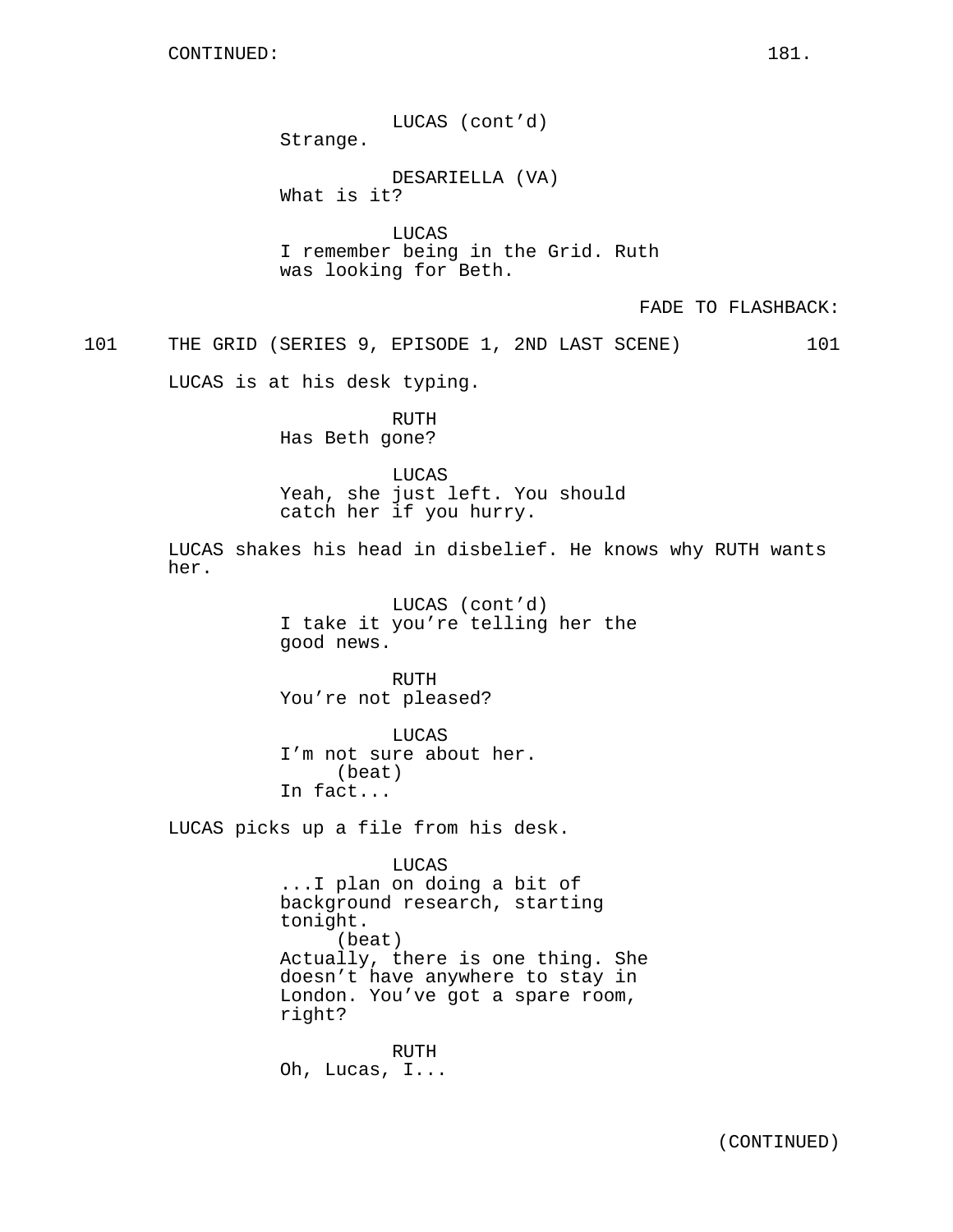LUCAS Won't be forever. I want her kept close.

RUTH

But I...

**LUCAS** Thanks, Ruth.

LUCAS leaves. RUTH watches him go.

RETURN TO THE PRESENT:

102 DESARIELLA'S ROOM - LIVING ROOM 102

DESARIELLA is a little confused and concerned. That should not be the last thing he remembers.

> DESARIELLA (VA) That's the last thing you...

> > LUCAS

No. I... (beat) I went home. And the next day... (beat) ...instead of going straight to the Grid like I should have, I found myself heading to the Enver Tower. I can't explain why I was going there. It was like I was being drawn there. I entered the building and went to the roof. When I reached the roof I went to the edge and looked down.

DESARIELLA (VA)

And?

LUCAS Then I heard it. A voice in my head. A soft, loving voice. A voice that I hadn't heard in a while.

DESARIELLA raises an eyebrow.

DESARIELLA (VA) What did it say?

LUCAS It said everything would be okay. All I had to do was step off and (MORE)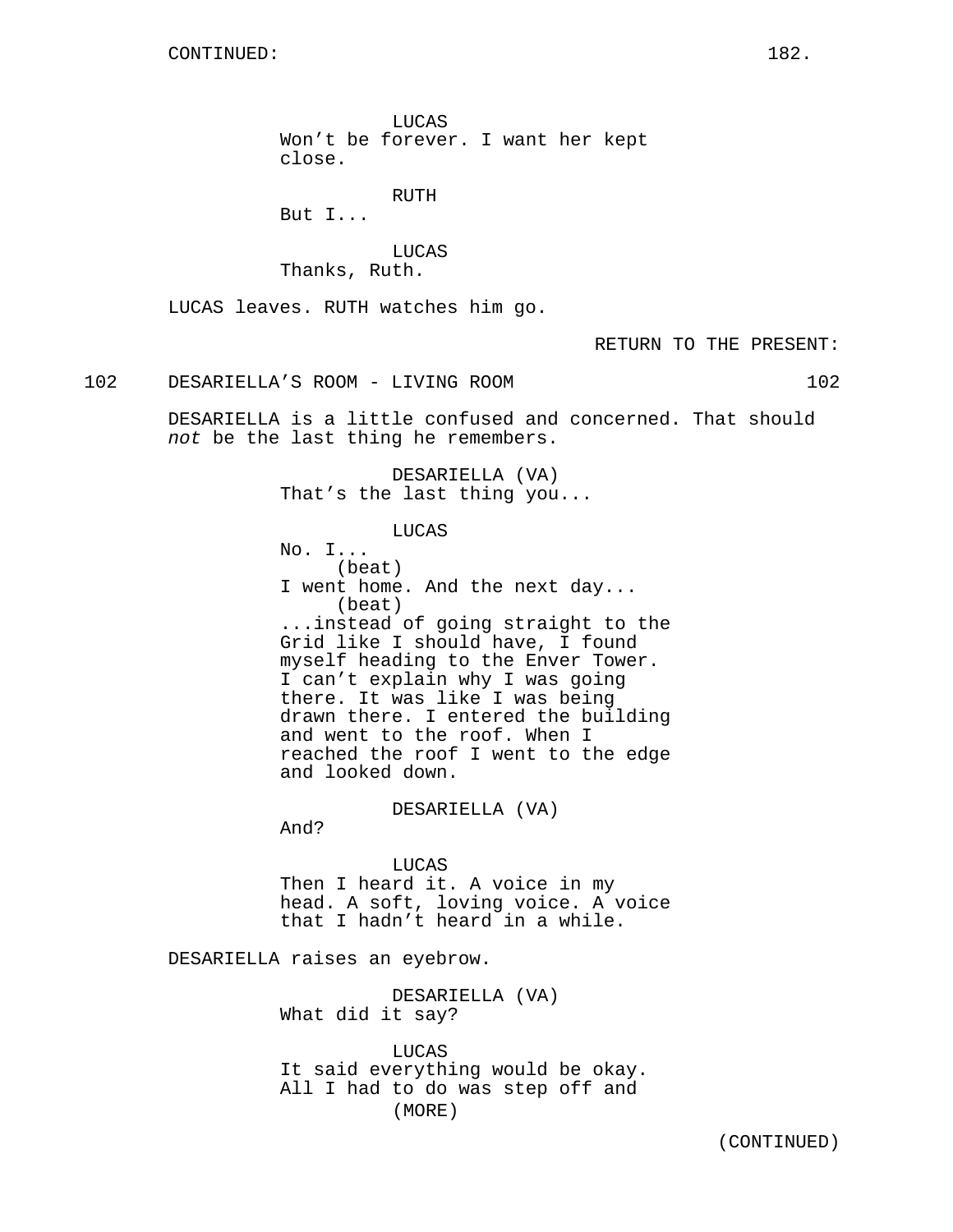LUCAS (cont'd) everything would be okay. So I did. And on the way down, I heard the same voice say "Welcome to your new life. Hope you can swim." Then splash.

DESARIELLA (VA)

Splash?

LUCAS Yeah. In the pool. I opened my eyes, came to the surface and saw you.

DESARIELLA smiles at him. LUCAS realizes something.

LUCAS (cont'd) The voice I was hearing in my head, was you.

DESARIELLA (VA) (surprise)

Me?

LUCAS

Yes.

LUCAS stares at her.

DESARIELLA (VA)

What?

LUCAS Come to think of it, your voice has been with me for a long time.

DESARIELLA (VA)

Really?

## LUCAS

Yes. Always there. Even in my darkest hour. 8 years in a Russian prison. 8 years of hell. 8 years of... The one thing that helped me make it through was you.

DESARIELLA (VA) You didn't even know me then. How...

LUCAS points to his head.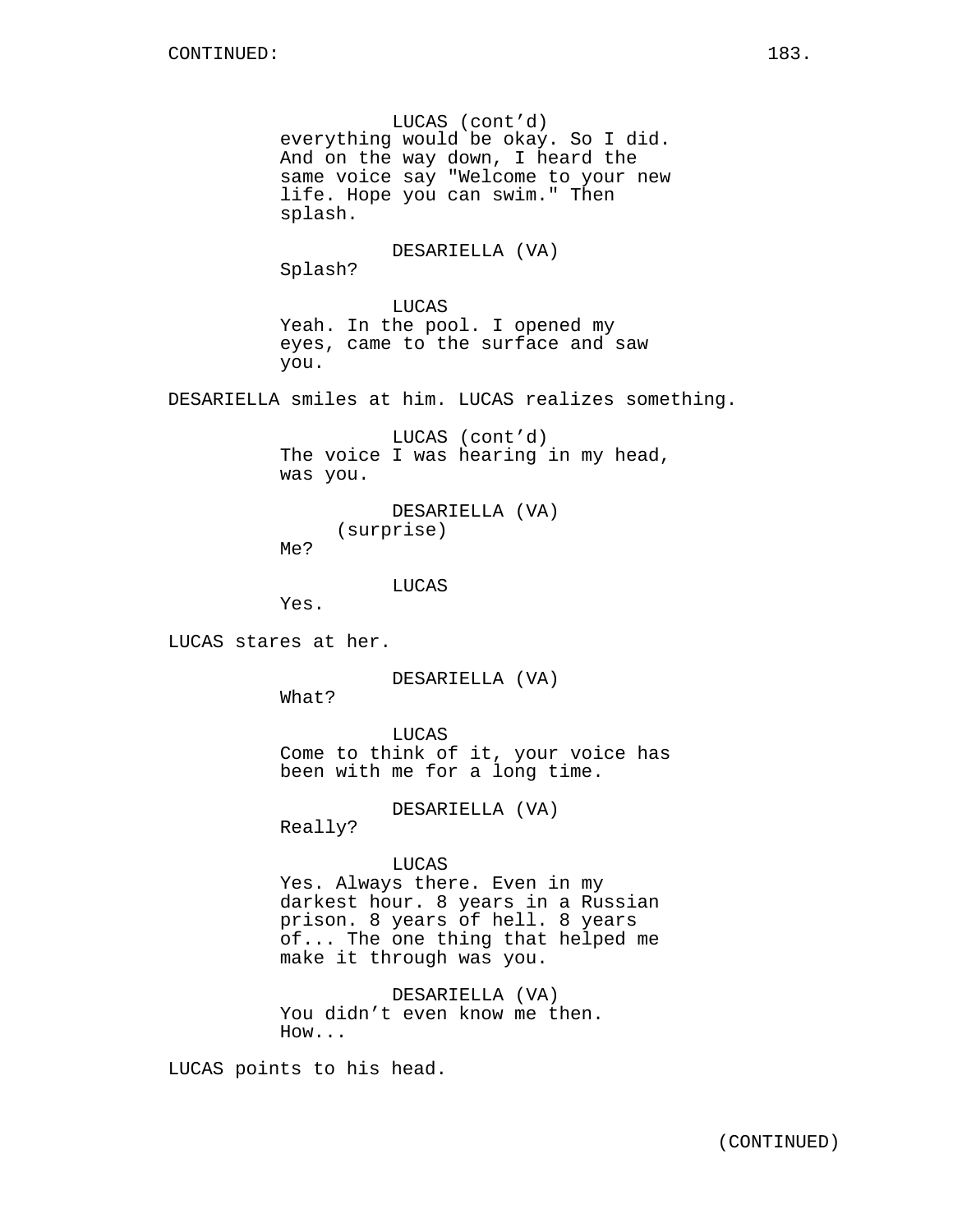LUCAS You were in here. Telling me everything would be okay. At first it was just a voice in my head. Then, as time went on, it became more than a voice.

LUCAS looks at her.

LUCAS (cont'd) Why did you kiss me?

DESARIELLA looks at him, not sure how to answer. While she is thinking of how to respond, LUCAS kisses her. DESARIELLA kisses back. After a few moments LUCAS breaks the kiss and looks at her.

LUCAS (cont'd)

Aresia.

DESARIELLA (VA) (raise eyebrow) What?

LUCAS Your planet. You grew up on Aresia, but you were born on Valdoria.

DESARIELLA (VA) How did you...

LUCAS

This is going to sound weird, but ever since I came aboard, I've had this feeling that we've met before. A feeling like I know you. And I mean know you as more than just a voice in my head.

DESARIELLA (VA) Lucas, what are you...

LUCAS The Doctor. You met him as an infant.

DESARIELLA (VA)

Yes.

LUCAS How did I know that? How did I know where you were from? How...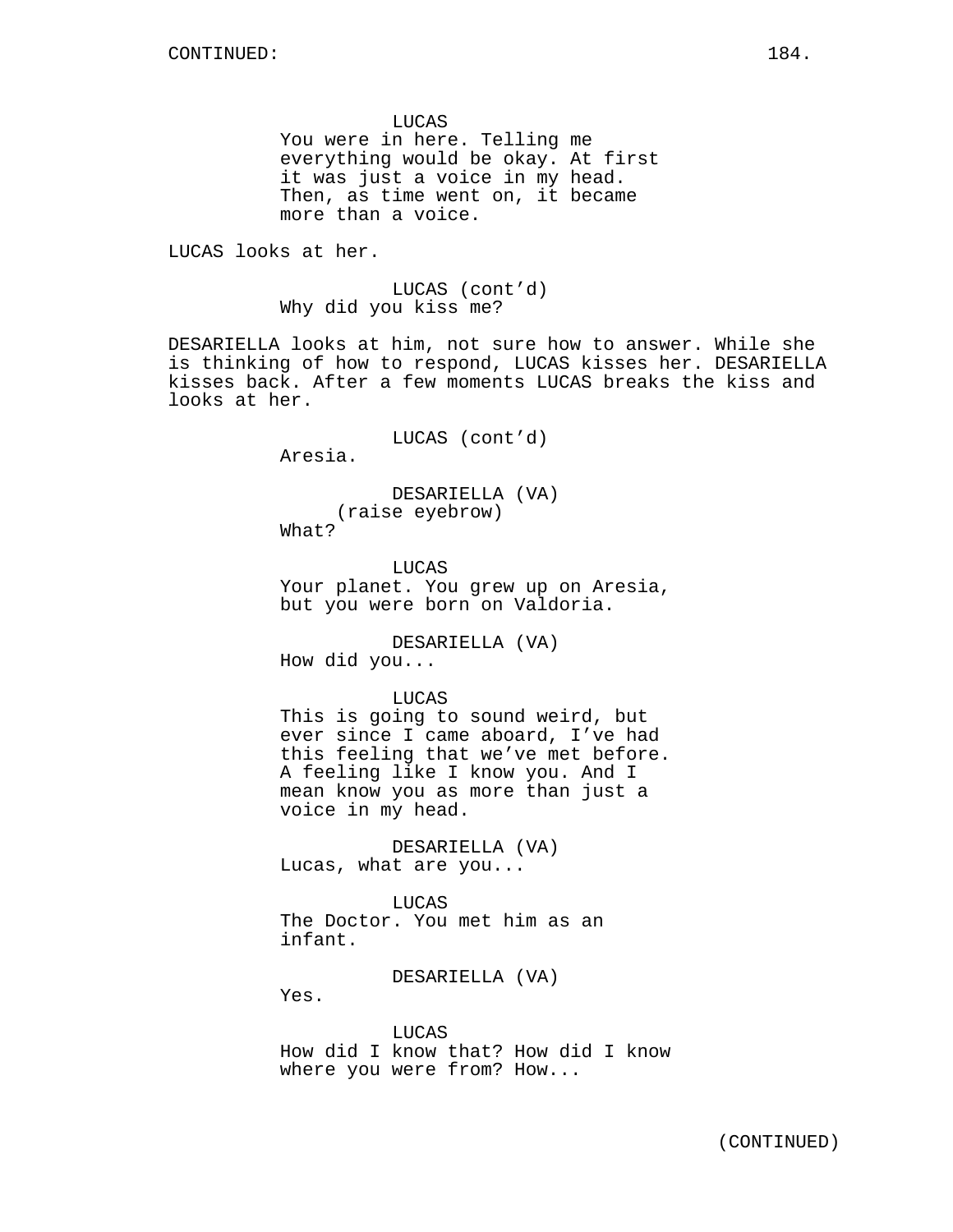DESARIELLA looks at him. She knows he could have just simply picked up some of her thoughts during the meld, or maybe Sullivan mentioned her, after all he was on the TARDIS with Sarah Jane the day the Doctor found her, or... or he could be remembering a past life as...

LUCAS (cont'd) Gisborne. DESARIELLA (VA) What did you say? LUCAS You were thinking of Gisborne. DESARIELLA (VA) How'd you... LUCAS Who's Gisborne? DESARIELLA (VA) Long story. Momentary pause. LUCAS One kiss and I feel like we... DESARIELLA (VA) Lucas, I... Momentary pause. LUCAS What? DESARIELLA (VA) I could tell you everything you need to know or... LUCAS ...or you could show me. DESARIELLA (VA) Yes.

LUCAS

Show me.

DESARIELLA places her hands on LUCAS' face in the "meld" positions. They both close their eyes. DESARIELLA displays an image of Nottingham castle.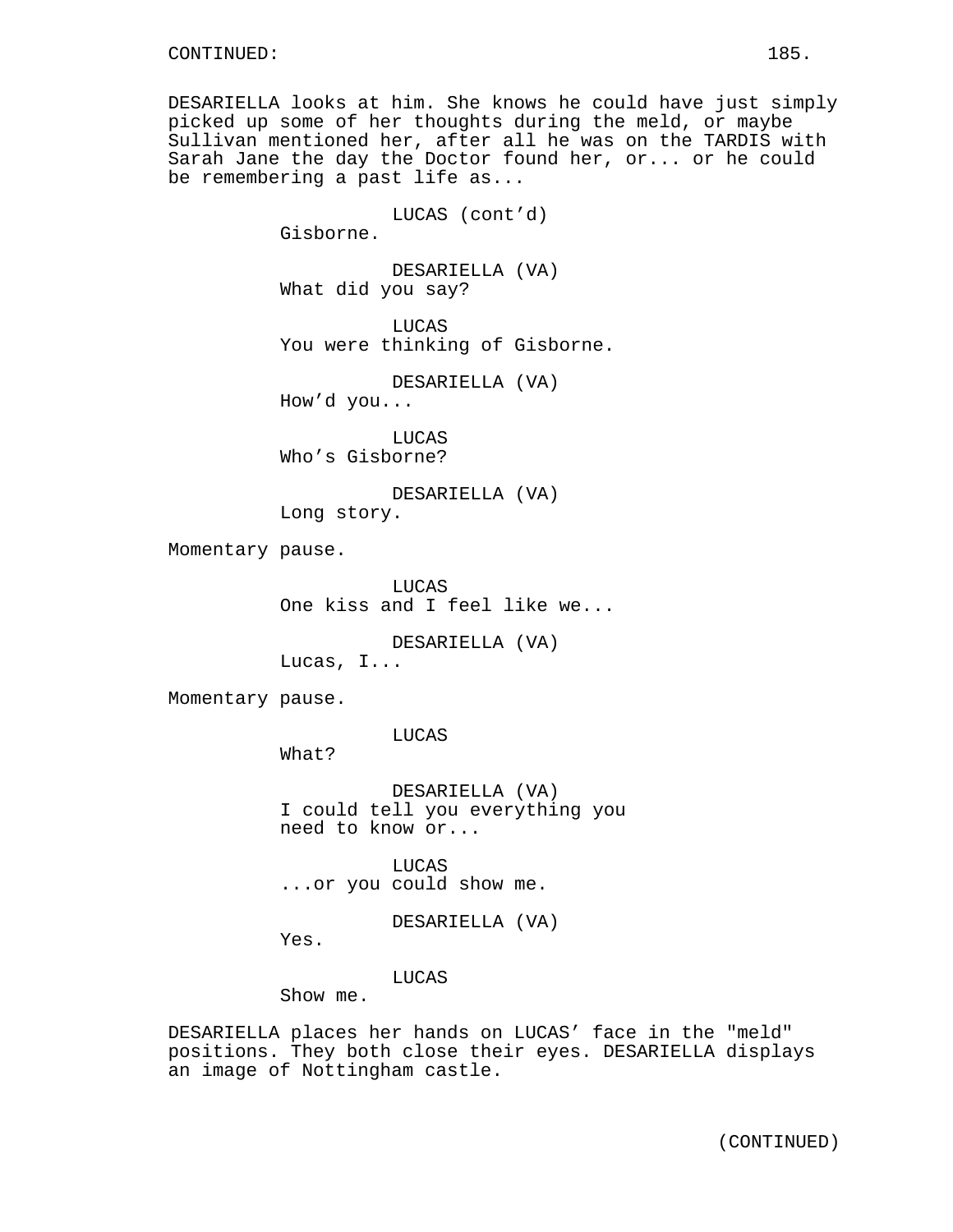LUCAS (cont'd) That's Nottingham Castle.

DESARIELLA (VA)

Yes.

LUCAS How did I know that? I've never...

DESARIELLA moves the image to the stables. She focuses on a black stallion.

> LUCAS (cont'd) (smile) Midnight.

> > DESARIELLA (VA)

Yes.

DESARIELLA focuses on a white mare.

LUCAS (smile) Snowstorm.

DESARIELLA (VA)

Yes.

LUCAS I know those horses. How do I know those horses?

DESARIELLA

Lucas...

LUCAS The castle. Everything around it. I know it. It's like I was there. I...

LUCAS opens his eyes, breaking the meld. DESARIELLA opens her eyes and looks at him.

> LUCAS (cont'd) Wait. Was I? Was I really there?

Momentary silence. LUCAS looks at DESARIELLA.

LUCAS (cont'd) D, please. I...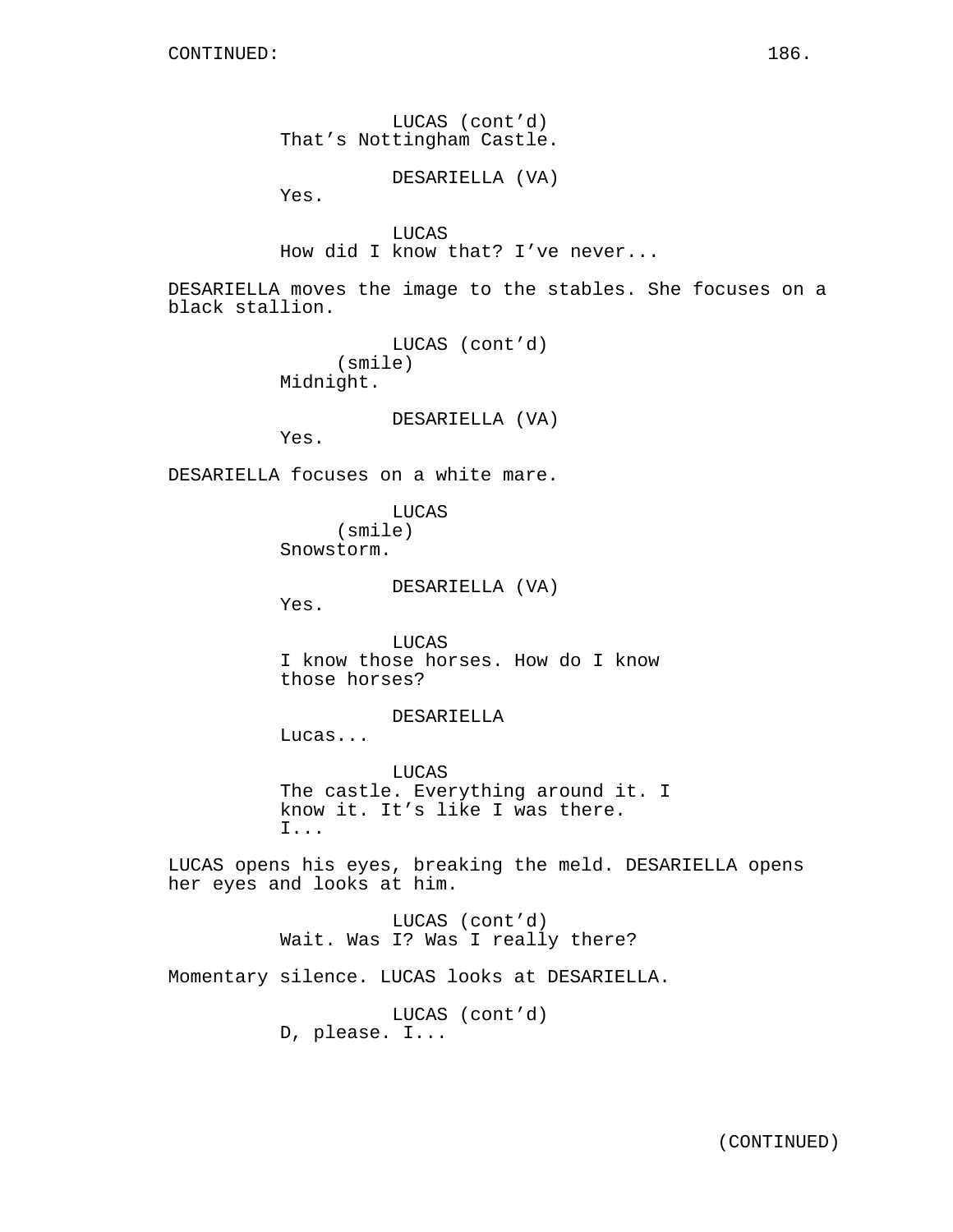DESARIELLA (VA) (surprise/shock) What did you just call me? LUCAS I... DESARIELLA (VA) Why did you called me "D"? LUCAS I don't know. It just seemed right. (beat) I'm sorry if... DESARIELLA (VA) No. It's okay. Momentary pause. DESARIELLA (VA) (cont'd) To answer your question. Yes you were there. And no you weren't. LUCAS Explain. DESARIELLA (VA) One of your ancestors worked at the castle. (beat) If you are actually remembering things, then maybe you are more than just his descendant. Maybe you... LUCAS ...were him. That's what you were going to say wasn't it? DESARIELLA (VA) It is possible. LUCAS I don't think so. There must be... DESARIELLA (VA) You not only recognized his favourite horses, you knew their names.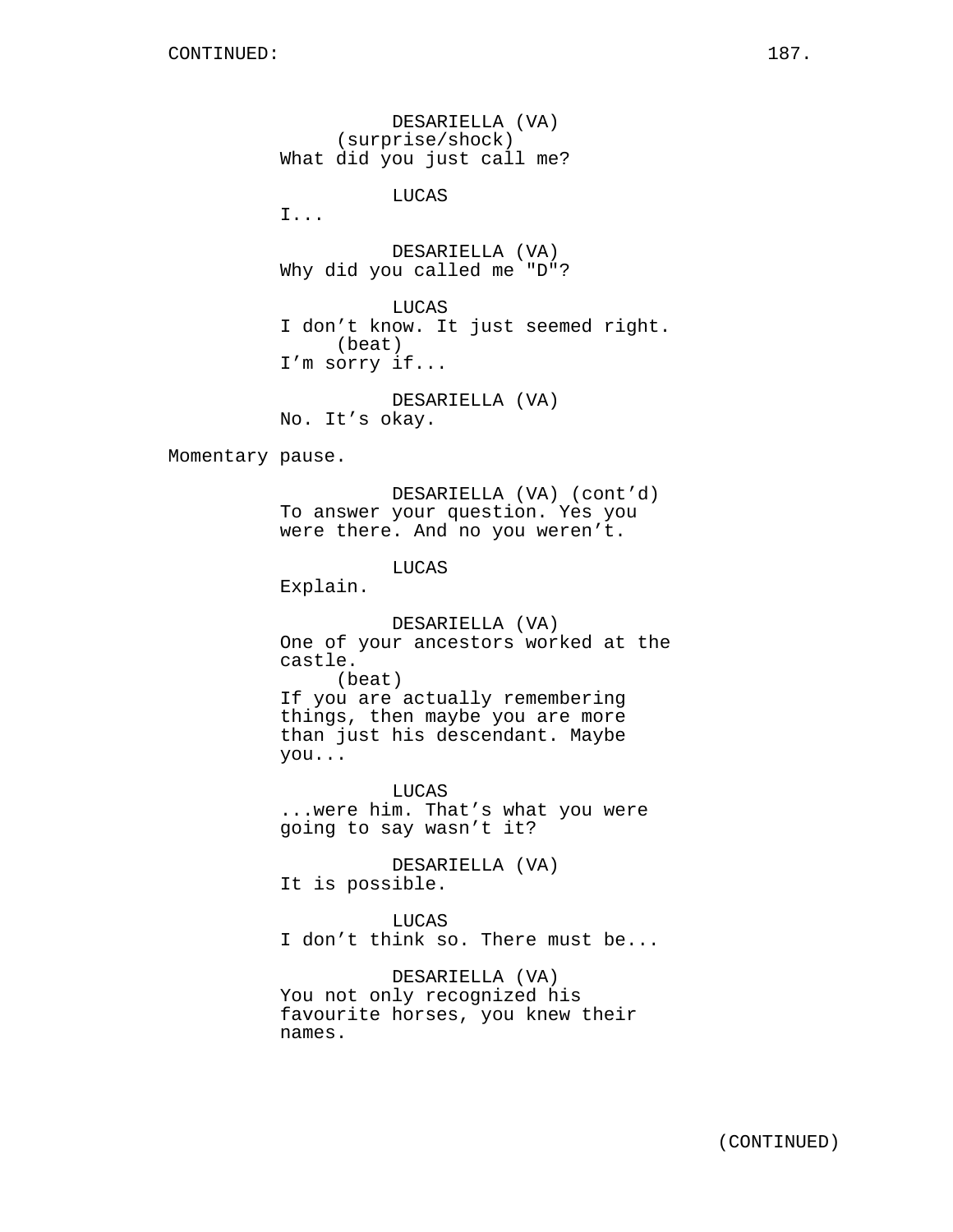LUCAS Lucky guess. DESARIELLA (VA) Midnight, maybe. But Snowstorm? Not the first choice for white horse. (beat) I'd like to show you a few more images. LUCAS looks at her with raised eyebrows. DESARIELLA (VA) (cont'd) Don't you want to know? LUCAS thinks, then gives in. LUCAS Okay. DESARIELLA places her hands on LUCAS' face in the "meld" positions. She shows him an image of Locksley Manor. LUCAS (cont'd) (pride) Locksley Manor. DESARIELLA flashes an image of Knighton Hall. LUCAS (cont'd) (sorrowful) Knighton Hall. DESARIELLA flashes an image of Sherwood Forest. LUCAS (cont'd) (happy) Sherwood Forest. DESARIELLA flashes an image of Sheriff Vasey. LUCAS (cont'd) (hateful) Vasey. DESARIELLA is about to change the image when LUCAS breaks the meld. LUCAS (cont'd)

Wait.

DESARIELLA drops her hands and opens her eyes.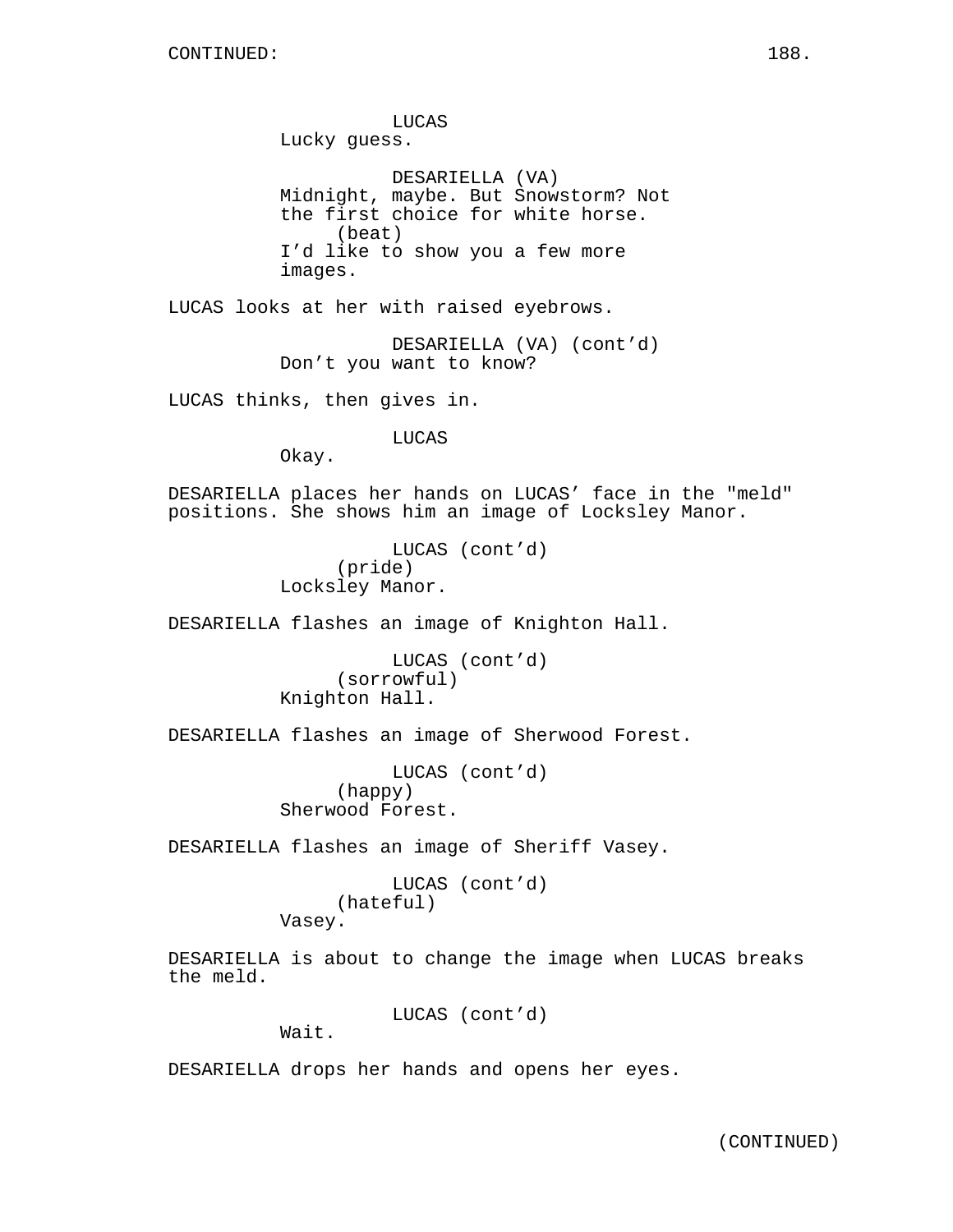DESARIELLA (VA) What is it? LUCAS That man. Vasey. He's... Momentary pause. DESARIELLA (VA) Lucas? LUCAS seems to be putting everything together. LUCAS No way. DESARIELLA (VA) What? LUCAS Vasey. He's the Sheriff. DESARIELLA (VA) Yes. LUCAS The Sheriff. Of Nottingham. DESARIELLA (VA) Yes. LUCAS You're telling me that I used to work for the Sheriff of Nottingham. DESARIELLA (VA) Yes. LUCAS You showed me Locksley Manor and Sherwood Forest. DESARIELLA (VA) Yes. LUCAS They are all connected to Robin Hood. I knew Robin Hood. DESARIELLA (VA) Yes. LUCAS looks at DESARIELLA.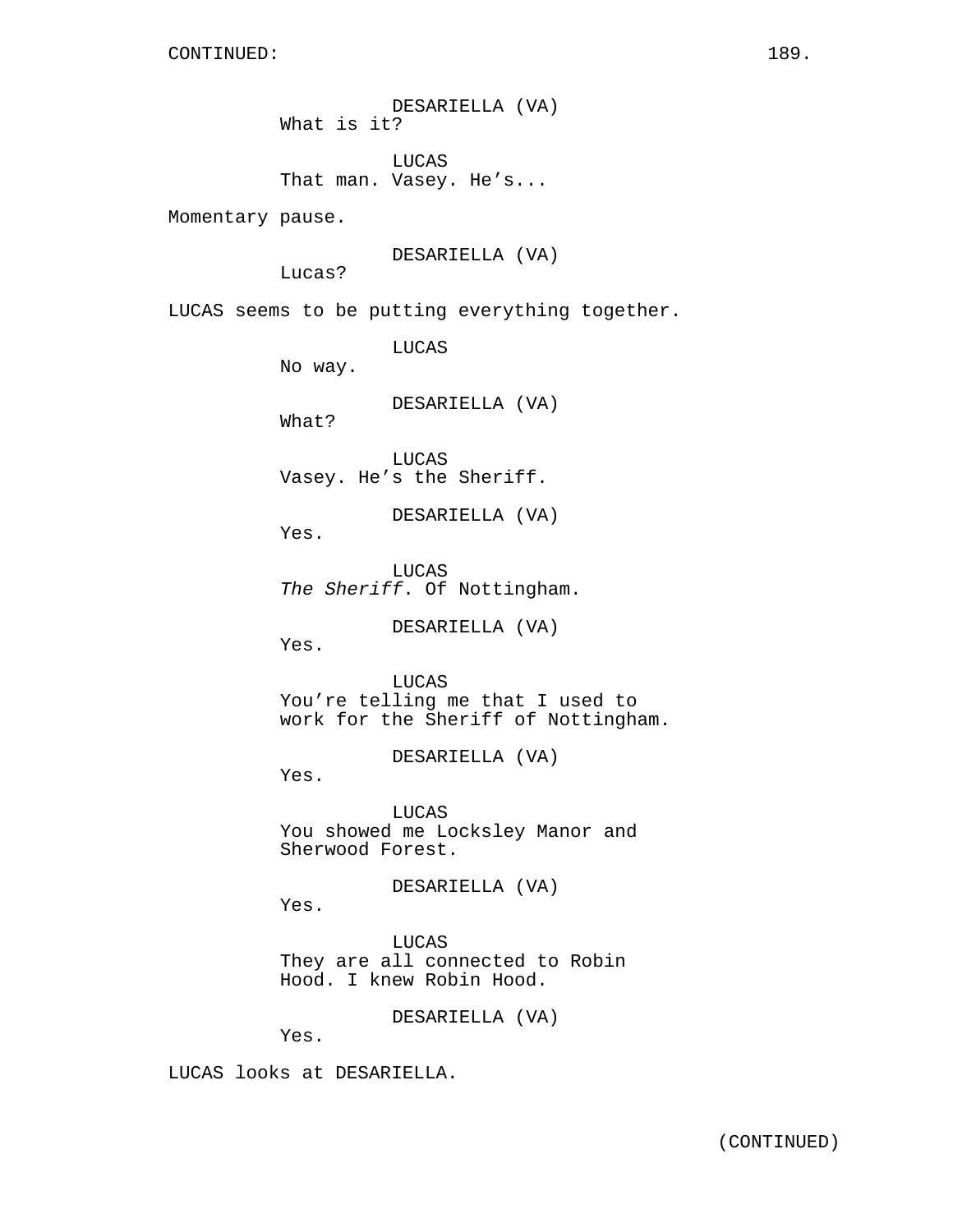LUCAS Who was I? DESARIELLA isn't sure he is ready. LUCAS (cont'd) D, who was I? Momentary pause. DESARIELLA (VA) Sir Guy of Gisborne. LUCAS Gisborne? Wasn't he... LUCAS notices the sword hanging on the wall. LUCAS (cont'd) That's his sword. DESARIELLA (VA) Yes. LUCAS How did his sword get here? DESARIELLA (VA) Long story. LUCAS I'm not going anywhere. DESARIELLA looks at him. CUT TO: **30 minutes later** 103 CONSOLE ROOM 103 The DOCTOR and JACK are standing around the console. JACK looks at his watch.

> JACK They sure are talking a long time.

The DOCTOR looks at JACK.

JACK (cont'd) How long does it take to change clothes?

JACK thinks of something, and looks at the DOCTOR.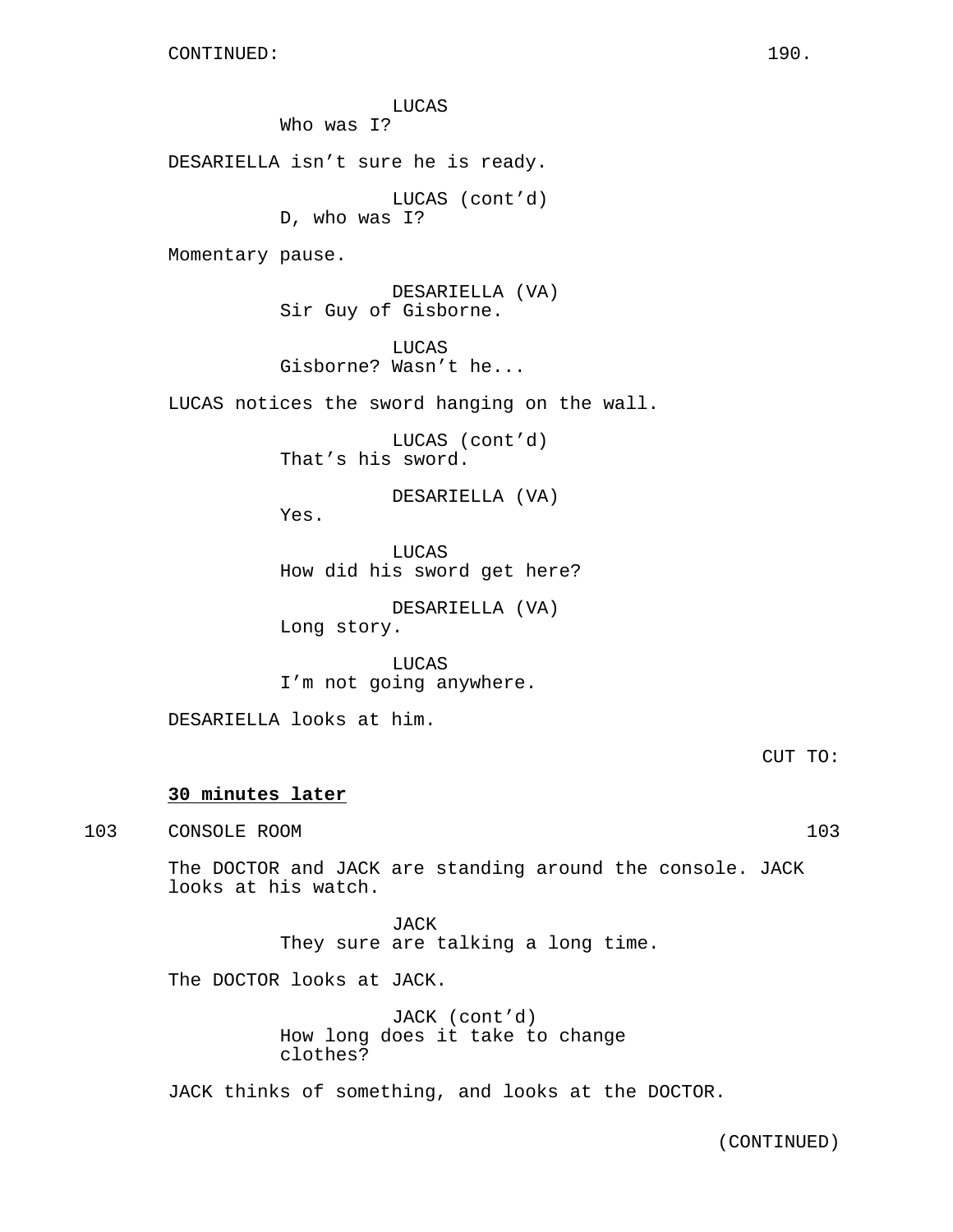JACK (cont'd) You don't think they're...

DOCTOR

Jack.

JACK I wouldn't blame her if they were. I mean he looks exactly like him. And he's...

DOCTOR

Jack.

JACK Guy's only been gone for a month and...

The DOCTOR corrects JACK.

DOCTOR

36 months.

JACK remembers the DOCTOR saying something about 3 years earlier. He meant to question him about it but got sidetracked with other stuff.

> JACK You've been gone for three years? DOCTOR Time is relative. You know that. JACK I know. Not fair though. (beat) You used to do it all the time with D. (beat) Visit her once a year. (beat) No matter how much time had passed on the TARDIS, it was always one year on Aresia. (beat) Now you're doing it to me. (beat) You go away for 3 years, TARDIS time. While for me, only a month goes by.

Momentary pause. JACK looks up the stairs.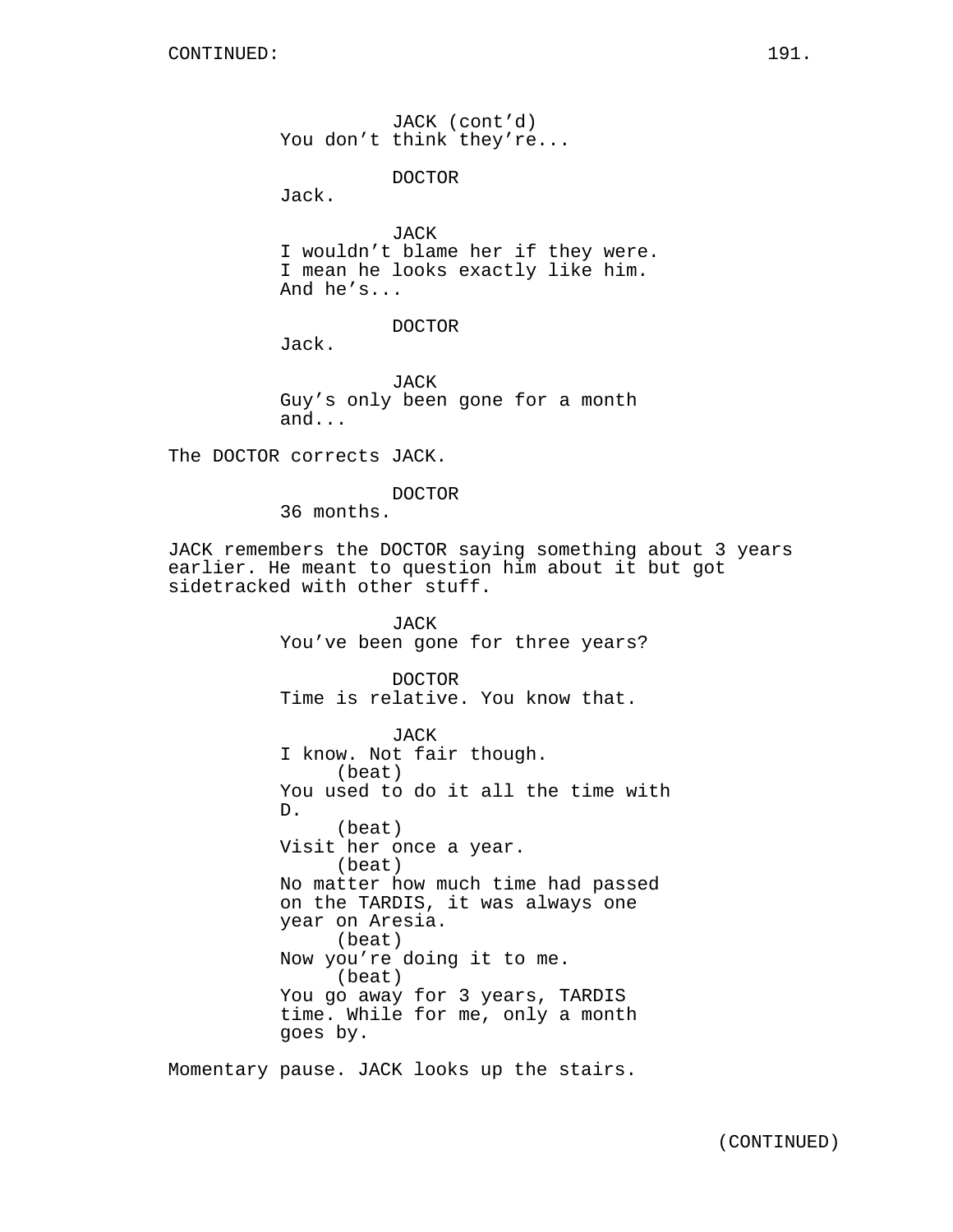JACK (cont'd) If she asks him to stay, will you be okay with that?

DOCTOR

Of course.

JACK looks at the DOCTOR.

DOCTOR (cont'd) Why wouldn't I be?

JACK Hey, it's me Doc. I know you. And I know that D means a lot to you. More than you'll ever admit. (beat) I used to think you saw her as a daughter, and cared for her like a father. (beat) But I'm beginning to think that maybe there is more.

DOCTOR There can never be more between us.

JACK gives the DOCTOR a look. He can tell the Doctor doesn't want to, or won't, expand on the "CAN NEVER", so he just sits and goes back to waiting.

CUT TO:

### **1 hour later**

104 DESARIELLA'S ROOM - LIVING ROOM 104

DESARIELLA and LUCAS are sitting on the couch.

LUCAS 5 years? You were trapped in the distortion for 5 years?

DESARIELLA (VA) 5 1/2. Yes.

LUCAS How much time passed...

DESARIELLA (VA) The Doctor said a few hours, but his concept of a few and my concept of few are not the same.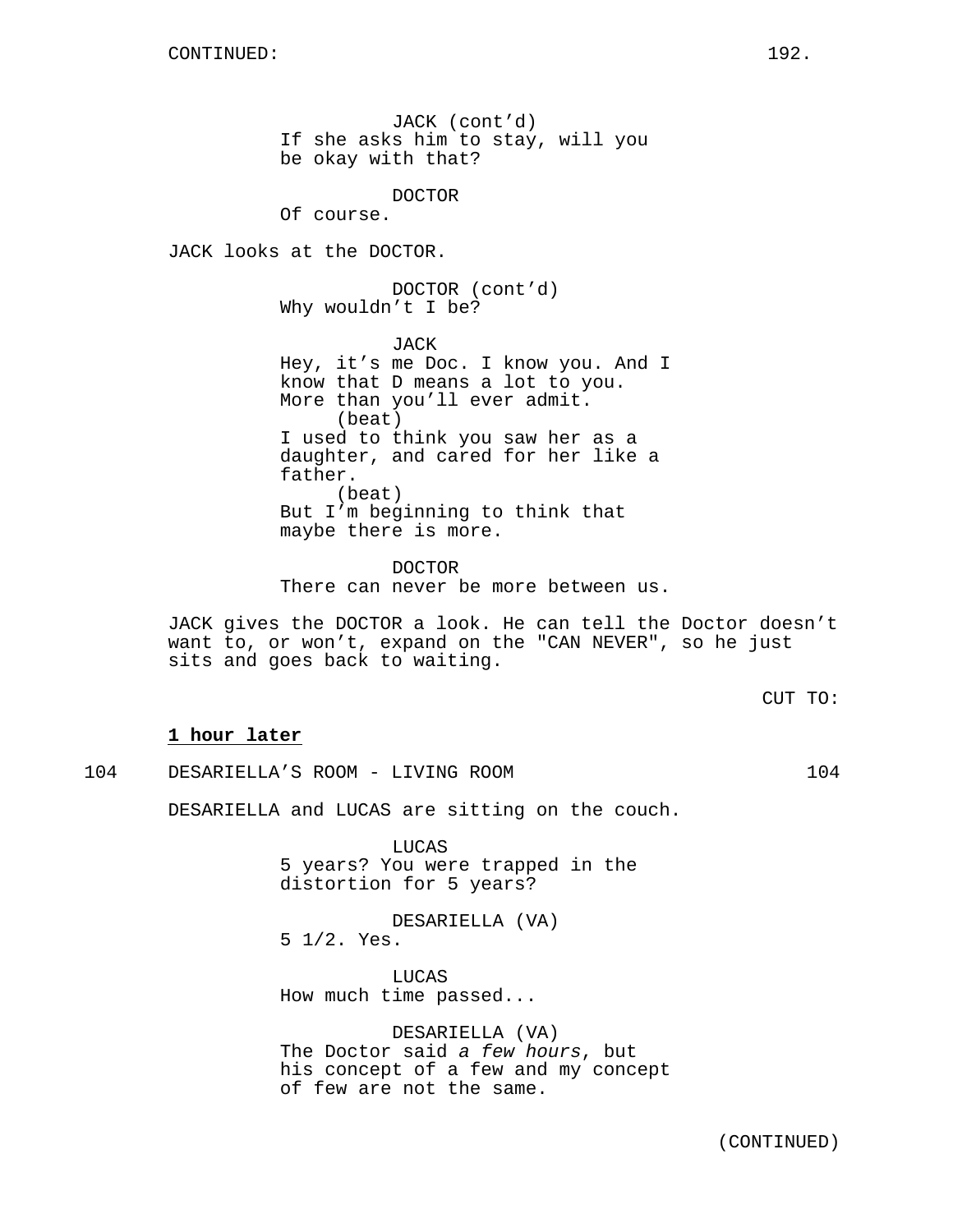(beat) For me, and probably you as well, a few hours would mean 3, 4, maybe 5 at the most. (beat) For him, it could mean 7, 8, maybe even 10.

## LUCAS

I guess when you have all of time at your fingertips the concept of "A few" would be different.

DESARIELLA (VA)

Exactly.

Momentary pause.

LUCAS So you and Gisborne were married.

DESARIELLA (VA) (smile) Yes.

She looks up at GISBORNE's sword, and the display case that holds their rings.

> LUCAS Were you happy?

#### DESARIELLA (VA)

Yes.

(beat) Life with Guy at the castle was... interesting.

LUCAS

Interesting?

DESARIELLA (VA) I've seen a lot traveling with the Doctor. And before I started traveling with him, I'd seen everything he had seen, everything he'd ever done, everywhere he'd ever been. I...

LUCAS The Doctor means a lot to you as well. Doesn't he?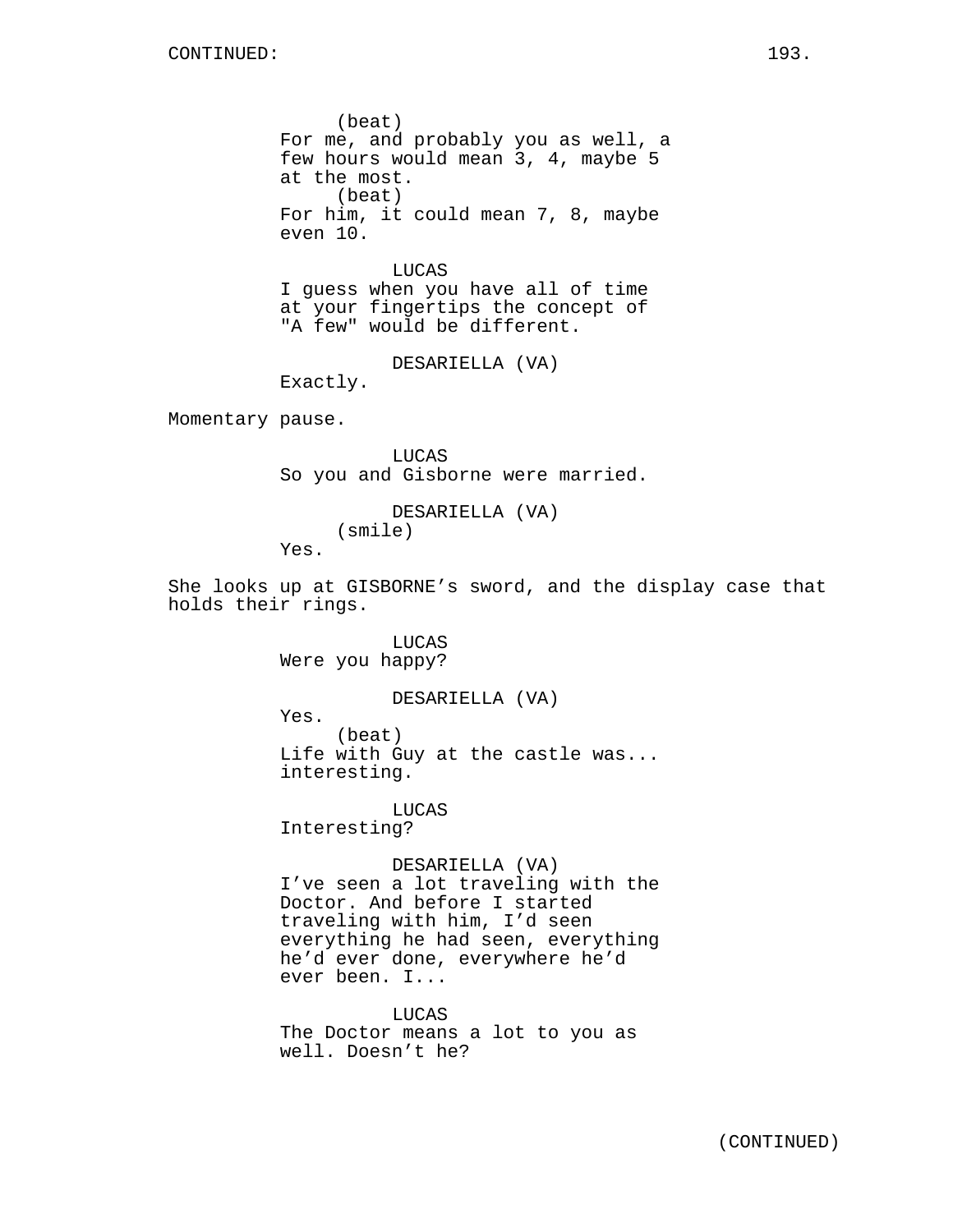#### DESARIELLA (VA)

Yes.

DESARIELLA looks at the rings that the Doctor gave her. Momentary pause. LUCAS breaks the silence.

> LUCAS Did you ever figure out what caused the time distortion?

DESARIELLA (VA) Not really. But I have a guess.

LUCAS

Oh?

DESARIELLA (VA) I think the TARDIS deliberately created it. She knew that the Doctor would quarantine the room and that...

LUCAS The TARDIS? Why would it...

DESARIELLA (VA)

She.

LUCAS Sorry. She. Why would she do that?

DESARIELLA (VA) Ever since I was a baby, I've had this connection to her. I can't explain it, and neither can the Doctor.

**LUCAS** What sort of connection?

DESARIELLA (VA) We seem to know when the other is in danger.

LUCAS You think she locked you in to protect you from something?

DESARIELLA (VA) Not in the way you think.

Momentary pause.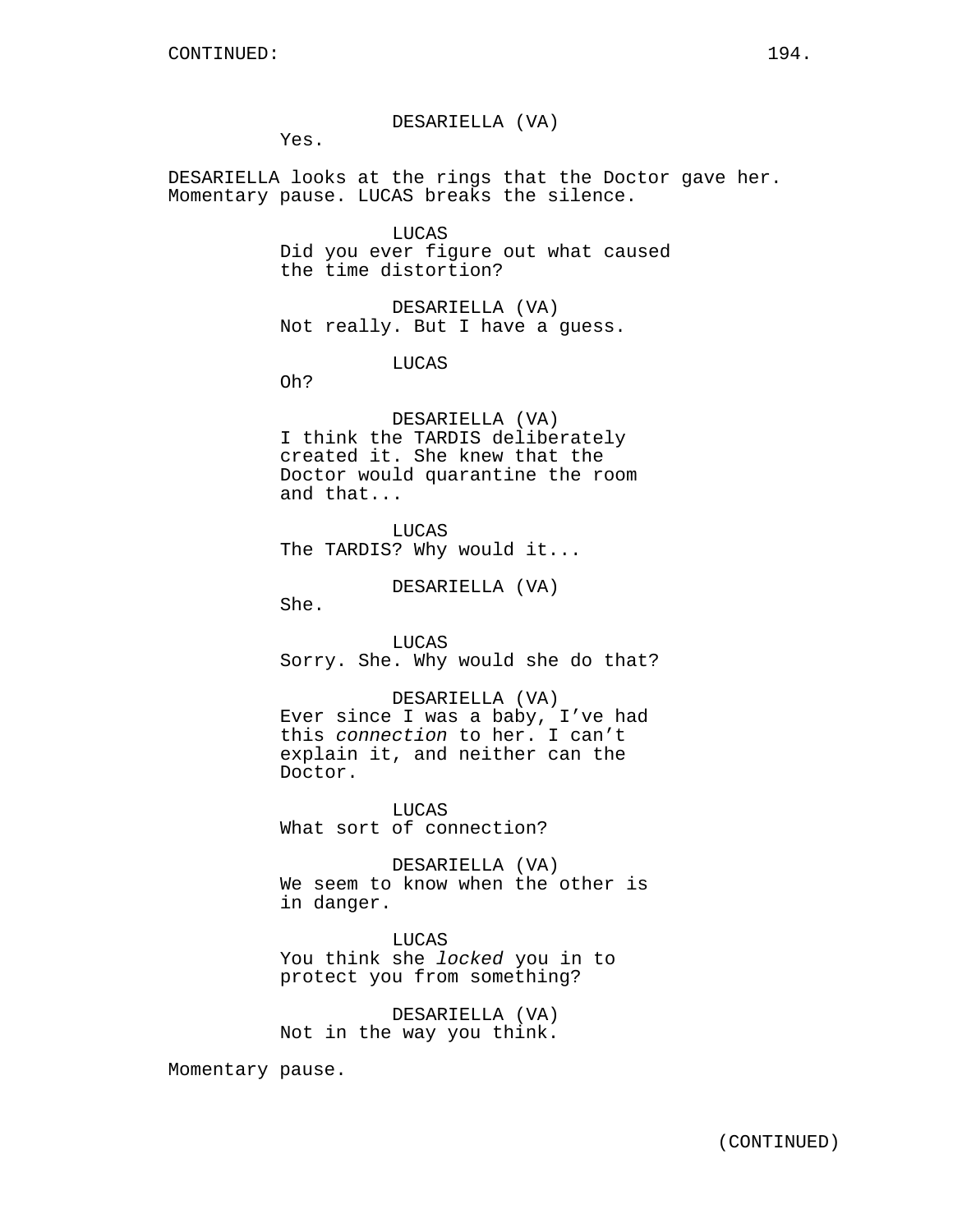DESARIELLA (VA) (cont'd) I think she knew that my time with Guy would be limited. I think she wanted to give me a chance for a life with him before...

DESARIELLA goes silent. LUCAS senses something.

LUCAS What happened?

DESARIELLA (VA) Three years after we got of the distortion, he...

DESARIELLA's eyes start to tear up. LUCAS places a hand on her leg and looks at her.

> LUCAS If you don't want to talk about it, I understand. (beat) You could always show me.

DESARIELLA looks at him and smiles.

CUT TO:

## **45 minutes later**

105 CONSOLE ROOM 105

JACK is pacing, staring at his watch every few seconds. The DOCTOR looks at him.

> DOCTOR Jack. Stop pacing.

JACK How can you be so calm? You have no idea what...

DOCTOR D will be fine. She is fine. (beat x2) Now, if you don't sit down, I'm going to throw you out.

JACK No you won't.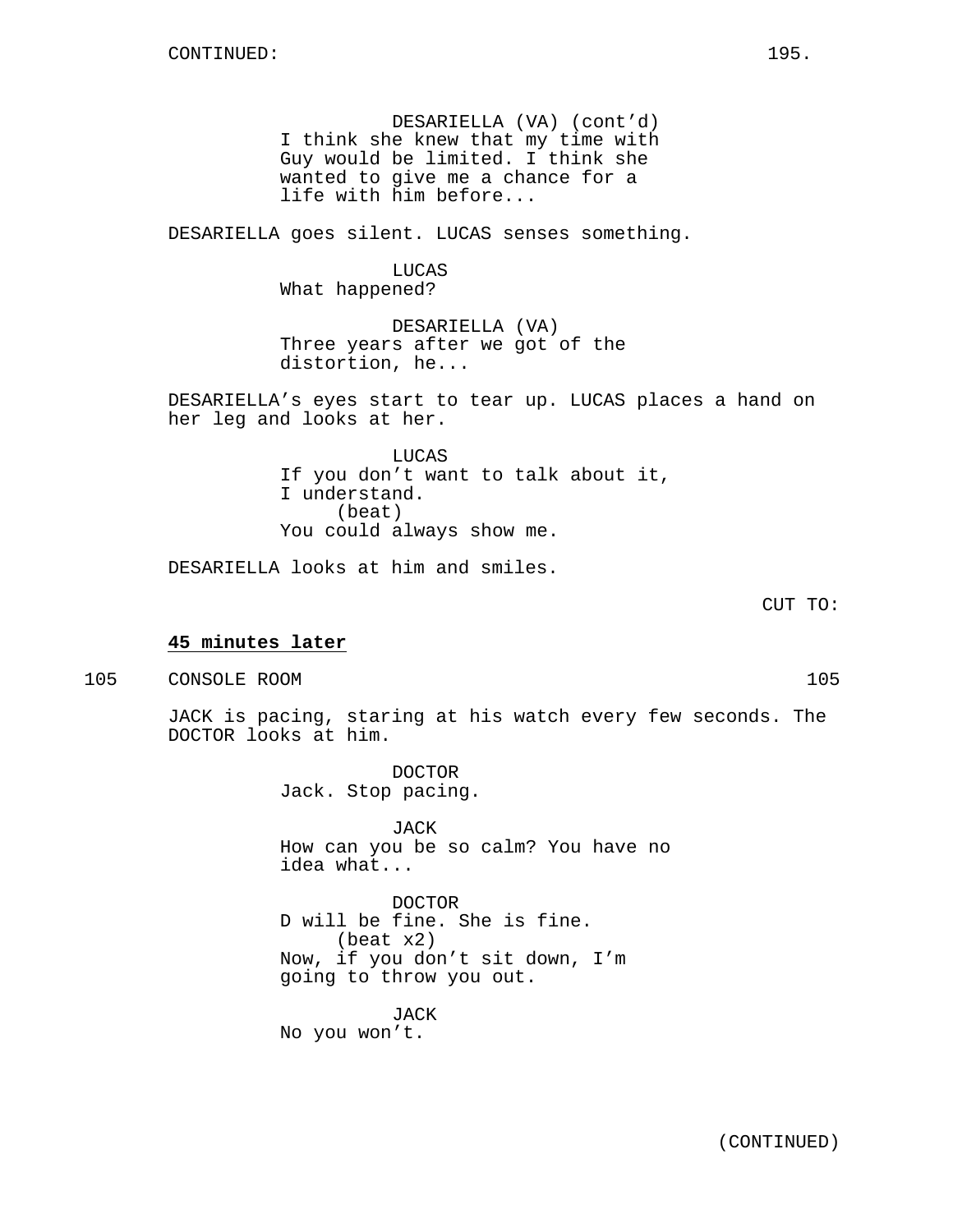DOCTOR You sure about that?

JACK gives him a look. He knows his Doctor would never do it. But this Doctor? He still hadn't quite figured him out.

JACK

Fine.

JACK sits.

JACK (cont'd) You never answered my question.

DOCTOR What question?

JACK If Lucas decides to stay...

JACK doesn't finish the sentence. He just leaves it hanging, waiting for the DOCTOR to answer.

> DOCTOR If Lucas stays, we will be fine.

> JACK You sure? (beat) I know you and Gisborne never...

DOCTOR looks at JACK.

DOCTOR What? How do you...

JACK D is my friend too, you know.

DOCTOR She told you?

JACK Not all the details of course. But enough to know that you really didn't like him that much.

DOCTOR She loved him. He made her happy. Why would I...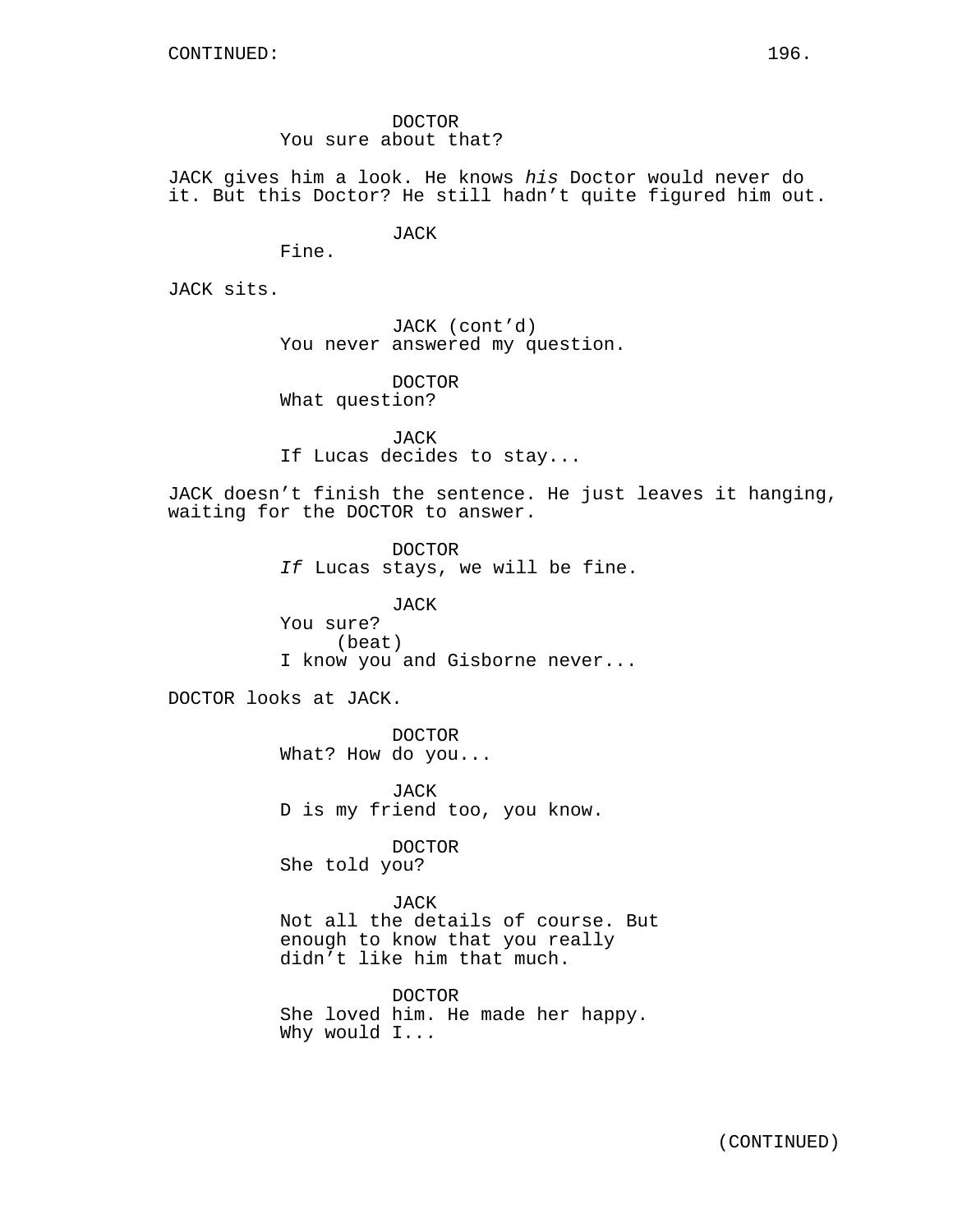JACK

So you're saying that you liked Gisborne then?

The DOCTOR turns away from JACK and looks at the console. JACK smirks.

> JACK (cont'd) Thought not.

JACK looks at his watch, then glances to the top of the stairs.

CUT TO:

## **1 hour later**

106 DESARIELLA'S ROOM - LIVING ROOM 106

DESARIELLA is crying. LUCAS is comforting her. She has her head against his shoulder and he is holding her. She is trying to compose herself.

LUCAS

It's okay.

DESARIELLA (VA) Sorry I broke down like that. I...

LUCAS

Don't be.

DESARIELLA looks at him. He looks at her. Their eyes lock for a moment then she backs away. She wipes her eyes.

> DESARIELLA (VA) So, where was I?

Before LUCAS can say anything she remembers.

DESARIELLA (VA) (cont'd) Right. Archer. (beat) I went to see Archer and he agreed to go to the tunnel to get Guy's body and bury it along side Robin.

LUCAS Why bring him back to 1194? Why not...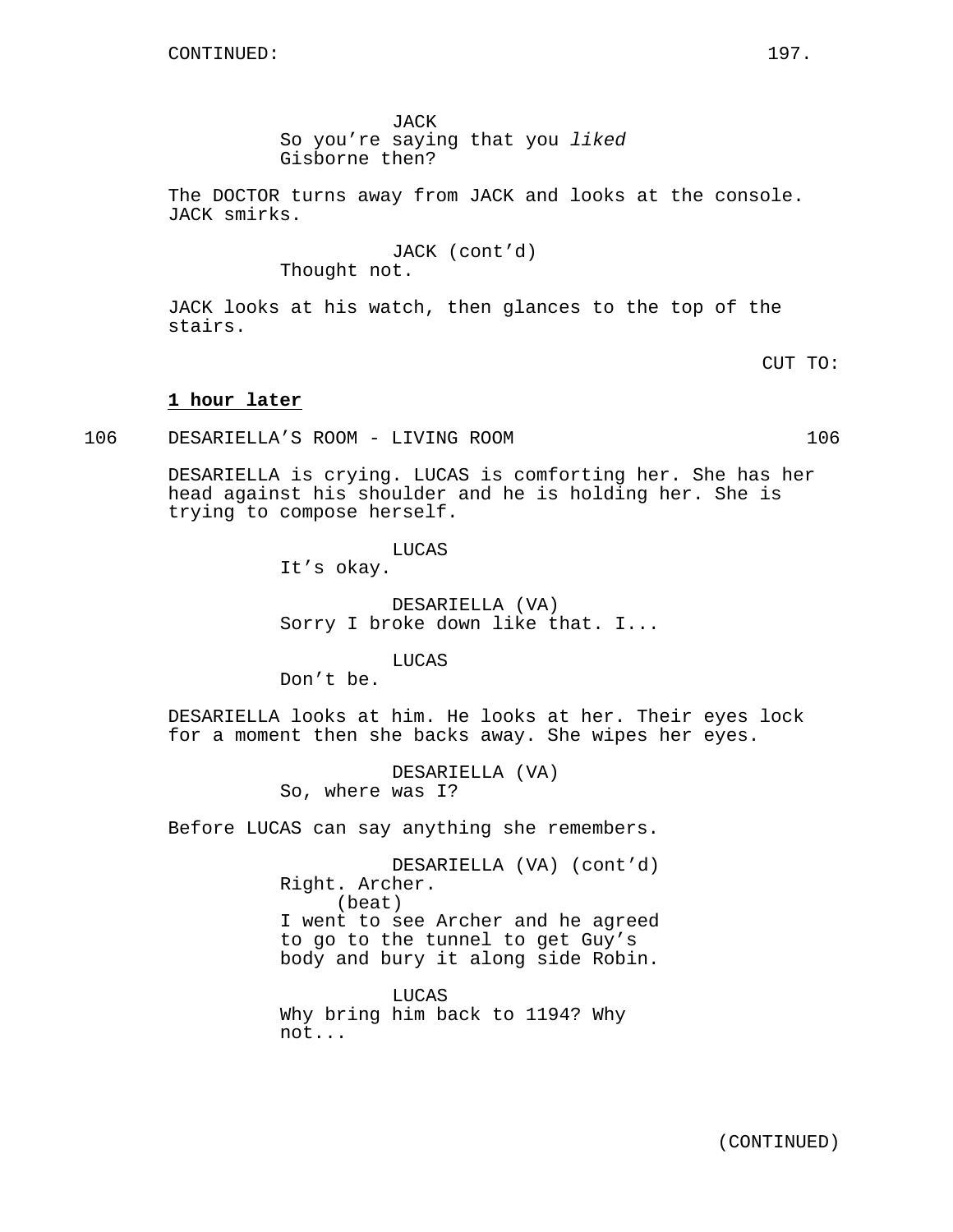DESARIELLA (VA) He belonged there. I always knew that one day I would have to return his body to Nottingham. I just figured that we would have more time...

Her eyes tear up. She lowers her head and tries not to start crying again. LUCAS looks at her. He places a hand under her chin and raises her head. He smiles and looks at her.

LUCAS

D, it's okay.

DESARIELLA looks at him. He wipes a tear from her eye. He looks at her. He leans in and kisses her. She returns the kiss. After a few moments they break the kiss.

> LUCAS (cont'd) Sorry. I shouldn't have...

DESARIELLA kisses him. She wraps her arms around his neck. He kisses her back. He lays her down on the couch.

CUT TO:

## **2 hours later**

107 CONSOLE ROOM 107

The DOCTOR is at the main console trying to look busy.

JACK is sitting, tossing a ball up in the air and catching it. He tosses it a few times then stops.

> JACK How long do we have to sit and wait?

The DOCTOR doesn't answer.

JACK (cont'd)

Doctor?

The DOCTOR still doesn't answer.

JACK (cont'd)

Doc?

The DOCTOR looks at him.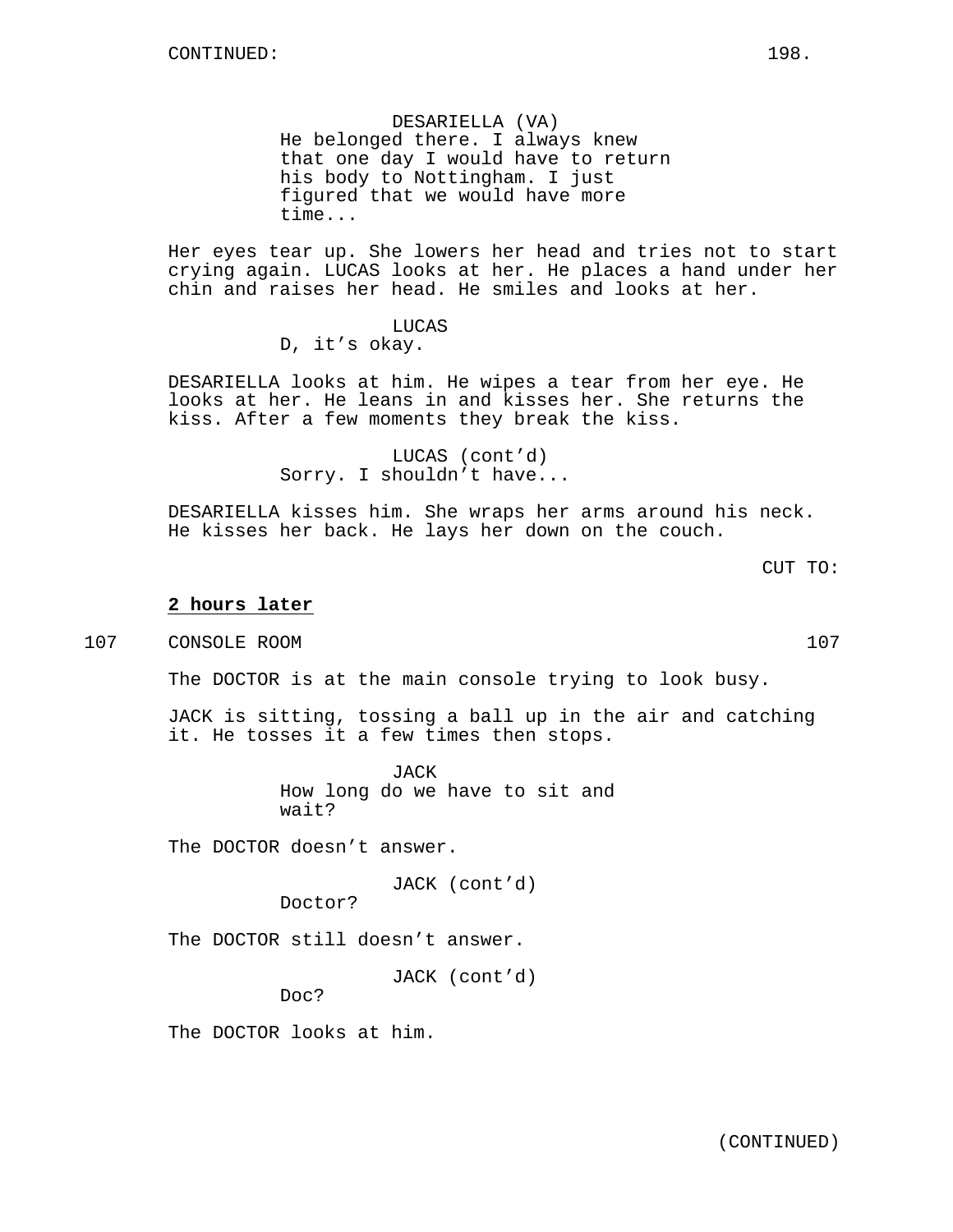JACK (cont'd) How much longer...

The DOCTOR is about to say something when DESARIELLA and LUCAS come down the stairs.

The DOCTOR and JACK look at them.

JACK notices that LUCAS is wearing one of GISBORNE's outfits. JACK looks at DESARIELLA.

JACK (T)

D, are you...

DESARIELLA gives JACK an "I'm fine" look, then addresses the DOCTOR and JACK.

> DESARIELLA (VA) Lucas has decided to stay.

JACK stares at LUCAS.

**JACK** You have no idea what you're in for.

LUCAS In a way I do.

JACK looks at him wondering what he means by that.

LUCAS (cont'd) I have a few friends that work for UNIT. I know all about...

LUCAS looks at the DOCTOR.

LUCAS (cont'd)

...you.

DOCTOR I doubt that.

LUCAS I've seen your file, Doctor.

Everyone looks at LUCAS.

DOCTOR How? UNIT files are...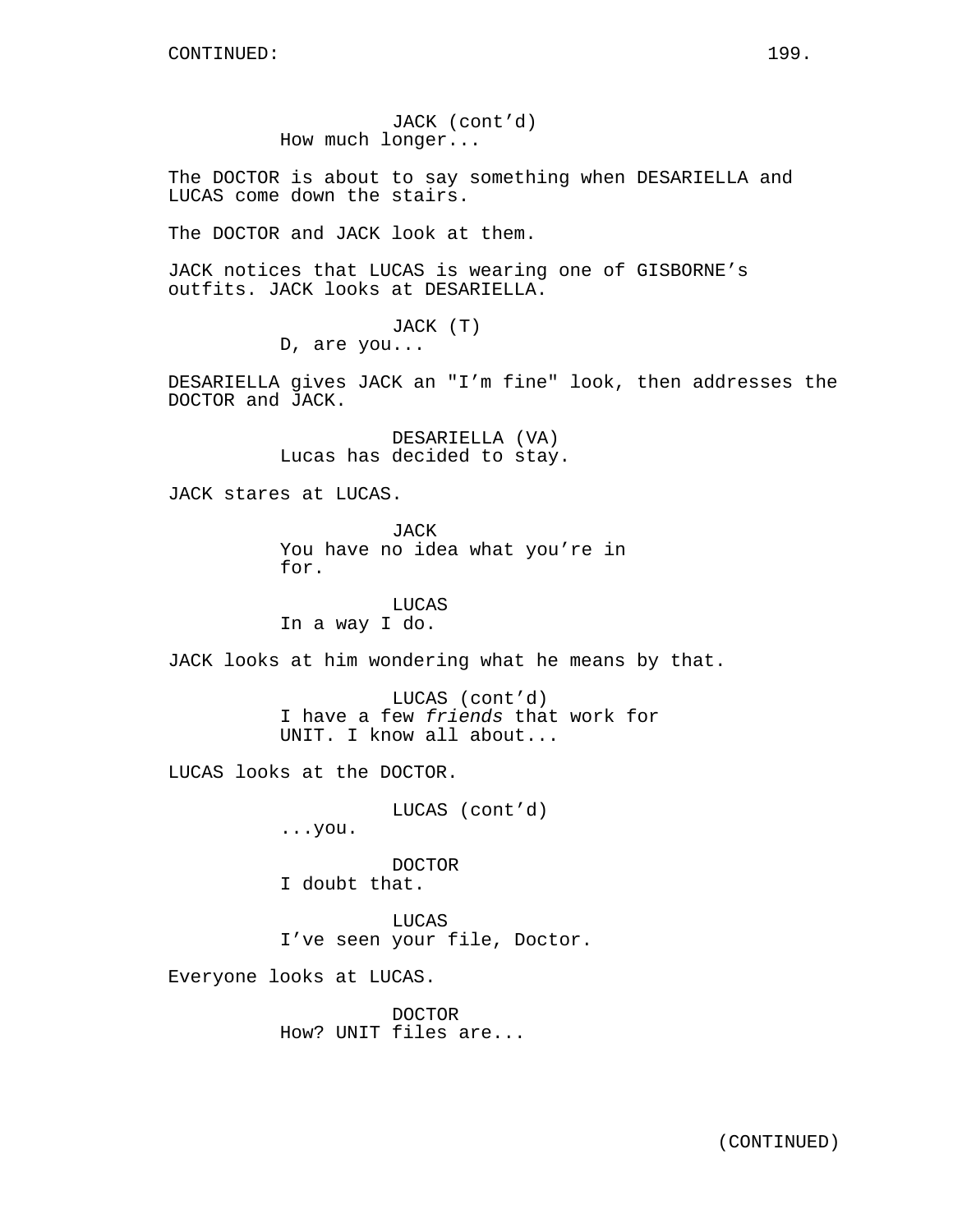LUCAS MI-5, remember?

DOCTOR Your MI-5 clearance wouldn't even...

LUCAS You'd be surprised what my clearance can get.

The DOCTOR walks off. They all watch him go.

LUCAS looks at DESARIELLA.

LUCAS (cont'd) Something I said?

JACK looks at LUCAS.

JACK Seriously, how did you get his file?

LUCAS Every spy has his secrets, Captain.

JACK gives him a look. DESARIELLA knows that Sullivan gave LUCAS the file years ago. She looks at JACK.

> DESARIELLA (VA) If I remember correctly you got hold of his file a few years ago, didn't you?

JACK That was different. UNIT and Torchwood had an understanding.

LUCAS What makes you think UNIT and MI-5 don't have the same understanding?

JACK I doubt it.

DESARIELLA decides to change the subject.

DESARIELLA (VA) So, you hanging around for a while, Jack?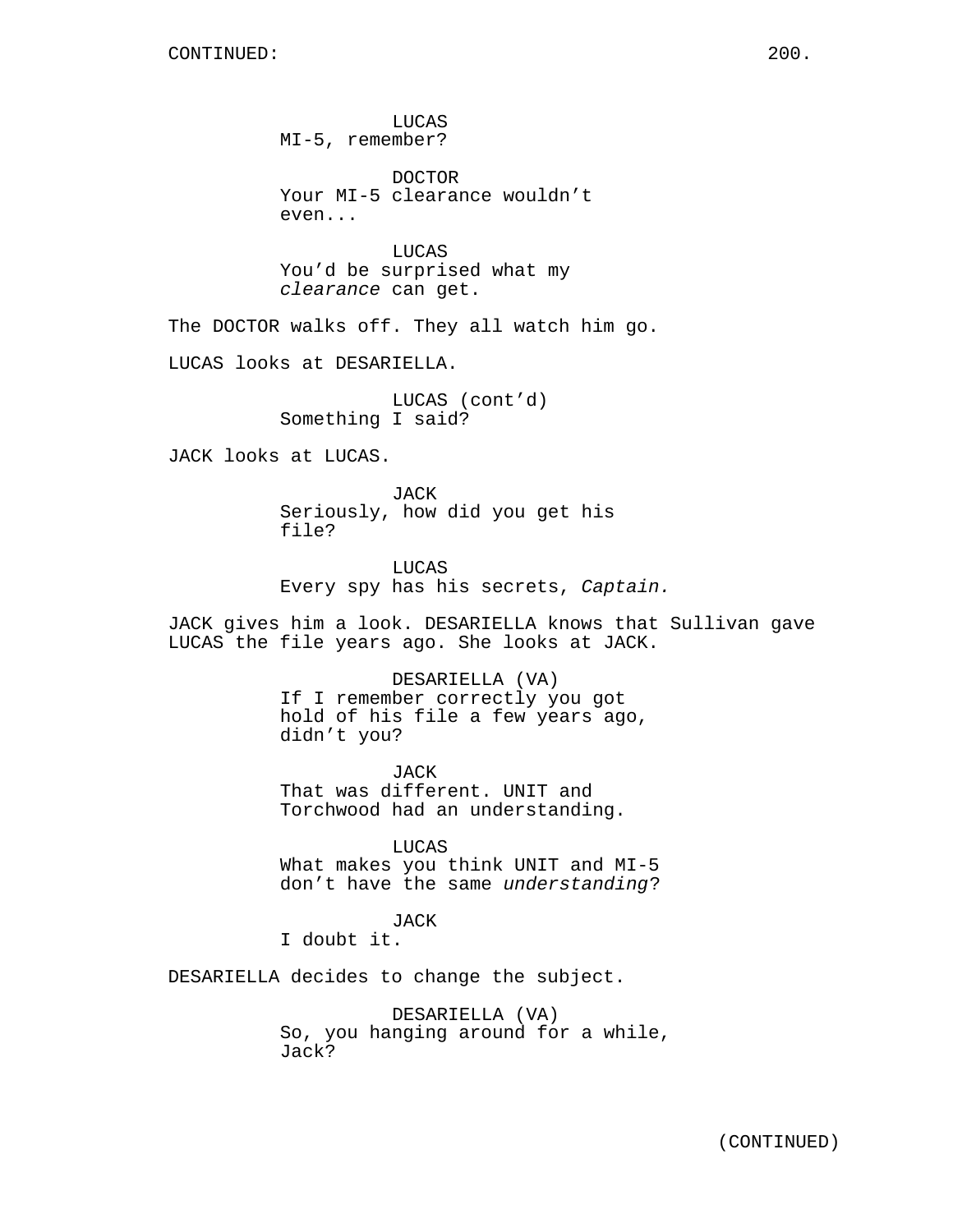JACK Good question. I don't know.

DESARIELLA (VA) Don't know? It's a simple question.

JACK Not really.

DESARIELLA (VA) Yes it is. Stay or go.

JACK gives her a look.

JACK

D, I...

LUCAS notices that JACK just called her D, and wonders if there is or was anything between them.

DESARIELLA senses something in JACK.

DESARIELLA (VA) Well, I haven't sensed that in a while.

JACK gives her a look wondering what she means.

JACK

What?

DESARIELLA (VA) You're jealous.

JACK

Jealous?

DESARIELLA (VA)

Yes.

LUCAS is curious.

JACK Me jealous?

DESARIELLA (VA) That's what I'm sensing.

Momentary pause. DESARIELLA starts to walk over to JACK.

JACK (T) Okay. Maybe a little.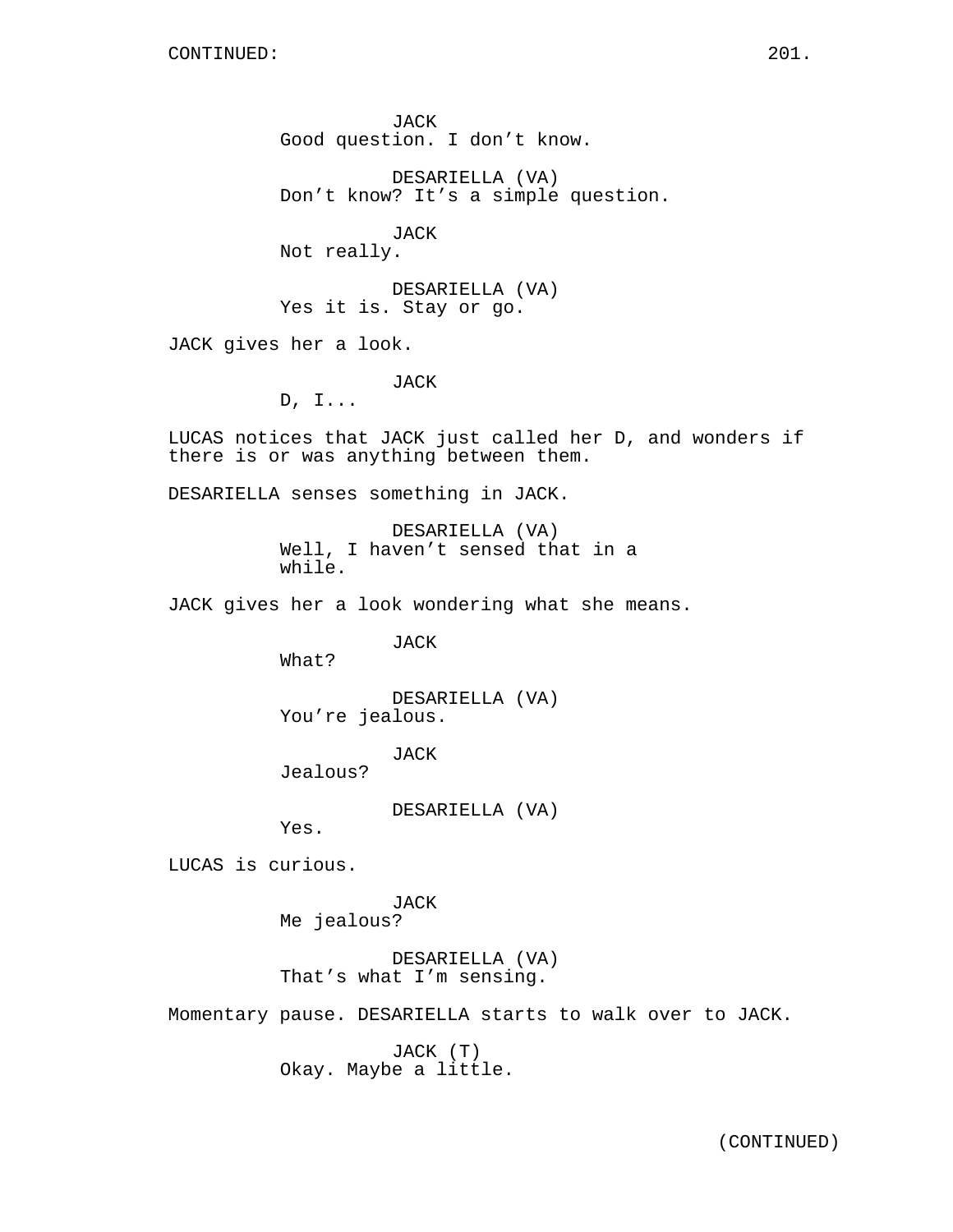JACK looks at DESARIELLA. He talks to her telepathically as she walks over. LUCAS can not hear JACK.

> JACK (T) (cont'd) D, I know what Guy meant to you. And I don't want to see you hurt.

DESARIELLA reaches JACK. She presses a button on her privacy shield, activating it. She sets it so that only JACK can hear her.

LUCAS notices her touch the device, but doesn't know what it is.

DESARIELLA (T)

Jack, I...

LUCAS notices the pendant is pulsating, indicating that DESARIELLA is talking but he can not hear her. He wonders if the device on her arm has something to do with why he can not hear her.

> JACK (T) Lucas is not Guy. He may look like him. Sound like him. But he is not...

DESARIELLA (T) I'm not sure about that.

JACK gives her a look.

LUCAS has the feeling that they are talking to each other telepathically.

> DESARIELLA (T) (cont'd) Lucas knows things about Guy that...

JACK (T) Are you saying he is Guy?

DESARIELLA (T) Not sure. But it is possible.

JACK (T) Just... Be careful.

DESARIELLA (T) (smile) Always.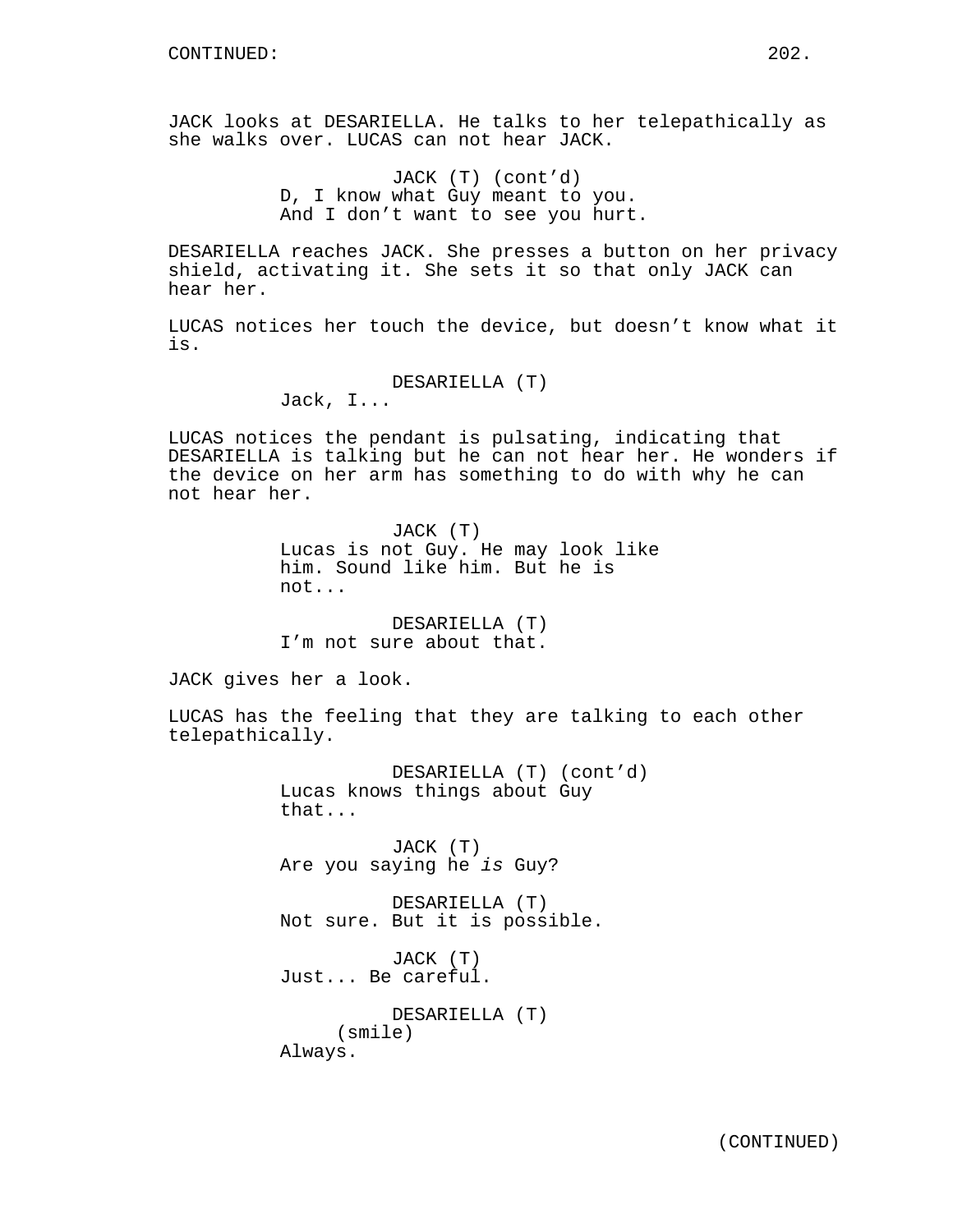Momentary pause. DESARIELLA presses a button on her privacy shield. The shield drops. When she next speaks, LUCAS will be able to hear her.

> DESARIELLA (VA) Jack, with Torchwood gone, you could always stay. I'm sure the Doctor wouldn't mind having you...

JACK No. I think I should go. My place is here. On Earth.

LUCAS raises an eyebrow when JACK says Earth. There is something in the way JACK says EARTH that gives LUCAS a strange feeling. JACK continues his line without a stop.

> JACK (cont'd) Not on the TARDIS. Those days are over.

LUCAS is still curious. Was JACK saying he traveled in the TARDIS before?

> JACK (cont'd) If you ever need me, I'm just a phone call away.

DESARIELLA says line as JACK hugs her.

DESARIELLA (VA) Of course.

They break the hug.

JACK Say goodbye to the Doctor for me.

DESARIELLA (VA)

Will do.

JACK heads for the door. DESARIELLA heads back to LUCAS. JACK exits.

> LUCAS You and Jack. Anything I should...

DESARIELLA (VA) Ancient history.

LUCAS

Really?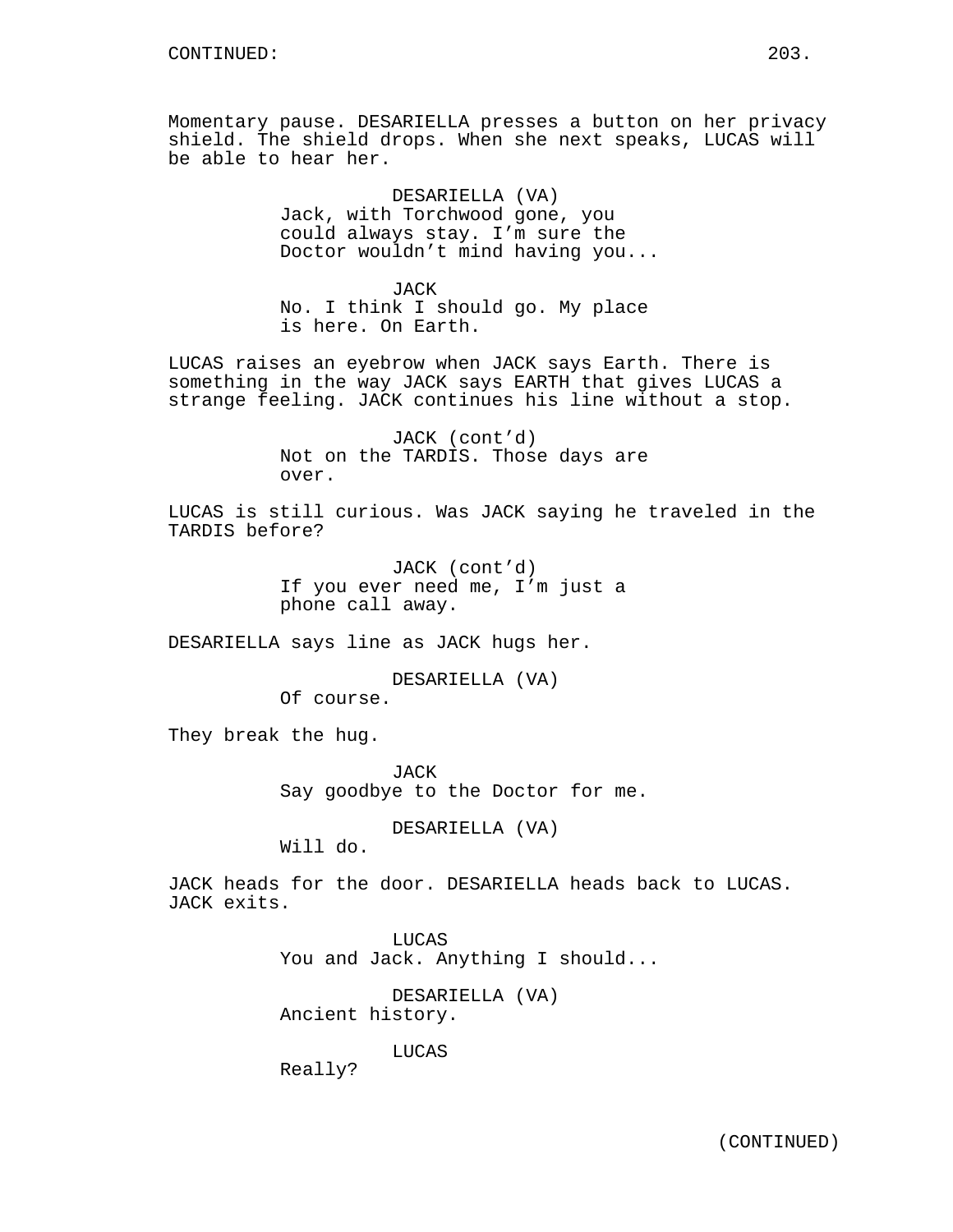DESARIELLA (VA)

Yeah.

LUCAS

Good.

DESARIELLA (VA)

Why?

LUCAS smiles and kisses her.

The DOCTOR walks back into the room and sees them kissing.

DOCTOR Where's Jack?

DESARIELLA and LUCAS break the kiss.

DESARIELLA (VA)

He left.

DOCTOR Of course he did. Never sticks around.

DESARIELLA (VA) You could always ask him to come with us.

DOCTOR If he doesn't want to be here, I'm not going to...

DESARIELLA (VA) Maybe he just wants you to ask.

The DOCTOR reaches the console. He looks at LUCAS.

DOCTOR So Lucas. First trip. Where would you like to go?

DESARIELLA looks at LUCAS. LUCAS looks from DESARIELLA to the DOCTOR.

> DOCTOR (cont'd) Why is it no-one ever seems to have an answer to that question when I ask?

LUCAS It's a lot to think of. I mean the TARDIS can go anywhere. Any point (MORE)

(CONTINUED)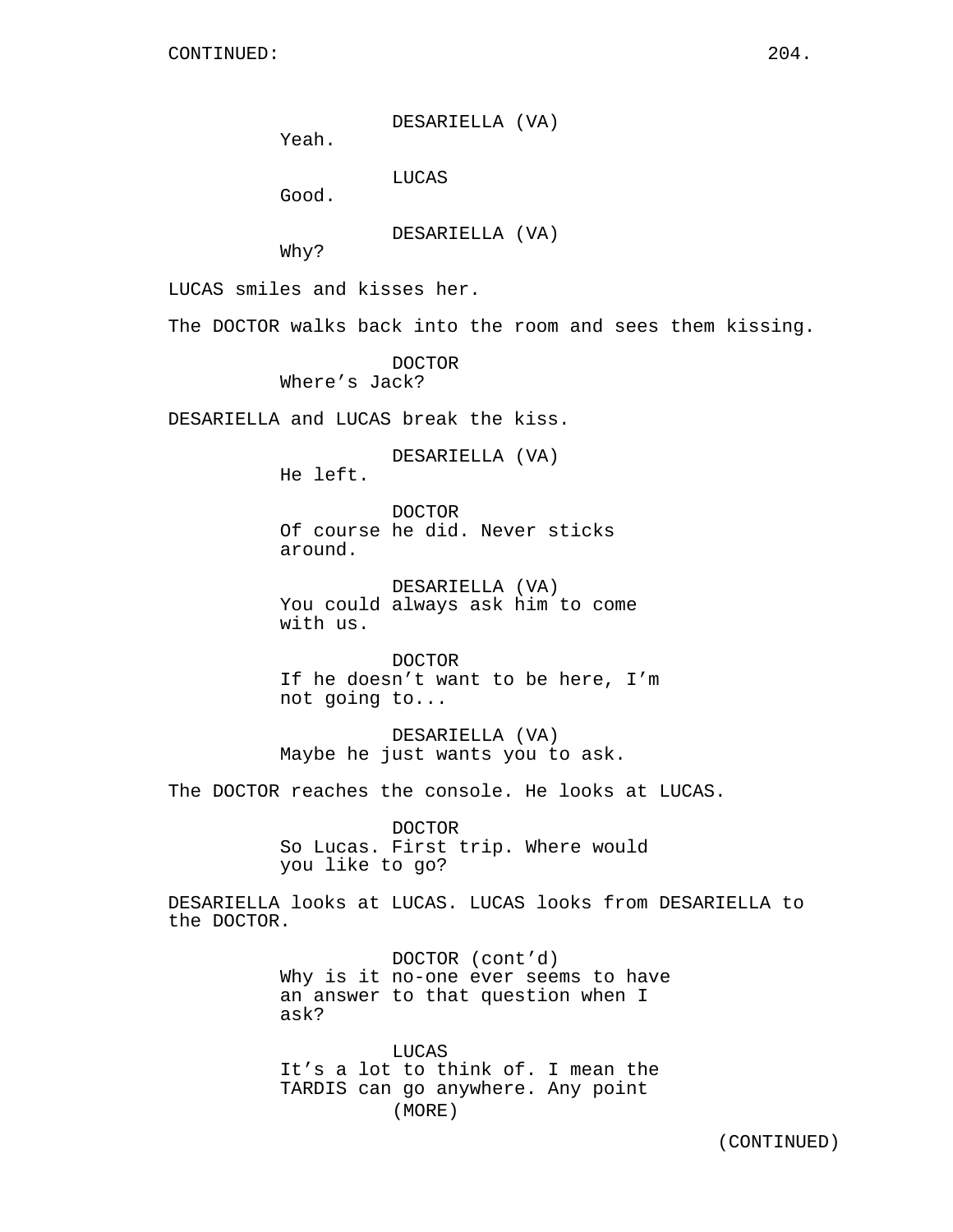LUCAS (cont'd) in history. The past and the future. She can travel across the universe, go to other planets. I think I need time to think.

The DOCTOR smiles when LUCAS refers to the TARDIS as "she". LUCAS thinks for a bit then looks at the DOCTOR

> LUCAS (cont'd) I think I will leave my first stop up to you. Show me something that will amaze me.

DOCTOR (smile) I think I'm going to like you.

LUCAS smiles. DESARIELLA goes to LUCAS.

The DOCTOR looks at the console and searches for a destination.

> DESARIELLA (VA) While Doc searches for the perfect place, why don't I show you around some more? After all the TARDIS is pretty big. Easy to get lost.

DESARIELLA gives LUCAS a look.

The DOCTOR wonders if she means what she is saying or if she is saying something else entirely.

> LUCAS I'd like that.

DESARIELLA takes LUCAS' hand in hers and leads him up the stairs.

JUMP TO:

#### **3 hours later**

108 DESARIELLA'S ROOM - LIVING ROOM 108

DESARIELLA and LUCAS are sitting on the sofa.

LUCAS You and Jack Harkness have known each other for a while?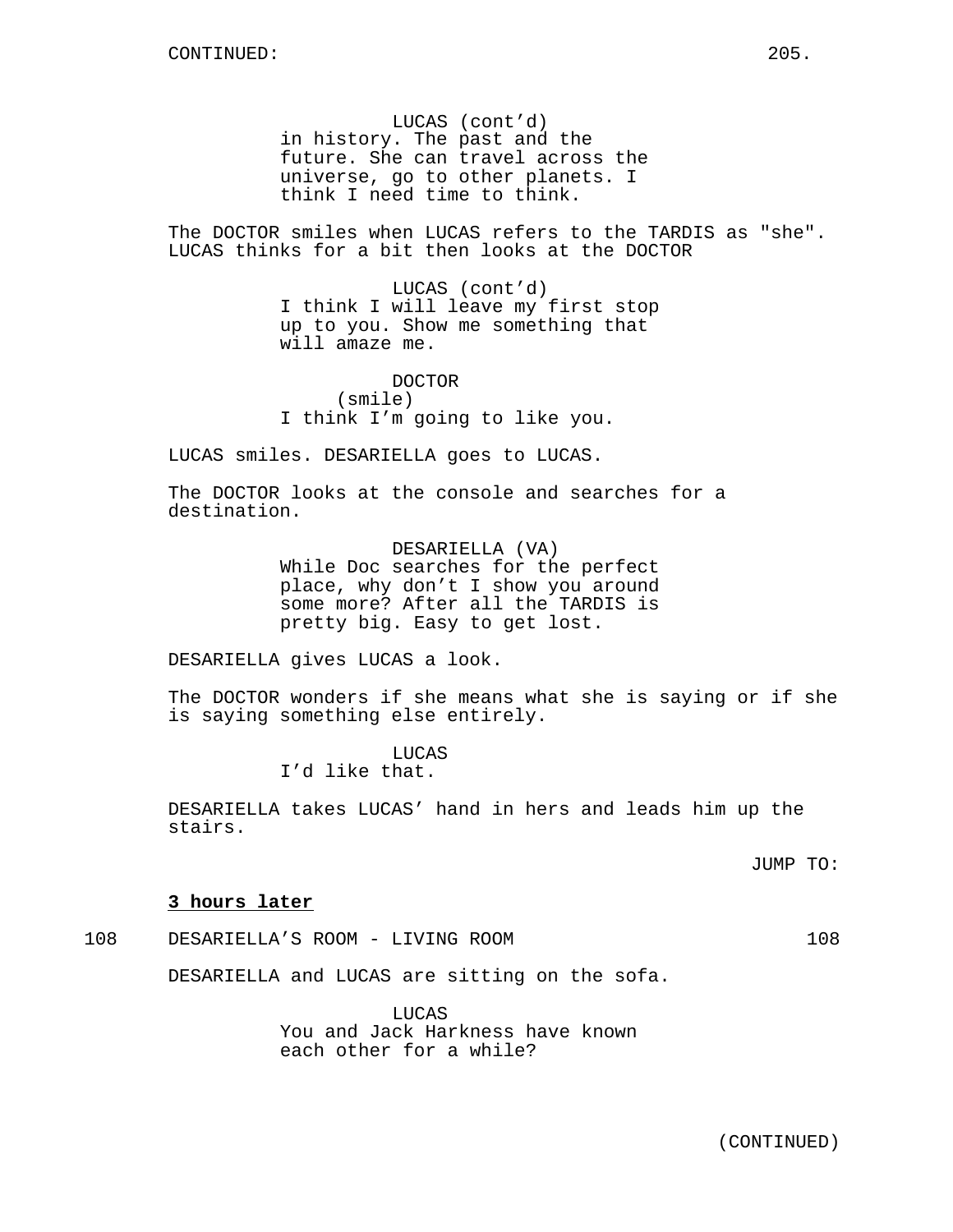DESARIELLA (VA)

Yes.

LUCAS How did you meet?

DESARIELLA (VA) There was a time when Jack traveled with the Doctor.

LUCAS

Really?

DESARIELLA (VA)

Yes. (beat) But he wasn't with him for long.

LUCAS What happened?

DESARIELLA looks at LUCAS.

DESARIELLA (VA) You want to know the story of Jack Harkness?

LUCAS

Yes.

DESARIELLA (VA) You sure?

LUCAS

Yes.

DESARIELLA (VA) Then let me show you.

DESARIELLA and LUCAS position themselves in the mind-meld positions. She shows him how Jack met the Doctor. (see "DW: The Empty Child" and "DW: The Doctor Dances"). LUCAS breaks the meld.

> LUCAS Wait. Jack is from the future?

DESARIELLA (VA) Yes. The 51st Century.

LUCAS And he's a Time Agent?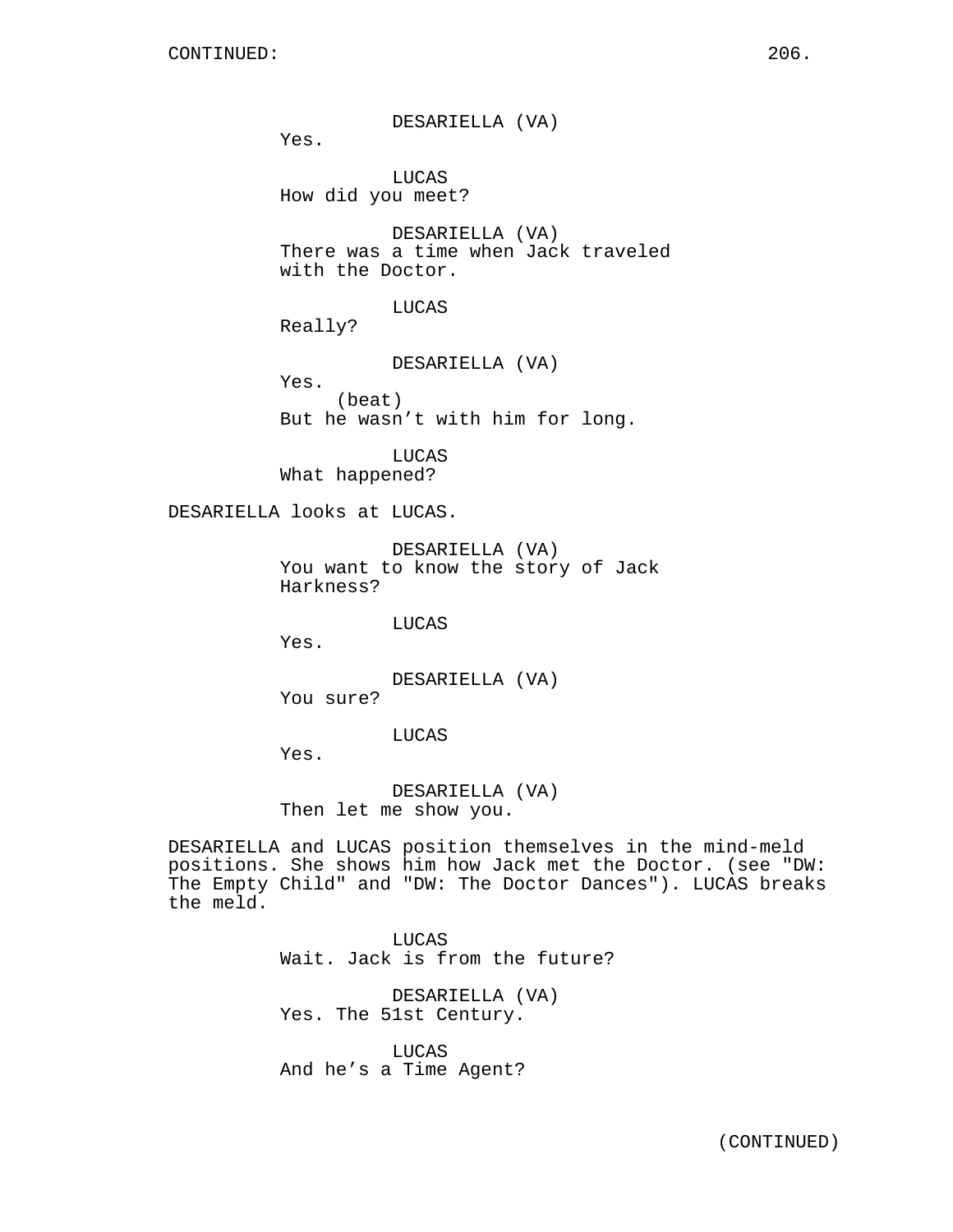DESARIELLA (VA) He was. He quit. LUCAS Is Jack Harkness even his real name? DESARIELLA (VA) No. LUCAS What is his real name? DESARIELLA (VA) He's never told me. (beat) He's been Jack Harkness for so long I doubt he even remembers it himself. LUCAS (thoughful) One never forgets their real name. Trust me. Momentary pause. LUCAS thinks of something else. LUCAS (cont'd) Where is he from? DESARIELLA (VA) A place called The Boeshane Peninsula. LUCAS Never heard of it. DESARIELLA (VA) No reason you should have. It's... LUCAS Right. (beat) So that is how the Doctor and Jack hooked up. But how did you meet Jack?

DESARIELLA and LUCAS reposition themselves in the mind-meld positions. She shows him her first three meetings with Jack (see "The Aresian Saga").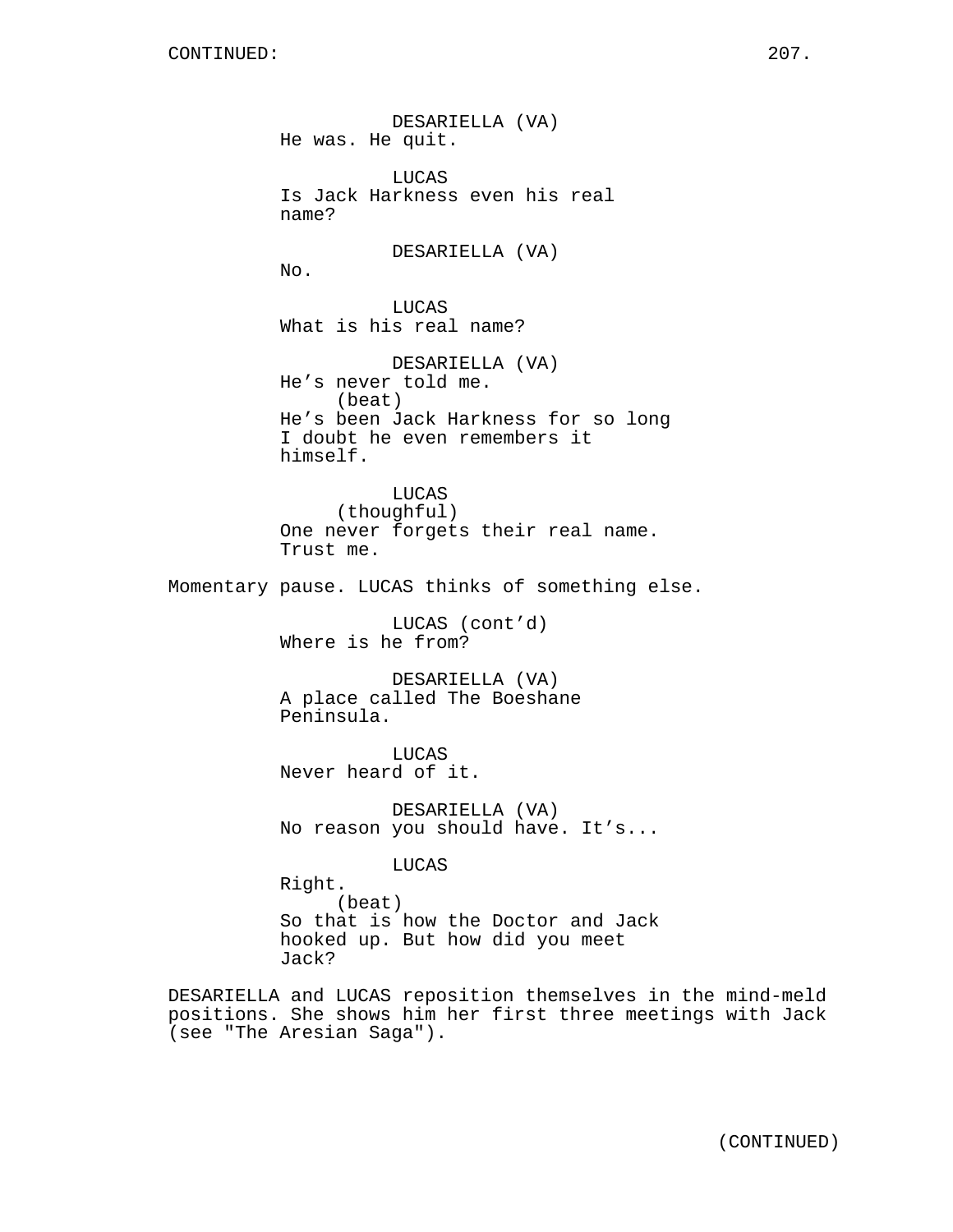LUCAS (cont'd) I can't believe the Doctor actually thought Jack was spying. Couldn't he see that...

DESARIELLA (VA) It was for the best. The Doctor knew that. (beat) Jack and I were never to be.

LUCAS Maybe, but the Doctor shouldn't have...

DESARIELLA (VA) That was nothing compared to what happened next.

DESARIELLA and LUCAS reposition themselves in the mind-meld positions. She shows him the events of "DW: Boom Town", "DW: Bad Wolf" and "DW: The Parting of the Ways". LUCAS breaks the meld.

> **LUCAS** Jack is immortal.

> > DESARIELLA (VA)

Yes.

LUCAS And the Doctor just left him on Satellite 5?

DESARIELLA (VA)

Yes.

**LUCAS** How did he...

DESARIELLA (VA) ...manage to leave the year 200,001?

## LUCAS

Yeah.

DESARIELLA and LUCAS reposition themselves in the mind-meld positions. She shows him Jack's arrival in 1869 and his escapades with the early Torchwood. LUCAS breaks the meld.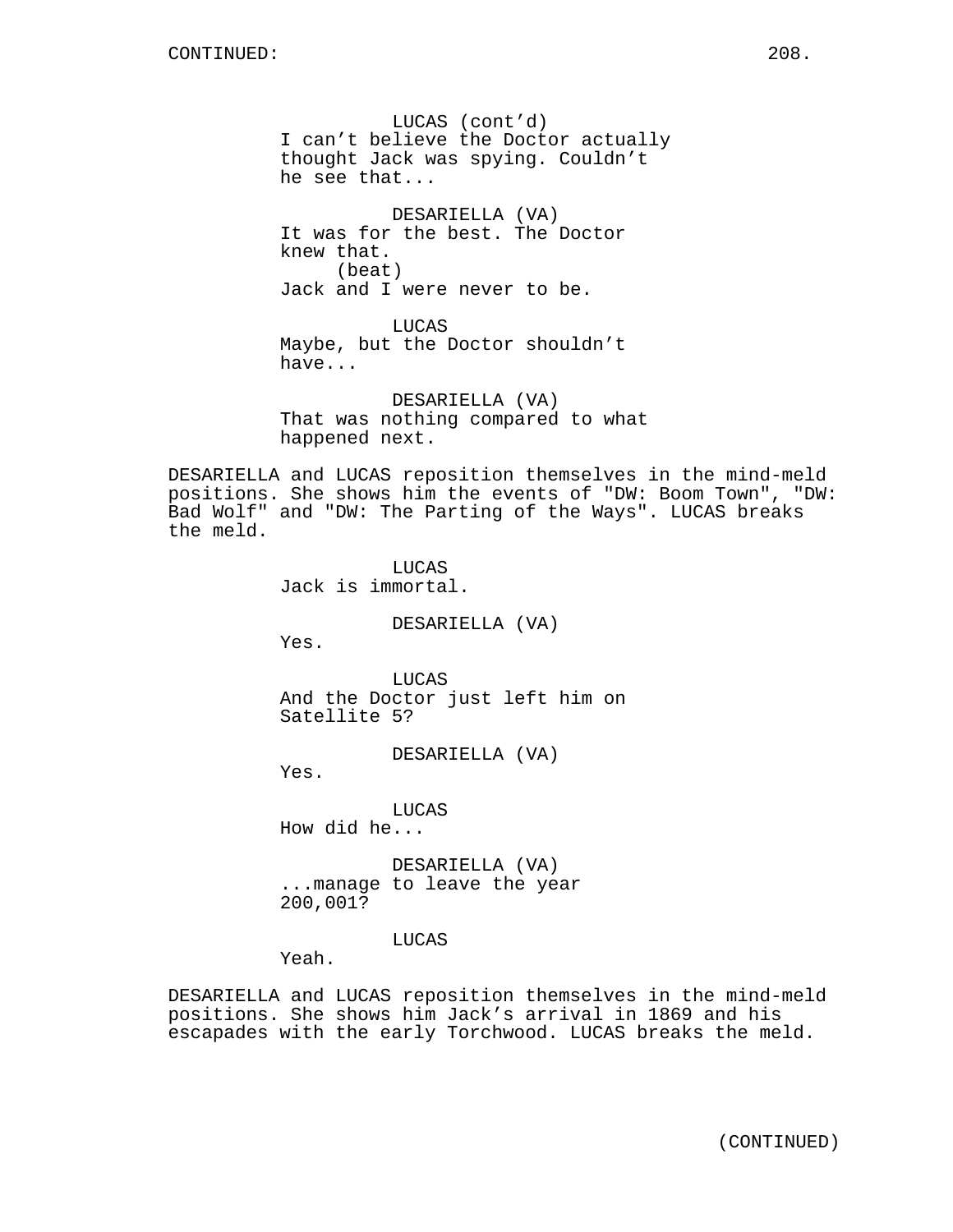LUCAS (cont'd) So Jack was with Torchwood for a long time.

DESARIELLA (VA) A very long time. Yes.

DESARIELLA and LUCAS reposition themselves in the mind-meld positions. She shows him the events up to the end of Torchwood Series One. LUCAS breaks the meld.

> LUCAS Jack heard the TARDIS and went to hook up with the Doctor again.

> > DESARIELLA (VA)

Yes.

(beat) He needed answers and he'd waited a long time for the time to be right.

LUCAS hears something in her "voice".

LUCAS Why do I get the feeling things didn't work out?

DESARIELLA and LUCAS reposition themselves in the mind-meld positions. She shows him the events of "DW: Utopia", "DW: The Sound of Drums", and "DW: The Last of the Time Lords". LUCAS breaks the meld.

> LUCAS (cont'd) Are you saying they just erased an entire year? Rewrote time?

DESARIELLA (VA) They didn't really rewrite it. They put it back the way it was supposed to be. Time returned to the point where the Paradox was activated. Only the people on the Valiant remember what they refer to as "The Year that Never Was".

LUCAS And that's when Jack left the Doctor and returned to Torchwood.

DESARIELLA (VA)

Yes.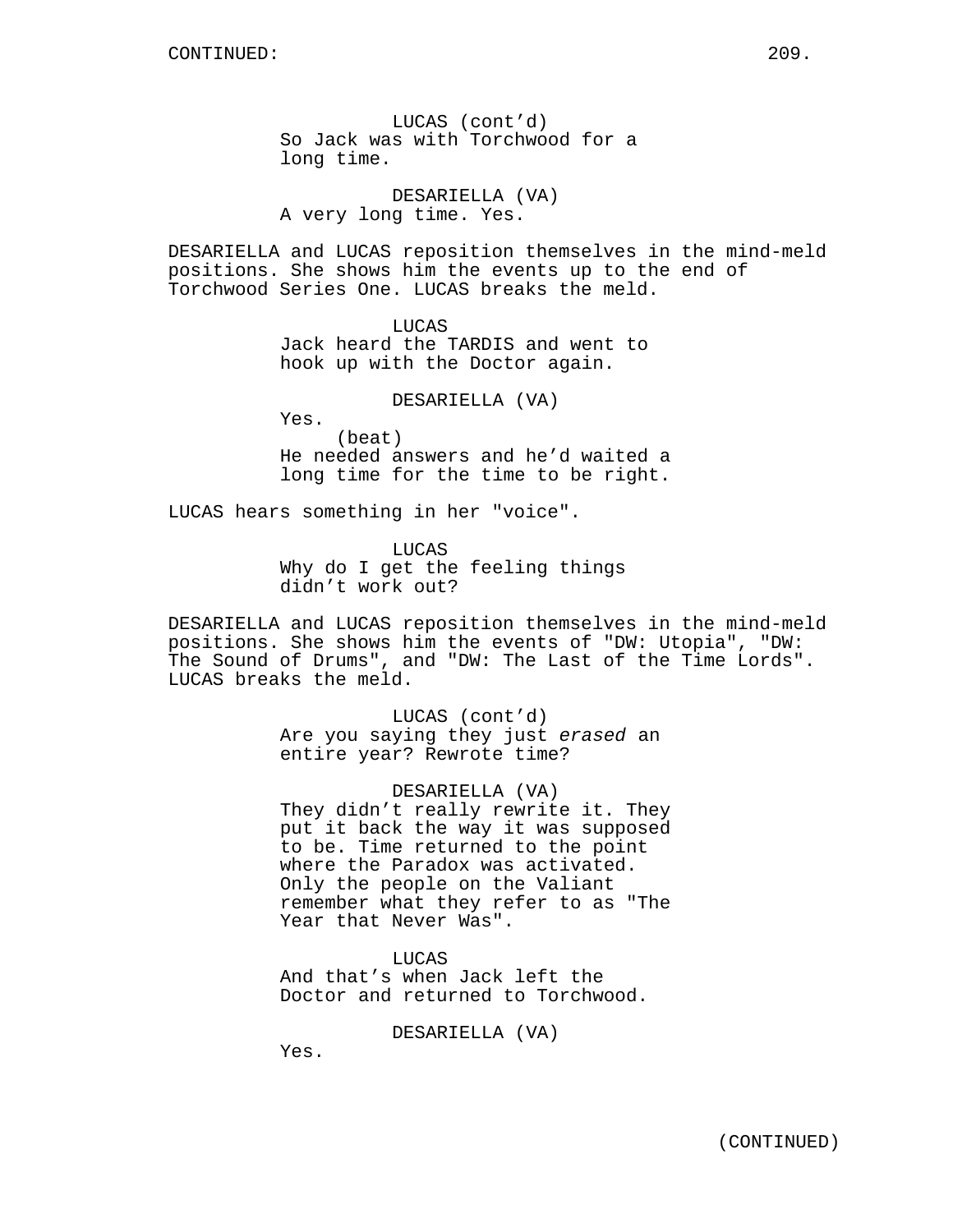DESARIELLA and LUCAS reposition themselves in the mind-meld positions. She shows him the events of Torchwood Series Two, "DW: Stolen Earth", "DW: Journey's End", and Jack's visit to her in scenes 412-418 of "The Aresian Saga". LUCAS breaks the meld.

> LUCAS Just how many Jack Harkness' are there?

DESARIELLA (VA) What do you mean?

LUCAS Well there's the real Jack Harkness that died in WW II. Then there's... (beat) 1. The Time Agent that met the Doctor in 1941, was left on Satellite 5 in the year 200,001 and was then stranded in 1869, and joined Torchwood. (beat) 2. The Jack Harkness that was sent back to 27 AD, buried until he was dug up by Torchwood in 1901, frozen under Torchwood 3 til 2008, then awoke to continue where he left off before going back to 27 AD.

(beat) Not to mention the Jack Harkness that, due to a time rift, managed to go back to 1941 and meet the real Jack Harkness. Which would now mean that there were 3 Jack's in 1941 London.

DESARIELLA gives him a look. He continues.

LUCAS (cont'd) How did he manage to not run into himself?

DESARIELLA doesn't answer.

LUCAS (cont'd) When Jack was with the Doctor, they visited Cardiff many times. While they were there, there were 2 other Jack's there. One working for Torchwood, and one frozen under the Hub.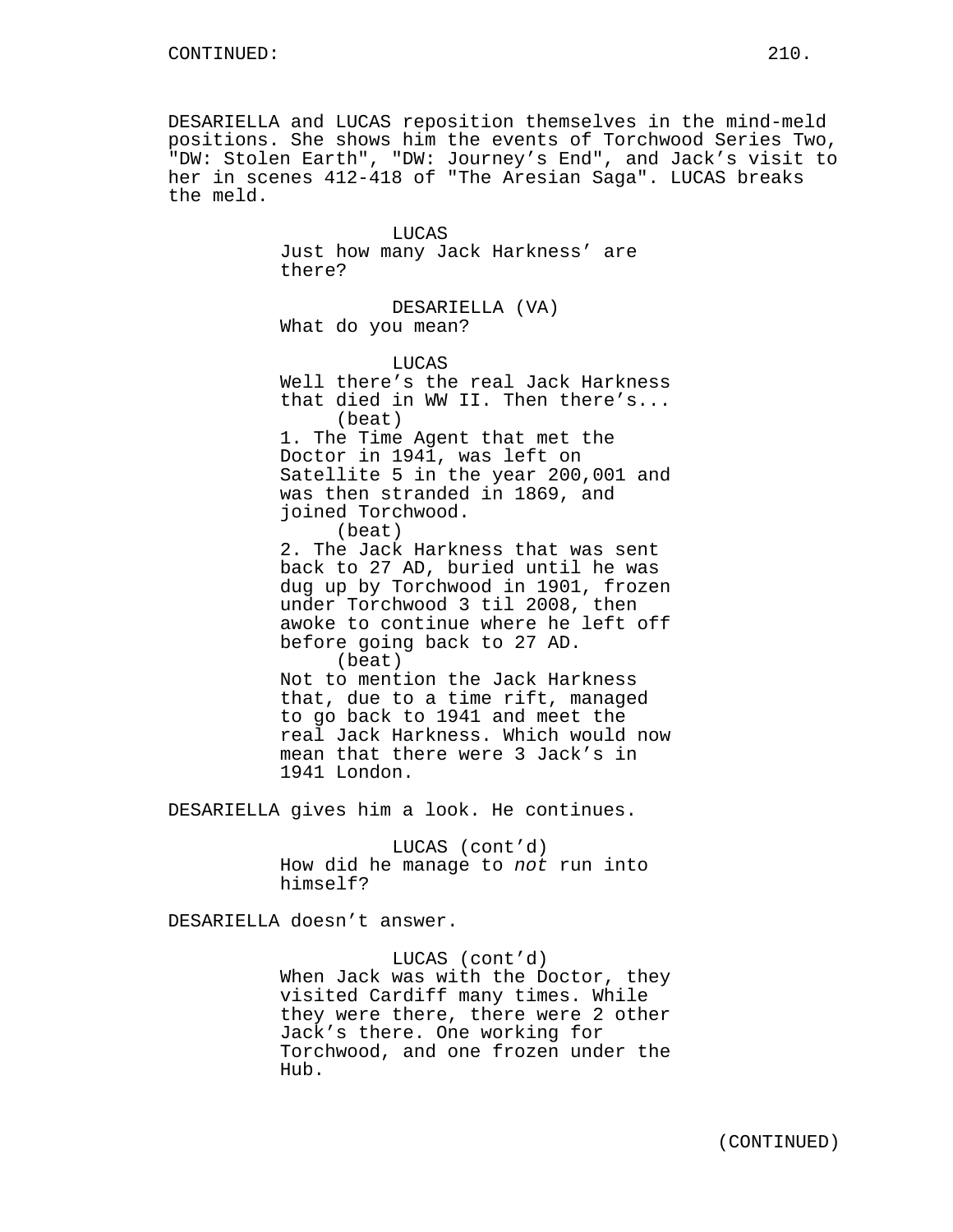Yes.

LUCAS

Wouldn't that get confusing trying to keep all the dates in play so that the past Jack doesn't run into the future Jack?

DESARIELLA (VA) He's never had any problem.

LUCAS Sounds like a real headache.

DESARIELLA (VA)

It can be.

Momentary pause.

LUCAS So what happened next?

DESARIELLA (VA) The next part you already know part of as you were...

LUCAS

The 456.

DESARIELLA (VA) Yes. The 456.

DESARIELLA and LUCAS reposition themselves in the mind-meld positions. She shows him the events of "Torchwood: Children of Earth". LUCAS breaks the meld.

> **LUCAS** I never knew he had to sacrifice his own grandson.

> > DESARIELLA (VA)

Yeah.

LUCAS Next time I see him, I think I owe him an apology.

Momentary pause. Both are quiet for a few moments. Thinking. LUCAS looks up and sees GISBORNE's sword. He gets that eerie feeling again.

JUMP TO: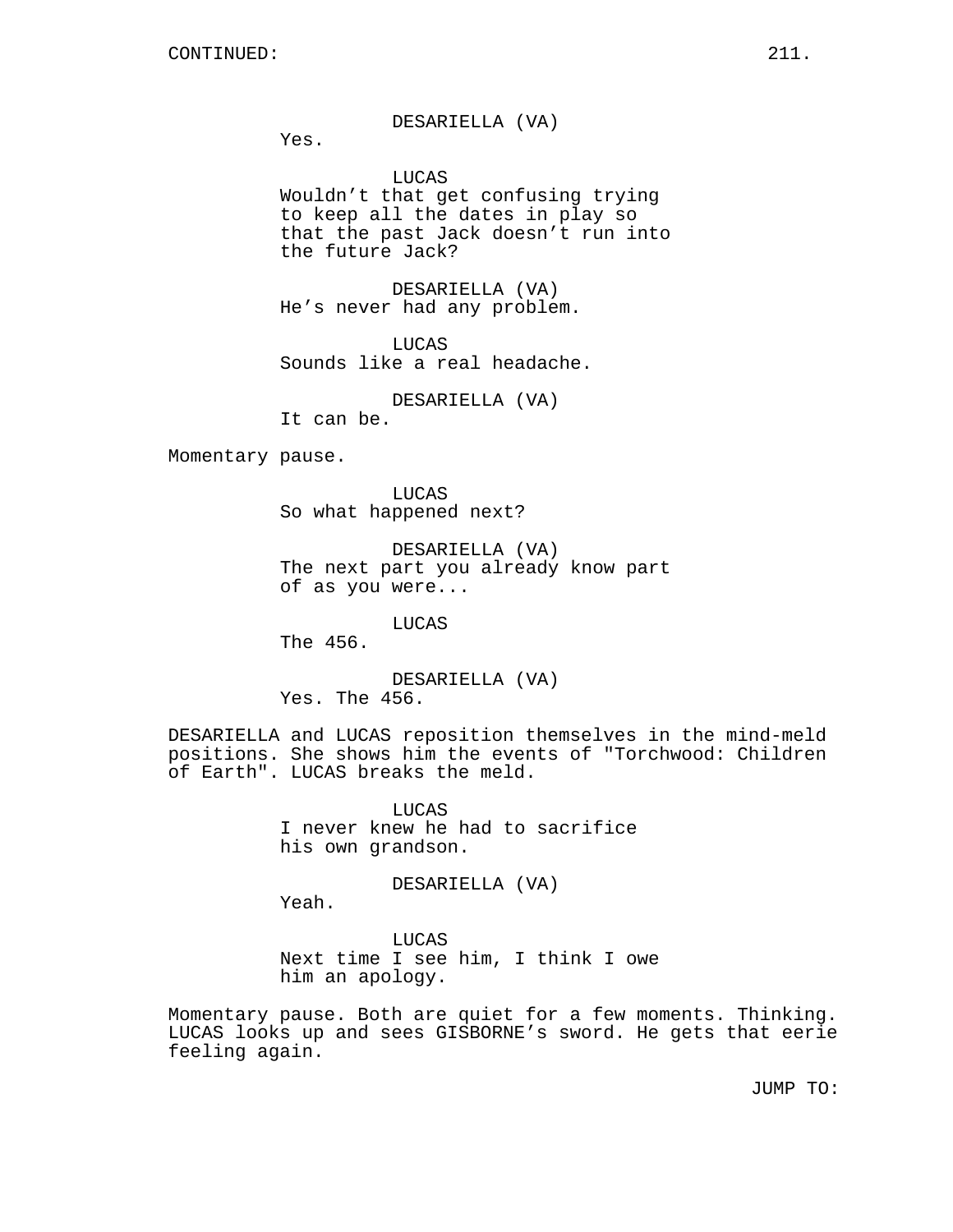## **10 months later**

# 109 CORRIDOR 109

LUCAS is walking around the TARDIS. He is trying to get to the main console room, but he appears to be lost. He comes to a spot where the corridor branches off to the left and to the right. He looks to the right corridor.

> LUCAS Was it that way?

He looks to the left.

LUCAS (cont'd) Or that way? (beat) Why do all these corridors look the same. Why...

He pauses and looks back down the right corridor. Something is telling him to go that way.

> LUCAS (cont'd) This way.

He starts to walk down the right corridor.

LUCAS (cont'd)

I think.

He walks for a few moments, then he stops. He turns and looks at the door on the left side of the corridor. There is something oddly familiar about that door. He walks to the door and opens it.

CONTINUE TO:

## 110 HOLOROOM 110

It's the holoroom. A program is running. LUCAS looks into the room and recognizes what it is.

> LUCAS Sherwood Forest. (beat) This must be the holoroom. I...

He pauses and steps into the room.

CONTINUE TO: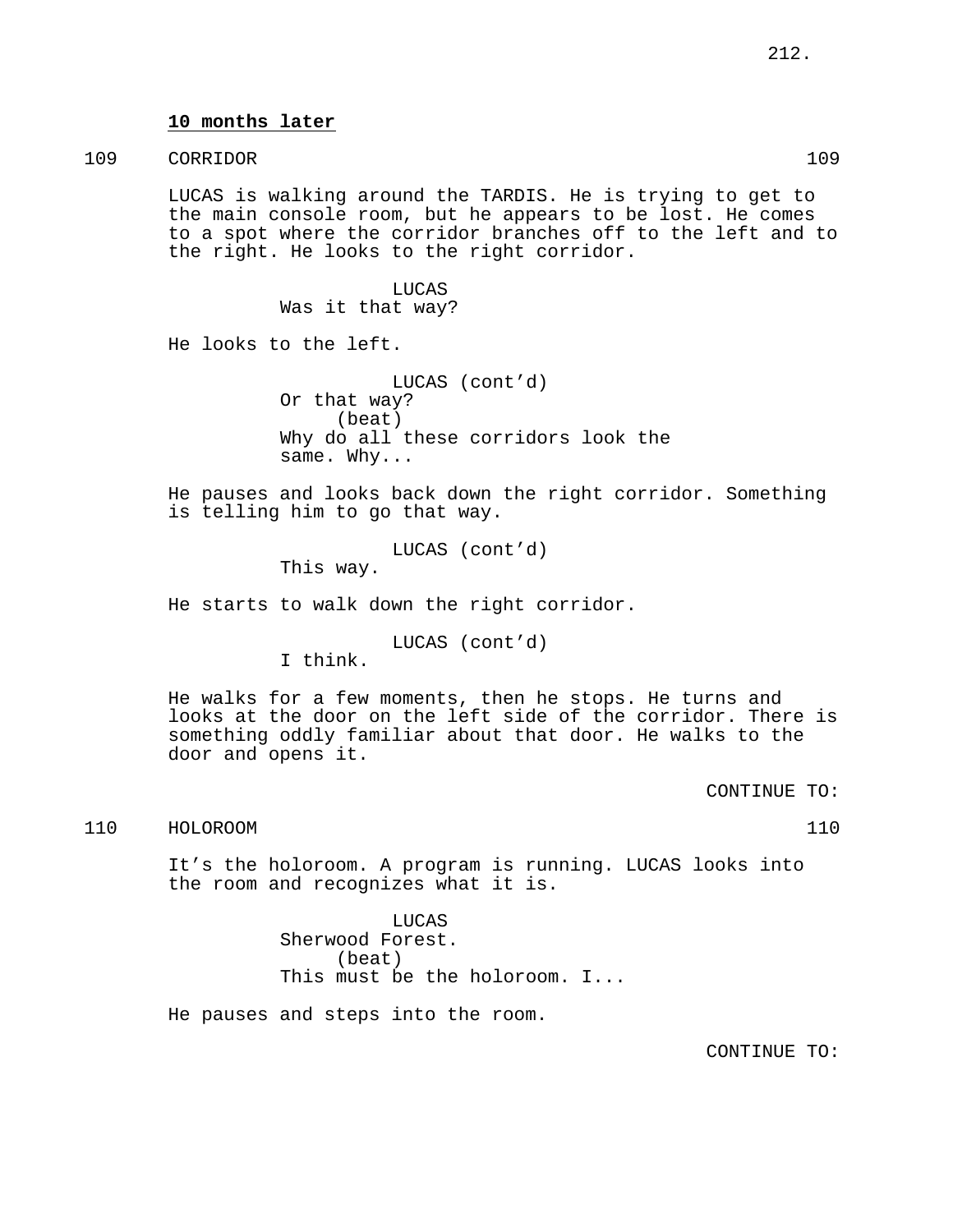# 111 INSIDE THE HOLOROOM 111

#### **Sherwood Forest**

The door closes behind him. LUCAS turns back around, and notices the door is gone. He is alone. In the forest.

LUCAS

I wonder how I get out of here?

LUCAS looks around and heads down the path.

JUMP TO:

#### **1 hour later**

112 MAIN CONSOLE ROOM 112

The DOCTOR is at the controls. DESARIELLA comes down the stairs and heads straight for a console. She starts entering commands. The DOCTOR looks at her.

> DOCTOR What are you doing?

> > DESARIELLA (VA)

Nothing.

She keeps on typing. The DOCTOR goes over to her. He looks over her shoulder and can see a map.

> DOCTOR What are you looking for?

DESARIELLA finds the information she needs and starts to leave.

> DOCTOR (cont'd) Where are you...

DESARIELLA keeps going. She heads back up the stairs. The DOCTOR looks back at the monitor and sees the one blinking red light. He also realizes where the light it.

> DOCTOR (cont'd) The Holoroom? (beat) I thought I'd sealed that! How did...

The DOCTOR looks back at DESARIELLA who is now at the top of the stairs and heading for the Holoroom.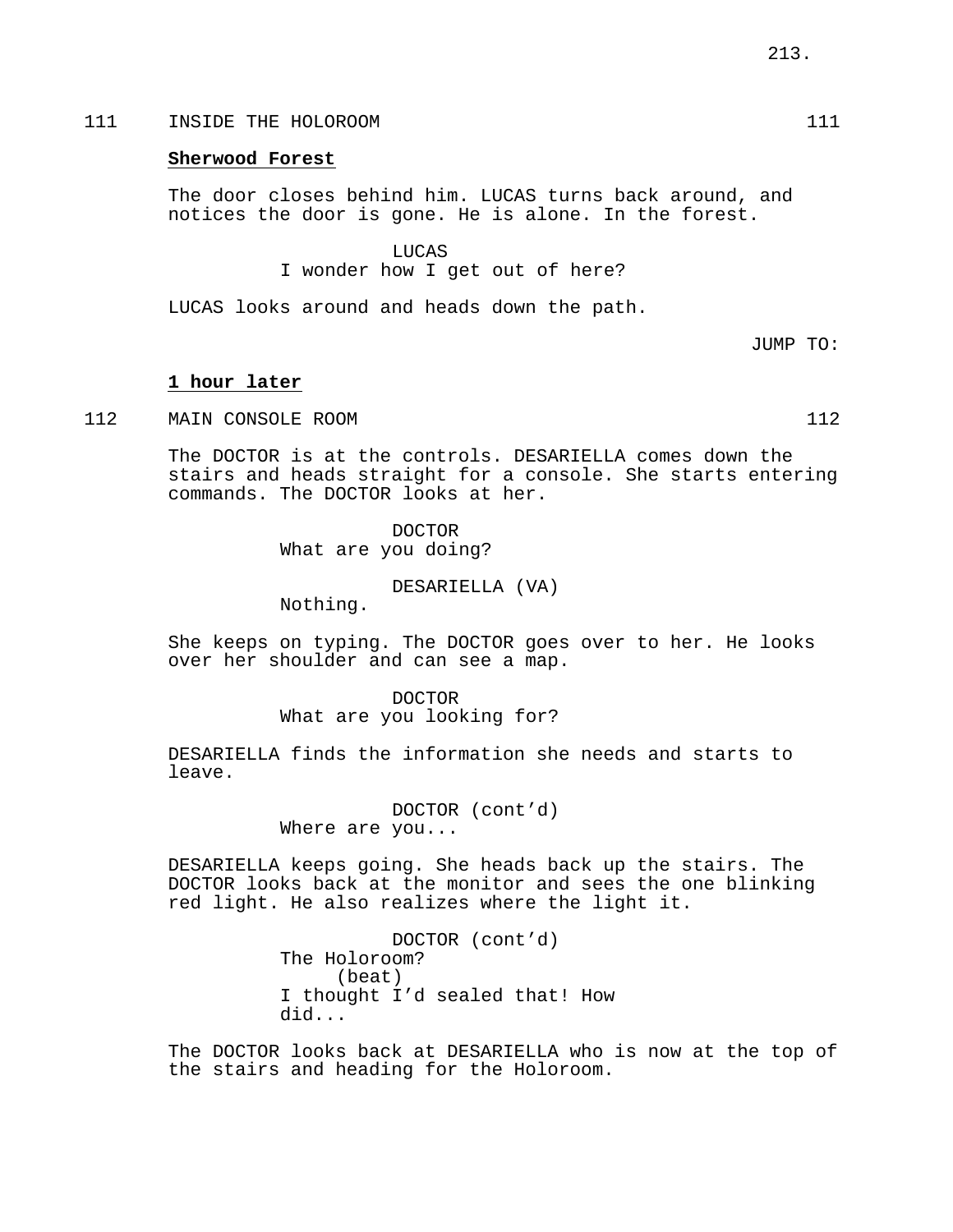# **15 minutes later**

#### 113 HOLOROOM 113 HOLOROOM 113

**Outlaw Camp**

LUCAS approaches the camp. He is being drawn to the camp. He heads straight for the hidden entrance and locates the hidden lever that opens the door. He pulls the lever and opens the door. He immediately knows where he is.

> LUCAS Robin's camp. I...

He enters the camp.

LUCAS (cont'd) How did I know where it was? How could...

A voice sounds from behind him.

DESARIELLA (VA)

Lucas?

LUCAS turns and sees DESARIELLA.

LUCAS This is Robin Hood's camp.

DESARIELLA (VA)

Yes. (beat) How did you get in here?

**LUCAS** I found the lever on the...

DESARIELLA (VA) Not the camp. I meant the room. (beat) How did you get into the...

LUCAS I just went to the door and opened it.

DESARIELLA (VA) How? The Doctor sealed it years ago. No one could...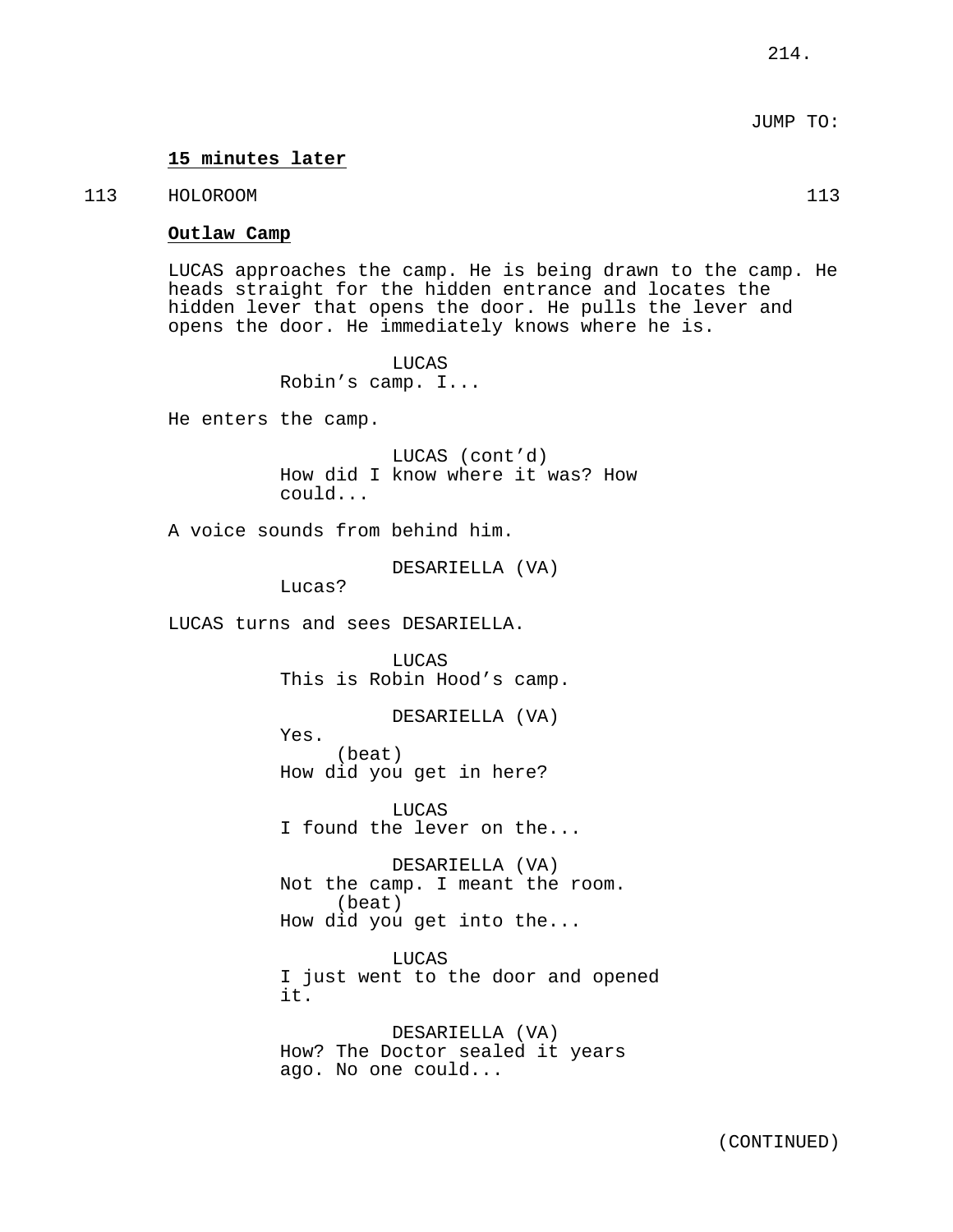LUCAS starts to feel strange. He sits. He goes real quiet. DESARIELLA goes to him. She sits beside him.

> DESARIELLA (VA) (cont'd) What is it?

# LUCAS

I remember.

DESARIELLA gives him a look. She wonders what exactly he is remembering.

> LUCAS (cont'd) I remember all of it. (beat) Being here. With Robin. And...

LUCAS looks at her.

LUCAS (cont'd) You. I remember.

DESARIELLA (VA) What are you saying?

LUCAS raises a hand to the side of her face and kisses her. Really kisses her. Like Guy used to. LUCAS sends her a thought while kissing her.

> LUCAS-GISBORNE (T) D, I said I would find you again. I've found you, my love. I've finally found you.

After a few moments DESARIELLA breaks the kiss. She looks at him.

> DESARIELLA (VA) Guy? Is it really you?

LUCAS-GISBORNE Yes, my love. I am here.

DESARIELLA (VA) What about Lucas? Where...

LUCAS-GISBORNE He's here too.

DESARIELLA (VA) How long have you...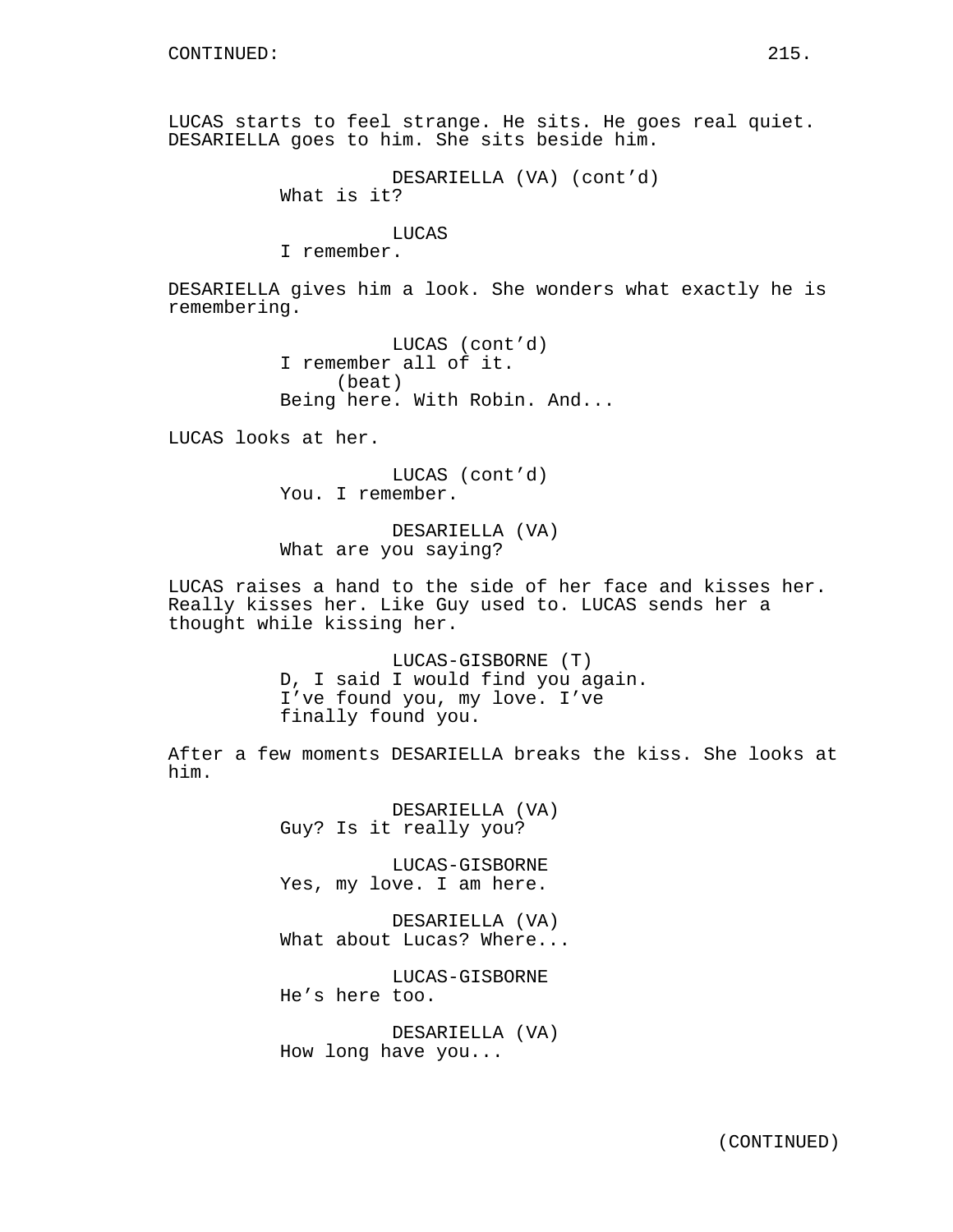Yes.

LUCAS-GISBORNE I've been here since day one. Guiding him on the path he needed to take to get here.

DESARIELLA (VA) You made him go to Dakar.

LUCAS-GISBORNE

DESARIELLA (VA) You let him hook up with Vaughan knowing what would...

LUCAS-GISBORNE I had no way of knowing what would happen.

DESARIELLA (VA) Vaughan made his life hell.

LUCAS-GISBORNE I also had him befriend Lucas.

DESARIELLA (VA) Did you know that Vaughan would kill Lucas so that...

LUCAS-GISBORNE gives DESARIELLA a look. Is that what she thought happened?

DESARIELLA can tell he is thinking of something and tries to get a read on him but can't. She's not sure if it is because he is sharing the body with LUCAS, or if it is because he had learned how to hide things from her when he wanted to.

> LUCAS-GISBORNE Where did you hear...

DESARIELLA (VA) Harry told me.

LUCAS-GISBORNE Pearce? You talked to... Of course you did. (beat x2) The real Lucas had to die so that John could become Lucas.

DESARIELLA (VA)

Why?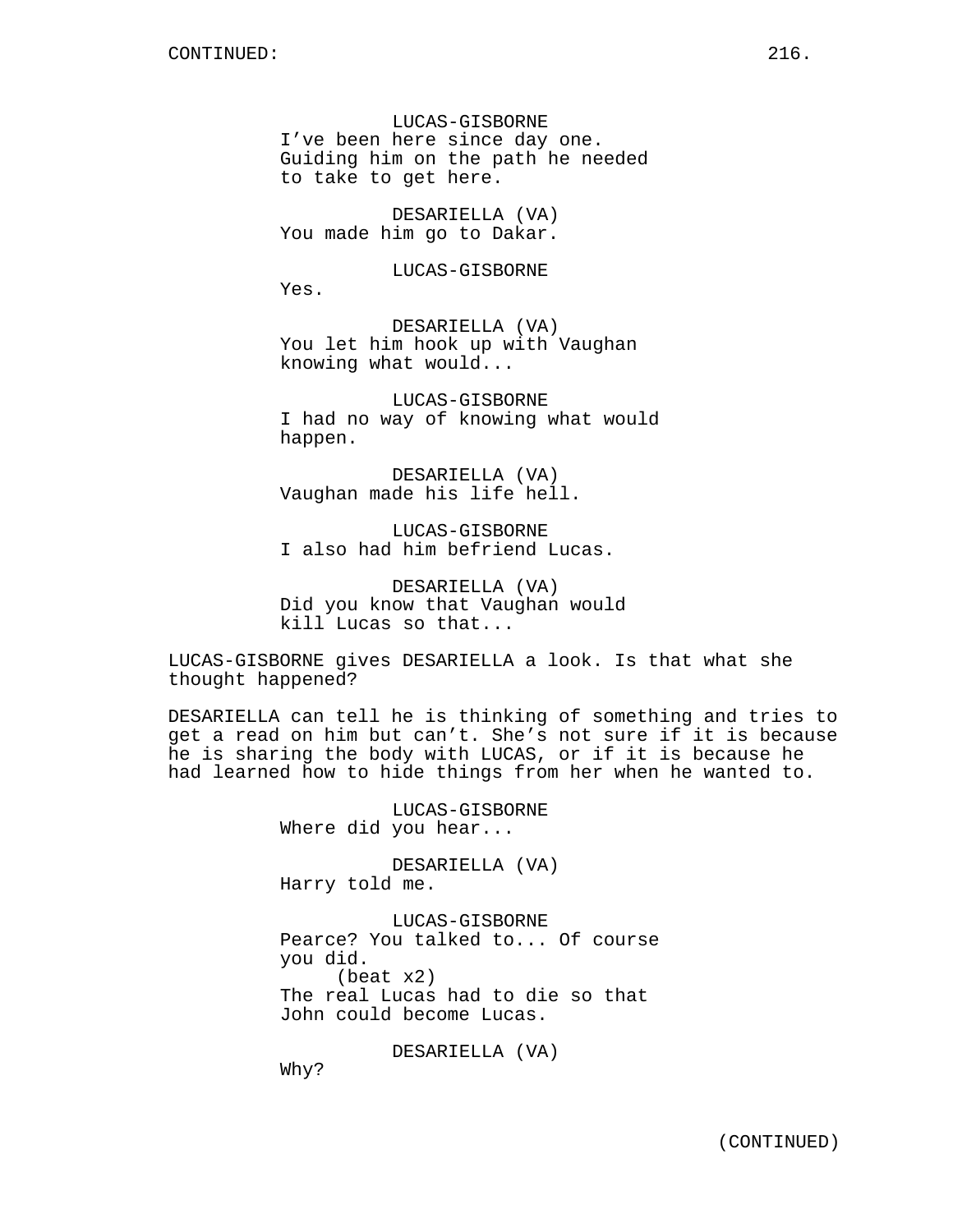LUCAS-GISBORNE By being Lucas, he could join MI-5 and be in a position to cross paths with the only person who would be able to get me back to you.

Momentary pause. DESARIELLA thinks.

DESARIELLA (VA) I don't know anyone at MI-5.

LUCAS-GISBORNE But MI-5 does have dealings with Torchwood. And...

DESARIELLA (VA) (understandingly) Jack.

LUCAS-GISBORNE

Yes.

DESARIELLA (VA) How did you know Jack and Lucas would...

LUCAS-GISBORNE The 456. (beat) You told me that Torchwood and MI-5 worked on the 456.

Momentary pause.

DESARIELLA (VA) I guess when Vaughan showed up, and started to turn Lucas' life upside down you...

LUCAS-GISBORNE Yeah. Things started to fall apart there. (beat) So, I made sure Jack spotted Lucas. I knew he'd call you. I just hoped you would arrive before it was too late.

DESARIELLA (VA) The first time we didn't.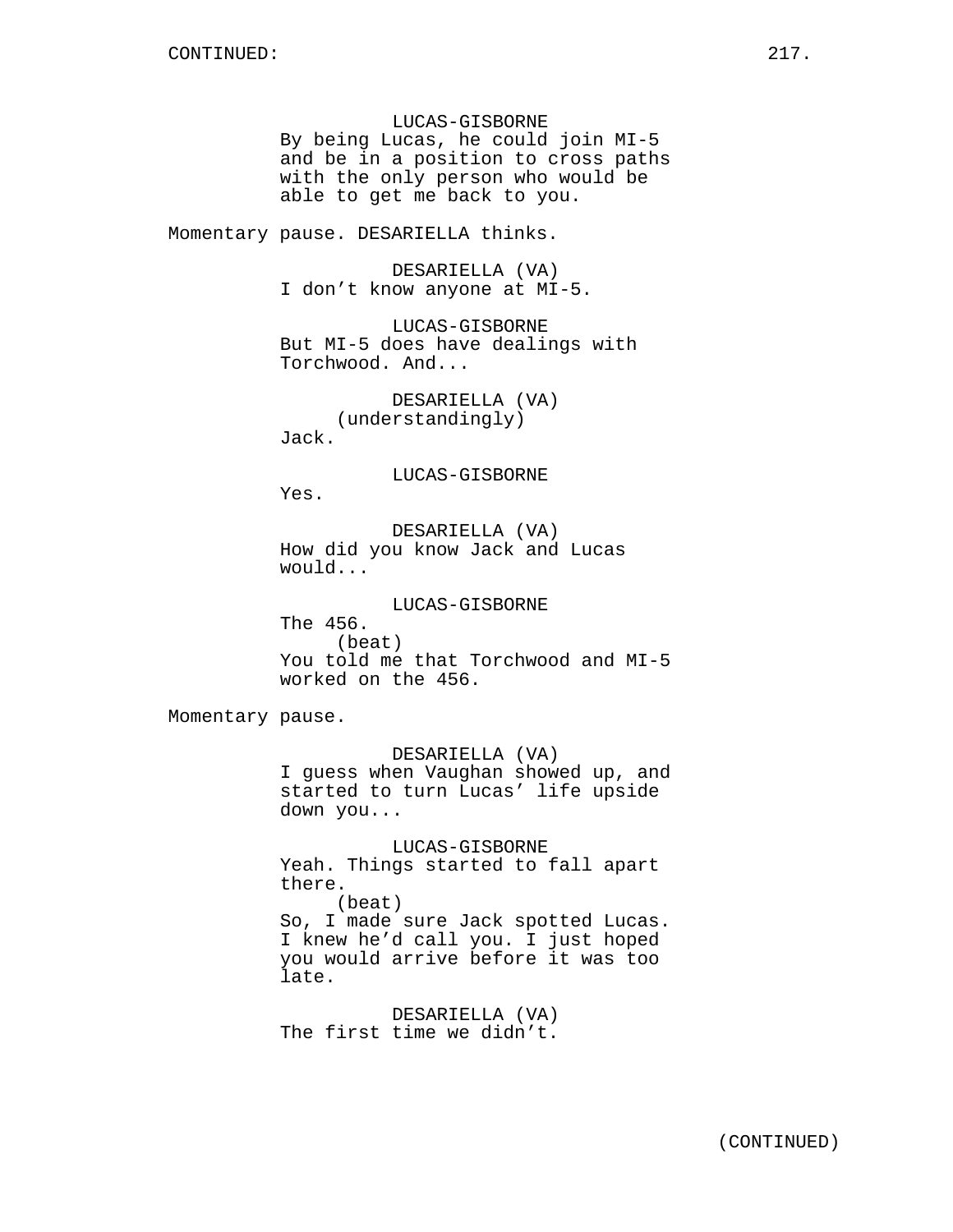LUCAS-GISBORNE First time?

DESARIELLA (VA) When Jack and I showed up at the Grid, we were informed that Lucas had just died.

LUCAS-GISBORNE remembers the same thing happening to him. DESARIELLA saved him after he had sorta died.

> LUCAS-GISBORNE Like it was with me.

DESARIELLA smiles.

DESARIELLA (VA) I used the TARDIS to go back and catch him as he fell. (beat) As far as anyone on Earth is concerned, Lucas is dead. We left a body in his place.

LUCAS-GISBORNE thinks.

# LUCAS-GISBORNE

Strange. I remember everything that happened. But... But Lucas seems to be missing...

DESARIELLA (VA)

That would be the memory block. He asked me to help him forget those last few weeks.

LUCAS-GISBORNE

I see. Probably for the best. Vaughan really did do a number on him. There were times I thought for sure he was going to end it.

Momentary pause.

DESARIELLA (VA) That's when you sought out Jack.

LUCAS-GISBORNE Yes. I knew that if I was to be more than just a voice in Lucas' head, if I wanted to fully awaken, I would need one thing.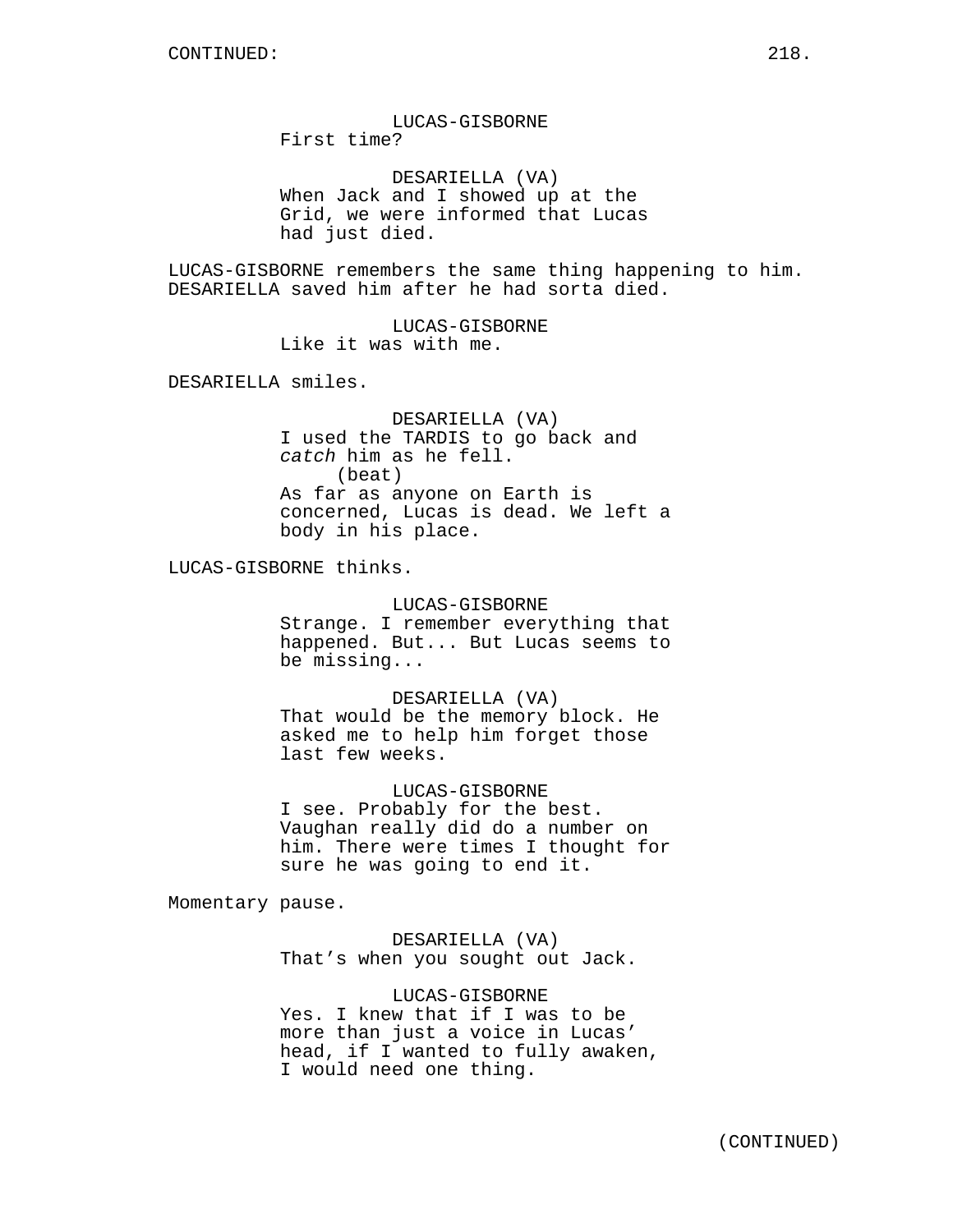DESARIELLA (VA)

Which was?

LUCAS looks around.

LUCAS-GISBORNE This. The TARDIS.

DESARIELLA (VA) The TARDIS?

LUCAS-GISBORNE Yes. And once I got aboard, I felt it. I was waking up. Coming alive again. He felt it too. We...

DESARIELLA takes his hand in hers and looks at him.

DESARIELLA (VA) I've missed you, Guy.

LUCAS-GISBORNE And I you. I've waited a long time to be back.

DESARIELLA (VA) Yes. It's only been 3 years for me, but for you, it's...

LUCAS-GISBORNE kisses her.

CUT TO:

## **13 months later**

114 DESARIELLA'S ROOM - LIVING ROOM 114

LUCAS is sitting on the couch. He is looking through one of DESARIELLA's sketch books. He hears the door open, and looks up as DESARIELLA enters.

> DESARIELLA (VA) Urgh! He can be so frustrating.

DESARIELLA heads over to LUCAS.

**LUCAS** I take it he's still locked up in the workshop?

DESARIELLA (VA)

Yes.

DESARIELLA sits on the couch.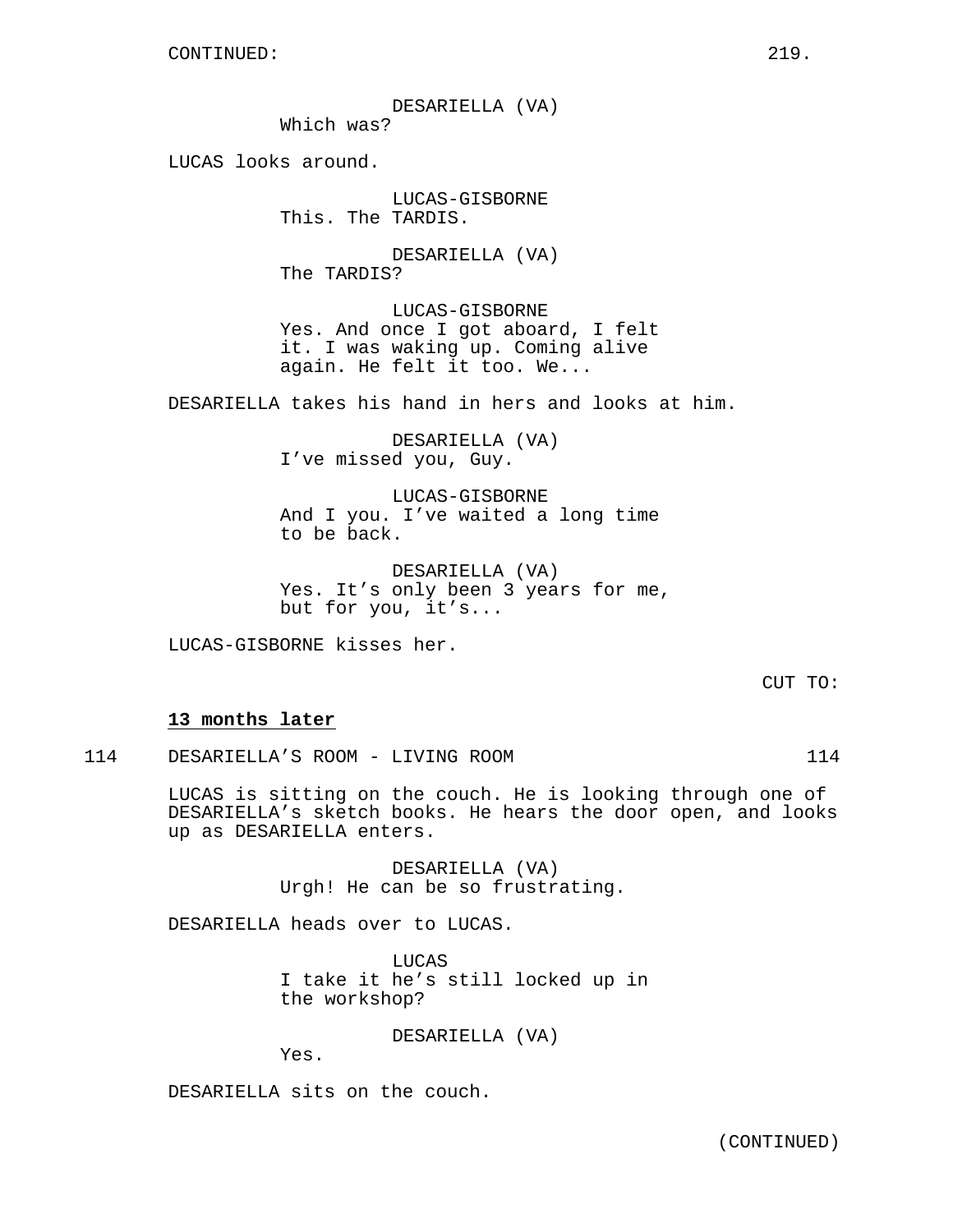LUCAS He's been in there for days. Any idea what he is up to?

DESARIELLA (VA)

None.

LUCAS gives her a look.

LUCAS Really? Can't you...

DESARIELLA (VA) Not this time. He's blocking me.

LUCAS (raise eyebrow) He can do that?

DESARIELLA (VA)

Yes.

LUCAS closes the book. LUCAS thinks of something.

LUCAS So, since the Doctor is busy with whatever he is doing, I guess that means we can do whatever we want.

DESARIELLA (VA)

I guess.

DESARIELLA looks at him.

DESARIELLA (VA) (cont'd) What do you have in mind?

LUCAS smiles and kisses her. She kisses him back. The moment is interrupted when her phone rings. The ring tone indicates it's JACK. DESARIELLA breaks the kiss.

> DESARIELLA (VA) (cont'd) Hold that thought.

DESARIELLA walks over to the counter that the phone is on. LUCAS watches her.

DESARIELLA answers the phone.

CONTINUE TO SPLIT SCREEN: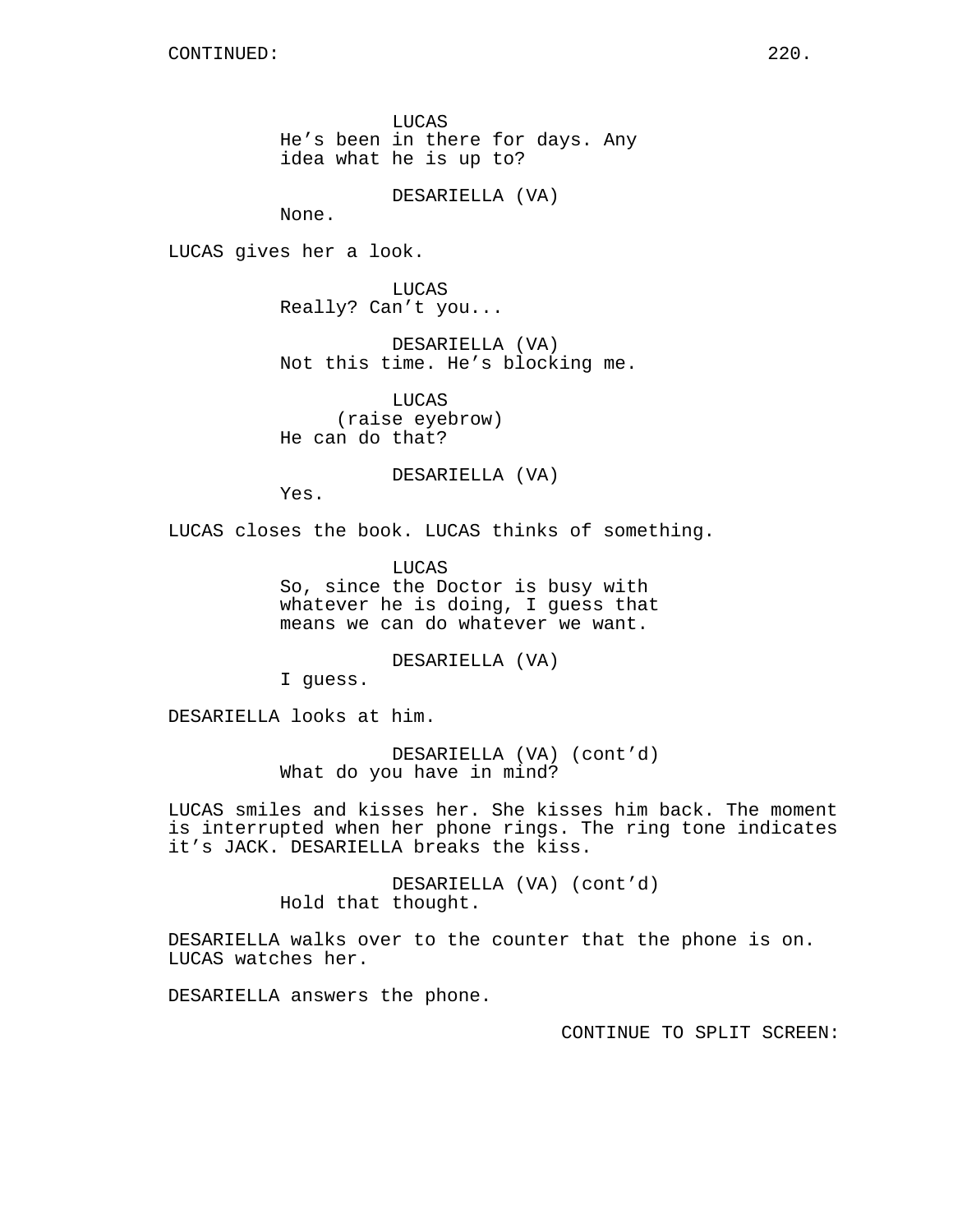# 115 SPLIT SCREEN: DESARIELLA (RIGHT) / JACK (LEFT) 115

DESARIELLA (VA) Jack. Long time. What...

JACK (urgent) Where are you?

DESARIELLA (VA)

Why?

JACK How soon can you get here?

DESARIELLA can sense the urgency in JACK's tone.

DESARIELLA (VA) What's wrong? What's happened?

JACK I need to see you. Now.

DESARIELLA (VA) Send me the time/space co-ordinates and we'll be right there.

DESARIELLA hangs up.

CONTINUE TO SINGLE SCREEN:

116 DESARIELLA'S ROOM - LIVING ROOM 116

DESARIELLA looks at LUCAS.

DESARIELLA (VA) Whatever you were planning may have to wait.

LUCAS Why? What did Jack say?

DESARIELLA (VA) Not much. But whatever it is, it sounds urgent.

DESARIELLA's phone beeps. She looks at it. It's the text from Jack with the time/space co-ordinates. She looks up at LUCAS.

DESARIELLA (VA) (cont'd)

Come on.

DESARIELLA heads for the door. LUCAS follows.

(CONTINUED)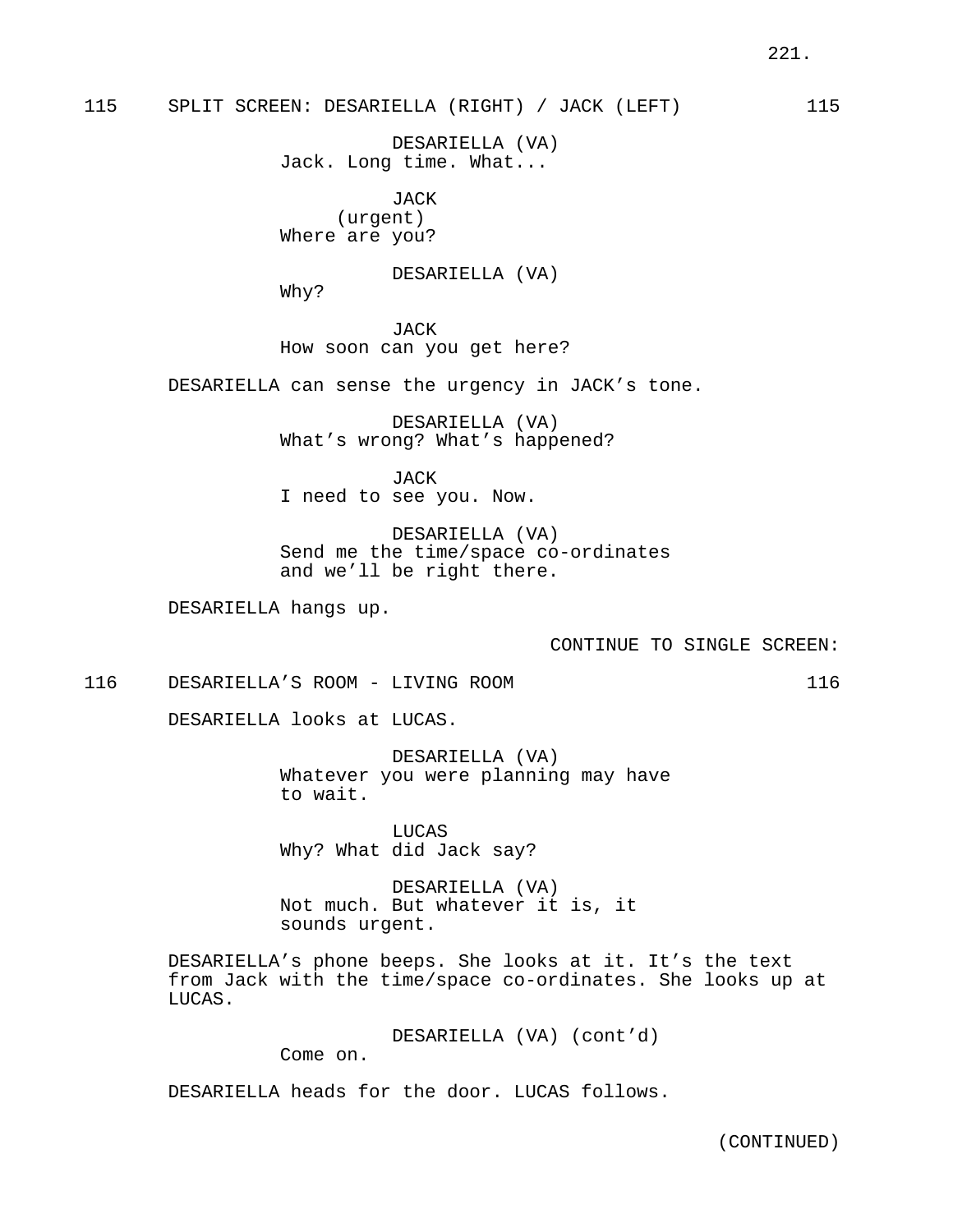|     |                                                                                                   | JUMP TO: |     |
|-----|---------------------------------------------------------------------------------------------------|----------|-----|
|     | 15 minutes later                                                                                  |          |     |
| 117 | JACK'S PLACE - LIVING ROOM                                                                        |          | 117 |
|     | JACK, DESARIELLA and LUCAS are sitting in the living room.<br>The TARDIS is also in the room.     |          |     |
|     | There is a calendar in the room that shows that it is<br>sometime in October 2010.                |          |     |
|     | DESARIELLA and LUCAS are sitting on the couch. JACK is<br>sitting in an armchair.                 |          |     |
|     | LUCAS<br>Jack, I I'm sorry. D told me<br>everything that you I never<br>knew. I                   |          |     |
|     | JACK<br>It's okay Lucas. There was no way<br>you                                                  |          |     |
|     | LUCAS<br>I hope we can start over. Friends?                                                       |          |     |
|     | LUCAS offers JACK his hand. JACK takes it.                                                        |          |     |
|     | JACK<br>So, how do you like life on the<br>TARDIS?                                                |          |     |
|     | LUCAS looks at DESARIELLA.                                                                        |          |     |
|     | LUCAS<br>I like it a lot. More than I<br>thought I                                                |          |     |
|     | DESARIELLA gives LUCAS a look.                                                                    |          |     |
|     | JACK<br>What's the strangest thing that's<br>happened to you so far?                              |          |     |
|     | LUCAS<br>I discovered I wasn't alone.                                                             |          |     |
|     | JACK gives him a "what" look.                                                                     |          |     |
|     | LUCAS (cont'd)<br>All my life I've heard this voice<br>in my head, guiding me. I always<br>(MORE) |          |     |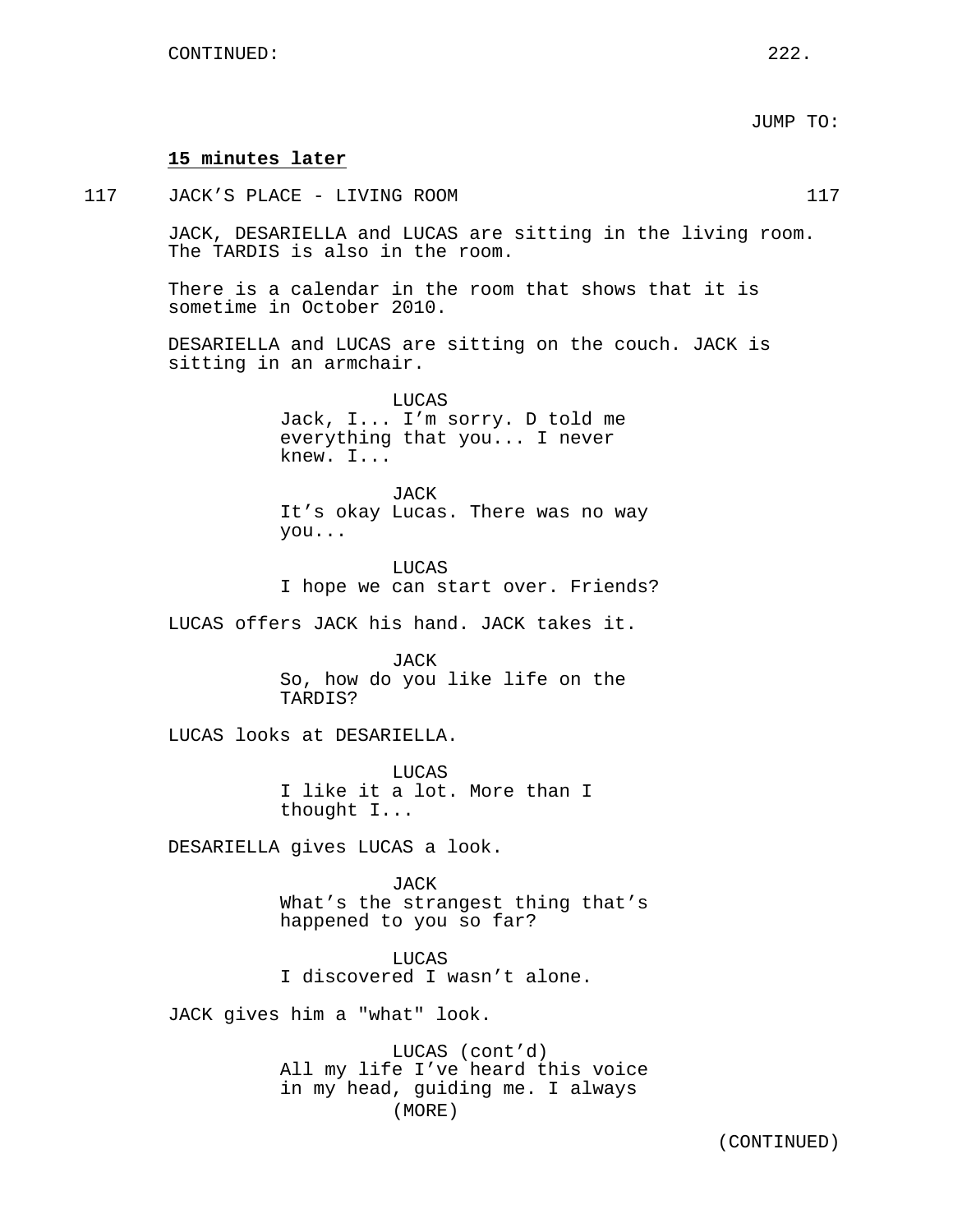LUCAS (cont'd) thought it was just my imagination. But it wasn't. It was him.

JACK

Him?

LUCAS

Gisborne.

JACK gives DESARIELLA a "seriously" look, then looks back to LUCAS.

> JACK Are you saying...

LUCAS-GISBORNE Yes Jack. Still here. Nice to see you again.

JACK (shock/surprise) Guy?

LUCAS-GISBORNE

Yes.

JACK

Wow.

LUCAS-GISBORNE Thanks by the way.

JACK

For what?

LUCAS-GISBORNE Doing what I knew you would when I made sure you saw Lucas that day.

JACK You arranged that?

LUCAS-GISBORNE

Yes.

JACK And you knew I'd call D?

LUCAS-GISBORNE You are so predicable, Jack.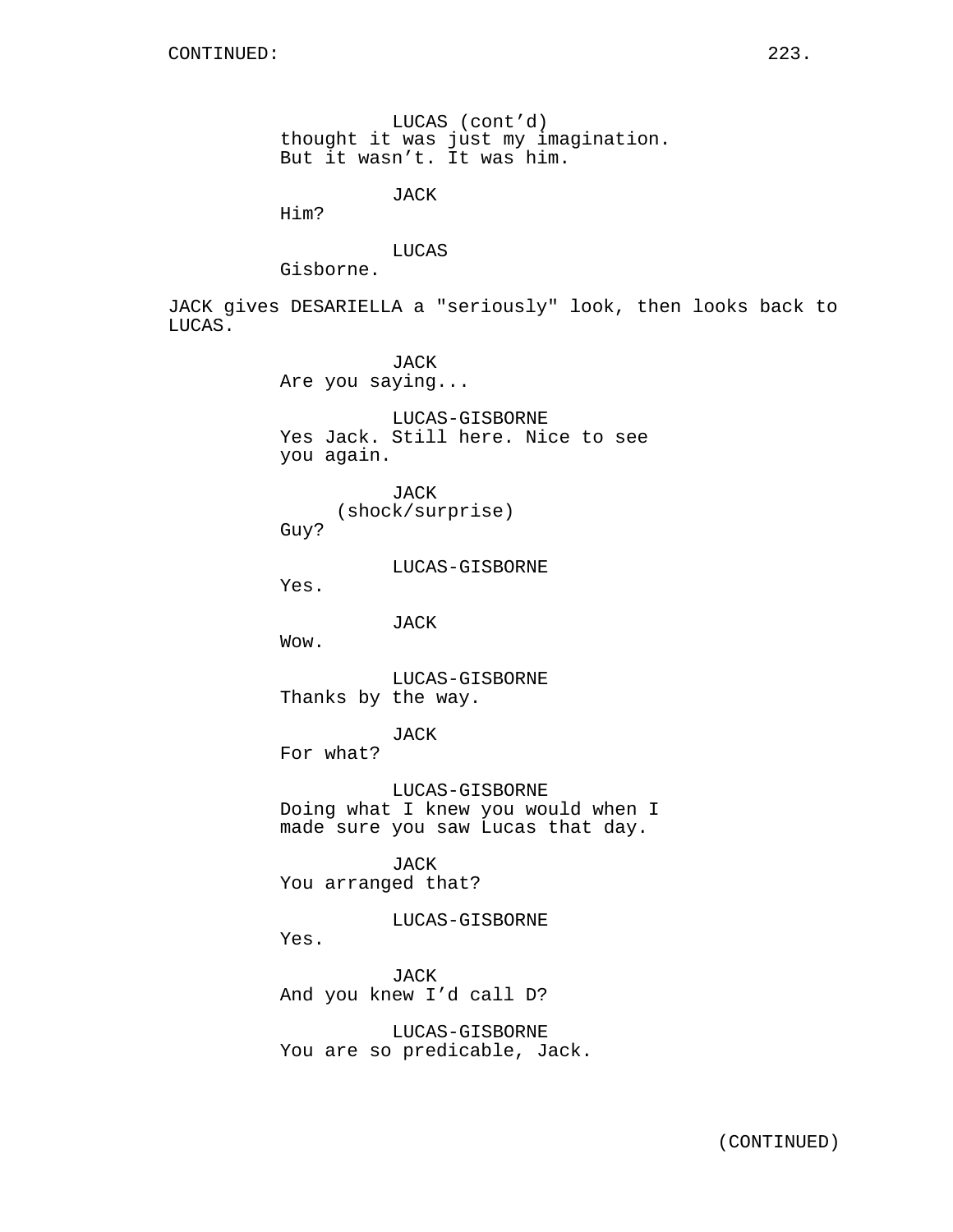JACK What's it like? Sharing a body the way you are? I take it you are both in there.

LUCAS Yes we are. At first it was weird. But now, I'm fine with it. All these years I just thought I had voices in my head. But...

JACK notices he said voices. Plural.

JACK

Voices?

LUCAS

Yes. D was there as well. A calming, soothing voice. A voice that saw me through some tough times.

**JACK** So how's it work?

LUCAS gives JACK a look.

JACK (cont'd) I mean you are both in there. Who's in control?

LUCAS It varies. Whoever needs to be.

Momentary silence. DESARIELLA takes this moment to find out why they are really here.

> DESARIELLA (VA) Okay. Enough of the small talk. What is the big emergency?

JACK It concerns Lucas.

LUCAS

Me? What...

JACK I just learned that MI-5 is about to disavow you.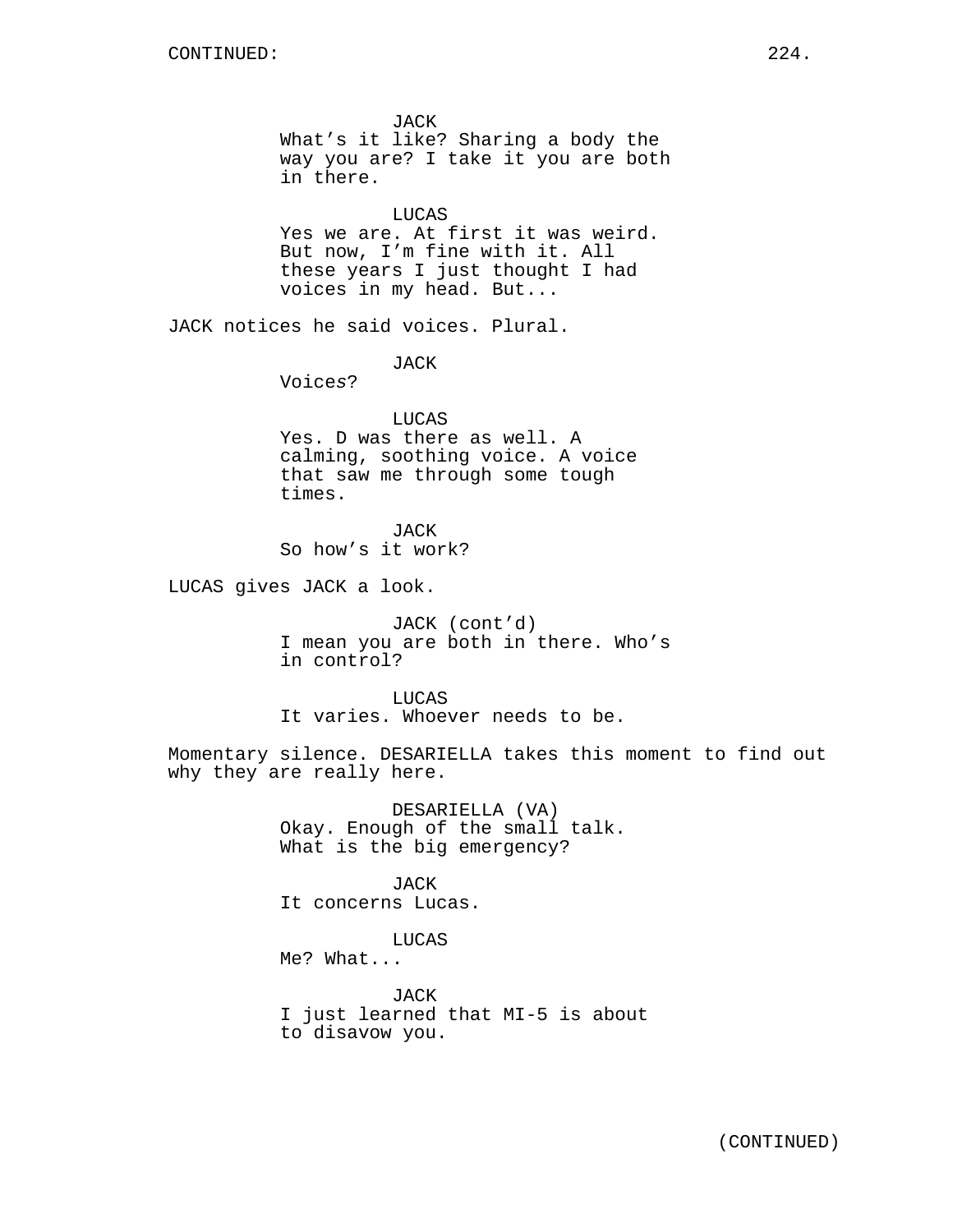DESARIELLA (VA)

What?

JACK They are planning on erasing...

DESARIELLA (VA) They can't do that.

LUCAS lowers his head.

DESARIELLA (VA) (cont'd) After all he's done for them? They...

JACK Yes they can. They are claiming that since the Lucas they knew wasn't even really Lucas that...

DESARIELLA (VA) No. I won't let this happen.

LUCAS speaks quietly.

LUCAS D, there's nothing you can do. It's the way it works.

DESARIELLA looks at LUCAS.

DESARIELLA (VA) No. They owe you. You spent 15 years working for them. 8 of those years were... No. There must be something we can...

JACK We could go to Harry.

LUCAS looks at JACK.

JACK (cont'd) If we can convince Harry, then Harry can convince the powers that be.

DESARIELLA (VA) Well then. What are we waiting for? Let's go.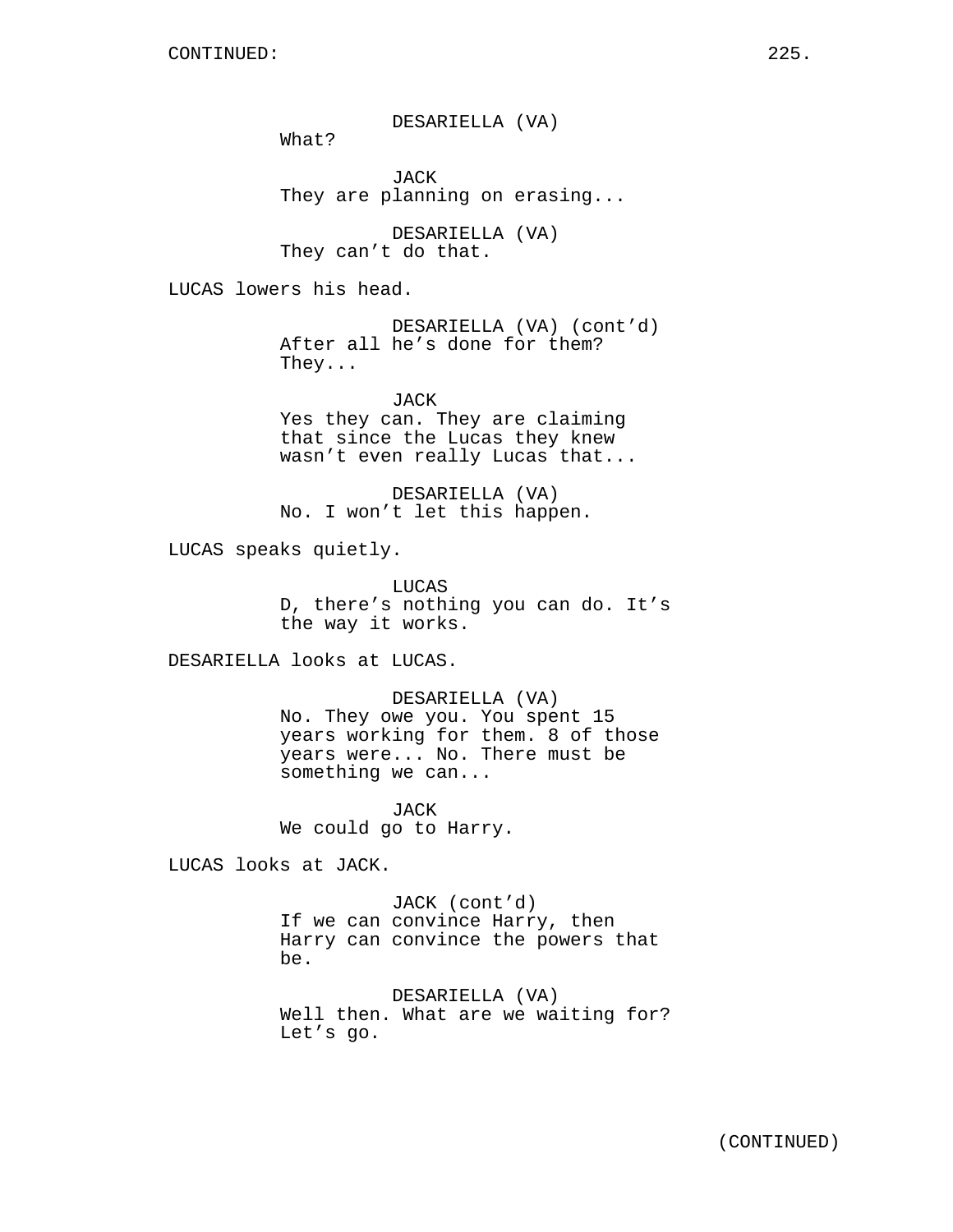JACK Ah... Wait a minute.

DESARIELLA (VA)

What?

JACK looks at LUCAS. DESARIELLA looks at LUCAS.

LUCAS

What? Why are you looking at me like that?

JACK D and I have to this alone. You understand.

LUCAS gives them a look.

DESARIELLA (VA) He means, you have to stay here.

LUCAS

Why?

JACK

Well, for starters, you're dead. You can't be seen with us, or by anyone. If you step foot outside of here any number of CCTV's could spot you. And once they spotted you The Grid would be notified.

LUCAS

Right.

DESARIELLA thinks of something.

DESARIELLA (VA) We could always pull a Clark Kent.

LUCAS and JACK look at her.

JACK

A what?

DESARIELLA (VA) Disguise him. "Geek" him up.

JACK looks at LUCAS.

JACK It might work.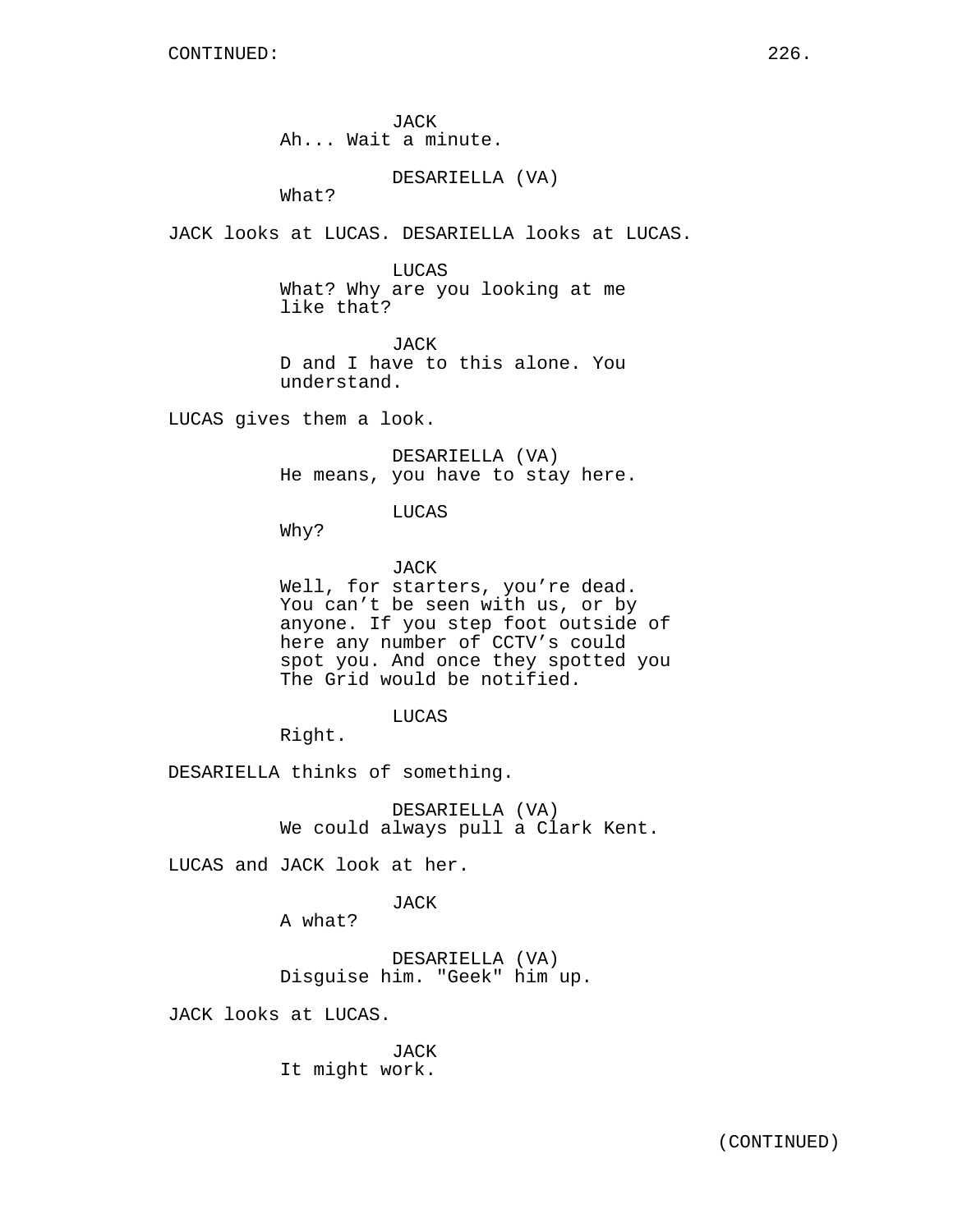LUCAS No. I... I'll just stay here. I have something I need to work on anyway.

DESARIELLA gives LUCAS a look, wondering what he is up to.

JACK

You sure?

LUCAS

Yeah.

JACK

Okay.

JACK looks to DESARIELLA. He pulls an ID wallet out of his pocket.

> JACK (cont'd) You're going to need this.

JACK tosses her the wallet. She catches it. She opens it. Psychic paper.

DESARIELLA (VA)

Nice.

DESARIELLA looks at LUCAS. She kisses him.

DESARIELLA (VA) (cont'd) Don't worry. I'll make them understand.

LUCAS You don't have to. It doesn't matter. My life here is over. I...

DESARIELLA (VA) It does matter.

She kisses him again. Then she and JACK leave.

CUT TO:

118 THE GRID 118 118

JACK and DESARIELLA are in HARRY's office. HARRY is sitting behind his desk. JACK and DESARIELLA are sitting in front of it.

RUTH, BETH and DIMITRI are at the desks watching them. TARIQ comes over.

(CONTINUED)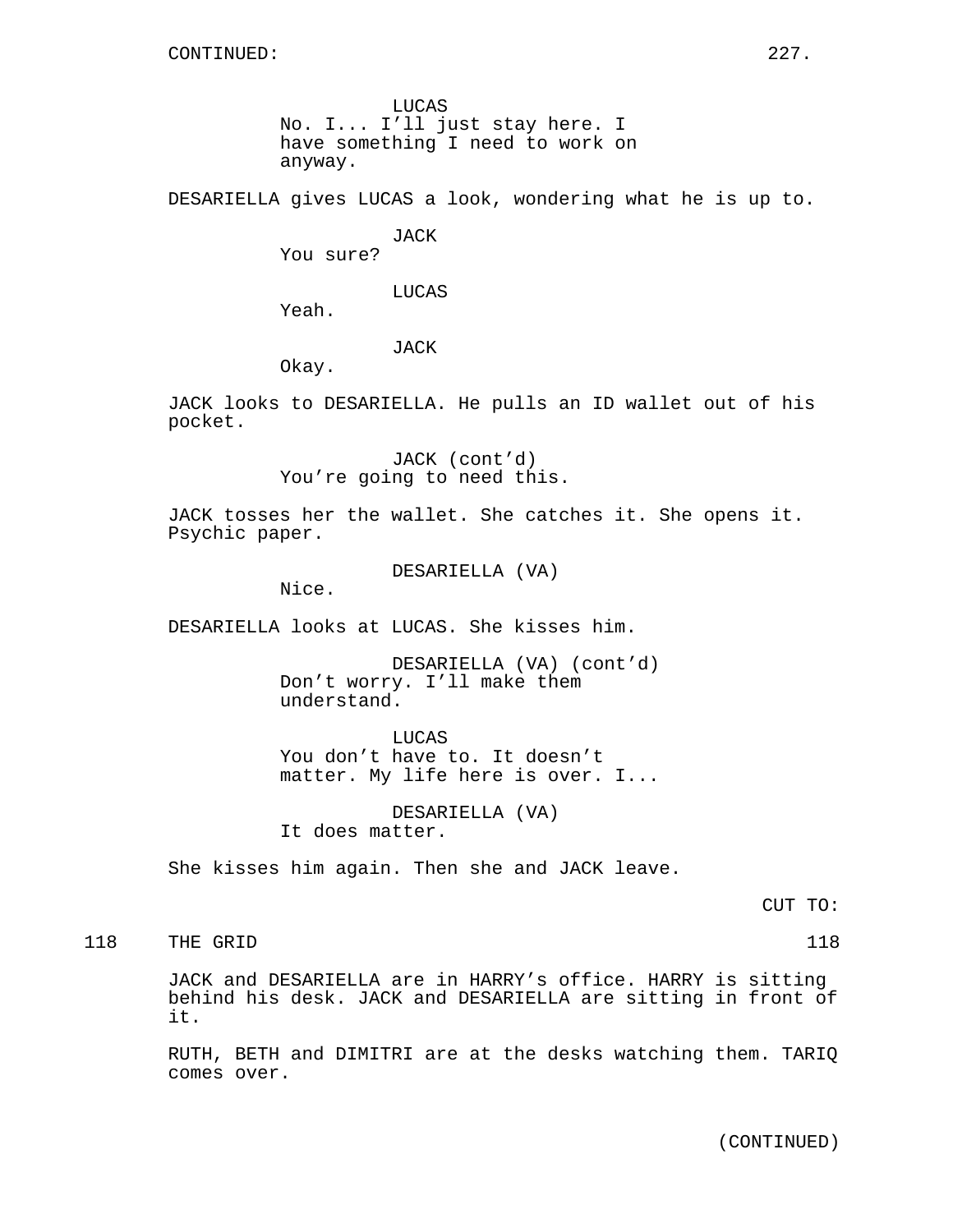TARIQ They still in there?

DIMITRI

Yes.

TARIQ They've been in there for over 2 hours. I wonder what they are talking about?

DIMITRI Bet it has to do with Lucas.

RUTH, BETH, and TARIQ look at him.

DIMITRI (cont'd) Don't look at me like that. You're all thinking it.

Momentary pause.

DIMITRI (cont'd) I still think there is more going on then we are being told. The day Lucas died, they...

DIMITRI points to JACK and DESARIELLA.

DIMITRI (cont'd) ...show up looking for him. When they learn he is dead. They leave. Never say why they were here in the first place. And now, now they are back. There is more to this. I know it. I can feel it.

All eyes turn back to watching HARRY's Office.

PAN TO:

119 HARRY'S OFFICE 119

DESARIELLA (VA) Harry, you've known Lucas almost since the day he got here.

HARRY

Yes.

DESARIELLA (VA) He was a good agent.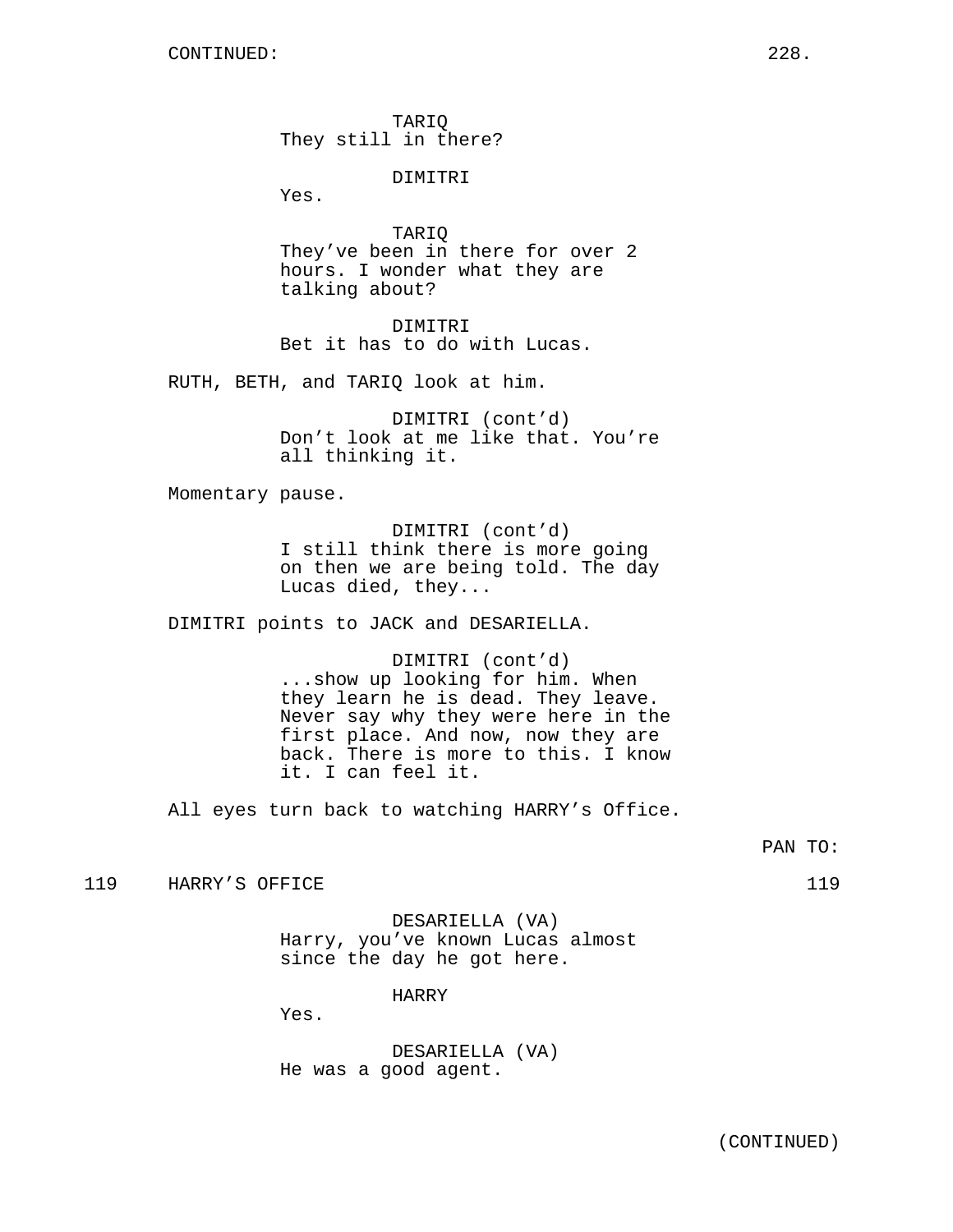HARRY One of the best. DESARIELLA (VA) He doesn't deserve to be... HARRY He lied to us. He betrayed us. He... DESARIELLA (VA) Not really. HARRY looks at her. JACK is watching DESARIELLA defend LUCAS. He wonders if she may be getting in too deep. DESARIELLA (VA) (cont'd) The day he joined MI-5 he became Lucas North. He has been Lucas North every day since then. (beat) Lucas North never betrayed you. Lucas North never did anything wrong. (beat) Lucas North spent 8 years in a Russian prison. He suffered unknowing horrors in there. (beat) Don't erase all the good he did as Lucas North. (beat) John Bateman may not have been a saint, but John Bateman is dead. He died the day Lucas joined MI-5. HARRY Look, there's nothing... DESARIELLA (VA) Bring the team in. JACK looks at her. HARRY looks at her. HARRY What? DESARIELLA (VA)

Let's ask them. (beat) If they agree that Lucas is a traitor and should be treated as such, then we shall leave. Case closed.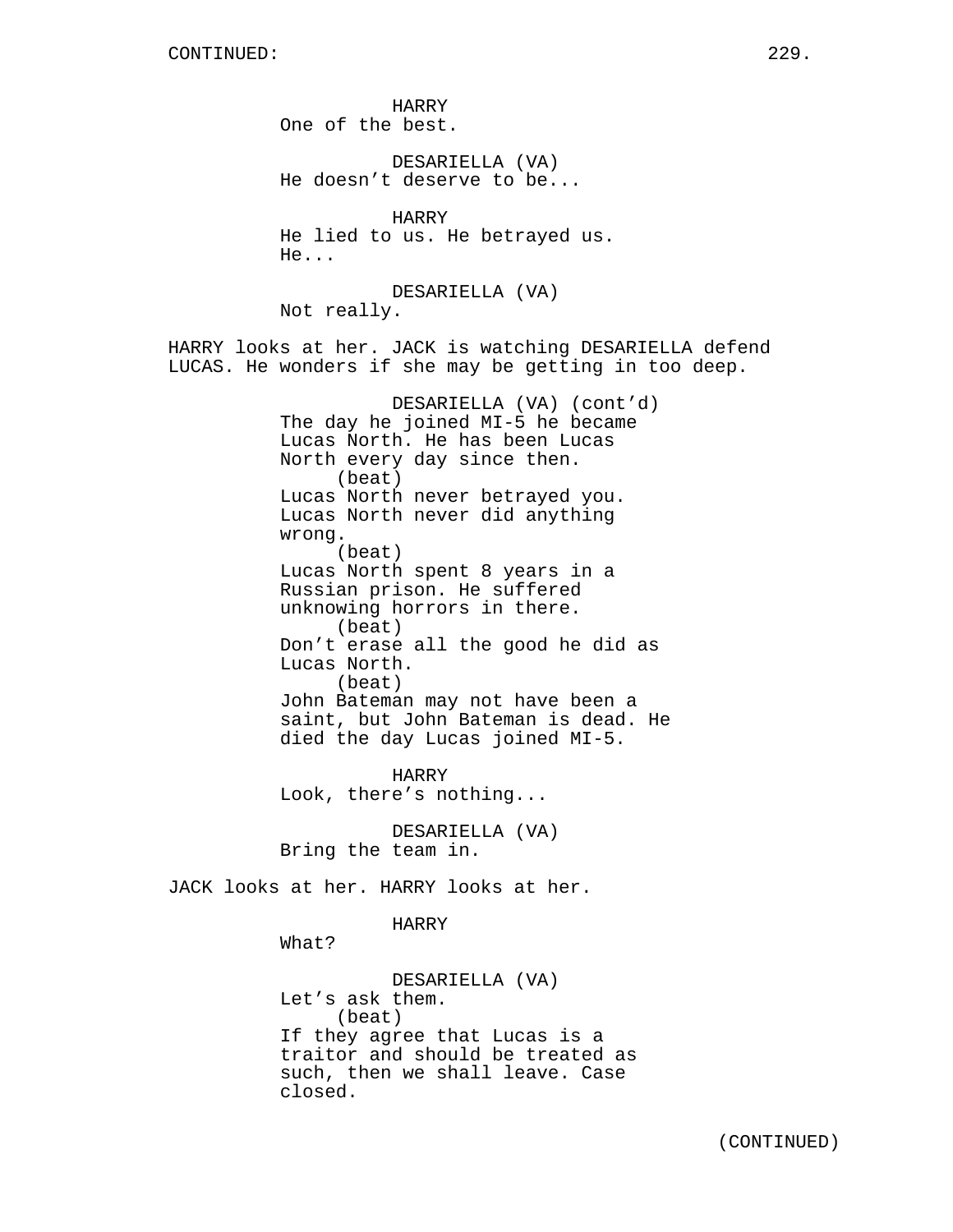(beat) But if they agree with me, then you have to do what you can to help save his name.

HARRY thinks.

PAN TO:

# 120 THE GRID 120 120

RUTH and TARIQ, and BETH and DIMITRI, are still hovering around at the desks outside of HARRY's office. RUTH is about to say something, when HARRY rises from his chair. So do JACK and DESARIELLA.

## DIMITRI They're coming out.

Everyone tries to look busy. HARRY's door opens. HARRY looks at them.

#### HARRY

Briefing room.

HARRY heads to the briefing room. JACK and DESARIELLA follow him. RUTH and TARIQ follow them. BETH and DIMITRI follow them. DIMITRI leans in and whispers to BETH.

> DIMITRI This should be good.

## BETH

Shh.

All head to briefing room.

JUMP TO:

121 THE BRIEFING ROOM 121 21

Everyone sits at the table. BETH and DIMITRI on one side. RUTH and TARIQ on the other. HARRY takes his usual place at the head of the table. JACK sits on one side of HARRY, and DESARIELLA sits on the other. Everyone waits for HARRY to start.

> HARRY This discussion will be off the record. You are free to say whatever you wish. You will not be judged.

Everyone is curious.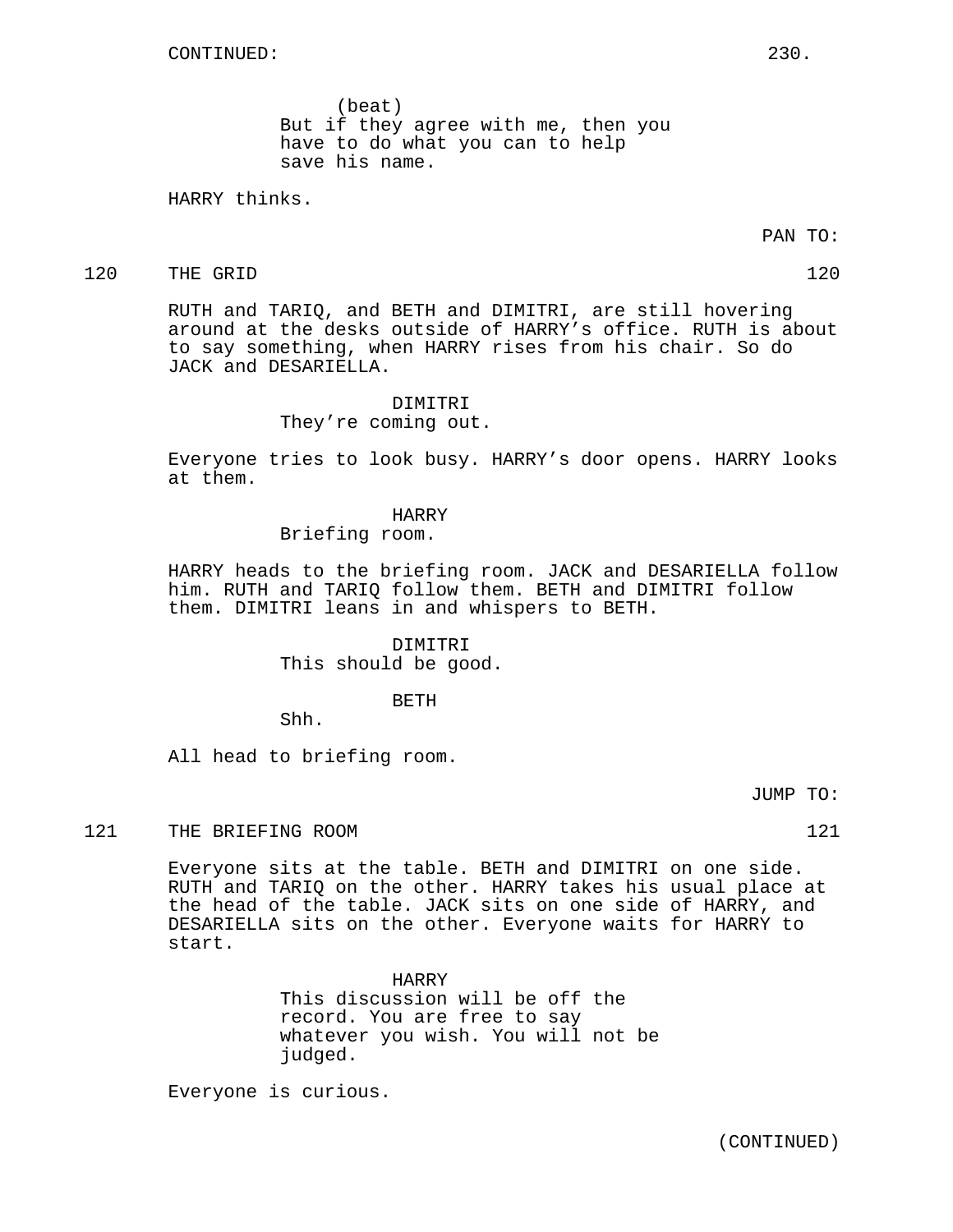HARRY (cont'd) Captain Jack Harkness and his partner Desariella are here today on behalf of Lucas' memory.

DESARIELLA can hear what they are all thinking.

DIMITRI (T) I knew this had to do with Lucas.

BETH (T) Dimitri was right. I wonder what they are really after.

TARIQ (T) Why would UNIT care about the reputation of an MI-5 agent? Is there still more we don't know?

RUTH (T) Lucas. I'm so sorry. I...

DESARIELLA wonders what RUTH is sorry about.

HARRY They feel that the powers that be are making a mistake by wiping their hands of him and pretending he never existed. They think it is unfair. I want to know what you all think.

HARRY looks at the team. He wonders who will speak first. DESARIELLA knows they are all thinking about what LUCAS meant to them.

> DESARIELLA (VA) The four of you were his friends, his colleagues. You are the only hope he has.

Momentary silence. BETH speaks up. She looks at HARRY.

BETH I didn't know Lucas that long, but the Lucas I knew, I liked. He would do anything you asked. He loved his job. He was a good agent. Hell, he was a great agent. (beat) He convinced you to give me that second chance when you were about to fire me because of my past. (MORE)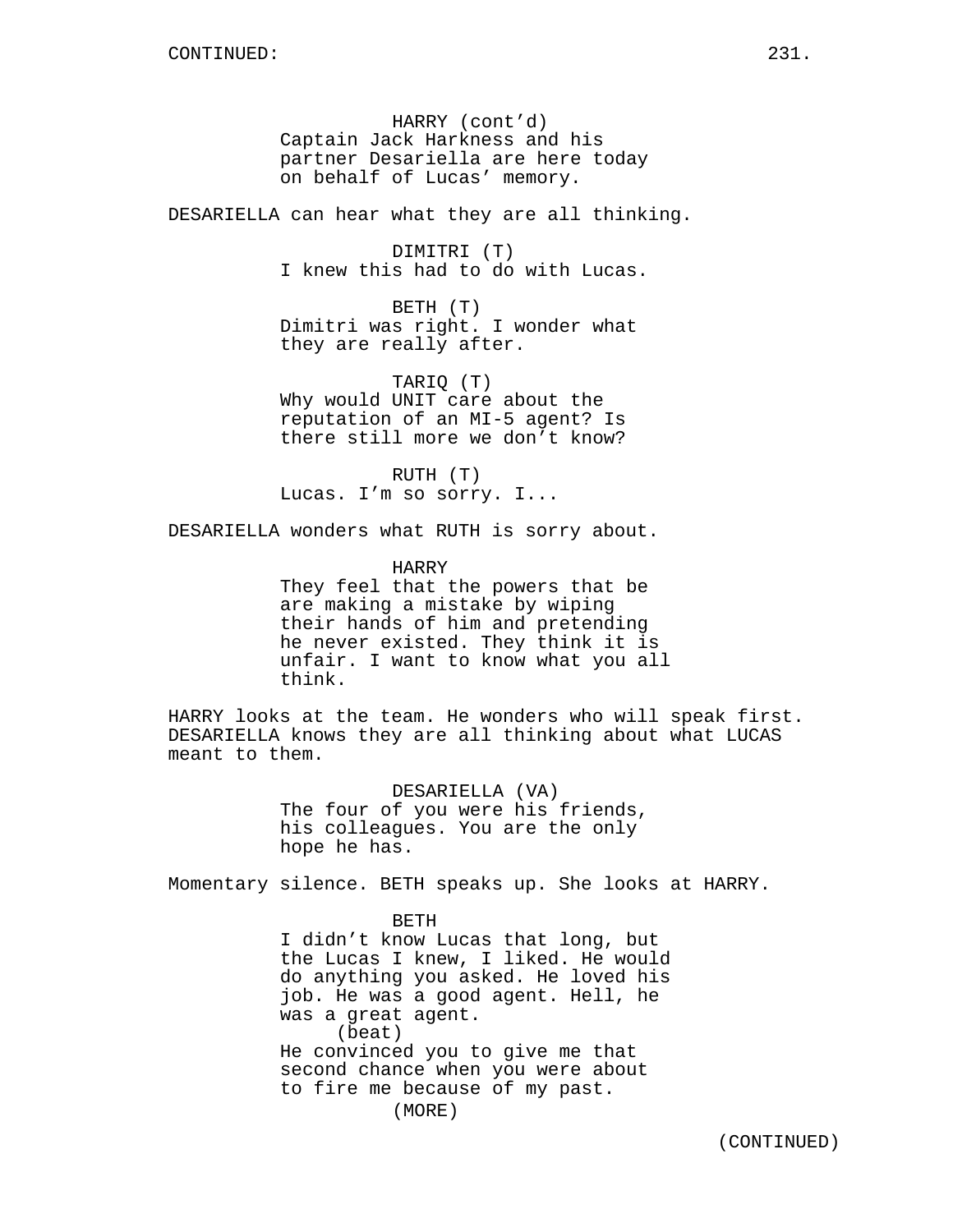BETH (cont'd) You'd only known me a few days and yet you agreed with him. I'm still here. You've known him a lot longer. (beat) Desariella is right. Lucas doesn't deserve to be treated this way. (beat) Sure, John Bateman did some terrible things, but Lucas was not John. He stopped being John a long time ago. If you can forgive me. You can forgive Lucas. (beat) I say we treat him like he deserves. Erase the last few weeks before he died and... DIMITRI I agree with Beth. (beat) Whatever Lucas may have done as John Bateman, the 8 years he spent in that Russian prison was punishment enough. (beat) Lucas was one of the best agents I

knew. He should be remembered as the hero he was, and not as the man he used to be.

#### TARIQ

We shouldn't let his past, and the last few weeks of his life erase all the good he did. (beat) Lucas saved a lot of lives. He put his own life on the line more times than I can count. He doesn't deserve to be cast away.

Silence. HARRY looks at RUTH.

#### HARRY

Ruth? Do you have anything you'd like to say?

Everyone looks at RUTH. RUTH thinks.

#### RUTH

I... I've known Lucas for longer than some of you. And...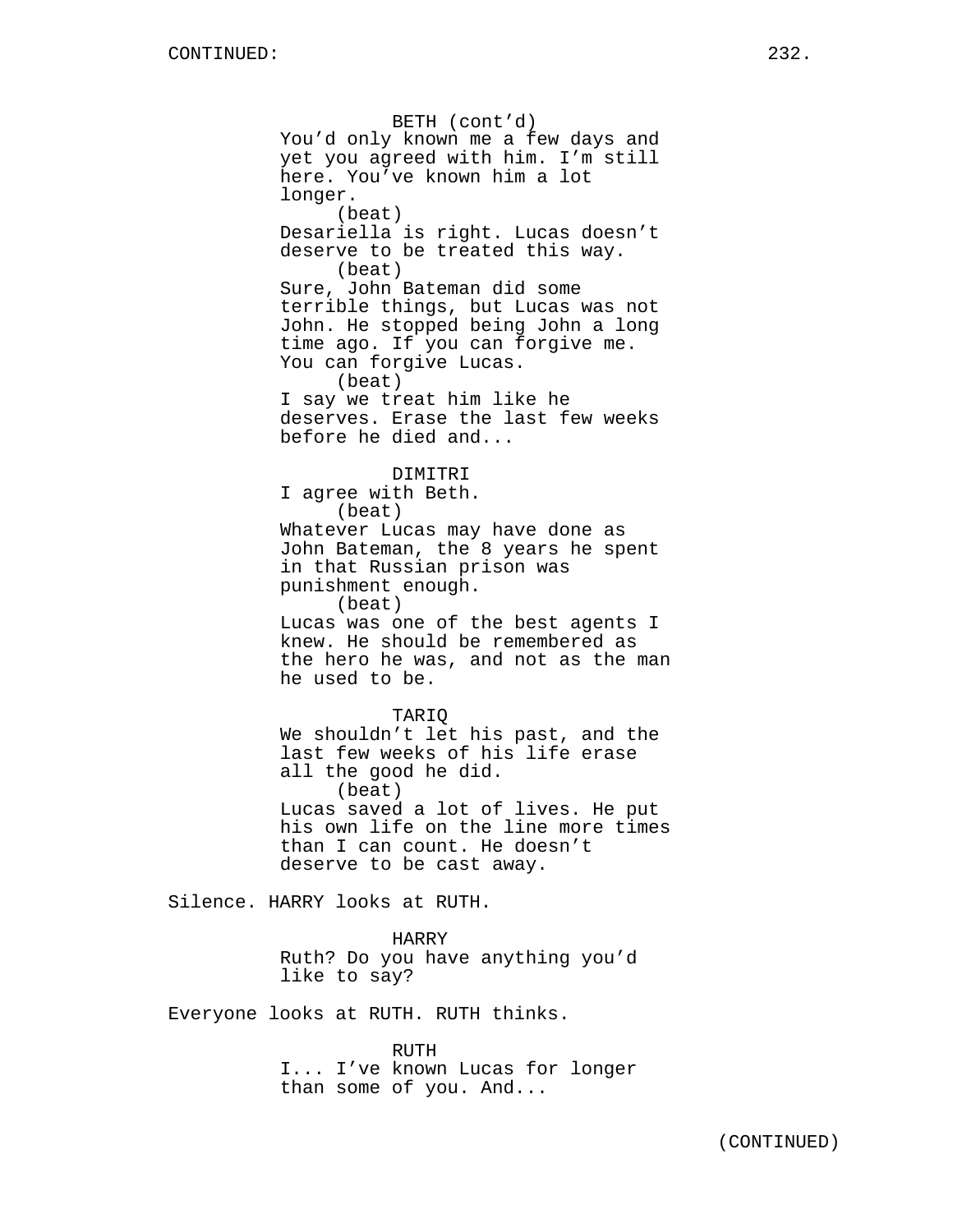(beat) I agree. He was a great agent. A real... (beat) Those last few weeks before he died I.. I knew something was wrong. I knew he was in trouble. I... (beat) I should have said something sooner. I could have...

HARRY Ruth, he could have come to...

RUTH I know that everything he did he... (beat) He wasn't Lucas then. Vaughan had him backed into a corner. He... He tried to get out. But... (beat) I should have been able to help him. I...

HARRY

Ruth. I...

RUTH They're right Harry. You know that. (beat) Lucas isn't here to defend himself so we have to. He needs us.

Everyone is quiet. After a moment HARRY breaks the silence.

HARRY Thanks for your cander. Dismissed.

RUTH, TARIQ, BETH and DIMITRI rise from the table and exit the room. HARRY looks to JACK and DESARIELLA.

> HARRY (cont'd) Okay. I'll see what I can do.

> > DESARIELLA (VA)

Thanks.

HARRY I have one question.

JACK

Which is?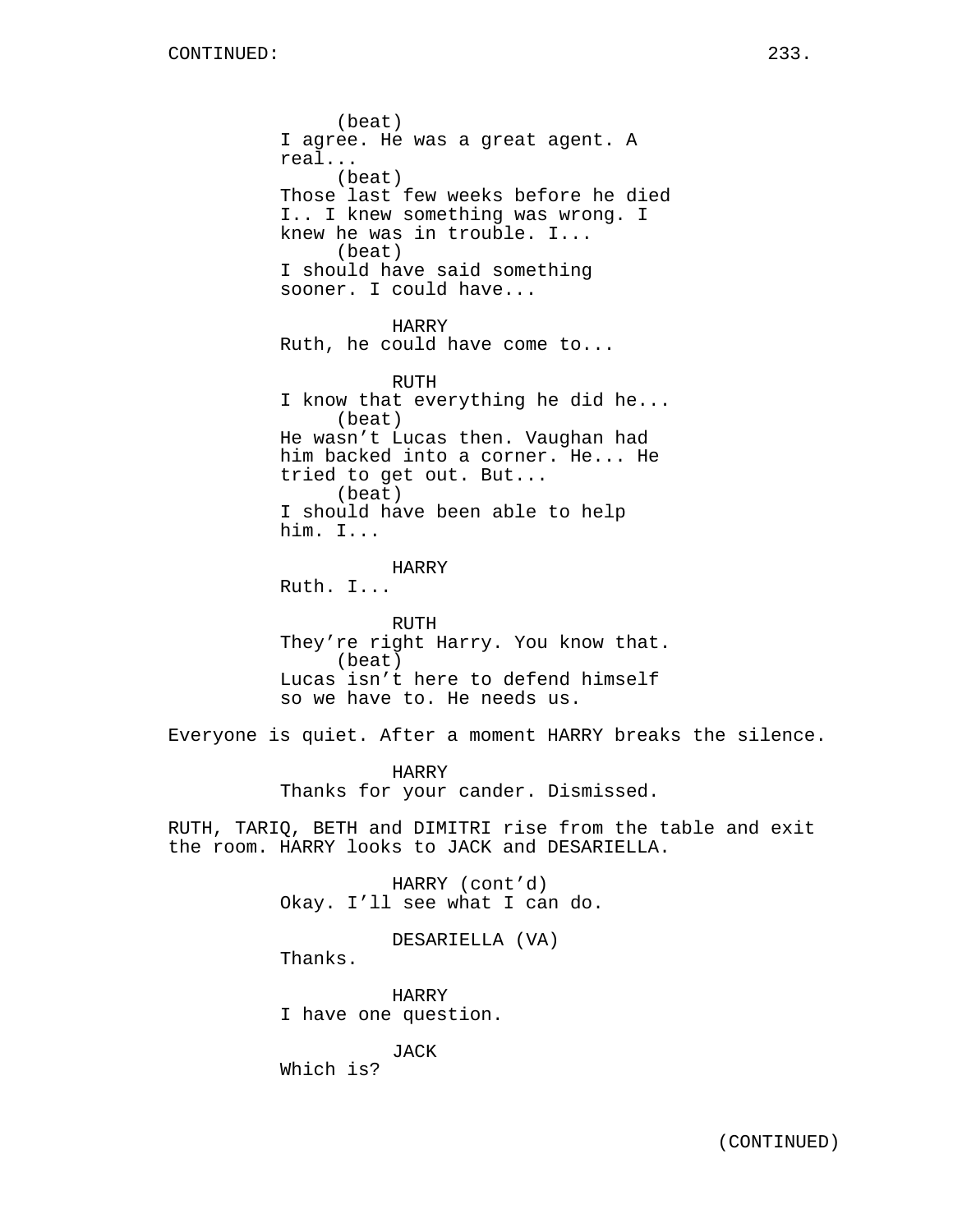HARRY Why do you care so much?

JACK doesn't answer. DESARIELLA gives JACK a look.

HARRY (cont'd) You're not going to tell me are you?

JACK You really don't want to know.

JACK rises from the table. So does DESARIELLA. JACK and DESARIELLA head for the door. HARRY watches them leave, then places his head in his hands.

JUMP TO:

122 THE GRID 122

RUTH and TARIQ are at their desks. BETH and DIMITRI are standing near the pods. JACK and DESARIELLA reach the room and head for the pods.

> DIMITRI I just wanted to say thank-you.

JACK For what?

DIMITRI Sticking up for Lucas.

DESARIELLA (VA) Not a problem.

DIMITRI

I know that there is more to this then just defending his name. I also know I may never find out what that is. So I just wanted to let you know that I appreciate all you are doing for him.

DIMITRI walks off. JACK watches him go. BETH looks to DESARIELLA.

> BETH Desariella, can I see you for a moment?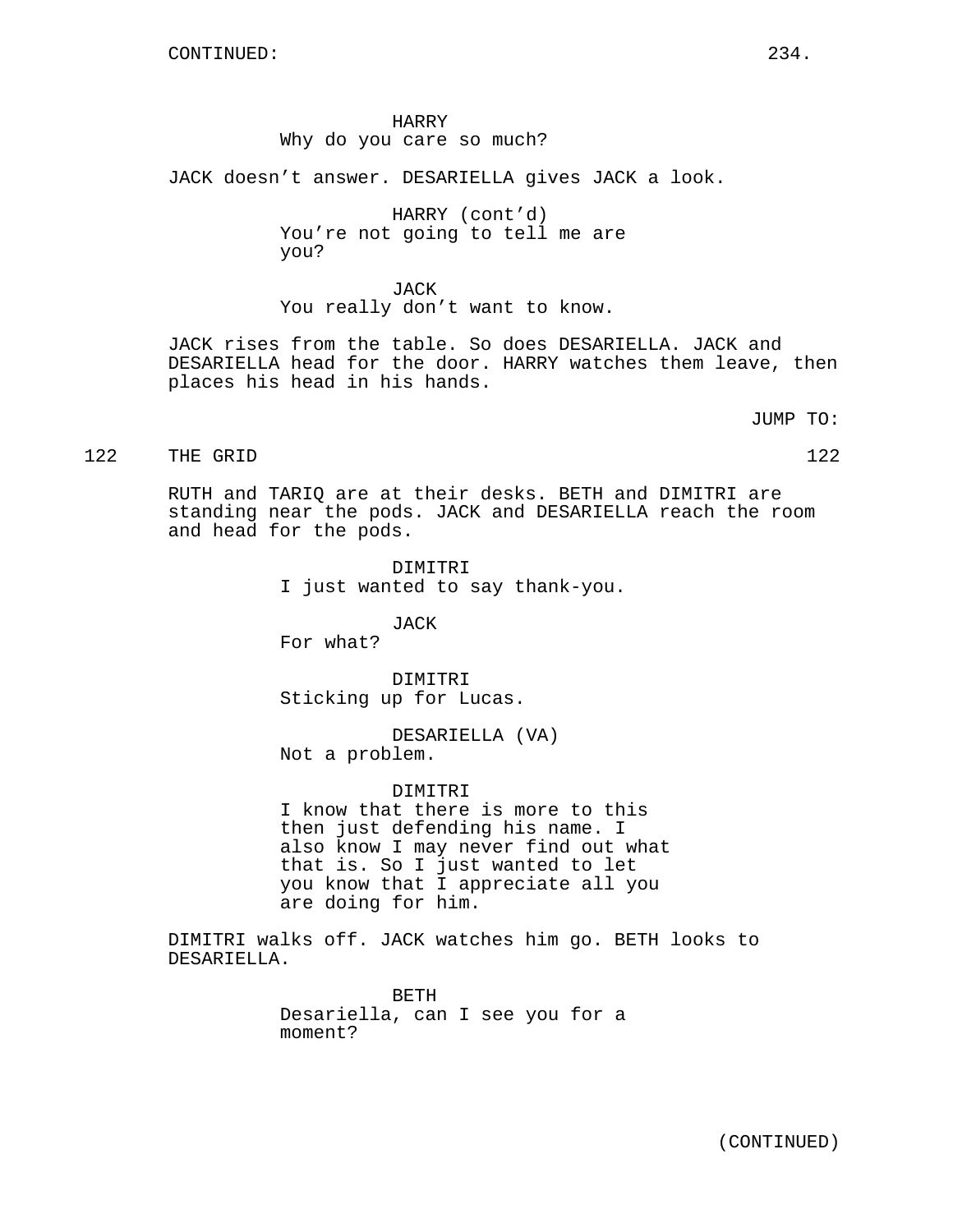DESARIELLA (curious) Sure.

BETH leads her off to the side. JACK goes over to DIMITRI.

CONTINUE TO:

123 FOCUS ON: DESARIELLA AND BETH 123

DESARIELLA can tell that BETH is concerned about something.

BETH With Lucas gone, I kinda feel like an outsider here. I get the feeling my days here are numbered.

DESARIELLA isn't sure what BETH is getting at.

BETH (cont'd) I was just wondering if you knew if maybe UNIT was hiring?

DESARIELLA wonders how to get out this.

DESARIELLA (VA) I'm sorry. I'm probably not the best person to talk to as I will be leaving town soon.

BETH That's okay. I was just...

DESARIELLA thinks of something. She looks over at JACK who is talking with DIMITRI.

> DESARIELLA (VA) If you ever leave here. Why don't you give Jack a call. Harry has his number.

> > **BETH**

Thanks.

DESARIELLA goes back to the pods and she and JACK leave. BETH goes over to DIMITRI.

BETH (cont'd)

Any luck?

DIMITRI No. I think he was flirting me though.

(CONTINUED)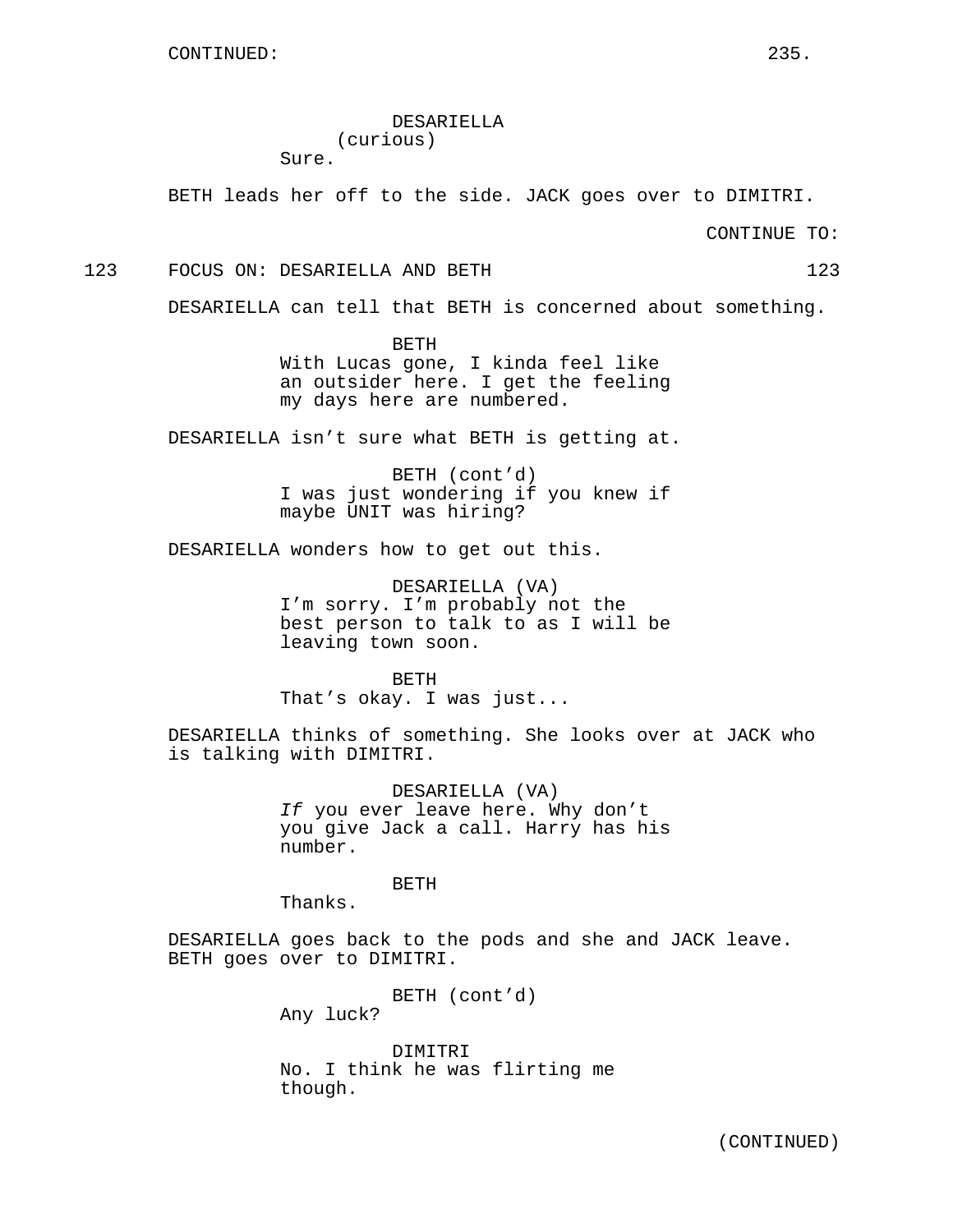(beat)

You?

#### BETH

Not really. I did learn that Harry has Jack's number. So maybe Harry and Jack know each other more than they were letting on.

#### DIMITRI

You think that maybe Harry and Lucas were connected to Torchwood in the old days?

BETH

Maybe.

DIMITRI Maybe we should do some digging into the Canary Wharf affair. When Torchwood London fell, it left a lot of collateral damage. We might find something.

BETH Should we ask Tariq to help?

DIMITRI and BETH look over at TARIQ.

JUMP TO:

124 JACK'S PLACE 124 124

JACK and DESARIELLA enter. LUCAS is not in the room but the TARDIS door is open.

> JACK That went well.

DESARIELLA (VA) Yes it did.

DESARIELLA smiles more to herself than to JACK. JACK can sense something in her. He sensed it back at the Grid as well. JACK finally figures out what it is.

(Note: neither of them notice LUCAS standing, well more like leaning, in the TARDIS doorway.)

> JACK Oh my god. You love him don't you?

DESARIELLA pretends not to know what he is talking about.

(CONTINUED)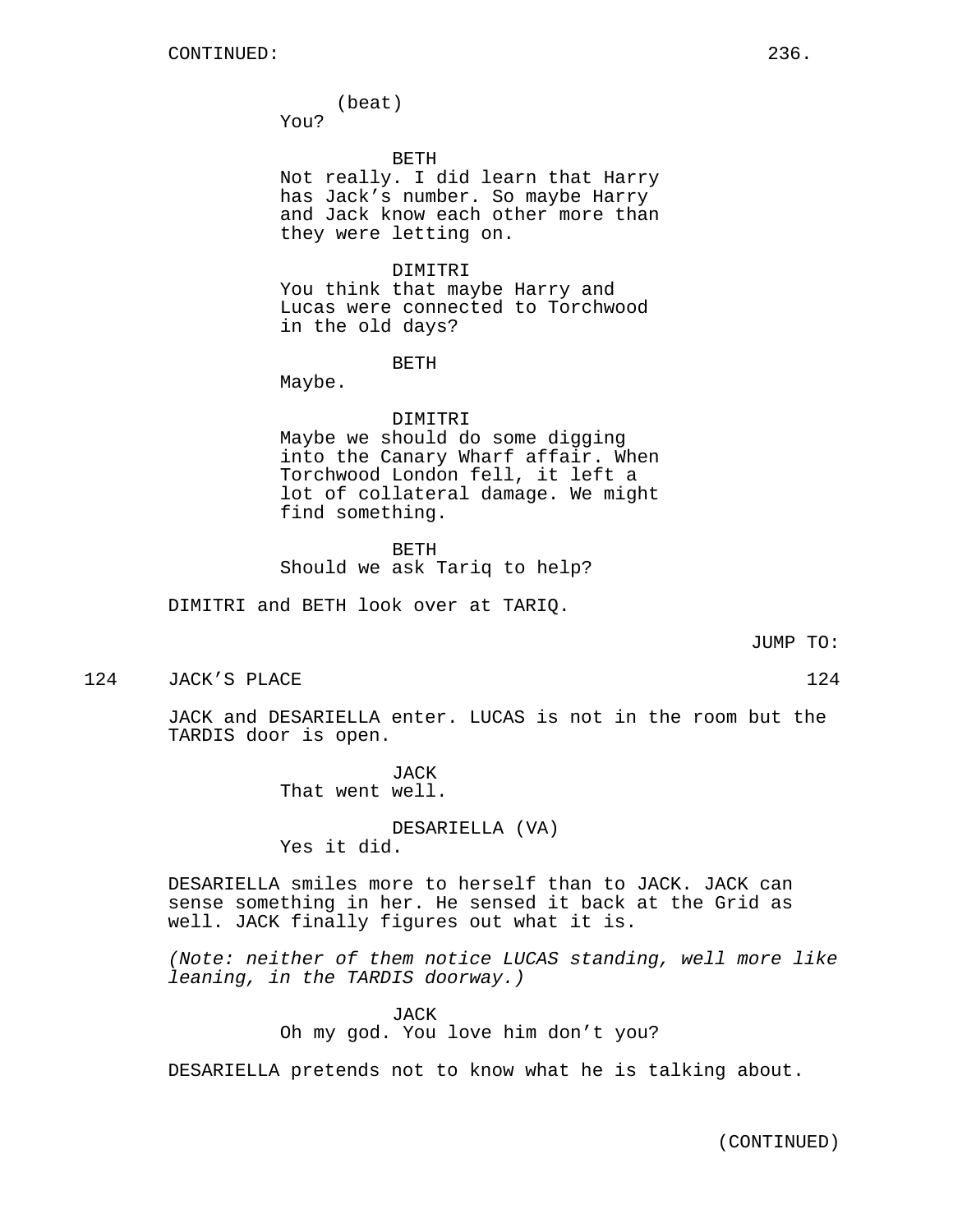DESARIELLA (VA)

Who?

JACK

Lucas.

DESARIELLA gives JACK a look. She knows she can't hide anything from JACK. She confesses.

> DESARIELLA (VA) Yes. I love him.

LUCAS speaks from the TARDIS door.

LUCAS (VO)

You do?

DESARIELLA turns.

LUCAS Really? You love me? Not just Gisborne?

DESARIELLA (VA) I love you both. Is that wrong?

LUCAS goes to her.

LUCAS No. Not really. We are both the same person aren't we?

DESARIELLA smiles. LUCAS raises a hand to the side of her face and draws her to him. He kisses her. She kisses him back. The kiss is interrupted when the DOCTOR speaks from the TARDIS door. He speaks as he exits.

> DOCTOR Oh, Jack's place again.

JACK Nice to see you too.

DESARIELLA and LUCAS look at the DOCTOR.

DESARIELLA (VA) So, you're out of the workshop.

The DOCTOR smiles.

DOCTOR

Yes.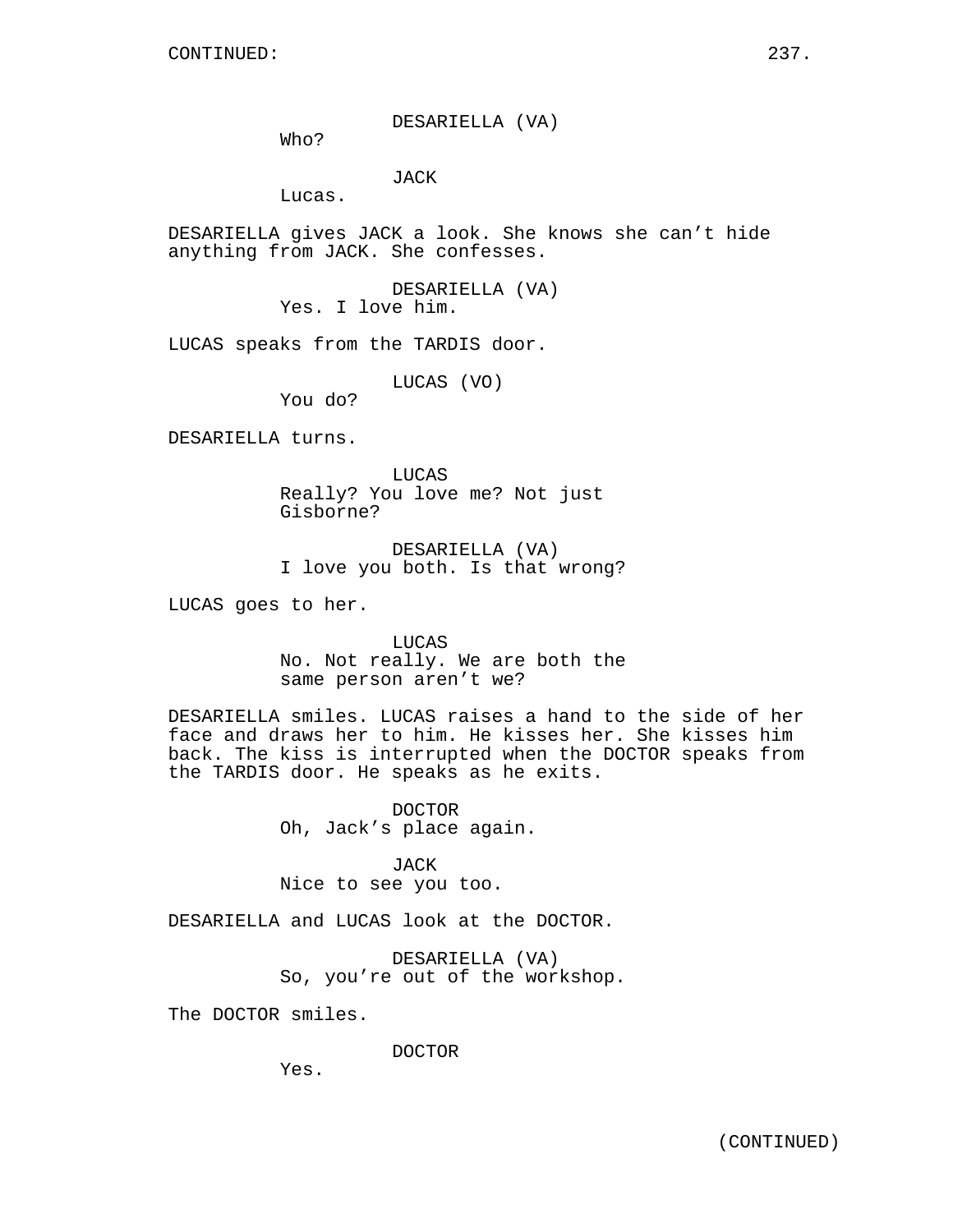LUCAS What were you doing in there for so long?

The DOCTOR looks at DESARIELLA.

DOCTOR There's someone who would like to say hello.

Everyone is curious. The DOCTOR looks to the TARDIS door and whistles. K-9 comes out. DESARIELLA smiles a big smile and runs to K-9.

DESARIELLA (VA)

 $K-9!$ 

 $K-9$ Hello, mistress.

LUCAS A robot dog? You...

DESARIELLA looks at LUCAS.

DESARIELLA (VA) K-9 is more than just a robot dog. He... He's a friend.

DESARIELLA looks back to K-9, and hugs him.

DESARIELLA (VA) (cont'd) Aren't you, K-9?

 $K-9$ Yes, mistress.

JACK This is what, the 4th, version of K-9?

DOCTOR

5th.

LUCAS

5th?

DESARIELLA (VA) The first K-9 stayed with Leela on Gallifrey, the second stayed with Romana in E-Space, the third was a gift to Sarah Jane and when he was destroyed the Doctor replaced him with the fourth. And now...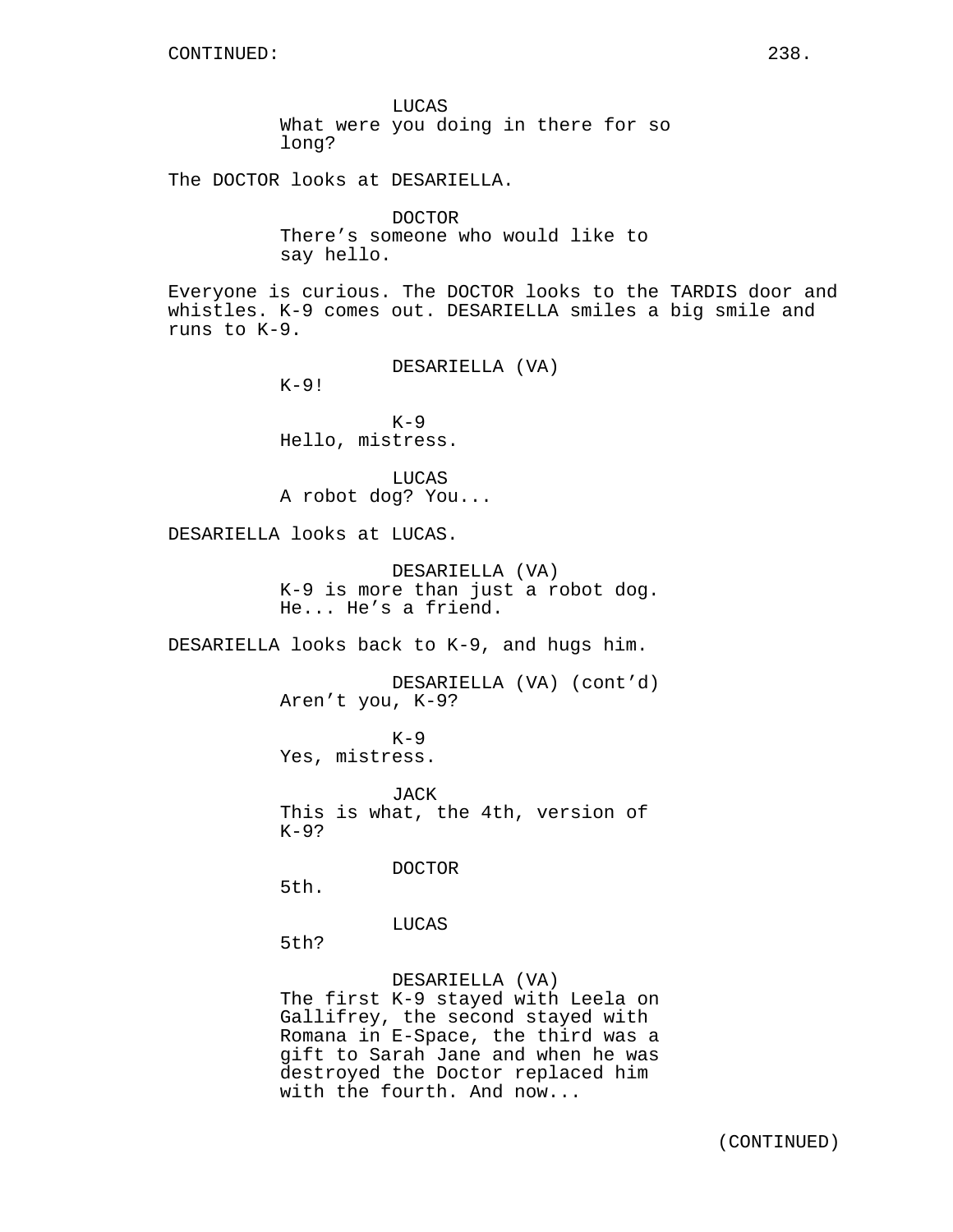DESARIELLA looks back at K-9.

DESARIELLA (VA) (cont'd) Now he's back. I've missed you K-9.

DESARIELLA hugs him.

 $K-9$ And I you, mistress.

The DOCTOR looks at DESARIELLA and K-9, then looks to JACK and LUCAS.

> DOCTOR So, what did I miss?

Everyone shares a look.

DESARIELLA (VA) We'll fill you in later.

DOCTOR gives her a look. He gets the feeling she never will.

DESARIELLA goes to JACK.

DESARIELLA (VA) (cont'd) You sure you don't want to come with us for a while?

JACK I'm needed here.

DESARIELLA gives him a hug.

DESARIELLA (VA) In that case, take care.

JACK

You too.

DESARIELLA goes the TARDIS. K-9 follows her in. LUCAS looks to JACK.

LUCAS

Thanks.

JACK Don't mention it.

LUCAS turns to go back to the TARDIS. JACK calls him.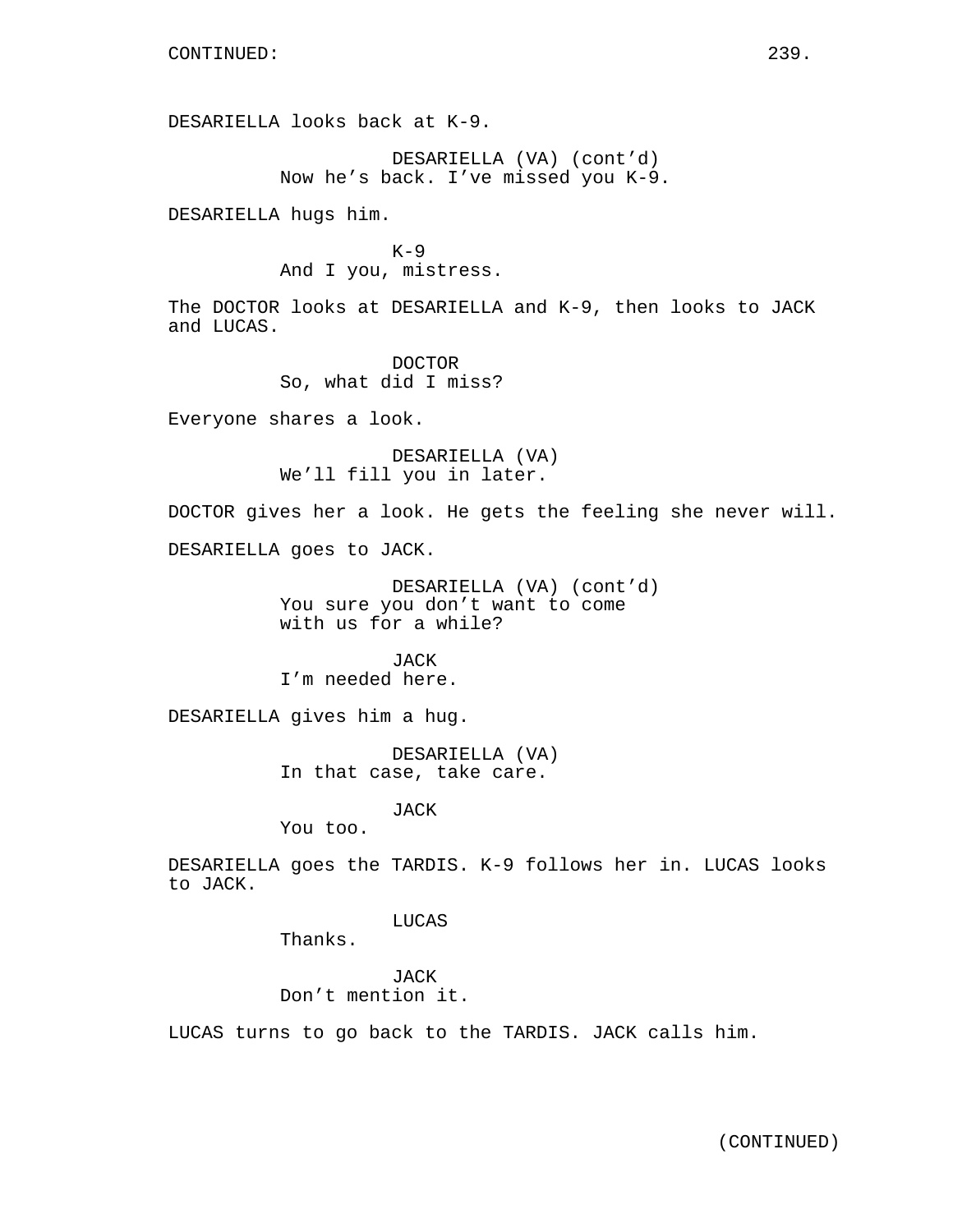JACK (cont'd)

Oh, Lucas?

LUCAS turns to JACK.

LUCAS

Yeah?

JACK Take care of her.

LUCAS (smile) I will.

LUCAS turns and heads to the TARDIS. The DOCTOR looks at JACK.

# DOCTOR You know you are always welcome Jack. If you...

JACK

(smile)

Thanks. But, you really have your hands full at the moment, and... I can do more good here. Someone needs to look after this planet when you're not here.

The DOCTOR smiles, then turns and enters the TARDIS. JACK stares at the TARDIS as it dematerializes.

JUMP TO:

# **5 days later**

125 THE GRID 125

HARRY is in his office talking to RUTH. TARIQ is off screen at his desk. BETH and DIMITRI are at their desks.

BETH looks around to make sure no one is watching, then glances over at DIMITRI. He gives her a "go" look. BETH picks up the phone and dials a number. The phone on the other end rings.

CONTINUE TO SPLIT SCREEN: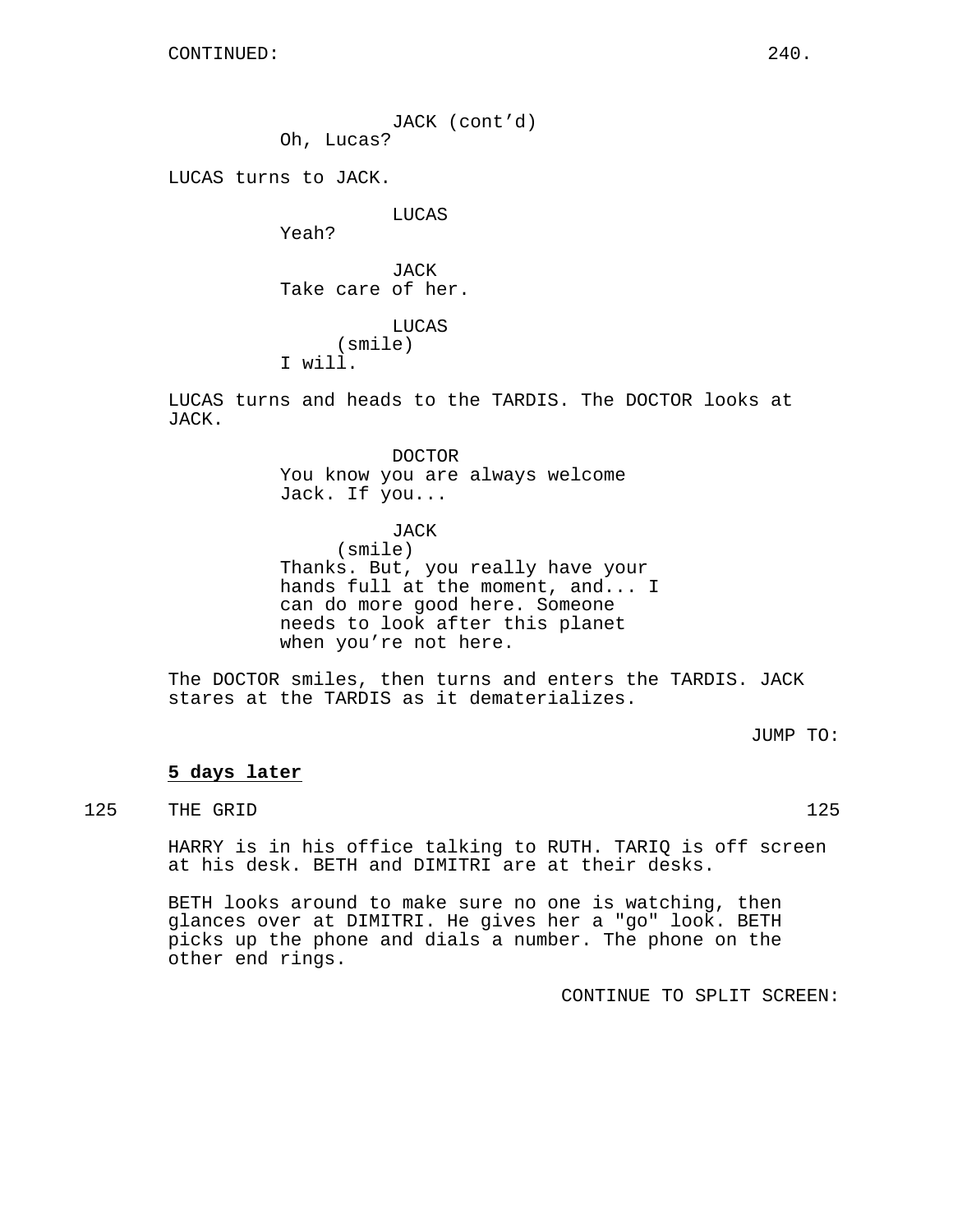126 SPLIT SCREEN: THE GRID (LEFT) / UNIT HQ - SWITCHBOARD (RIGHT) 126

The OPERATOR (a woman) answers the phone.

OPERATOR Unit HQ. How may I redirect your call.

BETH Desariella please.

OPERATOR

One moment.

The OPERATOR types Desariella's name into the computer. The computer displays a big red flashing message.

> MESSAGE PRIORITY ONE ALERT! Contact Martha Smith Immediately.

The OPERATOR, knowing the drill, enters a command into the computer. The computer displays another message underneath the flashing one.

> MESSAGE (cont'd) Trace initiated.

The OPERATOR addresses BETH as if nothing is wrong.

OPERATOR Please hold while I connect you.

BETH

Thanks.

The OPERATOR puts BETH on hold and dials MARTHA.

CONTINUE TO:

127 SPLIT SCREEN: MARTHA'S OFFICE (LEFT) / SWITCHBOARD (RIGHT) 127

> MARTHA is at her desk. The phone rings. MARTHA answers it. Before MARTHA can say anything the OPERATOR speaks.

> > OPERATOR Mrs Smith. There is an incoming call for a Desariella. I...

MARTHA knows all about Desariella. She's never met her, but she knows who she is.

(CONTINUED)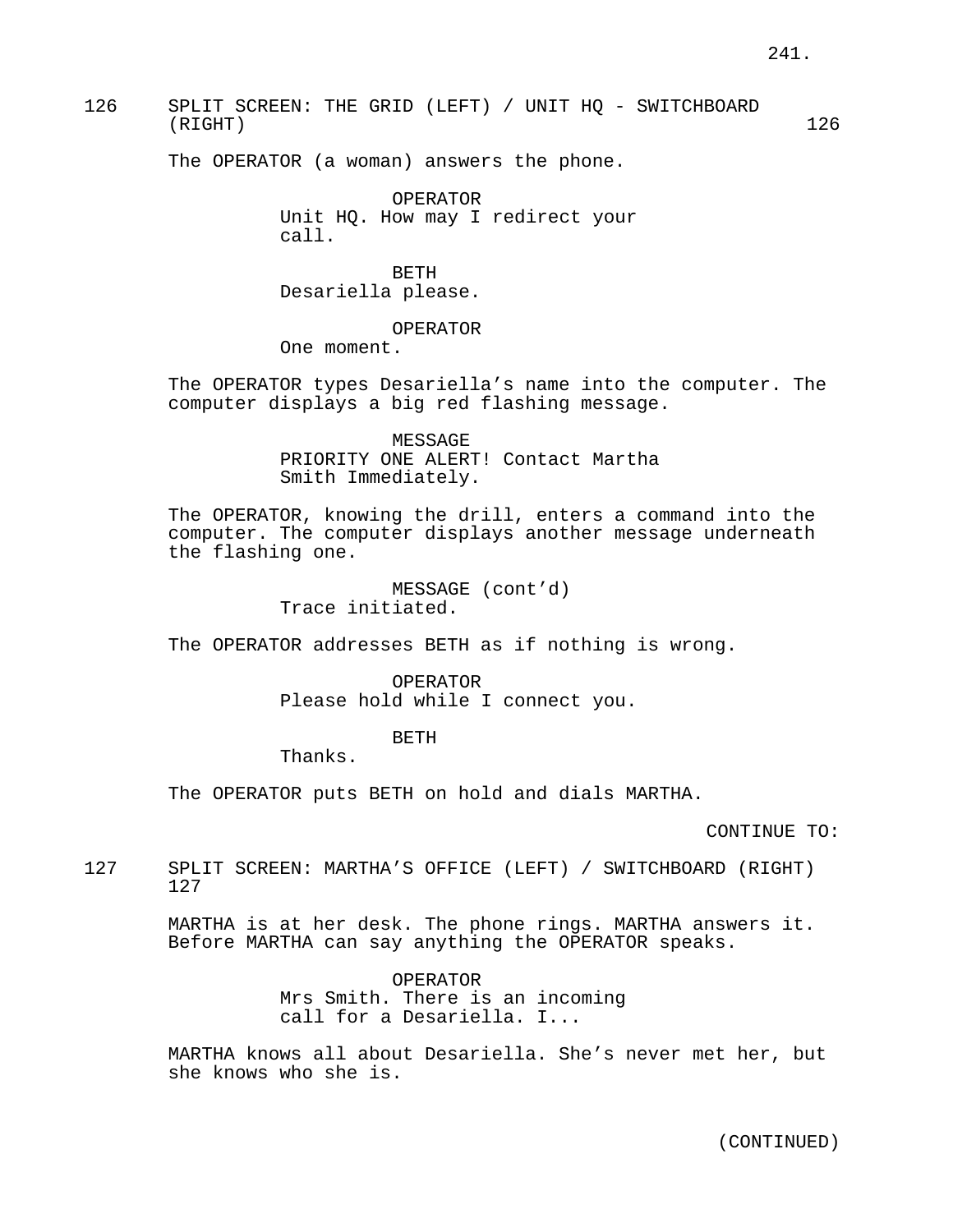MARTHA (surprise) Desariella? What's...

OPERATOR Unknown. Trace is in progress. Shall I patch the call through to you?

MARTHA Yes. Make sure you get a lock on whoever this is. We...

OPERATOR

Of course.

The OPERATOR switches back to BETH.

CONTINUE TO:

128 SPLIT SCREEN: THE GRID (LEFT) / UNIT SWITCHBOARD (RIGHT) 128

(GRID: In the background, DIMITRI can be seen staring at his watch.)

> OPERATOR Patching you through now.

> > BETH

Thanks.

The OPERATOR transfers the call.

CONTINUE TO:

129 SPLIT SCREEN: THE GRID (LEFT) / MARTHA'S OFFICE (RIGHT) 129

When MARTHA starts speaking BETH is momentarily surprised. She was expecting DESARIELLA.

> MARTHA This is Martha Smith. To whom am I speaking?

BETH I think I was transferred incorrectly. I was looking for Desariella.

MARTHA Yes. She works for me. What...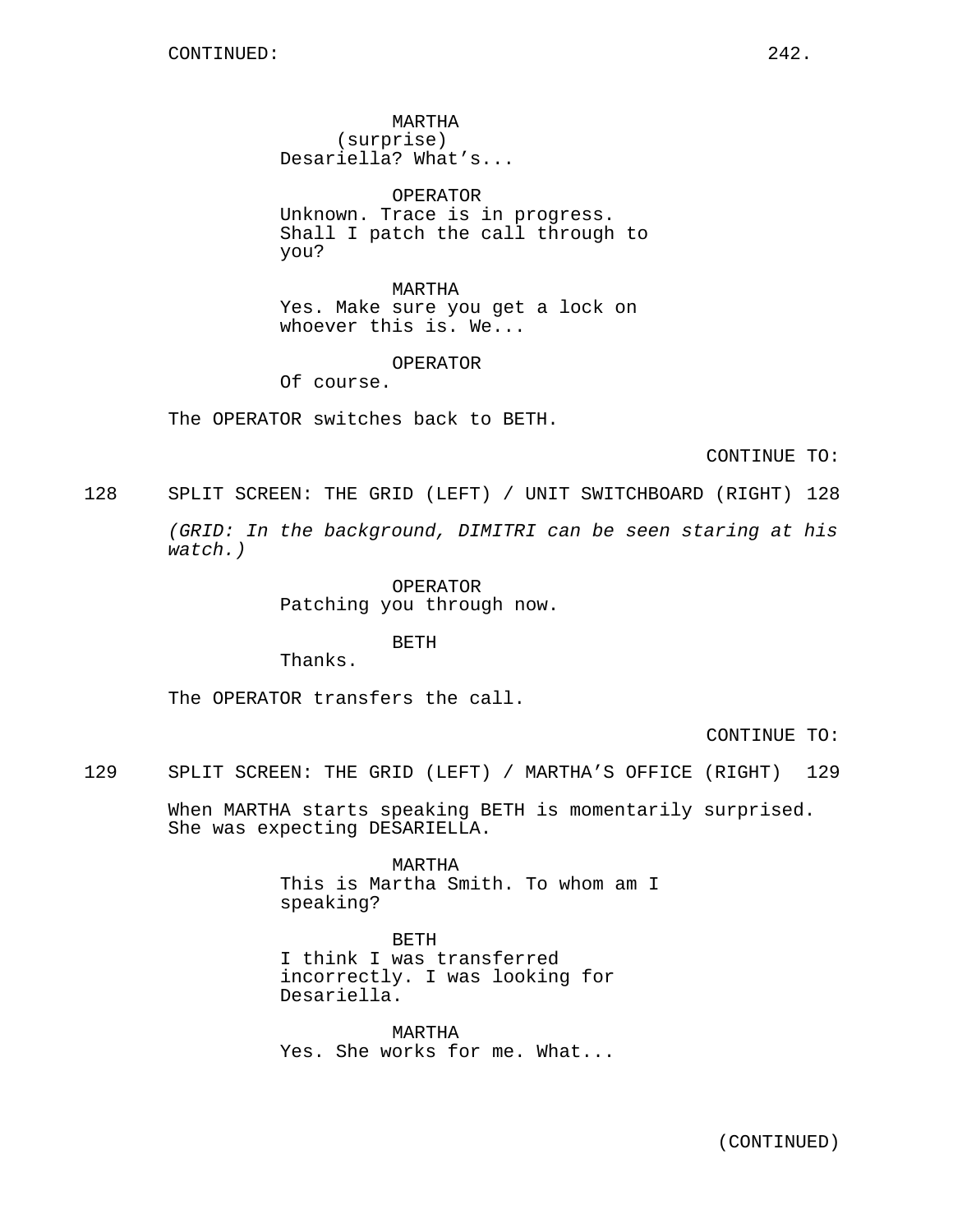BETH I need to speak to her.

MARTHA She is... unavailable.

BETH Unavailable?

MARTHA Can I assist you?

BETH I really need to talk to her.

MARTHA Whatever you need to discuss with her, you can discuss with me. I...

BETH looks over at DIMITRI. He has four fingers up in the air. He is counting down. He drops one, then another.

MARTHA (cont'd)

Hello?

DIMITRI drops another, then the last one.

BETH

Sorry. I can only talk to her.

BETH hangs up.

CONTINUE TO:

130 SPLIT SCREEN: SWITCHBOARD (LEFT) / MARTHA'S OFFICE (RIGHT) 130

MARTHA dials the switchboard. The OPERATOR answers.

MARTHA Tell me we got the trace.

The OPERATOR looks at her monitor. It is flashing the address.

> MESSAGE Thames House. MI-5. Section D.

OPERATOR We did. And... You're never going to believe where the call came from.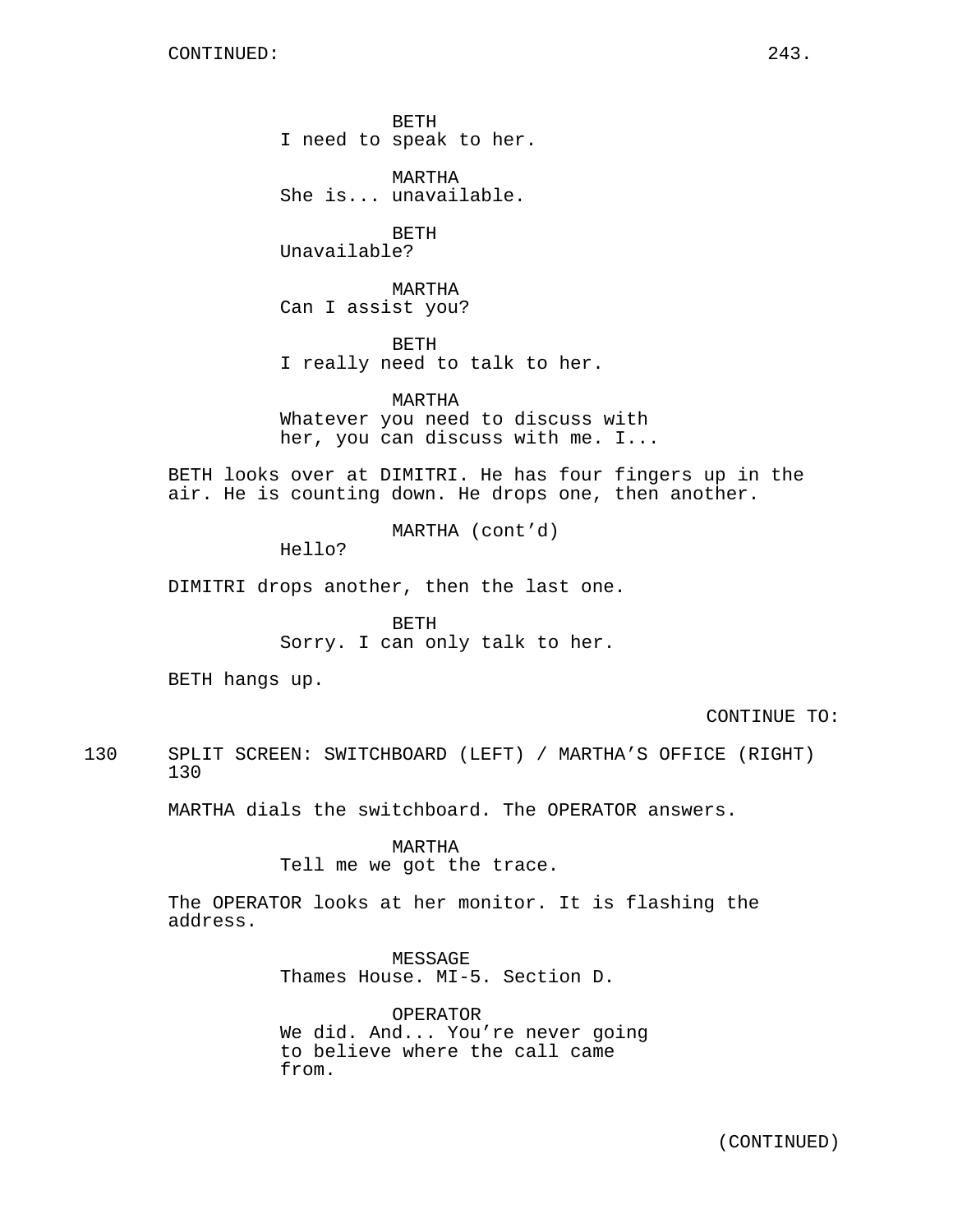MARTHA

Try me.

OPERATOR The call originated in Thames House.

MARTHA (surprise) Thames House?

OPERATOR Yes. MI-5. Section D.

MARTHA What would MI-5 want with Desariella?

OPERATOR Who is Desariella, sir?

MARTHA A friend of a friend.

Momentary pause. MARTHA thinks of something.

MARTHA (cont'd) And maybe another friend may have the answer.

MARTHA hangs up.

JUMP TO:

131 THE GRID 131 131

BETH is now at DIMITRI's desk.

BETH You think it worked?

DIMITRI They should have had enough time to trace the call.

BETH You ready for the next step?

TARIQ comes over. DIMITRI looks at him.

DIMITRI Is our friend still at home?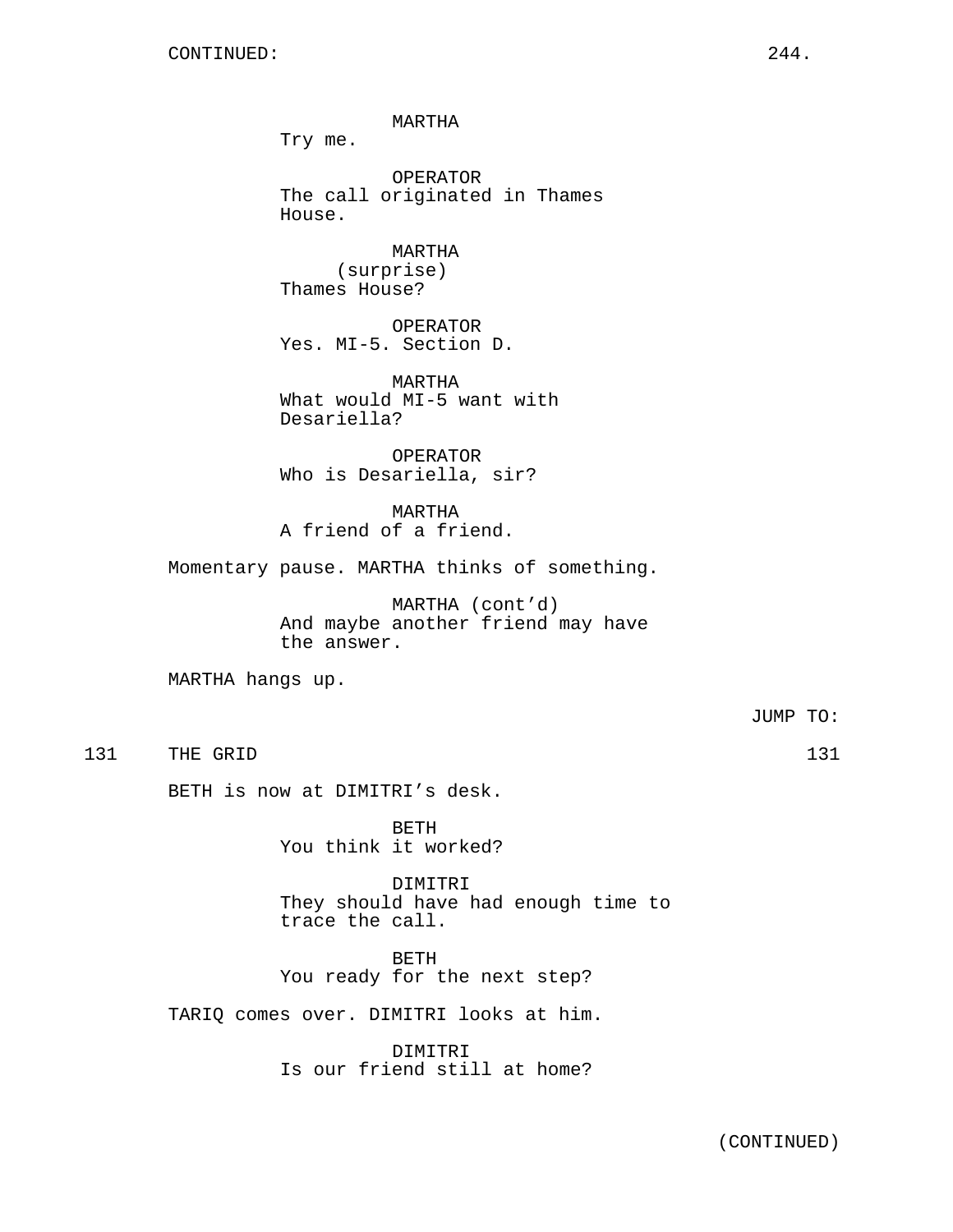TARIQ From what I can tell, yes. But there is a lot of interference with the signal.

DIMITRI looks back at BETH.

# DIMITRI

Let's go.

DIMITRI and BETH start to leave. TARIQ stops them.

TARIQ Where should I say you are if Harry asks?

DIMITRI Tell him you don't know.

BETH and DIMITRI leave. TARIQ returns to his desk.

JUMP TO:

132 JACK'S PLACE 132 132

The phone rings. JACK notices the display says MARTHA. He answers it.

CONTINUE TO SPLIT SCREEN:

133 SPLIT SCREEN: JACK'S PLACE (LEFT) / MARTHA'S OFFICE (RIGHT) 133

JACK

Martha Jones. Long...

MARTHA It's Smith now, remember?

JACK Of course. How is Mickey?

# MARTHA

Fine.

JACK So, what can I...

MARTHA

Desariella.

JACK gets serious.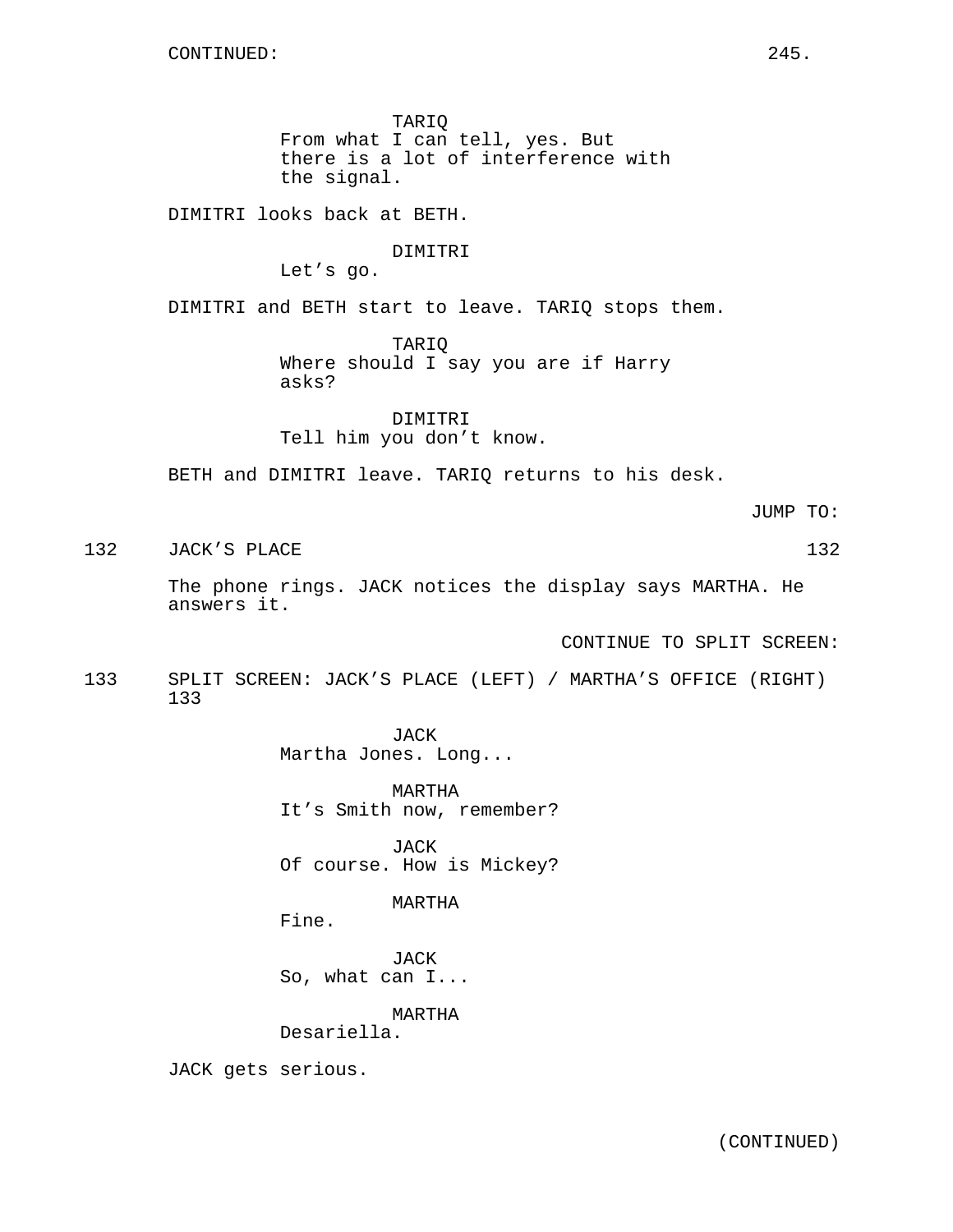JACK D? What... MARTHA We just received a call from someone looking for her. JACK Who? MARTHA Not sure. The call originated from  $MT-5$ . JACK gets a "Damn!" look on his face. JACK Section D. MARTHA notices that was a statement not a question. MARTHA Yes. How did... JACK (mutter) Long story. MARTHA Care to share? Momentary pause. JACK wonders if he should tell MARTHA. MARTHA knows JACK's hiding something. He's being too quiet. MARTHA (cont'd) Jack, what's going on? Why are... JACK says the following line more to himself then to MARTHA. JACK I have to call D. MARTHA Jack, if you've gotten involved in... JACK Later Martha.

JACK hangs up.

CONTINUE TO SINGLE SCREEN: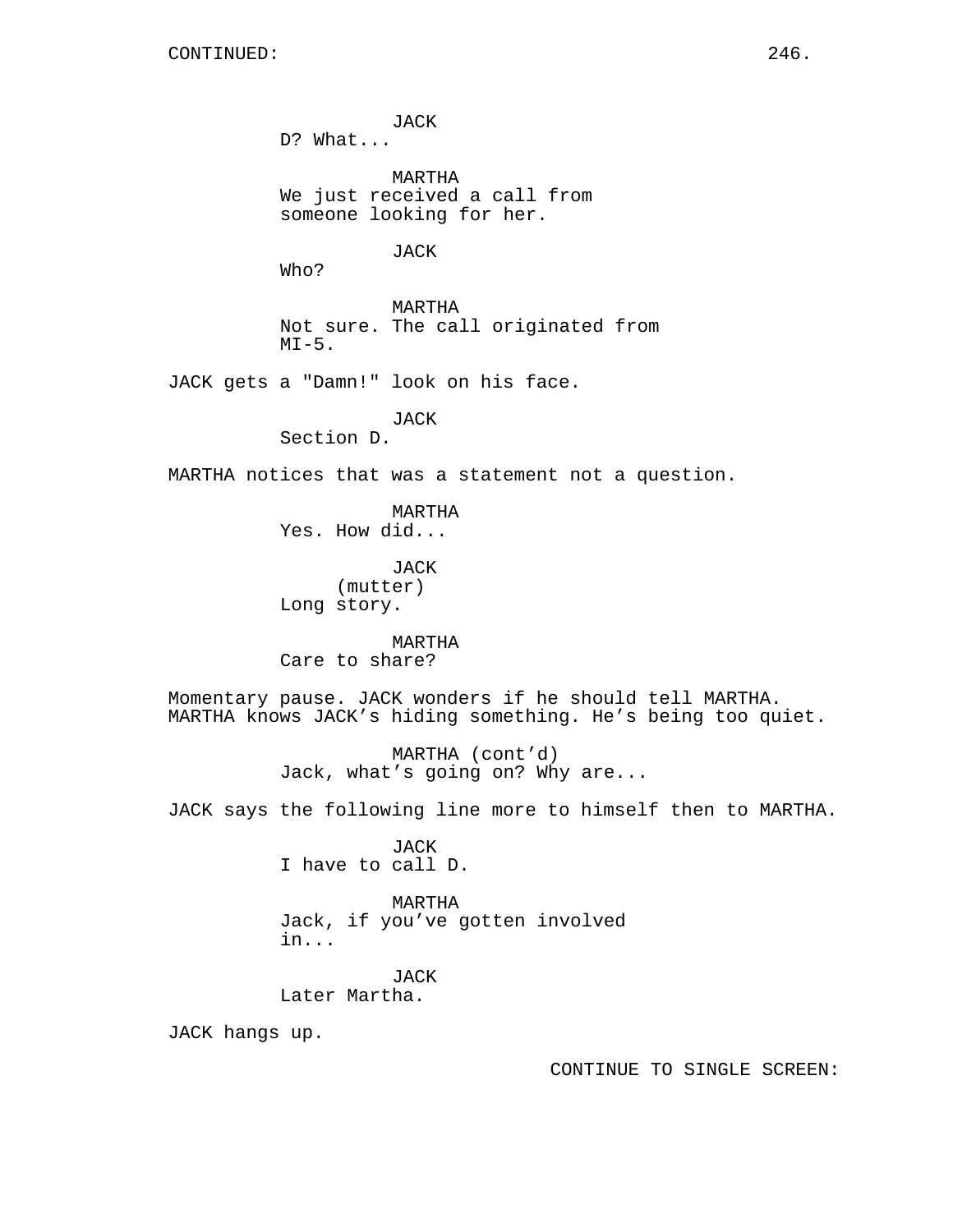# 134 MARTHA'S OFFICE 134

# MARTHA

Jack? Jack?

MARTHA hears the dial tone and realizes he has hung up. She hangs up.

> MARTHA (cont'd) Damn it, Jack. What are you up to now?

MARTHA picks up the phone and dials a number.

JUMP TO:

#### 135 THE TARDIS - DESARIELLA'S ROOM - LIVING ROOM 135

(Note: 5 days may have passed for Jack on Earth, but here, on the TARDIS, it's been 6 months since they left Jack.)

LUCAS and K-9 are alone in the living room. LUCAS is staring at Gisborne's sword and the rings in the display case underneath it.

LUCAS

K-9?

 $K-9$ Yes master Lucas?

LUCAS You've known D a long time, right?

 $K-9$ Affirmative, Master Lucas.

LUCAS I need your help.

 $K-9$ (curious) Master?

LUCAS I'm working on a surprise and... I need your assistance.

 $K-9$ Of course Master Lucas.

LUCAS looks at K-9.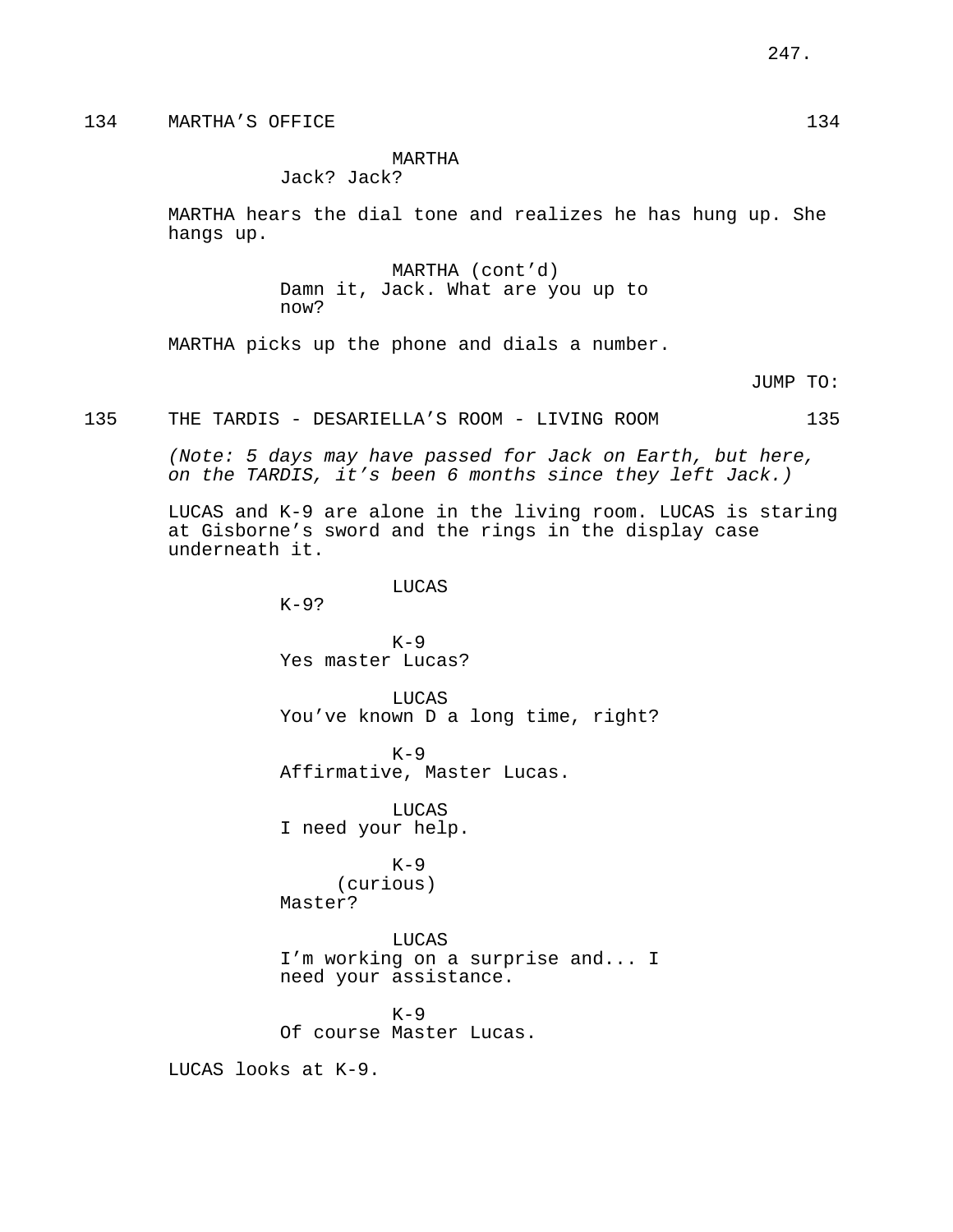### **5 hours later**

136 DESARIELLA'S ROOM - KITCHEN 136

DESARIELLA and LUCAS are sitting down to a nice candlelit dinner. There is soft romantic music playing in the background.

> DESARIELLA (VA) I can't believe K-9 just fell down the stairs.

LUCAS It could happen to anyone. Those stairs are...

DESARIELLA (VA) Lucas, K-9 knows every inch of the TARDIS. He...

**LUCAS** You'd think the Doctor would have put in some ramps for him by now.

DESARIELLA (VA) K-9 doesn't need a ramp. He can hover.

LUCAS (surprise) Really? I've never...

DESARIELLA (VA) Just because you've never seen him do it, doesn't mean he can't.

LUCAS looks at her.

LUCAS So I guess the Doctor's locked himself in the workshop again.

> DESARIELLA (VA) (curiously)

Yes.

LUCAS Any idea how long it will take to repair K-9?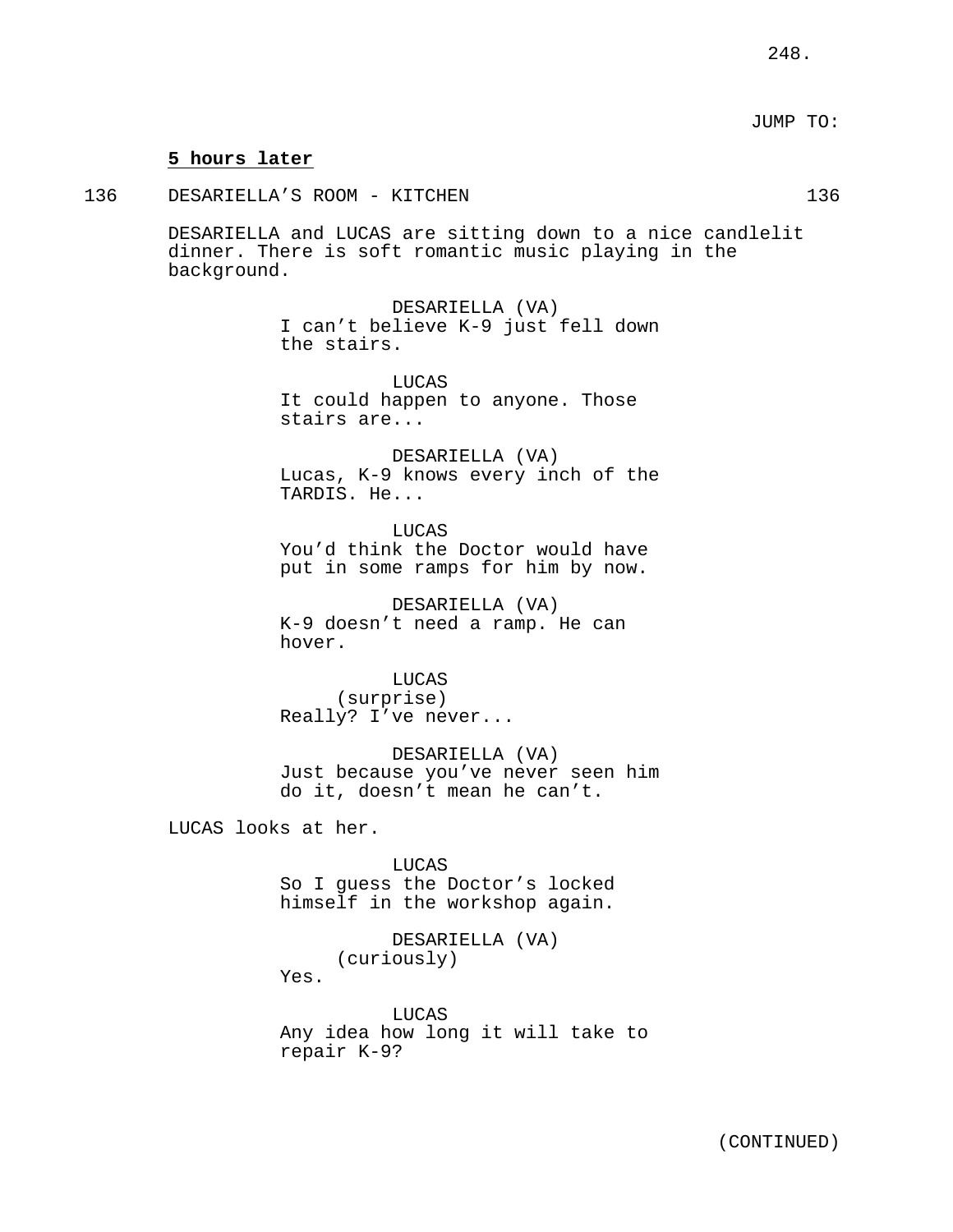DESARIELLA gives LUCAS a look. She is beginning to wonder if K-9 really fell. She tries to read LUCAS. She can tell he is up to something. But he appears to be blocking her. LUCAS can tell she is curious. He can't help but think to himself.

> LUCAS (T) She is so beautiful. I love her so much. I...

He pauses, then blurts out his line without thinking.

LUCAS

Marry me.

DESARIELLA is shocked and surprised.

DESARIELLA (VA)

What?

He gets up from the table and goes to her. He gets down on one knee in front of her. He takes her hand and looks at her.

> LUCAS I love you. Even before I knew you, I loved you. You...

> > DESARIELLA (VA)

Lucas, I...

LUCAS I know you love Guy. But I know you love me too. We are the same person.

DESARIELLA (VA) I know. And I do love you. Both of you.

LUCAS So marry us?

DESARIELLA (VA)

 $Us?$ 

DESARIELLA looks at him. He reaches into his pocket and pulls out a ring.

> LUCAS Yeah. Us. Me and him. What do you say?

She looks at the ring.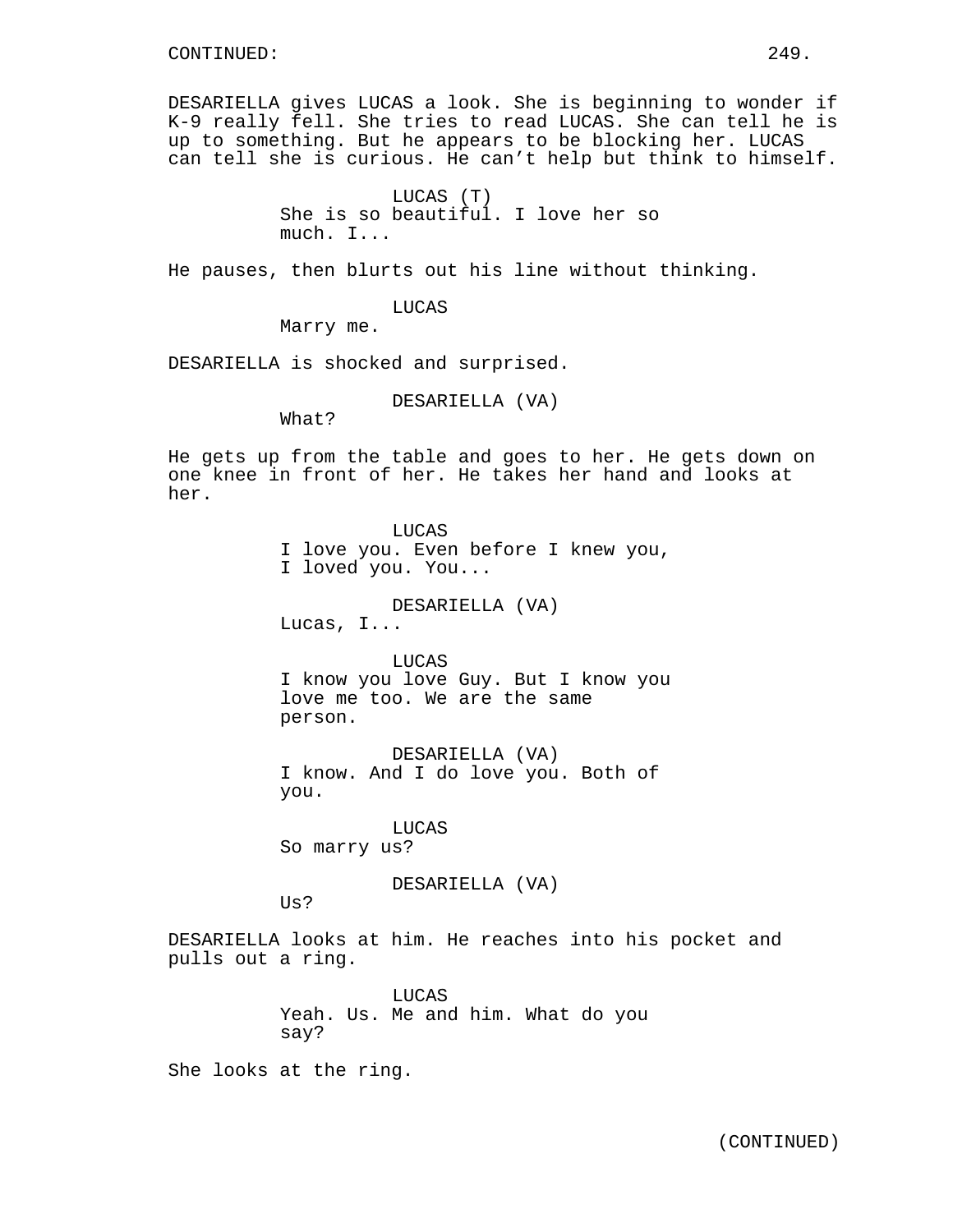DESARIELLA This is crazy.

LUCAS I know. But...

DESARIELLA (VA)

Yes.

LUCAS

Yes?

DESARIELLA (VA) Yes. I'll marry you. Both of you.

LUCAS smiles and puts the ring on her finger. He stands up. She rises. He kisses her. She kisses back.

The kiss is interrupted when DESARIELLA's phone rings. The ring tone indicates it's JACK. DESARIELLA breaks the kiss.

> DESARIELLA (VA) (cont'd) He always did have a strange sense of timing.

> > LUCAS

Who?

DESARIELLA (VA)

Jack. (beat) Be right back.

DESARIELLA goes to the phone and answers it.

CONTINUE TO SPLIT SCREEN:

137 SPLIT SCREEN: DESARIELLA'S ROOM (LEFT) / JACK'S PLACE (RIGHT) 137

> DESARIELLA (VA) Jack. Excellent timing.

JACK We may have a problem.

DESARIELLA (VA) What do you mean?

LUCAS can tell from her "tone" that something is up.

JUMP TO: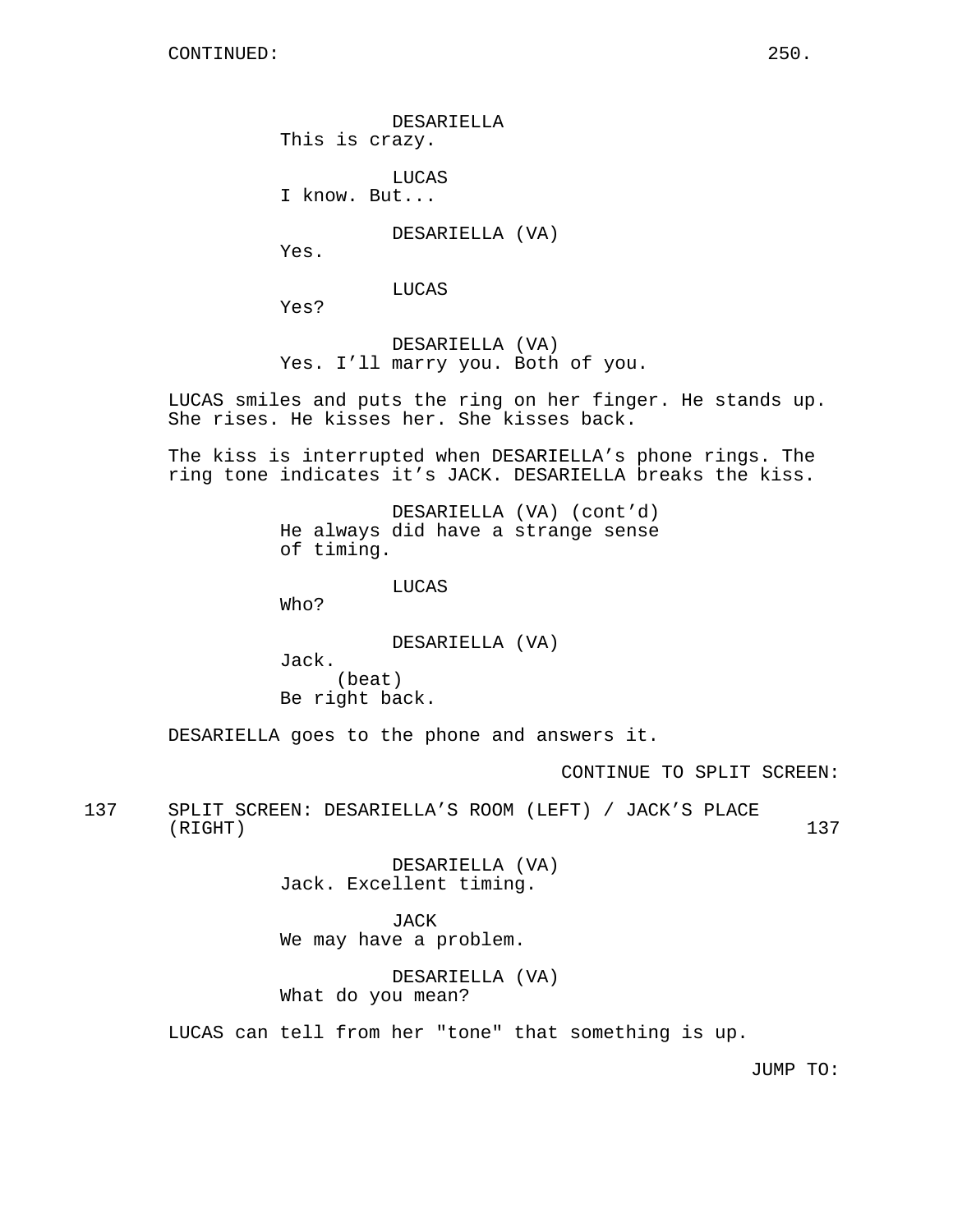138 OUTSIDE JACK'S PLACE 138 (138)

There is a parked car outside the house. CAMERA pans to the car.

CONTINUE TO:

#### 139 INSIDE CAR 139

(Note: The CAMERA is on the sidewalk. It is looking into the car. The inside of the car and JACK's front window are visible in frame.)

BETH and DIMITRI are sitting in the car watching JACK.

DIMITRI I wonder who he is talking to.

BETH Not sure. He keeps his back to the window.

They watch for a few more moments, then notice JACK hang up the phone and stare at a spot they can't see.

> DIMITRI What is he looking at?

BETH is about to say something when the TARDIS can be heard materializing.

Neither BETH nor DIMITRI know what the sound is.

BETH What is that noise?

DIMITRI

Not sure. I...

BETH Where is it coming from?

Before DIMITRI can answer, the noise stops. BETH looks back to JACK's window and sees DESARIELLA enter from the spot JACK was staring at earlier.

> BETH (cont'd) It's Desariella. Where did she...

BETH stops talking as she spots who follows DESARIELLA into view. It's LUCAS.

(CONTINUED)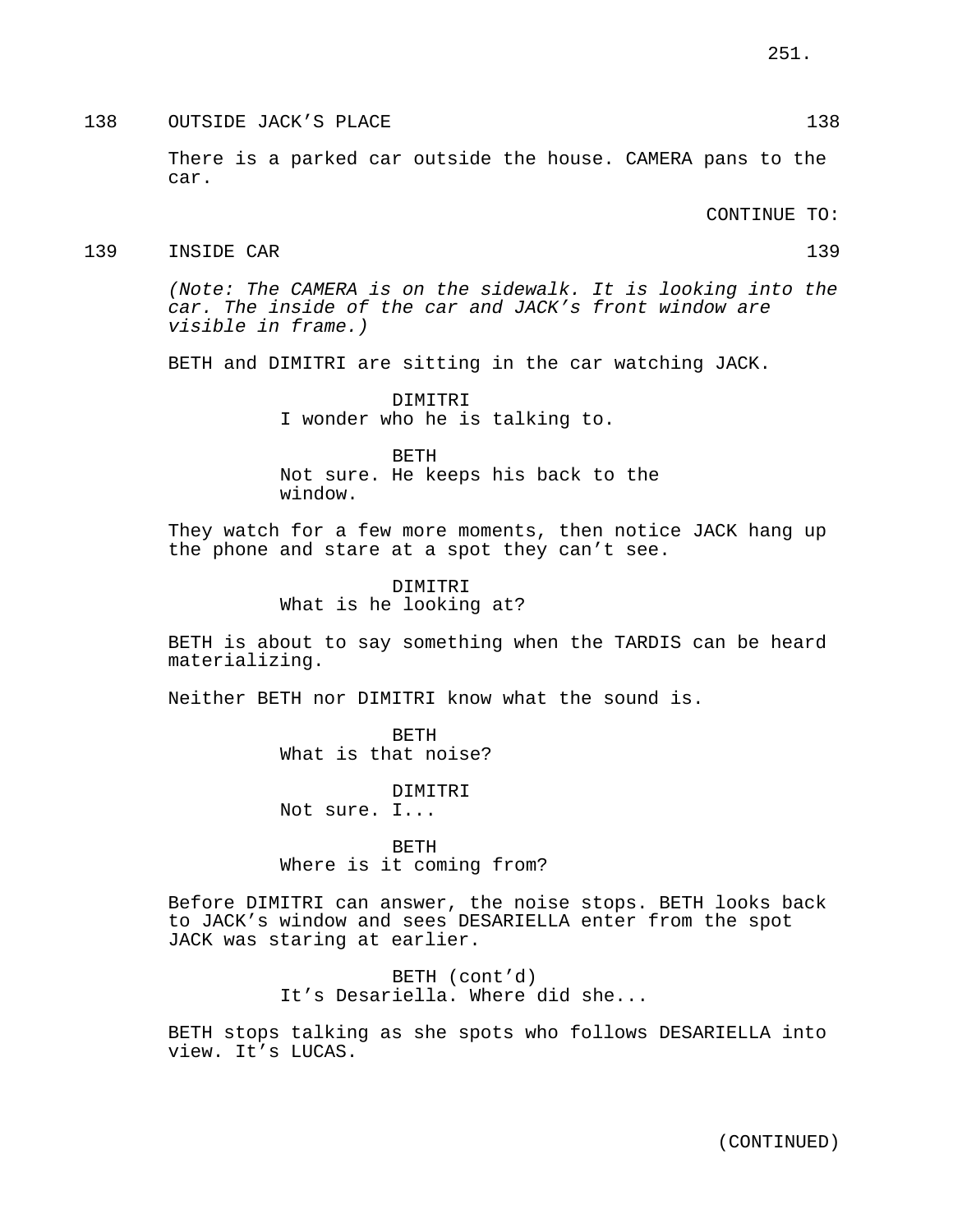DIMITRI Oh my God! It's...

BETH Can't be. He's dead.

DIMITRI

Is he?

BETH What are you...

DIMITRI I knew there was something going on. Right from the start.

BETH You think the whole thing was...

DIMITRI Only one way to find out.

DIMITRI is about to open the car door and exit. BETH stops him.

BETH

Where are you...

DIMITRI I'm getting to the bottom of this. Now. You coming?

BETH thinks. She let's go of DIMITRI's arm and nods a yes. They exit the car.

CONTINUE TO:

140 JACK'S PLACE - LIVING ROOM 140

DESARIELLA has just told JACK that she and LUCAS are getting married.

JACK

Married?

DESARIELLA (VA) Yes. Don't look so surprised.

JACK So who are you marrying? Lucas or Guy?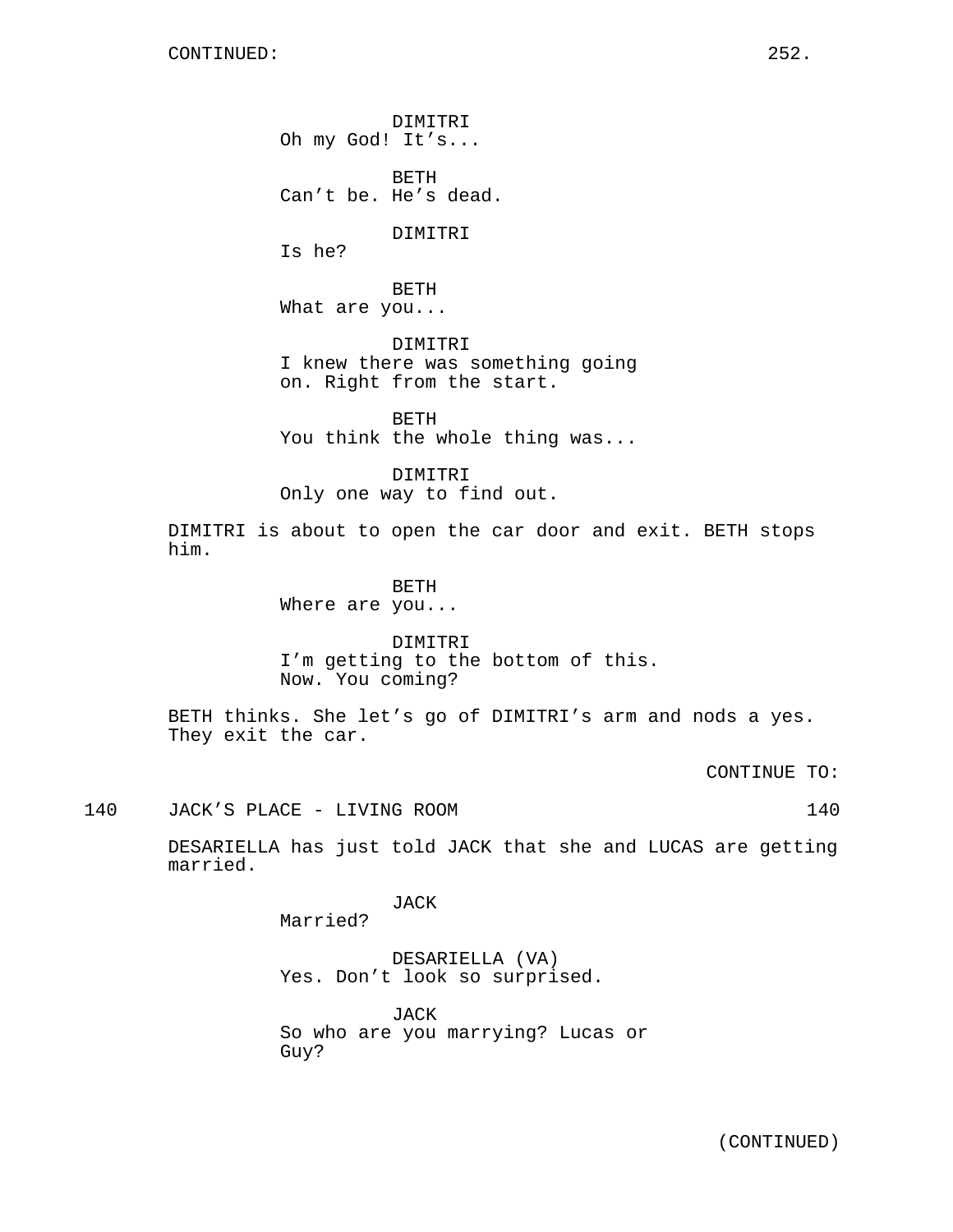DESARIELLA (VA)

Both.

JACK

Both? I...

Knock on door.

LUCAS You expecting someone?

JACK thinks it's MARTHA.

JACK Not really. But I think I know who it is. Stay here.

JACK goes to door and opens it. Not Martha. DIMITRI says his line as he and BETH charge into the room.

# DIMITRI

Mind if we come in.

LUCAS recognizes the voice. He turns to get into the TARDIS but doesn't make it to the door.

BETH and DIMITRI reach them. They still can't believe LUCAS is standing right in front of them.

They are so preoccupied with LUCAS that neither notice that JACK is opening a safe behind them.

> DIMITRI (cont'd) Lucas. Is it really you?

LUCAS knows there is no escape. JACK takes something out of the safe and closes it.

LUCAS

Yes.

BETH So what happ...

BETH stops talking as she notices the TARDIS. She stares at it. She says line as she turns and looks at JACK. JACK puts his hand behind his back as she looks at him. She points at the TARDIS.

> BETH (cont'd) Why is there a 1963 Police Box in your living room?

DIMITRI is drawn to the TARDIS.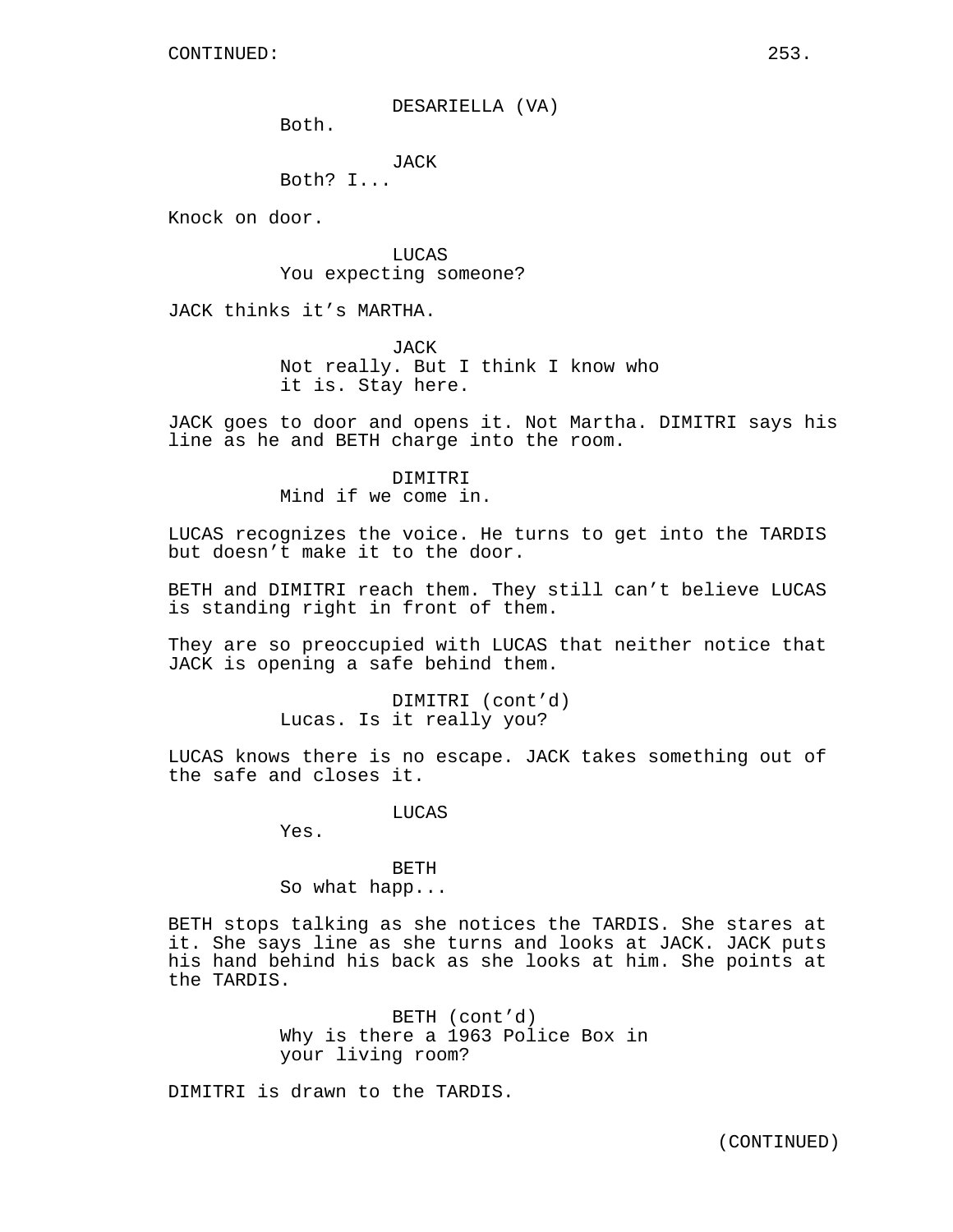JACK I like old things. I...

DIMITRI This looks brand new. It is in remarkable condition. Almost mint. I...

DIMITRI remembers the noise they heard in the car earlier. He looks back at the TARDIS, and slowly starts to back away from it. BETH notices the look in DIMITRI's eyes. JACK gives DESARIELLA a look.

> JACK (T) Sneak up on Beth. Vulcan neck pinch.

DESARIELLA nods that she understands. JACK positions himself behind DIMITRI.

> BETH What is it?

> > DIMITRI

I think I...

BETH

What?

DIMITRI looks at JACK. JACK stops moving. So does DESARIELLA.

> DIMITRI That's the TARDIS! Isn't it?

> > BETH

The what?

DIMITRI I've heard stories of it. Never thought I'd actually see it.

BETH (confused) What are you...

DIMITRI turns back to LUCAS. JACK gives DESARIELLA a "let's try again" look.

> DIMITRI You didn't die that day. You left with the Doctor. In the TARDIS. Didn't you?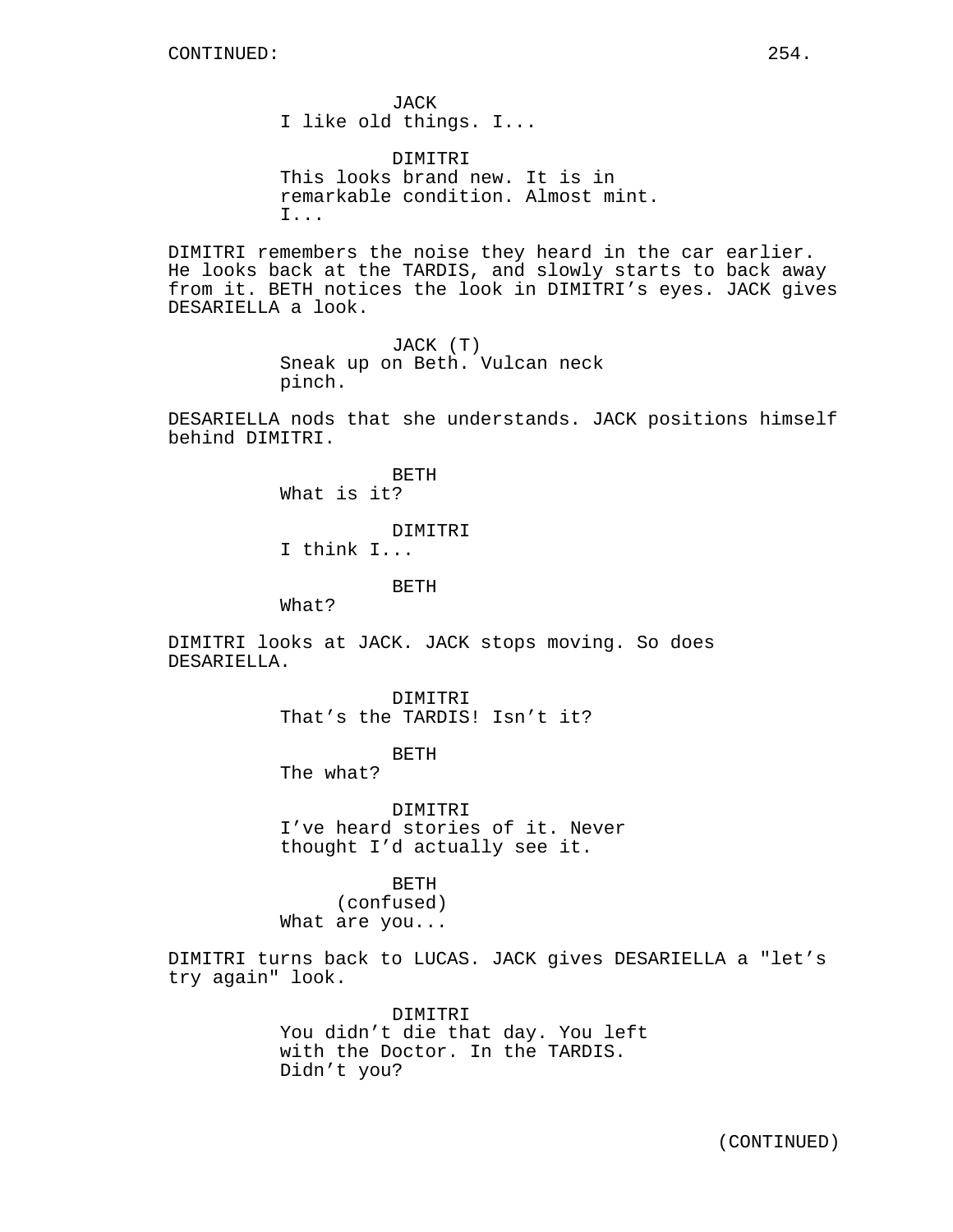BETH The Doctor? What are you...

LUCAS knows DESARIELLA and JACK are up to something but he's not sure what. He decides to distract DIMITRI and BETH. LUCAS addresses DIMITRI.

LUCAS

Yes.

DIMITRI Was Harry in on it? Did he know? Was the entire thing fake? Was...

DIMITRI's line is cut short as JACK comes up behind him, places a hypospray on his neck, and injects something. DIMITRI slumps in JACK's arms.

BETH is about to say something when DESARIELLA comes up behind her and applies the Vulcan Neck pinch knocking her out. DESARIELLA catches BETH as she falls.

JACK and DESARIELLA exchange a look. LUCAS wonders what DIMITRI was about to say.

> **LUCAS** What did he mean?

DESARIELLA and JACK exchange a look.

LUCAS (cont'd) What did Dimitri mean? Was what fake?

DESARIELLA You don't want to know.

LUCAS

Yes I do.

DESARIELLA (VA) You really don't, Lucas.

LUCAS What is it you are hiding from me? What are you not telling me?

JACK gives DESARIELLA a look.

JACK (T) Maybe you should tell him.

LUCAS can tell something is going on.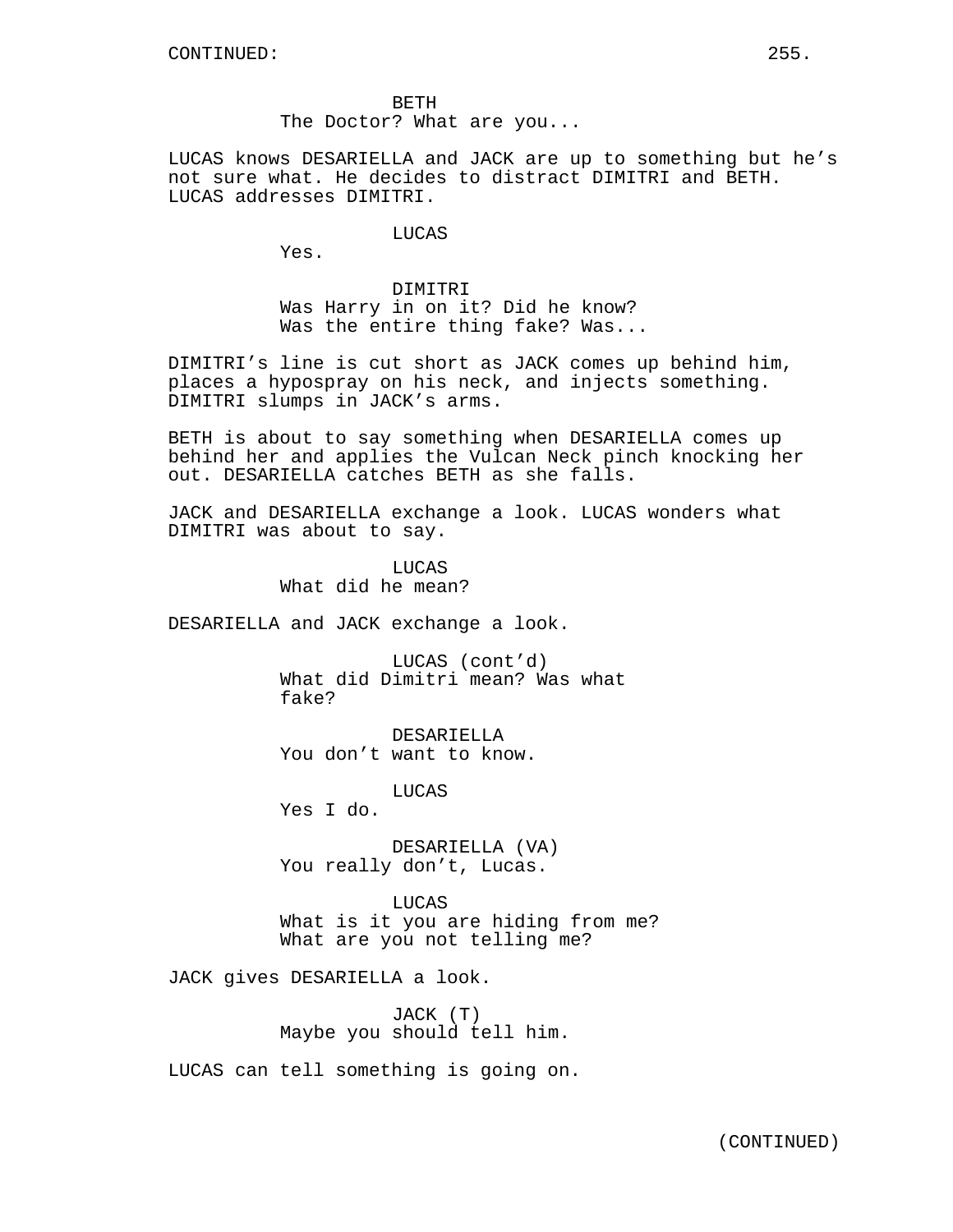LUCAS I know there is something. I keep getting the feeling that something happened and I just can't remember it. I...

DESARIELLA (VA) Lucas. Don't.

LUCAS gives her a look.

DESARIELLA (VA) (cont'd) You're right. There is something. But the reason you can't remember is because you asked be to help you forget it. You didn't want to remember it. You said you wanted the memories of those last few weeks gone for good.

LUCAS

Weeks?

DESARIELLA (VA)

Yes.

LUCAS I've forgotten weeks?

DESARIELLA (VA)

Yes.

LUCAS sits. DESARIELLA goes to him. She places a hand on his leg.

> DESARIELLA (VA) (cont'd) If you want, I can unlock those memories for you.

> > LUCAS

Do it.

DESARIELLA (VA) Are you sure?

LUCAS

Yes.

DESARIELLA (VA) You really do not want to know what I am about to unlock. You...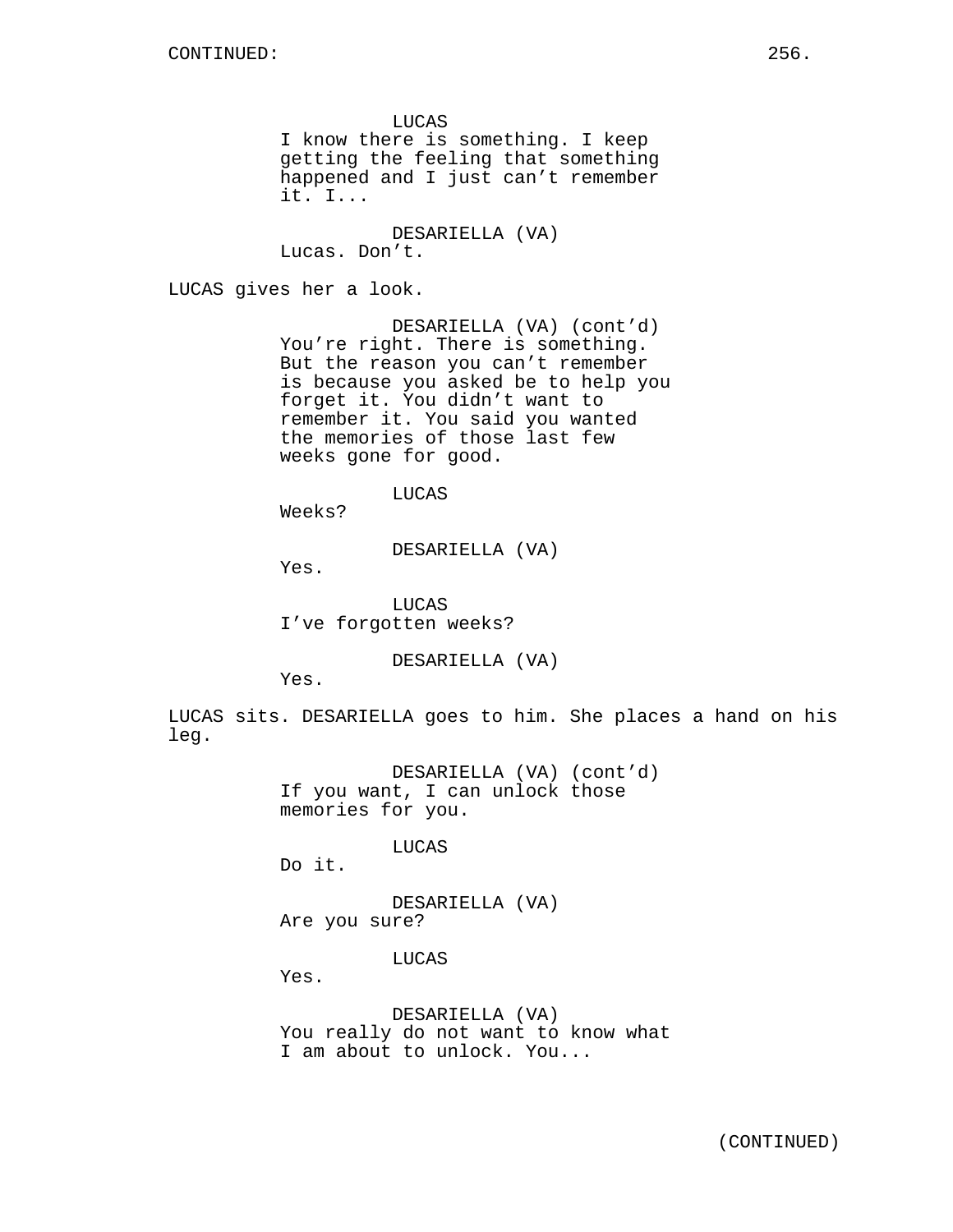LUCAS D, please. I need to know.

DESARIELLA (VA) Okay. But first, let me speak to Guy.

LUCAS Guy, why...

DESARIELLA gives him a look. LUCAS relents.

LUCAS-GISBORNE You wanted to speak to me?

DESARIELLA (VA) I need your help.

LUCAS-GISBORNE Anything.

DESARIELLA (VA) Lucas wants his memories back.

LUCAS-GISBORNE

I know.

DESARIELLA (VA) I need you to promise me you will help him deal with them if he decides to keep them.

LUCAS-GISBORNE You're going to give him the option to lose them again?

DESARIELLA (VA)

Yes.

LUCAS-GISBORNE Then don't you think you should get rid of these two?

JACK

Right.

JACK takes DIMITRI into the other room.

DESARIELLA (VA) So you'll do it?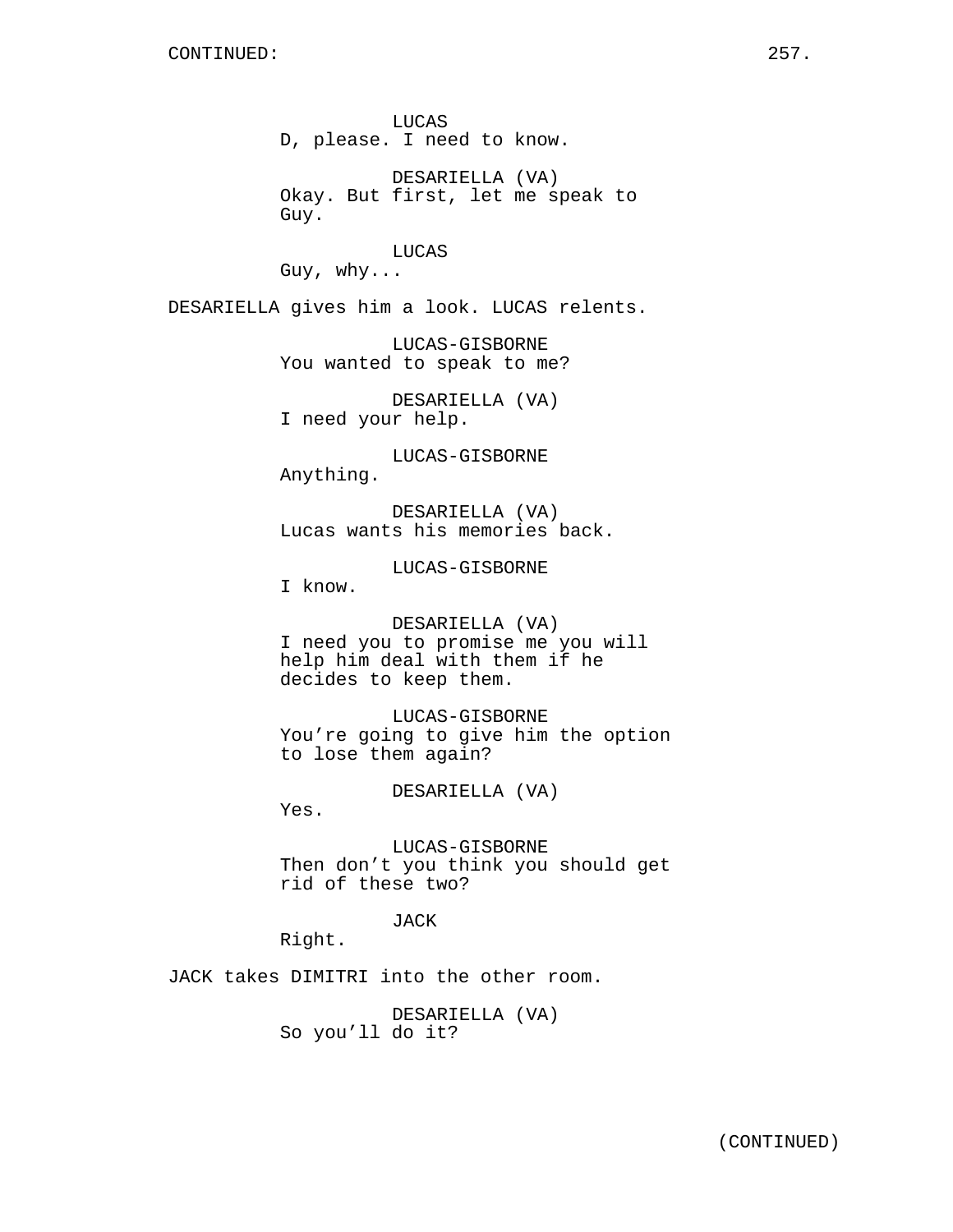LUCAS-GISBORNE

Yes.

DESARIELLA (VA)

Thank-you.

LUCAS-GISBORNE looks at her, then down at her finger.

LUCAS-GISBORNE Congratulations.

DESARIELLA (VA)

What?

LUCAS-GISBORNE You and Lucas.

DESARIELLA (VA) Maybe not after I unlock the...

LUCAS-GISBORNE He loves you. Just as much as I do.

JACK returns and brings BETH's body to the other room.

DESARIELLA (VA) Things may change after he...

LUCAS-GISBORNE Trust me. His feelings for you are real and will not...

DESARIELLA (VA)

Thanks.

She kisses him. They break the kiss.

LUCAS-GISBORNE You want Lucas back.

DESARIELLA (VA) Yeah. Let's get this over with.

LUCAS-GISBORNE flashes her a smile. Pause as LUCAS returns.

DESARIELLA (VA) So. You ready.

LUCAS

Yes.

(CONTINUED)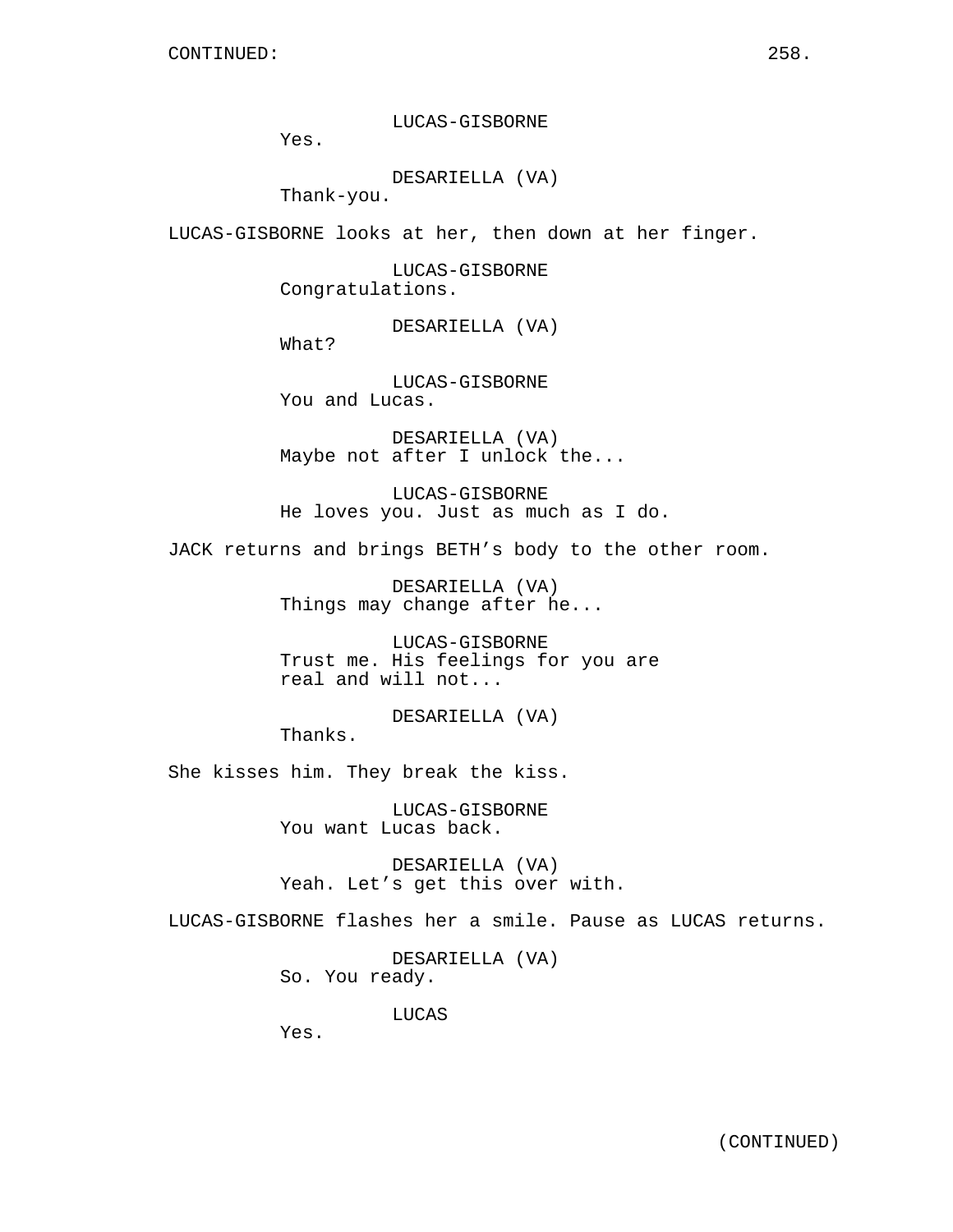## DESARIELLA Close your eyes.

LUCAS closes his eyes. DESARIELLA leans in and kisses him.

DESARIELLA (VA) Unlock Vaughan.

She breaks the kiss. LUCAS jumps off the couch.

LUCAS No. No. Please no. Tell me that really didn't... Tell me...

DESARIELLA goes to him.

DESARIELLA (VA) Lucas. Easy. I...

He looks at her. He backs away and heads back to the couch.

LUCAS What did I do? What...

He puts his head in his hands. DESARIELLA goes back to him and hugs him.

> DESARIELLA (VA) It's okay Lucas. It...

LUCAS breaks down and starts to cry on her shoulder. JACK comes back.

DESARIELLA signals JACK to come over and remove her pendant. He does. JACK places it on the table and leaves.

> DESARIELLA (T) Lucas, it's okay. I'm here. Just like always. You are safe. Nothing will hurt you. Relax Lucas.

> > LUCAS (T)

D?

DESARIELLA (T) Yes my love. I am here. Let it out. Let it all out. Everything is fine. You are free of John. John is gone. Gone for good.

LUCAS looks up at her. He kisses her.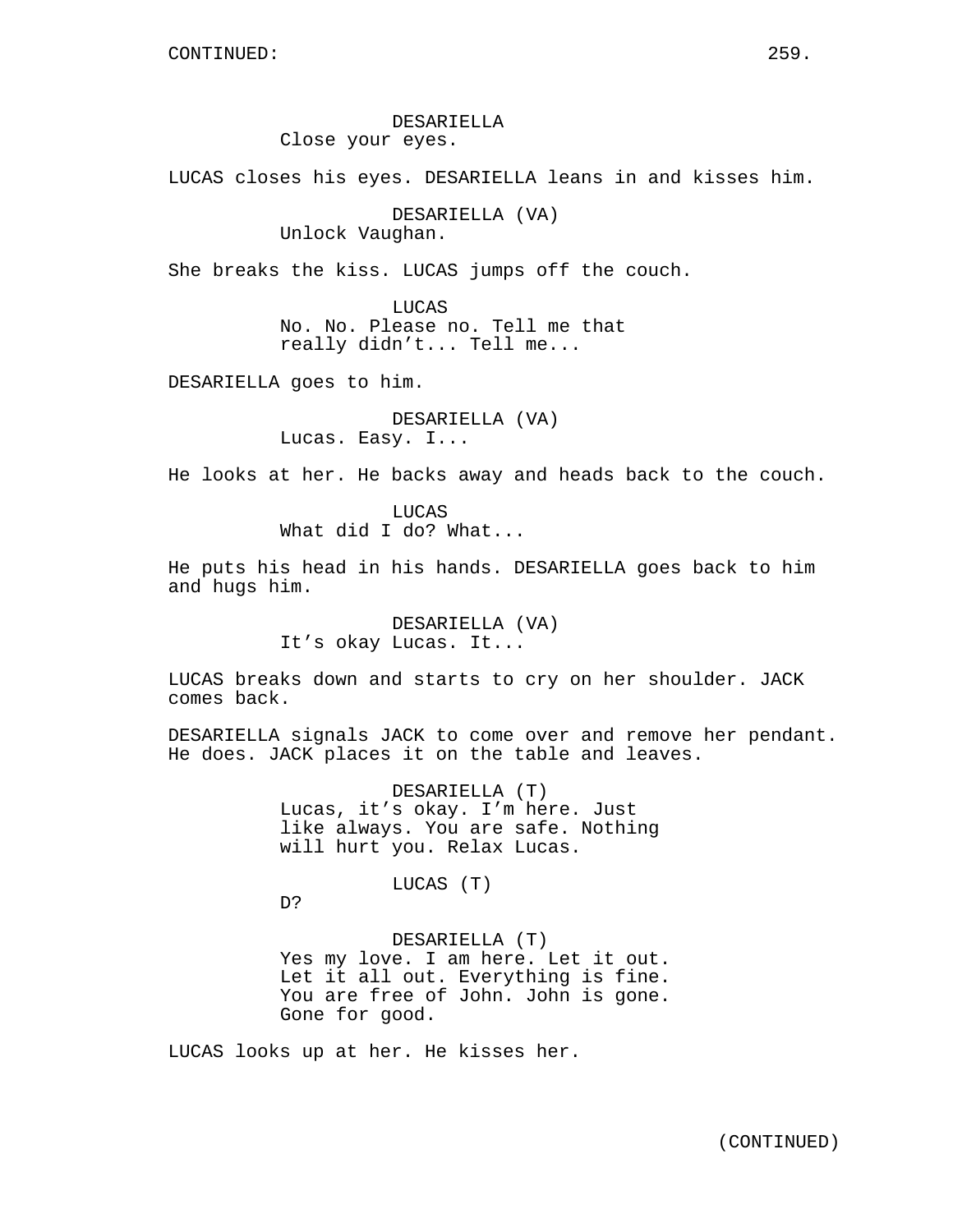LUCAS (T) I love you.

DESARIELLA (T)

And I you.

LUCAS lays her back on the couch.

JUMP TO:

141 THE GRID 141

TARIQ is staring at his monitor wondering what happened. A few hours ago his screen went dead. All connections to DIMITRI and BETH vanished. He has been trying for hours to get it back. Nothing seems to be working.

> TARIQ Come on. Come on. They are going to kill me if I lose this.

TARIQ looks up and sees HARRY coming over.

TARIQ (cont'd)

Damn.

TARIQ goes back to trying to fix his computer. HARRY reaches him.

> HARRY Have you seen Beth or Dimitri?

TARIQ Not in a while, sir.

HARRY Any idea where they could be?

TARIQ

(lie) Nope. Sorry.

HARRY Could you contact them and ask them to return...

TARIQ As soon as my system is back up.

HARRY What's wrong with...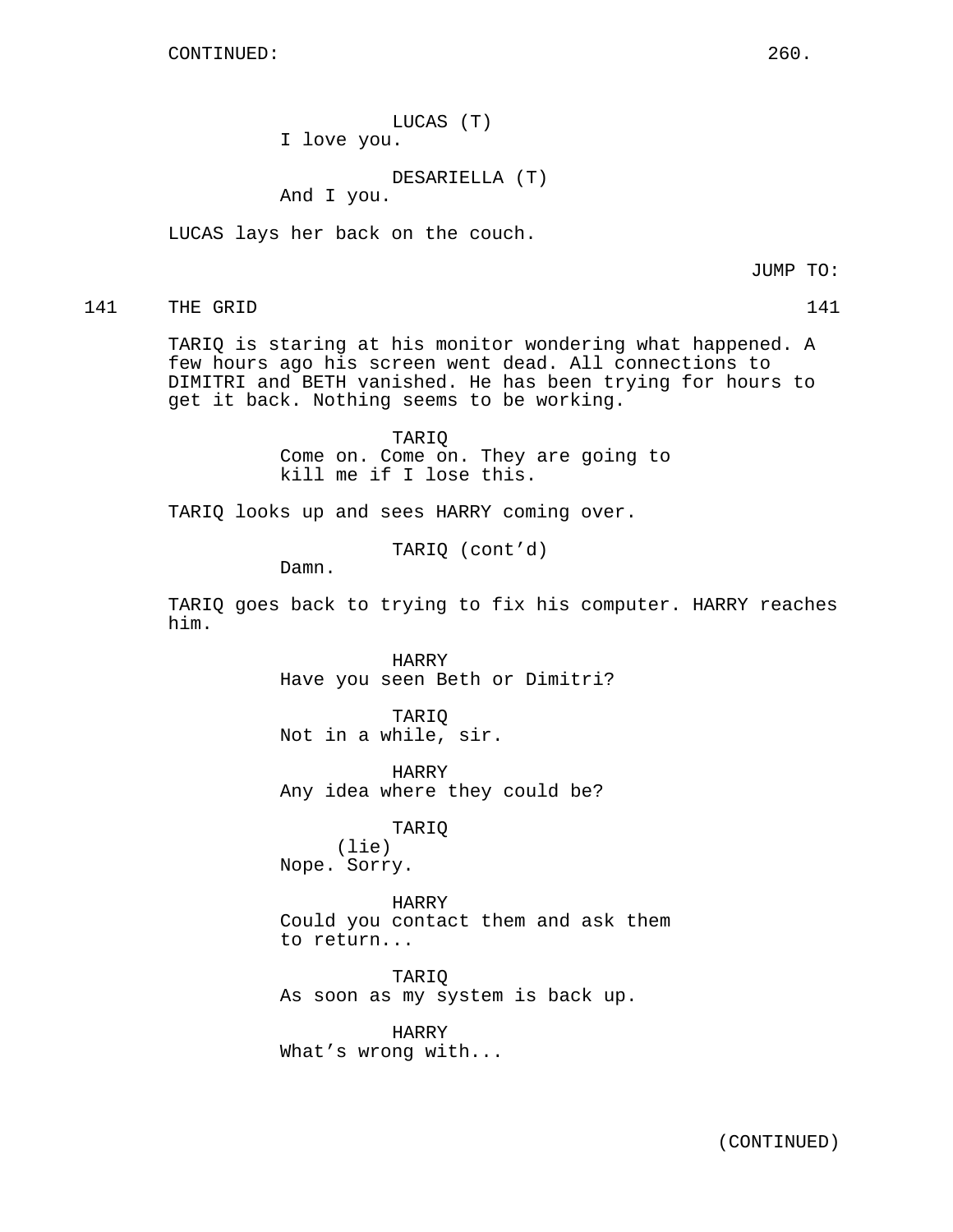TARIQ (lie) Nothing. Just updating some stuff. Shouldn't take long.

HARRY

Okay.

HARRY leaves. TARIQ watches HARRY leave then returns to what he was doing.

JUMP TO:

## **2 hours later**

142 JACK'S PLACE 142 142

DESARIELLA and LUCAS are sitting on the couch. She has her pendant back on.

> DESARIELLA (VA) Are you sure you're okay?

> > LUCAS

Yes.

DESARIELLA (VA) The offer is still open. I can...

**LUCAS** No. It's okay. I want to keep the memories.

DESARIELLA (VA) You sure? Last time you seemed so...

LUCAS looks at her.

#### LUCAS

That was then. A lot has happened since then. I can handle it now. You have helped me deal with what happened then. I...

JACK enters the room.

JACK

Beth and Dimitri are still out, but I gave them another dose anyway. They should be out for about 3 more hours.

JACK sits on a chair.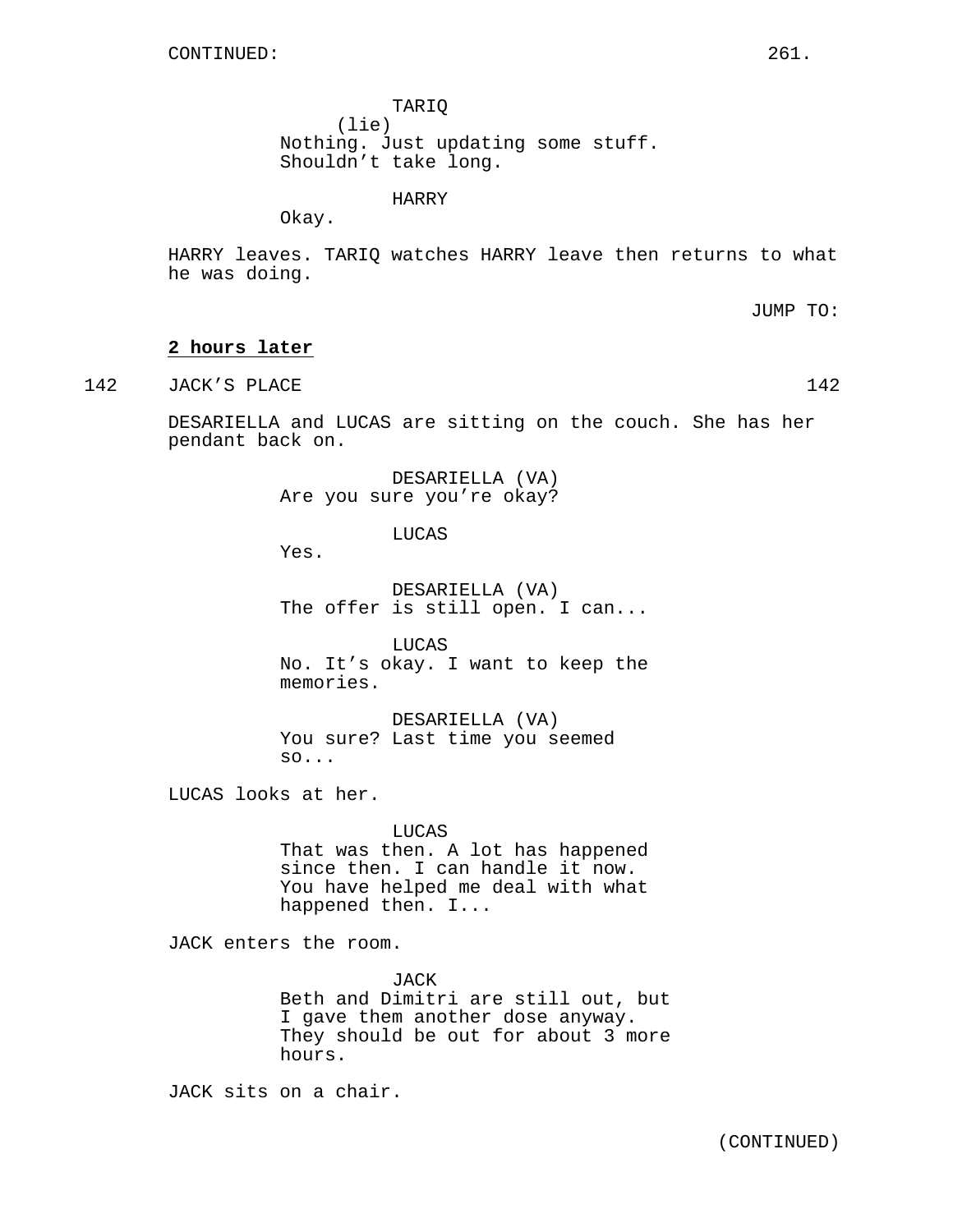JACK (cont'd) They're going to have a hell of a headache when they wake up.

DESARIELLA looks at JACK.

DESARIELLA (VA) I can't believe they found you. Isn't this house protected by...

JACK I thought so. Maybe it's malfunctioning.

LUCAS looks at JACK.

LUCAS They are good. They probably had Tariq tracking you on the CCTV cameras.

JACK I don't think so.

LUCAS What, you think you're too good not to...

JACK

This...

JACK points to his Vortex Manipulator.

JACK (cont'd) ...emits a jamming frequency to all CCTV cameras. No camera can track me.

LUCAS Maybe they placed a tracker on you when you were at the Grid.

JACK and DESARIELLA raise their eyebrows in curiosity.

JACK I thought your pods disabled all...

LUCAS (smile) Only incoming ones.

LUCAS continues line as he walks over to JACK's coat.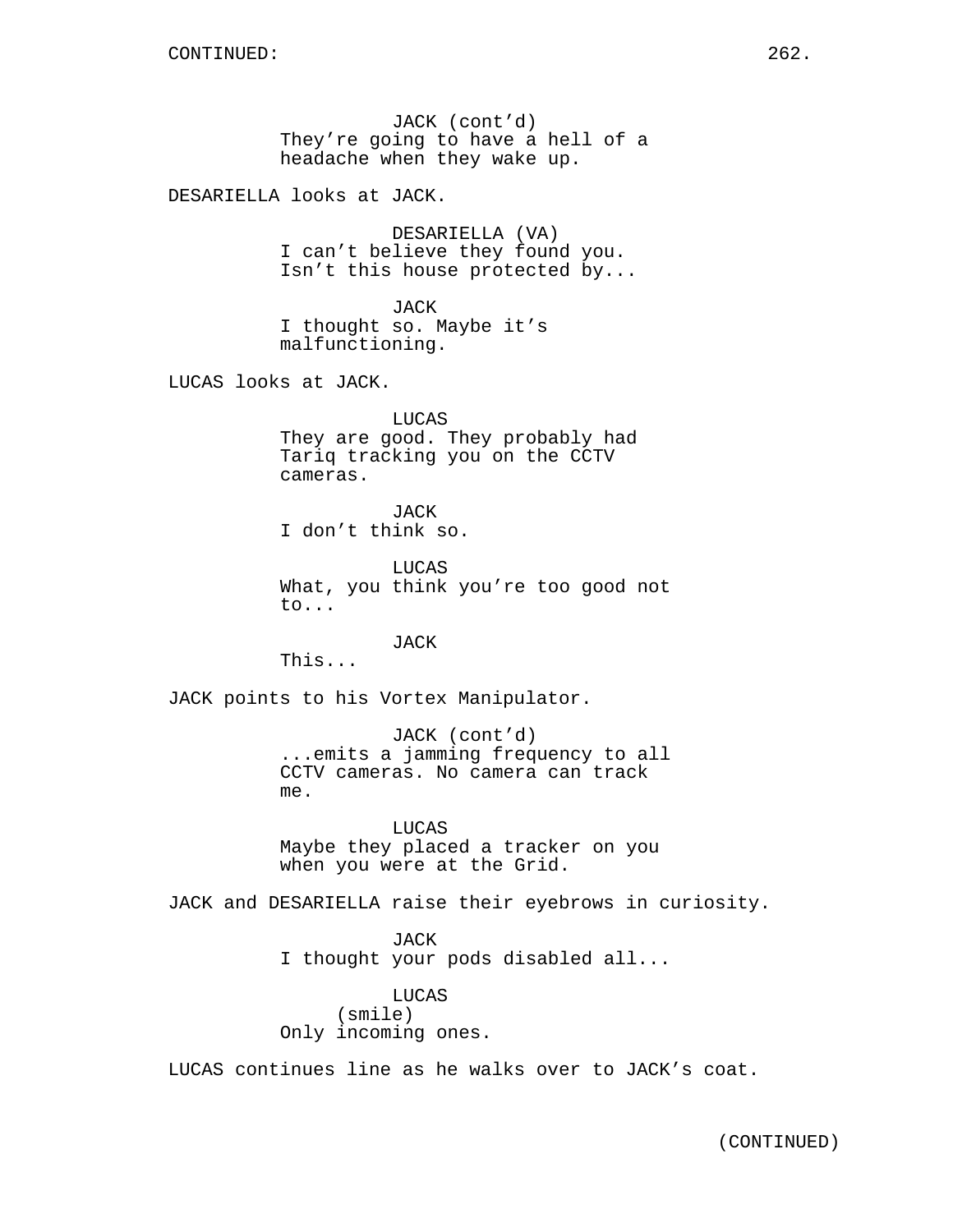LUCAS (cont'd) If they planted it on you while you were on the Grid, the pods would not have deactivated it when you left.

LUCAS picks up the coat and searches the collar. He finds the tracker. He takes it off the coat and throws it to JACK as he says his line.

> LUCAS (cont'd) Told you. They are good.

JACK catches, and looks at the tracker. He wonders why the vortex manipulator didn't detect it. It should have detected it. And the house "security" should have deactivated it.

LUCAS makes his way back to the couch. DESARIELLA looks at JACK.

> DESARIELLA (VA) If they know you are here, then you know what...

JACK Yeah. I need to move.

LUCAS sits back on couch.

LUCAS First things first, Jack.

JACK looks at LUCAS.

LUCAS (cont'd) We need to deal with Beth and Dimitri.

JACK

Of course.

LUCAS Once that is done, we need to clean out this house and move you.

CONTINUE TO: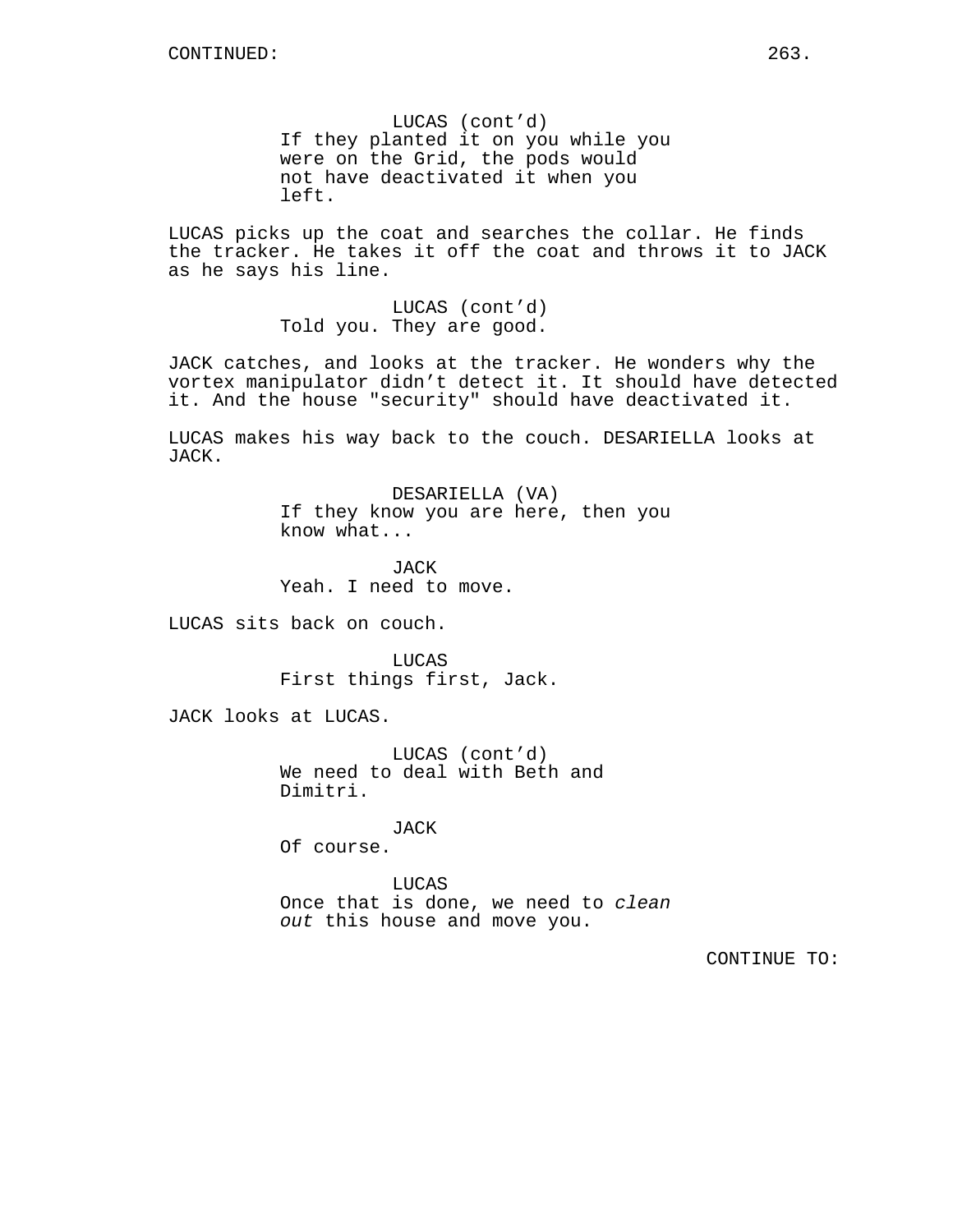## 143 TIME FLIES 143

JACK and LUCAS bring the unconscious DIMITRI and BETH back out to their car. Then JACK, LUCAS, and DESARIELLA clean out the house. They put everything in the TARDIS.

CONTINUE TO:

#### 144 TIME RESUMES 144

The house is now completely empty. LUCAS and DESARIELLA stand in the TARDIS door. JACK is standing in the middle of the floor.

> JACK I liked this place.

DESARIELLA (VA) Any idea where you'd like us to drop you off?

JACK (think) Scotland.

LUCAS (curious) Scotland?

JACK

Yeah.

DESARIELLA (VA) Okay. Let's go.

JACK heads to the TARDIS. He enters, closing the door behind him. The TARDIS dematerializes.

CAMERA zooms in on a little black dot in the middle of the floor. As we get closer, we realize it is the tracker.

JUMP TO:

145 THE GRID 145

TARIQ is still playing with his computer.

TARIQ

Come on!

TARIQ hits it. It comes to life. All systems back on line.

(CONTINUED)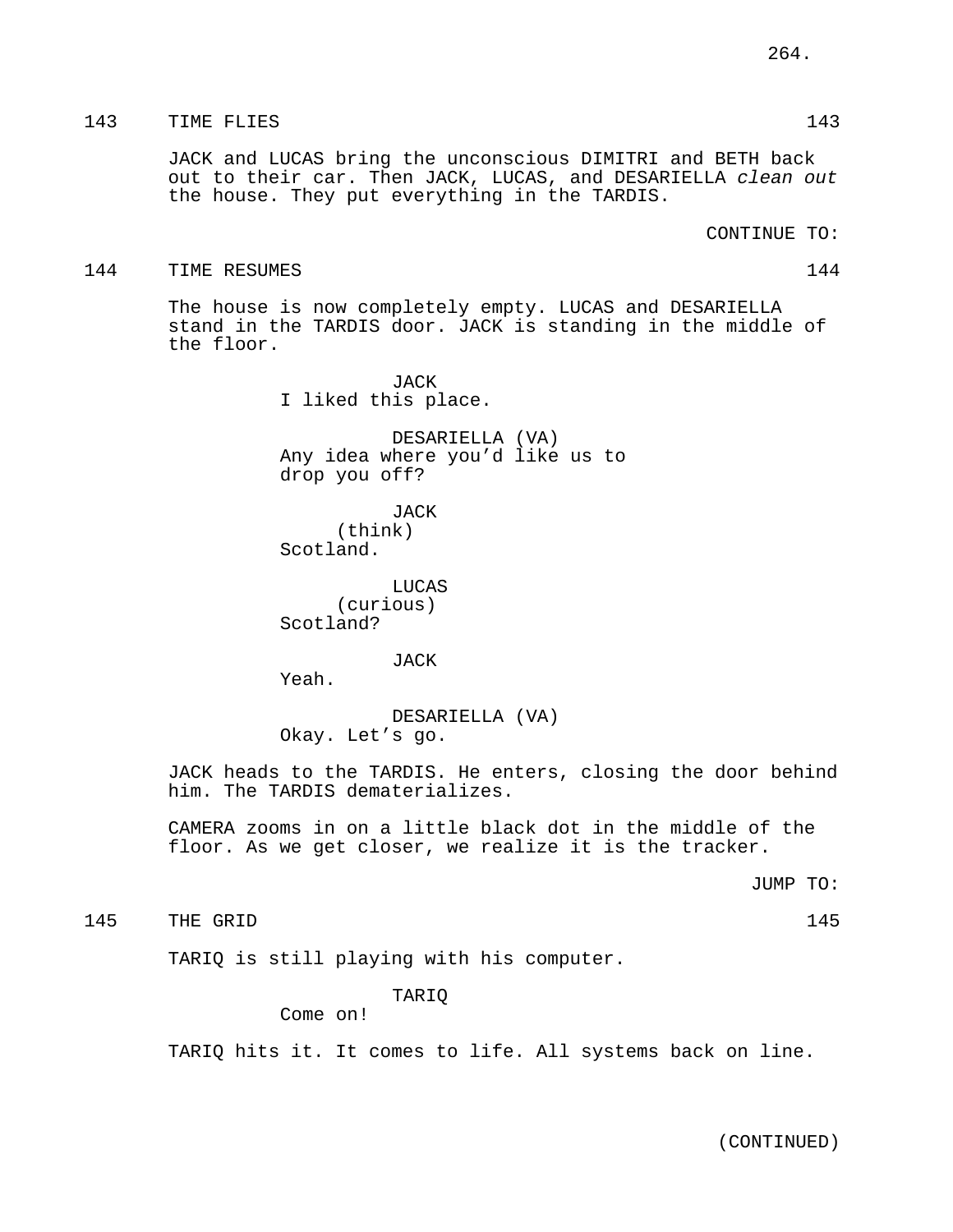TARIQ (cont'd)

Yes!

He realizes he said that a little louder then he thought when he notices that everyone within earshot is looking at him.

**2 hours later**

- 146 OUTSIDE OF JACK'S HOUSE 146 CAMERA pans over to the parked car.
- 147 PARKED CAR 147

CAMERA zooms in on the car.

CONTINUE TO:

148 INSIDE CAR 148

BETH and DIMITRI are still out. Their phones are on the car seat beside them. Each phone is displaying "7 missed calls". After a few moments they start to come to. Both of them have a massive headache and raise their hands to their heads.

> BETH Oh, my head.

DIMITRI What happened, I...

BETH I don't know. (beat) Feels like I've been...

DIMITRI's phone rings. He looks at it. It says "TARIQ". DIMITRI looks at BETH.

> DIMITRI It's Tariq.

> > BETH

Answer it.

DIMITRI answers the phone, putting it on speaker.

CONTINUE TO SPLIT SCREEN:

JUMP TO:

PAN TO: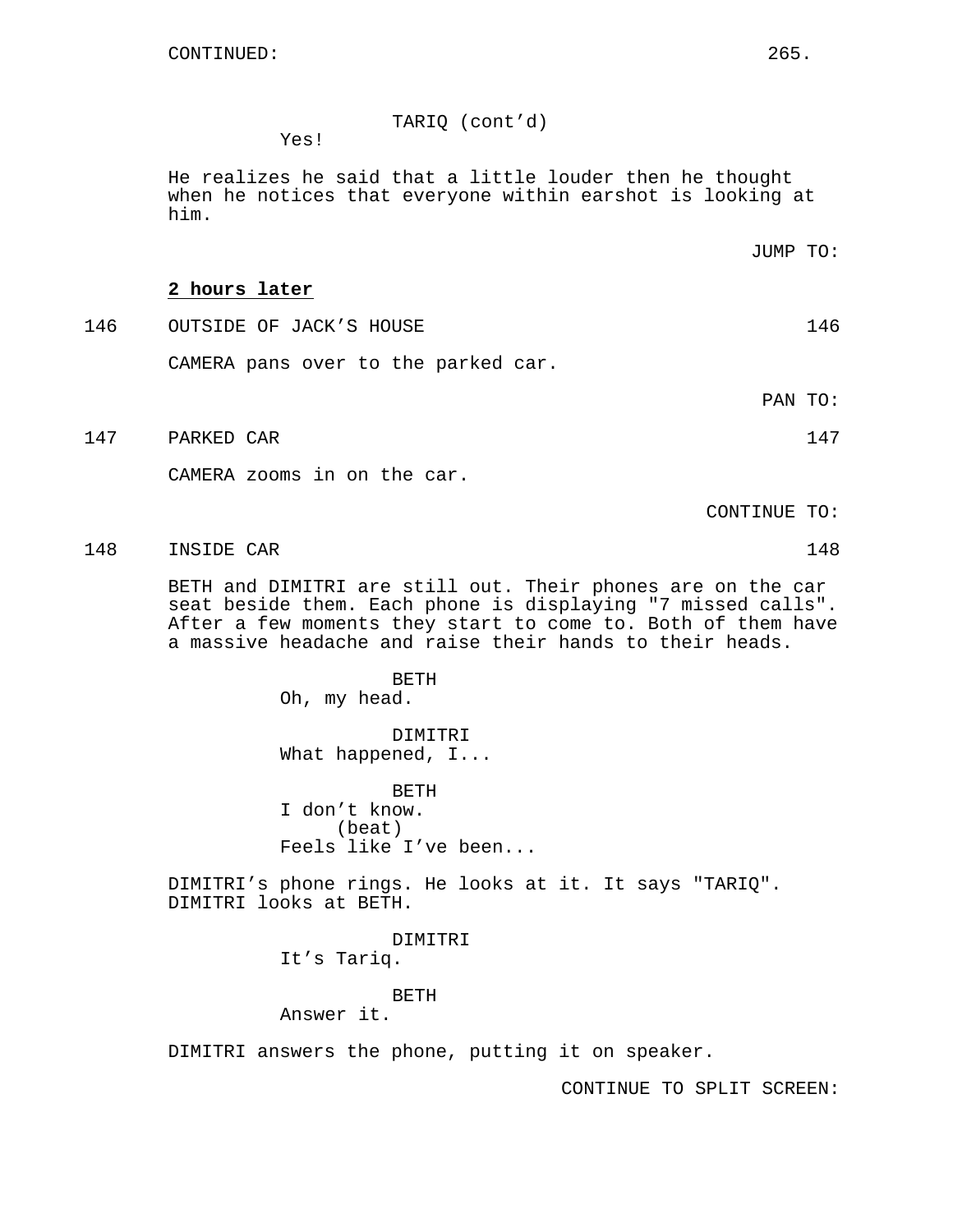149 SPLIT SCREEN: CAR (LEFT) / THE GRID (RIGHT) 149

DIMITRI Hey, what's up?

TARIQ Finally. (beat) Where the hell are you guys?

DIMITRI

What?

TARIQ I don't think I can keep lying to Harry. He is about ready to...

DIMITRI What are you...

TARIQ You two have been off comms for over 5 hours? 5 Hours!!! I...

DIMITRI

5 hours?

BETH looks at DIMITRI.

TARIQ

I can't...

DIMITRI looks at the house. He notices the curtains are closed. They were open before.

DIMITRI

Damn.

DIMITRI hangs up the phone.

CONTINUE TO SINGLE SCREEN:

150 CAR 150

BETH looks at DIMITRI.

BETH

What?

DIMITRI Something is wrong.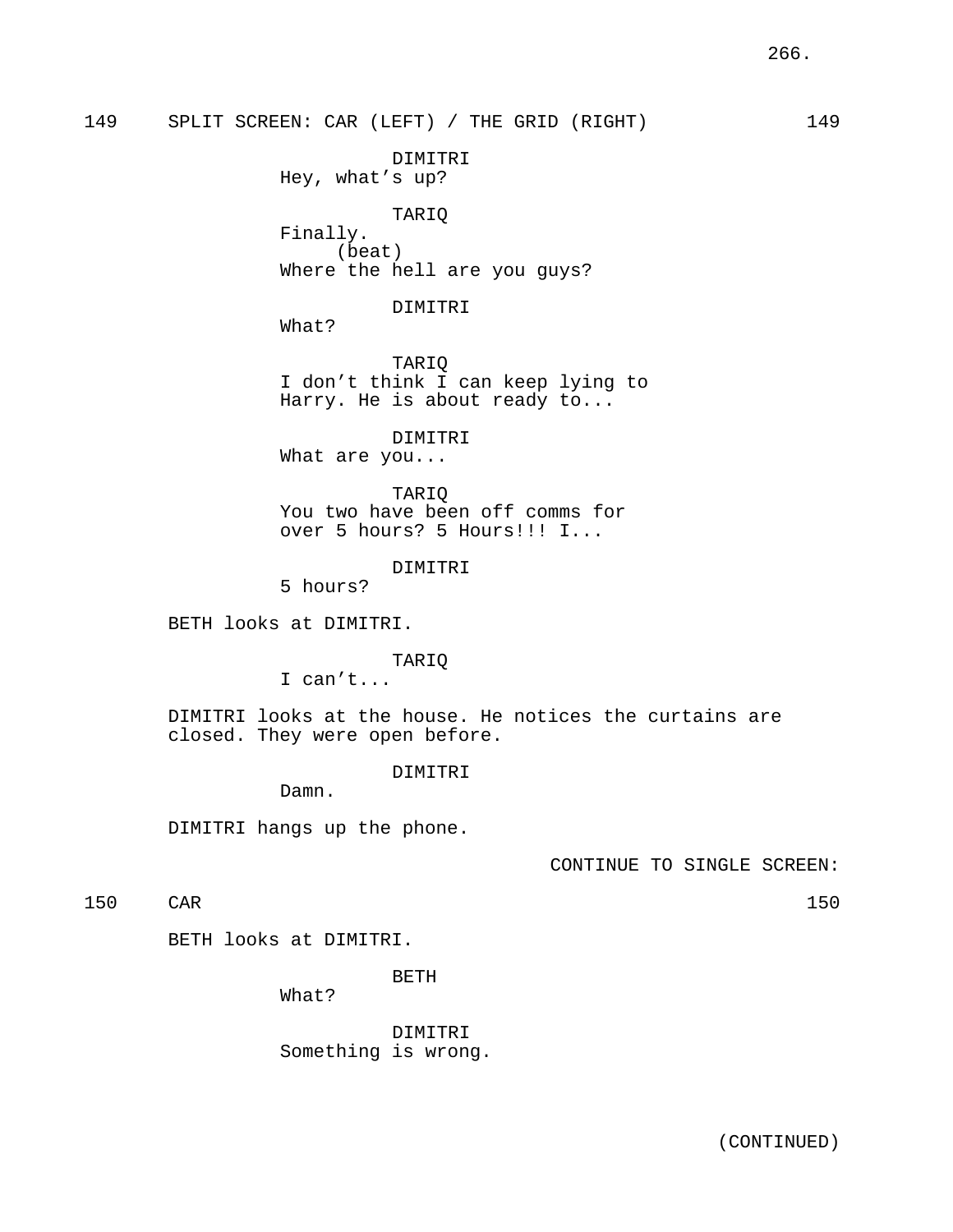BETH

What makes you...

DIMITRI points at the house.

DIMITRI The curtains are closed. They were open earlier.

DIMITRI gets out of the car. BETH gets out as well.

CONTINUE TO:

151 INSIDE HOUSE 151

The front door is kicked in.

DIMITRI and BETH enter. They see a vacant house. Stripped clean. Nothing at all.

> DIMITRI Damn it!!!!

BETH What just happened? How...

DIMITRI spots the tracker in the middle of the floor. He goes to it. He kneels down and picks it up.

> BETH (cont'd) He couldn't have just disappeared.

DIMITRI Sure he could have. (beat) He's Jack Harkness. He's Torchwood. (beat) They can make anything disappear.

BETH gives DIMITRI a look. There is something in his tone. Something that makes her feel like he is speaking from personal experience.

> BETH You say Torchwood like you... DIMITRI I do. I mean, I did. BETH

Really?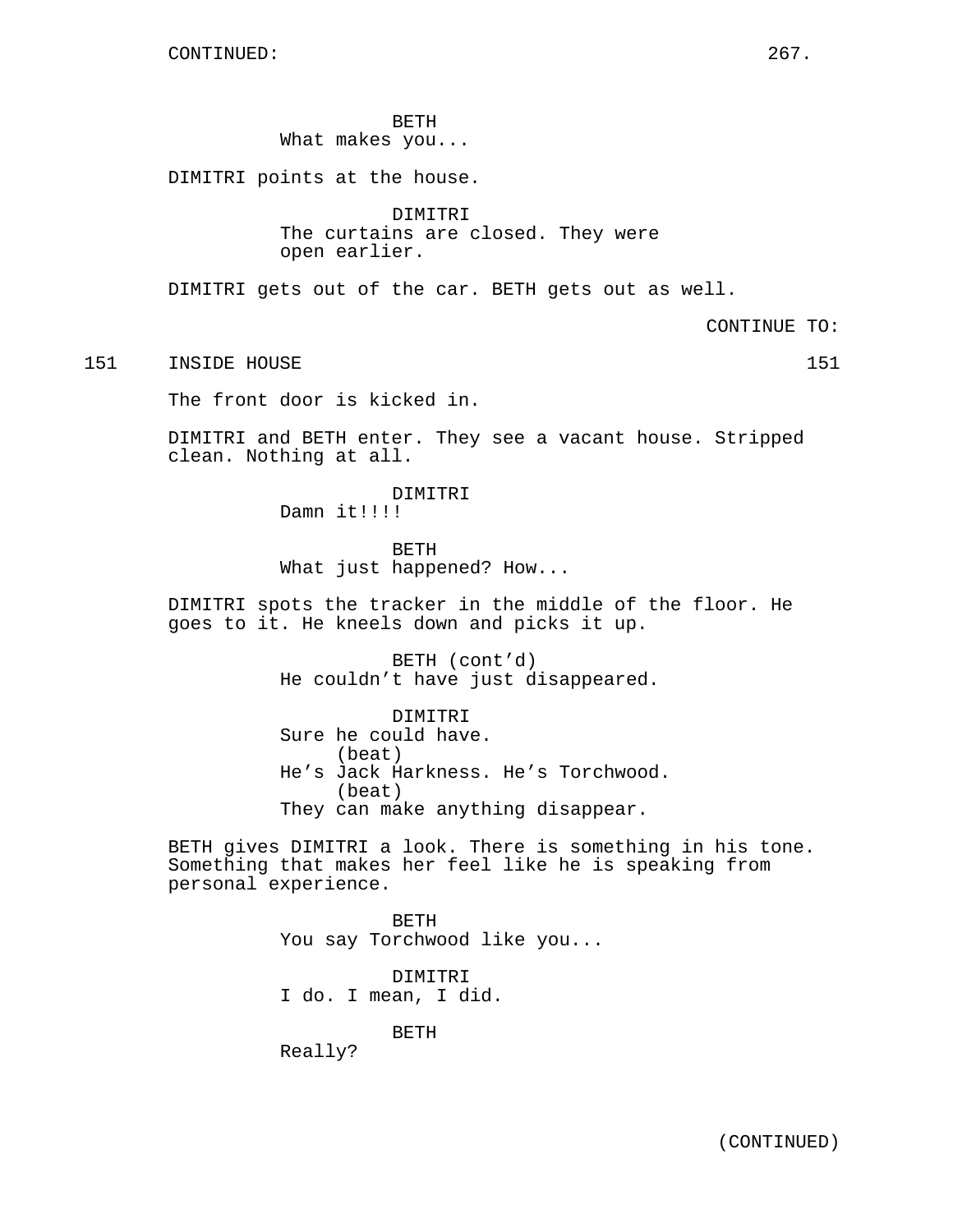DIMITRI I had friends who worked at Canary Wharf. (beat) I know all about Torchwood and what they are capable of.

BETH (surprise) Why didn't you mention that before?

DIMITRI Doesn't matter. (beat) They're gone. (beat) We'll never see them again.

BETH We can find them.

DIMITRI We won't. Trust me.

DIMITRI stands and hurls the tracker at the wall. BETH has never seen DIMITRI this upset. DIMITRI storms out of the house. BETH follows.

**4 months later**

152 TARDIS - CONSOLE ROOM 152

The DOCTOR and LUCAS are alone. The DOCTOR looks at LUCAS.

DOCTOR So, you and D are getting married.

LUCAS

Yes.

DOCTOR Any particular place you want to have the wedding?

LUCAS looks at the DOCTOR.

DOCTOR (cont'd) I can take you anywhere. Any time. Any place. (beat) Think about it. You could...

(CONTINUED)

CUT TO: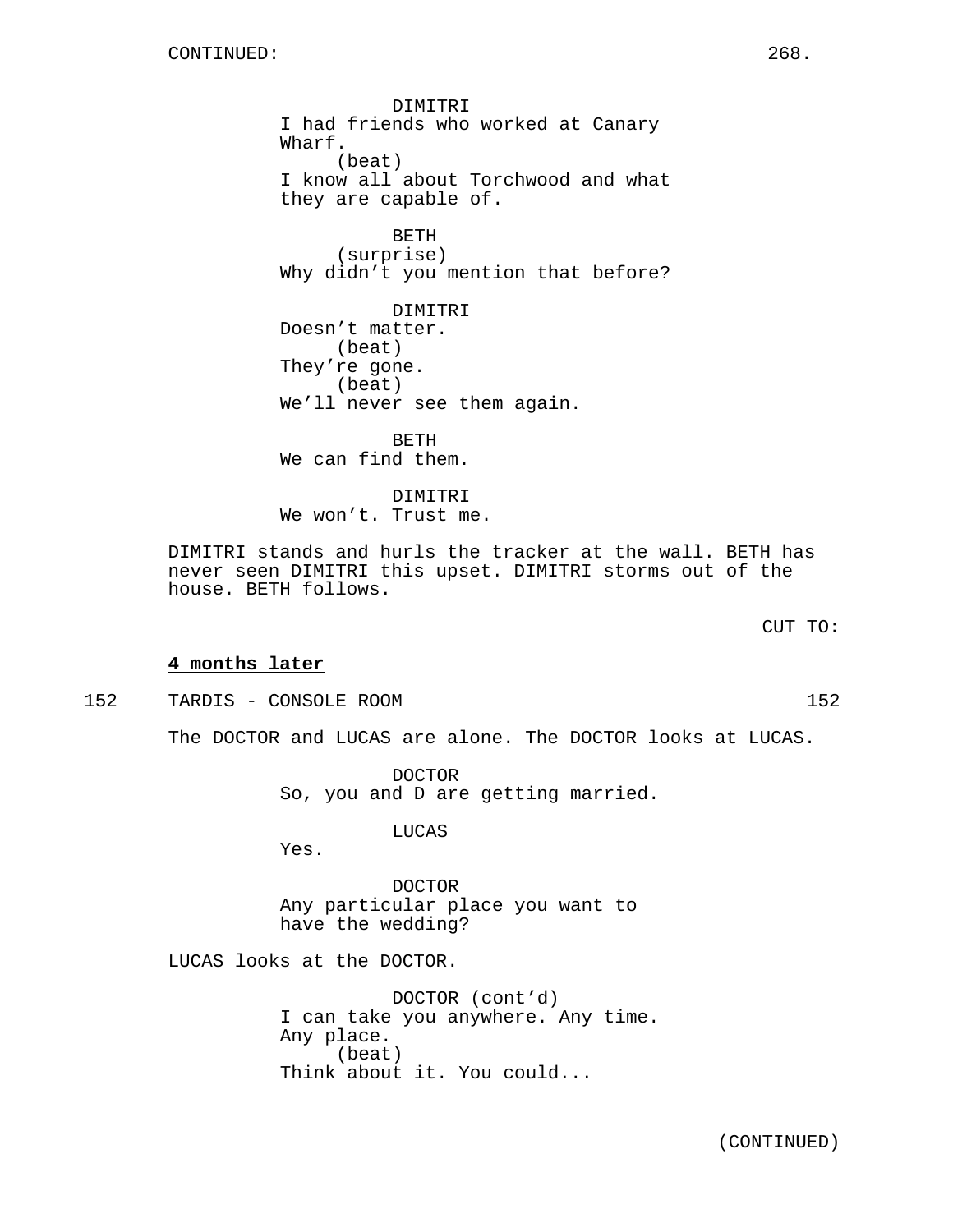LUCAS I already have the perfect spot.

DOCTOR

You do?

LUCAS Yes. We both know she will love it.

DOCTOR

Both?

LUCAS points to his head. The DOCTOR understands.

DOCTOR (cont'd) You and Guy. Right. I keep forgetting he's in there.

LUCAS

I don't.

The DOCTOR looks at LUCAS.

LUCAS (cont'd) I knew D was the one the day I met her. But... I was never sure if it was me, or him, that she...

DOCTOR She loves you both.

LUCAS

I know that now. When I heard her tell Jack that she loved me, I...

DOCTOR Lucas, you are meant to be with her. You and D have a connection. (beat) It started with Guy. I didn't really see it till it was too late. Guy was meant to be here. (beat) So are you.

LUCAS

Thanks, Doc.

.

The DOCTOR goes back to what he was doing. LUCAS heads for the stairs.

JUMP TO: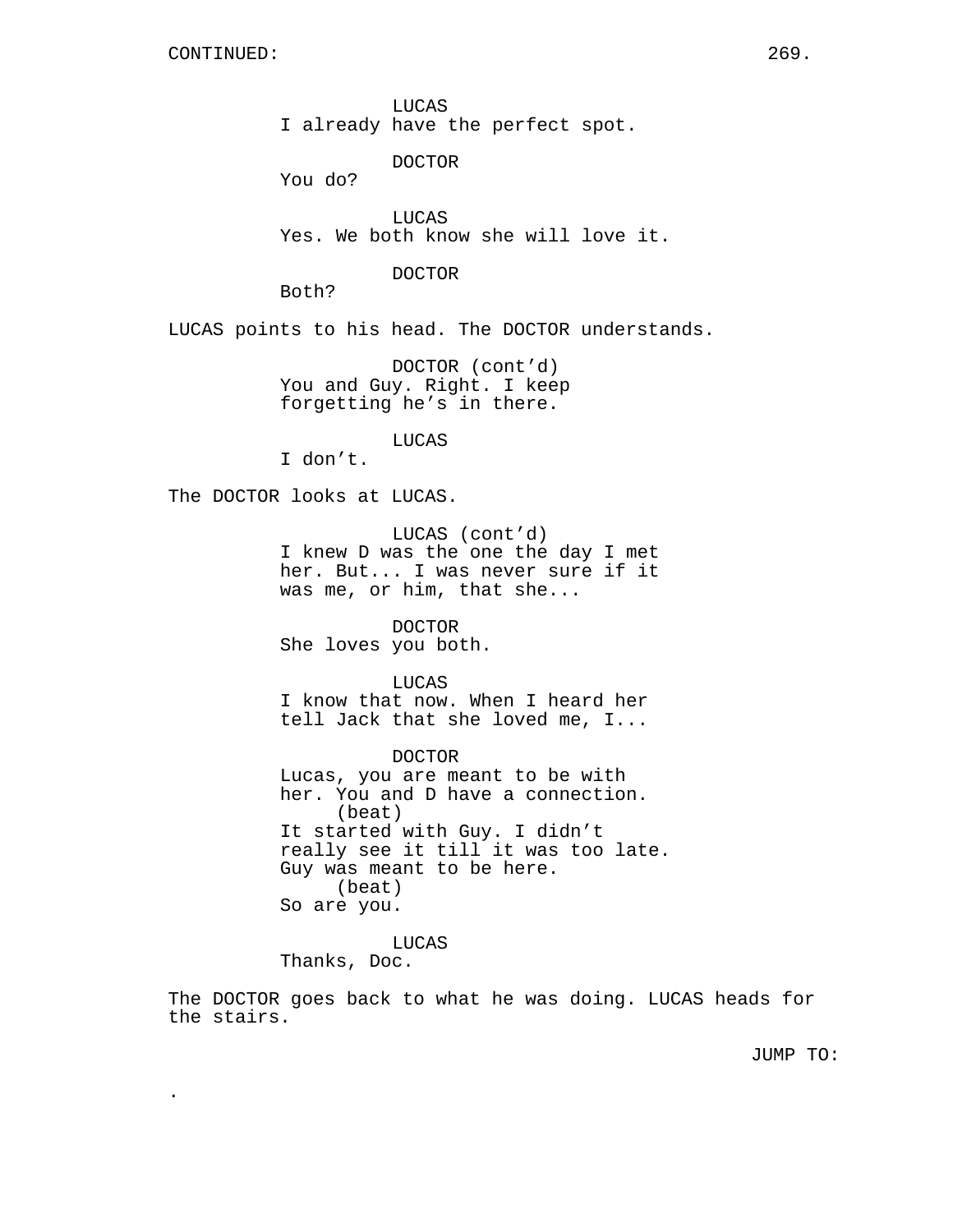### **3 months later**

LUCAS-GISBORNE and K-9 are talking.

LUCAS-GISBORNE You know what you have to do?

 $K-9$ Yes, Master Guy.

LUCAS-GISBORNE Thanks, K-9.

 $K-9$ Thanks are not necessary, Master Guy.

LUCAS-GISBORNE smiles. K-9 leaves, going down the hall. LUCAS-GISBORNE turns and walks the other way.

**1/2 hour later**

154 MAIN CONSOLE ROOM 154

The DOCTOR is at the console. The doors open. JACK enters. LUCAS comes down the stairs. JACK looks at him.

> JACK Today's the day. Nervous?

> > LUCAS

No.

**JACK** Still time to back out.

LUCAS

Never.

DOCTOR I should go check on D. You two behave.

The DOCTOR heads for the stairs. LUCAS and JACK watch him leave. LUCAS turns to JACK.

> LUCAS So how have you been?

CUT TO: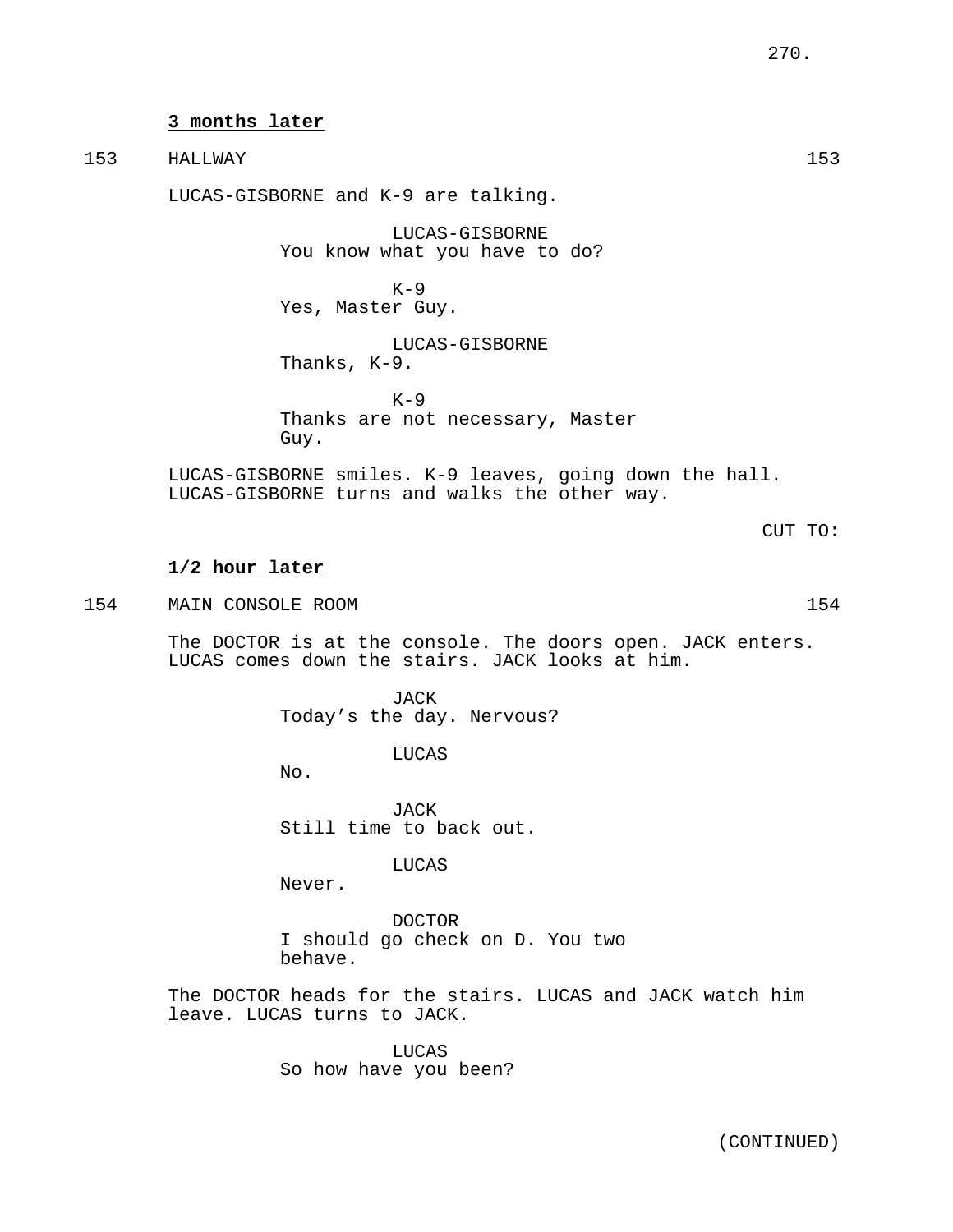JACK Fine. And you? LUCAS Fine. Mind if I ask what the date is out there? JACK Nov 5th, 2010. LUCAS I don't think I'll ever get use to the whole "more time passing for us, then for you". JACK How long has it actually been for you? LUCAS thinks for a moment. LUCAS 7 months. I think. Kinda hard to keep track of time around here. JACK I know what you mean. LUCAS Come. Let's head to... JACK Right. LUCAS and JACK head for the stairs. 155 DESARIELLA'S ROOM 155 The DOCTOR enters. DESARIELLA (VA) Jack's here. DOCTOR Yes. (beat) You sure you want to...

> DESARIELLA (VA) Yes. I love him, Doc. He...

CUT TO: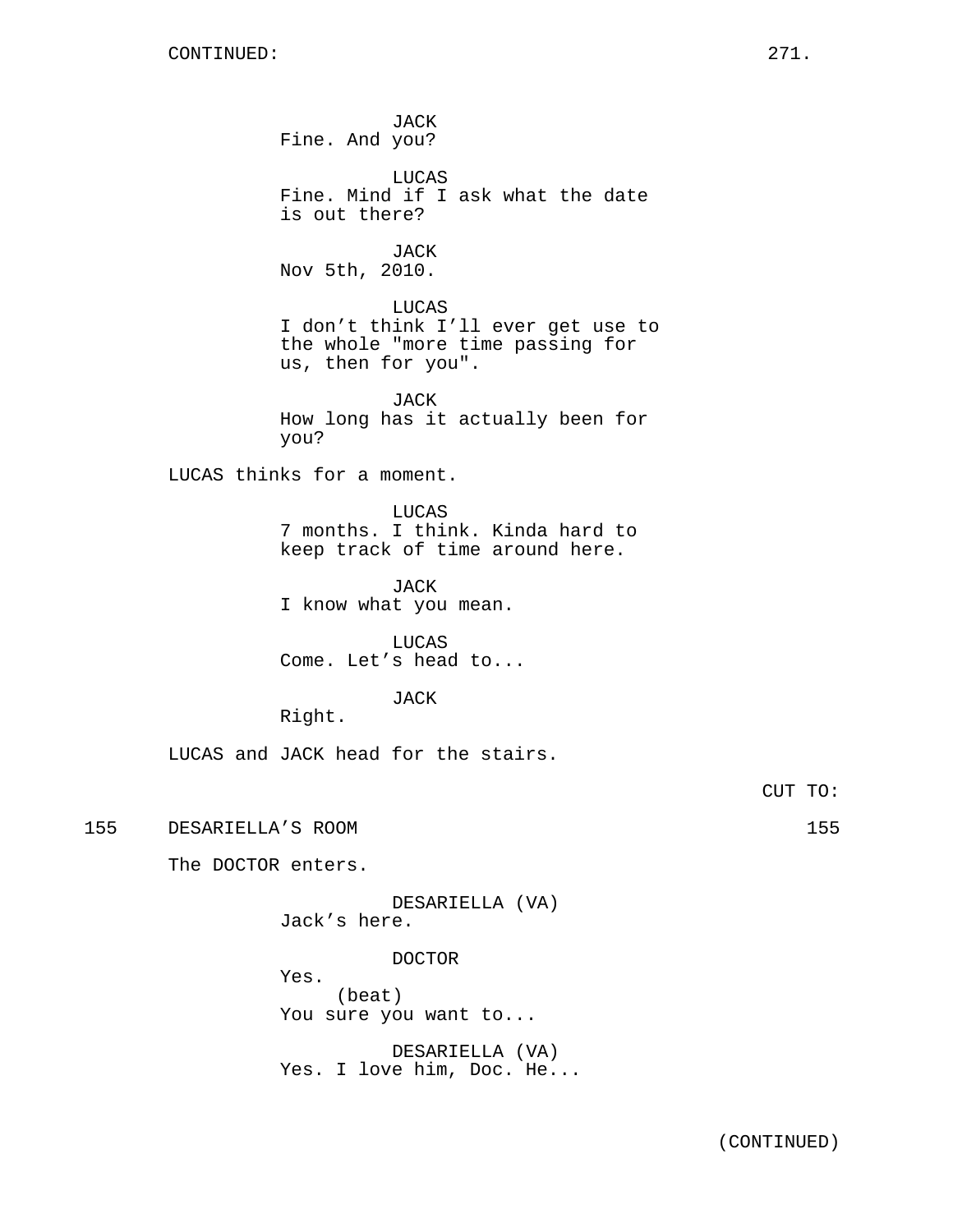DOCTOR In that case... The DOCTOR gives her a look. DOCTOR (cont'd) ...you should finish getting dressed. DESARIELLA gets a look in her eye. DESARIELLA (VA) This feels exactly like last time. The DOCTOR gives her a look. DESARIELLA (VA) (cont'd) I know this is right. I know that we belong together. But.. DOCTOR Nervous? DESARIELLA (VA) No. It's more like... (beat) I don't know how to describe it. DOCTOR A case of wedding jitters? (beat) Happens to everyone. DESARIELLA (VA) I guess. (beat) Not sure why I'd be getting them though. CUT TO: 156 HOLOROOM 156 **SHERWOOD - The North Clearing**

> There is a round clearing with trees surrounding it on all sides.

In the middle of the circle, there is an altar. At the altar there is an arch.

There is a path/aisle leading to the altar. The path is made of tree branches and flower petals.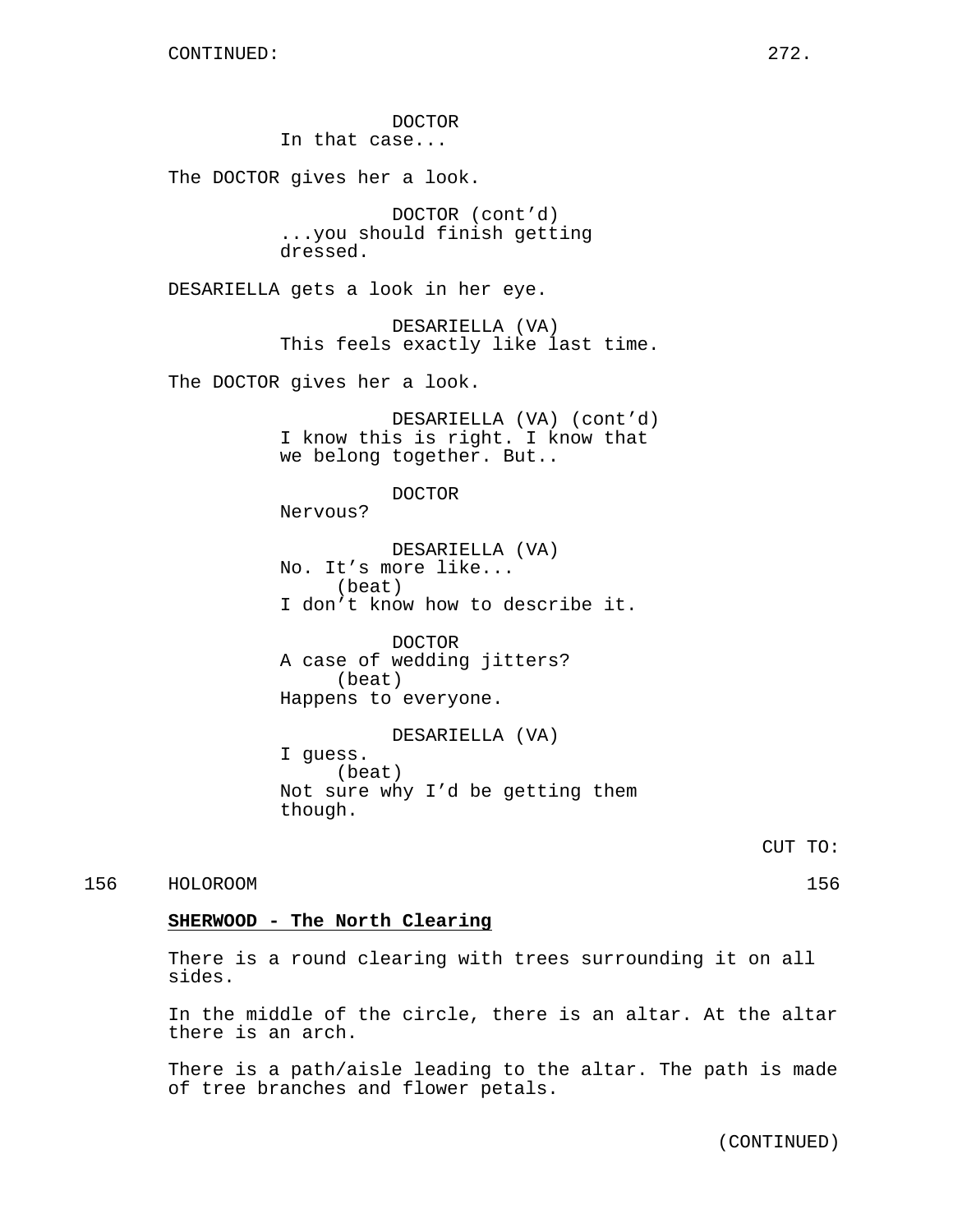On the left side of the altar there is a table. The table has a cake, a punch bowl, and food, on it.

K-9 is standing near the table.

The door appears.

JACK and LUCAS enter. LUCAS is wearing Guy's sword. The door vanishes. JACK looks around.

JACK

Sherwood?

LUCAS

Yes.

JACK looks at LUCAS.

JACK You could have had any place, any time, any where, and you choose a holo-program of Sherwood?

LUCAS What's wrong with Sherwood?

JACK Nothing. But...

LUCAS This forest means a lot to all of us.

### JACK

Okay.

JACK walks over to K-9. LUCAS watches him go.

JUMP TO:

### **1/2 hr later**

LUCAS and JACK are standing at the altar waiting for DESARIELLA to arrive.

K-9 is at the top end of the path. The door appears right beside K-9 and opens.

DESARIELLA and the DOCTOR enter.

LUCAS (T) Wow. She looks so beautiful.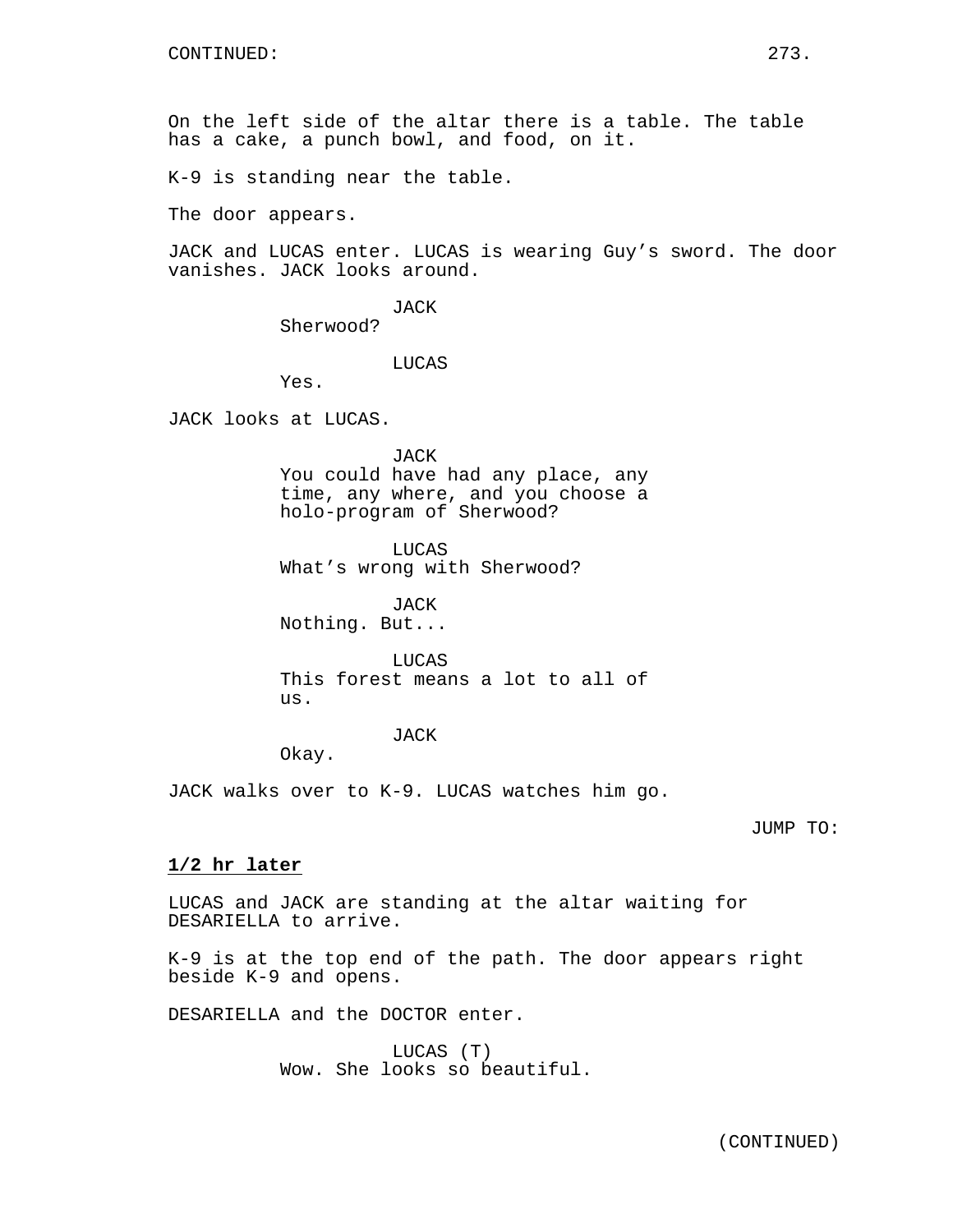## JACK (T)

Wow.

The DOCTOR escorts DESARIELLA down the aisle. K-9 follows them with the rings on a cushion on his back.

The surrounding forest has an eerie silence to it.

LUCAS and JACK watch as the DOCTOR walks DESARIELLA down the path.

When the DOCTOR and DESARIELLA reach the front, the DOCTOR looks to LUCAS and "gives" DESARIELLA to him. LUCAS links arms with her. The DOCTOR then stands in front of LUCAS and DESARIELLA. He clears his throat.

> DOCTOR Dearly beloved.

The DOCTOR smiles.

DOCTOR (cont'd) I always wanted to say that.

DESARIELLA gives him a look.

DESARIELLA (VA)

Doc.

DOCTOR

Sorry.

The DOCTOR looks from DESARIELLA to LUCAS.

CONTINUE TO:

#### **TIME FLIES**

.

The DOCTOR marries LUCAS and DESARIELLA.

When the DOCTOR gets to the "you may kiss the bride" part and LUCAS kisses DESARIELLA, no-one notices K-9 start to wonder off. K-9 hovers and then does something no-one knew he could. He cloaks.

LUCAS and DESARIELLA cut the cake and then start to dance.

The DOCTOR and JACK are standing on the other side of the circle. They are watching DESARIELLA and LUCAS.

CONTINUE TO:

(CONTINUED)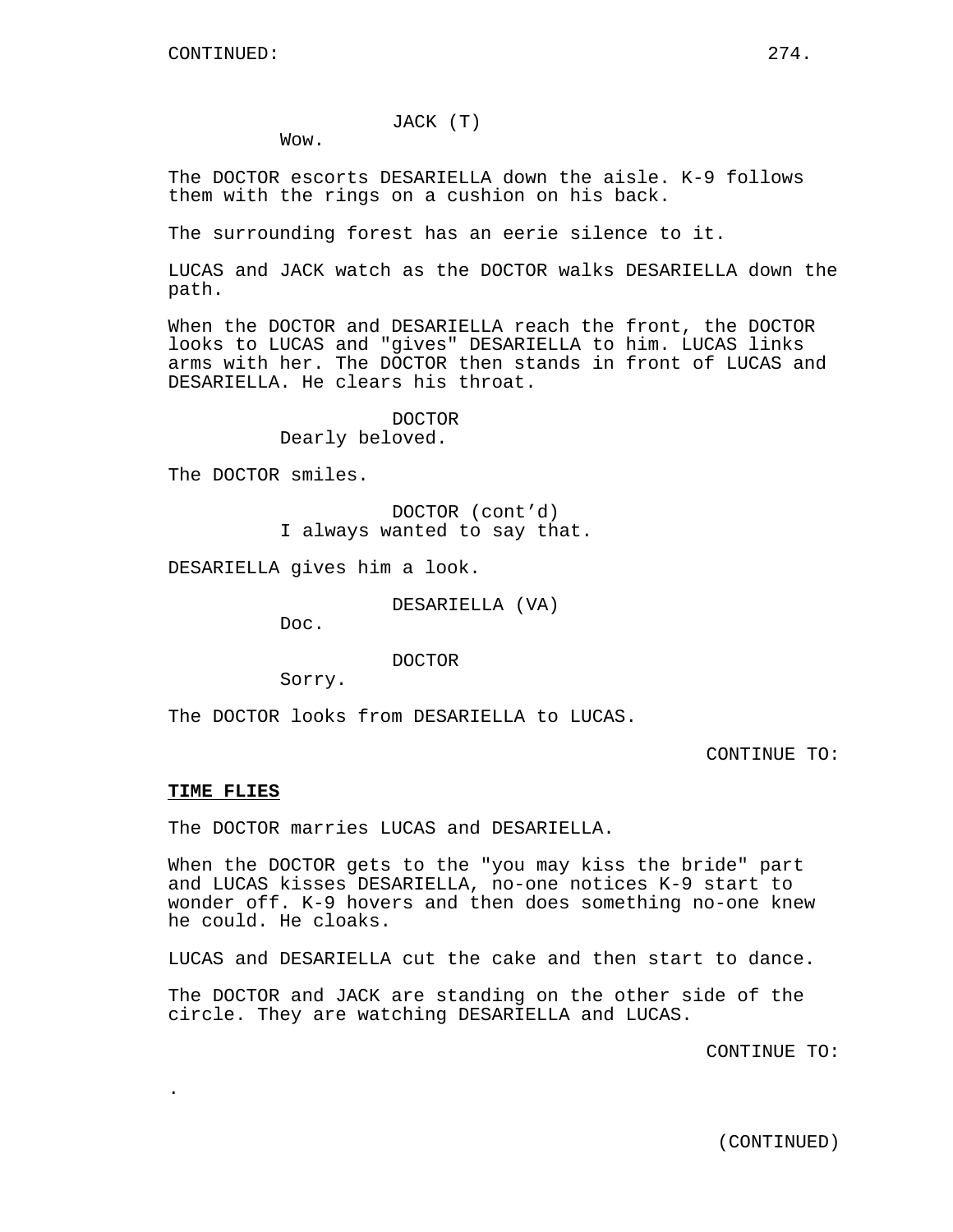#### **TIME RESUMES**

The CAMERA pans over to the DOCTOR and JACK.

PAN TO:

### **Focus on: The DOCTOR and JACK**

Two guards can be seen sneaking up behind them. Guard #1 places his hand over the DOCTOR's mouth and grabs him. Guard #2 does the same to JACK.

PAN TO:

### **Focus on: DESARIELLA and LUCAS**

Another guard and the SHERIFF step out the trees near LUCAS and DESARIELLA.

> SHERIFF Gissy, Gissy, Gissy.

LUCAS and DESARIELLA stop dancing and turn to the SHERIFF. DESARIELLA is curious. LUCAS gets a look of disgust on his face.

LUCAS

Vasey.

**SHERIFF** My invitation must have gotten lost.

A guard comes from behind DESARIELLA and grabs her. LUCAS instinctively puts his hand on his sword.

> SHERIFF (cont'd) Uh-ah. I wouldn't do that.

DESARIELLA gives him an "I'm okay" look. LUCAS turns to the SHERIFF.

> LUCAS-GISBORNE This is between me and you. Let them go.

SHERIFF You have become weak, Gisborne. You used to be so...

LUCAS-GISBORNE I challenge you. One on one.

The SHERIFF smiles.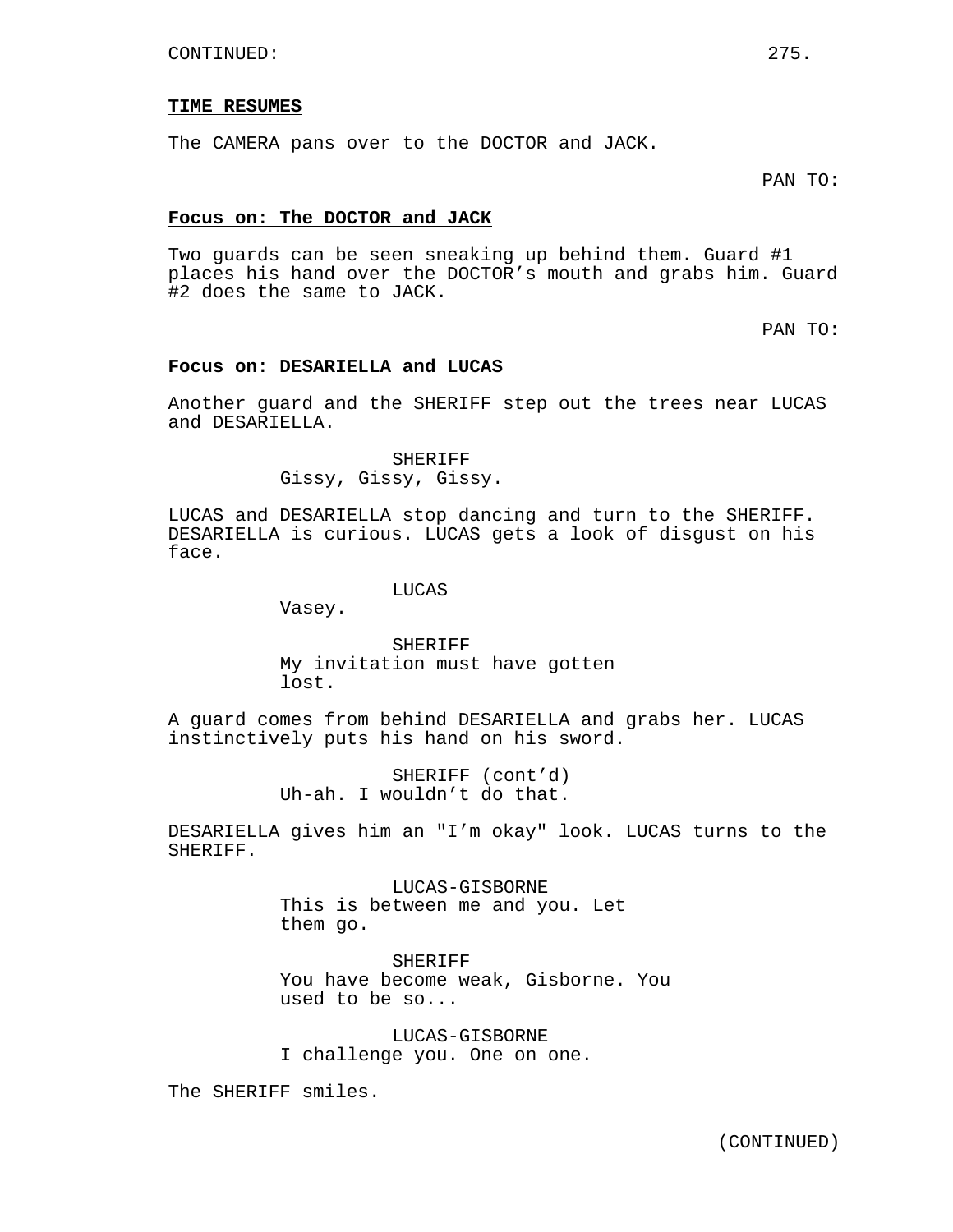SHERIFF

Oh?

LUCAS-GISBORNE If I win, you let them go.

SHERIFF And if I win?

Momentary pause.

LUCAS knows that will never happen. Guy wouldn't let it. Besides if, by some fluke, the Sheriff did win, it was just a program.

> SHERIFF (cont'd) If I win... You take me to Hood's camp.

DESARIELLA decides to play along.

DESARIELLA (VA) Guy. No. You...

LUCAS sees no reason not to agree. After all this is just a program.

> LUCAS-GISBORNE Okay. But I won't lose.

LUCAS draws his sword.

LUCAS-GISBORNE (cont'd) I've waited a long time for this.

The SHERIFF draws his sword. They fight. Everyone is focused on the fight.

After about 5 minutes, we...

PAN TO:

#### **Focus on: The Doctor and Jack**

The DOCTOR and JACK feel the grip of their guard loosen. They turn and see the guards on the ground, and two men standing there.

The DOCTOR recognizes them as two of Robin Hood's men. What are they doing here?

(CONTINUED)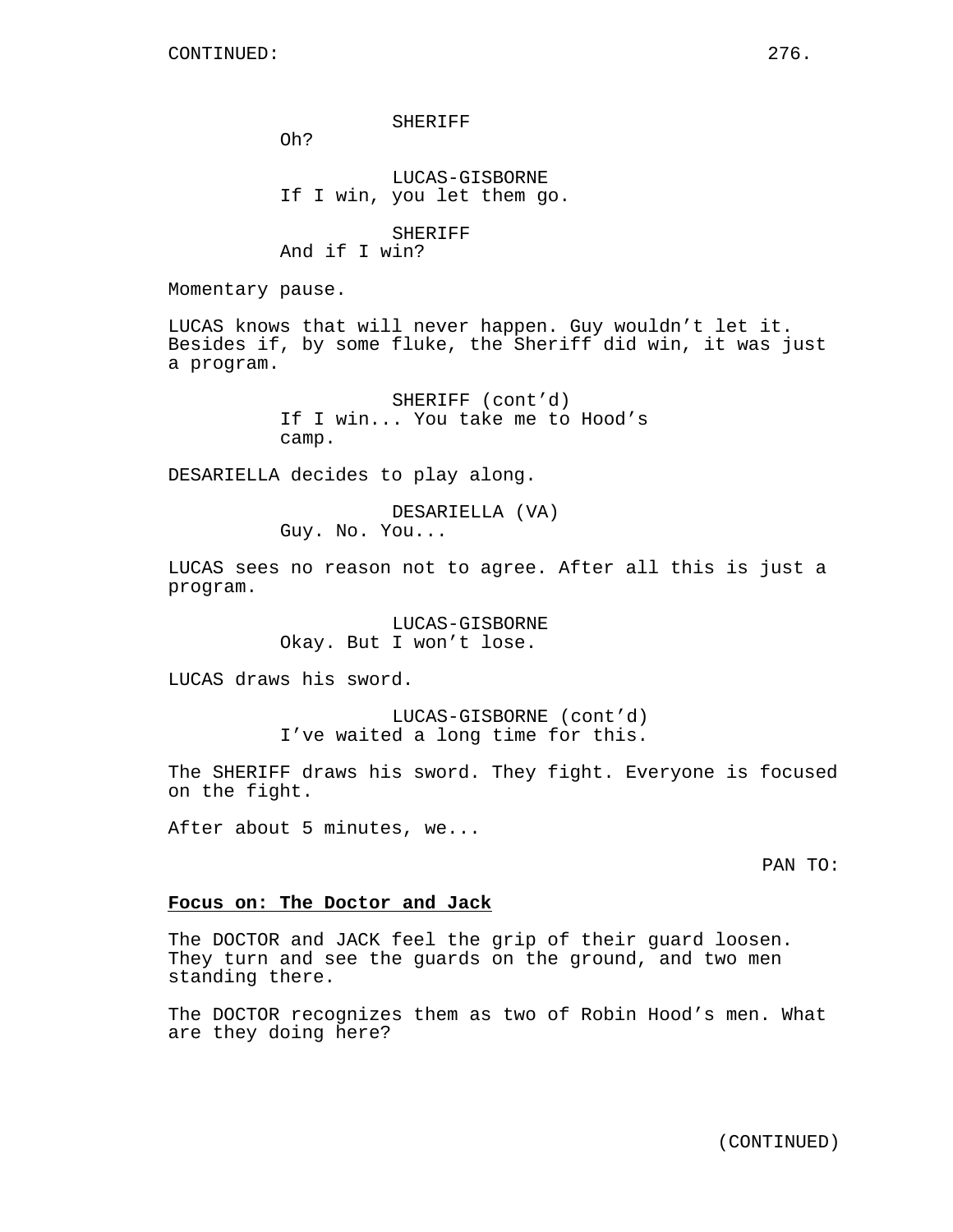#### DOCTOR Allan? John?

JACK looks at the DOCTOR with a "you know these guys" look.

ALLAN and LITTLE JOHN wonder how this man knows who they are.

### ALLAN Yes. This way.

ALLAN motions for the DOCTOR and JACK to head into the forest.

The DOCTOR and JACK head in. ALLAN and LITTLE JOHN each grab and guard and follow.

JACK looks at the DOCTOR.

JACK We can't just leave.

**ALLAN** Des and Guy will be fine. They...

The DOCTOR looks to ALLAN.

DOCTOR You and John just dispose of the guards. Jack and I are staying here.

ALLAN and LITTLE JOHN exchange a look.

LITTLE JOHN Okay. Just stay out of sight. We'll be back soon.

ALLAN and LITTLE JOHN go off with the two guards.

PAN TO:

### **Focus on: Desariella**

DESARIELLA is so intently watching the fight, that she doesn't sense what is happening behind her.

Her guard falls, and is replaced with someone else. DESARIELLA hears a voice in her ear. A voice she never expected to hear again.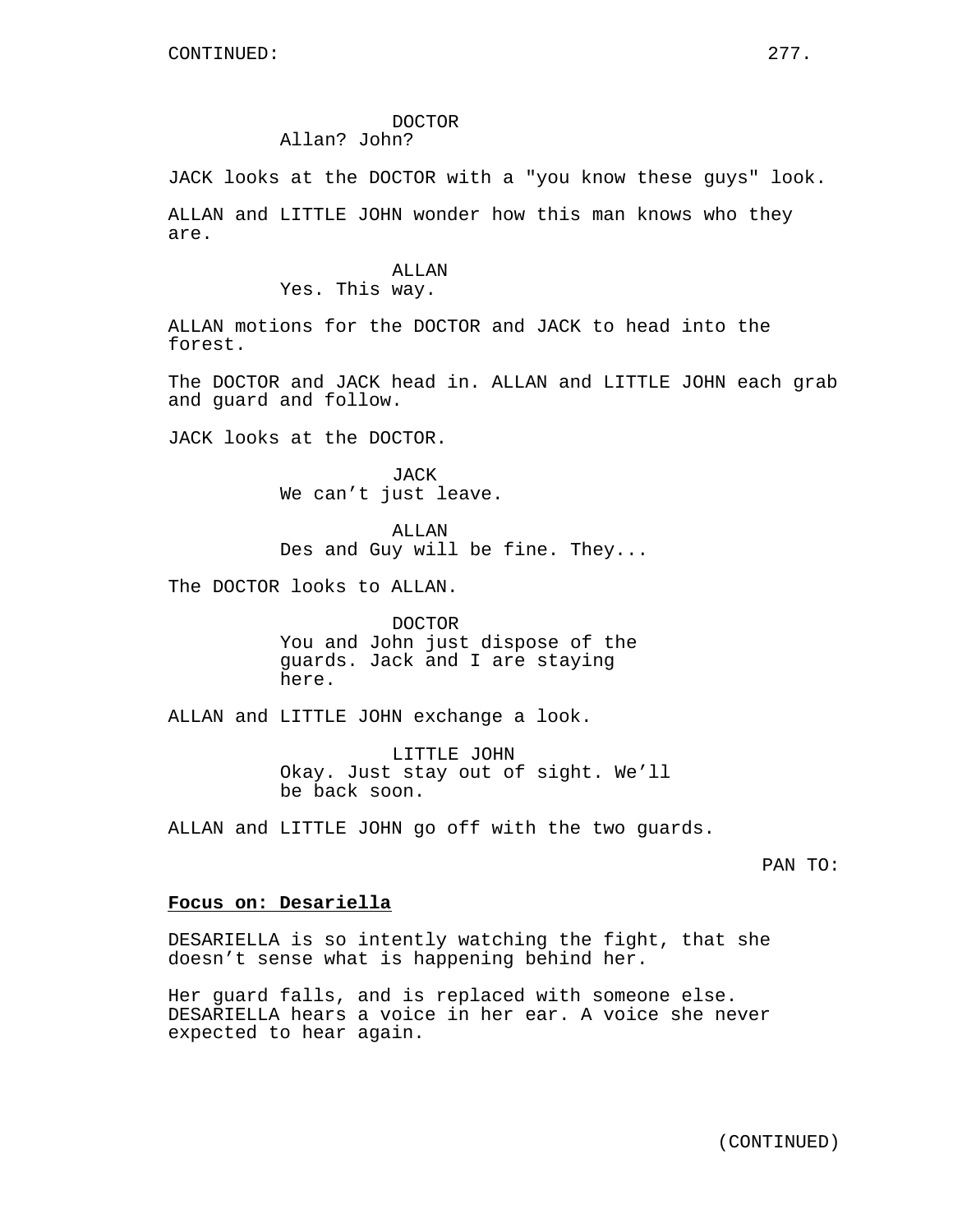ROBIN Sneaking off again, D?

DESARIELLA (VA)

Robin? I...

ROBIN

Shh.

DESARIELLA turns.

DESARIELLA (VA) How did you...

ROBIN Would you believe me if I said a "little voice" told me?

DESARIELLA (VA) (confused) What?

ROBIN gives her a look. He wonders if she knows how he feels about her. How he's felt since the first day he saw her.

> ROBIN You called me.

DESARIELLA (VA) (still confused) I what?

ROBIN I heard your voice. "Robin. I need you. Help me."

DESARIELLA looks at him. She reads him. She sees him remembering.

FLASHBACK TO:

## **FLASHBACK: Somewhere in the Forest**

ROBIN is walking back to camp. All of a sudden he hears a voice calling his name.

DESARIELLA (VO)

Robin.

ROBIN recognizes the voice and turns. There is no-one there.

(CONTINUED)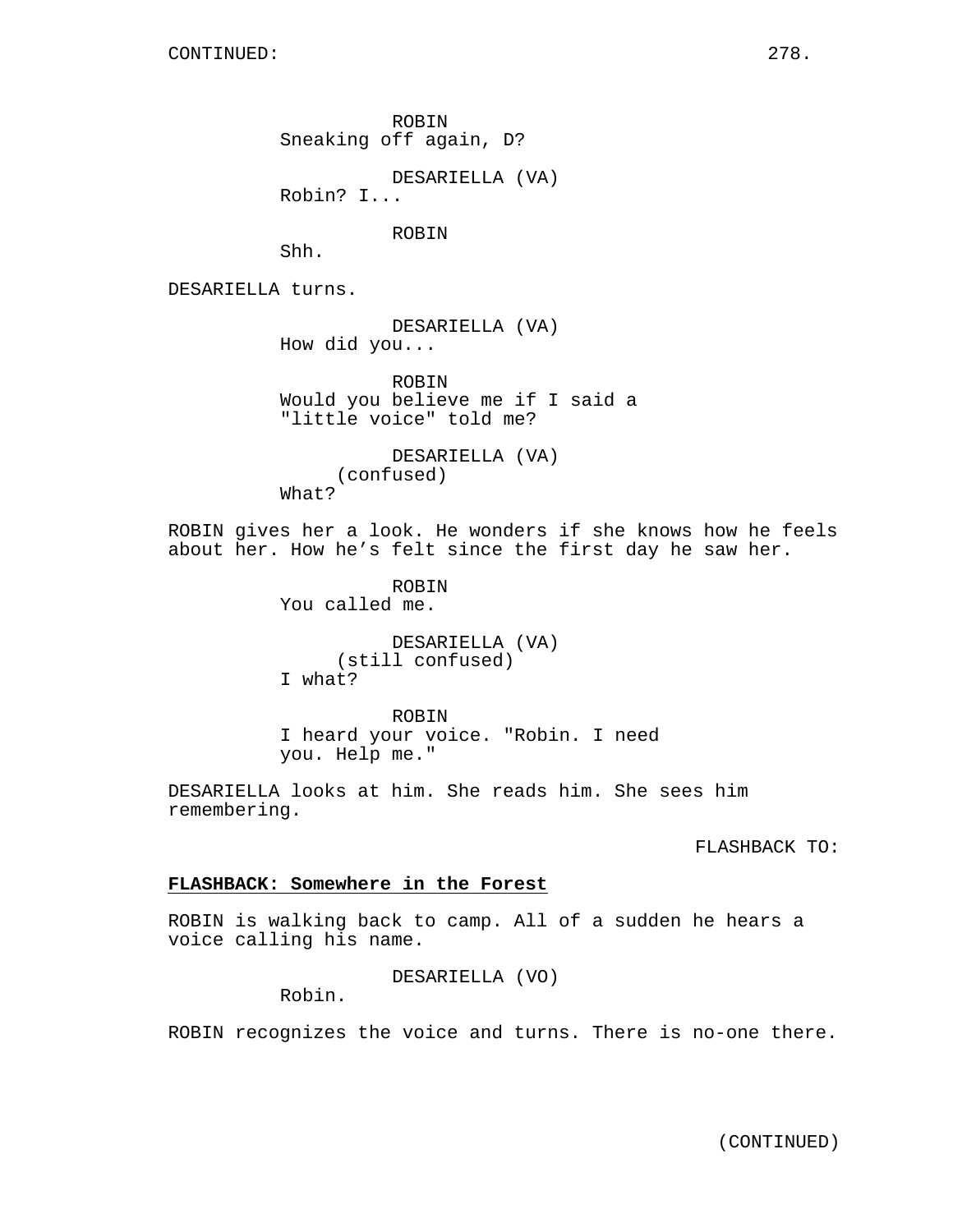ROBIN D? Where are...

DESARIELLA (VO) Robin. I need you. Help me.

ROBIN looks around some more. He still can't see her.

ROBIN D? Where are you?

DESARIELLA (VO) North clearing. Hurry.

ROBIN is confused. The North Clearing was on the other side of the forest. How could he hear her when she wasn't here? Was she really in trouble or was his mind playing tricks on him? Only one way to find out.

ROBIN heads for the North Clearing. After a few moments he runs into ALLAN and LITTLE JOHN.

> ROBIN With me. Now.

ALLAN Where are we going?

ROBIN North Clearing.

LITTLE JOHN

Why?

ROBIN doesn't answer he just keeps running. ALLAN and LITTLE JOHN follow.

RETURN TO:

### **RETURN to PRESENT**

ROBIN is staring at DESARIELLA.

ROBIN Are you okay?

DESARIELLA (VA) Fine. I... It's impossible. You couldn't have heard me. I...

ROBIN (smile) Maybe we're just linked.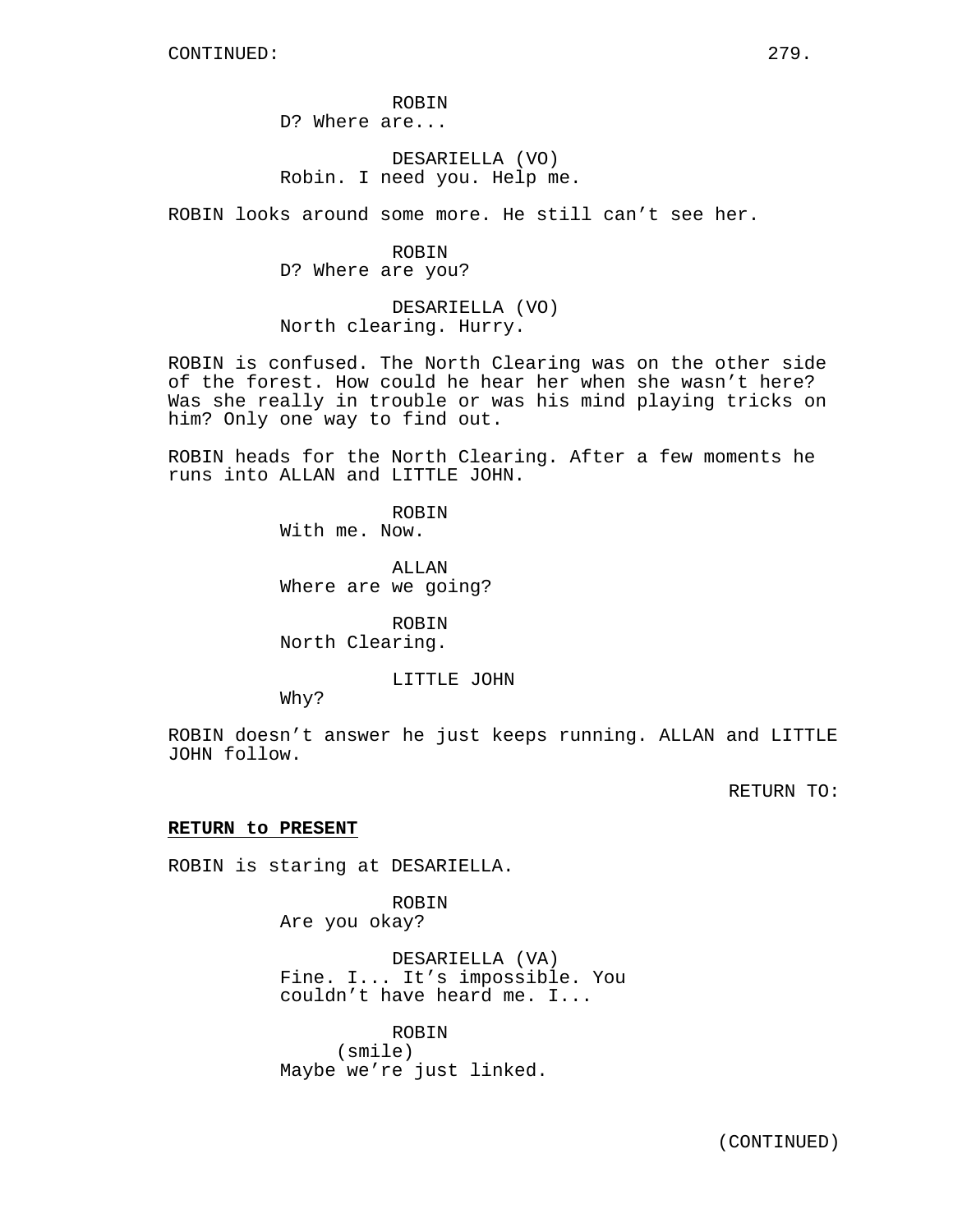DESARIELLA (VA) What? I...

DESARIELLA thinks of something.

DESARIELLA (VA) (cont'd)

 $K-9$ .

ROBIN

What?

DESARIELLA (VA)

Nothing.

ROBIN gives her a look.

PAN TO:

## **Focus on: The DOCTOR and JACK**

The DOCTOR and JACK are watching DESARIELLA with ROBIN. JACK doesn't know who the man is.

> JACK Who's the man with...

> > DOCTOR

Robin.

JACK (raise eyebrow) Robin Hood?

DOCTOR

Yes.

JACK notices how ROBIN is acting with her.

JACK He looks very comfortable around her.

DOCTOR

Always did.

JACK gives the DOCTOR a look.

JACK

What?

The DOCTOR gives JACK a look.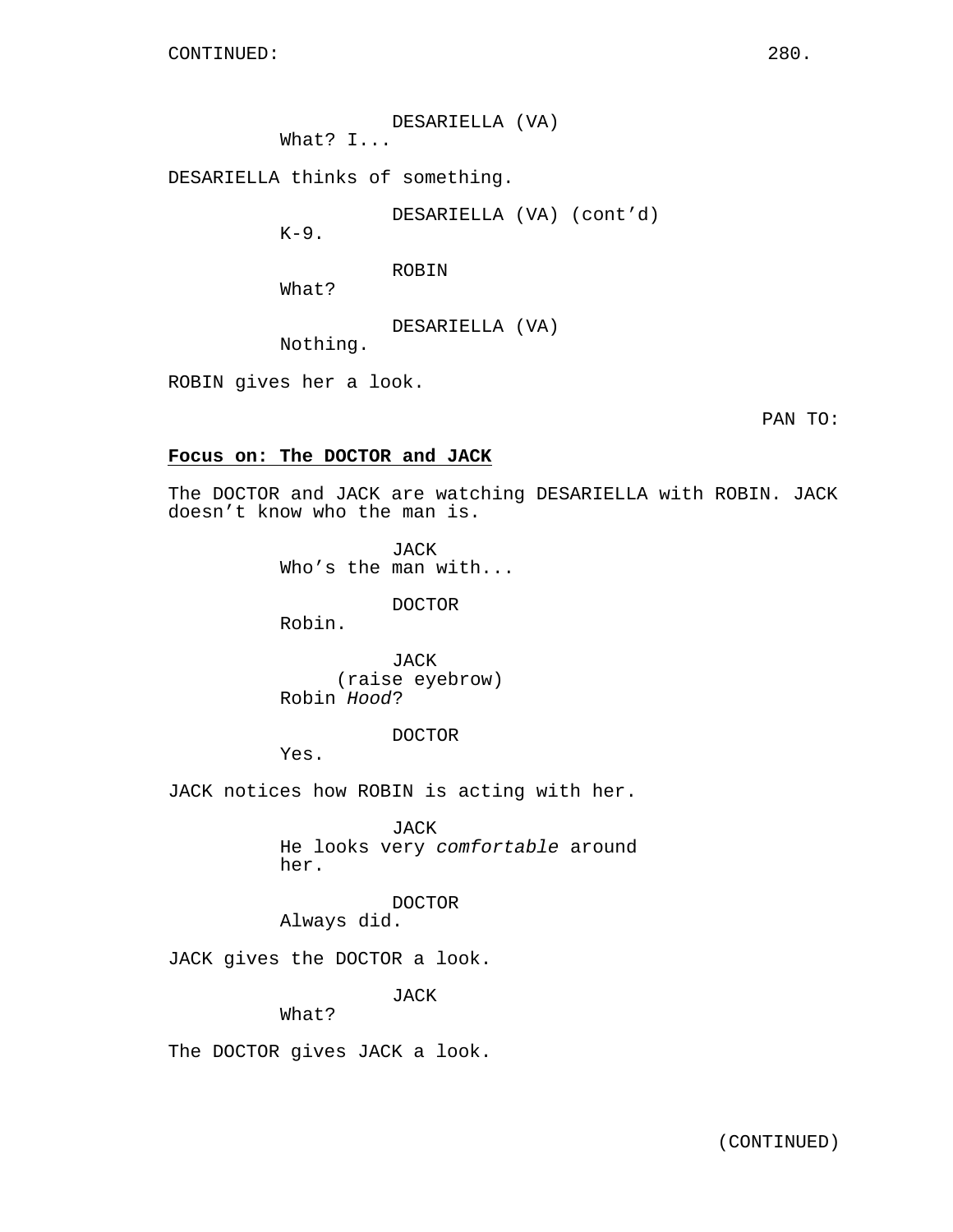DOCTOR She never told you?

JACK Told me what?

The DOCTOR looks back at DESARIELLA and ROBIN.

DOCTOR

She may have only had eyes for Guy back then, but Robin was the one fawning over her.

JACK can't believe this.

JACK

Robin?

DOCTOR

Yes.

JACK She could have had Robin Hood, but she choose Sir Guy of Gisborne?

DOCTOR

Yes.

JACK Why would...

DOCTOR Don't know. I don't think Guy even gave her a second look then.

JACK looks back at DESARIELLA and ROBIN. It was so obvious that ROBIN had feelings for her. She must have known.

> DOCTOR (cont'd) When she told me she was saving him, I assumed she meant Robin.

JACK But she didn't.

DOCTOR No. I was stunned when said she wanted to save Guy.

JACK suddenly thinks of something.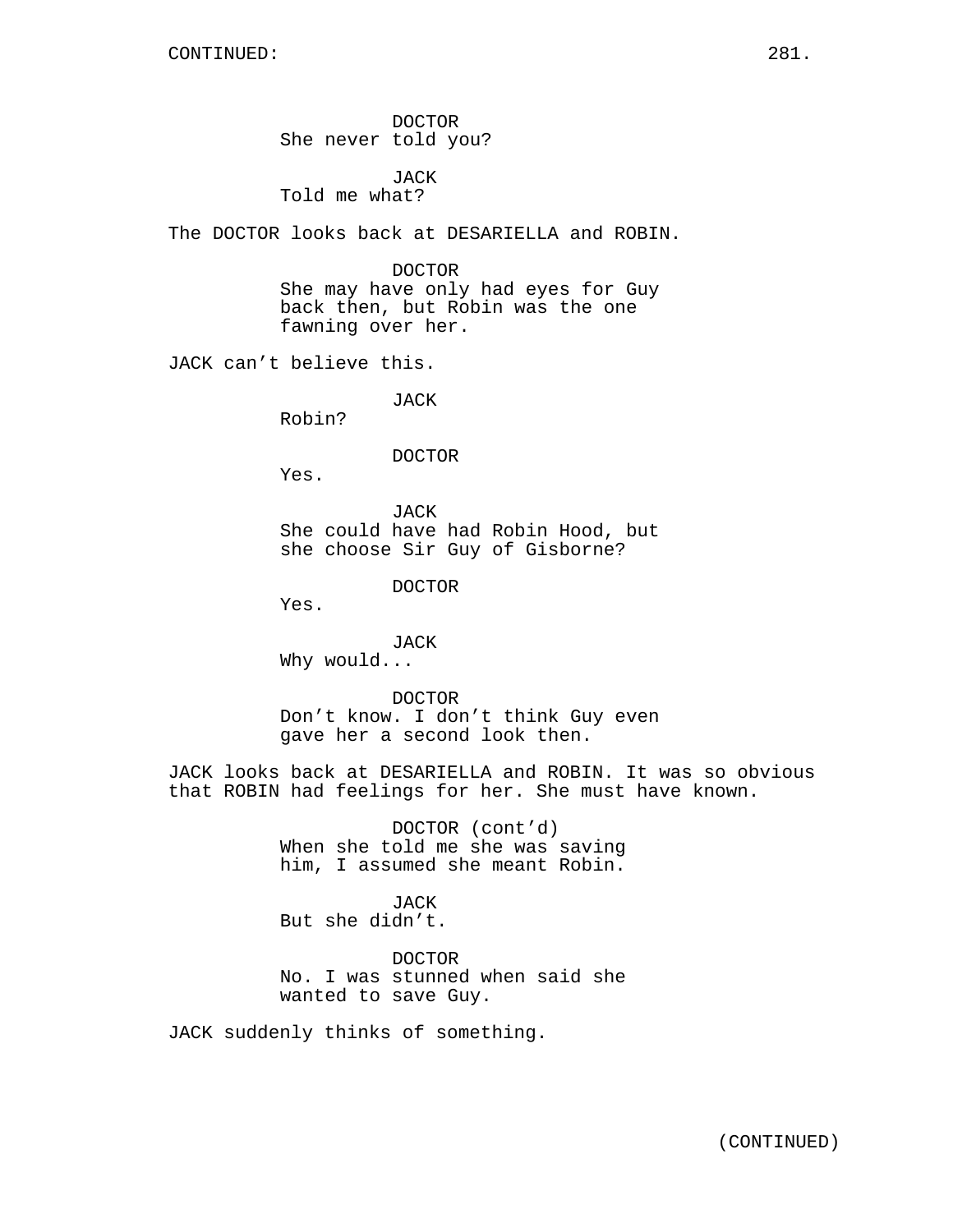JACK

Wait. This is just a program. This is not real. This Robin shouldn't have feelings for her. This Robin should only know her as Guy's wife.

#### DOCTOR

Yes. I thought of that. But... this program always did have a life of it's own. It's always been more than just a program. (beat) Never figured out how it manages to do that.

The DOCTOR starts to walk off. JACK looks at him.

JACK Where are you...

The DOCTOR points to DESARIELLA and ROBIN.

DOCTOR

Over there.

The DOCTOR heads through the trees. JACK follows.

PAN TO:

## **Focus on: DESARIELLA and ROBIN**

DESARIELLA looks over to where JACK and the DOCTOR were standing. She notices they are gone.

> DESARIELLA (VA) Where did...

ROBIN knows she is looking for her friends.

ROBIN Your friends are with Allan and John.

DESARIELLA (VA)

Oh.

DESARIELLA's attention is drawn back to the fight. So is ROBIN's.

> ROBIN Don't worry. I won't let it get out of hand.

(CONTINUED)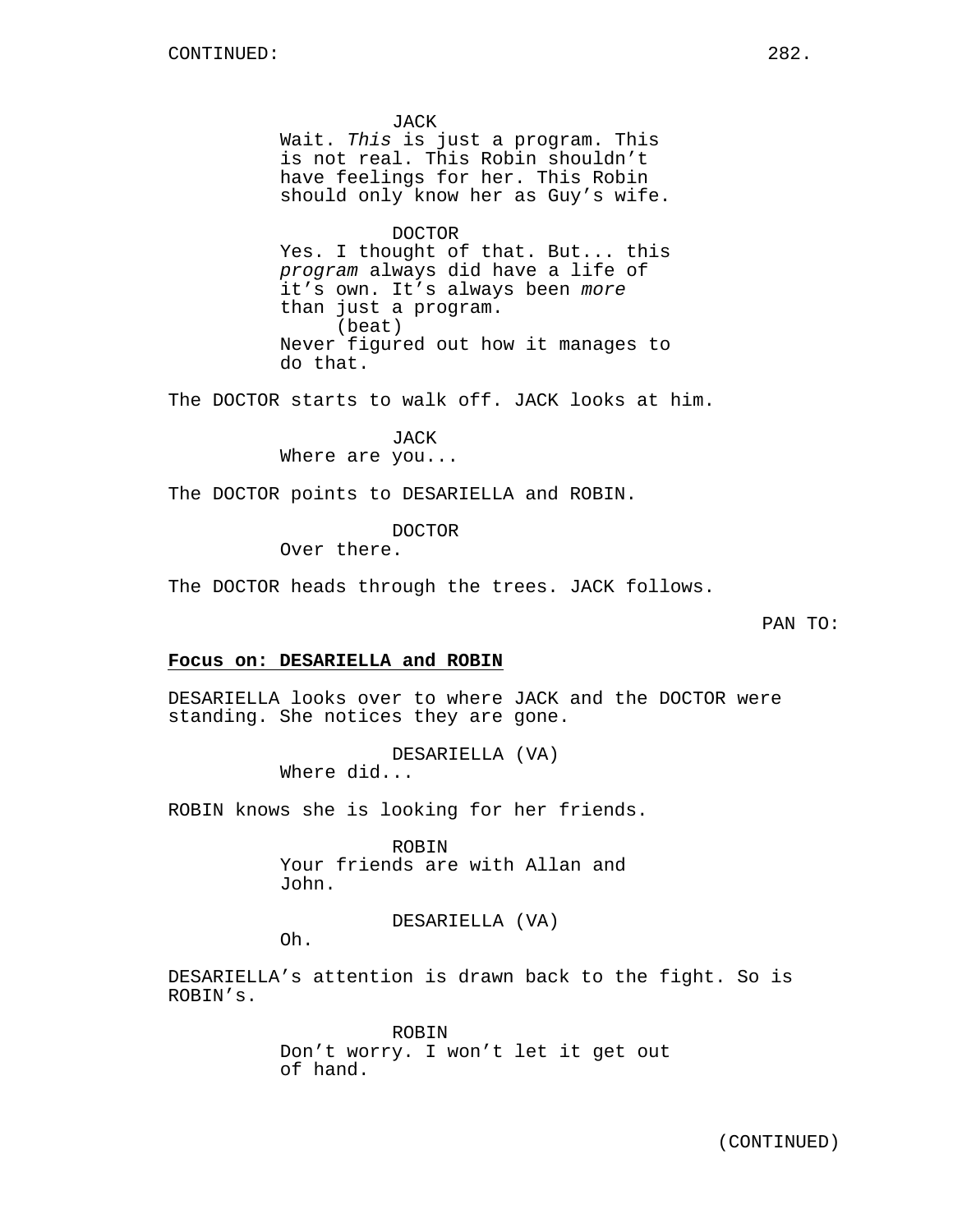DESARIELLA (VA) I'm not worried.

DESARIELLA almost slips and says "Lucas" but catches herself just in time.

> DESARIELLA (VA) (cont'd) L... Guy can handle the Sheriff.

ROBIN I know. But... They still have a lot of unsettled issues.

DESARIELLA (VA)

Yeah.

ROBIN If it looks like he's in trouble...

ROBIN takes her hand.

ROBIN (cont'd) ...I will intervene.

DESARIELLA (VA) (smile) Thanks.

DESARIELLA looks at ROBIN. She is about to say something else, when the DOCTOR and JACK arrive.

JACK notices ROBIN is holding DESARIELLA's hand. JACK addresses DESARIELLA.

> JACK How long you plan to let them fight?

ROBIN looks at JACK. He sees the DOCTOR as well.

ROBIN (T) What are they doing here? Allan and John were supposed to take them to safety? Speaking of which...

ROBIN wonders where ALLAN and LITTLE JOHN are. He lets go of DESARIELLA's hand and addresses the DOCTOR.

> ROBIN Where are Allan and John?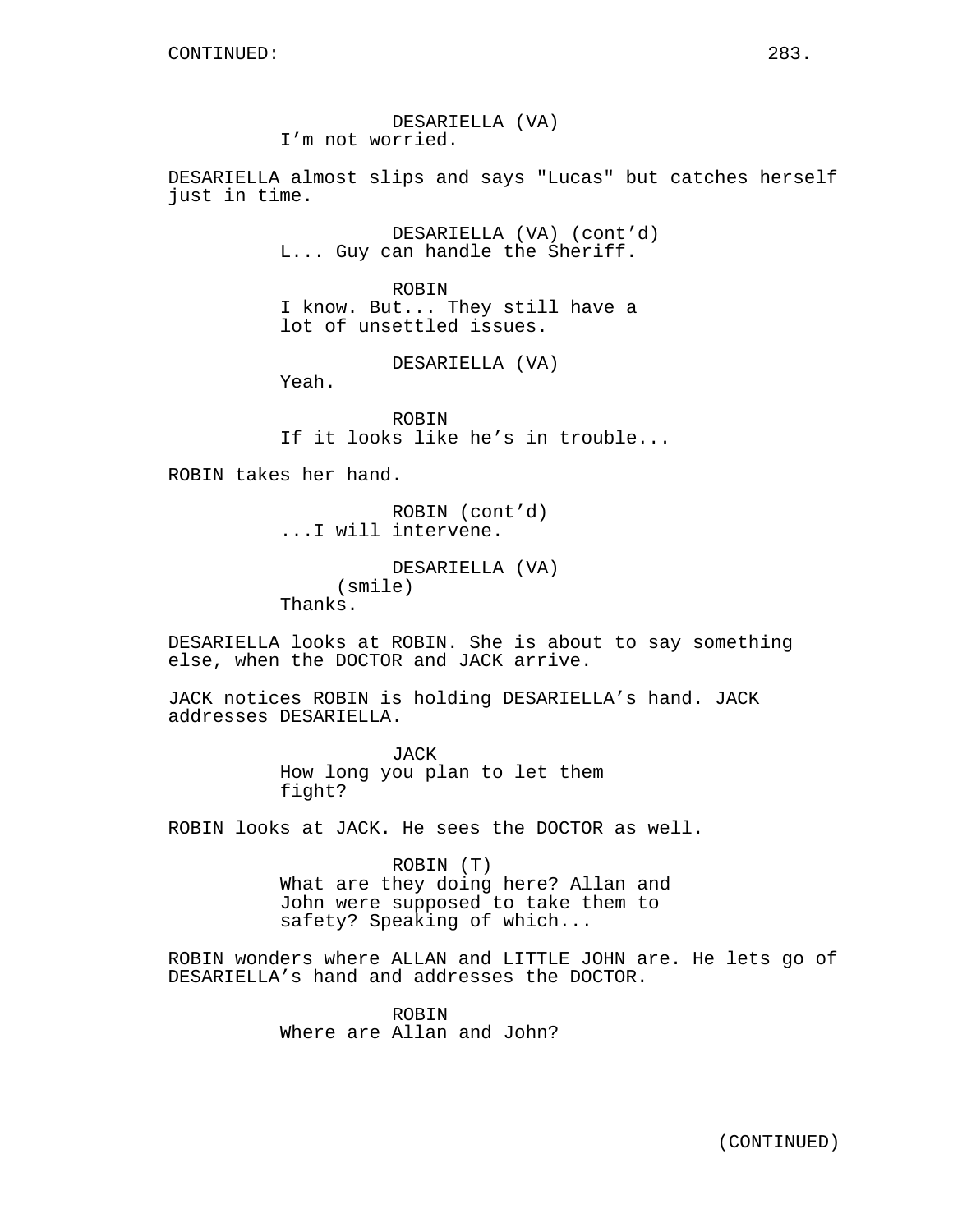DOCTOR They went to dispose of the two guards.

ROBIN

Oh.

ROBIN looks to DESARIELLA and can see she is focused on the fight.

PAN TO:

## **Focus on: The Fight**

LUCAS is doing remarkably well. The SHERIFF is starting to falter.

(Note: Neither notice that ROBIN is with DESARIELLA, JACK, and The DOCTOR.)

> LUCAS-GISBORNE I can do this all day, Vasey.

> > **SHERIFF**

So can I.

LUCAS-GISBORNE I don't think so. You're starting to falter already.

The fight goes on for a few more minutes, then LUCAS manages to knock the SHERIFF's sword out of his hands and back him into a tree.

(Background: ROBIN is about to run over. DESARIELLA grabs his arm, stopping him.)

LUCAS brings his sword to the SHERIFF's neck.

LUCAS-GISBORNE (cont'd)

I win.

**SHERIFF** Yes. This time.

LUCAS doesn't drop the sword. He thinks to himself.

LUCAS (T) It would be so easy to kill him. This is just a program. Wouldn't be really killing him.

The SHERIFF gives LUCAS a look.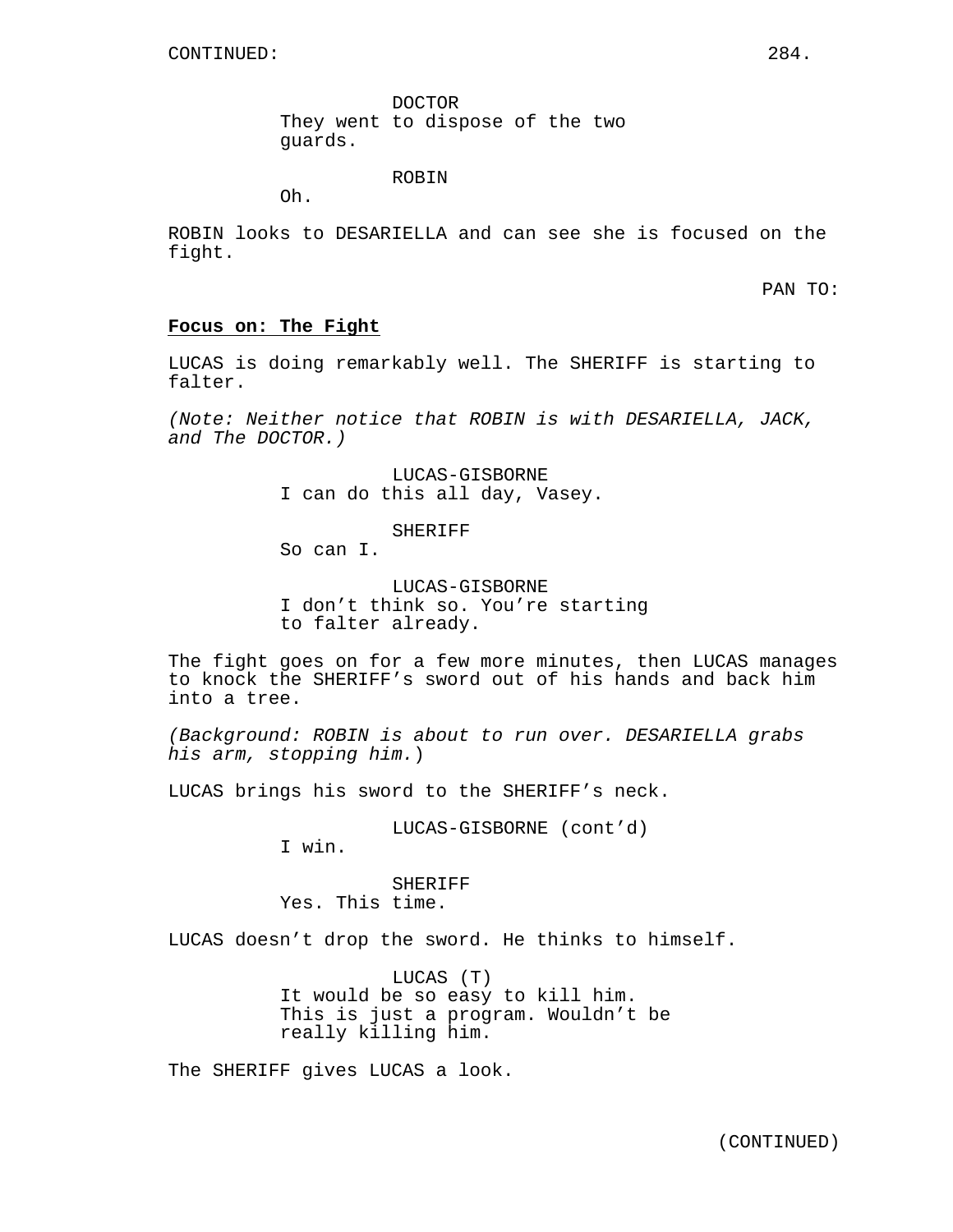SHERIFF You won, Gisborne. Drop the sword.

LUCAS-GISBORNE

No.

(Background: ROBIN shakes DESARIELLA loose and heads over.) LUCAS is still glaring at the SHERIFF.

> ROBIN (VO) GUY! Drop it!

LUCAS-GISBORNE tenses up. He wonders when Robin got here. LUCAS-GISBORNE addresses ROBIN without looking at him.

> LUCAS-GISBORNE Why should I?

ROBIN reaches them.

ROBIN Guy. Drop the sword. You don't want to...

LUCAS-GISBORNE Maybe I do.

ROBIN places his hand on the sword. LUCAS-GISBORNE gives in and lowers the sword. The SHERIFF breathes. ROBIN looks to the SHERIFF.

> ROBIN Go. Now. Before I change my mind.

The SHERIFF runs off. ROBIN looks at LUCAS-GISBORNE. DESARIELLA, The DOCTOR, and JACK reach them. JACK is smiling.

> JACK That fight was amazing. You really...

LUCAS Thanks, Jack.

ROBIN is still looking at LUCAS. There is something different about him. He's not quite sure what it is, but he knows it is something.

LUCAS turns to ROBIN.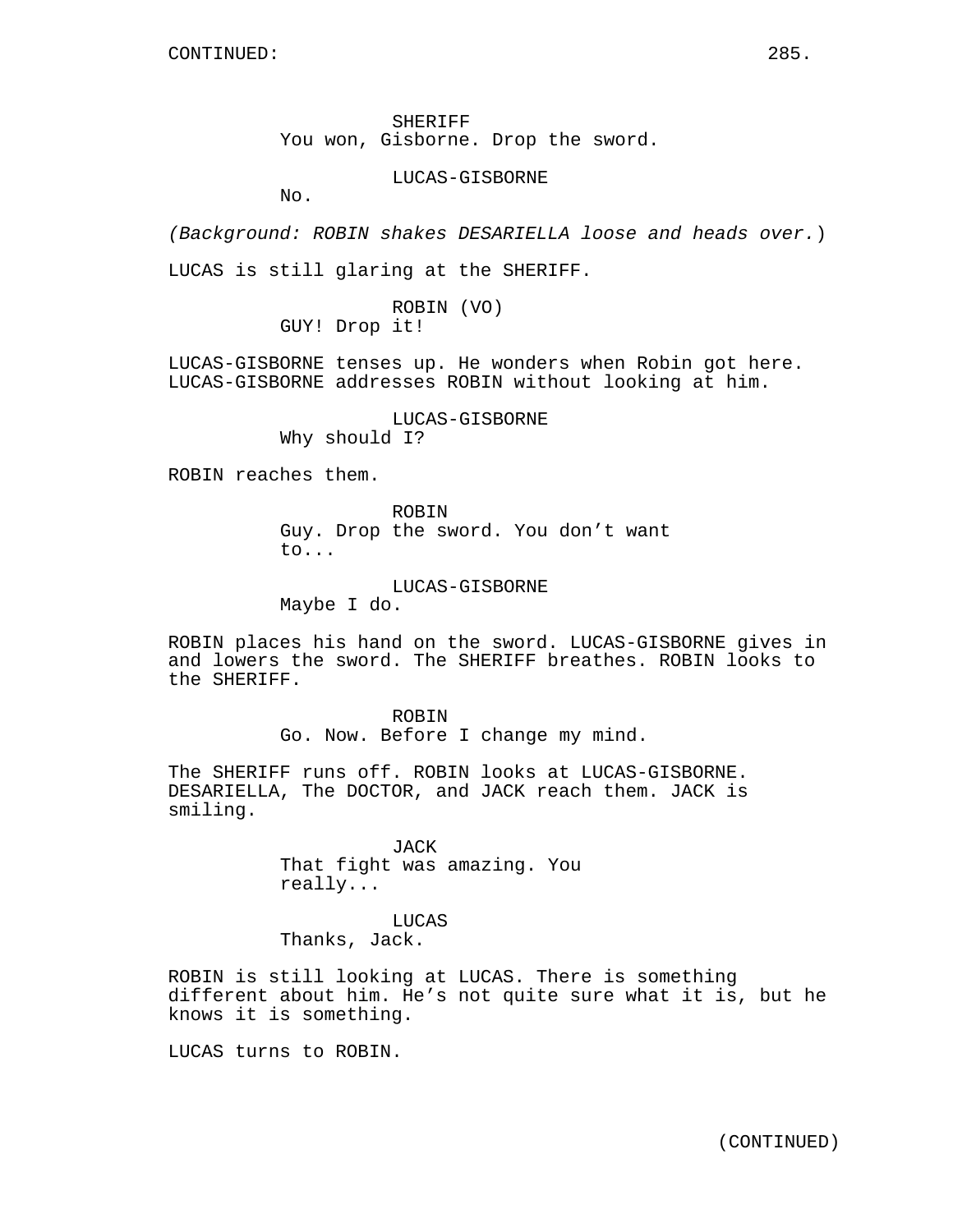LUCAS (cont'd) Why did you stop me?

ROBIN You know why.

LUCAS

Robin, I...

DESARIELLA looks to LUCAS, trying to get a read on him.

DESARIELLA (VA) You weren't really going to kill him, were you?

LUCAS What do you think?

DESARIELLA gives him a look.

LUCAS (T) Wouldn't have mattered if I did, would it? This is just a program.

DESARIELLA knows that as much as Guy would have loved to kill Vasey. He'd never do it.

> DESARIELLA (VA) No. I don't think you would.

DESARIELLA notices that JACK is looking at ROBIN. JACK looks at DESARIELLA.

> JACK (T) Aren't you going to introduce us?

DESARIELLA looks to ROBIN.

DESARIELLA (VA) Robin, I don't think you know Jack or the Doctor.

ROBIN No. I don't.

DESARIELLA (VA) Let me introduce you.

DESARIELLA takes ROBIN over to JACK and The DOCTOR. LUCAS looks at the sword.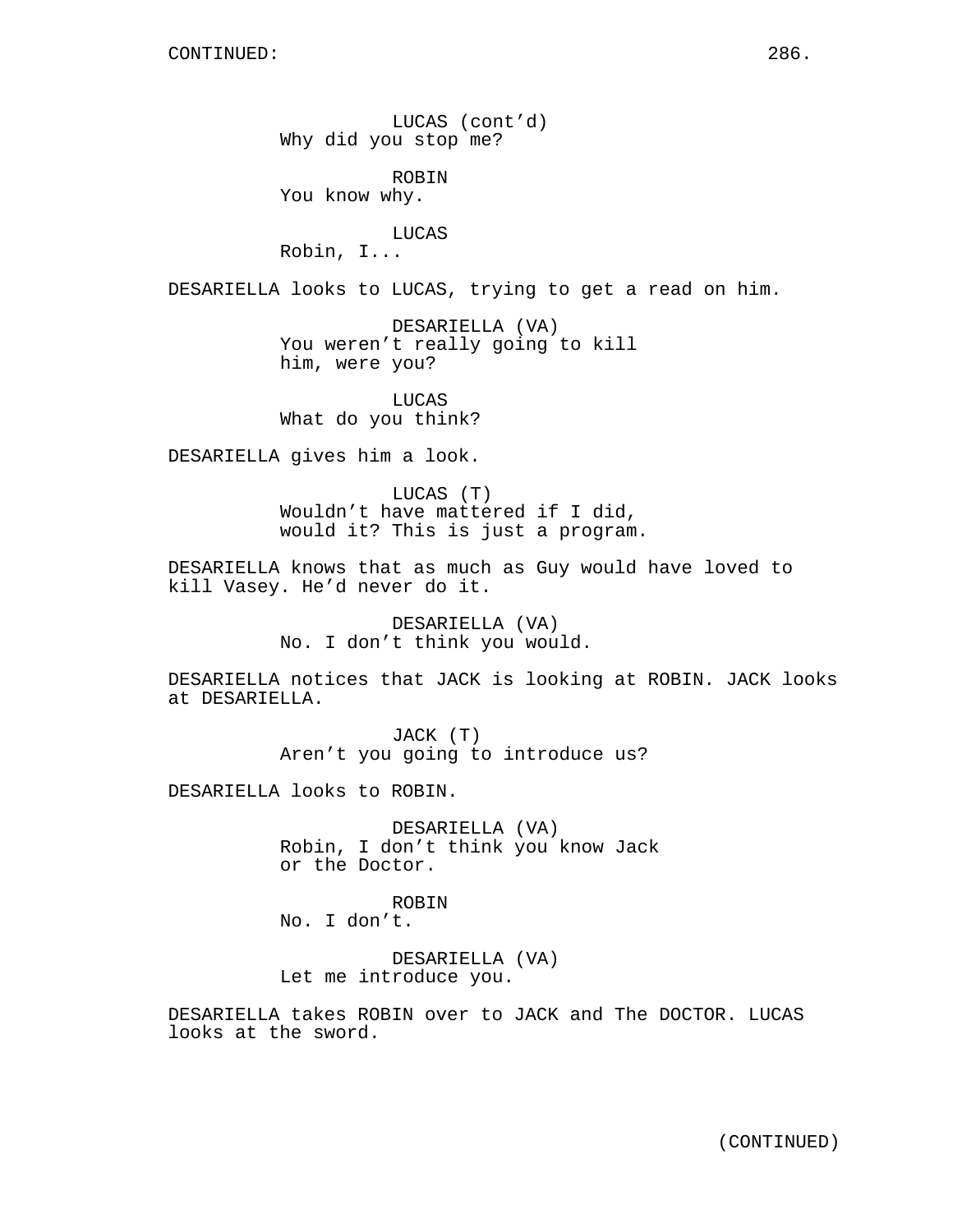DESARIELLA (VA) (cont'd) Robin. This is Jack Harkness. Jack, Robin Hood.

They nod a greeting.

DESARIELLA (VA) (cont'd) And this is The Doctor.

ROBIN A doctor, eh?

DOCTOR

Yeah.

DESARIELLA looks over at LUCAS and can tell he is thinking of something. She goes to him. Leaving ROBIN alone with the DOCTOR and JACK.

DESARIELLA (VA)

You okay?

LUCAS looks to her.

**LUCAS** Is this program acting up again?

DESARIELLA (VA) What do you mean?

(Background: While DESARIELLA and LUCAS are talking, ALLAN and LITTLE JOHN arrive and go to ROBIN. They say something to ROBIN, then leave.)

> LUCAS Where did the Sheriff come from? Why was he here? Why did Robin...

DESARIELLA (VA) You mean you didn't ask for...

LUCAS

No. I... (beat) I didn't. But he may have. And I think he may have had help.

DESARIELLA (VA)

Oh?

LUCAS Have you seen K-9?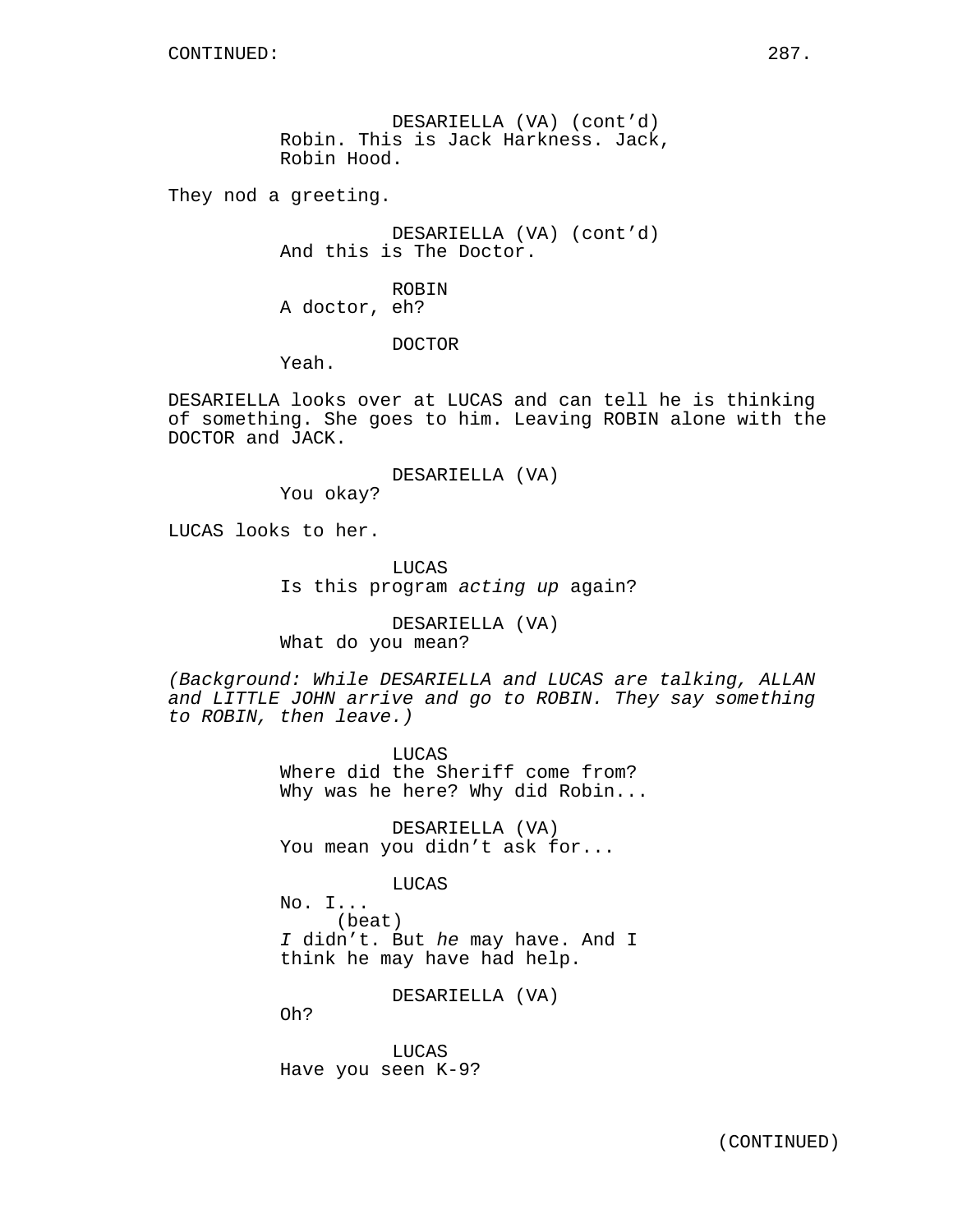DESARIELLA (VA) Not in a while. Why?

LUCAS

I know Guy had a discussion with him this morning. Not sure what it was about. But I bet this was them.

DESARIELLA (VA) Robin mentioned that I told him to come here.

### LUCAS

You?

DESARIELLA (VA) I probed his mind and saw him hearing me telling him to come here. (beat) K-9 would have no problem impersonating me. (beat) I think I need to have a little chat with...

DESARIELLA stops talking as ROBIN comes over.

ROBIN I'll meet you two back at camp.

DESARIELLA is curious. Where is ROBIN going?

LUCAS Stay for a while.

ROBIN

I can't.

DESARIELLA can tell ROBIN is hiding something. She looks at him.

> DESARIELLA (VA) Be careful.

ROBIN looks at her and smiles.

ROBIN Hey. I'm Robin Hood. I'll be fine.

And with that ROBIN leaves. LUCAS watches him go.

JUMP TO: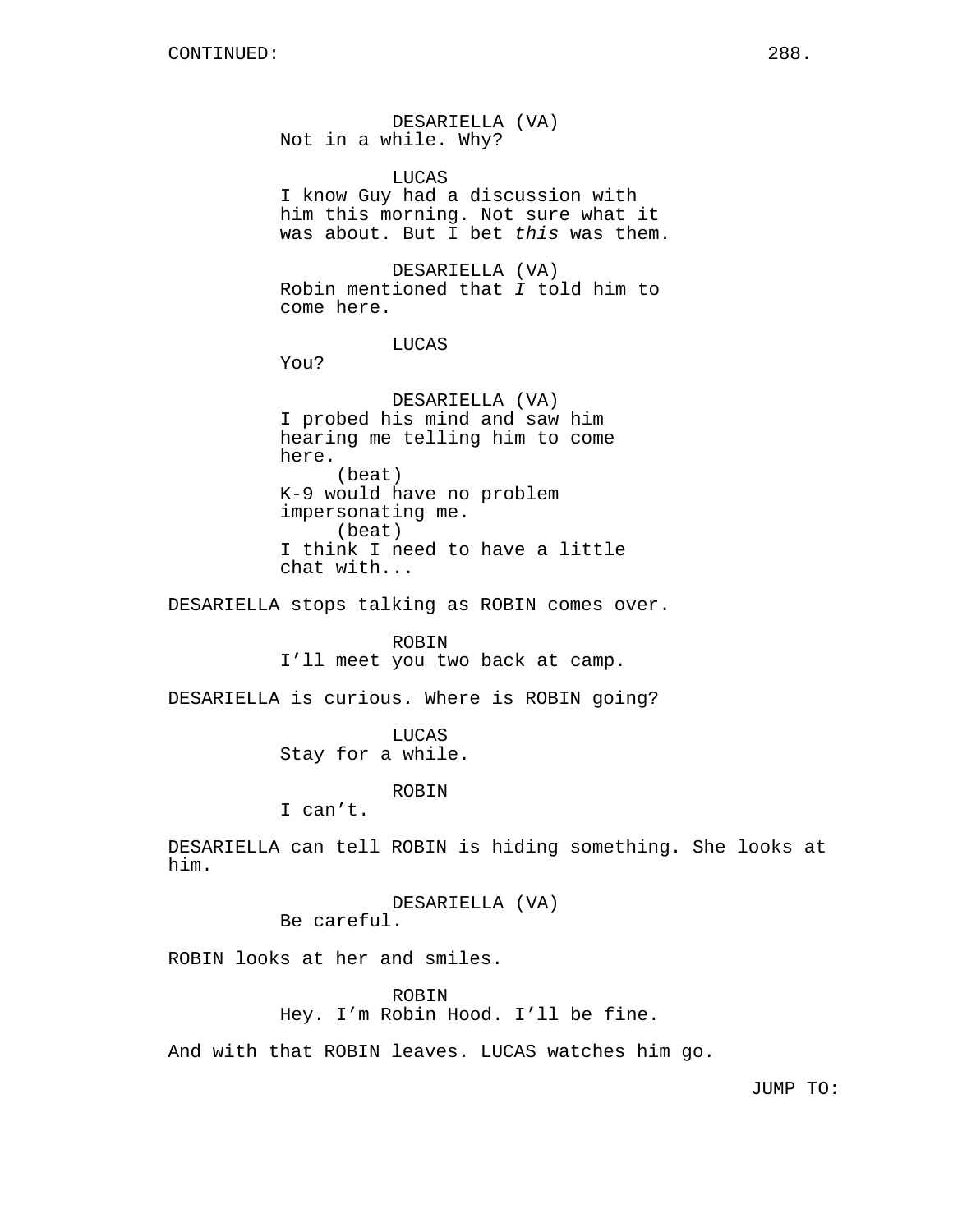### **6 Months Later**

157 CONSOLE ROOM 157

The DOCTOR, DESARIELLA, and LUCAS are standing around the console. LUCAS has just suggested a planet he would like to visit. The DOCTOR is giving LUCAS an "are you serious" look.

> DOCTOR Are you sure you want to go there?

LUCAS I've been reading about it in your library. Sounds like an interesting planet.

DOCTOR I haven't been there in years.

DESARIELLA (VA) We could do with a little adventure.

The DOCTOR gives DESARIELLA a look.

DOCTOR Adventure? Aerboria is not really the "adventurous" planet. More like a "vacation" planet. Nothing ever happens there.

DESARIELLA gives the DOCTOR a look and smiles.

DESARIELLA (VA) I've heard that before.

DOCTOR I'm serious. It is a boring planet.

DESARIELLA (VA) We'll see about that. How soon can we be there?

The DOCTOR looks at the console.

DOCTOR Shouldn't take long.

The DOCTOR looks back at LUCAS.

DOCTOR (cont'd) You sure?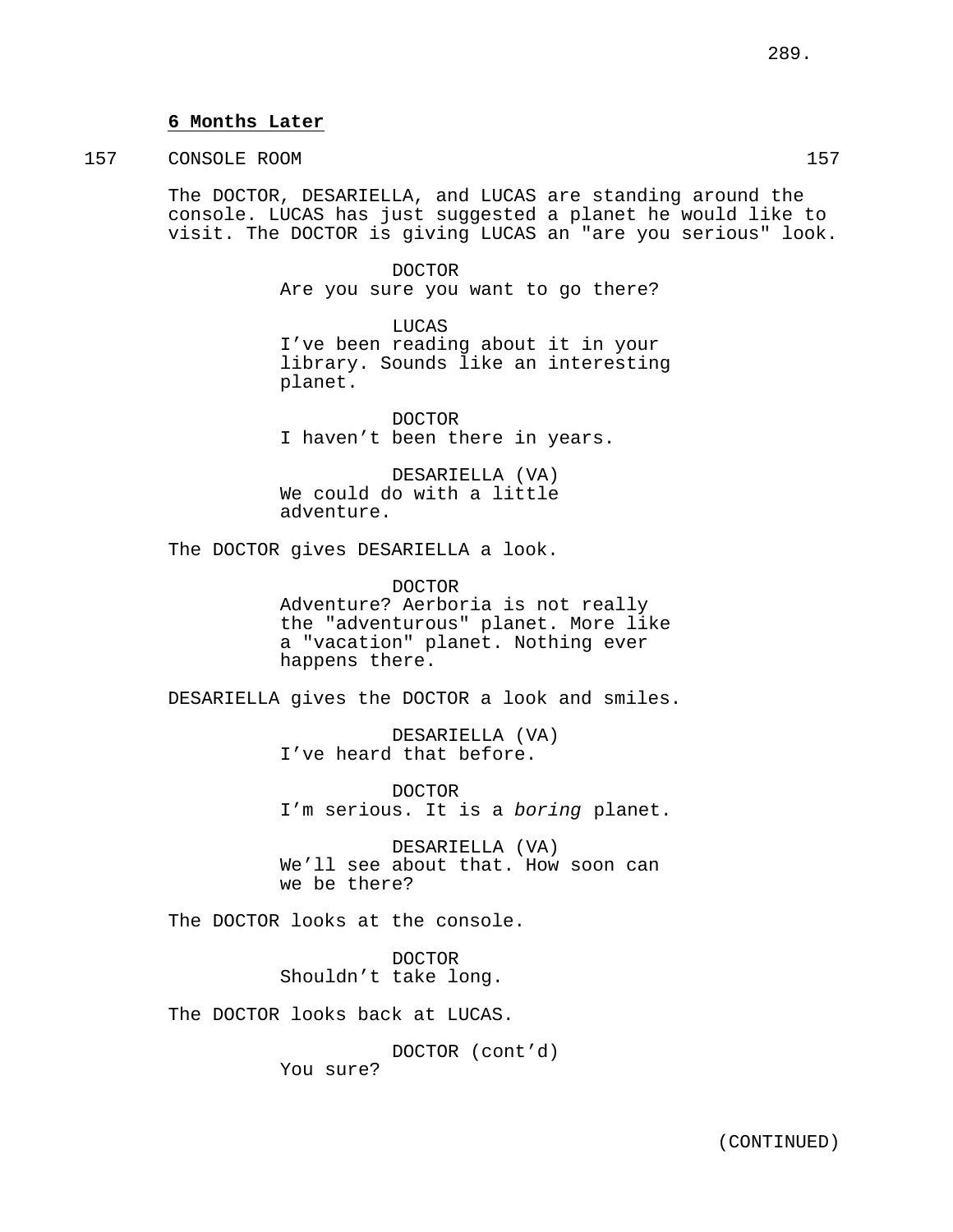LUCAS Yes, Doc. I'm sure.

DOCTOR

Okay.

The DOCTOR enters some information into the console. LUCAS looks at DESARIELLA. DESARIELLA looks at LUCAS.

JUMP TO:

158 EXT: TARDIS 158

The TARDIS materializes in a field near a path. It is night. There are 2 moons in the sky casting an eerie glow on the surrounding area.

The doors open. The DOCTOR exits, followed by DESARIELLA and LUCAS. The DOCTOR sonics the area.

> DOCTOR Looks like the closet town is this way.

The DOCTOR points to his left. They all walk off in that direction.

JUMP TO:

### **10 Minutes later**

159 VILLAGE 159

The DOCTOR, DESARIELLA, and LUCAS, enter the village.

LUCAS gets the feeling that something is wrong. He scopes out the village trying to find what it could be.

DESARIELLA senses LUCAS' concern.

DESARIELLA (VA) Lucas? What is it?

LUCAS Not sure. Something seems wrong.

DESARIELLA (VA) Wrong? Like what?

LUCAS Don't know. Can you read these people?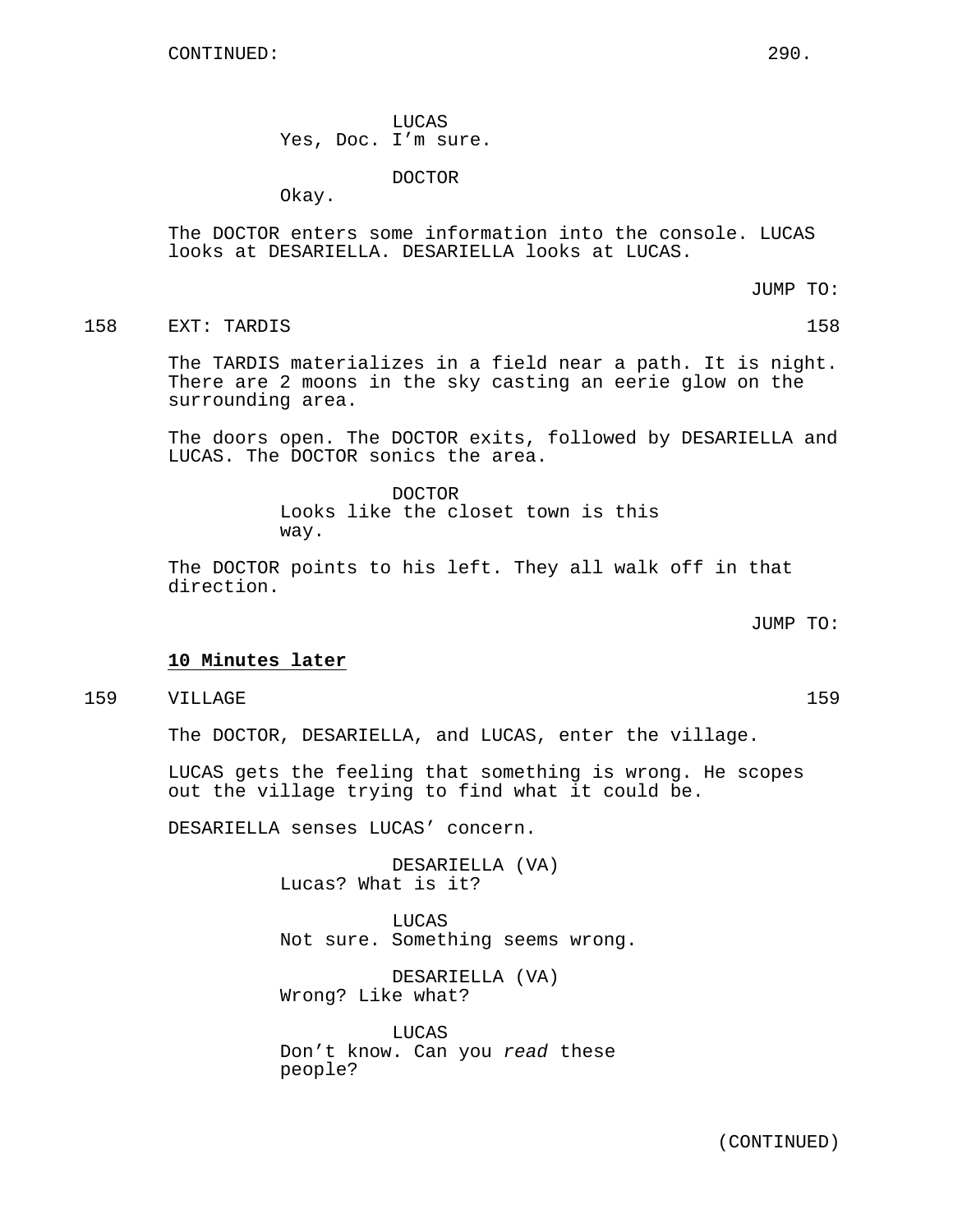DESARIELLA (VA)

Yes.

**LUCAS** See if you can pick up anything from them while I see if I can spot anything out of place.

DESARIELLA (VA)

Okay.

DESARIELLA starts to read the people in the surrounding area, trying to see if anyone can reveal anything.

LUCAS continues scoping out the people. Maybe the agent/spy in him will spot something.

They approach a bar. LUCAS spots two men talking outside the bar. LUCAS notices that both men have sonic blasters on their waist, and vortex manipulators on their wrists.

> LUCAS (T) Now that shouldn't be here.

DESARIELLA turns to LUCAS. LUCAS addresses the DOCTOR.

LUCAS

Ah, Doc?

The DOCTOR turns to LUCAS.

DOCTOR

Yes.

LUCAS Those two men over there...

LUCAS points to the two men.

LUCAS (cont'd) I don't think they belong here.

The DOCTOR looks at the two men. He doesn't notice the blasters or the vortex manipulators.

LUCAS noticed the blasters because he is trained to spot weapons. LUCAS looks at the DOCTOR.

> LUCAS (cont'd) I'm pretty sure sonic blasters and vortex manipulators are not standard issue on, in your words, a boring planet.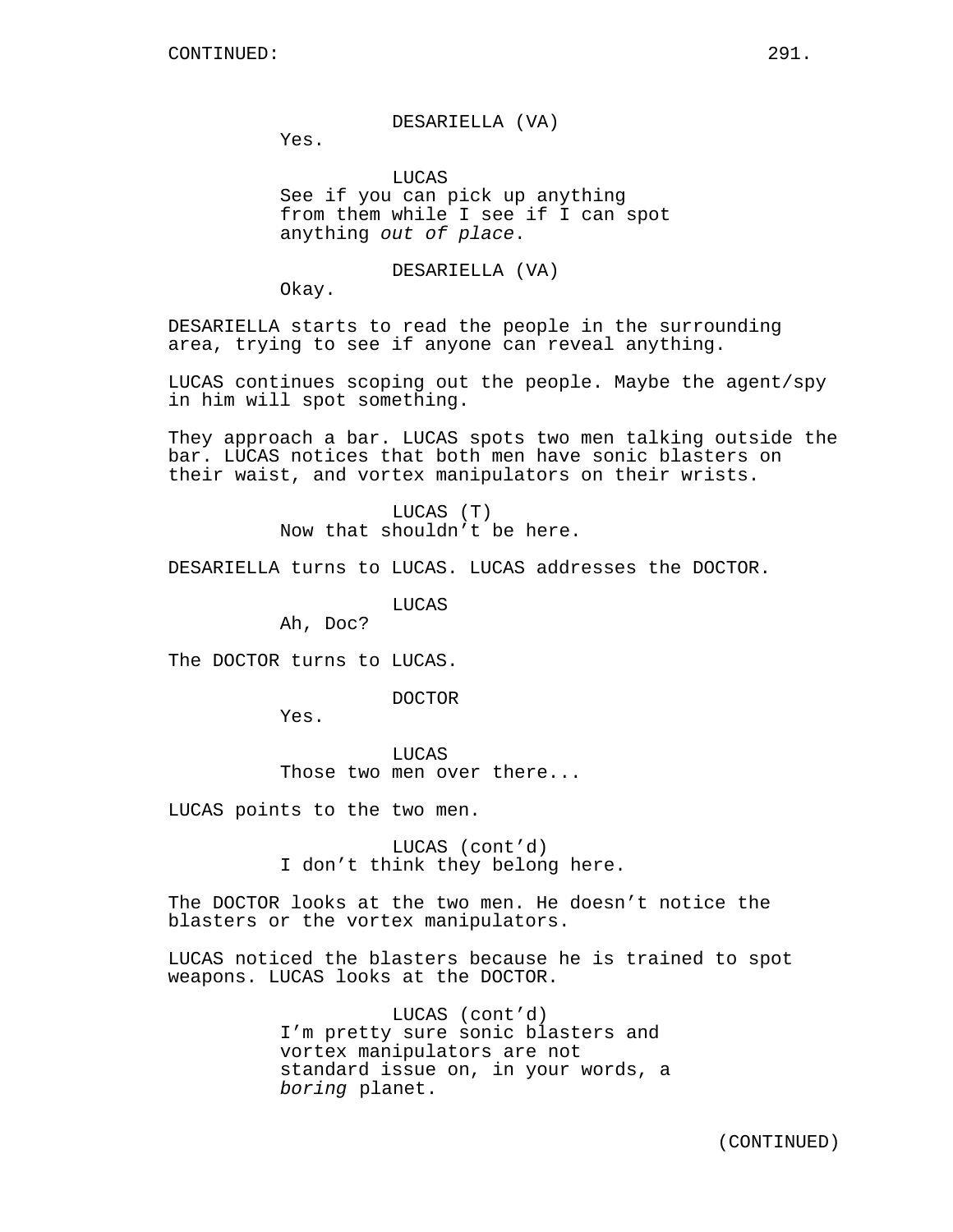The DOCTOR looks closer at the two men and spots the sonic blasters. He wonders how he missed them earlier.

> DOCTOR Time Agents.

LUCAS Or Space Pirates.

The DOCTOR wonders why time agents or space pirates would be interested in Aerboria.

DOCTOR

Why would...

LUCAS looks to DESARIELLA.

LUCAS D. Can you tell which?

DESARIELLA focuses on the two men.

DESARIELLA (VA)

Neither.

The DOCTOR looks to DESARIELLA.

LUCAS / THE DOCTOR (raise eyebrow) What?

DESARIELLA is still focused on the two men.

DESARIELLA (VA) They are assassins. Here for Prince Skylar who will be passing through town mid-day tomorrow.

LUCAS recognizes the name.

LUCAS Prince Skylar?

DESARIELLA (VA)

Yes.

LUCAS looks at the DOCTOR.

LUCAS What year is it?

The DOCTOR consults the sonic.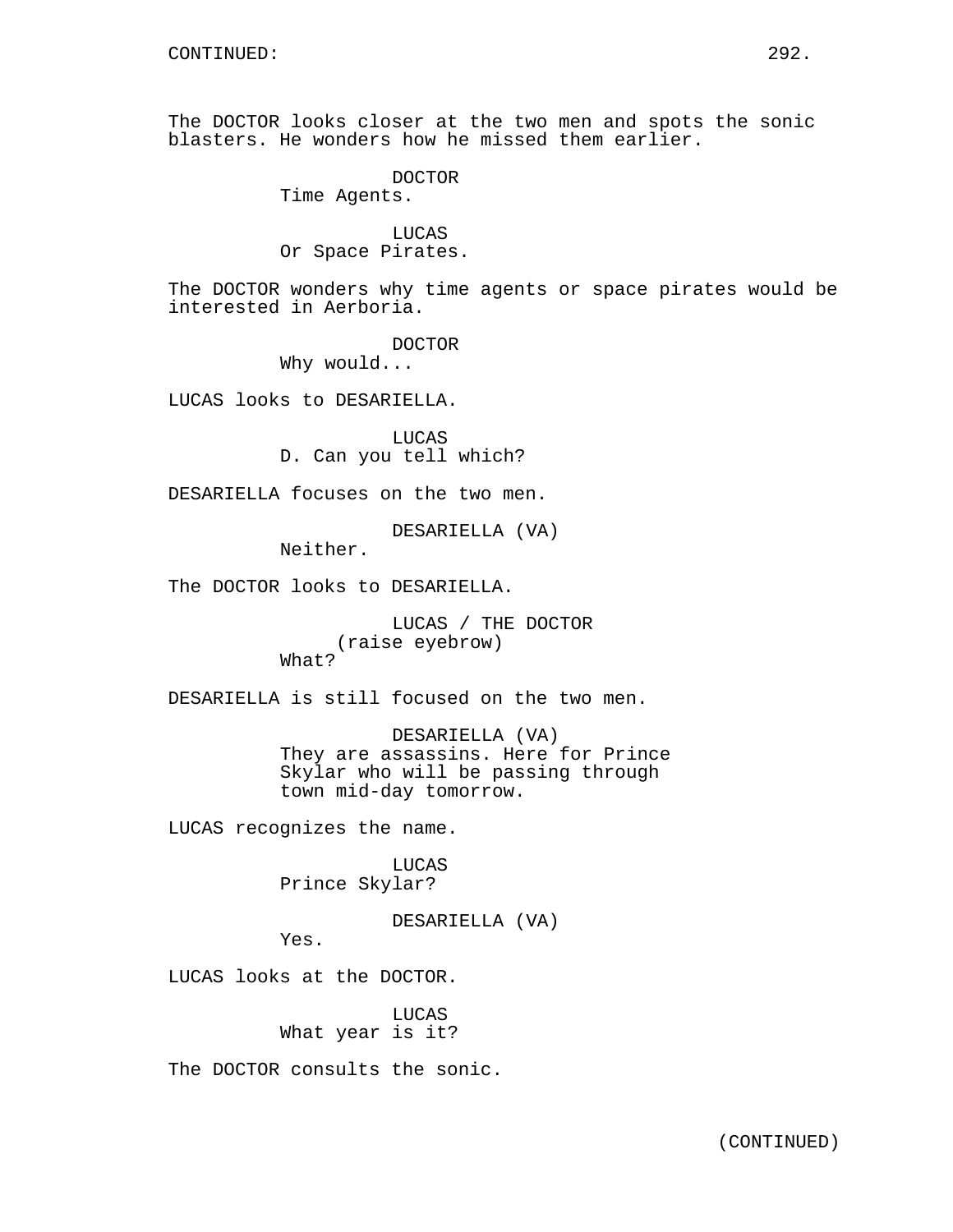DOCTOR

 $15-65-27$ .

LUCAS We have to stop them.

The DOCTOR gives LUCAS a "we can't interfere" look.

DOCTOR

Lucas, you know we can't...

LUCAS

No. You don't understand. Prince Skylar will become King Thorlan. One of the greatest rulers this planet will ever have.

DOCTOR Are you sure?

LUCAS Yes. I spent a lot of time reading the history of this planet, Doc. Those two...

LUCAS points to the two men still outside the bar.

LUCAS (cont'd) ...must be stopped.

DESARIELLA looks at LUCAS.

DESARIELLA (VA) Why the name change?

LUCAS and the DOCTOR look at her.

DESARIELLA (VA) (cont'd) Why did Skylar change his name to Thorlan?

**LUCAS** No one ever found out.

DESARIELLA looks back at the two men.

DESARIELLA (VA) So, any idea on how to handle those two?

The DOCTOR and LUCAS look at the two men.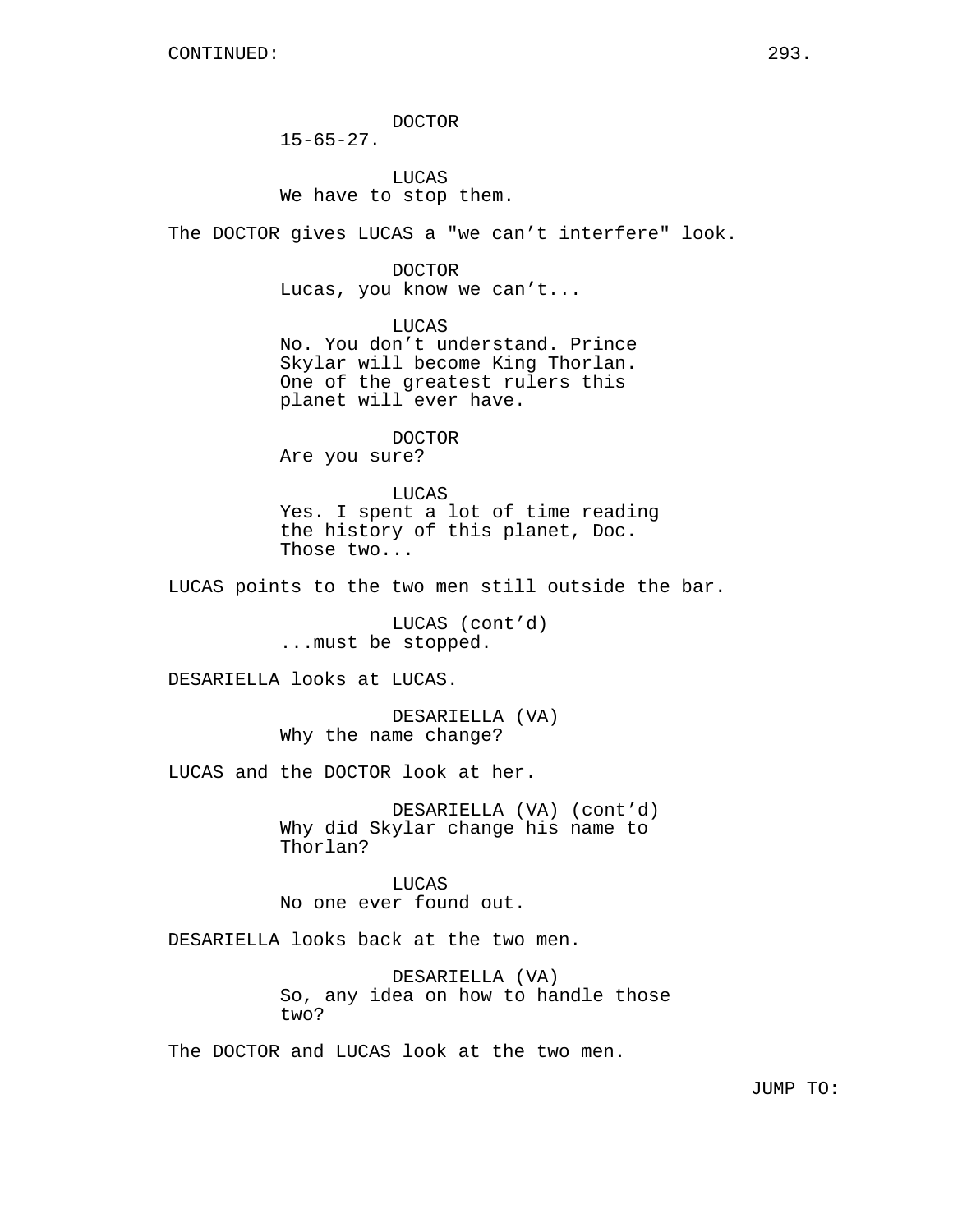160 OUTSIDE BAR 160 NOVEMBER 160 NOVEMBER 160 NOVEMBER 160 NOVEMBER 160 NOVEMBER 160 NOVEMBER 160 NOVEMBER 160 LUCAS and DESARIELLA approach the bar. (Note: The DOCTOR is not there.) LUCAS (T) You take the one on the left, I'll take the one on the right. DESARIELLA nods in understanding. They both head for their man. PAN TO: 161 FOCUS ON THE TWO MEN (MARU AND JEDRICK) 161 The two men, MARU and JEDRICK, are still there. They are talking quietly. MARU Are you sure he'll be here tomorrow? JEDRICK Yes. (beat) The boss said "the 2nd day of the 3rd moon." (beat) That's tomorrow. MARU I don't like this. Something seems... off. LUCAS is now behind MARU, and DESARIELLA is behind JEDRICK. Neither MARU nor JEDRICK spot them.

LUCAS (T)

Now.

LUCAS applies the Vulcan nerve pinch to MARU. MARU slumps and falls into LUCAS' arms.

DESARIELLA applies the Vulcan nerve pinch to JEDRICK. JEDRICK slumps and falls into DESARIELLA's arms.

> DESARIELLA (VA) That was easy.

LUCAS (T) Let's get these two out of here.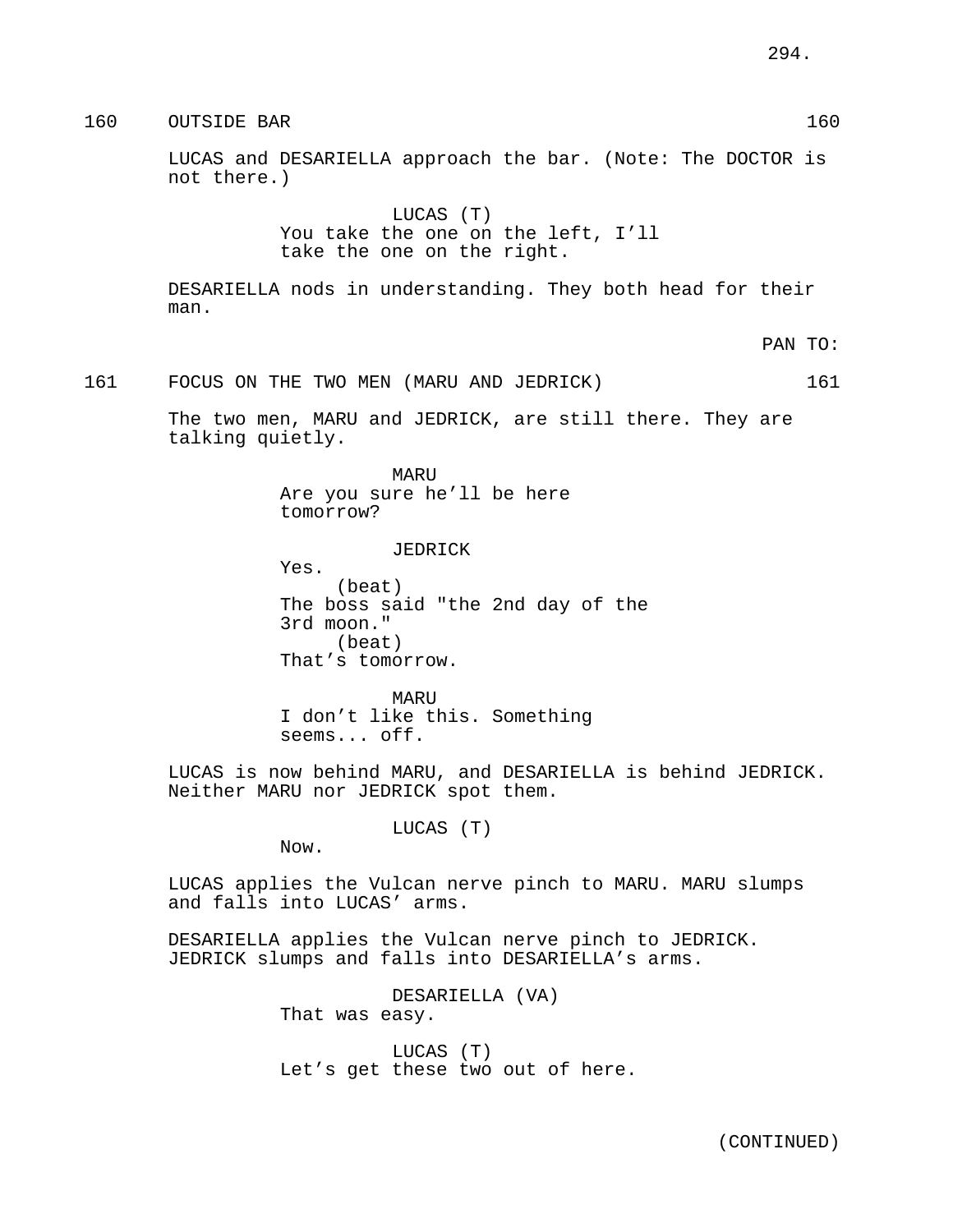DESARIELLA and LUCAS escort JEDRICK and MARU away from the bar.

JUMP TO:

## 162 ROOM 162

The DOCTOR is waiting for LUCAS and DESARIELLA. He walks over to the window and sees them approaching with the two men. He goes to the door and opens it.

LUCAS enters with MARU. He spots two chairs in the middle of room. He goes over and places MARU in one of the chairs. LUCAS spots the ropes on the bed and goes for them.

DESARIELLA enters with JEDRICK. She spots the chairs and goes to them. She places JEDRICK in the second chair.

LUCAS binds MARU to the chair, then goes to JEDRICK and binds him to the chair.

> DOCTOR Is that really necessary?

LUCAS I know what I'm doing, Doc.

LUCAS removes the vortex manipulators and sonic blasters from both. He hands them to the DOCTOR.

> LUCAS (cont'd) Here, take these.

The DOCTOR takes them.

LUCAS goes to the bedside table and pours two glasses of water from the pitcher that is there. He returns and offers DESARIELLA one of the glasses.

> LUCAS (cont'd) You have your psychic paper on you?

DESARIELLA takes the glass and smiles.

DESARIELLA (VA) Never leave the TARDIS without it.

LUCAS Can I borrow it?

DESARIELLA (VA)

Sure.

DESARIELLA hands LUCAS the psychic paper. He takes it.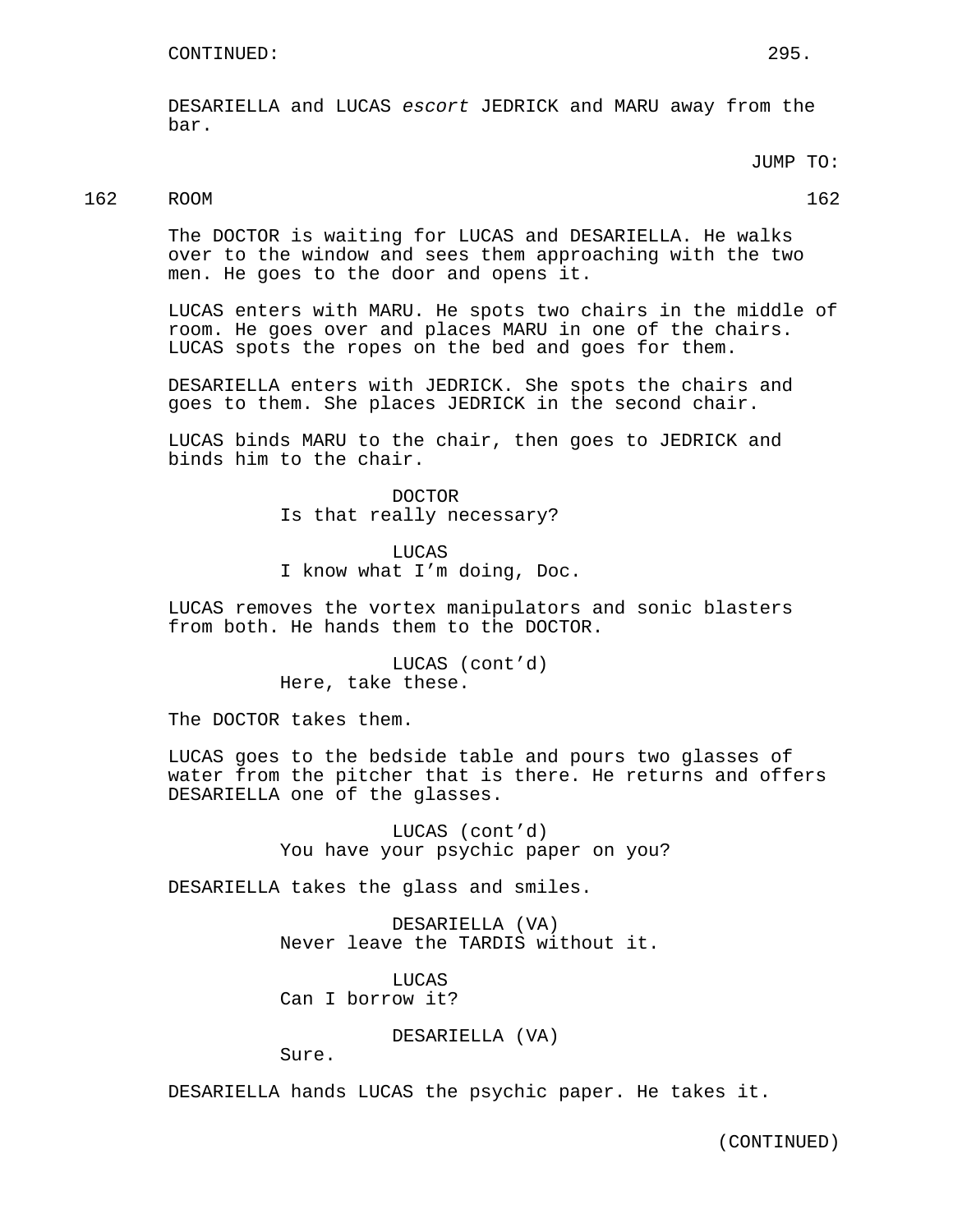LUCAS Thanks. (beat) On the count of three. (beat) Ready?

DESARIELLA nods affirmatively.

LUCAS (cont'd)

1, 2, 3.

DESARIELLA and LUCAS throw the water at their respective captive.

MARU and JEDRICK wake up. They realize they are tied.

MARU What, where, who...

JEDRICK Untie us. Now. We...

LUCAS flashes the psychic paper. He wonders who they will think they are.

MARU and JEDRICK look at the paper.

JEDRICK (cont'd) Great. Time Agents. Figures.

MARU How'd you find us?

DESARIELLA (VA) We traced the vortex manipulators.

JEDRICK

You what?

DESARIELLA (VA) They leave a trace signal every time they are used.

LUCAS Easy to trace if you know what your looking for.

MARU looks at JEDRICK.

MARU I told you taking them was a bad idea.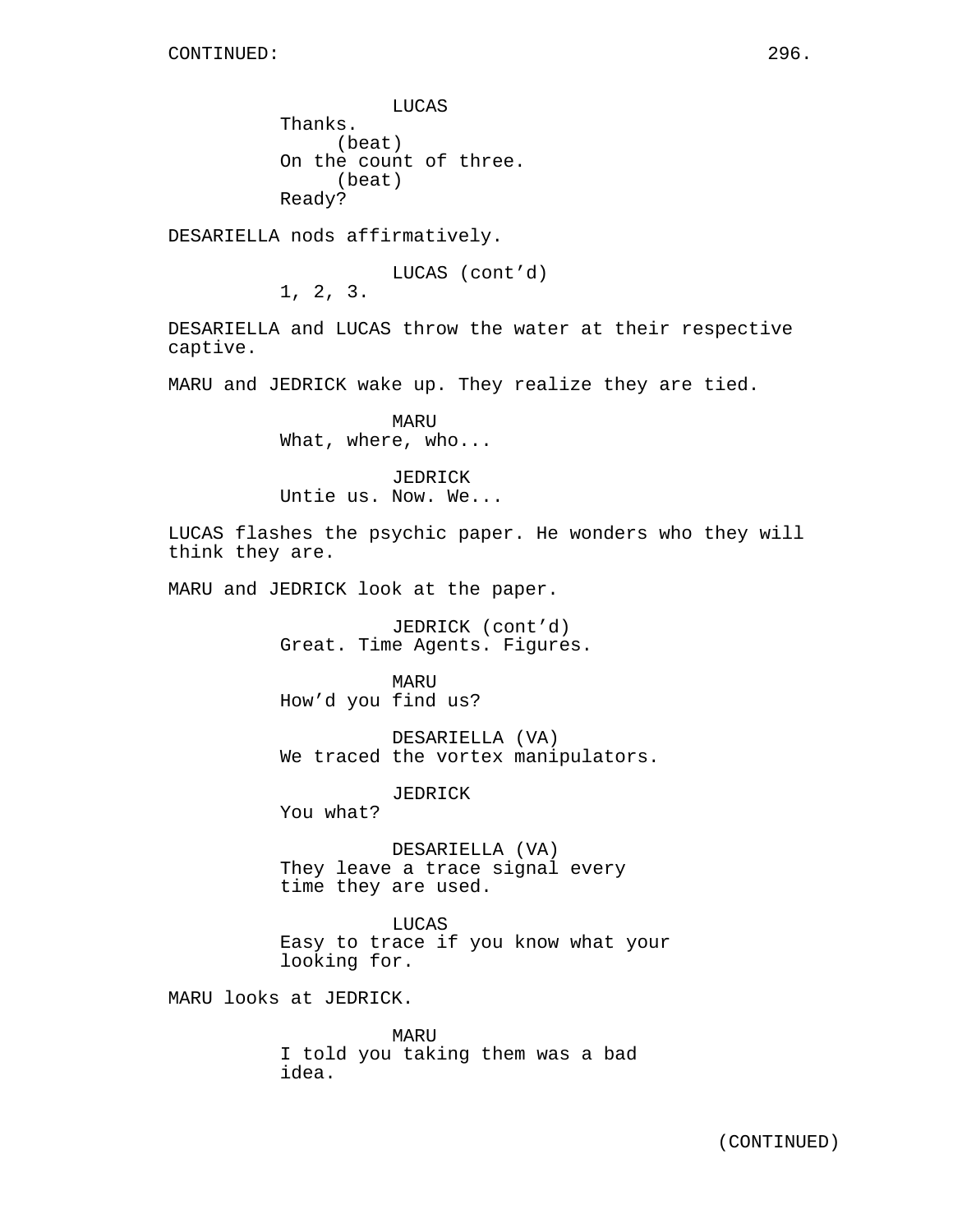JEDRICK Shut up, Maru.

LUCAS looks at JEDRICK.

LUCAS You were easy enough to spot once we got here.

JEDRICK looks at LUCAS.

LUCAS (cont'd) If you wanted to be inconspicuous, you shouldn't have worn the sonic blasters so openly.

MARU looks at the floor.

MARU I knew we'd get caught. This was all going so well. I...

JEDRICK looks at MARU.

JEDRICK

Shut up.

MARU looks at JEDRICK.

MARU No. They have us, Jed. It's over. We have no chance to stop it now. We won't...

DESARIELLA looks concerned. So does LUCAS. The DOCTOR raises an eyebrow as well.

> DESARIELLA (VA) Stop it? Stop what?

MARU looks at DESARIELLA.

MARU The assassination of Prince Skylar.

LUCAS We just did. We have you. He'll...

JEDRICK laughs.

JEDRICK You think we are the assassins?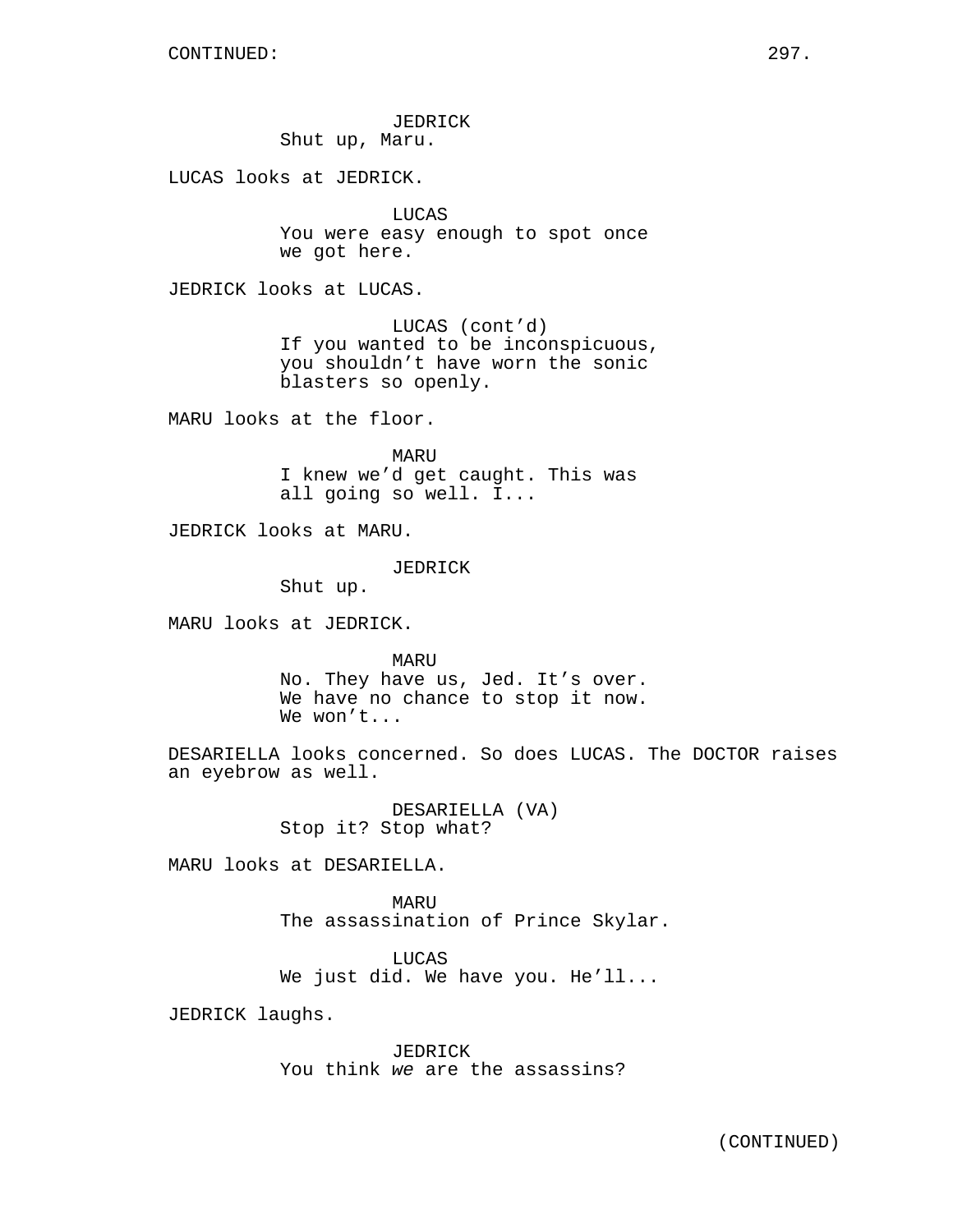DOCTOR Aren't you?

JEDRICK turns to the DOCTOR. He hadn't noticed him in the room.

> JEDRICK No. What gave you that...

LUCAS We heard you at the bar.

MARU We never said anything about killing...

JEDRICK I was thinking about it though.

MARU gives JEDRICK a look.

MARU

What?

JEDRICK looks at DESARIELLA.

MARU (cont'd) How could you think about killing Skylar? The boss would...

DESARIELLA (VA) Boss? Who...

JEDRICK notices DESARIELLA's lips aren't moving.

JEDRICK You're her, aren't you?

DESARIELLA looks at JEDRICK.

DESARIELLA (VA)

Who?

JEDRICK The one I've been warned about my entire life.

LUCAS What do you mean?

JEDRICK "Beware of she who speaks without words."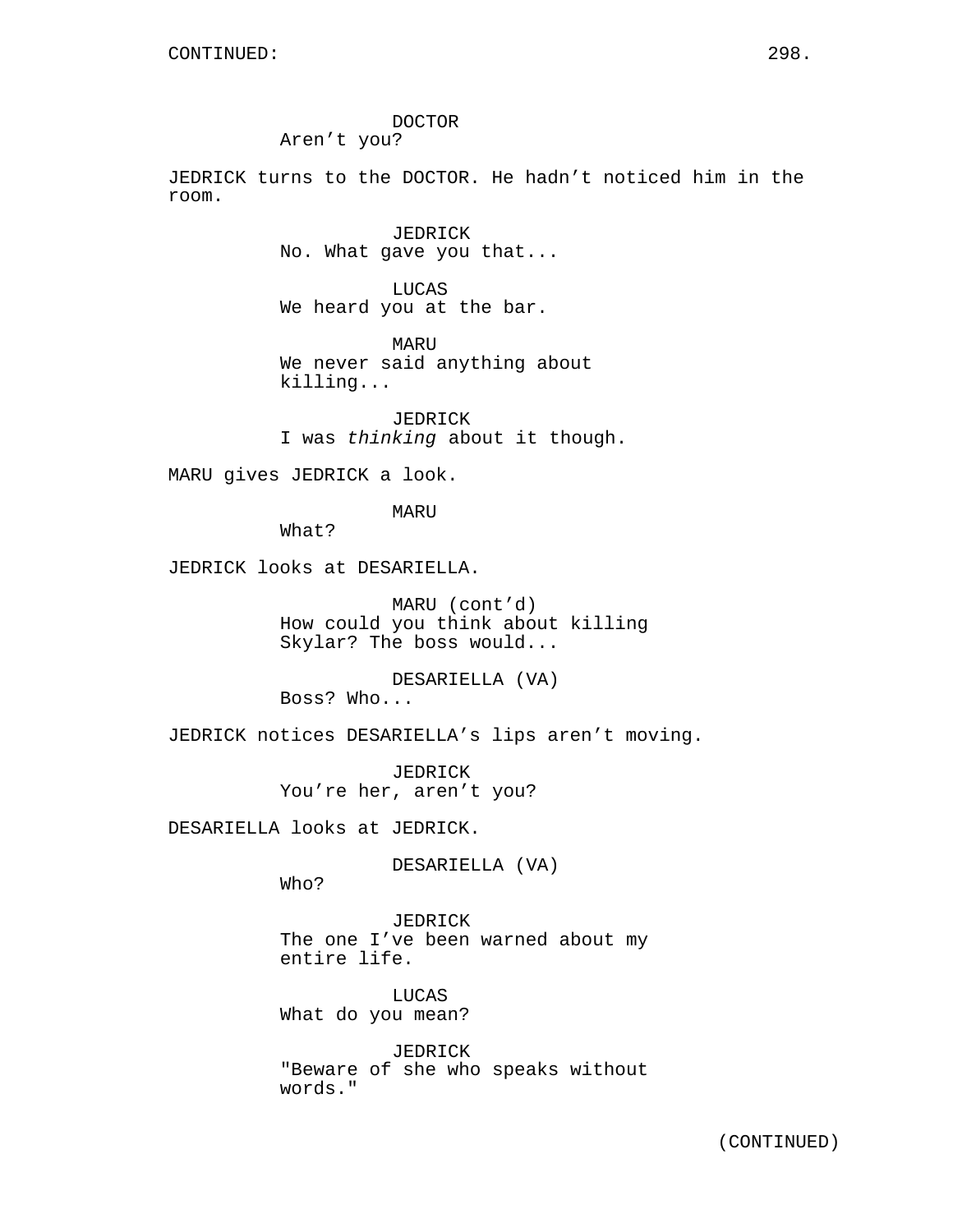LUCAS and DESARIELLA exchange a look. JEDRICK (cont'd) I never understood what that meant. (beat) I mean how can one speak without using words? (beat) But now I see it. Telepathy. Speaking in thoughts and not words. You're a telepath. DESARIELLA (VA) Yes I am. (beat) And I am never wrong. MARU looks at DESARIELLA and LUCAS. MARU You are this time. We don't want Skylar dead. MARU looks at JEDRICK. MARU (cont'd) I least I don't. MARU looks back at DESARIELLA and LUCAS. MARU (cont'd) We need him alive. The plan... JEDRICK looks at MARU. JEDRICK Will you shut up! MARU looks at JEDRICK. MARU Why? It's over, Jed. It... LUCAS If you two are not the assassins, then who is? Skylar is still... MARU They have infiltrated his entourage. We were planning on ambushing them and taking out the assassins.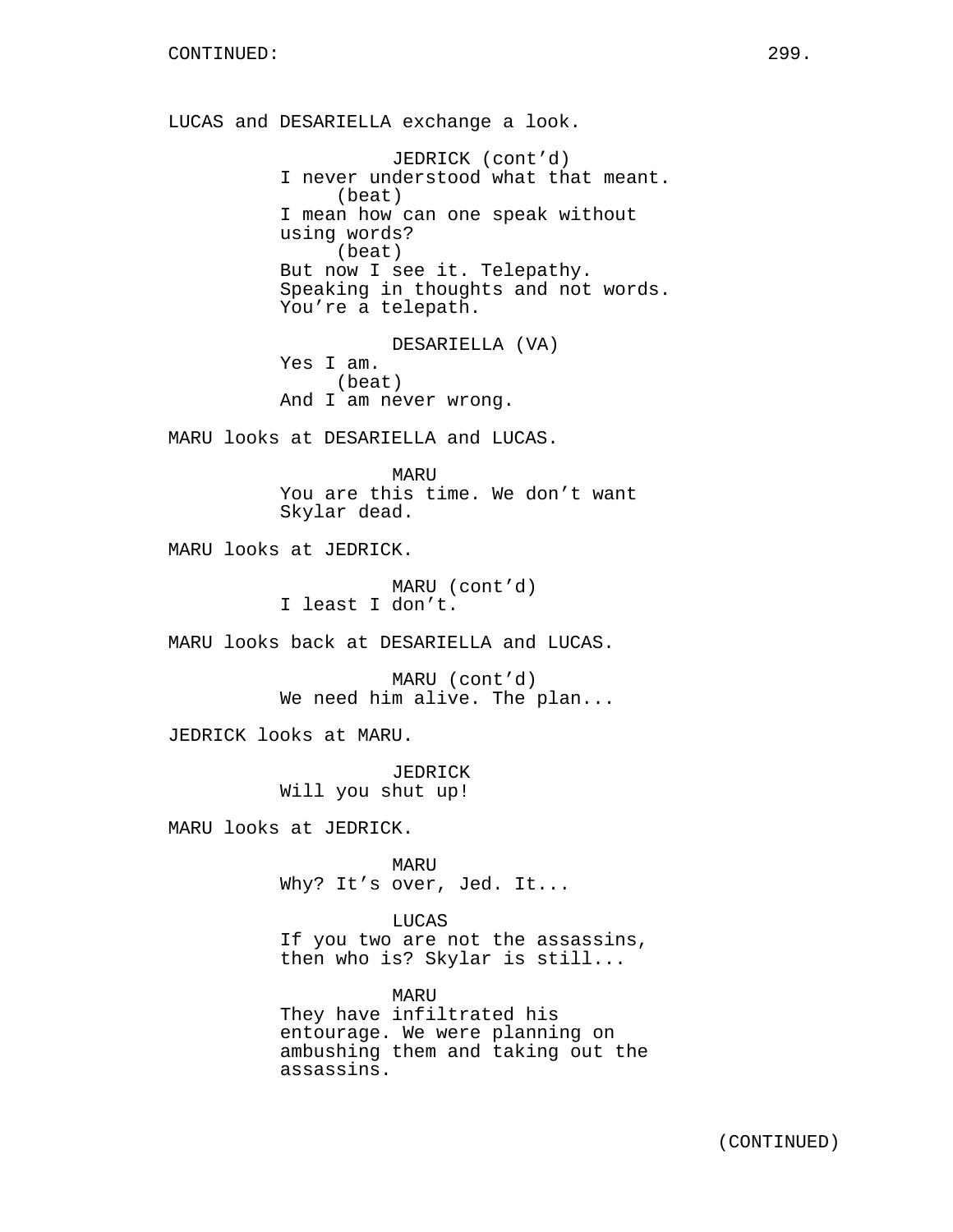DOCTOR So you know who they are?

JEDRICK

No.

JEDRICK looks at the DOCTOR.

JEDRICK (cont'd) You're not a time agent.

DOCTOR What makes you say that?

JEDRICK Not sure. There's just something about you.

LUCAS You are correct. He's not with us. We found him when we arrived. We thought he was who we had come for.

DESARIELLA But he wasn't.

JEDRICK So who are you then?

DOCTOR The Doctor.

#### MARU

A doctor?

JEDRICK recognizes the name.

JEDRICK No you idiot. The Doctor. (beat) You're a Time Lord.

#### DOCTOR

Yes.

JEDRICK And you are working with these two Time Agents.

### DOCTOR

For now.

JEDRICK doesn't buy it. Something isn't adding up.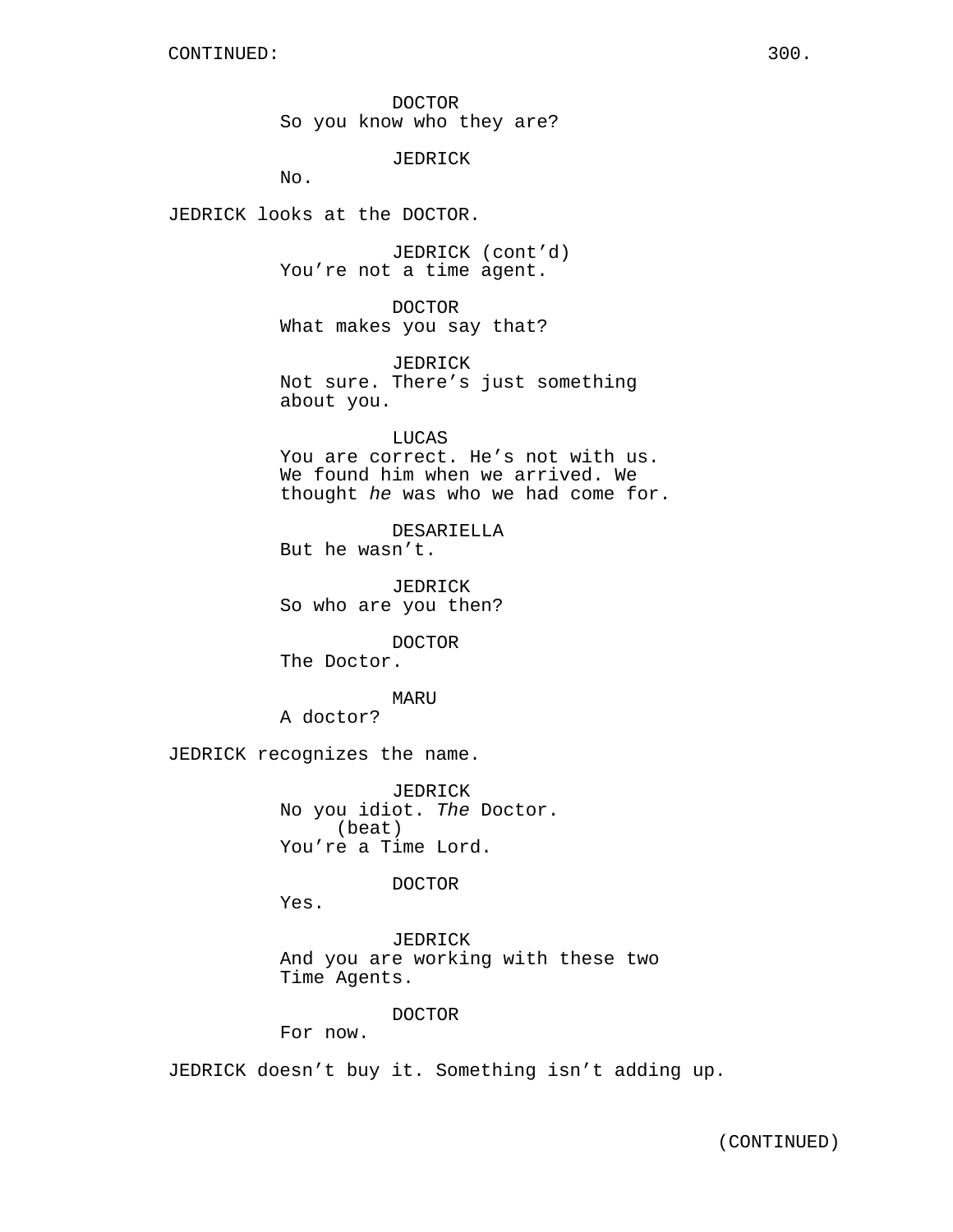JEDRICK (T) I wonder what the boss would have to say about a Time Lord working with Time Agents?

DESARIELLA hears JEDRICK's thought.

DESARIELLA (VA) Who is this boss of yours?

JEDRICK looks back at DESARIELLA.

JEDRICK Don't know really.

LUCAS You don't know?

#### JEDRICK

He just approached us and asked if we would like to make some easy money.

MARU Yeah. He said all we would have to do is stop the assassination of the Prince of Aerboria.

# LUCAS

That's it?

MARU There was one more thing.

LUCAS

Which was?

MARU Once we had stopped the assassination we were to get Skylar alone and contact him.

LUCAS

What for?

### MARU

Don't know.

JEDRICK Doesn't matter now anyway. Does it?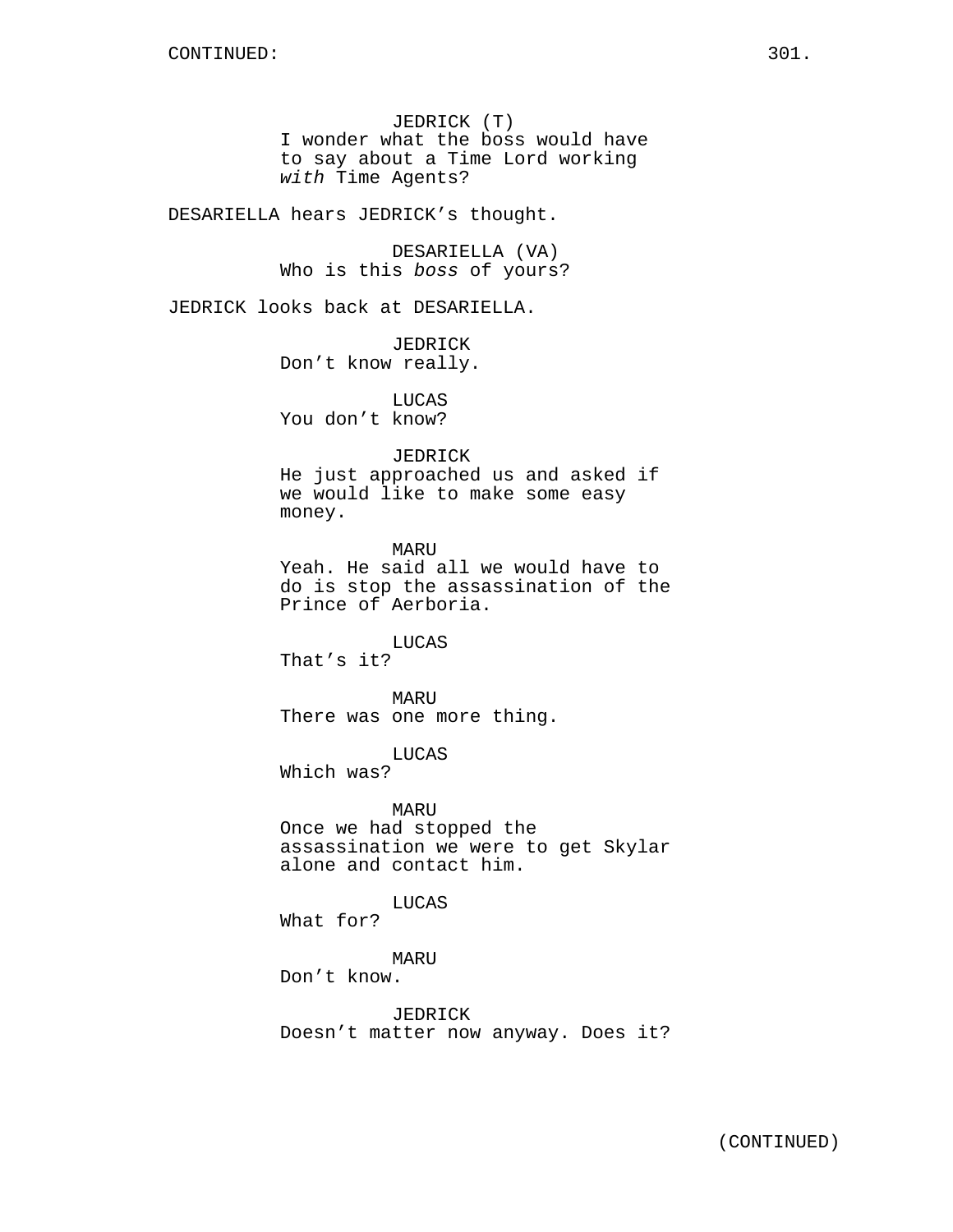DESARIELLA (VA) What do you mean?

JEDRICK

What ever he wanted with Skylar, I'm pretty sure he will change his mind once he learns the Time Lords and the Time Agency are interested.

The DOCTOR appears to be thinking. DESARIELLA looks at the DOCTOR. LUCAS looks at DESARIELLA and then the DOCTOR.

The DOCTOR signals DESARIELLA and LUCAS to come over. They go to him.

JEDRICK watches them.

CONTINUE TO:

163 FOCUS ON THE DOCTOR, DESARIELLA, AND LUCAS 163

DESARIELLA and LUCAS reach the DOCTOR. The DOCTOR looks at DESARIELLA.

> DOCTOR (quietly) Well? Do we trust them?

DESARIELLA (VA) (quietly) They appear to be telling the truth.

LUCAS (quietly) Appear?

DESARIELLA (VA) (quietly) I'm not sure about Jed. I think there is more to what he is really doing here.

LUCAS (quietly) You mean more than Maru knows?

> DESARIELLA (VA) (quietly)

Yes.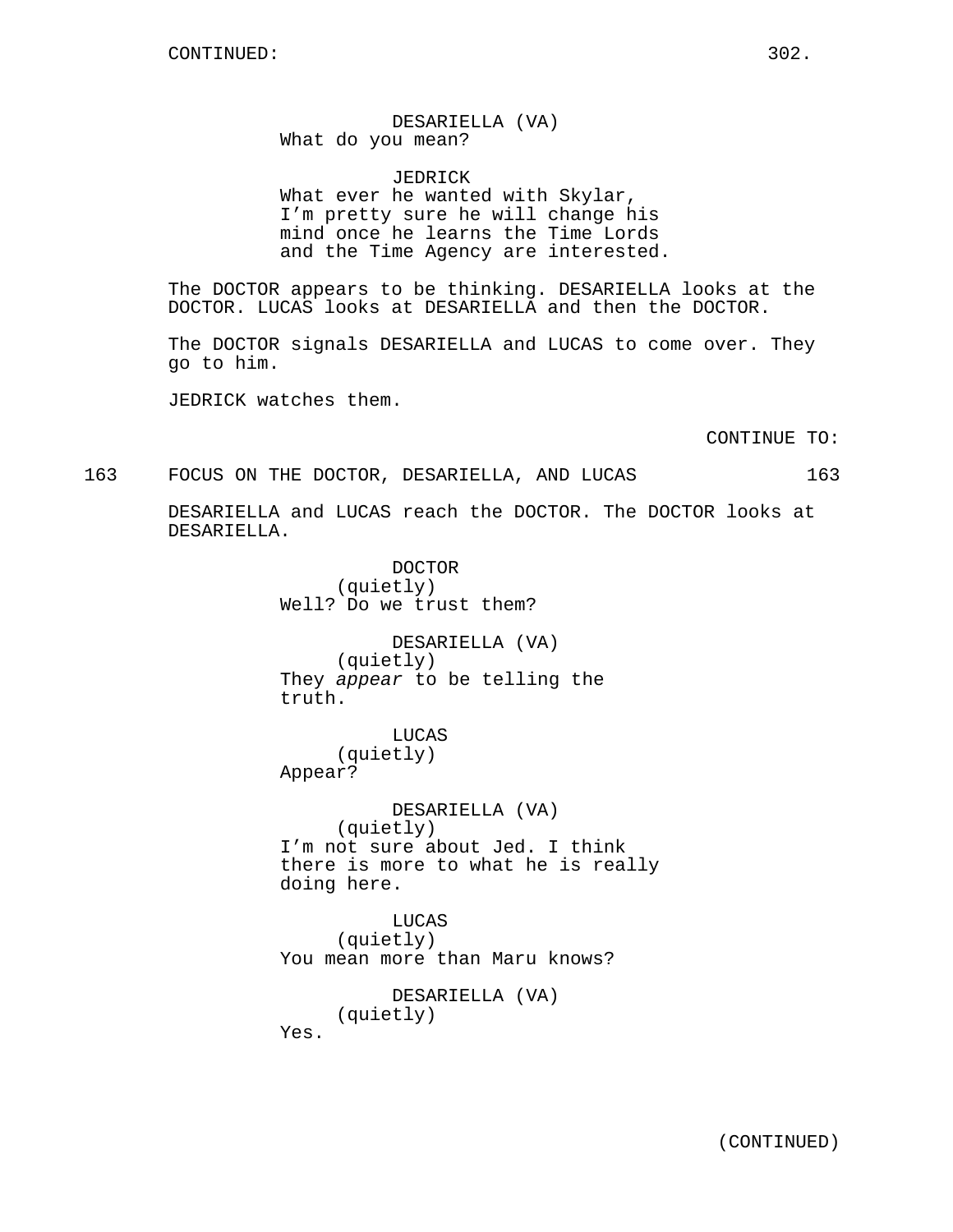DOCTOR (quietly) Like what?

DESARIELLA (VA) (quietly) Don't know, Doc.

Momentary pause.

LUCAS (quietly) Skylar is still in danger. Our first priority right now should be saving him. We can worry about these two later.

The DOCTOR gets an idea.

DOCTOR (quietly) Maybe we can use them.

LUCAS and DESARIELLA look at the DOCTOR.

JUMP TO:

164 FOREST PATH 164 and 200 million and 200 million and 2016 and 2016 164 and 2016 164 and 2016 164 and 2016 164 and 2016 164 and 2016 164 and 2016 164 and 2016 164 and 2016 164 and 2016 164 and 2016 164 and 2016 164 and 2

LUCAS, DESARIELLA, the DOCTOR, JEDRICK, and MARU are hiding in the trees alongside the path.

> LUCAS This is the best place for an ambush.

JEDRICK You sure?

LUCAS Trust me. I once lived in a forest.

MARU and JEDRICK look at LUCAS.

MARU (raise eyebrow) You did?

LUCAS Yes. A long time ago, on a planet far far away.

LUCAS looks at DESARIELLA.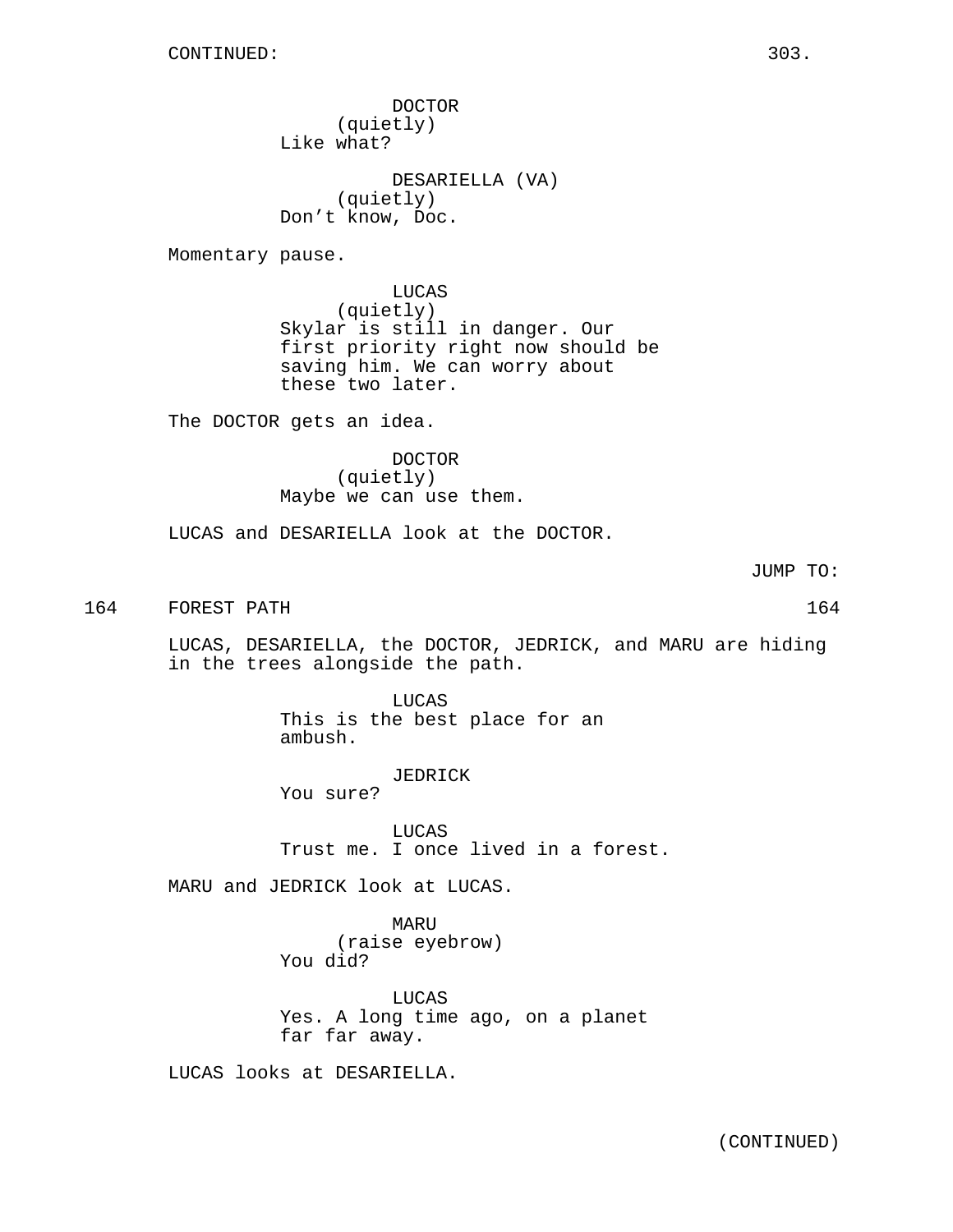# LUCAS (T) Always wanted to say that.

DESARIELLA smiles. JEDRICK and MARU are still curious. LUCAS looks back at the group.

LUCAS

From what I remember, when Skylar's coach passes here, he will have men on horses and foot surrounding him.

JEDRICK How many horses?

LUCAS Most accounts say six. One on the left, one on the right, two at the back and two at the front.

MARU And guards on foot?

LUCAS Ten. Five in front of the front horses, and five behind the back horses.

MARU No side guards?

LUCAS If trouble approaches from the sides, the men at the back would see it.

JEDRICK (mutter) Not necessarily.

LUCAS looks to JEDRICK.

LUCAS If they are positioned correctly, the men at the back would be able to see the sides.

JEDRICK I still think we...

LUCAS hears something and signals the group to be quiet.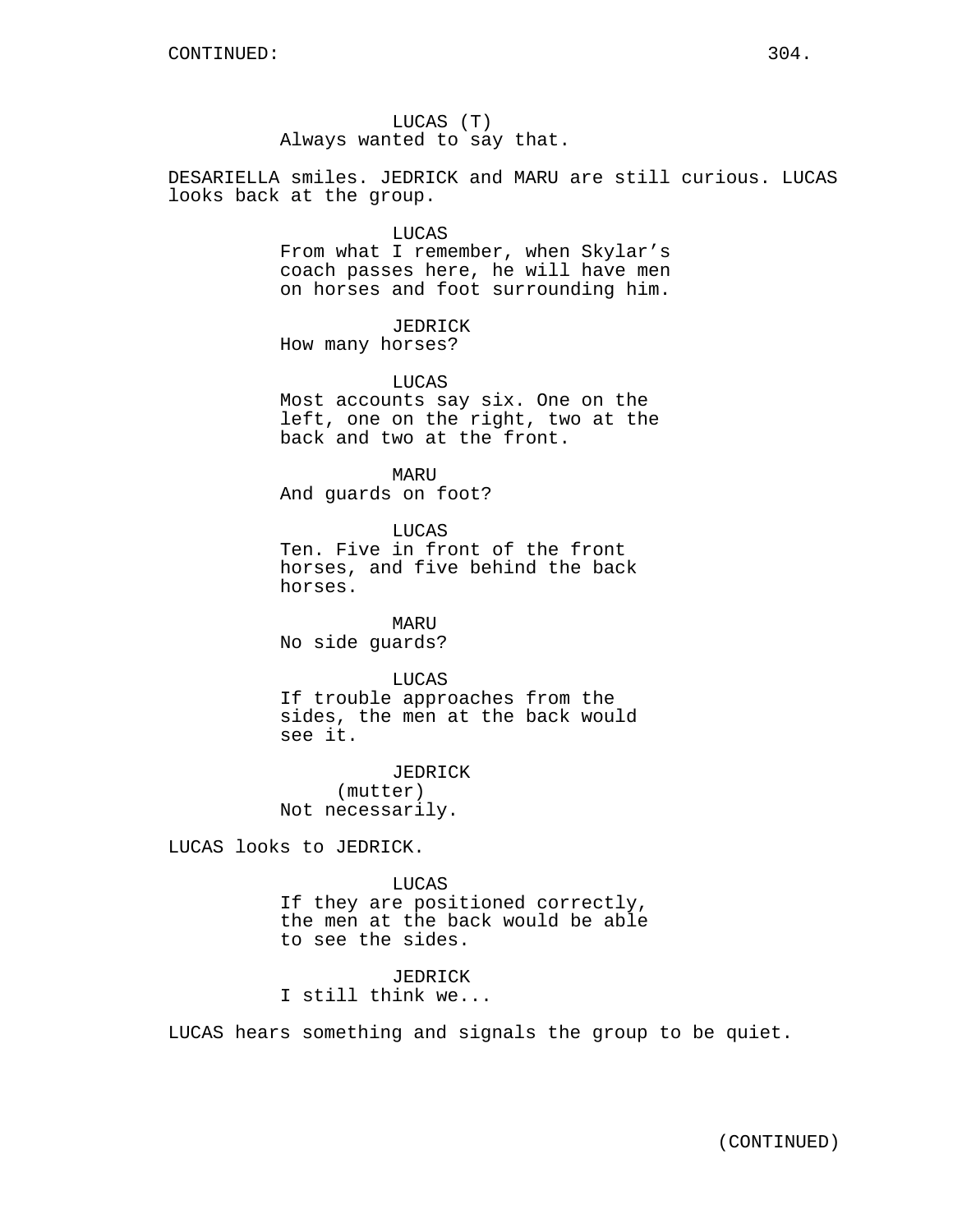LUCAS

They're coming.

No one else hears anything.

MARU

I don't hear...

LUCAS looks at him.

MARU (cont'd)

Sorry.

LUCAS looks to DESARIELLA.

LUCAS (T) They are still a way up there. I'm going to take a look and come right back.

DESARIELLA smiles at him and nods affirmatively. LUCAS leaves. Everyone watches him go.

> JEDRICK Where is he going?

DESARIELLA (VA) He'll be back. And be quiet. They should be here soon.

Momentary pause. All wait for LUCAS to come back. After a few moments LUCAS returns. He returns quietly, when he speaks, JEDRICK and MARU are startled.

> LUCAS We have a problem.

DOCTOR What sort of...

LUCAS The horses and guards are all aligned wrong. The entire protection detail is...

MARU What do you mean?

LUCAS All the horses are at the front, and all the men are at the back.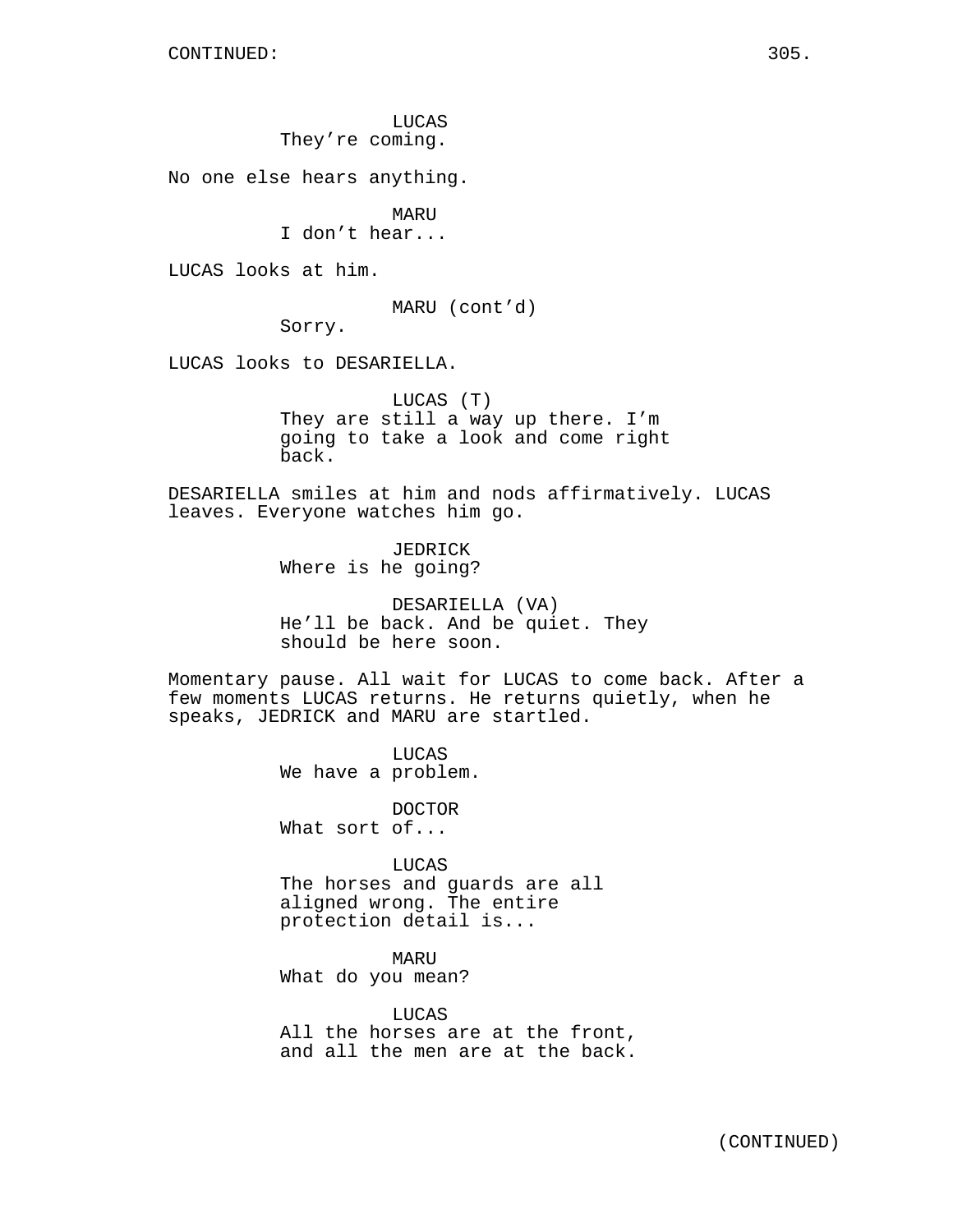MARU Why the change?

LUCAS The positioning is not the only difference. There are eight horses, not six, and twelve men, instead of ten.

DESARIELLA (VA) Two extra horses and two extra men.

LUCAS Looks like we go with Plan B.

JEDRICK Plan B? We don't have a Plan B.

LUCAS I always have a Plan B. Goes with years of field work. You always, always, have a Plan B.

DOCTOR So what's Plan B?

JUMP TO:

## 165 PATH 165

LUCAS and DESARIELLA are standing in the middle of the path. The horses can be seen approaching.

There are two rows of horses. The first row consists of four horses walking side by side by side by side. The second row also has four horses but they are split, two horses, then a gap, then the other two horses.

Behind the two rows of horses is a coach that has one horse pulling it.

Behind the coach are two rows of guards. Each row has six men walking side by side by side by side by side by side.

LUCAS holds up his hand in a stop gesture.

The second of the guards in the front row of horses signals everyone to stop. He then motions his horse a few steps ahead. He addresses LUCAS.

> CAPTAIN Out of the way.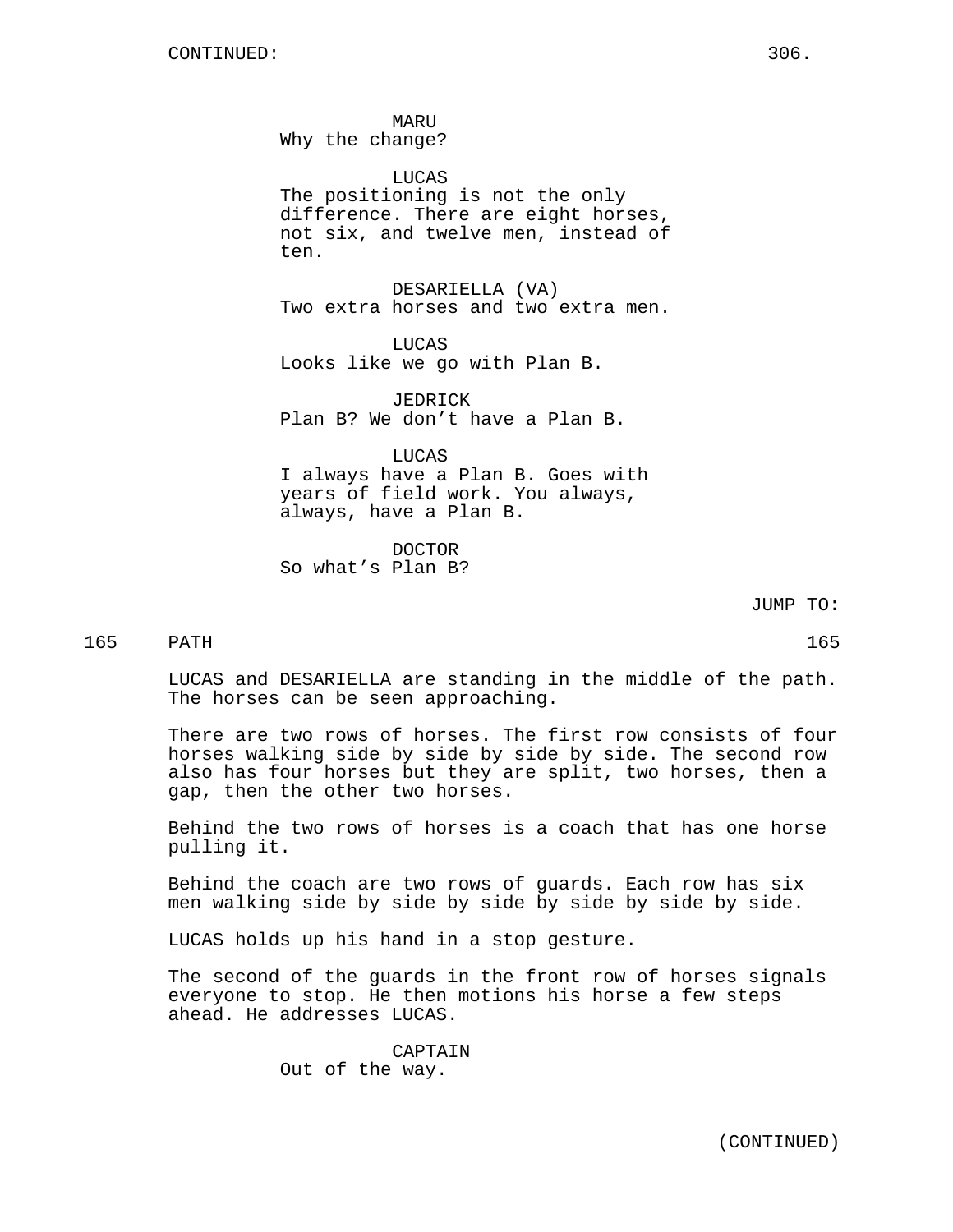**LUCAS** I don't think so.

CAPTAIN In the name of Prince Skylar, you are ordered to stand aside.

LUCAS No. You see, we have an urgent message for the Prince. One he will want to hear.

The CAPTAIN looks at LUCAS. LUCAS thinks a message to DESARIELLA.

> LUCAS (T) Find the men that don't belong.

DESARIELLA starts to read the men on horses.

## CAPTAIN

Who are you?

LUCAS

I have my credentials right here. If I may approach.

The CAPTAIN is still giving LUCAS a look.

CAPTAIN The girl can bring them to me.

DESARIELLA raises an eyebrow. Girl?

LUCAS takes the psychic paper out of his pocket and hands it to DESARIELLA.

DESARIELLA takes the paper and brings it to the CAPTAIN.

The CAPTAIN dismounts his horse as DESARIELLA walks over to him. DESARIELLA reaches him and hands him the paper. He looks at it and gets a very surprised look on his face.

CAPTAIN (cont'd)

Stay here.

The CAPTAIN walks back to the coach.

DESARIELLA continues to read the men on the horses. They all seem to be legit. That must mean the assassins are amongst the men at the back.

DESARIELLA gives LUCAS a look that says "none of these guys are the ones they want."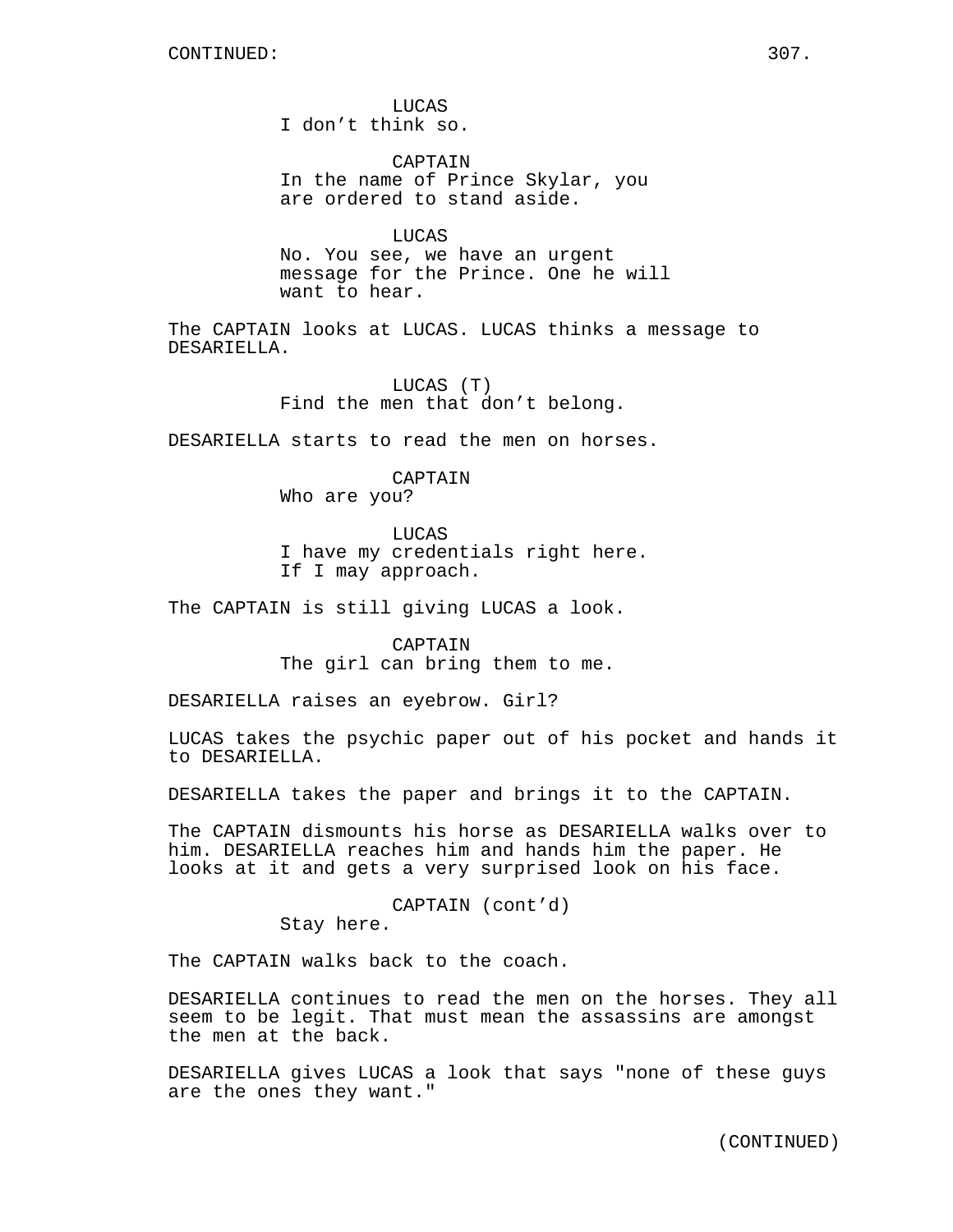The CAPTAIN returns. He hands the psychic paper back to DESARIELLA and looks at LUCAS.

> CAPTAIN (cont'd) Come with me.

LUCAS walks to the CAPTAIN. When he reaches the CAPTAIN, he and the CAPTAIN head to the coach.

PAN TO:

166 DOCTOR, JEDRICK, AND MARU 166

The DOCTOR, JEDRICK, and MARU watch LUCAS head to the coach.

JEDRICK I can't believe that worked.

MARU What did he show him?

DOCTOR Time Agents have all sorts of secrets.

JEDRICK gives the DOCTOR a look.

JEDRICK If you don't know, just say you don't know.

JEDRICK returns his eyes to the scene in front of him. Lucas is now talking to Skylar.

> MARU What ever it was, it worked. He's talking to Skylar.

They notice the Captain look towards the men at the back. Lucas says something to the Captain. The Captain goes back to the front and gets Desariella. Once the Captain and Desariella reach Lucas, the three of them head to the back.

PAN TO:

167 LUCAS, DESARIELLA, THE CAPTAIN, AND THE GUARDS AT THE BACK 167

> LUCAS, DESARIELLA, and the CAPTAIN, reach the back of the carriage. DESARIELLA reads the men. She starts to walk amongst them LUCAS and the CAPTAIN follow her. She finds one man and points him out to LUCAS and the CAPTAIN. The CAPTAIN takes him out of the line. She continues walking and finds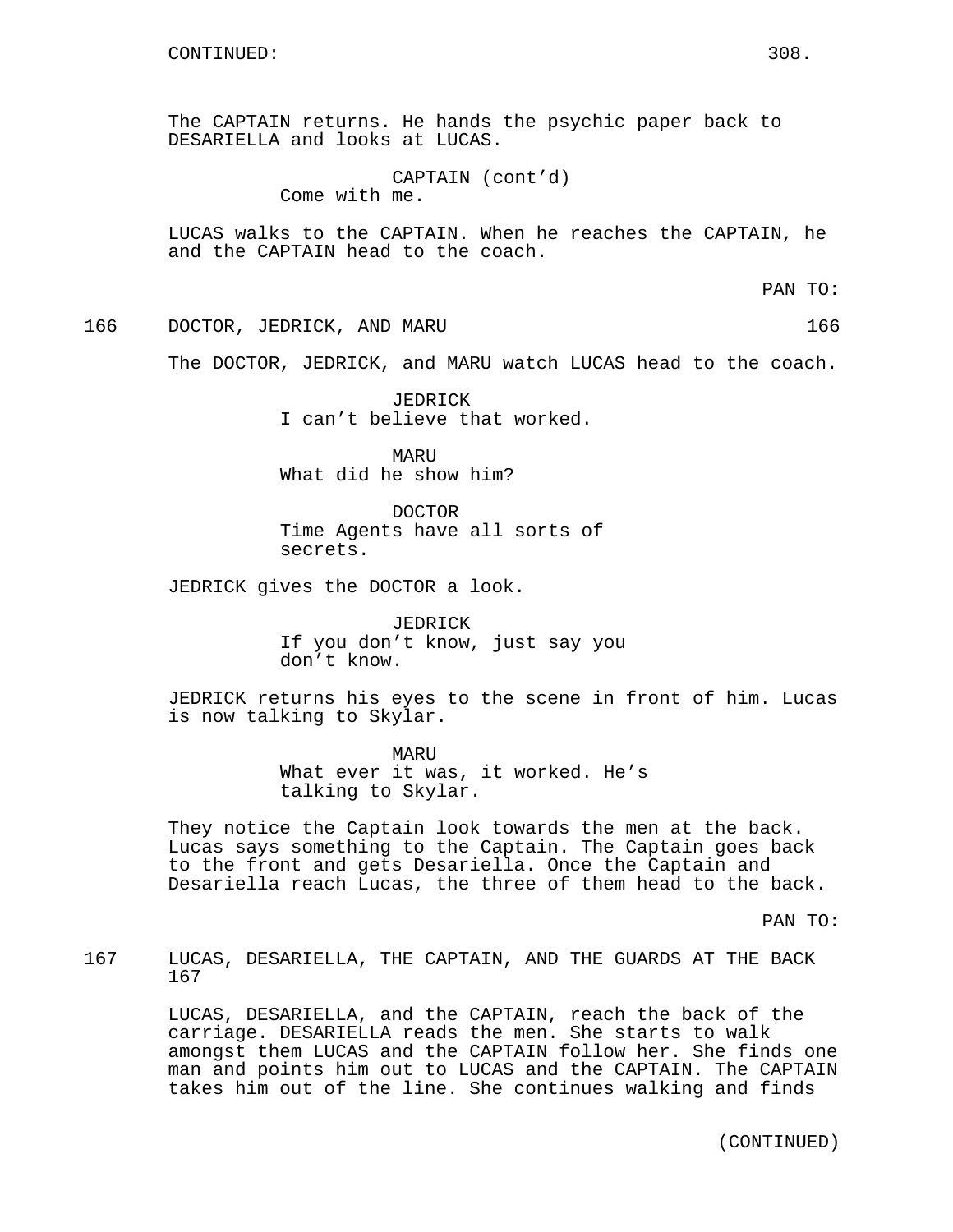the second one. She points him out and the CAPTAIN removes him from the line as well. The CAPTAIN is looking at the two men he has. He doesn't recognize them.

> CAPTAIN I've never seen these two before.

## LUCAS

Really?

CAPTAIN Thank you. The Prince owes you his life.

LUCAS I suggest you take these two men away.

CAPTAIN Of course. Right away.

The CAPTAIN heads to the front of the coach with the two assassins in tow.

DESARIELLA and LUCAS follow.

CONTINUE TO:

168 FRONT OF COACH 168 SERIES AND THE SERIES OF STREET ASSAULT AS A SERIES OF STREET ASSAULT OF STREET ASSAULT ASSAULT OF STREET ASSAULT OF STREET ASSAULT OF STREET ASSAULT OF STREET ASSAULT OF STREET ASSAULT OF STREET ASS

The CAPTAIN approaches one of the guards on horse back and motions him to take the two men away.

The guard dismounts his horse, removes rope from the saddle bag, binds the two men's wrists then drags them back to his horse. He mounts his horse and leaves with the two men walking beside the horse.

LUCAS looks to the CAPTAIN.

LUCAS One more thing.

CAPTAIN

Yes.

LUCAS Behind me, in the trees, don't look, you will find two men. They are also part of this. Although they may deny it. You might want to send someone to get them.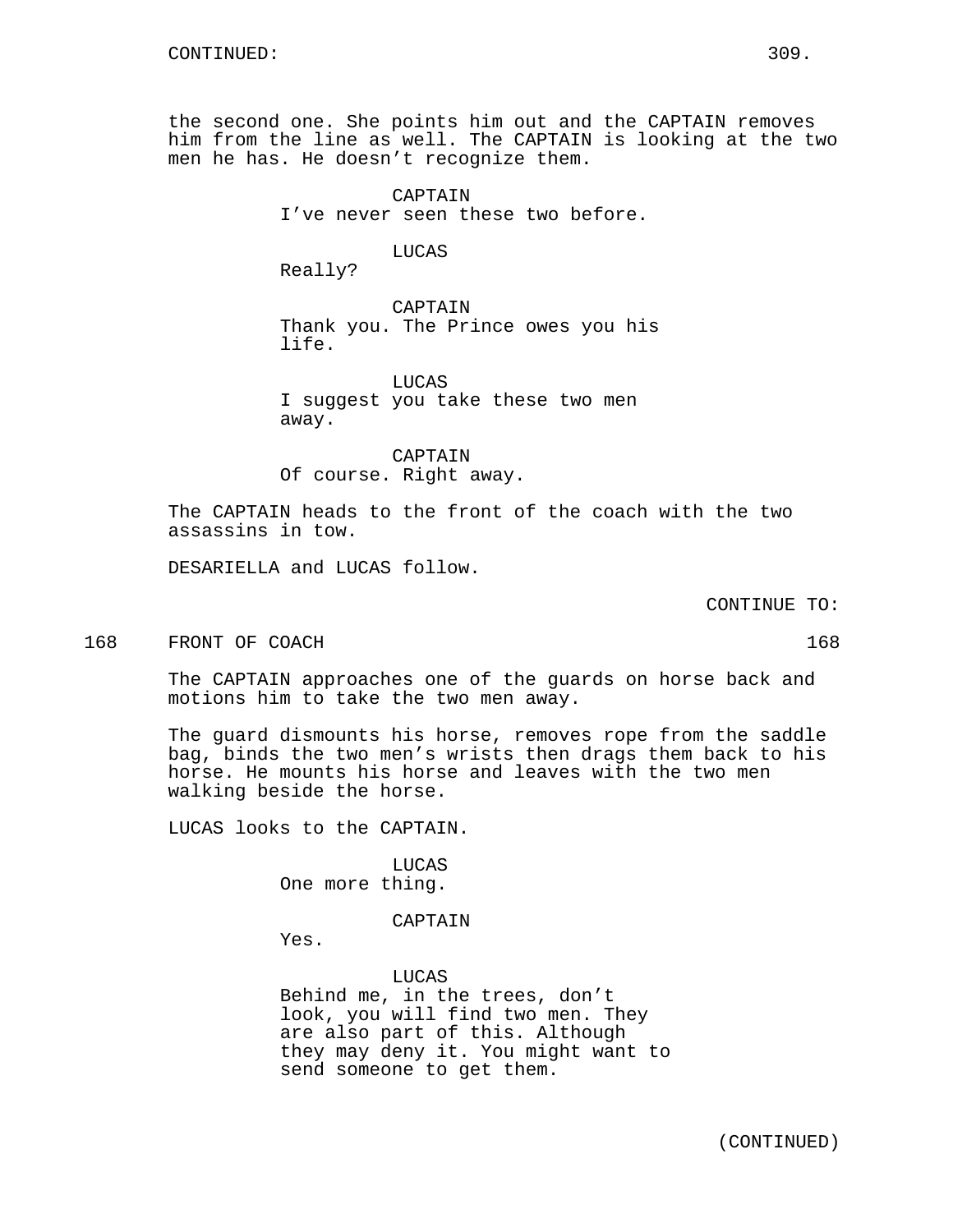### CAPTAIN

# Of course.

The CAPTAIN goes over to another of the men on horseback and whispers something to him. The man nods and leaves.

DESARIELLA looks over at the DOCTOR and gives him a "run" look.

PAN TO:

169 DOCTOR, JEDRICK, AND MARU 169

JEDRICK and MARU are intensely focused on what they are seeing, that they don't notice the DOCTOR sneak off. Nor do they notice the arrival of a guard a few moments later.

GUARD (VO)

Don't move.

JEDRICK and MARU exchange a look, and then notice the DOCTOR is gone.

PAN TO:

170 LUCAS ETAL 170

LUCAS addresses the CAPTAIN.

LUCAS Might I make a suggestion on your "protection" set-up?

The CAPTAIN looks at him.

LUCAS (cont'd) Would it not be better if you had two horses behind the coach, one on either side, and two in front?

The CAPTAIN thinks about that.

LUCAS (cont'd) And what about 5 men behind the horse at the back, and 5 men in front of the horses in the front?

The CAPTAIN thinks. He likes the set-up.

CAPTAIN Yes. Yes. You are correct. That is much better. Thank you.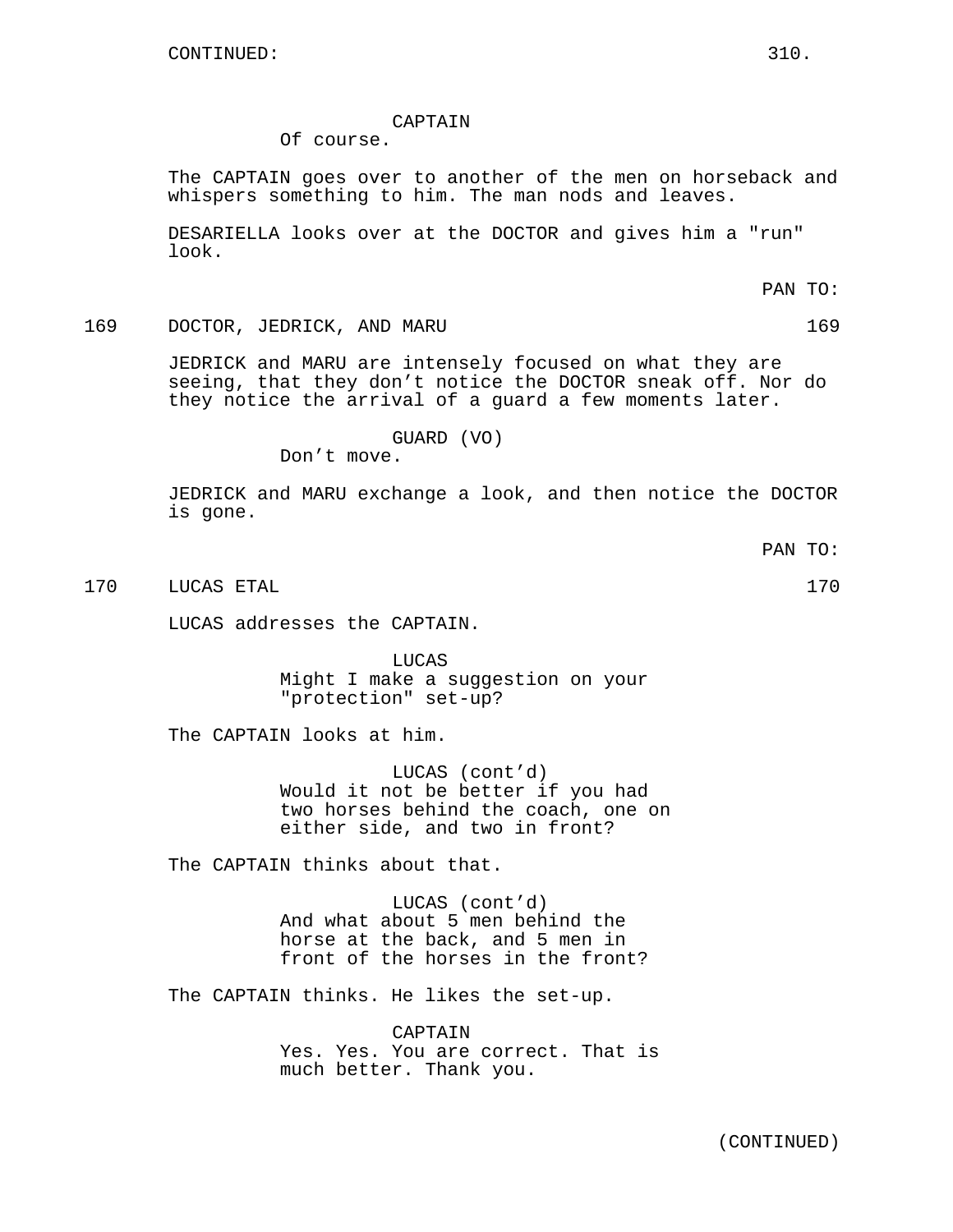LUCAS No problem.

LUCAS takes DESARIELLA's hand and they start to leave.

CAPTAIN You're leaving?

LUCAS Our job here is done. We are needed elsewhere. Don't forget to rearrange your men.

LUCAS and DESARIELLA walk off. The CAPTAIN rearranges his men.

JUMP TO:

#### **4 years later**

171 DESARIELLA'S ROOM - LIVING ROOM 171

DESARIELLA is staring at Guy's sword.

The display case under the sword now has 3 more rings in. The left side of the case had Guy's wedding ring and Desariella's engagement and wedding rings. The right side of the case has Lucas' wedding ring and Desariella's engagement and wedding rings.

DESARIELLA's attention moves to the rings.

DESARIELLA (VA) I've lost you again. This time I don't think you'll be coming back.

She is about to say something else, when her phone rings. The ring tone indicates that it is Jack. She's not sure if wants to answer it. She decides to answer it. If anyone would understand what she is going through, it's Jack. She picks up the phone.

CONTINUE TO SPLIT SCREEN:

172 SPLIT SCREEN: DESARIELLA'S ROOM (LEFT) / JACK'S PLACE (RIGHT) 172

> There is a calendar on the wall behind JACK that indicates that it is sometime in December 2010.

> > DESARIELLA (VA)

Hey Jack.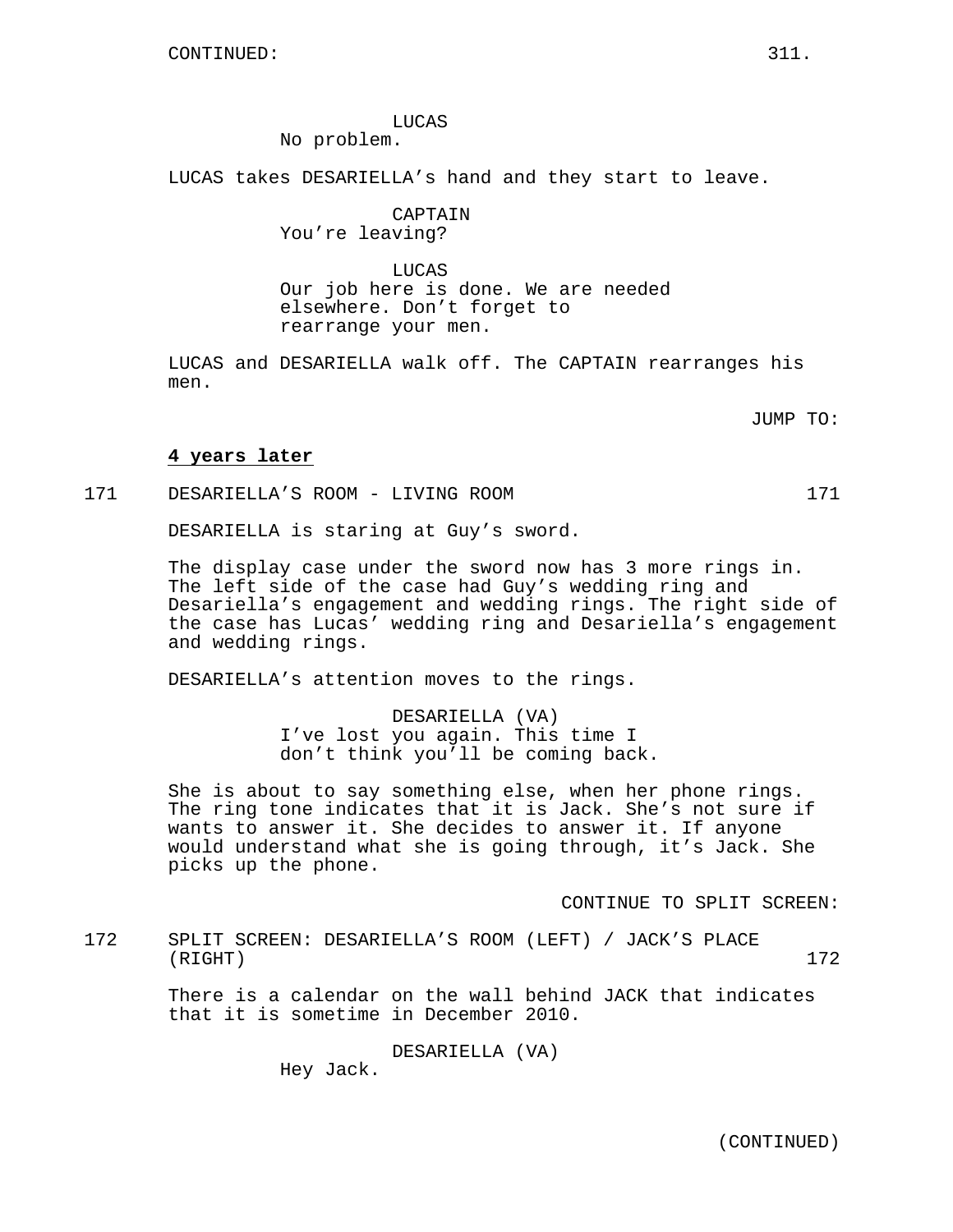JACK I just heard. I'm sorry. I... DESARIELLA (VA) It's always gonna be this way, isn't it? JACK What? DESARIELLA (VA) I will keep loosing them. JACK D, I... DESARIELLA (VA) I loved them, Jack. Both of them. JACK I know. DESARIELLA (VA) And I lost them. Guy twice and Lucas... (beat) I don't think I can do this again. JACK is not sure he knows what she means. JACK What are you saying? DESARIELLA (VA) I'm done. No more. JACK No more what? DESARIELLA (VA) Love. JACK Don't say that. DESARIELLA (VA) I'm serious, Jack. I don't want to lose anyone else. Momentary pause.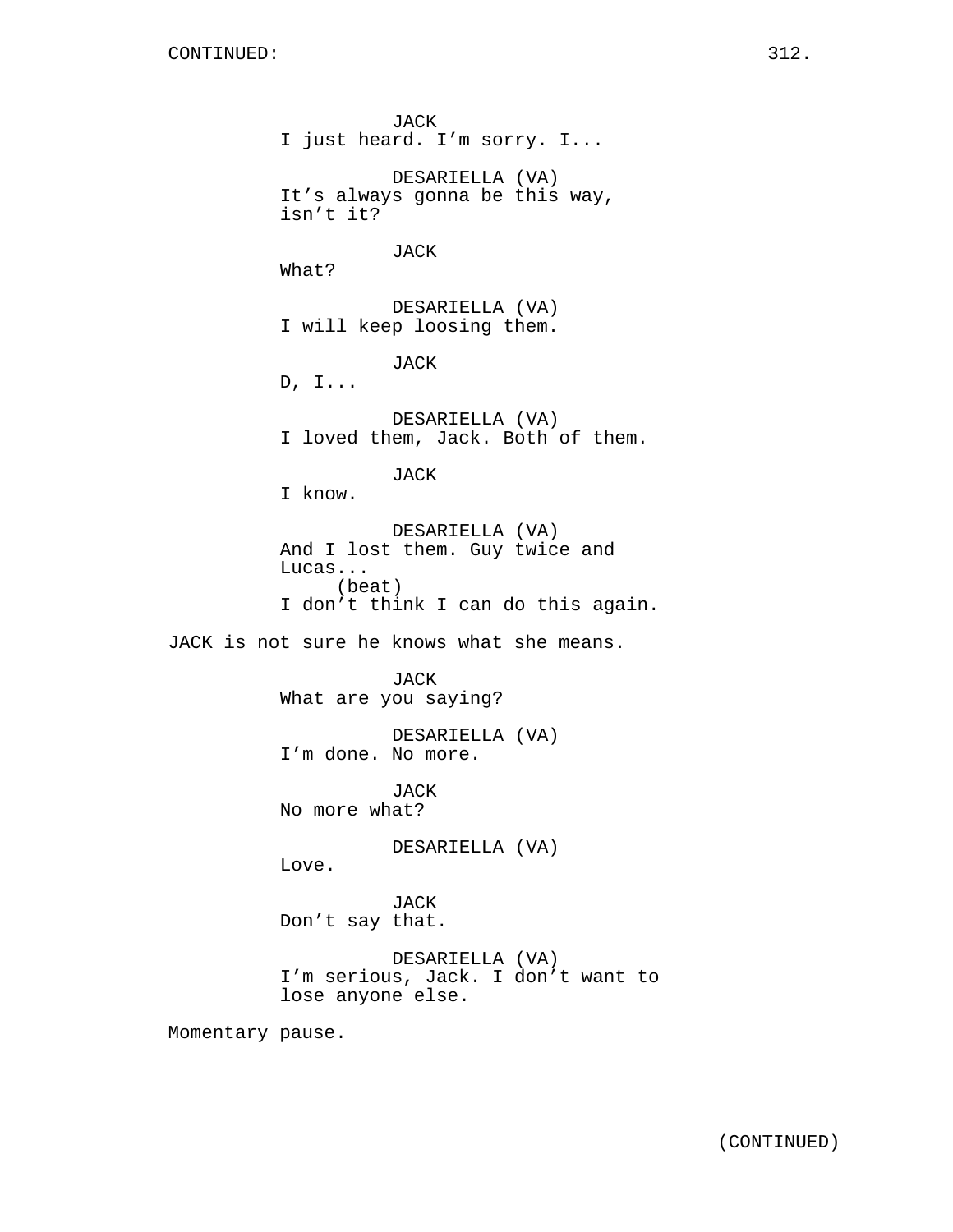JACK Where are you?

DESARIELLA (VA) Don't know. Don't care.

JACK D, you don't mean that.

DESARIELLA (VA) I really don't know where we are. Doc said something about finding the perfect place for Lucas, but...

JACK

I see.

DESARIELLA (VA) When Guy died, I just brought him back to Nottingham. Where he belonged. But there is no where to return Lucas to. He...

JACK thinks of something.

JACK I want to be there.

DESARIELLA (VA)

What?

JACK Lucas was my friend too. I...

DESARIELLA (VA) Of course. Send me your time/space co-ordinates and I'll have the Doctor pick you up.

JACK Thanks. I'll see you soon.

DESARIELLA (VA) See ya, Jack.

DESARIELLA hangs up the phone.

JUMP TO: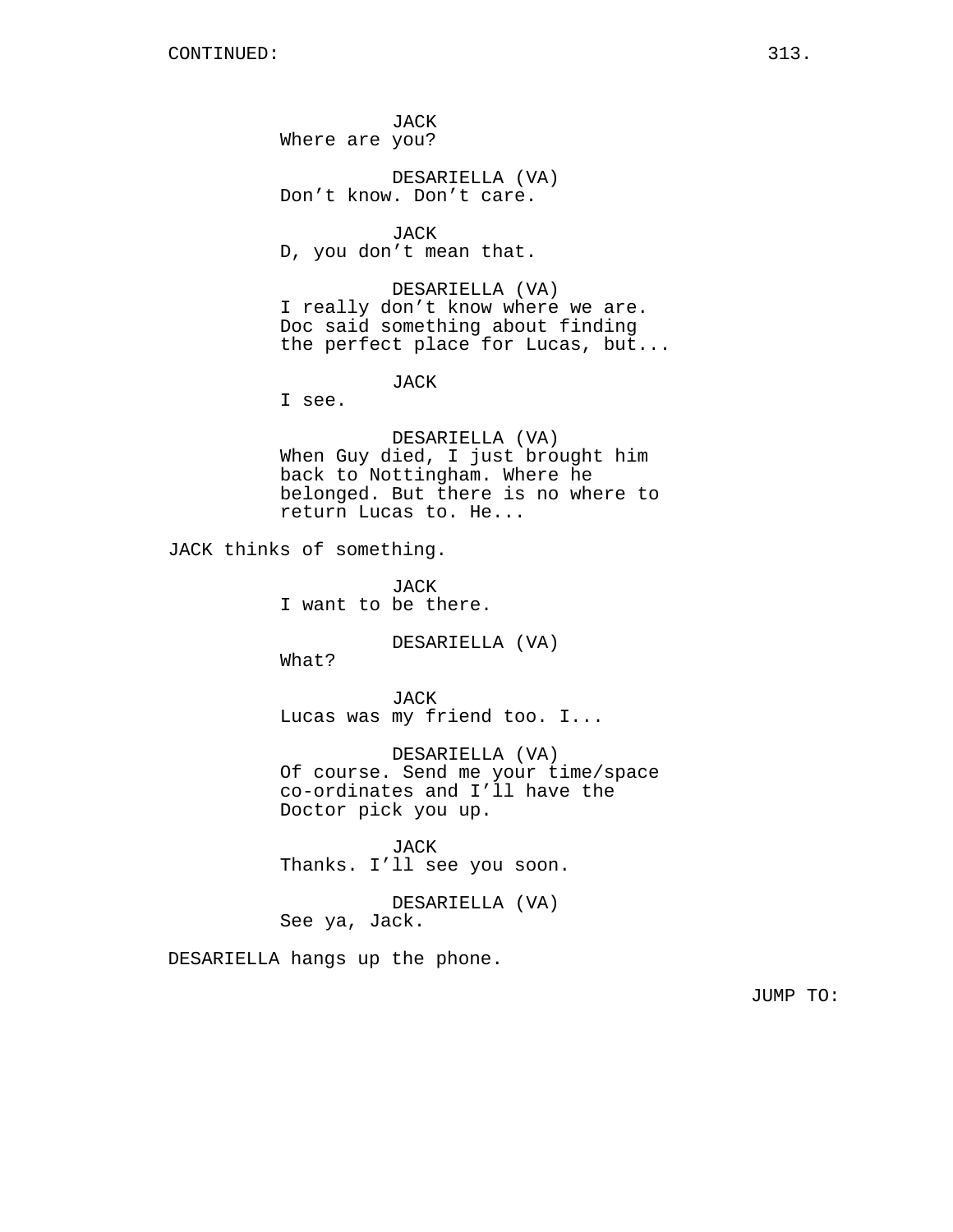The DOCTOR, JACK, and DESARIELLA are standing around a funeral pyre. Lucas' body is atop of the pyre wrapped in a sheet.

DESARIELLA is not wearing her pendant. She is, however, wearing her privacy shield. She has the shield set on "personal" as she wants to be alone with her thoughts.

The DOCTOR, JACK, and DESARIELLA each have a lit torch in their hand. They light the pyre and then step back. They watch it burn.

DESARIELLA has tears in her eyes. JACK goes over to her and puts his arm around her. She leans on him crying.

PAN TO:

### 174 THE DOCTOR 174

The DOCTOR looks over at JACK and DESARIELLA. He remembers a time when DESARIELLA and JACK were close. He wonders how different all their lives may have been if he hadn't have interfered then.

> DOCTOR (T) Maybe they deserve a second chance. Maybe I should just leave them together. (beat) Maybe it's time I stop running and face my fate at Lake Silencio. (beat) No. I'm not ready for that yet. Maybe I can convince Jack to stay for a while.

The DOCTOR looks back at the flames.

175 DESARIELLA 175

DESARIELLA feels safe in JACK's arms.

DESARIELLA (T) Good ole Jack. Always there. (beat) He would never die on me. He could never die on me. (beat)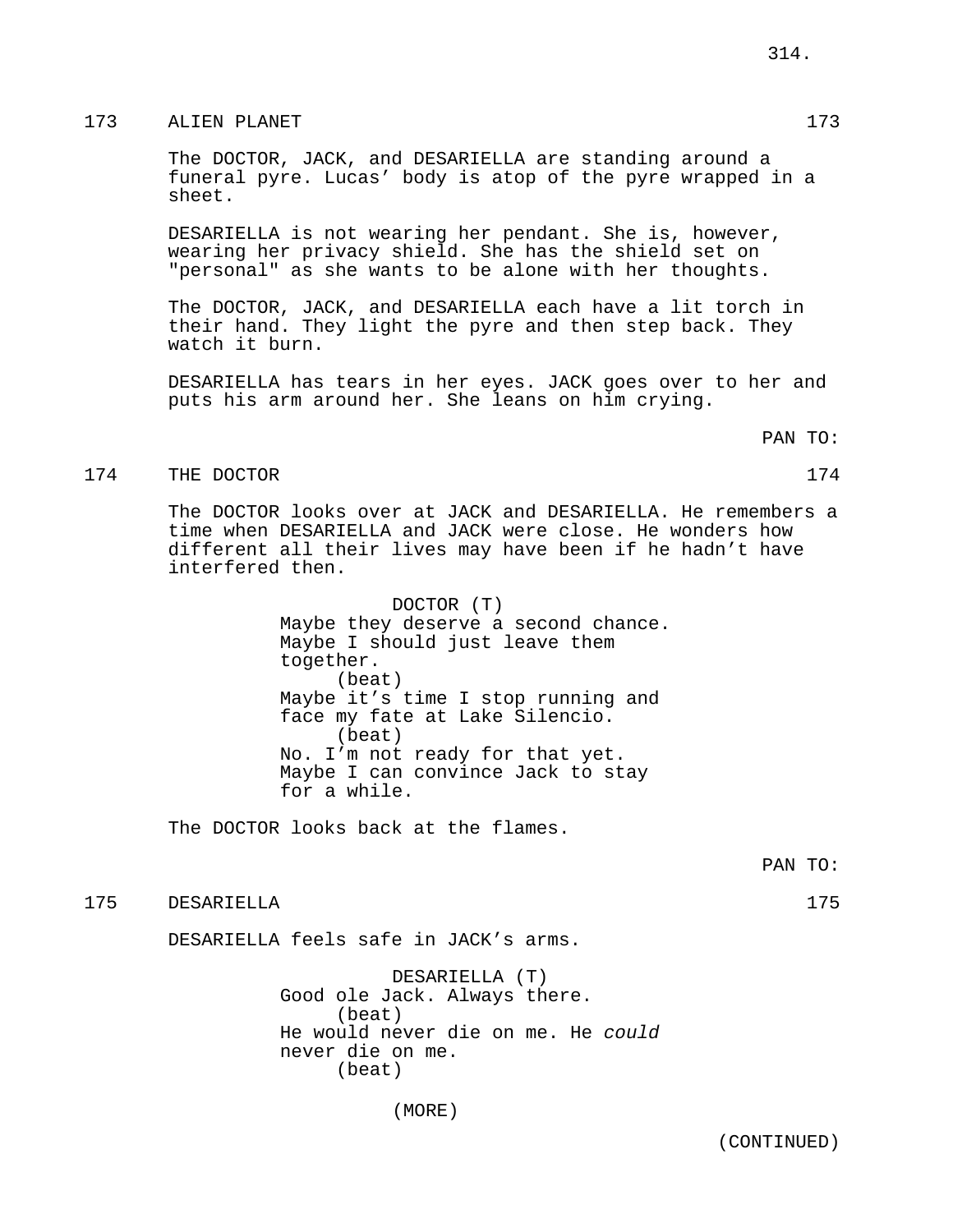DESARIELLA (T) (cont'd) He was the first one I gave my heart to. Maybe he will one day be the last. (beat) Good bye, Lucas. Good bye, Guy. I will always love you. Both of you.

DESARIELLA continues staring at the flames.

PAN TO:

176 JACK 176

JACK is wondering what DESARIELLA is thinking. He knows she has her privacy shield set on "personal". But she needs to let it out. Holding it all in is not good. He remembers when they first met. She captured him from day one. Maybe they could try again. Maybe this time there was a chance for them.

> JACK (T) Should I ask the Doctor if I could stay?

JACK looks over at the DOCTOR. The DOCTOR seems to be lost in his own thoughts. JACK wonders what he is thinking.

177 THE PYRE 2008 177

CAMERA focuses on the pyre as it burns.

JUMP TO:

### **3 hours later**

178 TARDIS - CONSOLE ROOM 178

DESARIELLA enters. Followed by JACK, then the DOCTOR. The DOCTOR closes the door.

DESARIELLA heads for and ascends the stairs. JACK watches her ascend the stairs.

The DOCTOR heads to the console. JACK follows. The DOCTOR addresses JACK as they walk to the console.

> DOCTOR Would you consider staying with us for a while?

JACK looks at the DOCTOR.

(CONTINUED)

PAN TO: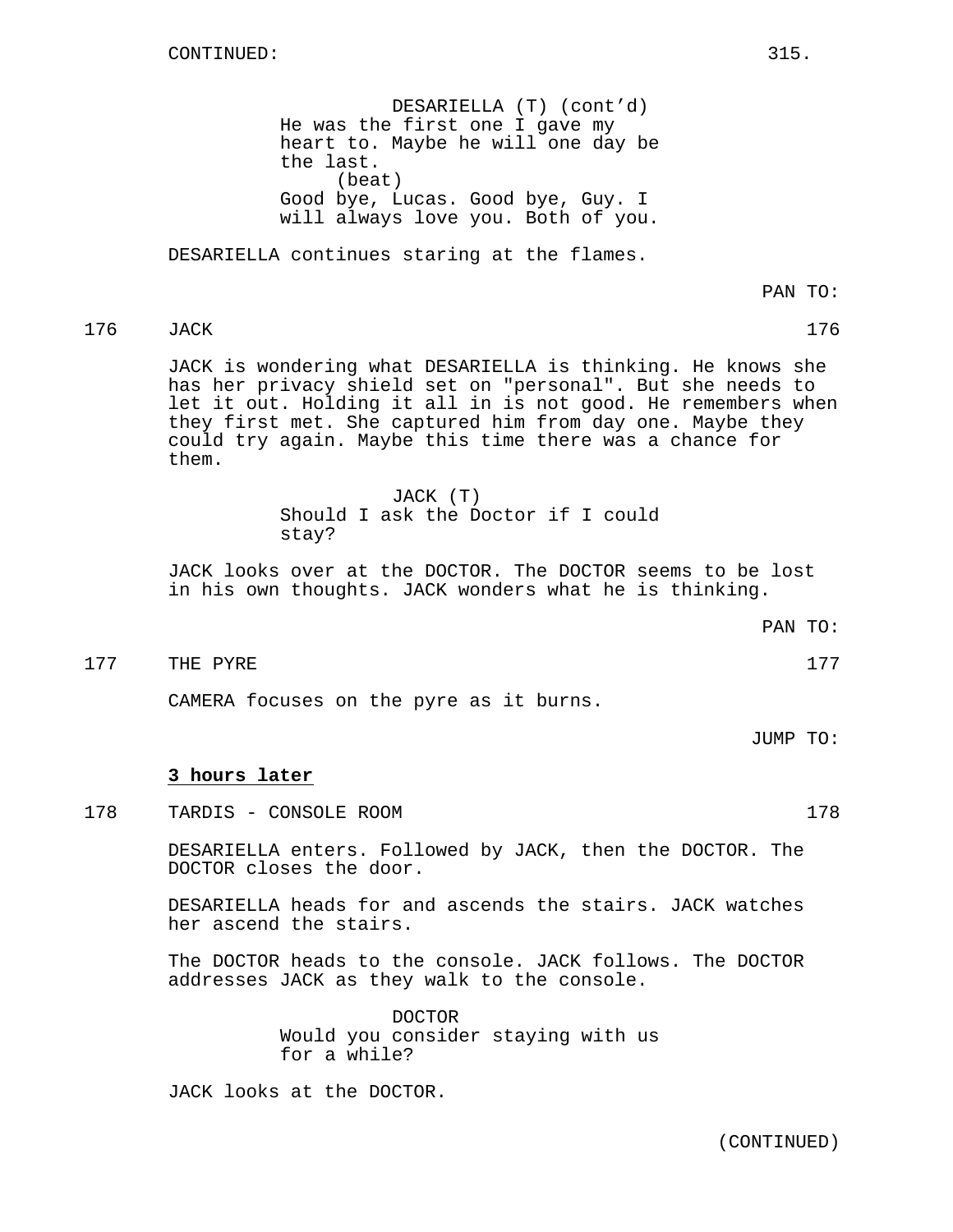DOCTOR (cont'd) I think D could really...

**JACK** I was actually thinking the same thing.

DOCTOR So you'll stay.

JACK Yes. I'll stay.

The DOCTOR focuses back on the console.

JACK looks up the stairs.

**6 months later**

**Sherwood - by a lake** DESARIELLA is sitting under a tree near a grave.

Lucas/Gisborne's grave that she put there 6 months ago.

DESARIELLA (VA) I miss you so much. Both of you. You meant everything to me. How will I go on without you. (beat) In here...

She indicates the holoroom.

DESARIELLA (VA) (cont'd) ...I can still sense you. If I close my eyes I can still see you. (beat) This is all I have left of you. (beat) We had some great times here. I had some great times here. (beat) I wish... I wish...

She starts to cry. She is so caught up in her own little world, that she doesn't sense someone approach.

179 HOLOROOM 179

JUMP TO: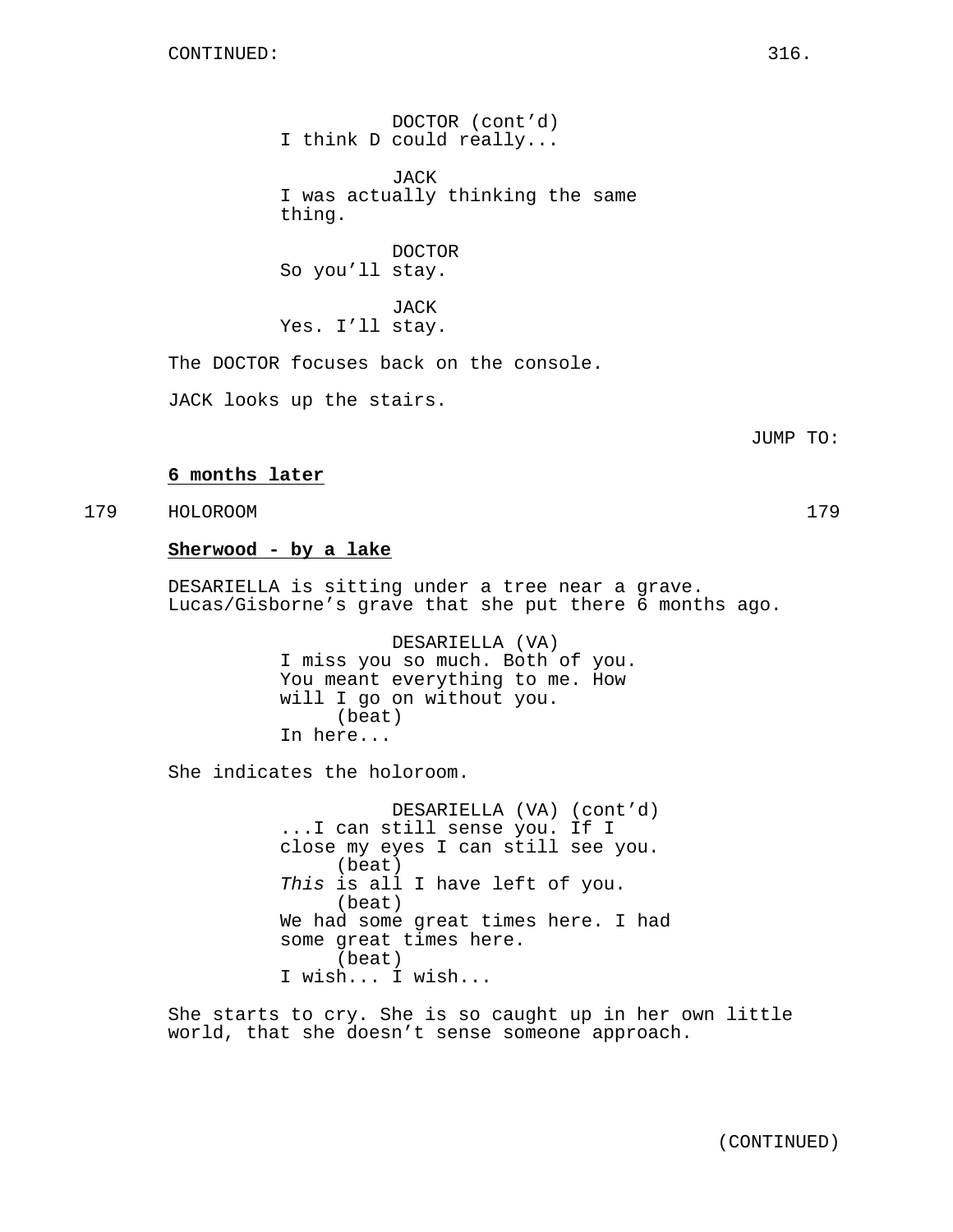ROBIN (VO) I'm sorry. I... She looks up to see ROBIN. DESARIELLA (VA) Robin? She wasn't expecting ROBIN. She wasn't expecting anyone. How did he get here? Why is he here? ROBIN If there is anything I... DESARIELLA (VA) Thanks. But... ROBIN sits beside her. ROBIN We all miss him, D. (beat) I miss him. Momentary pause. ROBIN looks at the grave. DESARIELLA (VA) You two go way back, don't you. ROBIN We grew up together. DESARIELLA (VA) I know. He told me. ROBIN looks at her. ROBIN Did he tell you he almost got hung for something I did. DESARIELLA (VA) Yes. ROBIN gives her a look. DESARIELLA can tell ROBIN's mind is racing with thoughts. Way too many to isolate. ROBIN

I never should have let you two go off on your own that day.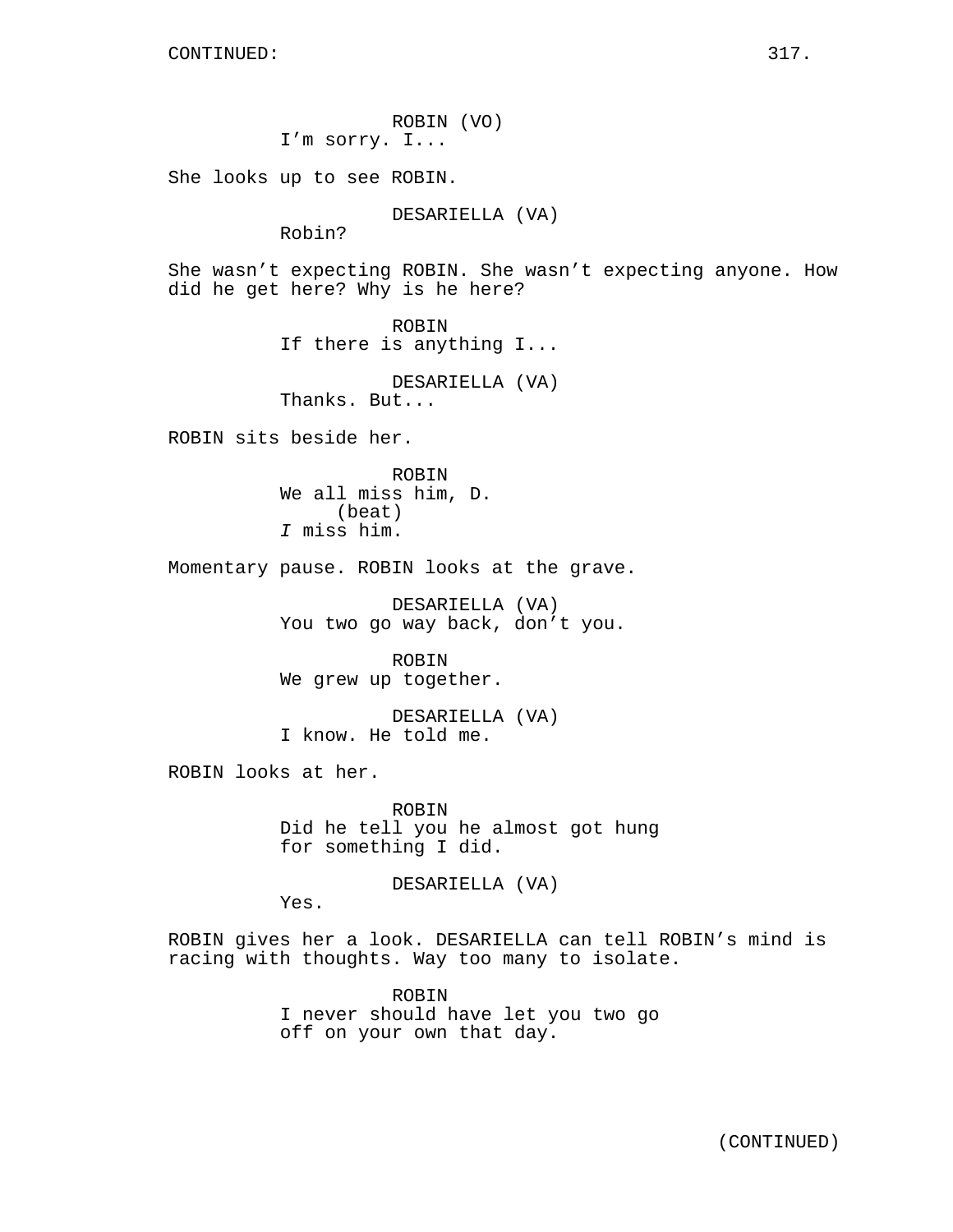DESARIELLA (VA) What? ROBIN You said your doctor friend needed you and you'd be back in a few hours. (beat) But you never came back. DESARIELLA remembers that day. They really were planning on coming right back. She looks at ROBIN. ROBIN (cont'd) I should have insisted that one of us go with you. DESARIELLA (VA) Robin, Guy and I... ROBIN Something felt wrong. Don't ask me to explain it. I should have followed my feelings and gone with you. If I did, he might... DESARIELLA (VA) Robin, there was nothing you could have done. You... ROBIN looks at her. ROBIN Come back. DESARIELLA (VA) What? ROBIN We miss you. I miss you. DESARIELLA (VA) I can't. ROBIN You can't do this alone, D.

> DESARIELLA (VA) I can't Robin.

ROBIN is giving her a look. She can tell what he is thinking. She knows he wants her to return to the camp. But she can't.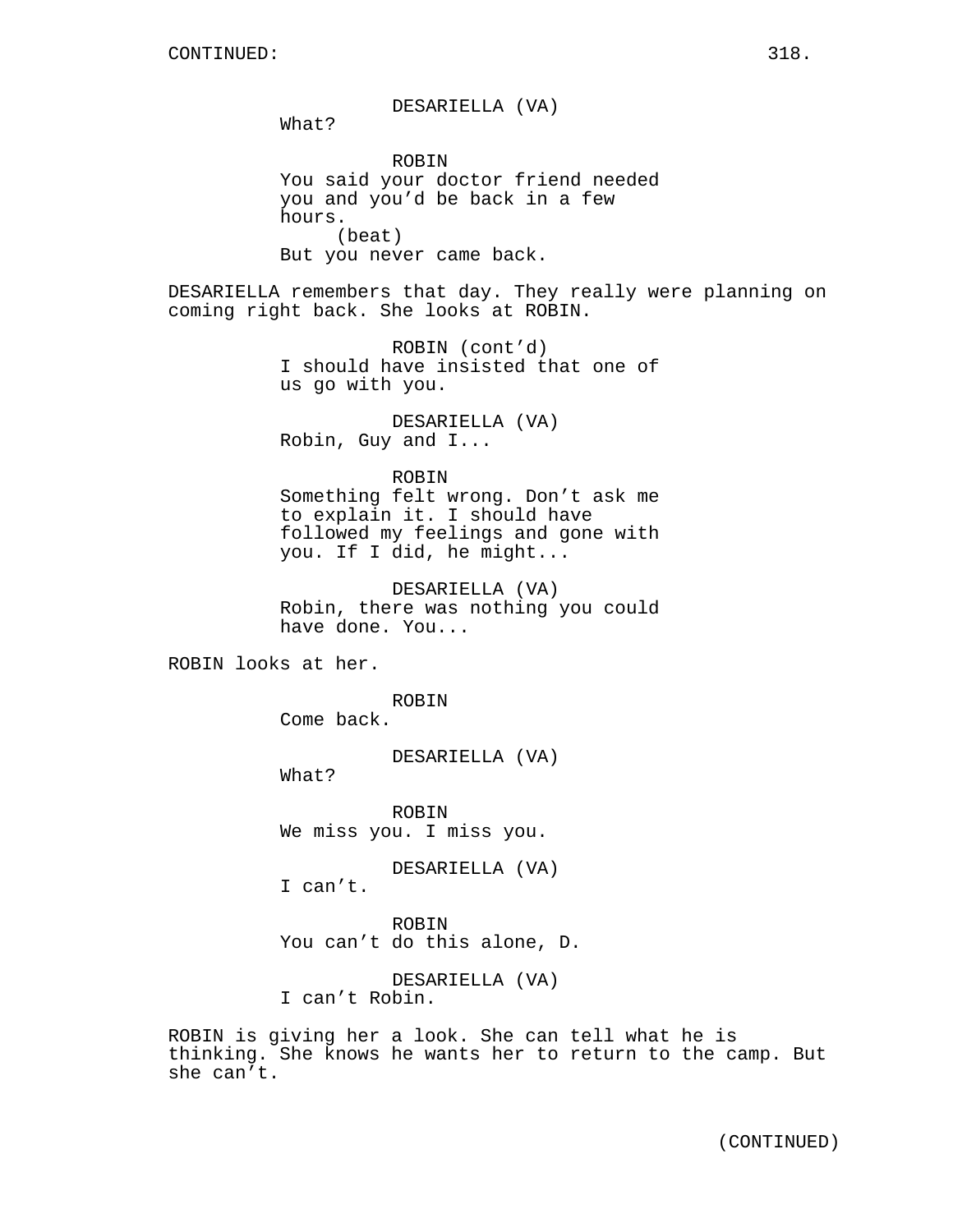DESARIELLA (VA) (cont'd) What's that look for? ROBIN It must be a family curse. DESARIELLA (VA) What must be... ROBIN Loving the same woman. DESARIELLA gives him a "what" look. ROBIN (cont'd) First it was my father and his father fighting over Ghislane. (beat) Then it was me and him fighting over Marian. (beat) Now it's.... DESARIELLA thinks she knows where this is going. ROBIN (cont'd) ...you. DESARIELLA (VA) Me? ROBIN Yes you. DESARIELLA (VA) Robin, I... ROBIN kisses her. After a few moments he breaks the kiss. ROBIN I've wanted to that since the first moment I saw you. DESARIELLA (VA) The day you found me and Guy at... ROBIN

Yeah. The day you'd just married Guy.

DESARIELLA (VA)

I...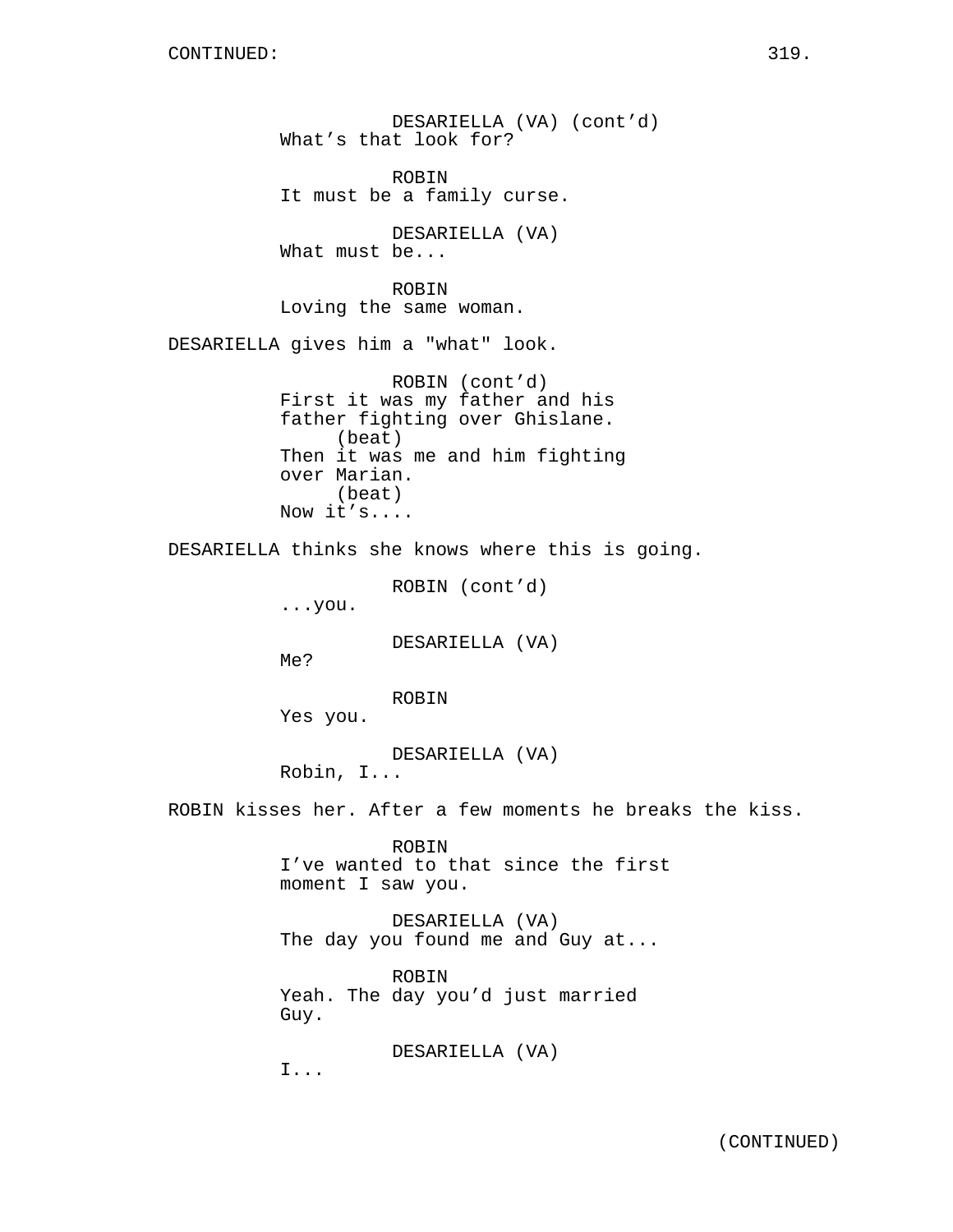ROBIN I've been trying to put my feelings aside. I don't think Guy ever knew that I...

DESARIELLA (VA) No. He never knew.

ROBIN can tell from the way she said that that maybe she did.

ROBIN

But you did.

DESARIELLA (VA) I... I suspected you felt something for me. But I knew that you would never act on those feelings as long as Guy and I were...

ROBIN looks at her again.

ROBIN But now he's gone. He's been gone for 6 months.

DESARIELLA (VA) What are you saying?

ROBIN Come back to camp. Give me a chance. Let me...

DESARIELLA (VA) Robin, I can't. I...

ROBIN kisses her. Really kisses her. She finds herself kissing him back. After a few moments ROBIN breaks the kiss.

> ROBIN Come with me.

> > DESARIELLA (VA)

What?

ROBIN stands up and offers her his hand. She hesitates for a moment, then takes it. ROBIN helps her up.

> DESARIELLA (VA) (cont'd) Where are we going?

ROBIN, holding her hand, guides her into the forest.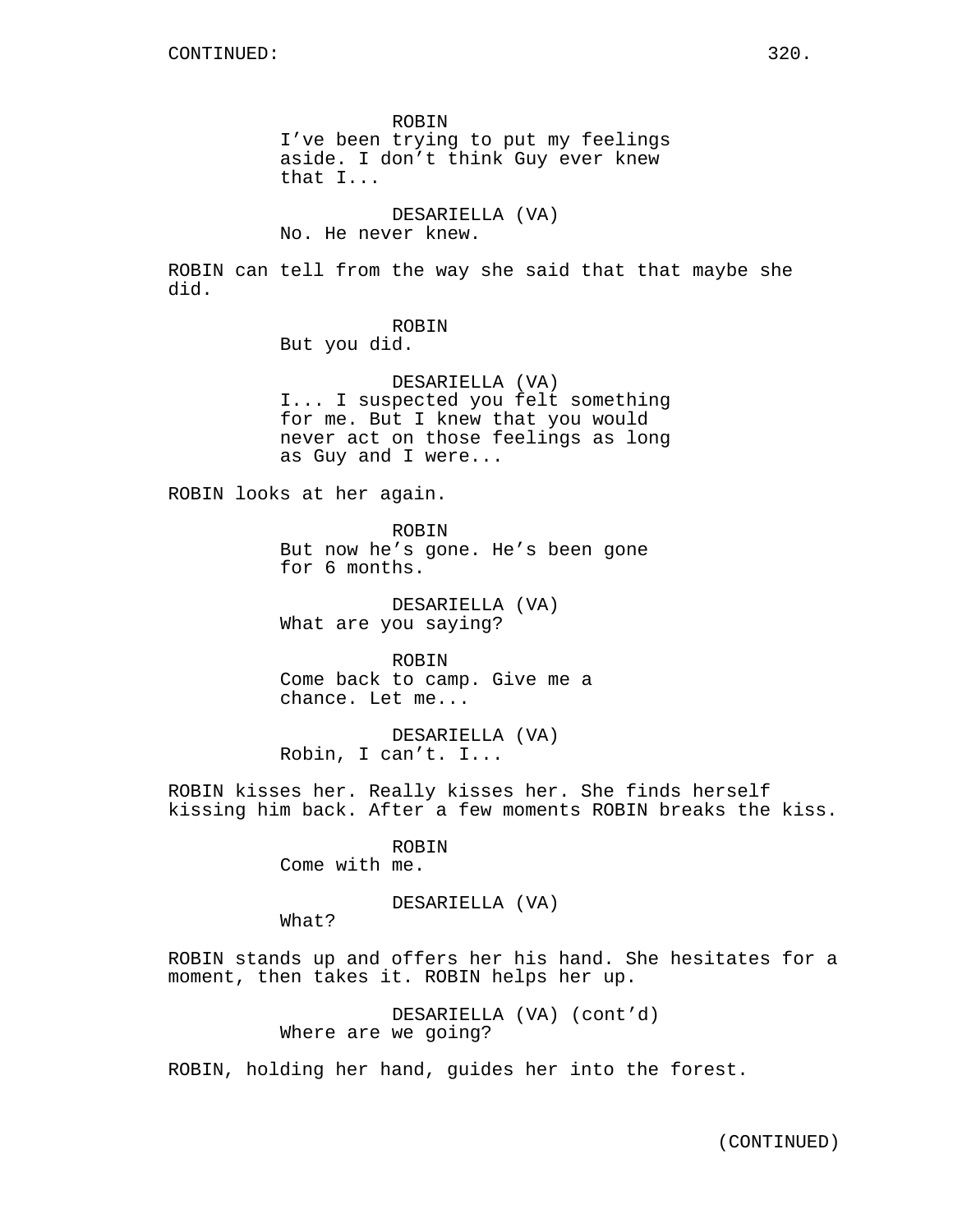ROBIN

Somewhere we can be alone.

DESARIELLA raises an eyebrow. ROBIN continues leading her into the forest.

JUMP TO:

## **A cabin in the forest**

ROBIN and DESARIELLA approach the cabin. ROBIN opens the door. They enter.

ROBIN lets go of her hand and looks at her. He raises a hand to the side of her face and kisses her. She kisses back. He picks her up and carries her over to the bed. He lays her onto the bed and positions himself on top of her. He breaks the kiss and looks at her.

> ROBIN (cont'd) I love you, D.

DESARIELLA smiles. ROBIN kisses her.

CONTINUE TO:

### **Time Flies**

They make love.

CONTINUE TO:

### **Time Resumes**

ROBIN is asleep. DESARIELLA is resting her head on his chest. She looks at him. She addresses the TARDIS.

DESARIELLA (VA)

Pause.

The program pauses.

DESARIELLA (VA) (cont'd)

Save.

The program saves.

DESARIELLA gets out of bed and gets dressed. She takes one more look at ROBIN and then addresses TARDIS.

DESARIELLA (VA) (cont'd)

Exit.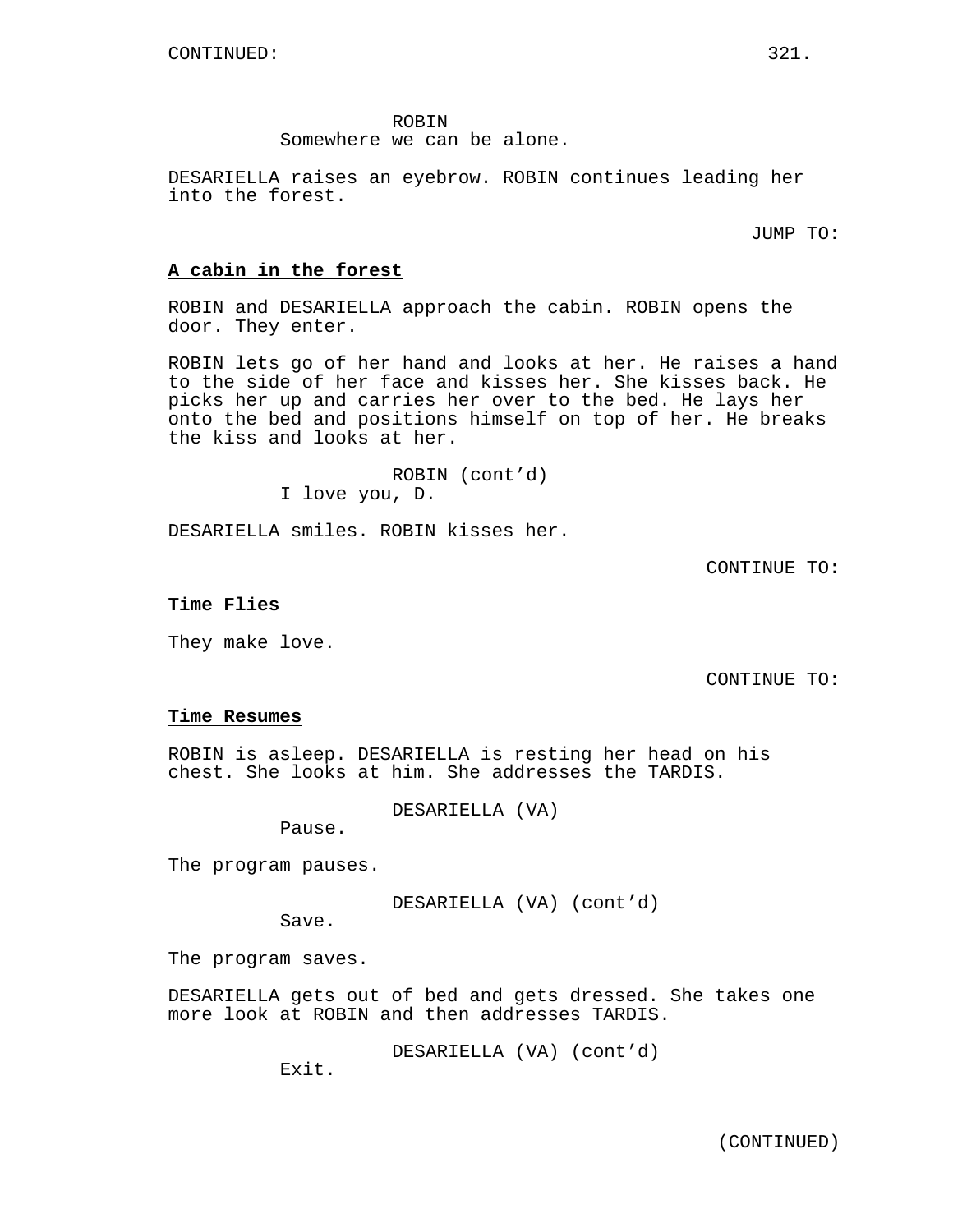The TARDIS shuts down the program. DESARIELLA watches as the room slowly fades away to be replaced with a blank room.

CONTINUE TO:

### **Blank Room**

The door appears. DESARIELLA heads for the door.

CONTINUE TO:

180 HALLWAY 180

DESARIELLA exits the holoroom, turns left, and collides with JACK.

JACK

Whoa.

DESARIELLA (VA) Sorry. I...

JACK looks at the door she just came out of.

JACK The Holoroom? What were you doing in there?

DESARIELLA (VA) Nothing. I...

JACK gets the feeling she is lying.

DESARIELLA (VA) (cont'd) I have to go. Later Jack.

DESARIELLA walks off. JACK looks at the holoroom.

JACK What was she doing in there? Why would she...

JACK thinks he knows.

JACK (cont'd)

Guy.

JACK turns and looks at the retreating DESARIELLA.

JUMP TO: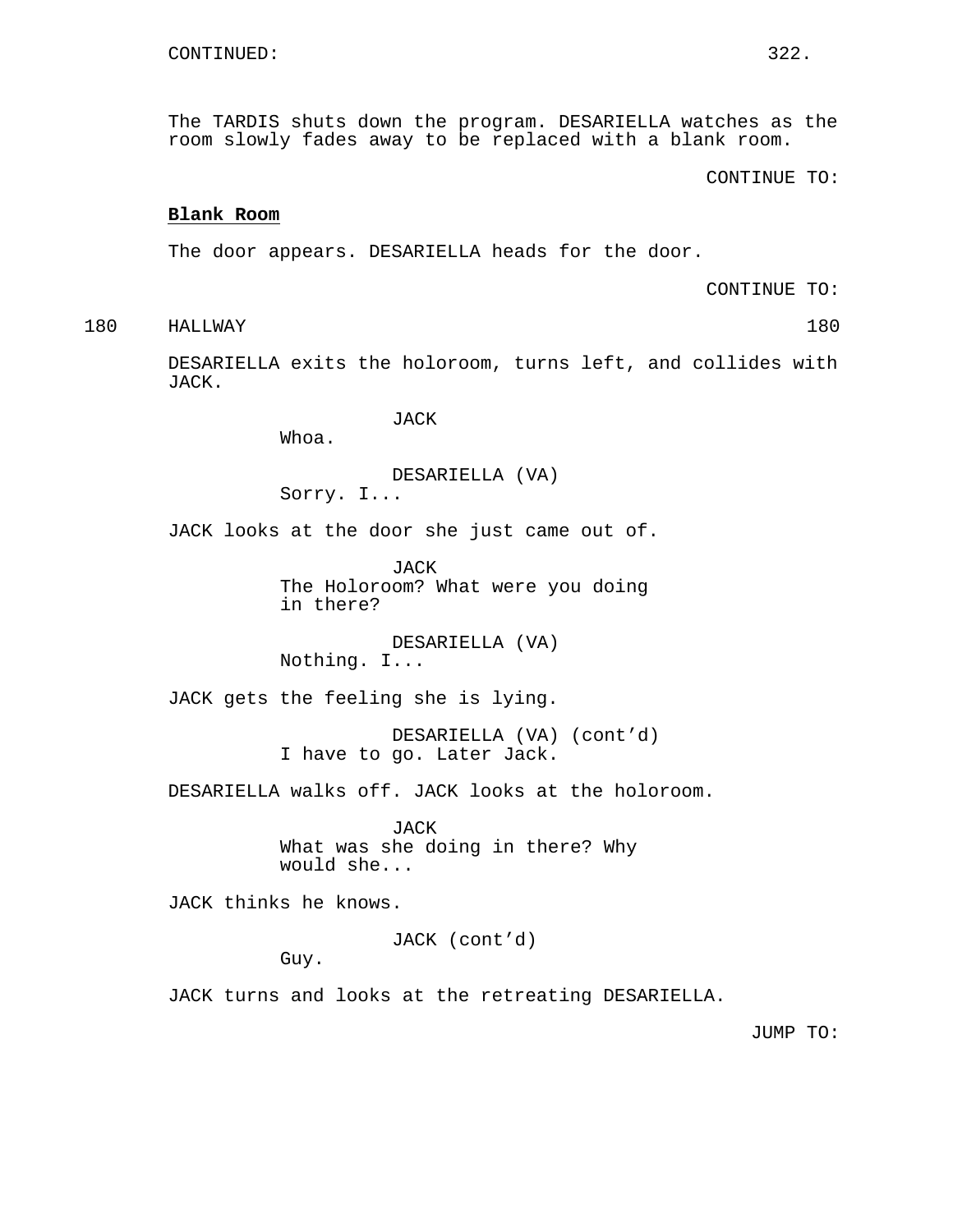181 DESARIELLA'S ROOM - LIVING ROOM 181

K-9 is in the room. DESARIELLA enters.

 $K-9$ 

Mistress?

DESARIELLA (VA)

Hey K-9.

K-9 senses something is wrong.

 $K-9$ Are you okay, Mistress?

DESARIELLA (VA) Fine. Why do you ask?

 $K-9$ Your heart rate is slightly elevated, and your...

DESARIELLA (VA) It's nothing, K-9. I just...

DESARIELLA stops. K-9's ears twitch.

 $K-9$ Mistress?

DESARIELLA (VA) I just did something I never thought I would.

K-9's ears twitch again. DESARIELLA can tell he is confused.

DESARIELLA (VA) (cont'd) It's hard to explain. I went to the holoroom to...

 $K-9$ The Holoroom, Mistress? Did the Doctor not say to stay out of...

DESARIELLA (VA) I went to visit Lucas/Guy's grave.

 $K-9$ 

Oh.

DESARIELLA (VA) But I had an unexpected visitor.

K-9's ears twitch again.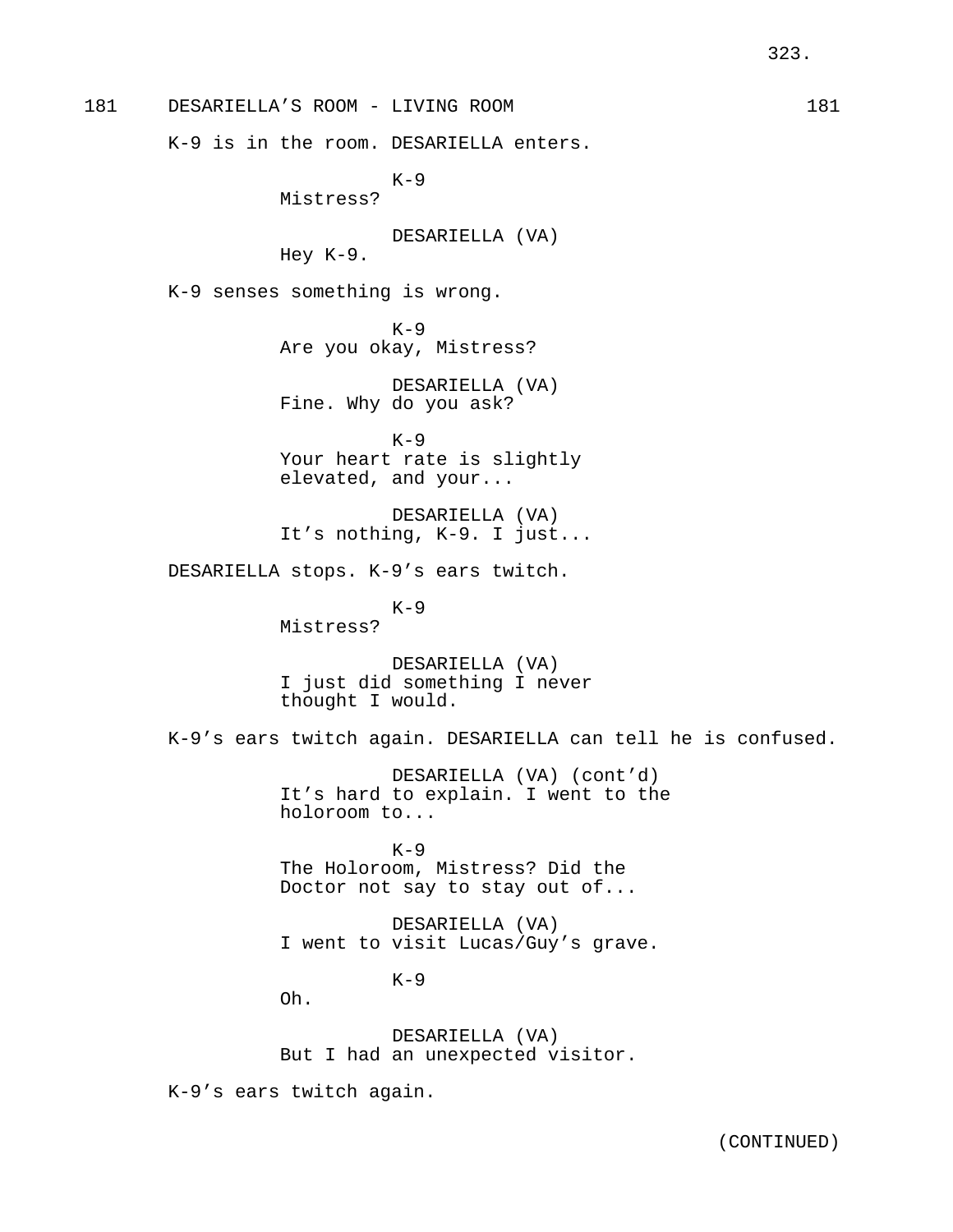DESARIELLA (VA) (cont'd) I have no idea how he got there. Or why he was there. I never programmed him into...  $K-9$ 

Him, mistress?

DESARIELLA (VA)

Robin.

K-9's ears twitch again. He senses something in the way she says Robin's name.

> $K-9$ Sherwood Forest is Robin's home. He belongs there. You can not have one without the other.

DESARIELLA (VA) But it is a program, K-9. A program. It should only do what I tell it.

 $K-9$ This is not the first time the Sherwood program did something on its own. Records indicate that it has...

DESARIELLA (VA) I know. But... (beat) I wasn't expecting Robin to be there. And I certainly wasn't expecting what happened to happen.

K-9's ears twitch.

# $K-9$

Mistress?

DESARIELLA (VA) I knew Robin had feelings for me. He always did. The real Robin and the holo-Robin. (beat) I just never thought I'd feel anything for him. But, when he kissed me, I...

DESARIELLA goes quiet.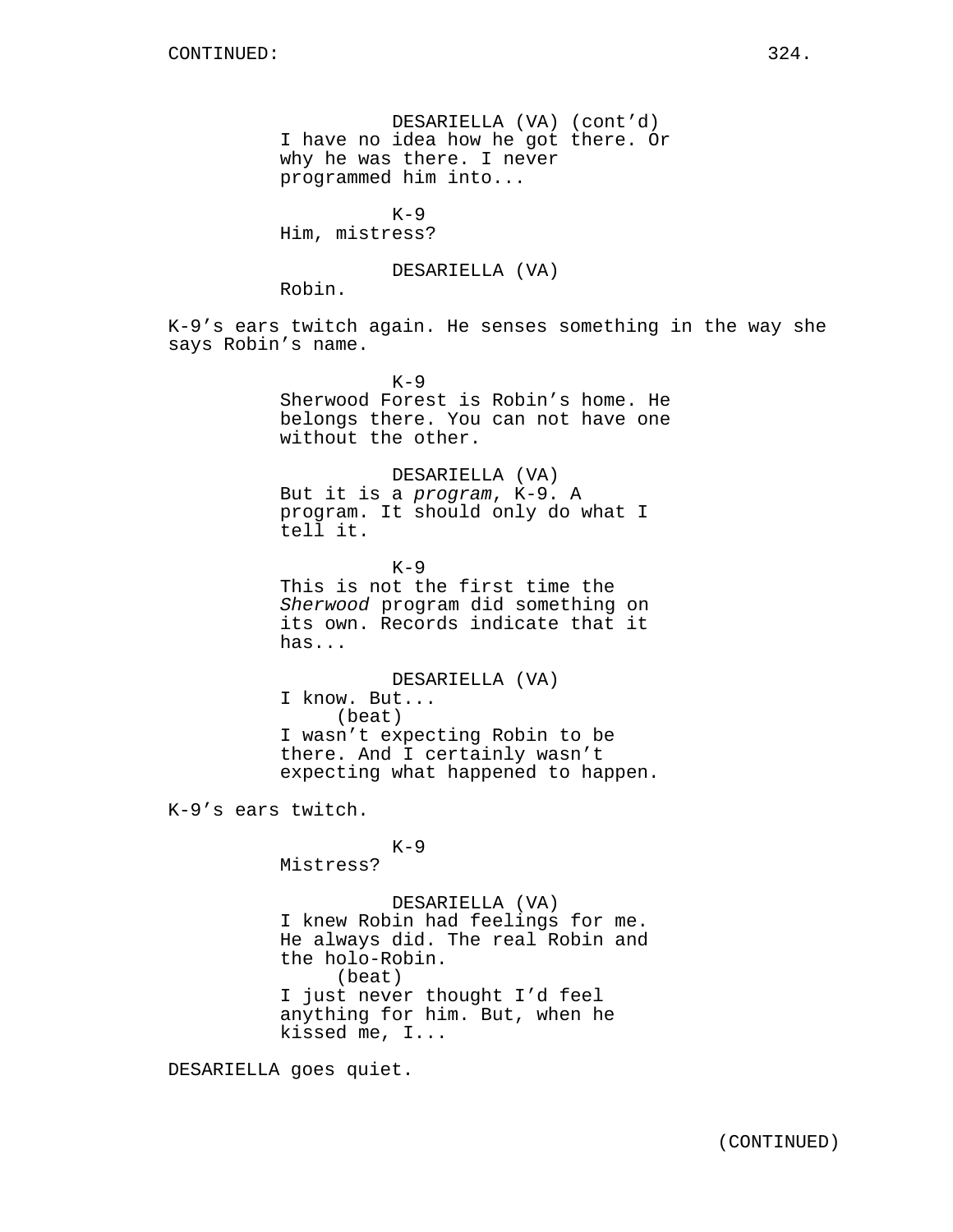.

 $K-9$ Mistress? DESARIELLA (VA) I kissed him back. I... DESARIELLA looks at Guy's sword. DESARIELLA (VA) (cont'd) How could I have done that? How?  $K-9$ A kiss is just a kiss, mistress. DESARIELLA (VA) It was more than a kiss. A lot more. (beat) I never thought I'd be with someone like that again. Especially not Robin. I...  $K-9$ He is not real, Mistress. DESARIELLA (VA) What?  $K-9$ The Robin you were with in the holoroom, is not real. He is just a projection. A hologram. He is not the real Robin. DESARIELLA (VA) He felt real. It felt real. It may have all been within a holo-program, but it was real. K-9 You are mistaken. Holo-programs are not real. Holograms are not real. DESARIELLA looks at K-9. DESARIELLA (VA) It was real to me. And I still can't believe I let it happen. DESARIELLA looks back at the sword on the wall.

JUMP TO: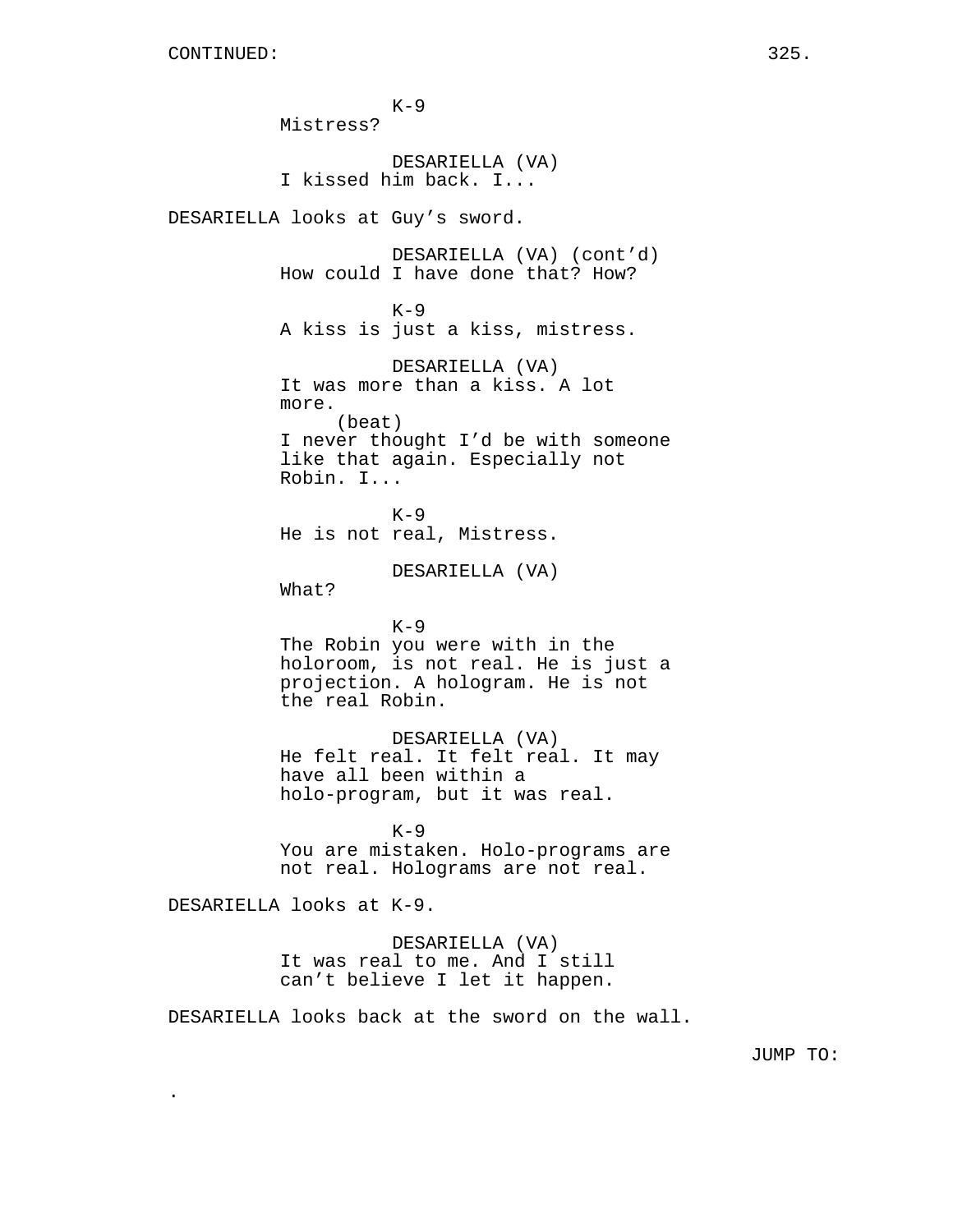# **3 days later**

182 HALLWAY 182

JACK is walking down the hall. K-9 is coming towards him from the other end of the hall. JACK stops. K-9 reaches him.

JACK

K-9 stops.

 $K-9$ ?

 $K-9$ Yes master Jack.

JACK Have you seen D?

K-9's ears twitch. JACK waits for an answer. After a few moments he repeats his question.

JACK (cont'd)

 $K-9$ . (beat) Where is D?

 $K-9$ Mistress Desariella is in the holoroom.

JACK raises an eyebrow.

JACK The holo... Seriously? What is she doing in there?

 $K-9$ She is on a date.

JACK A date? In the holoroom? With who?

K-9's ears twitch. JACK think he knows who she is with.

JACK (cont'd)

Guy.

 $K-9$ 

Negative.

JACK looks at K-9.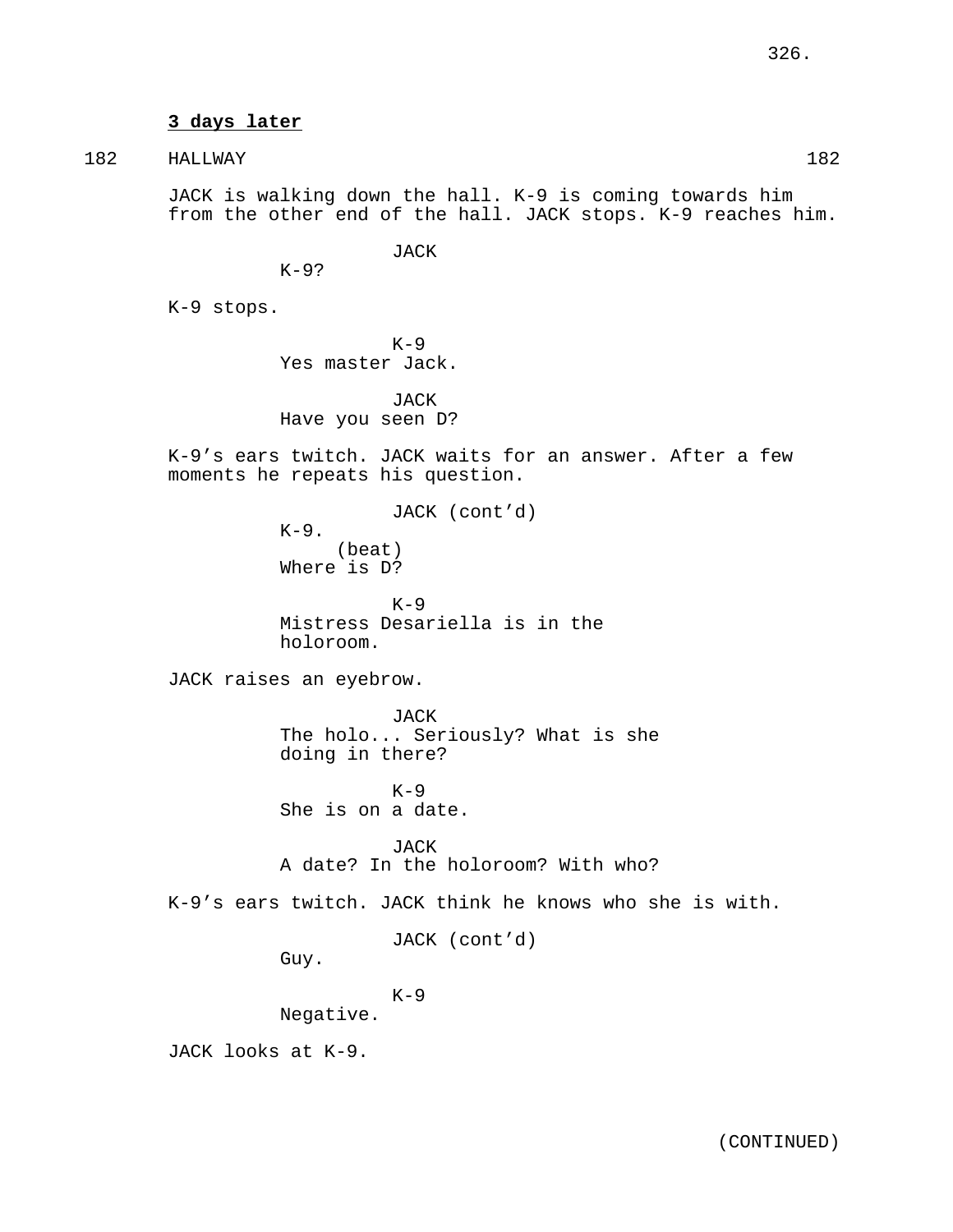JACK If not Guy, then who is...  $K-9$ Mistress Desariella is with Robin. JACK (surprise) Robin?  $K-9$ Affirmative. JACK Robin Hood?  $K-9$ Affirmative. JACK says line more to himself than K-9. JACK What is she thinking?  $K-9$ Insufficient data. JACK says line more to himself than K-9. JACK Has she completely lost her mind?  $K-9$ Insufficient data. JACK She can't do this. JACK runs off down the hall. K-9 continues to wherever he was going. JUMP TO: 183 HOLOROOM 183 **Sherwood - Path** ROBIN and DESARIELLA are walking along a path.

> DESARIELLA (VA) We can't do this.

ROBIN stops walking. DESARIELLA stops walking. ROBIN looks at her.

(CONTINUED)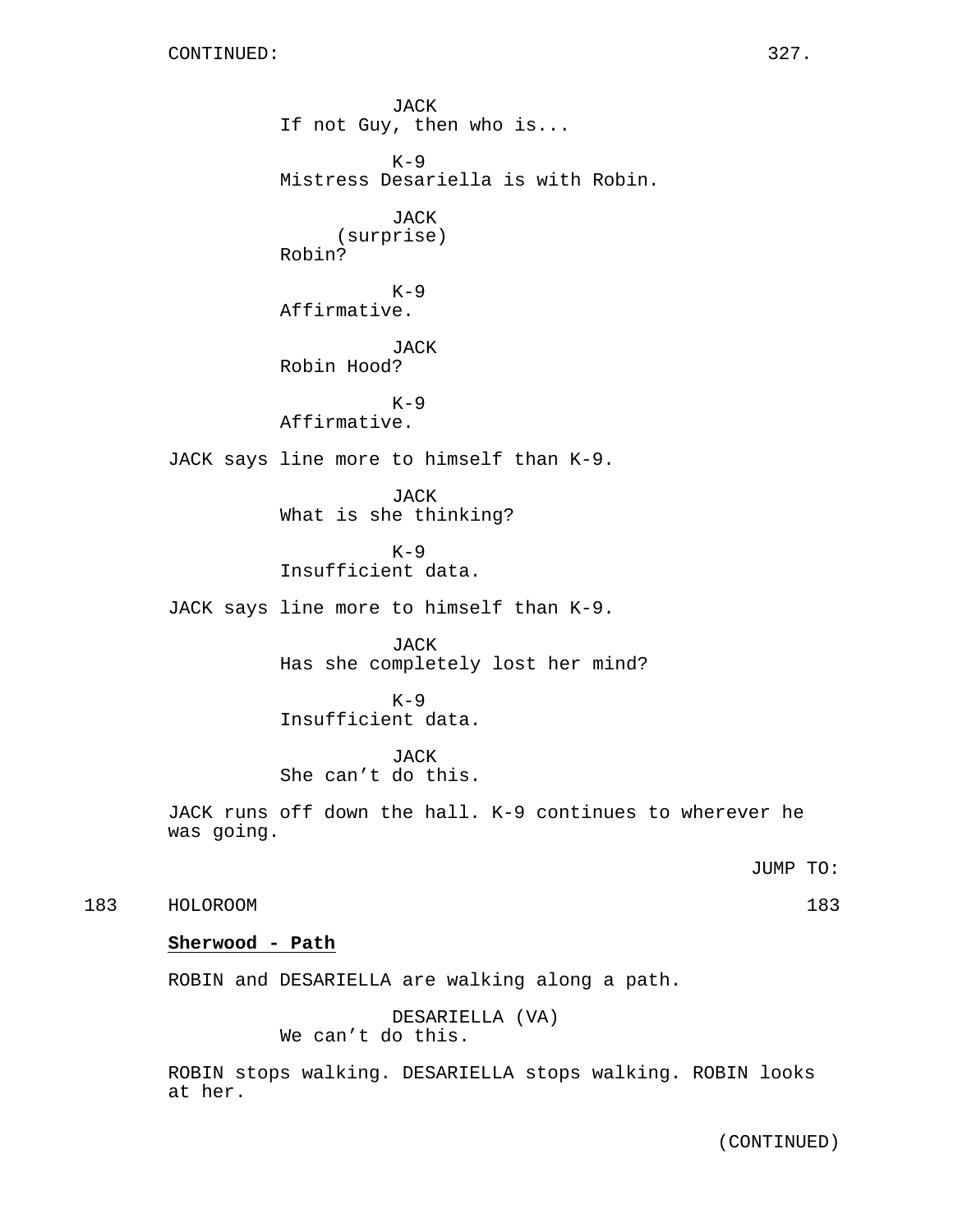ROBIN What do you...

DESARIELLA (VA) Last night was a mistake. It never should have happened. We can't...

ROBIN raises a hand to the side of her face.

ROBIN

I love you.

DESARIELLA (VA)

I know but...

DESARIELLA lowers her head.

ROBIN

Guy.

DESARIELLA looks at ROBIN.

DESARIELLA (VA) Yes. I love Guy. I'll always love Guy. I...

ROBIN

I understand.

DESARIELLA (VA)

Do you?

ROBIN Yes. And, when you are ready, just know that I am here.

ROBIN kisses her. DESARIELLA breaks the kiss and hugs him.

DESARIELLA (VA)

Thanks.

DESARIELLA is about to let ROBIN go, when the holoroom door appears in front of her and JACK enters. Once JACK is in the room, the door vanishes.

JACK sees DESARIELLA in ROBIN's arms.

DESARIELLA (VA) (cont'd)

Jack?

ROBIN lets DESARIELLA go and starts to turn. As he is turning, JACK addresses the TARDIS.

(CONTINUED)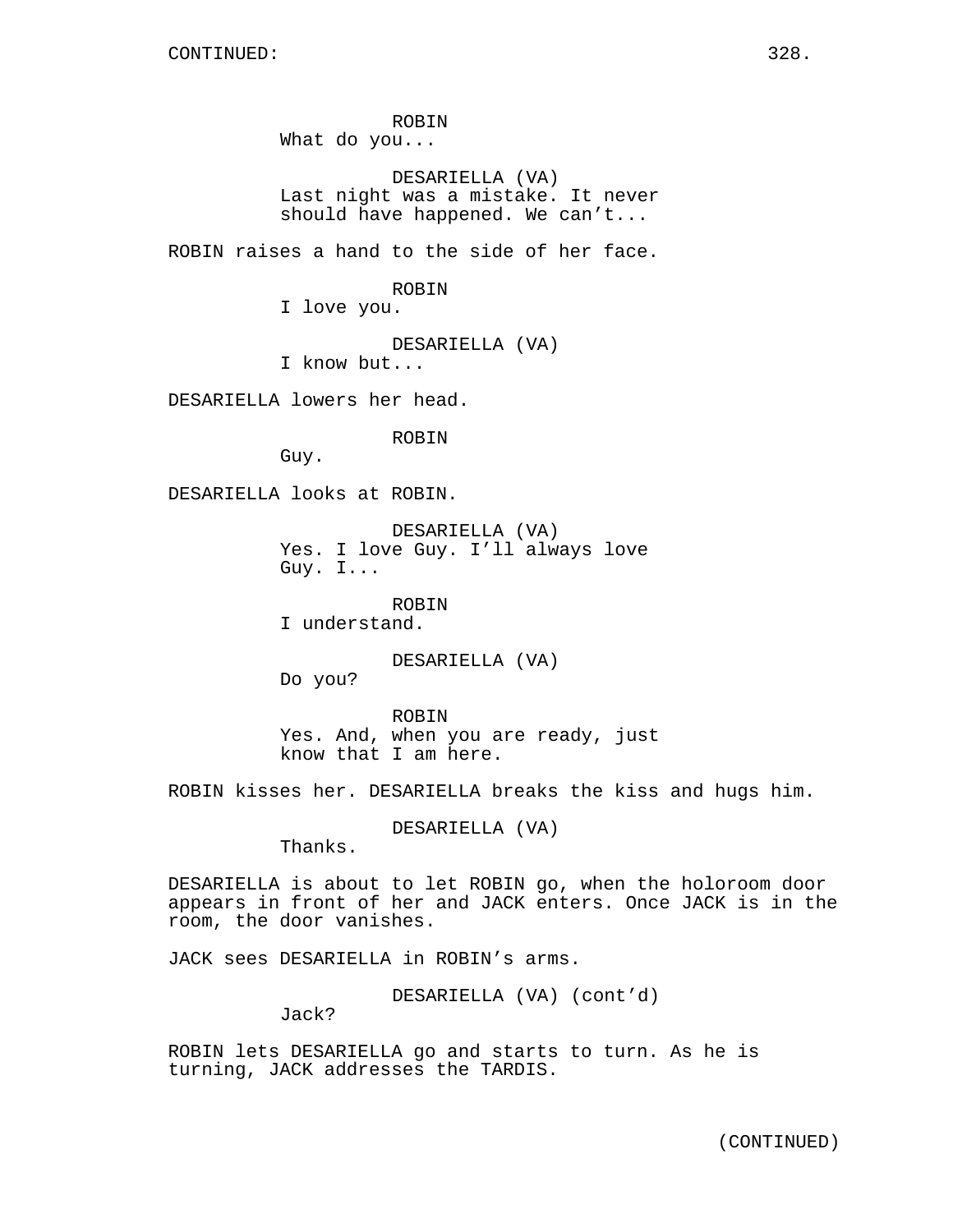JACK

PAUSE.

The program pauses. DESARIELLA looks at JACK.

DESARIELLA (VA) What are you doing here?

JACK I could ask you the same question.

DESARIELLA doesn't say anything. She looks at ROBIN who is paused.

> JACK (cont'd) I don't know what you're doing D, but this isn't right.

DESARIELLA, still looking at ROBIN, addresses JACK.

DESARIELLA (VA)

I know.

JACK doesn't hear her and keeps going on his rant.

JACK I mean Robin? Really? This is wrong on so many levels.

DESARIELLA, still looking at ROBIN, addresses JACK.

DESARIELLA (VA)

I know.

JACK doesn't hear her and keeps going on his rant.

JACK What would....

DESARIELLA turns to JACK.

DESARIELLA (VA) (loud) Jack! I said I know.

JACK

Oh.

DESARIELLA walks over to a tree and sits under it. JACK looks at her for a few moments, then walks over and sits beside her.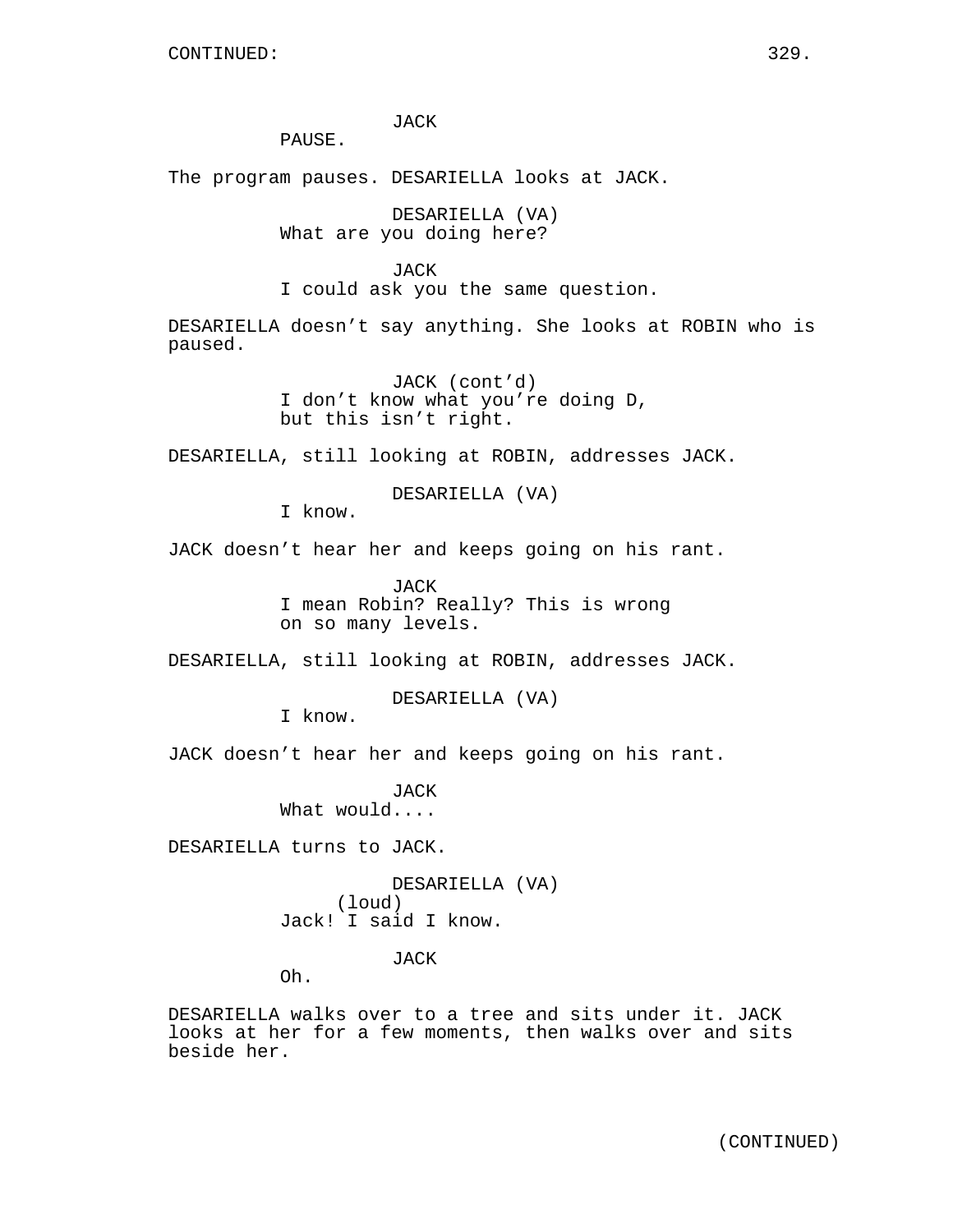JACK (cont'd) Why would you even... DESARIELLA says line while staring at the ground. DESARIELLA (VA) He's safe. JACK Safe? DESARIELLA (VA) (still staring at ground) He'll never die on me. JACK Who, Robin? DESARIELLA (VA) (look at JACK) He'll never leave me. JACK D, he's a hologram. DESARIELLA (VA) I know. If he should ever die, all I'd have to do is exit the program without saving and come back in. I'd never have to... JACK You can't live you life in a holo-program. DESARIELLA (VA) Why not? JACK Guy and Lucas wouldn't want that. They'd want you to be... DESARIELLA (VA) Jack, I... JACK places a hand on her shoulder.

JACK I remember a time when you wanted to see the universe.

(CONTINUED)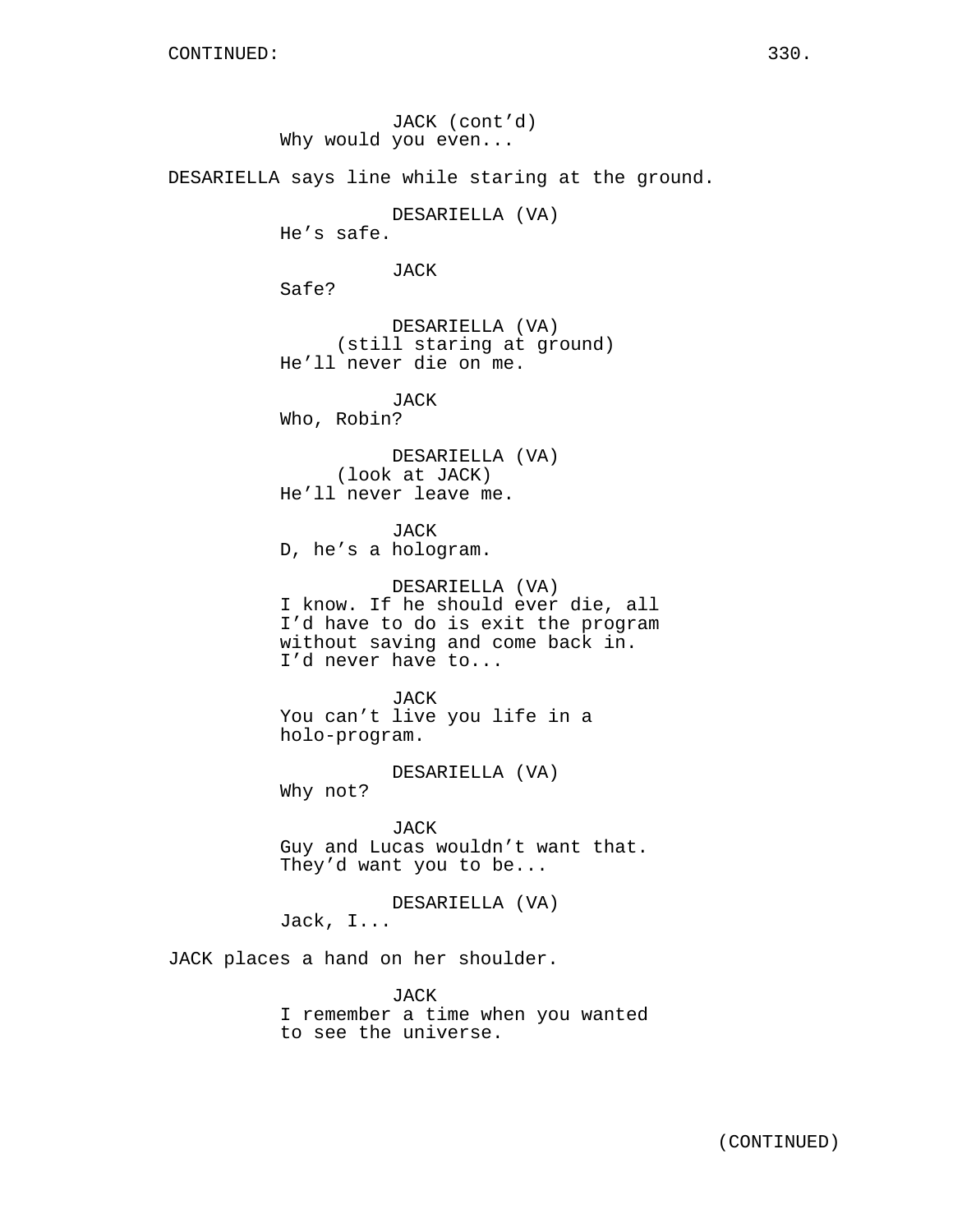DESARIELLA (VA) That was sooo long ago.

JACK I still want to show it to you.

DESARIELLA (VA) What are you saying?

JACK raises a hand to the side of her face. He leans in and kisses her. After a few moments they break the kiss.

> JACK You don't need this holo-program, D. You have me.

DESARIELLA (VA) Jack, I...

JACK (smile) I'll never die on you, D.

JACK kisses her again. She breaks the kiss. She looks over at ROBIN, then addresses the TARDIS.

DESARIELLA (VA)

Exit.

The program shuts down.

CONTINUE TO:

### **Blank Room**

JACK and DESARIELLA are sitting in the middle of the floor. The door appears. JACK looks at DESARIELLA.

> JACK You didn't save that.

> > DESARIELLA (VA)

I know.

DESARIELLA gets up from the floor. So does JACK.

DESARIELLA (VA) (cont'd) I think it's time the Sherwood program is filed away. For good.

JACK

You sure?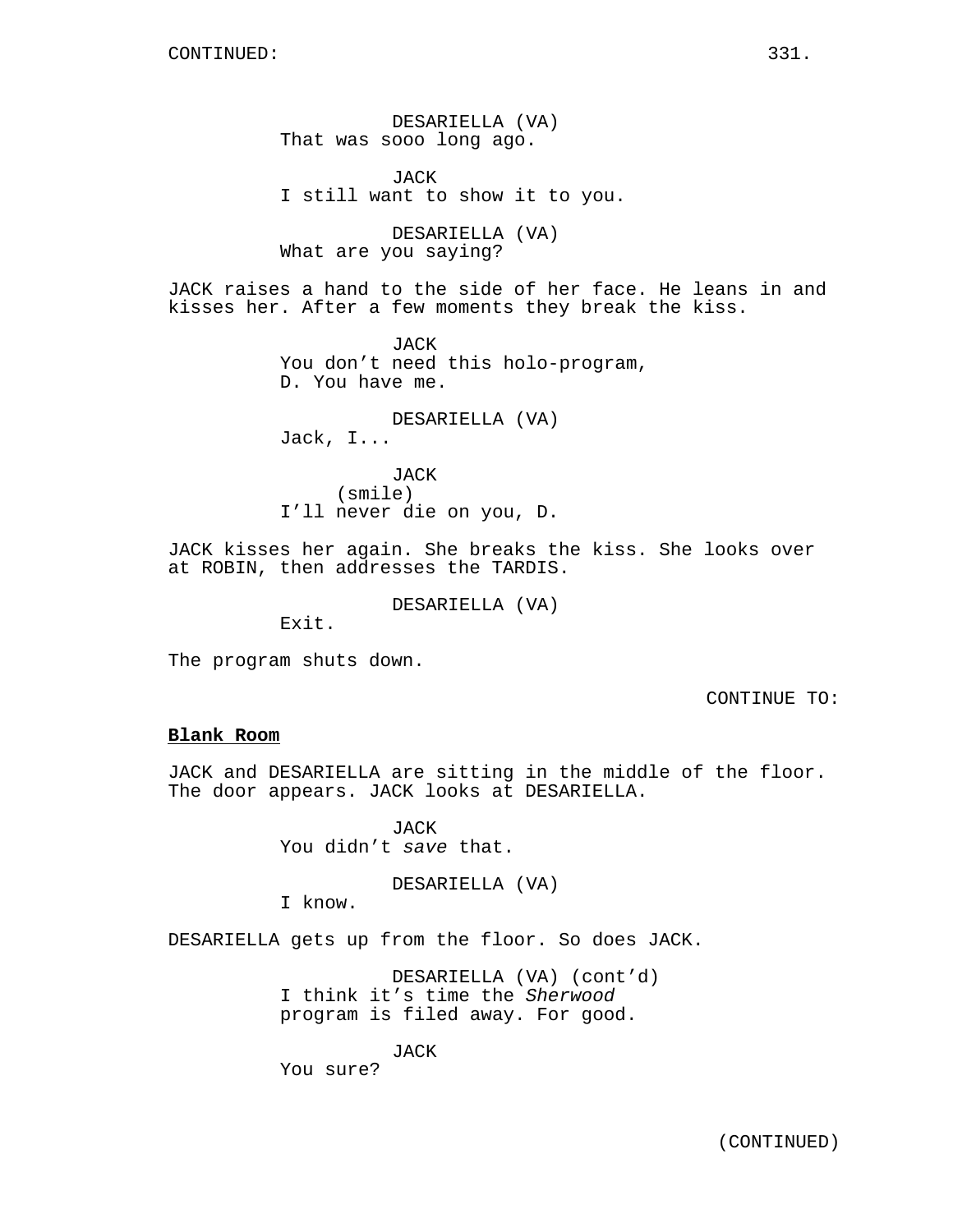DESARIELLA (VA)

Yeah.

DESARIELLA heads for the door. JACK follows her, wondering if she really means it.

JUMP TO:

### **6 Months Later**

184 MAIN CONSOLE ROOM 184

JACK and the DOCTOR are in the middle of a conversation.

DOCTOR

You sure?

JACK I have to take care of this.

DOCTOR Have you told D you're...

JACK No. It shouldn't take long. Once I fix it, I'll call you and you can come get me.

DOCTOR

Okay.

JACK heads down the ramp to the doors.

CONTINUE TO:

185 EXT: TARDIS 185

JACK exits the TARDIS. He closes the door and walks away a bit. He turns and watches the TARDIS dematerialize.

Once the TARDIS leaves, he looks at his vortex manipulator to get his bearings. That's when he realizes he is not where he wanted to be. Well, he is in the right city, just not the right date.

> JACK I can't believe he did that. (beat) How could he have messed up the date? (beat) I said December 4th 2010. Not April 12th 2010.